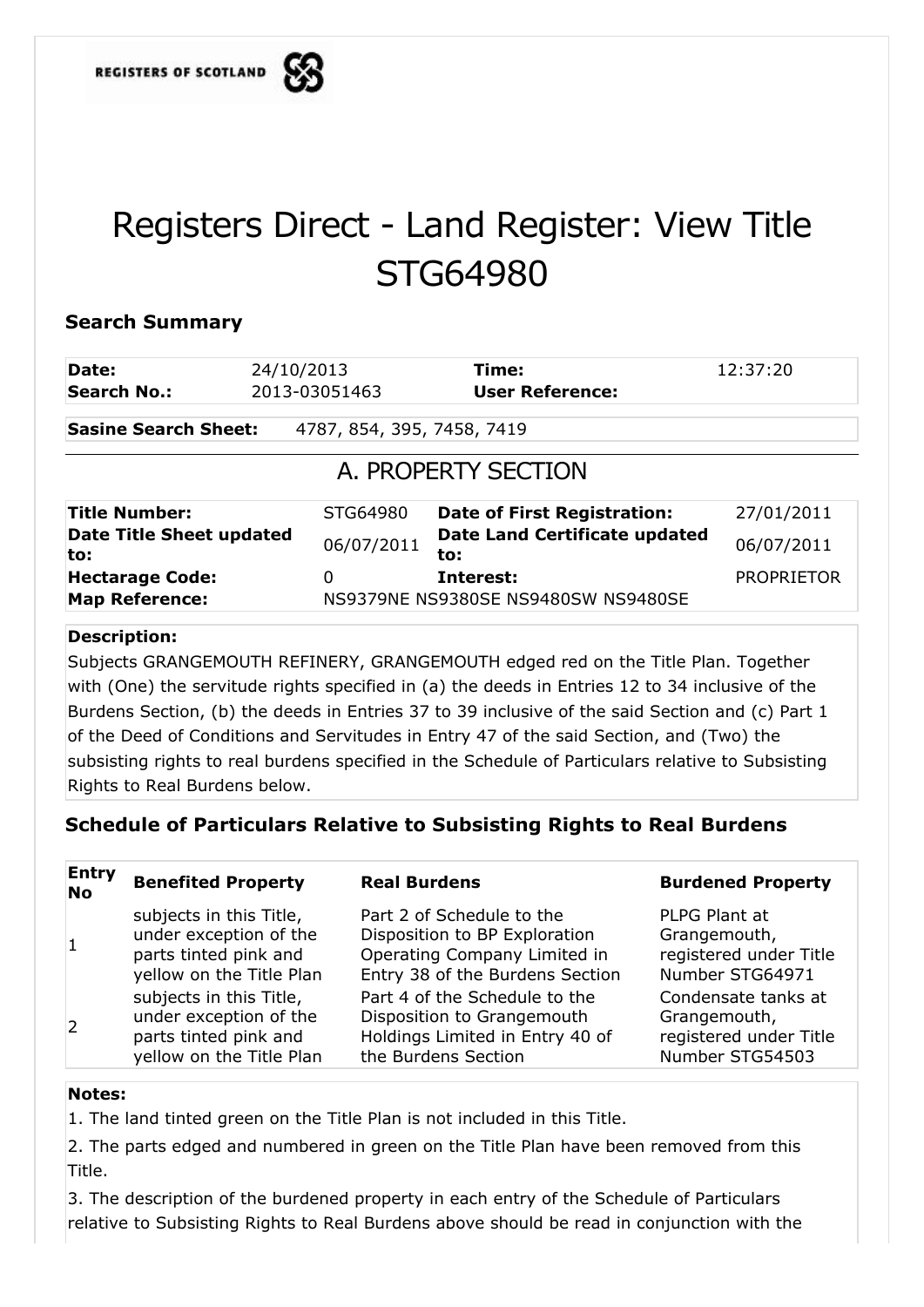Explanatory Note in the Burdens Section.

4. The minerals under the parts tinted yellow and pink on the Title Plan are excepted. The conditions under which the minerals are held are set out in the Disposition in Entry 1 and the Blench Disposition in Entry 11 of the Burdens Section respectively.

*This is a Quick Copy which reflects the position at the date the Title Sheet was last updated.* 

*It does not have the evidential status of an Office Copy.*

# B. PROPRIETORSHIP SECTION

| <b>Title Number:</b><br>STG64980 |  |
|----------------------------------|--|
|----------------------------------|--|

| <b>Entry</b><br><b>Number</b> | Date of<br><b>Registration</b> | <b>Proprietor</b>                                                                                                                                                                                             | <b>Consideration</b> | <b>Date</b><br>οf<br><b>Entry</b> |
|-------------------------------|--------------------------------|---------------------------------------------------------------------------------------------------------------------------------------------------------------------------------------------------------------|----------------------|-----------------------------------|
|                               | 27/01/2011                     | INEOS MANUFACTURING SCOTLAND<br>LIMITED a Company incorporated under<br>the Companies Acts, (Company Number<br>SC10612), and having its Registered<br>Office at Bo'Ness Road, Grangemouth,<br><b>FK3 9XQ.</b> |                      |                                   |

# **Notes:**

1. The Consideration and Date of Entry fields in entry 1 are intentionally blank.

*This is a Quick Copy which reflects the position at the date the Title Sheet was last updated.* 

*It does not have the evidential status of an Office Copy.*

# C. CHARGES SECTION

**Title Number:** STG64980

There are no entries.

*This is a Quick Copy which reflects the position at the date the Title Sheet was last updated.* 

*It does not have the evidential status of an Office Copy.*

# D. BURDENS SECTION

| <b>Title Number:</b> | STG64980 | <b>Number of Burdens:</b> |  |
|----------------------|----------|---------------------------|--|
|                      |          |                           |  |

### **Entry Number Burden Preamble**

[1](https://www.eservices.ros.gov.uk/ros-rd2-presentation-ui/ros/rd2/presentation/ui/registersdirect/landregister/titlerecord/details/pageflows/goViewBurdenDetail.do?selectedIndex=0) Disposition by Timothy Warren as Commissioner for the Hamilton Trustees to Grangemouth Co-operative Society Limited, recorded G.R.S. (Linlithgow) 8 Feb. 1923, of the lands and farm of North Haining, extending in all to 127.554 acres or thereby, of which the parts of the subjects in this Title tinted yellow on the Title Plan form part, contains the following reservations and burdens

[2](https://www.eservices.ros.gov.uk/ros-rd2-presentation-ui/ros/rd2/presentation/ui/registersdirect/landregister/titlerecord/details/pageflows/goViewBurdenDetail.do?selectedIndex=1) Grant of Servitude containing Disposition by James Turnbull to Scottish Oils Limited and their successors or assignees, recorded GRS (Linlithgow) 10 Jun. 1924, of servitude right, tolerance and wayleave not exceeding 6 feet in breadth over the lands aftermentioned of laying down and maintaining four lines of iron or steel pipes in and through the farm and lands of Kinneil Kerse, in Parish of Bo'ness and Carriden along the line 1010 yards in length or thereby shown by the brown broken line on the Title Plan for the purpose and use of conveying petroleum and its products between the works at Grangemouth and the works at Philpstoun and Uphall, or other works owned or controlled by the said Scottish Oils Limited and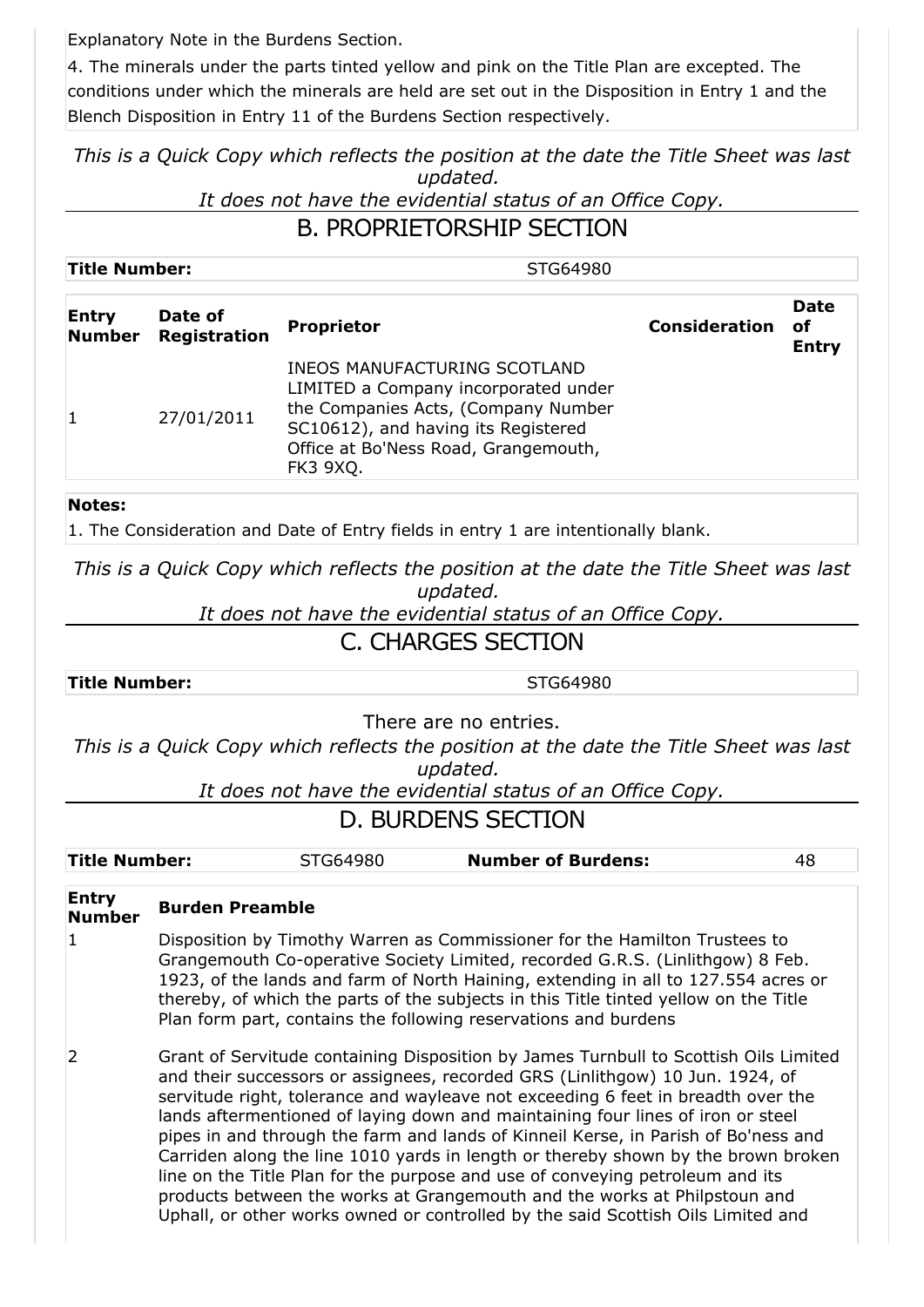their foresaids or their subsidiary companies, contains also the following

[3](https://www.eservices.ros.gov.uk/ros-rd2-presentation-ui/ros/rd2/presentation/ui/registersdirect/landregister/titlerecord/details/pageflows/goViewBurdenDetail.do?selectedIndex=2) Grant of Servitude containing Disposition by George Kirkwood to Scottish Oils Limited and their successors or assignees, recorded G.R.S. (Linlithgow) 19 Aug. 1924, of servitude right, tolerance and wayleave over the lands aftermentioned of laying down and maintaining four lines of iron or steel pipes in and through the farm and lands of East Kerse Mains, in Parish of Bo'ness and Carriden along the line 6 feet in breadth and 1710 yards in length or thereby delineated and coloured red on the plan annexed thereto for the purpose and use of conveying petroleum and its products between the works at Grangemouth and the works at Philpstoun or Uphall or other works owned or controlled by the said Scottish Oils Limited and their foresaids or their subsidiary companies, contains also the following

- [4](https://www.eservices.ros.gov.uk/ros-rd2-presentation-ui/ros/rd2/presentation/ui/registersdirect/landregister/titlerecord/details/pageflows/goViewBurdenDetail.do?selectedIndex=3) Disposition by Scottish Oils Limited to British Petroleum Chemicals Limited and their successors and assignees, recorded G.R.S. (Stirling) 26 Oct. 1949, of 104.12 acres bounded on the south west by the public road from Grangemouth to Bo'ness, contains inter alia the following
- [5](https://www.eservices.ros.gov.uk/ros-rd2-presentation-ui/ros/rd2/presentation/ui/registersdirect/landregister/titlerecord/details/pageflows/goViewBurdenDetail.do?selectedIndex=4) Disposition by Scottish Oils Limited to British Petroleum Chemicals Limited and their successors and assignees, recorded G.R.S. (Stirling) 31 Jan. 1953, of (I) area of ground 1.88 acres and (II) area of ground 4.14 acres, both at Grangemouth, contains the following
- [6](https://www.eservices.ros.gov.uk/ros-rd2-presentation-ui/ros/rd2/presentation/ui/registersdirect/landregister/titlerecord/details/pageflows/goViewBurdenDetail.do?selectedIndex=5) Disposition by Grangemouth Petroleum Refinery Limited to British Petroleum Chemicals Limited and their successors and assignees, recorded G.R.S. (Stirling) 27 Jan. 1955, of piece of ground extending to 9.866 acres or thereby at Grangemouth, contains the following
- [7](https://www.eservices.ros.gov.uk/ros-rd2-presentation-ui/ros/rd2/presentation/ui/registersdirect/landregister/titlerecord/details/pageflows/goViewBurdenDetail.do?selectedIndex=6) Disposition by BP Refinery (Grangemouth) Limited to British Hydrocarbon Chemicals Limited and their successors and assignees, recorded G.R.S. (Stirling) 1 Jul. 1957, of an area or piece of ground extending to 39.32 acres of ground or thereby lying to the south side of the Grangemouth to Bo'ness Road, contains the following
- [8](https://www.eservices.ros.gov.uk/ros-rd2-presentation-ui/ros/rd2/presentation/ui/registersdirect/landregister/titlerecord/details/pageflows/goViewBurdenDetail.do?selectedIndex=7) Disposition by BP Refinery (Grangemouth) Limited to British Hydrocarbon Chemicals Limited and their successors and assignees, recorded G.R.S. (Stirling) 7 Aug. 1958, of area of ground extending to 0.627 acres or thereby on the north side of the Grangemouth to Bo'ness Road, contains the following
- [9](https://www.eservices.ros.gov.uk/ros-rd2-presentation-ui/ros/rd2/presentation/ui/registersdirect/landregister/titlerecord/details/pageflows/goViewBurdenDetail.do?selectedIndex=8) Disposition by BP Refinery (Grangemouth) Limited to British Hydrocarbon Chemicals Limited, recorded G.R.S. (Stirling) 9 Dec. 1960, of 1.95 acres of ground to the north of Bo'ness Road, contains the following right which is a burden on the subjects in this Title
- [10](https://www.eservices.ros.gov.uk/ros-rd2-presentation-ui/ros/rd2/presentation/ui/registersdirect/landregister/titlerecord/details/pageflows/goViewBurdenDetail.do?selectedIndex=9) Grant of Servitude containing Disposition by BP Refinery (Grangemouth) Limited (hereinafter called the "First Party")to British Gas Corporation (hereinafter called the "Second Party"), recorded G.R.S. (Stirling) 31 Aug. 1973, of servitude right over the farm of Overton, the lands of Candie, and the lands of Easter Saltcoats, of laying down and maintaining underground a line of gas pipe for supplying gas with all necessary works along the line shown coloured red and marked A to B and C to D on the plan annexed and signed as relative hereto for a distance of approximately 530 yards, with power to the Second Party or their contractors or servants to enter upon the said lands for the purpose of laying down, inspecting, maintaining, repairing and renewing the said pipe or for any other necessary purpose in connection therewith, contains also the following
- [11](https://www.eservices.ros.gov.uk/ros-rd2-presentation-ui/ros/rd2/presentation/ui/registersdirect/landregister/titlerecord/details/pageflows/goViewBurdenDetail.do?selectedIndex=10) Blench Disposition by The Crown Estates Commissioners acting in exercise of the powers of the Crown Estate Act, 1961 on behalf of the Queen's most Excellent Majesty (who acting and on behalf of as aforesaid are hereinafter called "the said Commissioners") to BP Refinery (Grangemouth) Limited and their successors and assignees, recorded G.R.S. (Stirling) 6 Nov. 1973, of four areas of foreshore or reclaimed land extending to 20.05 acres or thereby, tinted pink on the Title Plan,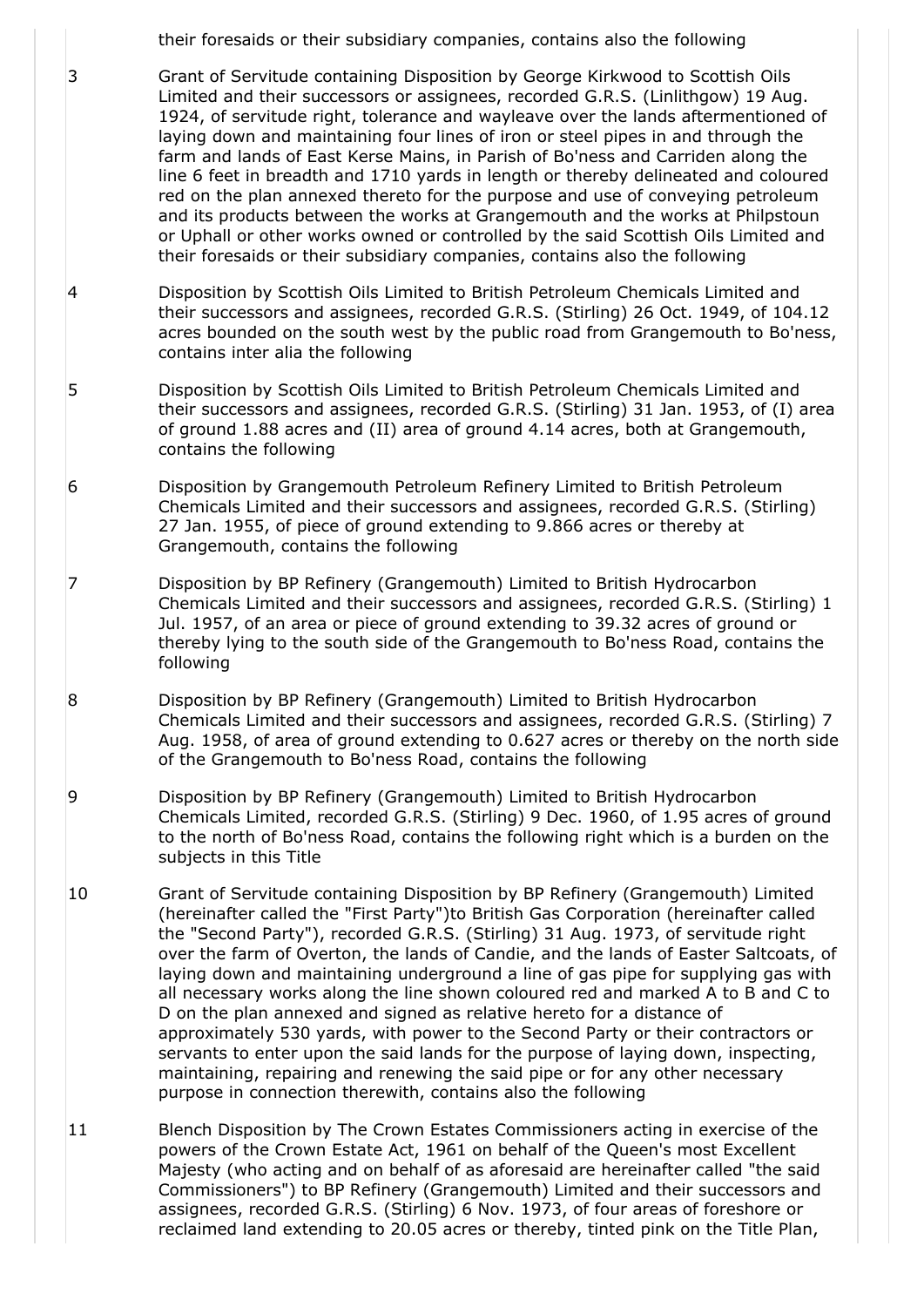contains the following reservation and burdens

- [12](https://www.eservices.ros.gov.uk/ros-rd2-presentation-ui/ros/rd2/presentation/ui/registersdirect/landregister/titlerecord/details/pageflows/goViewBurdenDetail.do?selectedIndex=11) Grant of Servitude containing Disposition by Trustees for Firm of Robert Pow to BP Chemicals Limited and BP Oil Grangemouth Refinery Limited, recorded G.R.S. (Stirling and West Lothian) 17 Aug. 1999, in the following terms
- [13](https://www.eservices.ros.gov.uk/ros-rd2-presentation-ui/ros/rd2/presentation/ui/registersdirect/landregister/titlerecord/details/pageflows/goViewBurdenDetail.do?selectedIndex=12) Grant of Servitude containing Disposition by James A. Kennedy to BP Chemicals Limited and BP Oil Grangemouth Refinery Limited, recorded G.R.S. (Stirling and West Lothian) 12 Nov. 1999, in similar terms to those contained in the Grant of Servitude in Entry 12 except parts 1 to 4 of the Schedule that are as follows
- [14](https://www.eservices.ros.gov.uk/ros-rd2-presentation-ui/ros/rd2/presentation/ui/registersdirect/landregister/titlerecord/details/pageflows/goViewBurdenDetail.do?selectedIndex=13) Grant of Servitude containing Disposition by BP Oil Grangemouth Refinery Limited to BP Chemicals Limited and BP Oil Grangemouth Refinery Limited, recorded G.R.S. (Stirling and West Lothian) 19 Nov. 1999, in similar terms to those contained in the Grant of Servitude in Entry 12 except parts 1 to 4 of the Schedule that are as follows
- [15](https://www.eservices.ros.gov.uk/ros-rd2-presentation-ui/ros/rd2/presentation/ui/registersdirect/landregister/titlerecord/details/pageflows/goViewBurdenDetail.do?selectedIndex=14) Grant of Servitude containing Disposition by Trustees for Firm of Robert Cook & Sons to BP Chemicals Limited and BP Oil Grangemouth Refinery Limited, recorded G.R.S. (Stirling and West Lothian) 19 Nov. 1999, in similar terms to those contained in the Grant of Servitude in Entry 12 except parts 1 to 4 of the Schedule that are as follows
- [16](https://www.eservices.ros.gov.uk/ros-rd2-presentation-ui/ros/rd2/presentation/ui/registersdirect/landregister/titlerecord/details/pageflows/goViewBurdenDetail.do?selectedIndex=15) Grant of Servitude containing Disposition by Hearst S. A. Hunter and Another to BP Chemicals Limited and BP Oil Grangemouth Refinery Limited, recorded G.R.S. (Stirling and West Lothian) 19 Nov. 1999, in similar terms to those contained in the Grant of Servitude in Entry 12 except parts 1 to 4 of the Schedule that are as follows
- [17](https://www.eservices.ros.gov.uk/ros-rd2-presentation-ui/ros/rd2/presentation/ui/registersdirect/landregister/titlerecord/details/pageflows/goViewBurdenDetail.do?selectedIndex=16) Grant of Servitude containing Disposition by Alexander Naismith Seymour and Another to BP Chemicals Limited and BP Oil Grangemouth Refinery Limited, recorded G.R.S. (Stirling and West Lothian) 19 Nov. 1999, in similar terms to those contained in the Grant of Servitude in Entry 12 except parts 1 to 4 of the Schedule that are as follows
- [18](https://www.eservices.ros.gov.uk/ros-rd2-presentation-ui/ros/rd2/presentation/ui/registersdirect/landregister/titlerecord/details/pageflows/goViewBurdenDetail.do?selectedIndex=17) Grant of Servitude containing Disposition by BG Public Limited Company to BP Chemicals Limited and BP Oil Grangemouth Refinery Limited, recorded G.R.S. (Stirling and West Lothian) 19 Nov. 1999, in the following terms
- [19](https://www.eservices.ros.gov.uk/ros-rd2-presentation-ui/ros/rd2/presentation/ui/registersdirect/landregister/titlerecord/details/pageflows/goViewBurdenDetail.do?selectedIndex=18) Grant of Servitude containing Disposition by William Braes and Another to BP Chemicals Limited and BP Oil Grangemouth Refinery Limited, recorded G.R.S. (Stirling and West Lothian) 19 Nov. 1999, in the following terms
- [20](https://www.eservices.ros.gov.uk/ros-rd2-presentation-ui/ros/rd2/presentation/ui/registersdirect/landregister/titlerecord/details/pageflows/goViewBurdenDetail.do?selectedIndex=19) Grant of Servitude containing Disposition by James B. Smart to BP Chemicals Limited and BP Oil Grangemouth Refinery Limited, recorded G.R.S. (Stirling and West Lothian) 7 Dec. 1999, in similar terms to those contained in the Grant of Servitude in Entry 12 except parts 1 to 4 of the Schedule that are as follows
- [21](https://www.eservices.ros.gov.uk/ros-rd2-presentation-ui/ros/rd2/presentation/ui/registersdirect/landregister/titlerecord/details/pageflows/goViewBurdenDetail.do?selectedIndex=20) Grant of Servitude containing Disposition by BP Chemicals Limited to BP Chemicals Limited and BP Oil Grangemouth Refinery Limited, recorded G.R.S. (Stirling and West Lothian) 7 Dec. 1999, in similar terms to those contained in the Grant of Servitude in Entry 12 except parts 1 to 4 of the Schedule that are as follows
- [22](https://www.eservices.ros.gov.uk/ros-rd2-presentation-ui/ros/rd2/presentation/ui/registersdirect/landregister/titlerecord/details/pageflows/goViewBurdenDetail.do?selectedIndex=21) Grant of Servitude containing Disposition by John B. Irving and Another to BP Chemicals Limited and BP Oil Grangemouth Refinery Limited, recorded G.R.S. (Stirling and West Lothian) 7 Dec. 1999, in similar terms to those contained in the Grant of Servitude in Entry 12 except parts 1 to 4 of the Schedule that are as follows
- [23](https://www.eservices.ros.gov.uk/ros-rd2-presentation-ui/ros/rd2/presentation/ui/registersdirect/landregister/titlerecord/details/pageflows/goViewBurdenDetail.do?selectedIndex=22) Grant of Servitude containing Disposition by James B. Smart to BP Chemicals Limited and BP Oil Grangemouth Refinery Limited, recorded G.R.S. (Stirling and West Lothian) 7 Dec. 1999, in similar terms to those contained in the Grant of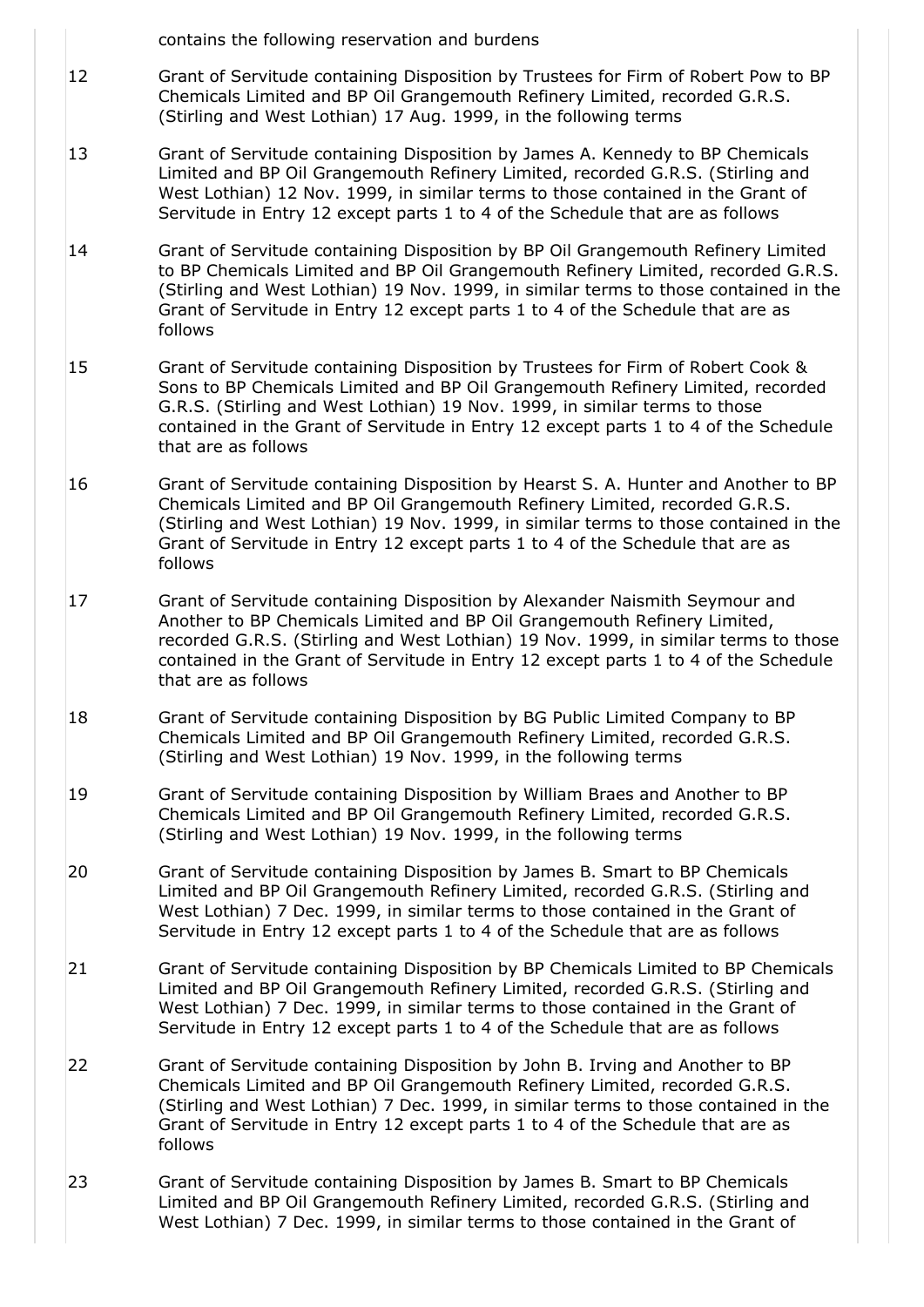Servitude in Entry 12 except parts 1 to 4 of the Schedule that are as follows [24](https://www.eservices.ros.gov.uk/ros-rd2-presentation-ui/ros/rd2/presentation/ui/registersdirect/landregister/titlerecord/details/pageflows/goViewBurdenDetail.do?selectedIndex=23) Grant of Servitude containing Disposition by Alexander Galbraith and Another to BP Chemicals Limited and BP Oil Grangemouth Refinery Limited, recorded G.R.S. (Stirling and West Lothian) 22 Mar. 2000, in similar terms to those contained in the Grant of Servitude in Entry 12 except parts 1 to 4 of the Schedule that are as follows [25](https://www.eservices.ros.gov.uk/ros-rd2-presentation-ui/ros/rd2/presentation/ui/registersdirect/landregister/titlerecord/details/pageflows/goViewBurdenDetail.do?selectedIndex=24) Grant of Servitude containing Disposition by John W. Paul and Others to BP Chemicals Limited and BP Oil Grangemouth Refinery Limited, recorded G.R.S. (Stirling and West Lothian) 29 May 2000, in similar terms to those contained in the Grant of Servitude in Entry 12 except parts 1 to 4 of the Schedule that are as follows [26](https://www.eservices.ros.gov.uk/ros-rd2-presentation-ui/ros/rd2/presentation/ui/registersdirect/landregister/titlerecord/details/pageflows/goViewBurdenDetail.do?selectedIndex=25) Grant of Servitude containing Disposition by William A. Cadell to BP Chemicals Limited and BP Oil Grangemouth Refinery Limited, recorded G.R.S. (Stirling and West Lothian) 29 May 2000, in similar terms to those contained in the Grant of Servitude in Entry 12 except parts 1 to 4 of the Schedule that are as follows [27](https://www.eservices.ros.gov.uk/ros-rd2-presentation-ui/ros/rd2/presentation/ui/registersdirect/landregister/titlerecord/details/pageflows/goViewBurdenDetail.do?selectedIndex=26) Grant of Servitude containing Disposition by John Graham to BP Chemicals Limited and BP Oil Grangemouth Refinery Limited, recorded G.R.S. (Stirling and West Lothian) 26 Jun. 2000, in similar terms to those contained in the Grant of Servitude in Entry 12 except parts 1 to 4 of the Schedule that are as follows [28](https://www.eservices.ros.gov.uk/ros-rd2-presentation-ui/ros/rd2/presentation/ui/registersdirect/landregister/titlerecord/details/pageflows/goViewBurdenDetail.do?selectedIndex=27) Grant of Servitude by BG Transco plc to BP Chemicals Limited and BP Oil Grangemouth Refinery Limited, recorded G.R.S. (Stirling and West Lothian) 26 Jun. 2000, in the following terms [29](https://www.eservices.ros.gov.uk/ros-rd2-presentation-ui/ros/rd2/presentation/ui/registersdirect/landregister/titlerecord/details/pageflows/goViewBurdenDetail.do?selectedIndex=28) Grant of Servitude containing Disposition by BP Chemicals Limited to BP Chemicals Limited and BP Oil Grangemouth Refinery Limited, recorded G.R.S. (Stirling and West Lothian) 9 Nov. 2000, in similar terms to those contained in the Grant of Servitude in Entry 12 except parts 1 to 4 of the Schedule that are as follows [30](https://www.eservices.ros.gov.uk/ros-rd2-presentation-ui/ros/rd2/presentation/ui/registersdirect/landregister/titlerecord/details/pageflows/goViewBurdenDetail.do?selectedIndex=29) Grant of Servitude containing Disposition by The Bo'ness and Kinneil Railway Company limited to BP Chemicals Limited and BP Oil Grangemouth Refinery Limited, recorded G.R.S. (Stirling) 12 Sep. 2001, in the following terms [31](https://www.eservices.ros.gov.uk/ros-rd2-presentation-ui/ros/rd2/presentation/ui/registersdirect/landregister/titlerecord/details/pageflows/goViewBurdenDetail.do?selectedIndex=30) Disposition by BP Oil Grangemouth Refinery Limited to Falkirk Council and their successors and assignees, recorded GRS (West Lothian) 7 Jun. 2005, of 3 plots of ground at Kinneil Gate 10, Bo'ness Road, Grangemouth, hatched red on the Title Plan (hereinafter referred to as "the Subjects") contains the following [32](https://www.eservices.ros.gov.uk/ros-rd2-presentation-ui/ros/rd2/presentation/ui/registersdirect/landregister/titlerecord/details/pageflows/goViewBurdenDetail.do?selectedIndex=31) Deed of Servitude containing Disposition by BP Exploration Operating Company Limited and BP International Limited in favour of BP Oil Grangemouth Refinery Limited recorded G.R.S. (Dumbarton (Fiche 4 Frame 1), and also Stirling and West Lothian) 20 Jan. 2006 contains the following [33](https://www.eservices.ros.gov.uk/ros-rd2-presentation-ui/ros/rd2/presentation/ui/registersdirect/landregister/titlerecord/details/pageflows/goViewBurdenDetail.do?selectedIndex=32) Deed of Servitude containing Disposition by BP Exploration Operating Company Limited and Another in favour of BP Oil Grangemouth Refinery Limited recorded G.R.S. (Dumbarton (Fiche 5 Frame 1), and also Stirling and West Lothian) 20 Jan. 2006 contains the following [34](https://www.eservices.ros.gov.uk/ros-rd2-presentation-ui/ros/rd2/presentation/ui/registersdirect/landregister/titlerecord/details/pageflows/goViewBurdenDetail.do?selectedIndex=33) Deed of Servitude containing Disposition by BP Exploration Operating Company Limited and BP International Limited in favour of BP Oil Grangemouth Refinery Limited recorded G.R.S. (Stirling (Fiche 12 Frame 1), and also West Lothian) 20 Jan. 2006 contains the following [35](https://www.eservices.ros.gov.uk/ros-rd2-presentation-ui/ros/rd2/presentation/ui/registersdirect/landregister/titlerecord/details/pageflows/goViewBurdenDetail.do?selectedIndex=34) Grant of Servitude containing Disposition by BP Oil Refinery Grangemouth Limited to BP Exploration Operating Company Limited, recorded G.R.S. (Stirling (Fiche 13 Frame 1), and also West Lothian) 20 Jan. 2006, in the following terms [36](https://www.eservices.ros.gov.uk/ros-rd2-presentation-ui/ros/rd2/presentation/ui/registersdirect/landregister/titlerecord/details/pageflows/goViewBurdenDetail.do?selectedIndex=35) Grant of Servitude containing Disposition by BP Oil Grangemouth Refinery Limited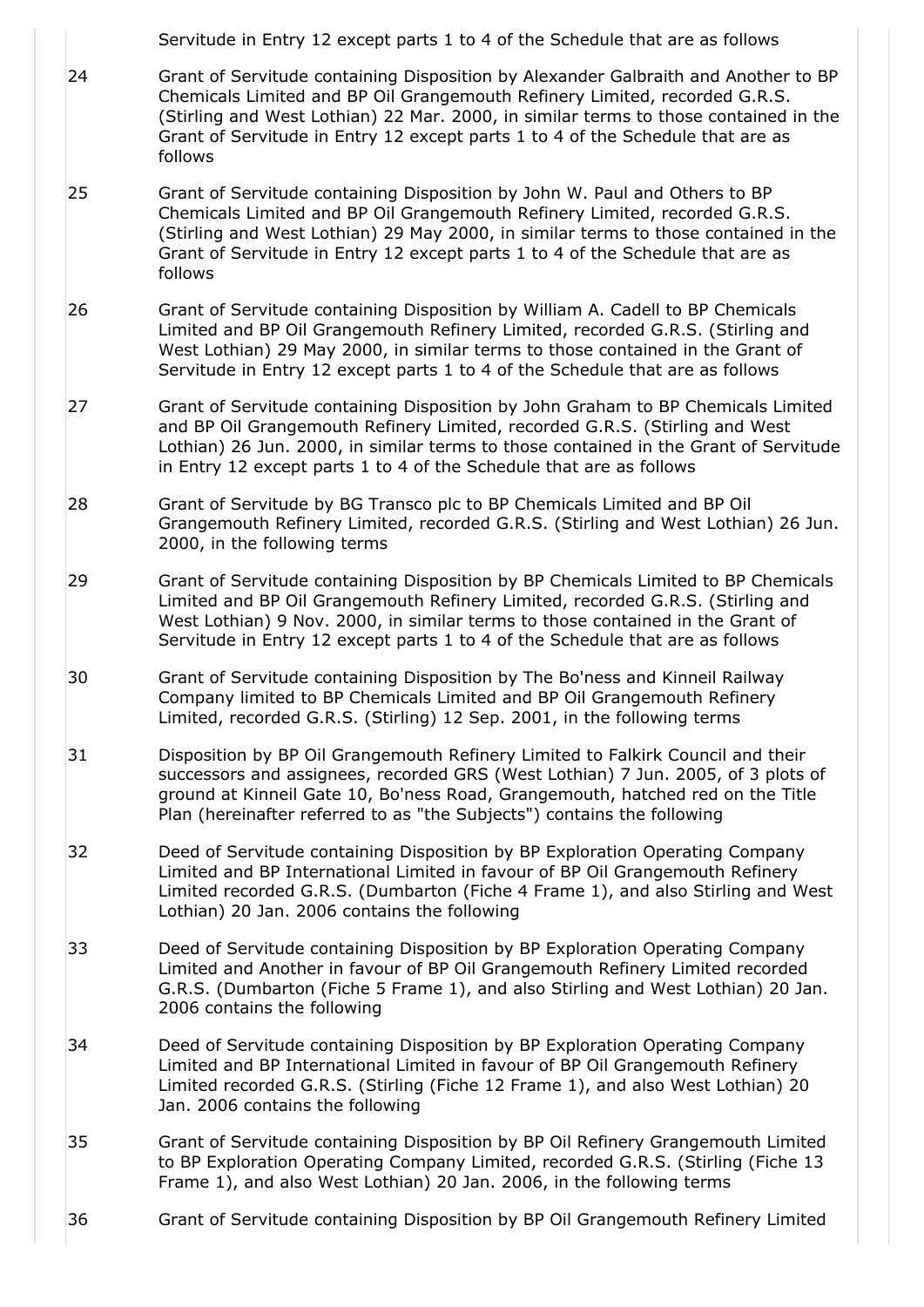to BP Exploration Operating Company Limited, recorded G.R.S. (Stirling (Fiche 14 Frame 1), and also West Lothian) 20 Jan. 2006, in the following terms

- [37](https://www.eservices.ros.gov.uk/ros-rd2-presentation-ui/ros/rd2/presentation/ui/registersdirect/landregister/titlerecord/details/pageflows/goViewBurdenDetail.do?selectedIndex=36) Disposition by BP Oil Grangemouth Refinery Limited to BP Exploration Operating Company Limited and its successors and assignees, recorded G.R.S (West Lothian) 23 Jan. 2006, of subjects at Kinneil Kerse, Grangemouth, extending to 111.8 hectares (the "Subjects"), contains the following servitude imposed on the Subjects in favour of the parts of the subjects in this Title tinted yellow on the Title Plan (the "Retained Property")
- [38](https://www.eservices.ros.gov.uk/ros-rd2-presentation-ui/ros/rd2/presentation/ui/registersdirect/landregister/titlerecord/details/pageflows/goViewBurdenDetail.do?selectedIndex=37) Disposition by BP Oil Grangemouth Refinery Limited (hereinafter referred to as "BPOGRL") to BP Exploration Operating Company Limited and its successors and assignees (hereinafter referred to as "BPEOCL"), recorded G.R.S (Stirling) 6 Feb. 2006, of piece of ground at BP's Grangemouth Refinery, (hereinafter referred to as "the Subjects"), contains the following rights and burdens
- [39](https://www.eservices.ros.gov.uk/ros-rd2-presentation-ui/ros/rd2/presentation/ui/registersdirect/landregister/titlerecord/details/pageflows/goViewBurdenDetail.do?selectedIndex=38) Disposition by Innovene Manufacturing Scotland Limited to Grangemouth Holdings Limited and its successors and assignees (hereinafter referred to as "GHL"), recorded G.R.S (Stirling (Fiche 56 Frame 1), and also West Lothian) 28 Mar. 2006, of 4 areas of ground outlined blue but not hatched on the plan numbered 1 annexed ("Plan 1") ("the Subjects"), contains the following real burdens and servitudes
- [40](https://www.eservices.ros.gov.uk/ros-rd2-presentation-ui/ros/rd2/presentation/ui/registersdirect/landregister/titlerecord/details/pageflows/goViewBurdenDetail.do?selectedIndex=39) Disposition by Innovene Manufacturing Scotland Limited (hereinafter referred to as "IMSL") to Grangemouth Holdings Limited (hereinafter referred to as "GHL") and its successors and assignees, recorded G.R.S (Stirling (Fiche 57 Frame 1), and also West Lothian) 28 Mar. 2006, of the ground outlined and hatched in blue on the plan numbered 1 annexed thereto ("Plan 1")("the Subjects"), contains the following real burdens and servitudes
- [41](https://www.eservices.ros.gov.uk/ros-rd2-presentation-ui/ros/rd2/presentation/ui/registersdirect/landregister/titlerecord/details/pageflows/goViewBurdenDetail.do?selectedIndex=40) Deed of Real Burden and Deed of Servitude, recorded G.R.S (Stirling (Fiche 58 Frame 1), and also West Lothian) 28 Mar. 2006, between Innovene Manufacturing Scotland Limited, BP Exploration Operating Company Limited, BP International Limited and Grangemouth Holdings Limited in the following terms
- [42](https://www.eservices.ros.gov.uk/ros-rd2-presentation-ui/ros/rd2/presentation/ui/registersdirect/landregister/titlerecord/details/pageflows/goViewBurdenDetail.do?selectedIndex=41) Deed of Real Burdens and Deed of Servitude recorded G.R.S (Stirling (Fiche 59 Frame 1), and also West Lothian) 28 Mar. 2006, by Innovene Manufacturing Scotland Limited to BP Exploration Operating Company Limited, BP International Limited and BP Chemicals Limited, in the following terms
- [43](https://www.eservices.ros.gov.uk/ros-rd2-presentation-ui/ros/rd2/presentation/ui/registersdirect/landregister/titlerecord/details/pageflows/goViewBurdenDetail.do?selectedIndex=42) Deed of Real Burden and Deed of Servitude, recorded G.R.S (Stirling (Fiche 60 Frame 1), and also West Lothian) 28 Mar. 2006, between Innovene Manufacturing Scotland Limited, BP Exploration Operating Company Limited, BP International Limited and Grangemouth Holdings Limited in the following terms
- [44](https://www.eservices.ros.gov.uk/ros-rd2-presentation-ui/ros/rd2/presentation/ui/registersdirect/landregister/titlerecord/details/pageflows/goViewBurdenDetail.do?selectedIndex=43) Deed of Real Burden and Deed of Servitude, recorded G.R.S (Stirling (Fiche 61 Frame 1), and also West Lothian) 28 Mar. 2006, between Innovene Manufacturing Scotland Limited, BP Exploration Operating Company Limited, BP International Limited and Grangemouth Holdings Limited in the following terms
- [45](https://www.eservices.ros.gov.uk/ros-rd2-presentation-ui/ros/rd2/presentation/ui/registersdirect/landregister/titlerecord/details/pageflows/goViewBurdenDetail.do?selectedIndex=44) Deed of Real Burdens and Deed of Servitude recorded G.R.S. (Stirling (Fiche 62 Frame 1), and also West Lothian) 28 Mar. 2006, by Innovene Manufacturing Scotland Limited to BP Exploration Operating Company Limited, BP International Limited and BP Chemicals Limited, in the following terms
- [46](https://www.eservices.ros.gov.uk/ros-rd2-presentation-ui/ros/rd2/presentation/ui/registersdirect/landregister/titlerecord/details/pageflows/goViewBurdenDetail.do?selectedIndex=45) Disposition by Innovene Manufacturing Scotland Limited (hereinafter referred to as "IMSL") to Grangemouth Holdings Limited and its successors and assignees (hereinafter referred to as "GHL"), recorded G.R.S (Stirling) 29 Mar. 2006, of 1/2 pro indiviso share of PLPG Amenities Site at Grangemouth, which Amenities Site is hatched green on the Title Plan (hereinafter referred to as "the Subjects"), contains the following servitude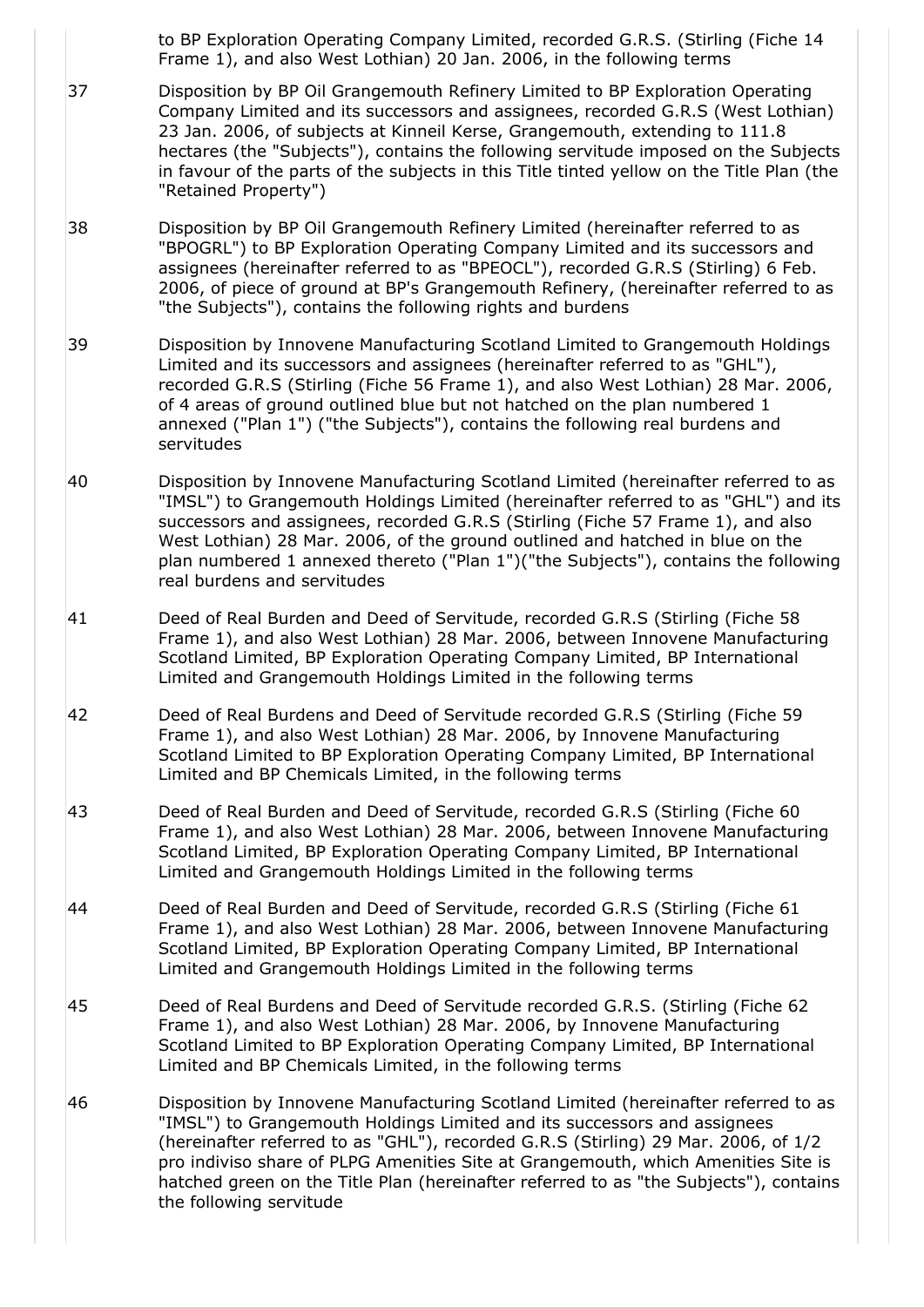[47](https://www.eservices.ros.gov.uk/ros-rd2-presentation-ui/ros/rd2/presentation/ui/registersdirect/landregister/titlerecord/details/pageflows/goViewBurdenDetail.do?selectedIndex=46) Deed of Conditions and Servitudes among Ineos Manufacturing Scotland Limited, Ineos Chemicals Grangemouth Limited and Ineos Infrastructure (Grangemouth) Limited, registered 6 Apr. 2011, narrates as follows

[48](https://www.eservices.ros.gov.uk/ros-rd2-presentation-ui/ros/rd2/presentation/ui/registersdirect/landregister/titlerecord/details/pageflows/goViewBurdenDetail.do?selectedIndex=47) Explanatory Note

### **Entry Number Burden Detail**

1 Disposition by Timothy Warren as Commissioner for the Hamilton Trustees to Grangemouth Co-operative Society Limited, recorded G.R.S. (Linlithgow) 8 Feb. 1923, of the lands and farm of North Haining, extending in all to 127.554 acres or thereby, of which the parts of the subjects in this Title tinted yellow on the Title Plan form part, contains the following reservations and burdens: Reserving always to the said Hamilton Trustees and their successors, all coal ironstone, shale, limestone, and other mines, metals, minerals and fossils (excluding always common clay, sand and freestone, so far as these are capable of being worked by quarrying from the surface), subject as after provided, with full power and liberty to do everything necessary for the purposes of winning, working, raising, storing, manufacturing, cooking, preparing for market, transporting and carrying away the foresaid minerals, including the right to work and transport through and over the lands hereby disponed the minerals from the said lands as well as from other lands belonging to the said Hamilton Trustees, or to other proprietors, and power to lower the said lands by the working of the reserved minerals from under the same, or the working of minerals from any other adjoining lands as aforesaid, and that at pleasure; And reserving further to the said Hamilton Trustees and their foresaids, for the purposes above mentioned, or any of them full power and liberty to take possession of and to occupy at any time, and from time to time, any part or parts of the lands hereby disponed, for the purposes of providing houses, yards, or other accommodation for the use of workmen or others employed thereat, or for the purposes of making, altering, or widening roads canals, reservoirs railways, tramways, coke ovens, ditches, blaes heaps, aqueducts and conduits, and other necessary works in connection with the working or treatment or marketing of such minerals, the said Hamilton Trustees and their successors, and their mineral tenants, being bound to fence all ground so taken and occupied; And in the event of any damage being caused after the term of entry hereunder being Martinmas 1922 to lands used for (but so long only as used for) agricultural purposes (which shall not include the use of the lands for market gardening or the growing of fruit), or to farm buildings on the lands hereby disponed at the said term of entry, or farm buildings erected on the same sites in substitution or extension thereof, in consequence of subsidence or otherwise through the working of the said minerals, or by or in connection with the exercise of the right of occupation above specified the said disponees and their foresaids shall be entitled to receive from the mineral tenants in right of existing mineral Leases such damages for subsidence or occupation as the mineral tenants may be liable for under such leases, and in case of differences of opinion as to the amount of such damage the same shall be referred to a single Arbiter to be mutually chosen by the said Hamilton Trustees or their foresaids and the said disponees or their foresaids, or, in the event of the parties failing to agree on a single Arbiter, then to an Arbiter to be appointed by the Sheriff of the County of Linlithgow; And it is hereby declared that as regards fresh leases, or renewals of leases of minerals, entered into after the said term of entry to the said subjects hereby disponed, I as Commissioner foresaid oblige the said Hamilton Trustees and their successors to take the mineral tenants bound to compensate the said disponees and their foresaids, for damage to the surface of the lands hereby disponed by subsidence and occupation, on terms not less favourable to the said disponees and their foresaids than those hereinbefore provided, and in all cases where the mineral tenants prove unable to discharge their obligations to the said disponees or their foresaids, for damage caused by mineral operations, or where no new lease may be arranged, I, as Commissioner foresaid, oblige the said Hamilton Trustees and their foresaids to pay compensation for such damage, on the conditions above provided, and whether the same be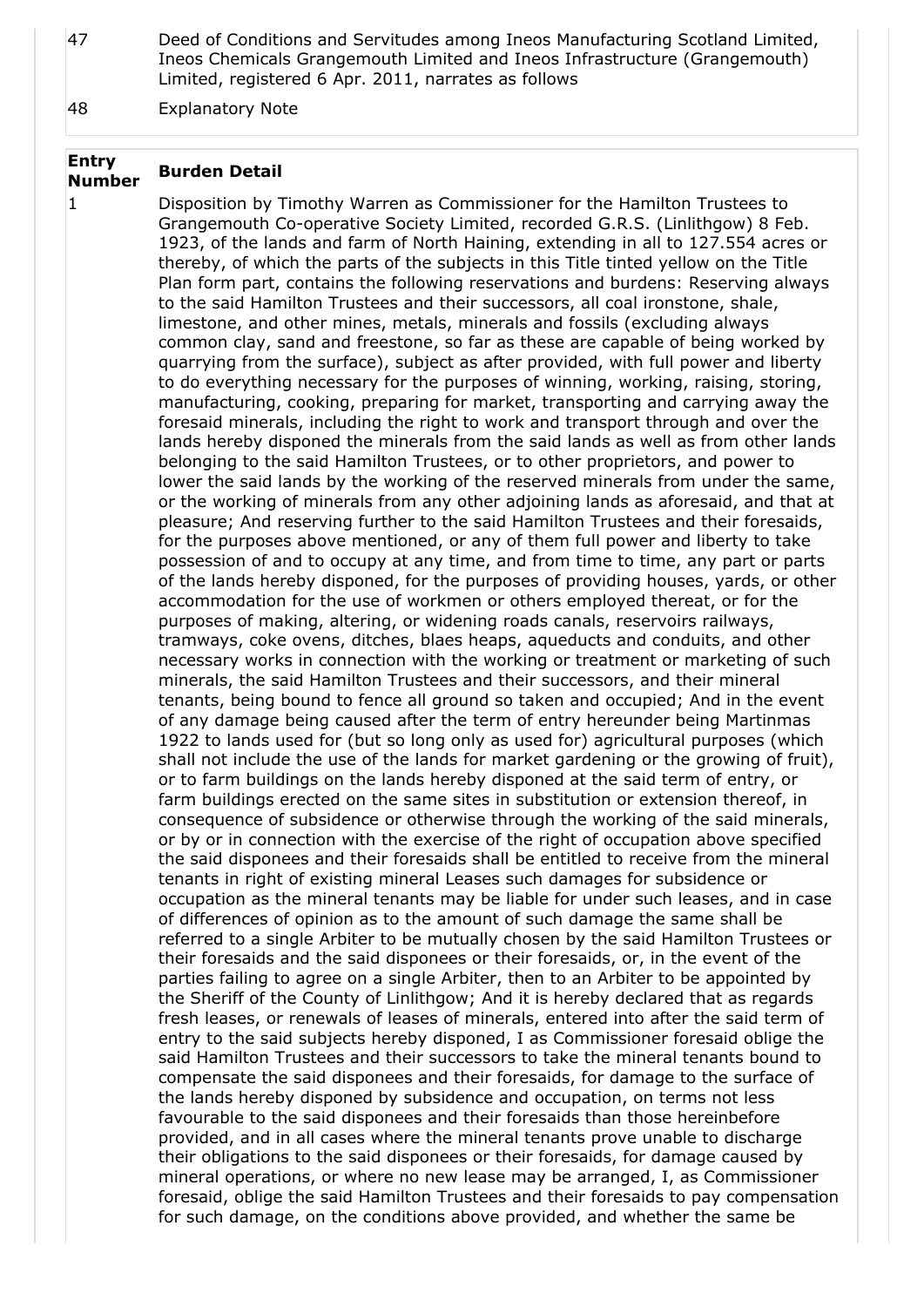caused during or after the expiration of the mineral tenancies; And it is hereby specially provided that for damages caused by subsidence of lands and buildings, or otherwise arising from mineral workings, in all cases other than those hereinbefore provided for, the said Hamilton Trustees and their foresaids shall have no liability whatever.

### **Entry Number Burden Detail**

2 Grant of Servitude containing Disposition by James Turnbull to Scottish Oils Limited and their successors or assignees, recorded GRS (Linlithgow) 10 Jun. 1924, of servitude right, tolerance and wayleave not exceeding 6 feet in breadth over the lands aftermentioned of laying down and maintaining four lines of iron or steel pipes in and through the farm and lands of Kinneil Kerse, in Parish of Bo'ness and Carriden along the line 1010 yards in length or thereby shown by the brown broken line on the Title Plan for the purpose and use of conveying petroleum and its products between the works at Grangemouth and the works at Philpstoun and Uphall, or other works owned or controlled by the said Scottish Oils Limited and their foresaids or their subsidiary companies, contains also the following: With full power and liberty to the said Scottish Oils Limited and their foresaids and their surveyors, inspectors, contractors and others having their authority to enter upon the ground through which the said pipes are to be laid for the purpose of laying down the said pipes and for executing such repairs, alterations or renewals thereon as may from time to time be needful or for any other necessary purpose, provided that before entering on the ground after the said pipes are laid down, sufficient notice shall be given to me or my foresaids or others of my or their appointment to superintend the operations; Under reservation to me and my successors of full right and liberty to make roads and paths along or across the line of said pipes and to pass drains, pipes, fences, sewers or wires over or under the same in addition to existing roads, paths, drains and others provided always that the exercise by me or my heirs and successors of this reserved right shall be done in such a way as not to jeopardise in any way the safety of the said pipes; And I bind and oblige myself and my foresaids to make good all damage done by or through any operations undertaken by me or my foresaids in exercise of such reserved rights and to free and relieve the said Scottish Oils Limited and their foresaids thereof: Declaring that I and my foresaids shall not be liable for any damage done to said pipes through my or their, or my or their tenants' agricultural operations or in consequence of the use, enjoyment or repair of the existing roads, paths, drains and others; And further specially providing and declaring that it shall not be competent to nor in the power of the said Scottish Oils Limited or their foresaids to alter the line of the said pipes without having previously obtained the consent in writing of me or my foresaids; In Consideration of which right of servitude the said Scottish Oils Limited bind and oblige themselves and their foresaids (First) That in laying, repairing, renewing or removing the said pipes they shall cause as little damage and inconvenience as possible to the said lands and the tenants thereof and shall complete their operations without unnecessary delay and shall reinstate and make good all damage done to the surface of the ground by their operations; (Second) That they shall maintain and keep the said pipes always in a thorough and complete state of repair; (Third) That the said pipes shall be laid at least thirty feet from the Ploughman's house on the said farm of Kinneil Kerse and at a depth of not less than two and a half feet and in such a way as will ensure no interference with agricultural operations; (Fourth) That in respect the embankment protecting the said lands from the encroachment of the River Avon belongs to me, they shall carry the said pipes across the said River in a manner causing the least possible damage to the bank thereof, and shall make good all damage done by their operations; and further that they shall maintain in all time, any portion of the said embankment used by them or affected by the carrying across of the said pipes, and that they shall do nothing to alter the course of the said River so as to affect any other part of the embankment; (Fifth) That they shall indemnify me and my foresaids and my and their tenants or other occupiers of the said lands for all loss of stock and crop and surface or other damage which I and they may sustain by or through the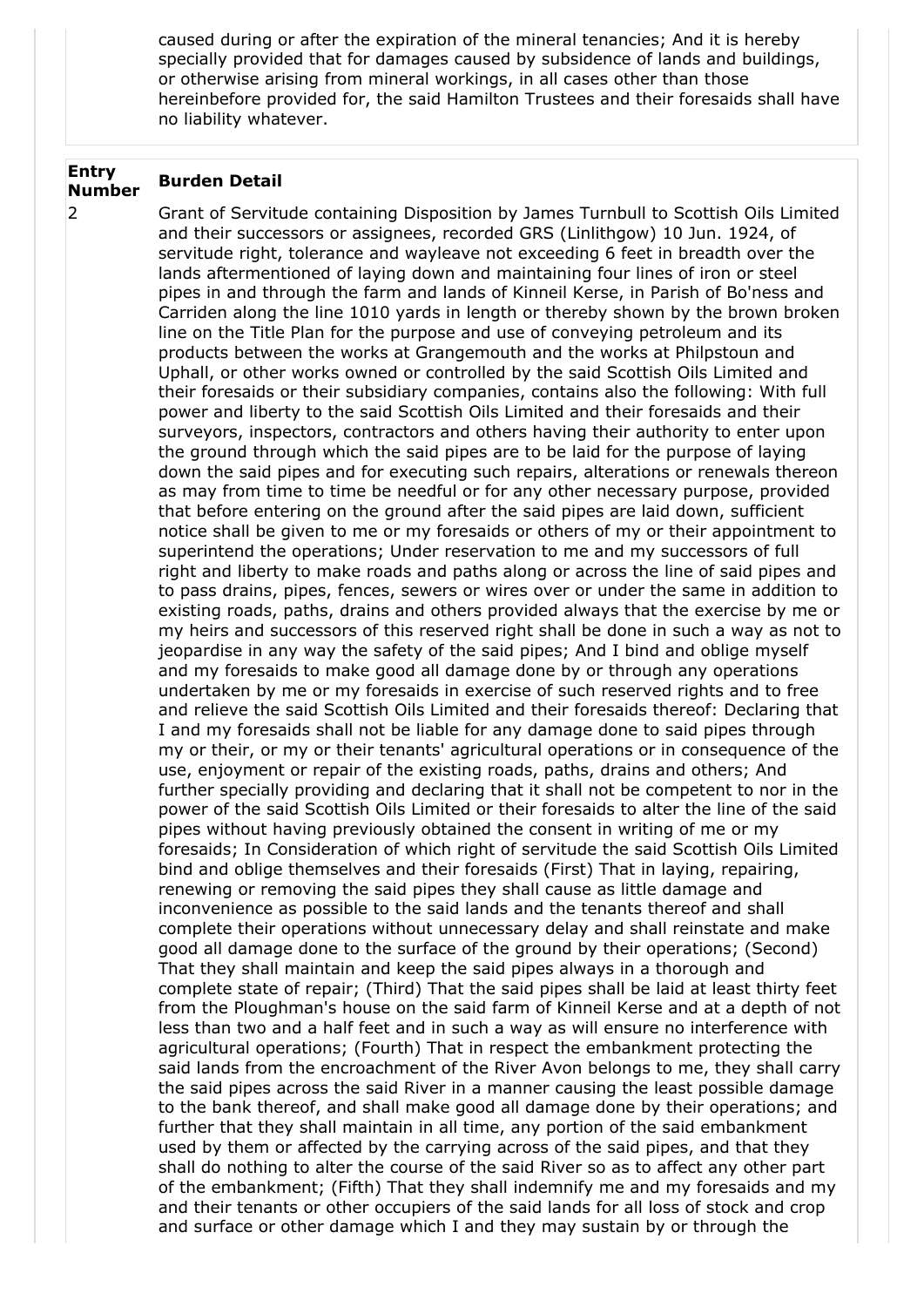operations for the laying, maintenance, renewal, or removal of the said pipes and other works connected therewith and shall make good and repair all damage done to water pipes and fences or to drains which may be severed and shall repair any other damage of whatever kind that may arise through their operations; And further that they shall make good to me and my foresaids and the tenants and occupiers of the said lands any damage which may arise either to the lands themselves and buildings erected or to be erected thereon or to the stock and crop thereon from the leakage or bursting of any of the said pipes through their operations and from their operations in repair thereof and shall free and relieve and harmless and skaithless keep me and my foresaids and my and their tenants of and from all claims of whatsoever nature for all loss, injury and damage and of all questions which may be raised by the Mineral and other tenants of the lands or by third parties who may be affected by the laying, using, maintaining, renewal, or removal of the said pipes and other works; As such loss, claims and others shall, failing agreement, be ascertained and fixed by two neutral men to be mutually chosen, and, in case of their differing in opinion, by an oversman to be named by them, whose decision shall be final; and (Sixth) That they shall pay any additional fire premiums either on growing crops or buildings demanded from me or my foresaids or my or their tenants in consequence of the existence of the said pipes; which right of servitude, under the conditions and obligations above written, I the said James Turnbull bind and oblige myself and my foresaids to warrant to be good and effectual to the said Scottish Oils Limited, and their foresaids at all hands.

#### **Entry Number Burden Detail**

3 Grant of Servitude containing Disposition by George Kirkwood to Scottish Oils Limited and their successors or assignees, recorded G.R.S. (Linlithgow) 19 Aug. 1924, of servitude right, tolerance and wayleave over the lands aftermentioned of laying down and maintaining four lines of iron or steel pipes in and through the farm and lands of East Kerse Mains, in Parish of Bo'ness and Carriden along the line 6 feet in breadth and 1710 yards in length or thereby delineated and coloured red on the plan annexed thereto for the purpose and use of conveying petroleum and its products between the works at Grangemouth and the works at Philpstoun or Uphall or other works owned or controlled by the said Scottish Oils Limited and their foresaids or their subsidiary companies, contains also the following: With full power and liberty to the said Scottish Oils Limited and their foresaids and their Surveyors, Inspectors, Contractors and others having their authority to enter upon the lands through which the said pipes are to be laid for the purpose of laying down the said pipes and for executing such repairs, alterations or renewals thereon as may from time to time be needful or for any other necessary purpose in connection with said pipes provided that before entering on the lands after the said pipes are laid down, sufficient notice shall be given to me or my heirs and successors and my and their tenants to enable me and them by myself or themselves or others of my or their appointment to superintend the operations; Further specially providing and declaring that it shall not be competent to nor in the power of the said Scottish Oils Limited or their foresaids to alter the line of the said pipes without having previously obtained the consent in writing of me or my foresaids: Further declaring that said pipes shall be laid at such a depth as will ensure their not interfering with agricultural operations on the said farm and lands of East Kerse Mains; providing and declaring as it is hereby specially provided and declared that neither I nor my foresaids nor my or their tenants in the lands shall be liable for any damage caused to the pipe track or pipes therein or other works connected therewith by reason of any or all of the agricultural operations carried on by me and them: Reserving always to me and my foresaids full right and liberty to make roads and paths along or across the line of said pipes and to pass drains, sewers, or wires over or under the same provided always that the exercise by me or my foresaids of this reserved right shall be done in such a way as not to jeopardise in any way the safety of the said pipes: And I bind and oblige myself and my foresaids to make good all damage done by or through any operations undertaken by me or my foresaids in exercise of such reserved rights and to free and relieve the said Scottish Oils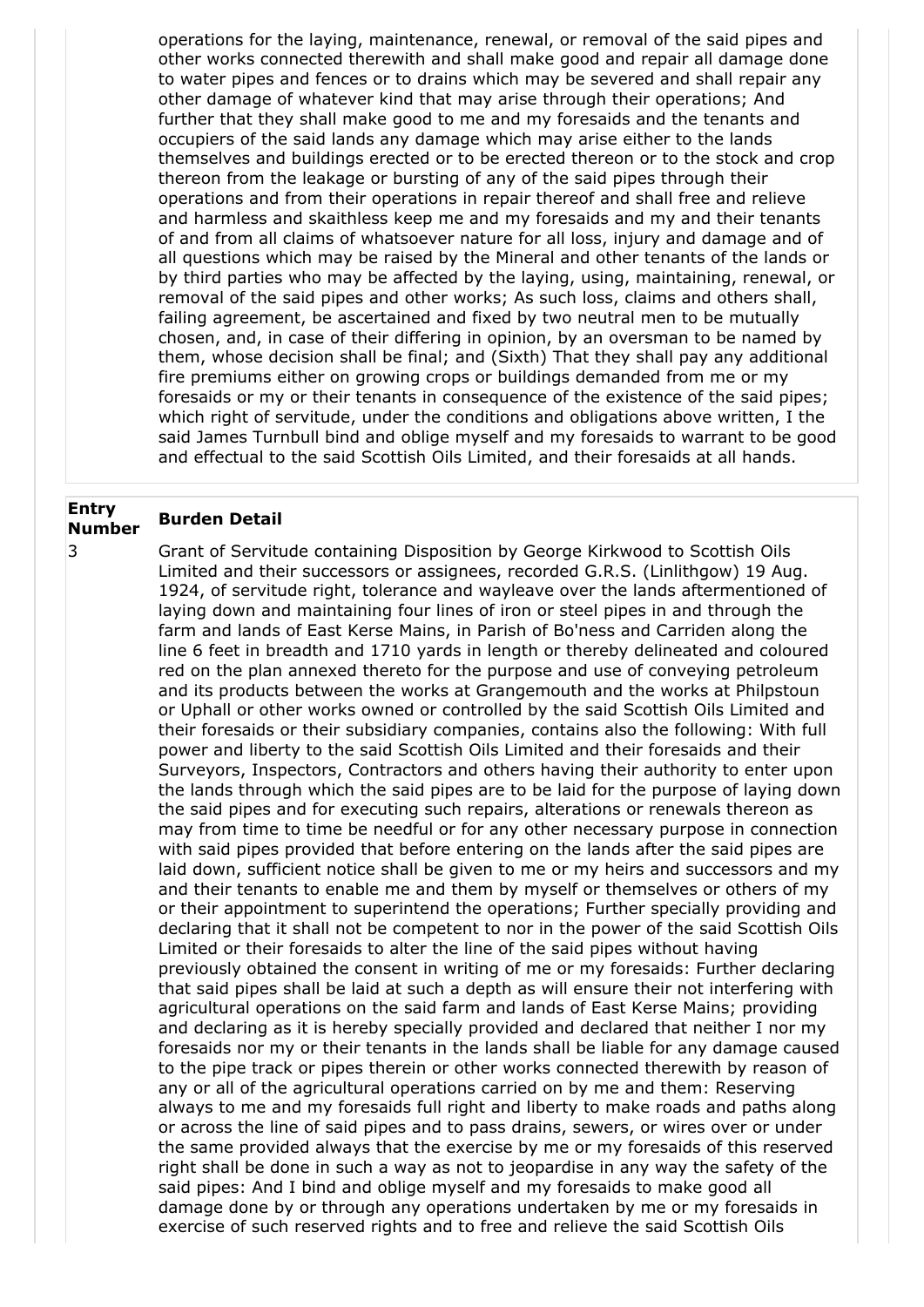Limited and their foresaids thereof: And it is hereby provided that the said Scottish Oils Limited and their foresaids shall be bound and obliged as by acceptance hereof they bind and oblige themselves and their foresaids (First) That in laying the said pipes they shall do as little damage as possible to the said lands and shall complete their operations without unnecessary delay, and they shall reinstate and make good all damage done to the surface of the ground by their operations: (Second) That they shall maintain and keep the said pipes always in a thorough and complete state of repair: and (Third) That they shall indemnify me and my foresaids and my and their tenants or other occupiers of the said lands for all loss of stock and crop and surface and other damage which I and they may sustain by or through the operations for the laying, maintenance, renewal or removal of the said pipes and other works connected therewith and shall make good and repair all damage done to fences or to drains which may be severed and shall repair any other damage of whatever kind that may arise through their operations: And further that they shall make good to me and my foresaids and the tenants and occupiers of the said lands any damage which may arise either to the lands themselves or to the stock and crop thereon from the leakage or bursting of any of the said pipes through their operations and from their operations in the repair thereof and shall free and relieve and harmless and skaithless keep me and my foresaids and my and their tenants of and from all claims of whatsoever nature for all loss injury and damage and of all questions which may be raised by the mineral and other tenants of the lands or by third parties who may be affected by the laying, using, maintaining, renewal or removal of the said pipes and other works, as such claims and others shall, failing agreement be ascertained and fixed by two neutral men to be mutually chosen: And in the case of their differing in opinion, by an oversman to be named by them whose decision shall be final. Note: A copy of the said deed plan is included in this Title Sheet as Supplementary Plan No.1 to the Title Plan.

#### **Entry Number Burden Detail**

4 Disposition by Scottish Oils Limited to British Petroleum Chemicals Limited and their successors and assignees, recorded G.R.S. (Stirling) 26 Oct. 1949, of 104.12 acres bounded on the south west by the public road from Grangemouth to Bo'ness, contains inter alia the following: (First) In the event of any pipes, cables et cetera (including cables wires et cetera overhead as well as underground) not being diverted outside the said subjects hereby disponed (all such diversions which may be made being made as and when required by us or our successors at the expense of our said disponees or their foresaids) we and our successors shall continue to have wayleaves therefor free of charge with right of access thereto for purposes of maintenance, repair or renewal subject to restoration by us or them of the ground to its original state after completion of operations with an option to us to remove or leave pipes, cables et cetera no longer required: (Second) Our said disponees and their foresaids shall have similar rights over the ground belonging to us adjoining the said subjects hereby disponed in the event of their being permitted to lay pipes, cables etcetera therein: and (Third) In the event of any wayleaves being required for pipes, cables et cetera either by us or our successors over the subjects hereby disponed or by our said disponees or their foresaids over the adjoining lands belonging to us, the same shall be granted free of charge and the lines of any such wayleaves shall be the subject of mutual agreement and the respective parties shall have right over the other parties' ground for the purpose of maintaining, repairing and renewing such pipes, cables et cetera subject to the parties laying such pipes, cables et cetera restoring the ground to its original state after completion of their operations. Note: The subjects disponed in the foregoing disposition form part of the Chemicals site at the Grangemouth complex.

#### **Entry Number Burden Detail**

5 Disposition by Scottish Oils Limited to British Petroleum Chemicals Limited and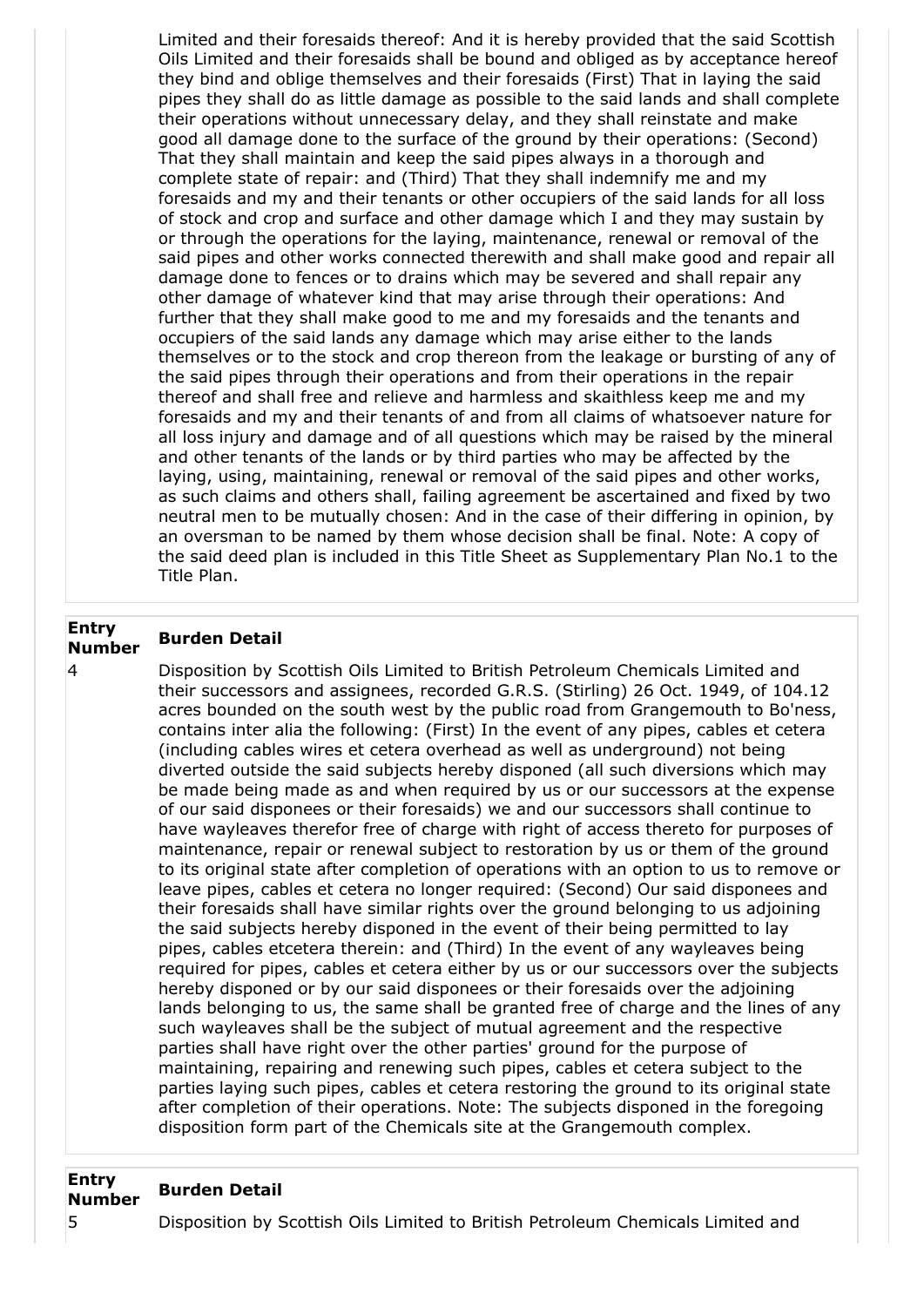their successors and assignees, recorded G.R.S. (Stirling) 31 Jan. 1953, of (I) area of ground 1.88 acres and (II) area of ground 4.14 acres, both at Grangemouth, contains the following: In the event of any pipes, cables et cetera (including cables, wires et cetera, overhead as well as underground) not being diverted outside the said subjects hereby disponed, (all such diversions being made at the expense of whichever of our said disponees or their foresaids or ourselves and our successors shall require the same to be made) we and our successors shall continue to have wayleaves therefor free of charge and also for the twelve inch pipe to be laid by us to connect our said disponees' Avon Water Pipe to the nearest point of the Avon Water Pipe belonging to us, with right of access thereto at all reasonable times for purposes of maintenance, repair or renewal subject to restoration by us or them of the ground to its original state after completion of operations. Note: The subjects disponed in the foregoing disposition form part of the Chemicals site at the Grangemouth complex.

#### **Entry Number Burden Detail**

6 Disposition by Grangemouth Petroleum Refinery Limited to British Petroleum Chemicals Limited and their successors and assignees, recorded G.R.S. (Stirling) 27 Jan. 1955, of piece of ground extending to 9.866 acres or thereby at Grangemouth, contains the following: In the event of any water pipes, fire mains, cables et cetera (including cables, wires, et cetera overhead as well as underground) not being diverted outside the said subjects hereby disponed (all such diversions being made at the expense of whichever of our said disponees or their foresaids or ourselves and our successors shall require the same to be made) we and our successors shall continue to have wayleaves therefor free of charge, with right of access thereto at all reasonable times for purposes of maintenance, repair or renewal subject to restoration by us or them of the ground to its original state after completion of operations: And further we and our foresaids shall be entitled to have any new wayleaves which may be required by us or them free of charge and by mutual agreement, with an option to us and our successors to remove or leave pipes, cables et cetera no longer required. Note: The subjects disponed in the foregoing disposition form part of the Chemicals site at the Grangemouth complex.

#### **Entry Number Burden Detail**

7 Disposition by BP Refinery (Grangemouth) Limited to British Hydrocarbon Chemicals Limited and their successors and assignees, recorded G.R.S. (Stirling) 1 Jul. 1957, of an area or piece of ground extending to 39.32 acres of ground or thereby lying to the south side of the Grangemouth to Bo'ness Road, contains the following: We and our successors shall continue to have wayleaves for the Twelve inch Finnart oil pipe line and the Twelve inch Millhall water pipe line at present passing through the said subjects hereby disponed, free of charge, with right of access thereto at all reasonable times for purposes of maintenance, repair, renewal or uplifting, subject to restoration by us or them of the ground to its original state after completion of operations; And Further, if our said disponees or their successors should require said pipes to be diverted at any time, the new lines must be approved by us or our successors and the work of diversion must be carried through at the sole expense of our said disponees and their foresaids as and when convenient to us or our successors, all to our or their satisfaction and in such a manner that operations at our Oil Refinery will not be interrupted. Note: The subjects disponed in the foregoing disposition form part of the Chemicals site at the Grangemouth complex.

#### **Entry Number Burden Detail**

8 Disposition by BP Refinery (Grangemouth) Limited to British Hydrocarbon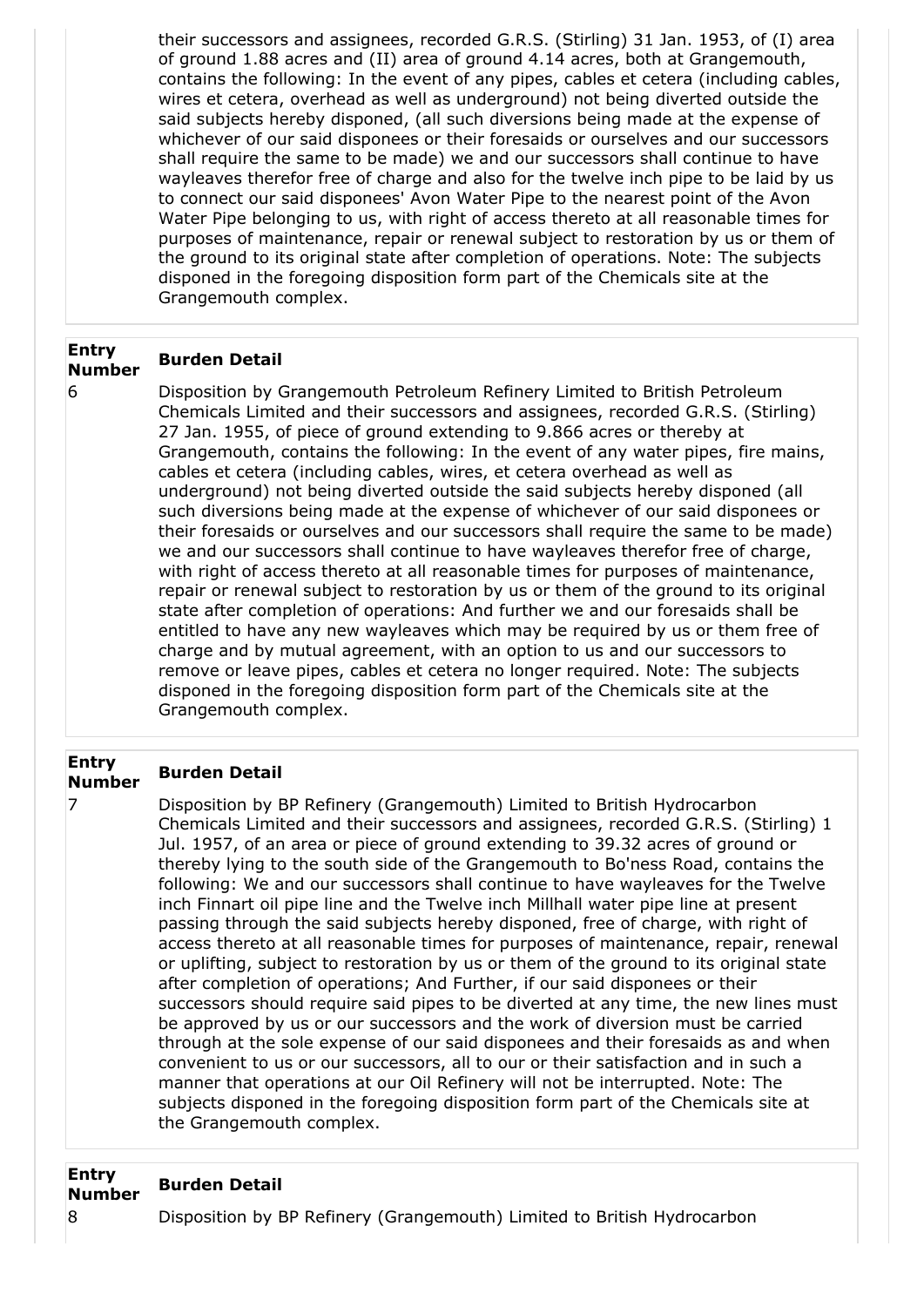Chemicals Limited and their successors and assignees, recorded G.R.S. (Stirling) 7 Aug. 1958, of area of ground extending to 0.627 acres or thereby on the north side of the Grangemouth to Bo'ness Road, contains the following: (First) We and our successors shall continue to have wayleaves for the Eighteen inch water main and any fire mains or cables at present passing through the said subjects hereby disponed, free of charge, with right of access thereto at all reasonable times for purposes of maintenance, repair, renewal or uplifting, subject to restoration by us or them of the ground to its original state after completion of operations; And Further, if our said disponees or their foresaids should require said mains or cables to be diverted at any time, the new lines must be approved by us or our successors and our said disponees or their foresaids and the work of diversion must be carried through at the sole expense of our said disponees and their foresaids as and when convenient to us or our successors, all to our or their satisfaction and in such a manner that our operations will not be interrupted; and (Second) If we or our successors require any new wayleaves through the said subjects hereby disponed these shall be given by our said disponees and their foresaids free of charge and by mutual agreement, declaring that we and our foresaids shall have an option to remove or leave pipes, cables, et cetera, no longer required. Note: The subjects disponed in the foregoing disposition form part of the Chemical site at the Grangemouth complex.

#### **Entry Number Burden Detail**

9 Disposition by BP Refinery (Grangemouth) Limited to British Hydrocarbon Chemicals Limited, recorded G.R.S. (Stirling) 9 Dec. 1960, of 1.95 acres of ground to the north of Bo'ness Road, contains the following right which is a burden on the subjects in this Title: Our said disponees and their foresaids shall have a wayleave for the low tension power cable running from the Sub-station TF 3 shown by the red broken line on the Title Plan free of charge, with right of access thereto at all reasonable times for the purposes of maintenance, repair, renewal or uplifting, subject to restoration by them to our satisfaction of the ground to its original state after completion of operations. Note: The subjects disponed in the foregoing disposition form part of the Chemicals site at the Grangemouth complex.

#### **Entry Number Burden Detail**

10 Grant of Servitude containing Disposition by BP Refinery (Grangemouth) Limited (hereinafter called the "First Party")to British Gas Corporation (hereinafter called the "Second Party"), recorded G.R.S. (Stirling) 31 Aug. 1973, of servitude right over the farm of Overton, the lands of Candie, and the lands of Easter Saltcoats, of laying down and maintaining underground a line of gas pipe for supplying gas with all necessary works along the line shown coloured red and marked A to B and C to D on the plan annexed and signed as relative hereto for a distance of approximately 530 yards, with power to the Second Party or their contractors or servants to enter upon the said lands for the purpose of laying down, inspecting, maintaining, repairing and renewing the said pipe or for any other necessary purpose in connection therewith, contains also the following: FIRST The said pipe shall be laid at such a depth as shall not interfere with the operations of the First Party and shall be maintained by the Second Party in a complete state of repair. The First Party or their successors shall not carry out or cause or permit to be carried out operations on the said lands which would reduce the depth of soil above the said pipe. SECOND The Second Party undertakes so far as is reasonably practicable to restore the surface of the ground to the condition in which it was immediately prior to the commencement of their operations on the said lands and to clear the same of all plant and debris all to the reasonable satisfaction of the First Party or their foresaids. THIRD The First Party and their foresaids shall not be liable for damage caused to the said pipe by agricultural operations on the surface of the said lands except where such damage arises as a direct consequence of the default or negligence of the First Party or their foresaids or their servants,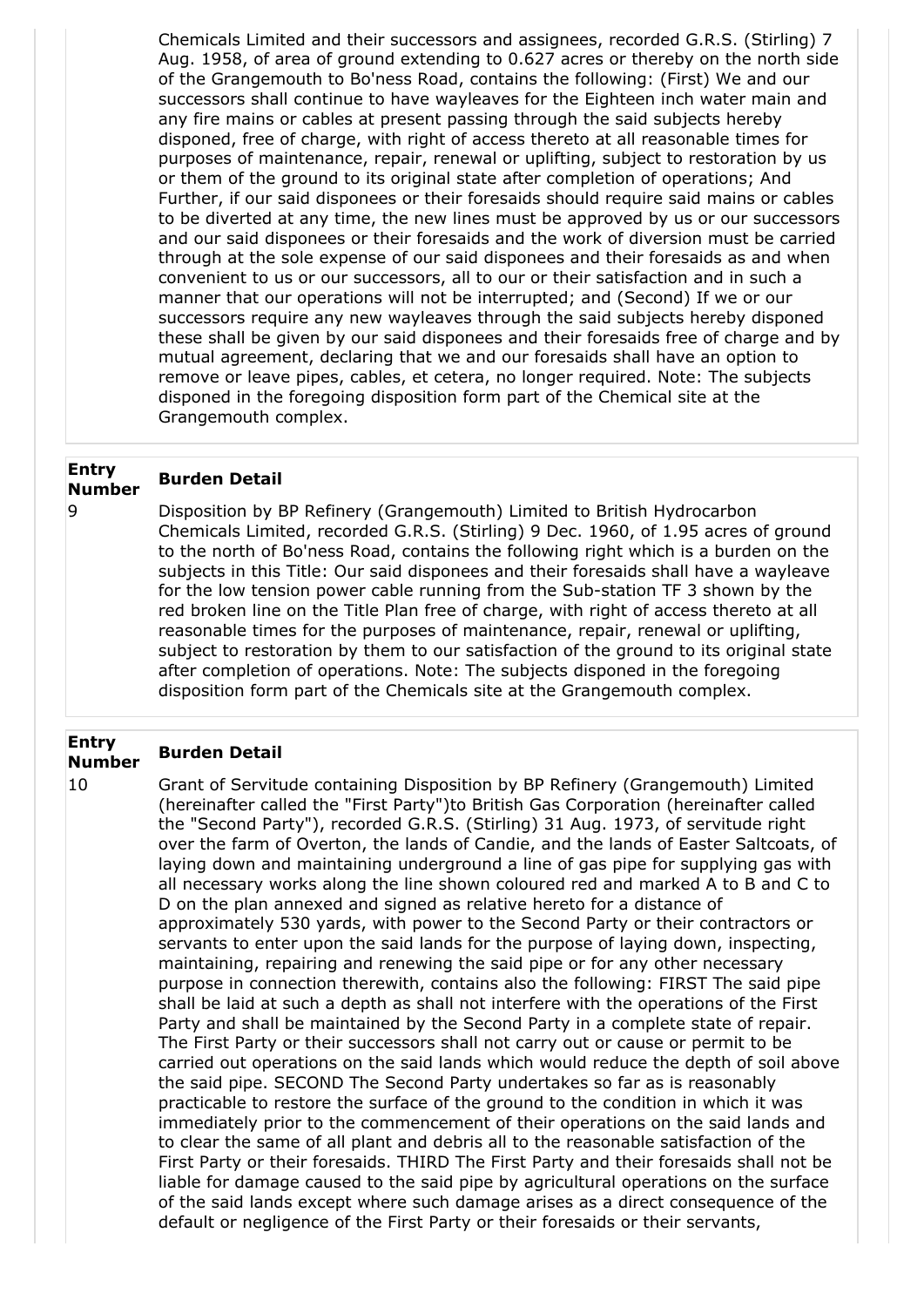contractors or agents. FOURTH The First Party or their foresaids shall not do or cause or permit to be done on the said lands anything calculated or likely to cause damage or injury to the said pipe or works and will take all reasonable precautions to prevent such damage or injury. FIFTH The First Party or their foresaids shall not erect or install or cause or permit to be erected or installed any building or structure within 15 feet of the said pipe. SIXTH If by reason of the Second Party permanently discontinuing the supply of gas by means of said pipe or if for any other cause the said servitude right ceases to be of used to the Second Party, the Second Party shall, on giving to the First Party or their foresaids six month's notice in writing prior to the term of Whitsunday in any year, be entitled to give up the said servitude right at such term of Whitsunday (which servitude right shall then be held to be discharged): Declaring always that on termination as aforesaid the Second Party shall render the said pipe and works safe. SEVENTH Any dispute arising between the parties in connection with this Agreement or the matters herein referred to is hereby referred to the decision of an Arbiter to be mutually appointed by the parties or failing agreement by the Sheriff of Stirling Dumbarton and Clackmannan on the application of any of the parties and the decision of such Arbiter shall be final and binding upon the parties hereto. Note: The said pipe, in so far as it affects the subjects in this title is indicated by a green broken line between the points A, B, C and D in green on the Title Plan.

#### **Entry Number Burden Detail**

11 Blench Disposition by The Crown Estates Commissioners acting in exercise of the powers of the Crown Estate Act, 1961 on behalf of the Queen's most Excellent Majesty (who acting and on behalf of as aforesaid are hereinafter called "the said Commissioners") to BP Refinery (Grangemouth) Limited and their successors and assignees, recorded G.R.S. (Stirling) 6 Nov. 1973, of four areas of foreshore or reclaimed land extending to 20.05 acres or thereby, tinted pink on the Title Plan, contains the following reservation and burdens: Excepting and reserving to Her Majesty and Her Successors and for all persons by Her or Their permission and for all members of the public, full and free right to exercise all rights to which they may be entitled and all privileges which they may enjoy from and over the subjects hereby disponed but so that the erections or works placed on the subjects hereby disponed shall not be prejudiced or interfered with by this exception and reservation; And also excepting and reserving to Her Majesty and Her Foresaids the whole mines, metals, minerals and fossils in so far as belonging to Her or Them within or under the subjects hereby disponed with full power and liberty to Her Majesty and Her Foresaids or any persons authorised by Her or Them to search for, work, win, raise, calcine and carry away the said mines, and others and to do everything necessary for all or any of these purposes but not from the surface of the subjects hereby disponed and without any right of access thereto from the surface upon payment always to the said disponees or their foresaids of all loss of damage which they may sustain from the exercise of the said power, as the said loss or damage shall be ascertained by arbitration; Provided also that it is hereby agreed and declared that the disponees or their foresaids shall keep the subjects hereby disponed in good and substantial state of repair, and in proper condition, all to the satisfaction of us the said Commissioners or our foresaids.

#### **Entry Number Burden Detail**

12 Grant of Servitude containing Disposition by Trustees for Firm of Robert Pow to BP Chemicals Limited and BP Oil Grangemouth Refinery Limited, recorded G.R.S. (Stirling and West Lothian) 17 Aug. 1999, in the following terms: 1. Definitions In this deed and the Schedule hereto which shall be held to form part of these presents:- 1.1 The following expressions are used with the following meanings, that is to say:- "BP Chemicals" means BP Chemicals Limited; "BP Oil" means BP Oil Grangemouth Refinery Limited; "Company" means BP Chemicals and BP Oil for the respective interests as heritable proprietors of the Dominant Tenements (as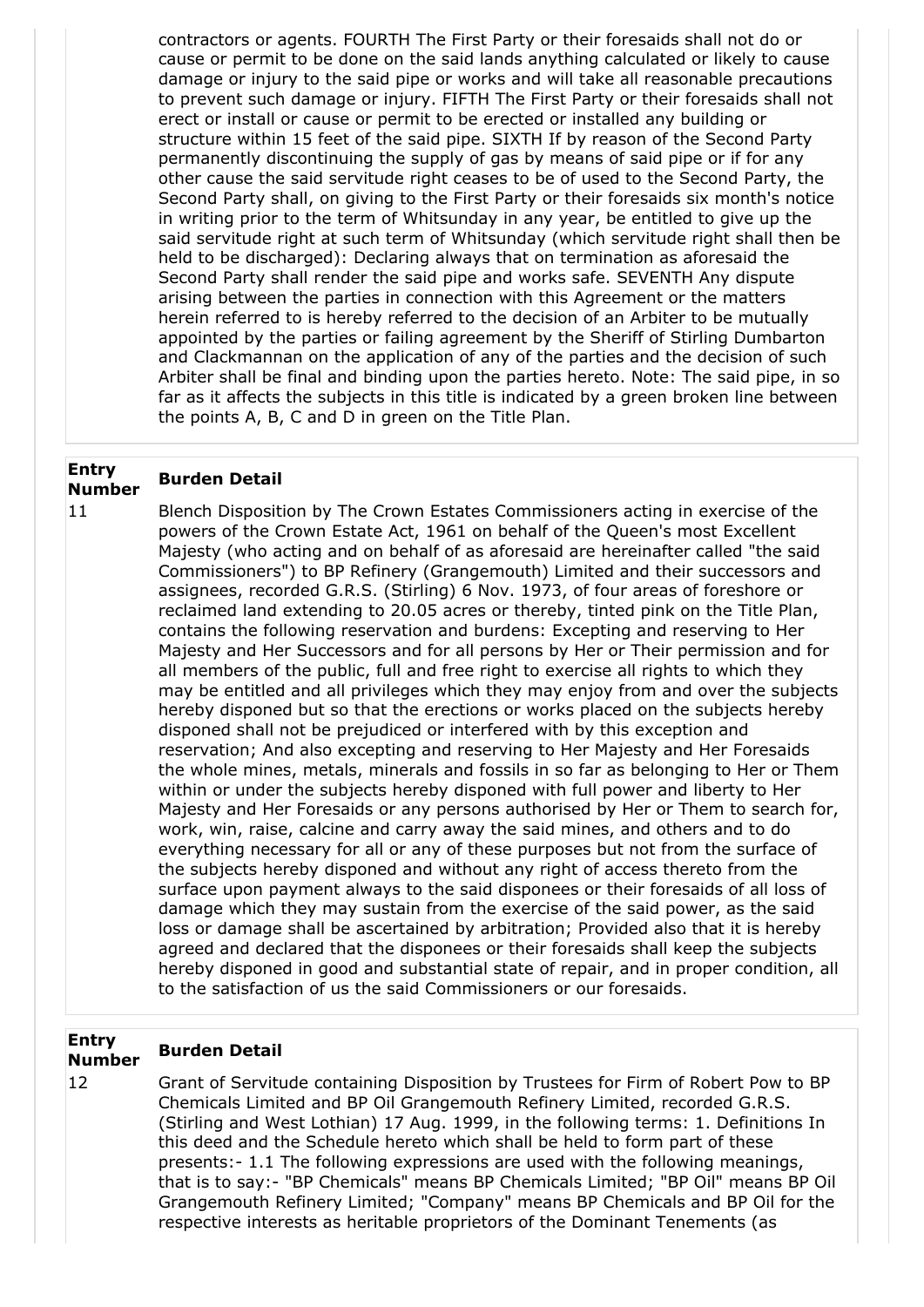hereinafter defined) and their successors as such proprietors; "Consenter" means the person or persons (if any) whose name(s) is/are set out in Part 2 of the Schedule annexed thereto; "Cross Country Pipeline" means the 300mm cross country pipeline from Blackness to Grangemouth known or to be known as the Blackness to Grangemouth Natural Gas Pipeline; "Date of Entry" means the date set out as the Date of Entry in Part 3 of the said Schedule; "Dominant Tenements" means the various subjects specified in Part 5 of the said Schedule, belonging respectively to BP Chemicals and BP Oil, together with all buildings and other structures erected or to be erected thereon; "Owner" means the person whose name and address is set out in Part 1 of the said Schedule as heritable proprietor of the Owner's Land (as after defined) and unless the context so precludes includes his successors in title as such proprietor; "Owner's Land" means the subjects described in Part 4 of the said Schedule; "Pipeline" means such part of the Cross Country Pipeline as has been or is to be laid through or under the Owner's Land and includes the pipe, together with any apparatus and works associated therewith and all signal and other cable and all wrapping and any other protective material and equipment constructed or laid on or about or adjacent to the pipe; "Price" means the sum set out in Part 3 of the said Schedule together with in addition (if the said Part 3 indicates that Value Added Tax is to be added to the Price) the amount (if any) exigible at the relevant time of supply in respect of such tax; "Schedule of Conditions" means the Schedule of Conditions comprising Part 6 of the said Schedule; "Servitude Strip" means that part of the Owner's Land whose surface boundaries are vertically above or below any point lying three metres in the horizontal plane from any point on the outer face of the line of pipe forming part of the Pipeline, whether such first mentioned point lies within the Owner's Land or not; 1.2 Words importing one gender include all other genders and words including the singular include the plural and vice versa and where the Owner consists of two or more persons, the obligations undertaken by the Owner shall be joint and several. 2. Grant of Servitude. In consideration of the Price, the Owner HEREBY GRANTS AND DISPONES to the Company with entry as at the Date of Entry a servitude right, tolerance and wayleave over the Owner's Land of laying down, constructing, maintaining, renewing, repairing, using, altering, inspecting, removing, replacing, protecting and rendering unusable the Pipeline in and through the Owner's Land and that along the line shown by a thick black line on the plan of a portion of the Owner's Land annexed and signed as relative hereto for the purpose and use of transmitting natural gas or other gases from time to time contained within the national gas transmission system between or among the Dominant Tenements (the servitude and other rights granted by this Deed being deemed to be annexed to each of the Dominant Tenements independently of the others) and of erecting, maintaining and renewing such valves, marker posts, special locked gates, pedestrian crossings over ditches, gates, steps, stiles, aerial marker posts and cathodic protection markers as may be considered necessary by the Company for and in connection with the Pipeline and shall where practicable be laid in line with fences and/or hedges; With full power and liberty to the Company and its officers, servants, agents, surveyors, inspectors, contractors and others having its authority to enter as and when necessary upon the Owner's Land with or without motor or other vehicles, plant, apparatus and materials for the purpose of laying down the Cross Country Pipeline and other works and for executing such repairs, alterations or renewals as may from time to time be needful or for any other necessary purpose in connection with the Cross Country Pipeline and other works provided that, except in an emergency, before entering on or passing over or across the Owner's Land after the Pipeline is laid down with or without vehicles and plant, reasonable notice shall be given to the Owner and its tenants to enable it and them by itself or themselves or others of its or their appointment to superintend the said operations which right to enter upon the Owner's Land shall include without prejudice to the foregoing generality the right to use for the purpose of vehicular and pedestrian access to the Owner's Land and/or the Cross Country Pipeline the permanent access route(s) shown by full black arrows on the said plan annexed and signed as relative thereto and where applicable the continuation of such permanent access route(s) to meet the public road. 3. Incorporation of the Schedule of Conditions. The servitude and other rights hereby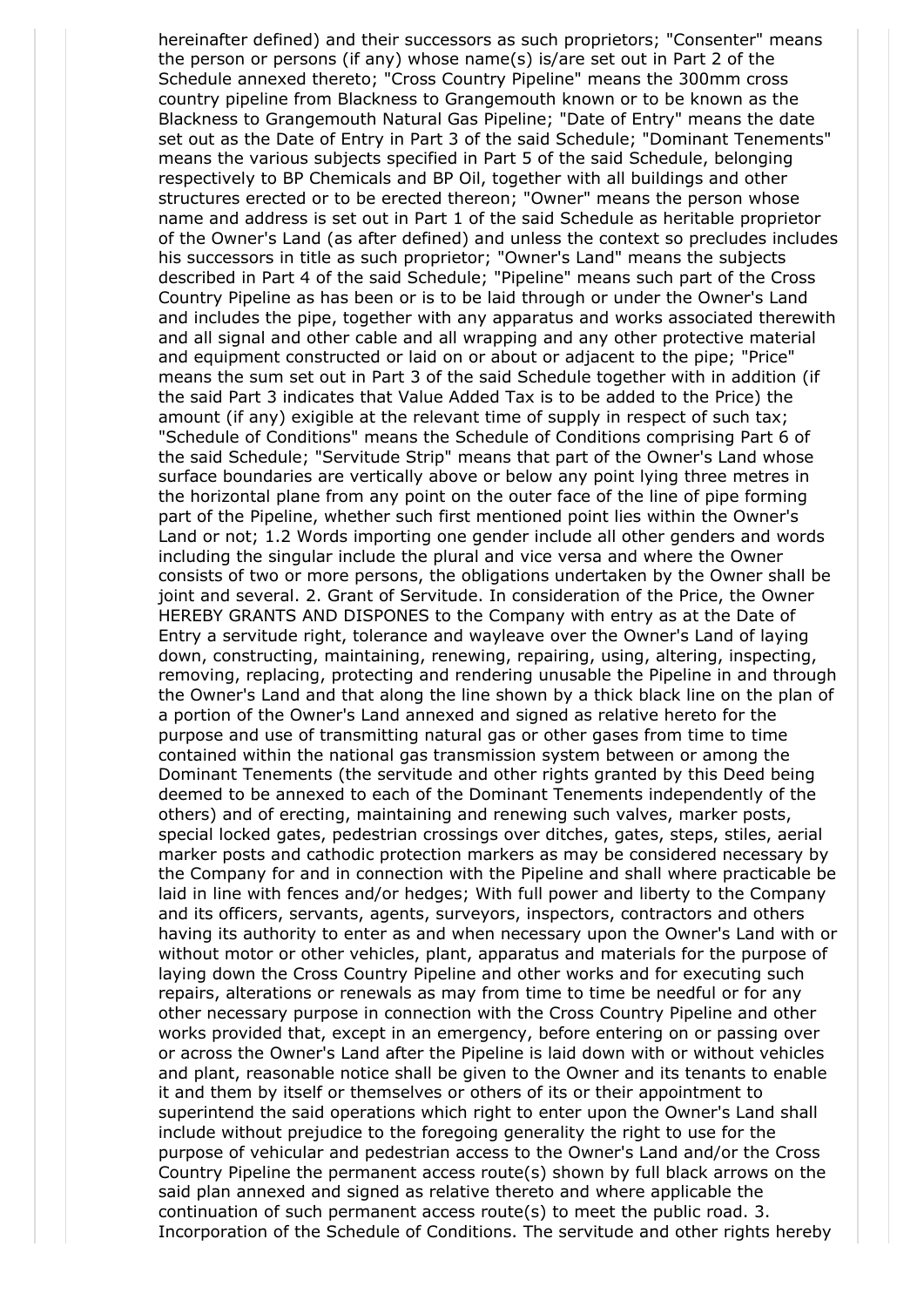granted are subject to the general conditions specified and contained in the Schedule of Conditions, which general conditions shall apply as if repeated herein, under express declaration that in the event of any conflict between the detailed terms of such general conditions and the later provisions of this Deed, the detailed terms of such Schedule of Conditions shall prevail and take effect. 4. Company's Undertakings. The Company (with the intent of benefiting and protecting the Owner's Land and every part thereof both now and at all times in the future) hereby undertakes to the Owner that:- 4.1 in laying the Pipeline and other works, the Company shall do as little damage as possible to the Owner's Land and shall complete its operations without unnecessary delay and shall reinstate and make good all damage done to the surface of the ground by its operations and shall observe all the conditions set forth in the Schedule of Conditions so far as applicable; 4.2 the Company shall maintain and keep the Pipeline and other works always in a thorough and complete state of repair and safe in all material respects; 4.3 the Company shall indemnify the Owner and its tenants or other occupiers of the Owner's Land for all loss of stock and crop and surface and other damage which it and they may sustain by or through the operations for the laying, construction, maintenance, renewal, inspection, replacing or removal of the Pipeline and other works and shall make good and repair all damage done to fences or to drains which may be severed and shall repair any other damage of whatever kind that may arise through its operations to the reasonable satisfaction of the Owner, declaring specially that, as regards the laying of the Pipeline and other works, no claim for loss, injury or damage (with the exception of drainage claims arising under condition 6 of the Schedule of Conditions), shall be competent to the Owner or its tenants or other parties after the period of ten years from the Date of Entry; 4.4 the Company shall as soon as is reasonably practicable make good to the Owner and the tenants and occupiers of the Owner's Land to the reasonable satisfaction of the Owner any damage which may arise either to the Owner's Land itself or to the stock and crop thereon from the leakage or bursting of the Pipeline through its operations and from its operations in the repair thereof and of the other works connected therewith; and 4.5 the diversion provisions for future development shall be as contained in Condition 45 of the Schedule of Conditions. 5. Owner's Undertakings. 5.1 The Owner (with the intent of benefiting and protecting the rights hereby granted both now and in the future) hereby undertakes to the Company that:- 5.1.1 the Owner will not do or cause or permit to be done anything calculated or likely to cause damage or injury to the Pipeline and will take all reasonable precautions to prevent such damage or injury and in particular, but without prejudice to the foregoing generality, the Owner will comply with all provisions requiring compliance on its part contained in the Schedule of Conditions; 5.1.2 the Owner will not (without the prior written consent of the Company and where appropriate of the Secretary of State under Section 31 of the Pipelines Act 1962 or any statutory modification or re-enactment thereof) make or cause or permit to be made any material alteration to or deposit of anything on any part of the Servitude Strip so as to interfere with or obstruct the access thereto or to the Pipeline or so as to affect in any way the support afforded to the Pipeline or so as materially to reduce the level of the surface of the Servitude Strip; 5.1.3 the Owner will not erect any dwellinghouse or dwellinghouses or any other building or buildings or plant trees within a distance of five meters on either side of the Pipeline and the Owner shall permit the Company (if the Company considers it necessary) to remove any buildings or trees within five metres of either side of the Pipeline; 5.1.4 the Owner will make good all damage done by or through any operations undertaken by it in exercise of the reserved right set out in Clause 5.2.2. below; and 5.1.5 in the event of the Owner granting any Lease or other occupancy right in respect of the Owner's Land or any part thereof, the Owner will ensure that the tenant or occupant under any such Lease or other occupancy right, along with his successors in title, are bound to comply (as if such tenant or occupant, and such successors, were the Owner) with the entire provisions of this Deed including in particular, but without prejudice to the foregoing generality the provisions of this Clause 5. 5.2 The foregoing undertakings by the Owner are subject to the following express provisions and declarations namely:- 5.2.1 neither the Owner nor its tenants in the Owner's Land or any part thereof shall be liable for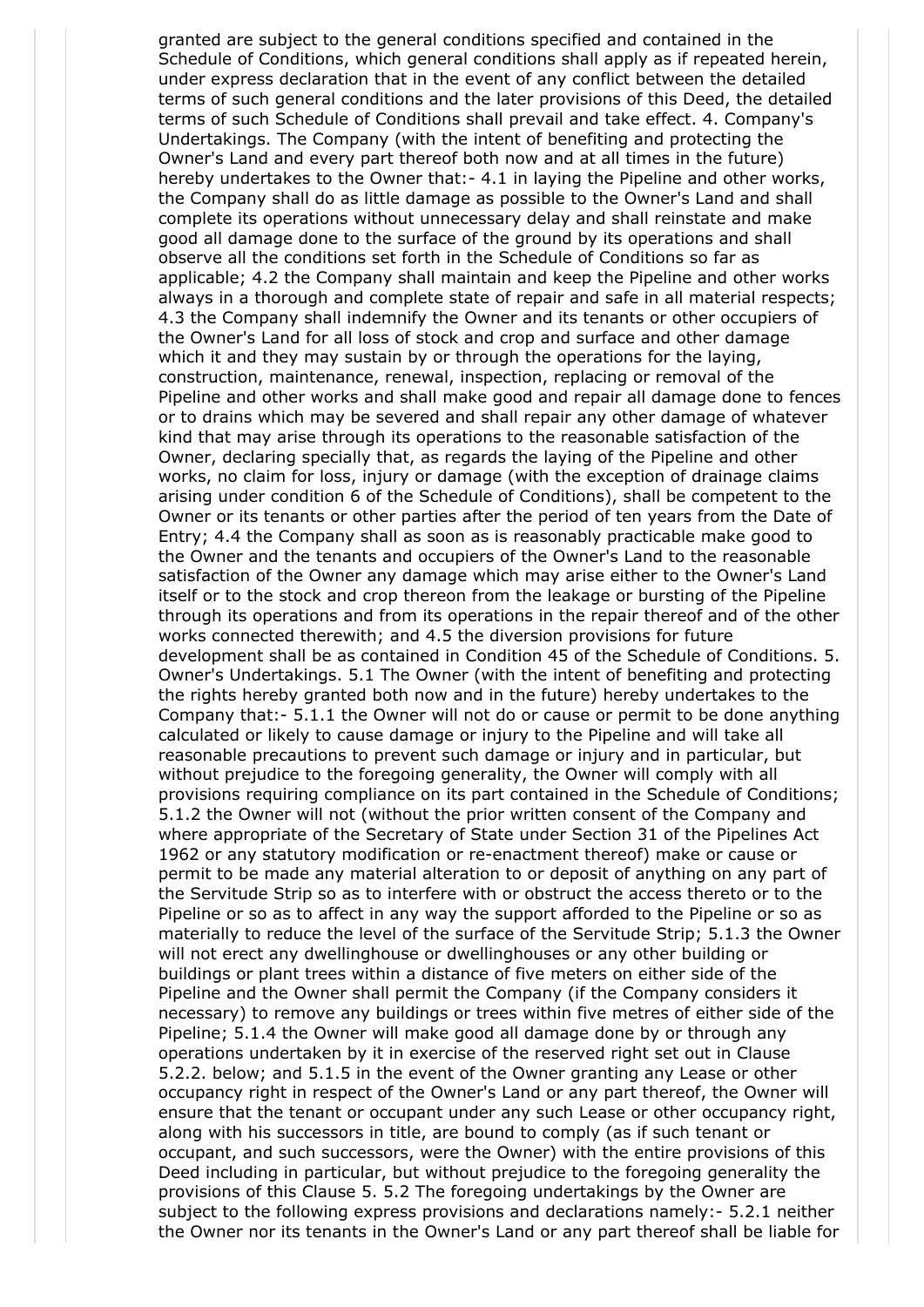any damage caused to the Pipeline or other works connected therewith by reason of any or all of normal agricultural operations carried on by the Owner or its tenants unless such damage be caused by the negligence of the Owner or its tenants or other occupiers or its or their servants or agents; and 5.2.2 there is reserved to the Owner full right and liberty to make roads and paths along or across the line of the Pipeline and to pass drains, sewers or wires over or under the same provided always that the exercise by the Owner of this reserved right shall be done in such a way so as not to jeopardise in any way the safety of the Pipeline and subject to (as specified in Clause 5.1.4 above) the Owner being bound to make good all damage done by or through any operations undertaken by it in exercise of such reserved right. 6. Incorporation of the Mining Code. The provisions in force as at the date of this Deed of Part II of and the First, Second and Third Schedule to the Mines (Working Facilities and Support) Act 1923 (substituting provisions for Section 71-78 of the Railway Clauses Consolidation (Scotland) Act 1845) (a copy of which provisions is set out and repeated in Part 7 of the Schedule annexed and signed as relative hereto) shall be deemed to be incorporated herein but with the substitution of "the Owner" for the "mine owner", "the Company" for "the company", "the Pipeline" for the "railway" and "the works" for "the works of the company" wherever those expressions appear in the said provisions. 7. Environmental Provisions. 7.1 For the purposes of this Clause 7 the following terms shall be defined as follows:- "Hazardous Material" shall mean any substance:- (a) the presence of which may require work of containment, restoration, remediation or clean-up to be undertaken under any applicable law whether on or off the Owner's Land; (b) the presence of which causes or threatens to cause a nuisance whether private or public or a statutory nuisance; or (c) which in an uncontained form may cause pollution of the environment (the expression "environment" meaning all or any of the following media namely the air, water and land and the medium of air including the air within buildings and the air within other natural or man made structures above or below ground) or harm to human health or detriment to the amenities of the locality; or (d) which is otherwise toxic, explosive, radioactive, corrosive, carcinogenic or mutagenic; or (e) without limitation which contains polychlorinated biphenyls (PCBs) asbestos or urea formaldehyde foam insulation. "Environmental Requirements" mean all applicable present and future authorisations registration duties of care codes of conduct regulations, standards, notices, permits, consents, approval and licences issued, imposed or directed by any relevant body (including but not limited to a United Kingdom Government Department Authority or Inspectorate, a Local Authority, a Waste Regulation Authority, a Water Authority and the Scottish Environmental Protection Agency) relating to:- (a) the use of the Owner's Land, (b) the processes of manufacture, treatment, storage, disposal and release of Hazardous Material on, under, above, in, or about the Owner's Land, (c) the transfer, disposal and deposit of Hazardous Material, (d) the transportation of Hazardous Material to, from or across the Owner's Land, (e) the health and safety of employees and visitors and contractors and other persons at or in the vicinity of the Owner's Land, (f) otherwise relating to the protection of the environment and/or the protection of human health and all requirements pertaining to reporting notification and disclosure of information to employees to the public and to any relevant body aforesaid concerning any matter referred to above; "Pipeline Works" means the laying down, constructing, maintaining, renewing, repairing, altering, replacing, protecting and rendering unusable the Pipeline. 7.2 The Company shall at all times and at its own cost and expense obtain and retain in full force and effect all Environmental Requirements whether existing at the date of this Deed or existing at any time thereafter required in relation to the Company's use of the Pipeline and the Company's undertaking of the Pipeline Works and the Company shall not cause, permit or suffer the existence or the commission by the Company, its agents, employees, contractors or invitees or any other person for whose acts and omissions the Company are legally responsible of any non-compliance with or contravention of any such Environmental Requirements. 7.3 Notwithstanding the Company's obligations in this Deed it shall have no liability under the terms of this Deed or otherwise as a result of the presence in, on, over or under the Owner's Land or any adjoining or neighbouring property at the date of this Deed of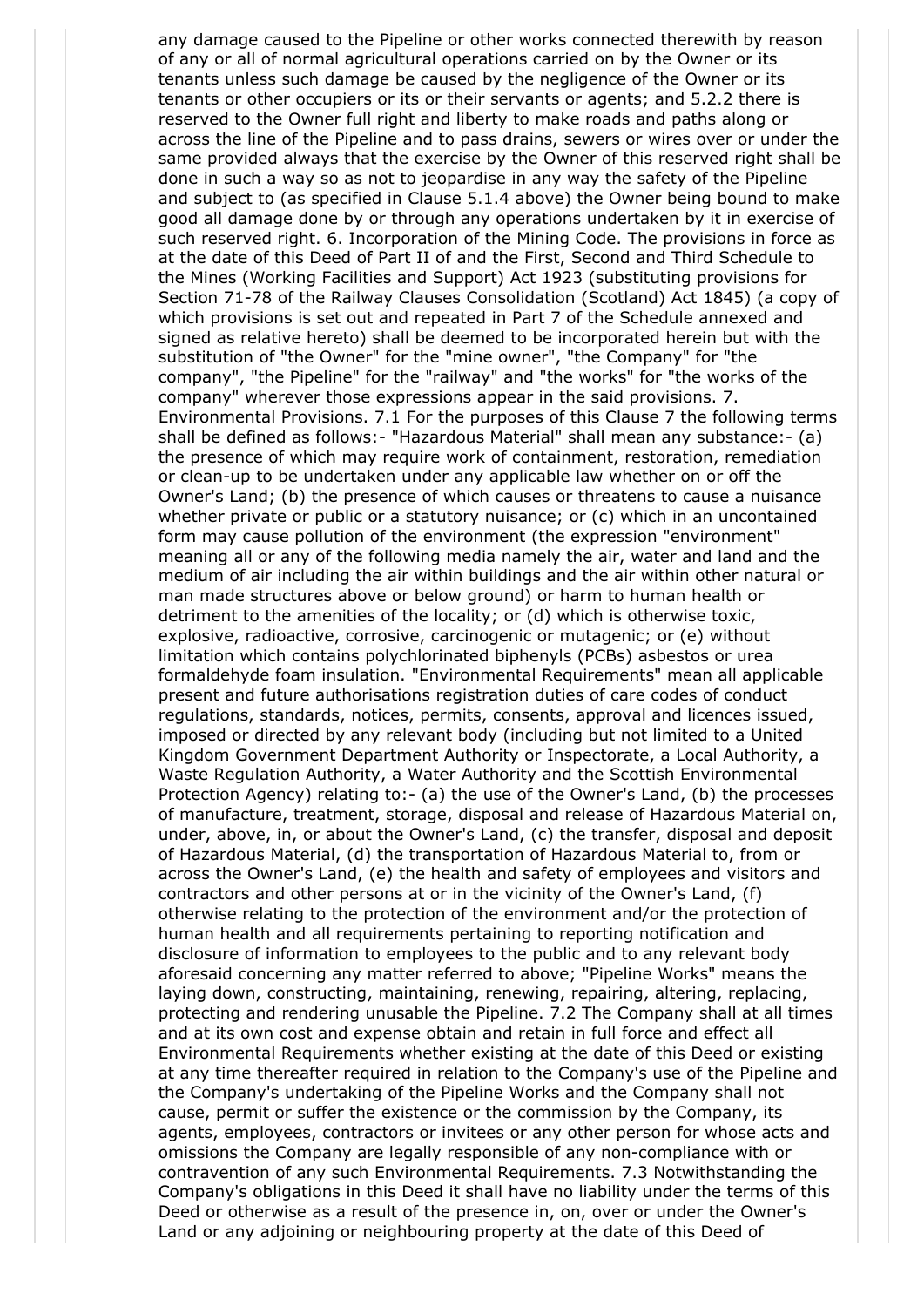contaminative substances or as a result of such previous, present or future uses of the Owner's Land or any adjoining or neighbouring property as have resulted in the release of contaminative substances ("Contaminative Uses") except where Contaminative Uses are as a result of the Company's use of the Pipeline or the Company's undertaking of the Pipeline Works. 7.4 The Company shall as soon as is reasonably practicable rectify (or pay to make good or rectify), remediate, remove, treat or render harmless, contaminative substances or rectify (or pay to make good or rectify) or remediate any damage or other adverse consequence of any Contaminative Uses where such contaminative substances or Contaminative Uses are a result of the Company's use of the Pipeline or the Company's undertaking of the Pipeline Works it being presumed that this is so unless the contrary be established. 8. Title Provisions. 8.1 The Consentor for all right, title and interest competent to it consents to the grant of the servitude and other rights contained in this Deed and the whole terms, obligations, provisions and conditions thereof to the effect that the servitude and other rights hereby constituted shall be valid and effectual to the Company against the Consentor. 8.2 The Owner agrees that ownership of the Pipeline is reserved to the Company which shall be bound by acceptance hereof to free and relieve the Owner in all time coming of all public burdens and assessments levied in respect of the same or the rights hereby granted or occupancy of the Pipeline in all time coming. This is the Schedule referred to in the foregoing Grant of Servitude Part 1 of the Schedule The Owner Agnes Grant Gilfillan or Kirk and Others as Trustees for the Firm of Messrs Robert Pow. Part 2 of the Schedule The Consenter and its interest N/A. Part 3 of the Schedule The Price and Date of Entry Price: £29075 Date of Entry: 26th January 1999 Value Added Tax to be added: No. Part 4 of the Schedule The Owner's Land Parts of the Lands and Farm of Inveravon. Part 5 of the Schedule Dominant Tenements The Blackness Compound at Stacks Farm, Blackness, West Lothian; and The component parts of the Grangemouth Chemical and Refinery Complex Part 6 of the Schedule The Schedule of Conditions BP CHEMICALS LIMITED BP OIL GRANGEMOUTH REFINERY LIMITED BLACKNESS TO GRANGEMOUTH NATURAL GAS PIPELINE SCHEDULE OF CONDITIONS NOTE In order to assist the Company in carrying out effective maintenance and protection of the Pipeline, the owners and occupiers of land crossed by the Pipeline are asked to notify the Company through their Pipelines Division Manager (or such other person as the Company may from time to time notify the owners and occupiers in writing) at their office at PO Box 30, Bo'ness Road, Grangemouth, Stirling, FK3 9XQ of the name and address of any person to whom they grant or assign any interest in the said land or any part thereof. The Grant of Servitude will contain provisions restricting planting, etc. on the wayleave width and controlling what and the manner in which things can be done over and near to the Pipeline. The Company would emphasise how important these provisions are. The Company will carry out periodic inspection but you are asked not to do anything which is likely to damage the Pipeline. Of course, this does not affect normal agricultural operations which do not affect the Pipeline again this is as stated in the Grant of Servitude. INDEX TO SCHEDULE

Condition 2 Time of Payments Condition 3 Working width

Condition 1 **Payments by Company to Owner** 

- Condition 4 Depth of Pipeline
- Condition 5 Ditches, Open Water Courses etc.
- Condition 6 Drains etc
- Condition 7 Water Supplies
- Condition 8 Straying of Stock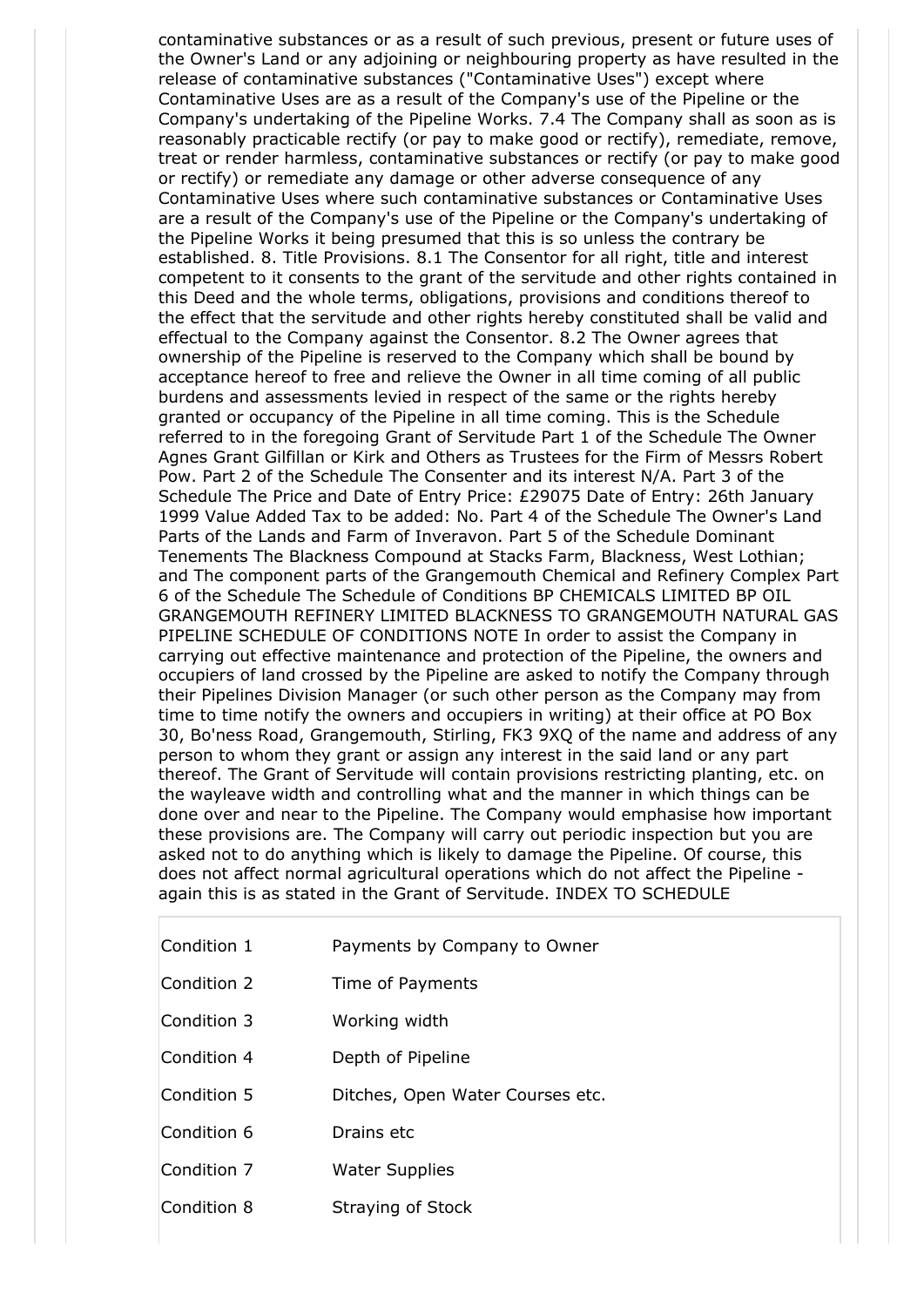| Condition 9  | Fencing                                 |
|--------------|-----------------------------------------|
| Condition 10 | Dykes and Walls                         |
| Condition 11 | Hedges                                  |
| Condition 12 | <b>Access</b>                           |
| Condition 13 | Use of Private Roads and Working Spaces |
| Condition 14 | Fishing and Sporting Rights             |
| Condition 15 | Timber                                  |
| Condition 16 | Fossils and other Articles of Value     |
| Condition 17 | Restoration of Land                     |
| Condition 18 | <b>Trial Borings</b>                    |
| Condition 19 | Notice and Programme of Work            |
| Condition 20 | Record of Condition                     |
| Condition 21 | Supervision of Work                     |
| Condition 22 | <b>Cathodic Protection</b>              |
| Condition 23 | Above-ground Equipment                  |
| Condition 24 | <b>Minerals</b>                         |
| Condition 25 | Reinstatement or Compensation           |
| Condition 26 | Compensation                            |
| Condition 27 | Payment of Compensation                 |
| Condition 28 | Surface Works                           |
| Condition 29 | Claims Against Owner                    |
| Condition 30 | Professional Charges and other Costs    |
| Condition 31 | Payment to Account                      |
| Condition 32 | Abandonment                             |
| Condition 33 | Transfer of Pipeline                    |
| Condition 34 | Additional Safeguards for Owners        |
| Condition 35 | Areas infected by Disease               |
| Condition 36 | <b>Brucellosis</b>                      |
| Condition 37 | Potato Cyst Eelworm                     |
| Condition 38 | <b>Inspection and Maintenance</b>       |
| Condition 39 | Identification                          |
| Condition 40 | Damage                                  |
| Condition 41 | Damage caused by contents of pipe       |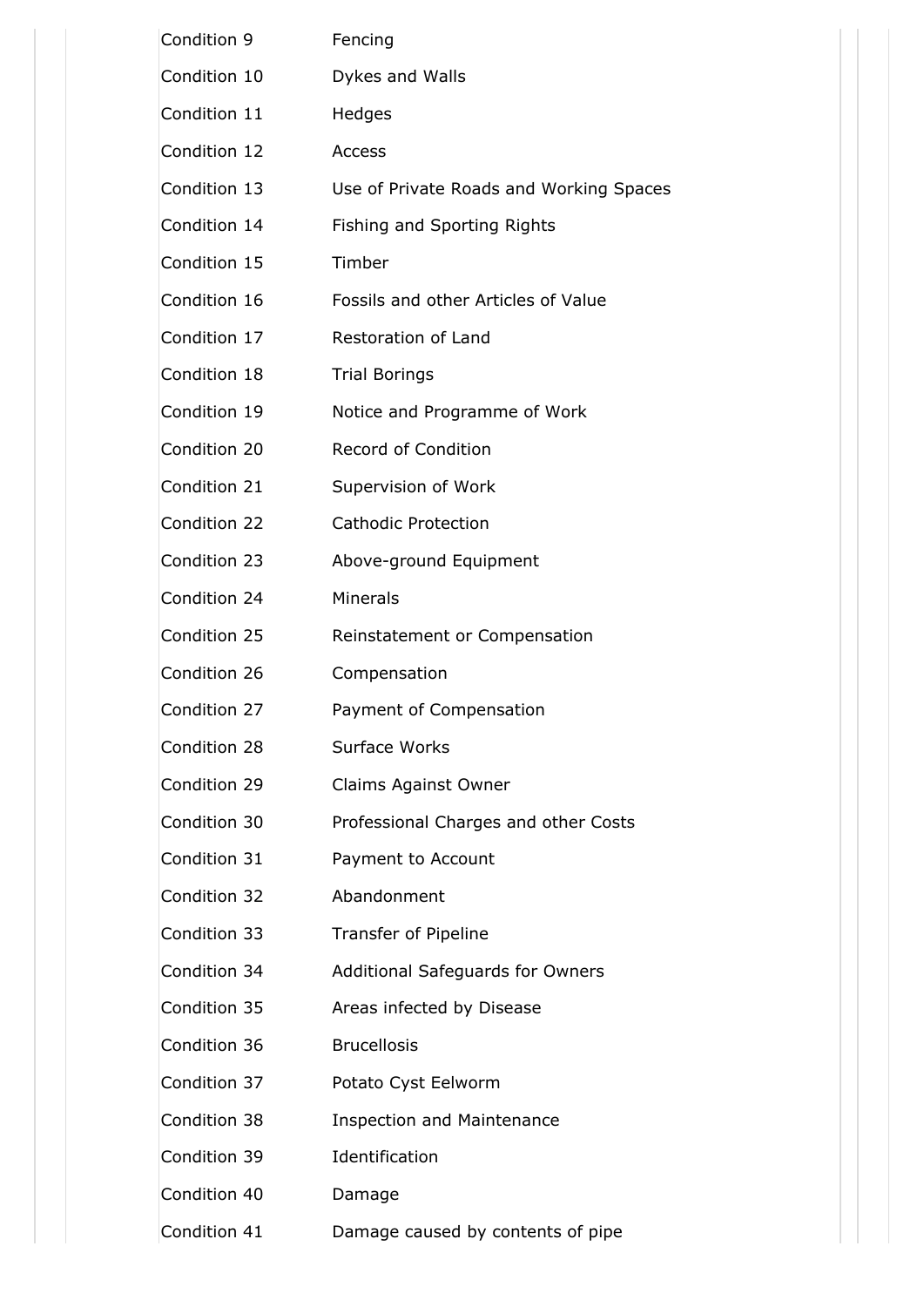| Condition 42 | Explosives                |
|--------------|---------------------------|
| Condition 43 | Arbitration               |
| Condition 44 | Notices to Company        |
| Condition 45 | Diversion or Compensation |
| Condition 46 | General                   |

1. PAYMENTS BY THE COMPANY TO THE OWNER The Company shall pay to the Owner for the Servitude which is 6.3 metres or thereby wide £25.00 per metre. 2. TIME OF PAYMENTS Payment of the sums due under Condition 1 above insofar as not already paid by the Company shall be made on the Date of Entry (satisfactory evidence of title having already been produced by that date). In addition, payment of the professional charges and other costs incurred by the Owner referred to in Condition 30 below incurred up to the Date of Entry (insofar as not already paid by the Company) shall be paid by the Company within 14 days of the Date of Entry or, in the event that appropriate invoices have not been submitted to the Company by the Date of Entry, within 14 days of the receipt by the Company thereof. 3. WORKING WIDTH The Working Width shall not normally exceed 26 metres. Additional working width may be required at crossing points of roads, railways, rivers or similar obstacles. This Working Width will apply to initial construction and subsequent entry for maintenance, repair, inspection, protection, renewal or removal of the Pipeline. 4. DEPTH OF PIPELINE Except where adequate protection for the Pipeline can be achieved at a lesser cover or where rock is encountered or where a vertical deviation is reasonably required for engineering purposes the Pipeline shall be laid and maintained at a cover of not less than one metre from the original surface of the land to the top of the Pipeline. Where rock is encountered on or near the surface the Company shall consult with the Owner and the Pipeline shall be laid and maintained at such a depth as may be safe having regard to the surface of the land but in any event so that the top of it shall not be less than one half metre below the top of the rock stratum or one metre below the original surface of the land whichever is the less. The Pipeline shall, wherever practicable, be laid and maintained so as to avoid continuing interference with normal agricultural operations. Where cover is less than one metre, the Owner shall always be told of the depth of the Pipeline as laid in his land and a record shall be kept by the Company. At road, rail, river and canal crossings and other obstacles special arrangements must be made after consultation with the Owner. Where the Pipeline intersects pipes or drains, the Company agrees to increase the depth of the Pipeline to allow a minimum of 150 millimetres clearance between the Pipeline and any such pipes or drains. Temporary underpinning, supports and other protective measures for buildings, structures and apparatus in or adjacent to the pipe trench shall be of proper design and sound construction and shall be securely placed to the reasonable satisfaction of the Owner and of the Company's Planning Supervisor or other authorised local representative. 5. DITCHES, OPEN WATER COURSES, ETC. Where the Pipeline crosses a ditch, open water course, etc. it will be laid beneath the ditch, water course, etc., 150 millimetres protective concrete will be laid above the Pipeline and there will be not less than 600 millimetres between the true cleaned bottom of the ditch, water course, etc. and the top of the protective concrete. The Company will take such precautions as are possible to minimise the amount of silt carried away during the disturbance of ditches, open water courses, etc. and the amount of silting of ditches, open water courses, etc., arising from the laying of the Pipeline will be ascertainable from the Record prepared in accordance with Condition 20, which will, if so required by the Owner, cover the whole course of such ditches, water courses, etc. through the lands concerned and will feature in the claim for damage. The Company shall maintain all such ditches, water courses, etc., in effective condition throughout the pipe laying operations. The foregoing is, however, without prejudice to any claims for damage or deterioration by silting attributable to the Company's operations after the laying of the Pipeline whether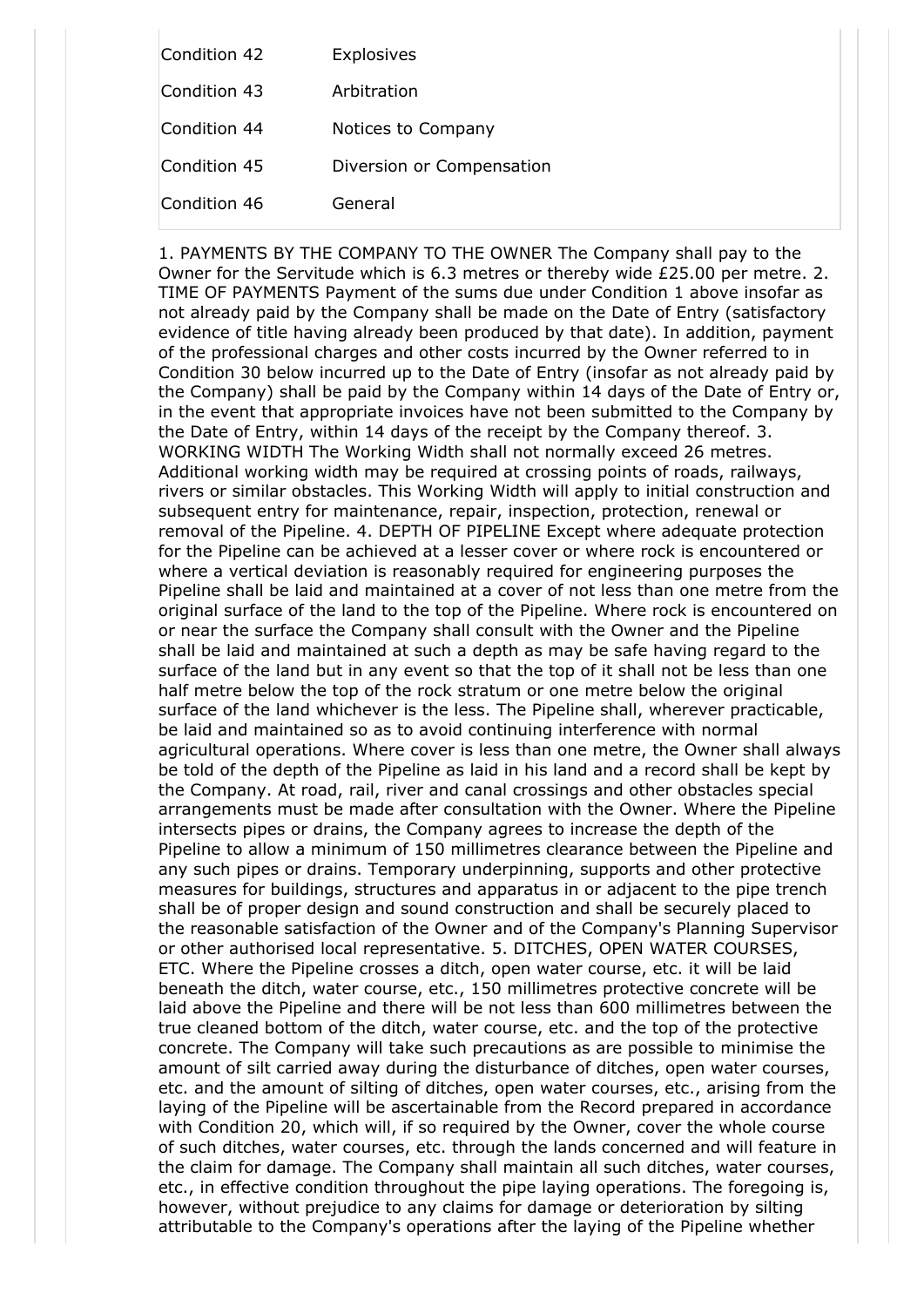the ditches, water courses, etc., alleged to be so affected may have been noted in the Record or not. 6. DRAINS ETC. Particular care shall be taken to ensure that the minimum amount of damage or disturbance to land drains is caused and where applicable, the Pipeline shall be laid to run below the level of the land drain. The Company will as soon as is reasonably practicable reinstate to proper levels, using skilled drainers, all drainage systems interfered with during the construction work all to the reasonable satisfaction of the owner. In the case of underground drains where any interference with the drainage system (including natural drainage) has been caused by the construction or the presence of the Pipeline in the Owner's Land (it being presumed that this is so unless the contrary be published), the Company will remain responsible for ensuring at least the same standard of drainage as existed before the construction work, normal wear and tear excepted. Drains shall be prominently marked with pegs at the side of the trench as soon as they are located during excavation. The reinstatement will include the laying of agricultural field drain tiles on batons of suitable thickness or alternative materials agreed with the Owner, the provision of additional drains (should these be considered necessary in the opinion of a skilled drainer) and the lifting and relaying of field drain tiles where depression of the ground by heavy equipment has taken place. Before replacing drains the trench shall be filled and compacted to the level of the drain and the trench cut back on each side a distance of not less than 300 millimetres to provide a firm bed for the make-up piece. Prior to and during reinstatement, the Owner will be given the opportunity to inspect the work before the drains are covered over with soil. Such inspection however, will be in no way regarded as relieving the Company of any liability they may have for the continued efficiency of the drains. 7. WATER SUPPLIES The Company will use every endeavour to ensure that, at all places where water is customarily used or drawn, there will be an uninterrupted adequate supply of unpolluted water throughout the period of the Company's operations. The Company will discuss with the Owner how this can be arranged before entry to the land is given. The Company will repair forthwith all water supply pipes damaged during the work of laying the Pipeline and restoring the surface of the ground to the reasonable satisfaction of the owner. To avoid damage, particularly to lead pipes, from compression of earth by mechanical diggers the track will be excavated by hand digging for a distance of 20 metres on either side of all water supply pipes or such lesser distance as may be agreed with the Owner. In addition the track of any water pipe will be protected within the Working Width. The Company shall as soon as is reasonably practicable reinstate to their former condition, immediately the Pipeline is laid, all catchment areas, water courses, springs, reservoirs, collecting and storage tanks, etc., related to private water supplies which have been interfered with as a result of construction. 8. STRAYING OF STOCK The Company will take such precautions as are reasonably and practicably necessary to prevent or minimise the risk of the straying of livestock via the Working Width on to neighbouring land and will relieve both the owner of such livestock, and the Owner of all loss, damage or claims arising from the straying of such animals and will pay proper and reasonable compensation for injury to or death of the animals themselves where such straying is due to an act or omission on the part of the Company. 9. FENCING The Company shall, during construction of the Pipeline and before starting any work in any area, fence off the Working Width including the Servitude Strip with a proper and efficient stockproof fence or such fences as the Owner may reasonably require which fences in the case of sheep shall be limited to sheep netting (which the Owner or occupier shall be entitled once the Pipeline has been laid to take down and use elsewhere) and where there is no stock shall be limited to posts and single wire. The Company shall at their own expense maintain any such stockproof fences in a stockproof condition from the date of erection until such time as reinstatement of the land has been completed. The Company shall then remove the fences at their own expense, unless otherwise agreed. The Company shall erect such stockproof fences in such a manner as to enable livestock to have access so far as practicable to the whole field. The Company shall, during construction of the Pipeline, at their own expense erect straining posts in field boundary fences where they are intersected by the Working Width. Each part of the field boundary fence shall be secured and strained to these straining posts. When reinstatement of the land has been completed, the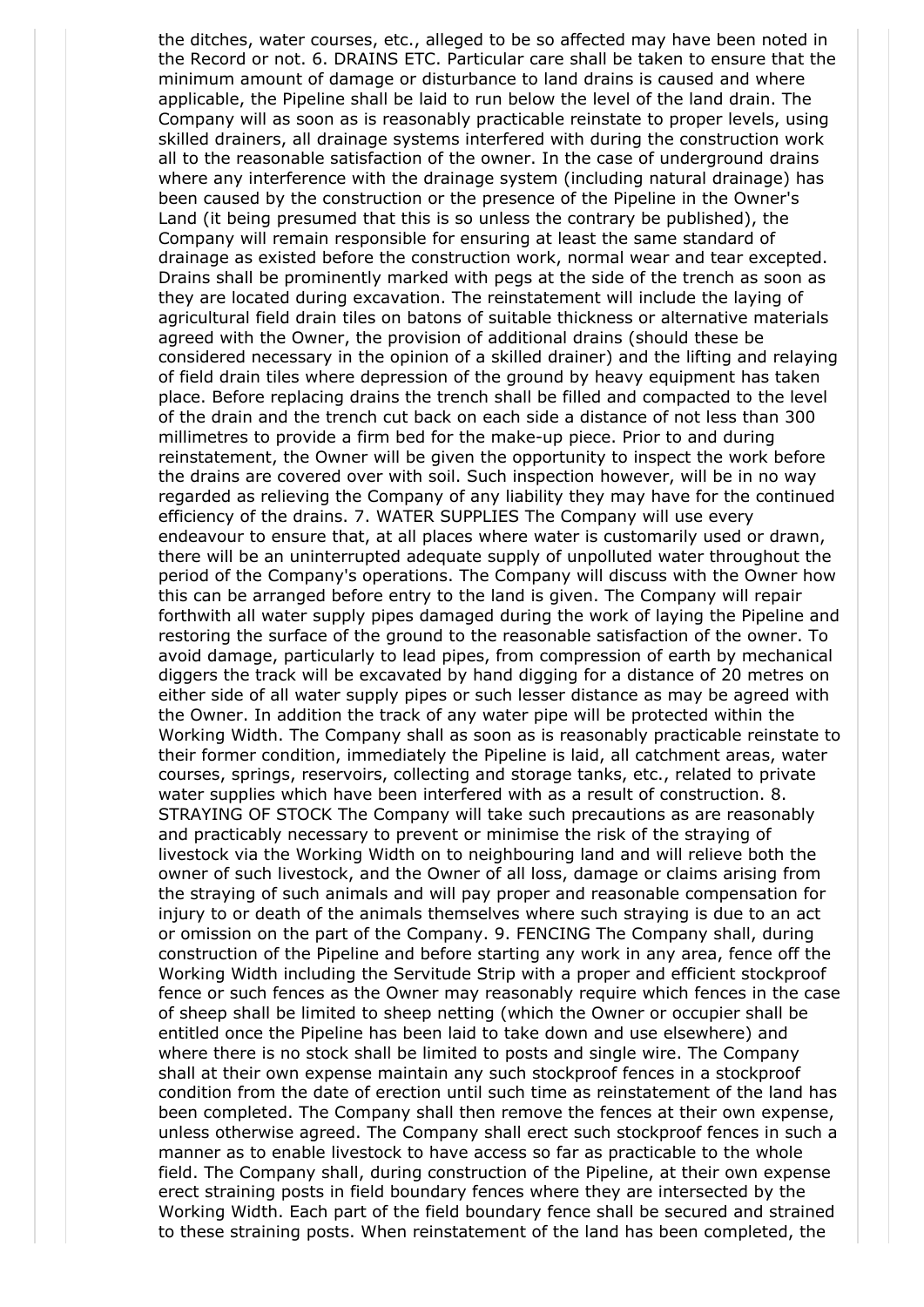Company at their own expense shall fully restore the field boundary fence to its former condition using new materials. Where a field boundary fence, hedge, wall or dyke is intersected by the temporary fences along each side of the Working Width, the Company shall make due provision to ensure so far as possible that no stock can cross such boundaries at the point of intersection. All restoration work shall be carried out by skilled fencers. 10. DYKES AND WALLS Restoration of dry-stone dykes and other walls will be done by recognised and established skilled tradesmen to the reasonable satisfaction of the Owner. 11. HEDGES All hedges destroyed or rendered ineffective by the operations of the Company will be replaced as soon as is reasonably practicable by suitable types of fencing to the reasonable satisfaction of the owner; and in such cases the Owner if the Owner so elects will be entitled at the expense of the Company to replant the hedge so destroyed or rendered ineffective and to require protective stockproof fencing to be erected and maintained until the replanted hedge is reasonably established. 12. ACCESS The Company will provide appropriate and adequate crossings over the open pipetrack where the pipetrack intersects roads, drives, paths, etc. and if necessary will provide alternative accesses for the Owner and any other person entitled to use such roads, drive, paths, etc. 13. USE OF PRIVATE ROADS AND WORKING SPACES The Company and their contractors in certain cases will require access to the Servitude Strip or Working Width, as appropriate over private roads and over land where there are no roads. They will also require small areas of ground outwith the Working Width for storage of plant and equipment. Such facilities will be negotiated by the Company with the Owner well in advance of entry and the Company will be responsible for ensuring that all persons employed in connection with the Pipeline keep to these agreed roads, routes and working area and when going to and from work through private ground, the workmen will be conveyed by lorry to the pipetrack or as near thereto as possible. In cases where there is doubt as to what weight can safely be carried on private roads and bridges, which it is agreed the Company can use, the question will be referred to a qualified road surveyor preferably of the local Roads Authority. The Owner must negotiate with the Company and not with the contractors in regard to any such access. All damage arising from the use by the Company of roads, paths, bridges, working areas etc. will be reinstated as soon as is reasonably practicable to the reasonable satisfaction of the Owner and the Company shall provide and lay tarmac, asphalt, concrete, hardcore, bottoming, etc. as required in reinstatement and in particular the assessment of damage to roads and bridges which had been used by vehicles will take account of invisible damage to road and bridge foundations, compression and side thrust to the detriment of bridges, roadside, walls, fences, hedges, etc. 14. FISHING AND SPORTING RIGHTS The Company will take all reasonable and practical steps to protect fishing and sporting rights in or over land which may be affected by the construction, use and removal of the Pipeline and will pay compensation for any loss or damage suffered in respect of such rights due to such construction, use and removal. In the event of stock, game or wild life being taken by any of the workmen engaged on the construction, the Company will accept responsibility and in the case of serious poaching or theft, will remove the party or parties responsible and provide proper and reasonable compensation to the Owner. Dogs or other animals, shotguns or firearms will not be permitted on the site. 15. TIMBER The Company may remove all trees within five metres of either side of the Pipeline (such area being hereinafter referred to in this Condition 15 as "the tree clearance area"). The Company shall be entitled to remove trees within that part of the Working Width that does not comprise the tree clearance area only after consultation with the Owner. All trees shall be valued before felling commences and all saleable timber shall remain the property of the timber owner or be purchased from such owner at full market value at such owner's option and (if not purchased) shall be disposed of in accordance with the reasonable requirements of the timber owner. Proper and reasonable compensation shall be paid where applicable for loss of amenity. Proper and reasonable compensation shall be paid for any damage to established woodlands caused by windblow resulting from the rights obtained by the Company, provided that reasonably prompt notice of claim is given to the Company. In so far as the following items, namely, loss of future profits (subject to appropriate deferment) on trees felled before maturity, sterilisation of the tree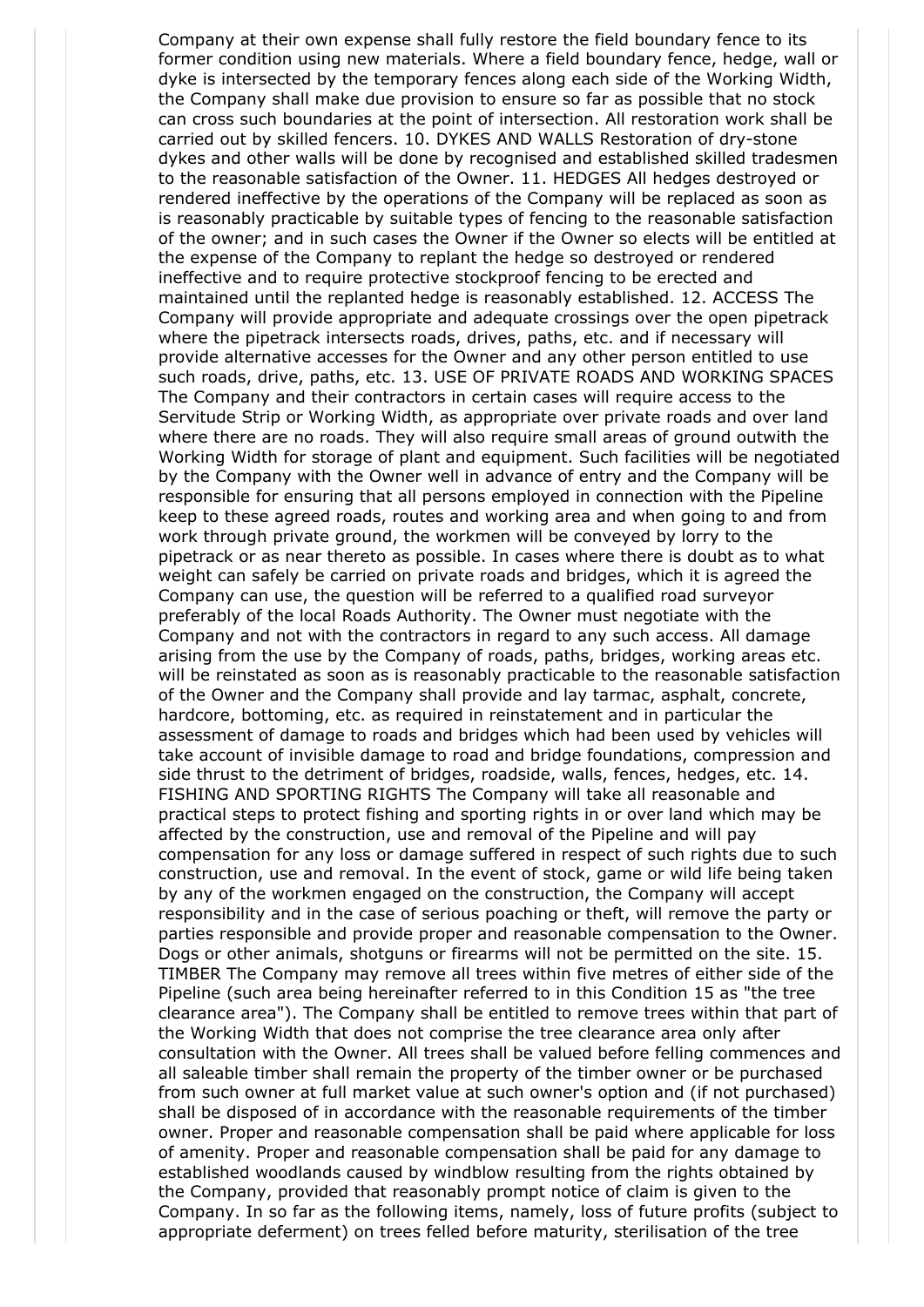clearance area, future fencing and drainage costs, protection costs such as fire protection and vermin control, edge effect and the repayment of any grant due to the Forestry Commission are caused by the rights obtained by the Company, proper and reasonable compensation shall also be paid for such items by the Company. The cost of initial and subsequent clearance of scrub growth of the tree clearance area shall also be met by the Company. Compensation shall be paid for additional extraction costs due to the existence of the Pipeline. 16. FOSSILS AND OTHER ARTICLES OF VALUE During the course of work and the exercise of the rights granted to the Company, fossils, coins or other articles of value may be discovered. As between the Owner and the Company, the Company regards such objects as being the property of the Owner. The Company will use its best endeavours to comply with the reasonable requirements of the Owner with respect to such objects provided that the Owner shall pay all the costs reasonably incurred by the Company in so doing. 17. RESTORATION OF LAND 17.1 The land will, in every respect, be restored to its former condition as far as is practicable to the reasonable satisfaction of the Owner. Top-soil and subsoil, where applicable, will be kept apart from all other excavated material; all trenches will be back-filled as soon as possible after the laying of the Pipeline and great care will be taken to ensure that this back-fill is consolidated; any excavated material will be replaced with topsoil uppermost and any distinct subsoil layers in their original sequence and properly cross-ripped to restore the land to its former condition the soil replaced being of the correct structure and quality. No large stones excavated in the course of construction works will be left on the surface. If required to ensure full restoration, the Company shall provide additional top-soil. Cultivated turf shall be supplied where appropriate. The top-soil of agricultural land shall be left in a loose friable and workable condition and at its original full depth, over the whole Working Width. If the Owner demands it, the Company shall loosen with an agricultural cultivator the top 300 millimetres of sub-soil on areas from where the top-soil has been removed. 17.2 The Owner shall have the option (to be confirmed in writing beforehand to the Company) of carrying out at the Company's expense any necessary cultivations, including the sowing of seeds and fertilisers for the restoration of the land to its former condition. The Company shall provide at their own expense any seeds and fertilisers which the Owner may require to complete the restoration. 18. TRIAL BORINGS Any trial borings to be made by the Company or their contractors prior to the commencement of construction work will be carried out at times to be agreed with the Owner; The Company shall pay to the Owner in addition to the other sums payable hereunder, the sum of £100.00 in respect of each such trial boring prior to such boring being made and shall also promptly and properly compensate the Owner for any crop loss occasioned by such trial borings and associated access; these borings will be made with as little disturbance as is reasonably practicable and in all cases where possible by means of portable augers. 19. NOTICE AND PROGRAMME OF WORK The Company as well as arranging in advance of entry to land the matters relating to fencing, water supplies, private roads usage and tree felling, all as provided for in these Conditions will give the Owner not less than twenty-one days' written notice of the intention to commence operations and such notice will include an indication of the movements of plant equipment. The Company will give to the Owner as soon as possible and before entry is given such details of the proposed works as concern the Owner including the estimated dates of commencement and completion of the section of the Pipeline applicable to the Owner's land and at the same time the Company will, if requested, provide the Owner with a 1:2500 scale plan of the Owner's land affected by the Servitude with the pipe track shown thereon. The Company's Planning Supervisor or other authorised local representative will advise the Owner in advance (providing as much notice as is reasonably practicable) of any alterations in the programme of work. 20. RECORD OF CONDITION Before the works are begun the Company shall if required by the Owner prepare at the Company's own expense a written record of the condition of any affected property for agreement with the Owner. 21. SUPERVISION OF WORK The works throughout will be carried out under the supervision of the Company who will be responsible (a) for appointing a sufficient number of local representatives authorised to maintain contact with owners of land and deal with any complaint arising and (b)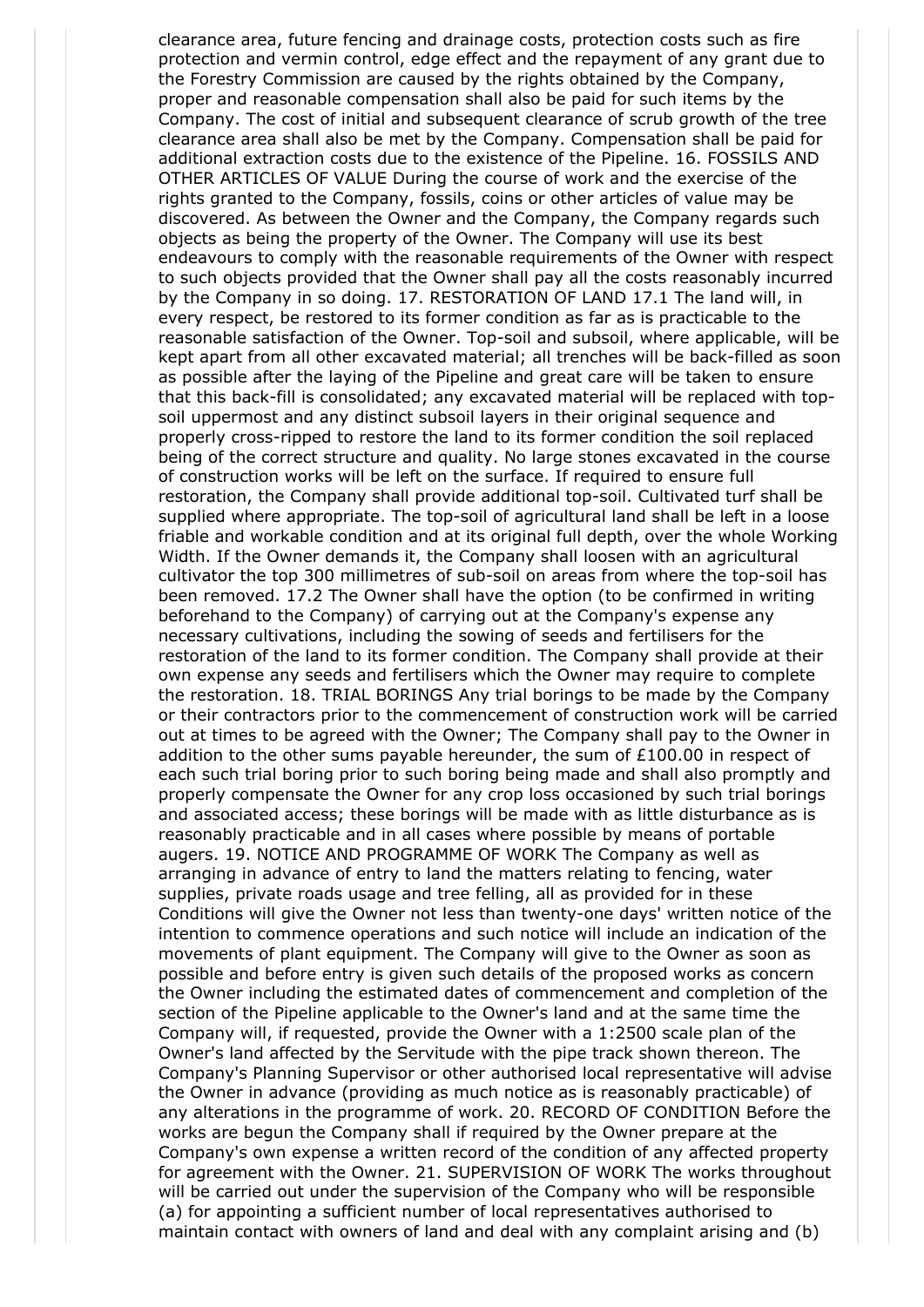for notifying owners of land of the identity address and telephone number of the appropriate representatives. The Company will accept responsibility and will be liable for the actions of the Contractors, their Sub-Contractors and all persons employed in connection with the Pipeline and all negotiations or approaches by the Owner shall be conducted with the Company through its Planning Supervisor or other authorised local representative. 22. CATHODIC PROTECTION Where cathodic protection of the Pipeline is provided by the Company all buildings, structures or water pipes on or under adjoining land which are likely to be detrimentally affected (other than pipes, cables or like apparatus or any structures laid or constructed in the land by third parties after construction of the Pipeline) shall be protected by the Company either by bonding-in such buildings, structures or water pipes to the protective system or by some equally effective method all to the reasonable satisfaction of the Owner, subject in either case to such reasonable facilities being afforded to the Company as may be required for that purpose. 23. ABOVE GROUND EQUIPMENT When it is necessary to construct or place any permanent above ground equipment on the line of the Pipeline, the Company unless bound by circumstances outside its control, will agree the siting with the Owner of the land in question so as to cause as little obstruction or inconvenience as may be possible in the working of the land. The line of the Pipeline will where practicable be marked at field boundaries by means of marker posts. Special locked gates, pedestrian crossings over ditches, steps, stiles and aerial marker posts may also be installed where necessary though gates, steps and stiles will not be constructed at the boundary between lands in different occupation (unless the relevant occupiers are related or connected parties and wish such stiles to be constructed) nor will steps or stiles be erected on field boundaries adjacent to highways roads or footpaths without the agreement of the owners concerned, such agreement not to be unreasonably withheld or delayed having regard to the need for a safe means of access on behalf of the Company. 24. MINERALS An adaptation of the mining code laid down by the Mines (Working Facilities and Support) Act 1923 will also be incorporated in the Grant of Servitude, so that if at any future time the existence of the Pipeline prevents the extraction of minerals, the mineral owner and the royalty owner may obtain compensation for their loss. 25. REINSTATEMENT OR COMPENSATION The Company accepts as a general principle, that the Company will carry out reinstatement of land rather than pay compensation. 26. COMPENSATION 26.1 Where no restoration or only partial restoration is carried out by the Company or where restoration is not to the satisfaction of the Owner, the Company shall compensate the Owner for all damage which can be shown to be caused by the construction or position of the Pipeline to the Owner's land or to buildings or to any other erections, fences, ditches, drains, water supplies, gates, roads or to any other items in or on such land and in addition the Company shall pay compensation to the Owner for all loss, including loss of profit, for damage done to growing and future crops, grass land and grazings, for interference, disturbance and severance, for the loss of manurial values, for all extra cultivations and fertilisers and for any other reasonable expenditure (including additional field drainage or ditching required to bring the land back to its original state) and for any other proper and reasonable additional costs which can be shown to be attributable to the construction or position of the Pipeline. 26.2 In the event of any livestock being damaged, injured or killed due to the existence of the Pipeline or any works or any action carried out in connection therewith, the Company shall immediately pay the owner of the livestock full compensation of such owner's loss. 26.3 The Company accepts the general principle that the Owner may claim compensation for the proper and reasonable costs of their own time spent on matters arising from the laying of the Pipeline or the restoration thereafter of the land in question provided that no compensation will be payable where spending such time is not reasonably necessary having regard to the Company's obligations, procedures and practice under the Pipelines Act 1962 or any statutory modification or re-enactment thereof. For the purposes of this sub-clause, the expression "own time" may include the time spent on behalf of the Owner in question by their employees or agents. 26.4 Any loss or repayment of any grants will be taken into account in assessment of compensation to be paid. Further, provided that the Owner and/or relevant occupier produces to the Company copies of the Area Aid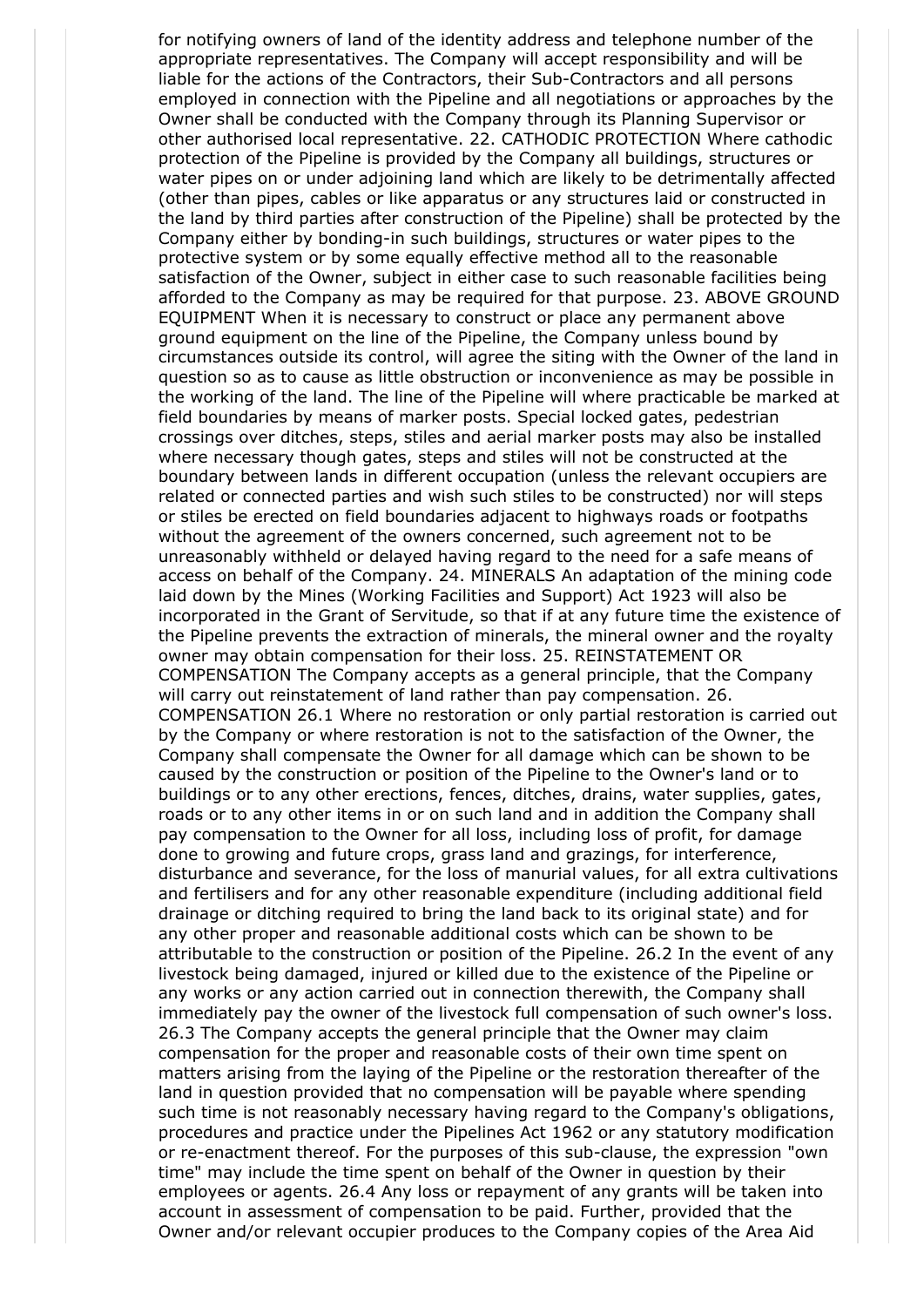Application or such other relevant documentation under the Integrated Administration and Control Systems as the Company shall reasonably require, the Company will compensate for any loss of set aside arable area, livestock and like payments unavoidably incurred by the Owner or such occupier due to the laying or existence of the Pipeline and undertakers to use all reasonable endeavours to provide the Owner and any such occupier with such information as it can to enable, set aside and like payments to be obtained and further the Owner or occupier is advised to produce to the relevant agricultural department within ten days of entry by the Company onto the Owner's Land the form of the letter ICAS-NA attached and comprising Annex 1 to this Schedule of Conditions. 27. PAYMENT OF COMPENSATION Except in so far as inconsistent with Condition 45, any compensation due to the Owner shall become payable within one calendar month after written lodgement of the Owner's claim or any part thereof and interest shall be payable on the compensation due from the date of such written lodgement until the compensation is paid in full at one per cent over Bank Base Rate of the Bank of Scotland for the time being, provided that should the Company settle the Owner's claim within the calendar month as aforesaid there will be no liability to pay interest as aforesaid. In calculating any interest to be paid there shall be taken into account payments to account which the Company have made under Condition 31. 28. SURFACE WORKS Where the Company requires any additional permanent surface works they shall attempt to site them according to the Owner's preference and shall ensure that these works occupy only a reasonable minimum of the Owner's land, and they will make such proper and reasonable payment to the Owner as they may agree with the Owner, which payment shall be additional to the payment sum specified in Condition 1 hereof. 29. CLAIMS AGAINST OWNER The Company will in all time coming free, relieve and indemnify the Owner against all claims made against the Owner by occupiers or third parties arising from the construction of the Pipeline or from its presence in the Owner's Land or from the escape of the Pipeline contents, except where such escape is due to the negligence or wilful fault of the Owner and except where such claims arise from actions of persons employed in connection with the works expressly at the request of the Owner. It is agreed that for the purpose of this Condition, negligence should be determined having regard to the provisions relating to negligence in Condition 40. Notice of claims must be given to the Company in accordance with Condition 44 within twenty one days of the claim becoming known to the Owner, failing which the Company shall have discretion to deem any such claim to be invalid and no claim shall be settled or compromised without the prior consent of the Company. The Company shall procure that no actual criminal liability results to the Owner in consequence of any escape of the Pipeline contents unless caused by deliberate act of the Owner. 30. PROFESSIONAL CHARGES AND OTHER COSTS All professional charges properly and reasonably incurred by the Owner in connection with the acquisition by the Company of any servitude right of other interest in the land or in relation to any valid claim of any nature arising from the construction or existence of the Pipeline (other than claims excepted under Condition 29 above) will be borne by the Company. The Owner will be entitled to claim from the Company a sum equivalent to the appropriate RICS scale fee or other proper and reasonable reimbursement in respect of time spent. 31. PAYMENT TO ACCOUNT Where the precise amount of any items of compensation payable to the Owner cannot be fully determined within three months of making a claim therefor the Company will forthwith thereafter and without prejudice to the final settlement of the matter make such payment to account as the Company considers to be the proper amount attributable to that item or as may be otherwise agreed between the parties. 32. ABANDONMENT Should the Company at any time after construction of the Pipeline decide to abandon it, the Company will render the Pipeline and its ancillary works permanently safe and harmless in terms of Section 25 of the Pipelines Act, 1962 or any statutory modification or re-enactment thereof and will give the Owner written notice to that effect. 33. TRANSFER OF PIPELINE Upon any transfer of the Pipeline to any party the Company will ensure that all their obligations in respect thereof, including the obligation imposed by this Condition, will be undertaken by the party to whom any transfer is made, always provided the Company may transfer the Pipeline only to a party of sound financial status demonstrably capable of fulfilling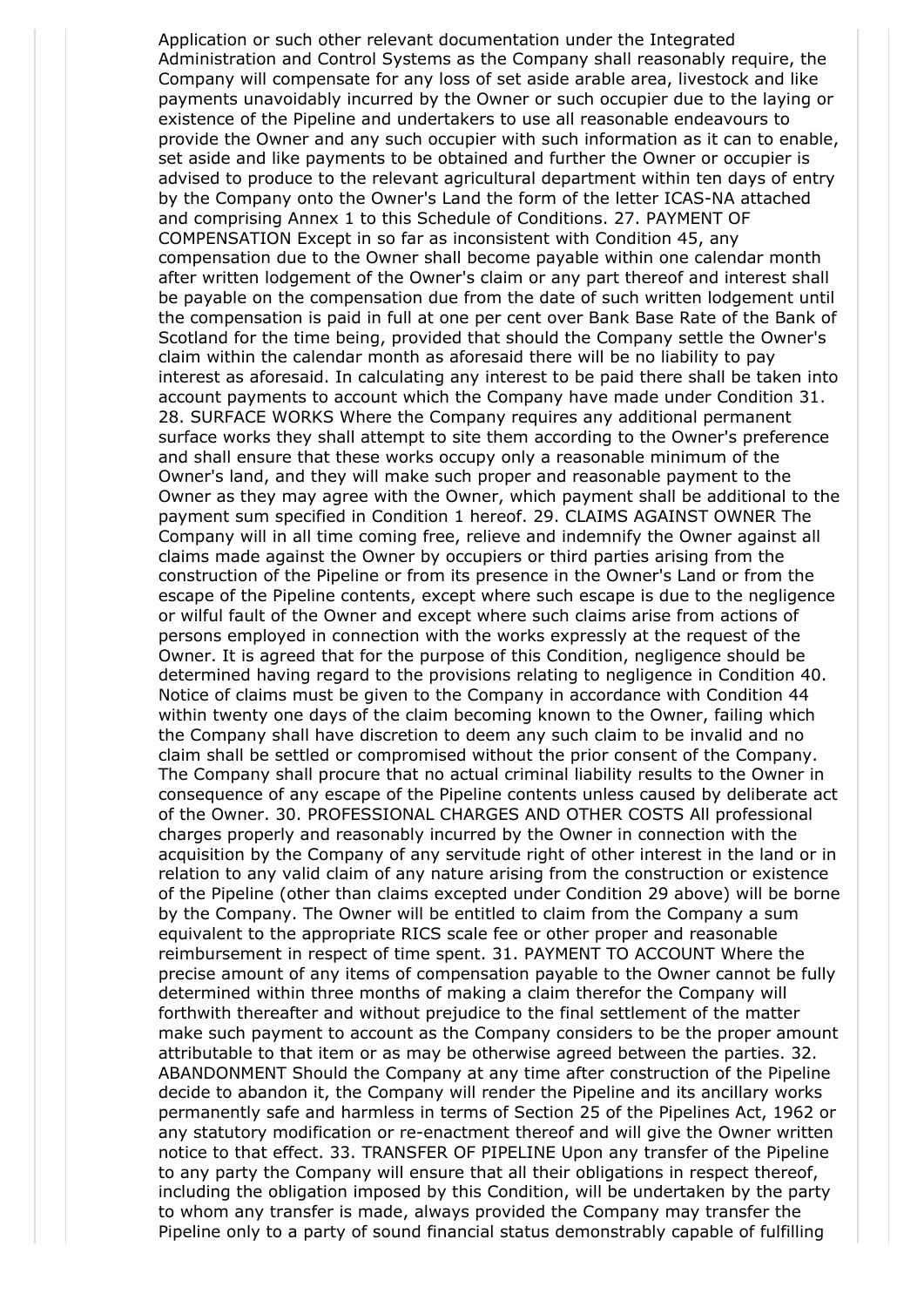the Company's whole obligations in respect thereof. 34. ADDITIONAL SAFEGUARDS FOR OWNERS Except in the case of emergency or where necessary to safeguard the Pipeline (as to which the Company shall be the sole judge). (a) work on the Pipeline shall normally cease at dusk but in the event of work continuing beyond dusk, the Owner shall be notified in advance; (b) the Company shall make suitable arrangements with the Owner in regard to the Company's operations during lambing and calving periods; (c) as far as is practicable the minimum amount of Pipeline trench will be open at any one time; (d) the Company will use all reasonable endeavours to keep disturbance to the Owner and/or the Owner's tenants and/or other occupiers of the Owners land and any livestock thereon to a minimum. 35. AREAS INFECTED BY DISEASE Should any area be declared an infected area (whether before or after completion of the works) on account of foot and mouth disease, fowl, pest, swine fever or other notifiable disease, the Company agrees that entry to the land shall be suspended except:- (a) with the approval of the Department of Agriculture, Environment and Fisheries for Scotland or the Ministry of Agriculture, Fisheries and Food as appropriate in exceptional circumstances, taking all precautions recommended by the Department of Agriculture, Environment and Fisheries for Scotland or the Ministry of Agriculture, Fisheries and Food as appropriate and adhering to any conditions placed on such entry by the said Department and/or Ministry and/or (acting reasonably) by the Owner. (b) to remedy a breach or leak in the Pipeline, when entry shall be subject to the Company taking all such precautions as may be reasonably practicable in the circumstances. In the event of entry being taken for the purposes aftermentioned at (b) above in circumstances where such precautions are not taken or are inadequate the Company shall be responsible for all loss (not recoverable from any other source) sustained by the Owner as a result of an outbreak of the notifiable disease concerned occurring within the immediate period after the Company's employees leave the land equal to the officially recognised maximum incubation period for the disease concerned. 36. BRUCELLOSIS Where pasture land is grazed by accredited brucellosis free herds or herds in the process of being accredited the recommendations of the Ministry of Agriculture Fisheries and Food which have been agreed by the Company and the National Farmers' Union of Scotland shall apply, provided that the Owner notifies the Company well in advance to enable the necessary precautionary measures to be taken by the Company to avoid the risk of contamination. 37. POTATO CYST EELWORM The Company will in conjunction with the Owner directly affected by the pipe laying operations in seed potato growing areas, take such reasonable precautions as may be necessary to avoid the spreading of potato cyst eelworm (P.C.E.) from infested land on to the fields used or intended for use for the growing of seed potatoes. 38. INSPECTION AND MAINTENANCE (a) Except in the case of emergency reasonable notice will be given by the Company to the Owner of access required to the Servitude Strip or Working Width as appropriate for the purposes of inspecting (other than from the air) and maintaining the Pipeline or carrying out such alterations or renewals thereof as may from time to time be needful; (b) In the event of an outbreak of any notifiable disease (e.g. Foot and Mouth, Fowl, Pest and Swine Fever) in any district through which the Pipeline runs, all installation, construction, maintenance or repair work (but excepting emergency repair work) and inspections shall cease immediately and shall not again take place until the Department of Agriculture, Environment and Fisheries for Scotland consent to the resumption; (c) Notwithstanding the provision of Paragraph (b) of this Condition in the event that urgent repairs to the Pipeline and ancillary works should become necessary, the Owner shall not unreasonably delay or withhold permission to carry out such repairs unless the Department of Agriculture, Environment and Fisheries for Scotland expressly forbid any works in the area. The Company will be responsible for all loss sustained by the Owner as a result of an outbreak of the notifiable disease concerned during the period following the date of the Company's entry into the land for such urgent repairs until the immediate area is cleared by the Department of Agriculture, Environment and Fisheries for Scotland, provided that such loss can be shown to have been occasioned by the Company exercising the said right of entry. 39. IDENTIFICATION The Company's personnel, representatives, servants, agents or contractors will carry and must produce on request, adequate means of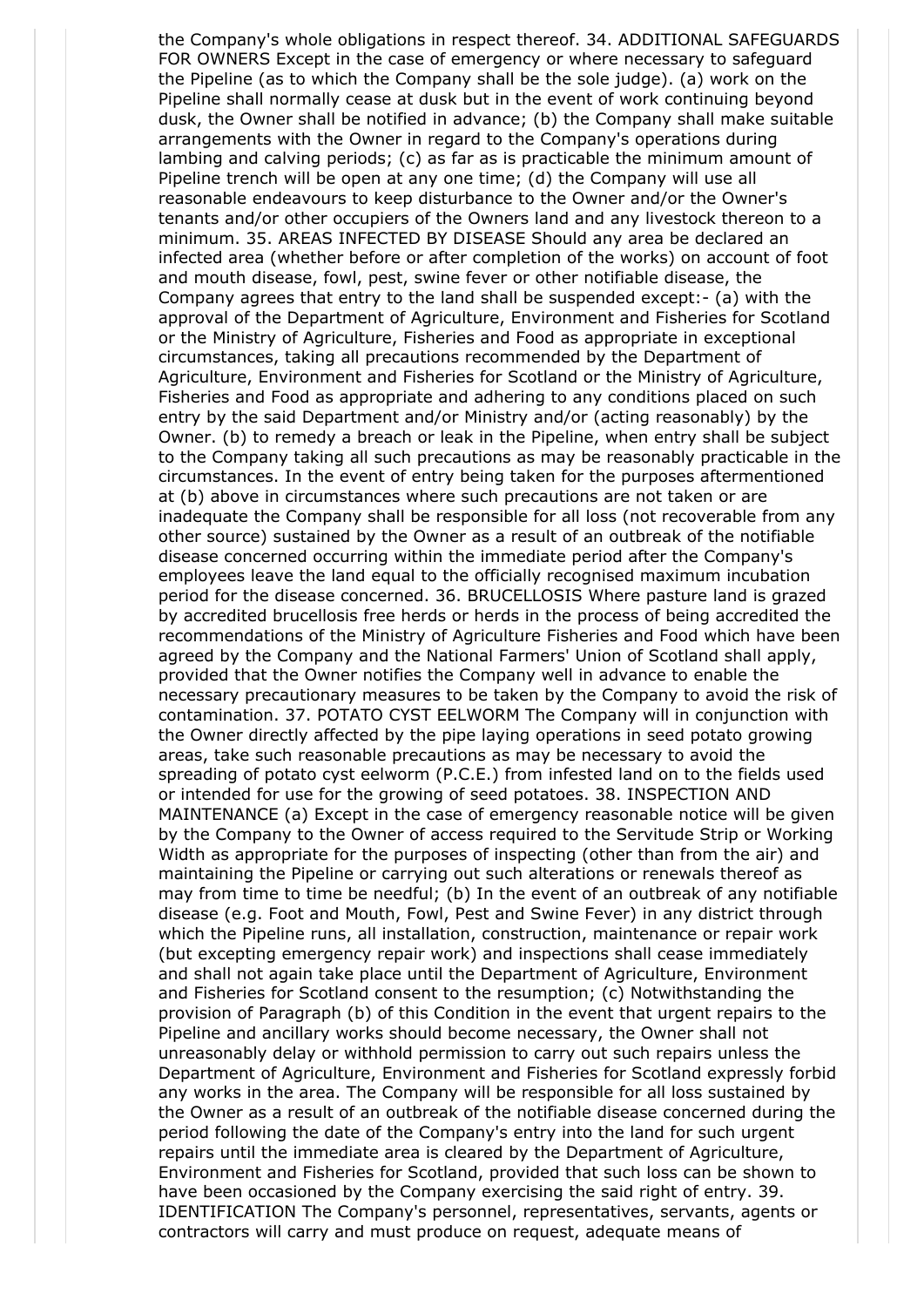identification at all times when visiting or working on the Pipeline. 40. DAMAGE The Owner shall give written notice of the existence and approximate location of the Pipeline to any third party, prior to such third party carrying out any operation on land affected by the Pipeline ("third party" including but not limited to any employee of the Owner, any contractor, licensee or agent of the Owner or any person whatsoever acting with the knowledge or the permission of or under the authority of the Owner). Where a third party (not being an employee, contractor, licensee or agent of the Owner or acting under the authority of the Owner) proposes to carry out any operation on land affected by the Pipeline, the Owner shall, as soon as reasonably practicable said proposals become known to him, give notice of said proposals to the Company in accordance with Condition 44 below. If the Pipeline is accidentally damaged by the Owner or by any of his employees or by any contractor, licensee or agent of the Owner or by any other person whatsoever acting with the permission of or under the authority of the Owner while engaged in carrying out any operation on the said land, the Company shall bear the cost of the repairs or renewals of the Pipeline and the subsequent restoration of the land, except where such damage is due to the wilful fault or negligence of the Owner or any of the other aforementioned parties for whom the Owner is responsible. The Company agrees that negligence of the Owner etc. shall not arise from the carrying out of any normal agricultural or forestry operations provided always that where the Owner proposes within 3 metres on either side of the Pipeline to disturb the soil to a depth exceeding 500 millimetres to lay main or other land drains, to make ditches or water courses or to plough land for forestry purposes or for any other purpose, it shall give the Company fourteen days' prior written notice of its intentions and details of the methods by which it intends to carry out the operations. It is agreed that notice of such intentions etc. as are referred to in the immediately preceding paragraph shall be deemed to have been served on the Company if it is sent to the Company in accordance with Condition 44 below. On receiving such notice the Company will as soon as possible, within those fourteen days at its own discretion exercise its option of (a) agreeing, having taken any necessary precautionary measures, to the operations being carried out as planned, (b) laying down reasonable conditions under which the operations can be carried out or (c) providing extra support over the pipe track to enable the proposed operations to be carried out in which case they may lay down conditions for the use of such crossing or crossings. If the Owner fails to give due notice to the Company or fails to implement any of the conditions laid down by the Company or proceeds with the operations in the absence of a response from the Company it shall be liable for any damage that may be caused to the Pipeline by itself, its employees, contractors, licensees or agents, but by no other person. If within fourteen days of the receipt of such notice by the Company, the Owner shall not have received notice from the Company of any conditions under which the Owner's operations should be carried out, the Company shall be deemed not to have allowed the operations to be carried out as planned. Where the Company lays down conditions or fails to respond to the notice of the Owner's operations within the fourteen day period referred to, it shall promptly pay proper and reasonable compensation to the Owner for any hardship or loss (including additional expense and loss of profit). Provided that the Owner may use any vehicle of such type as is used for normal agricultural or forestry operations in its area for the time being without limit of weight, but if it wishes generally to have the right to use any unusually heavy vehicle for any agricultural or forestry purpose it shall inform the Company of the routes which such vehicle will follow when crossing the Pipeline to enable the Company to provide extra support over the Pipeline on such routes and thereafter, the Owner shall not be liable for any damage which may be caused to the Pipeline by the use of any such unusually heavy vehicle on such specified routes; and that provided that if after the Pipeline has been laid, the Owner wishes to use any unusually heavy vehicle for any purpose which will cross the Pipeline the same conditions shall apply as if the Owner wished to lay a main or other land drain within 3 metres on either side of the Pipeline. 41. DAMAGE CAUSED BY CONTENTS OF PIPE The Company shall promptly pay proper and reasonable compensation to the Owner in respect of any damage caused by the contents escaping from the Pipeline during construction or after completion thereof, except where such escape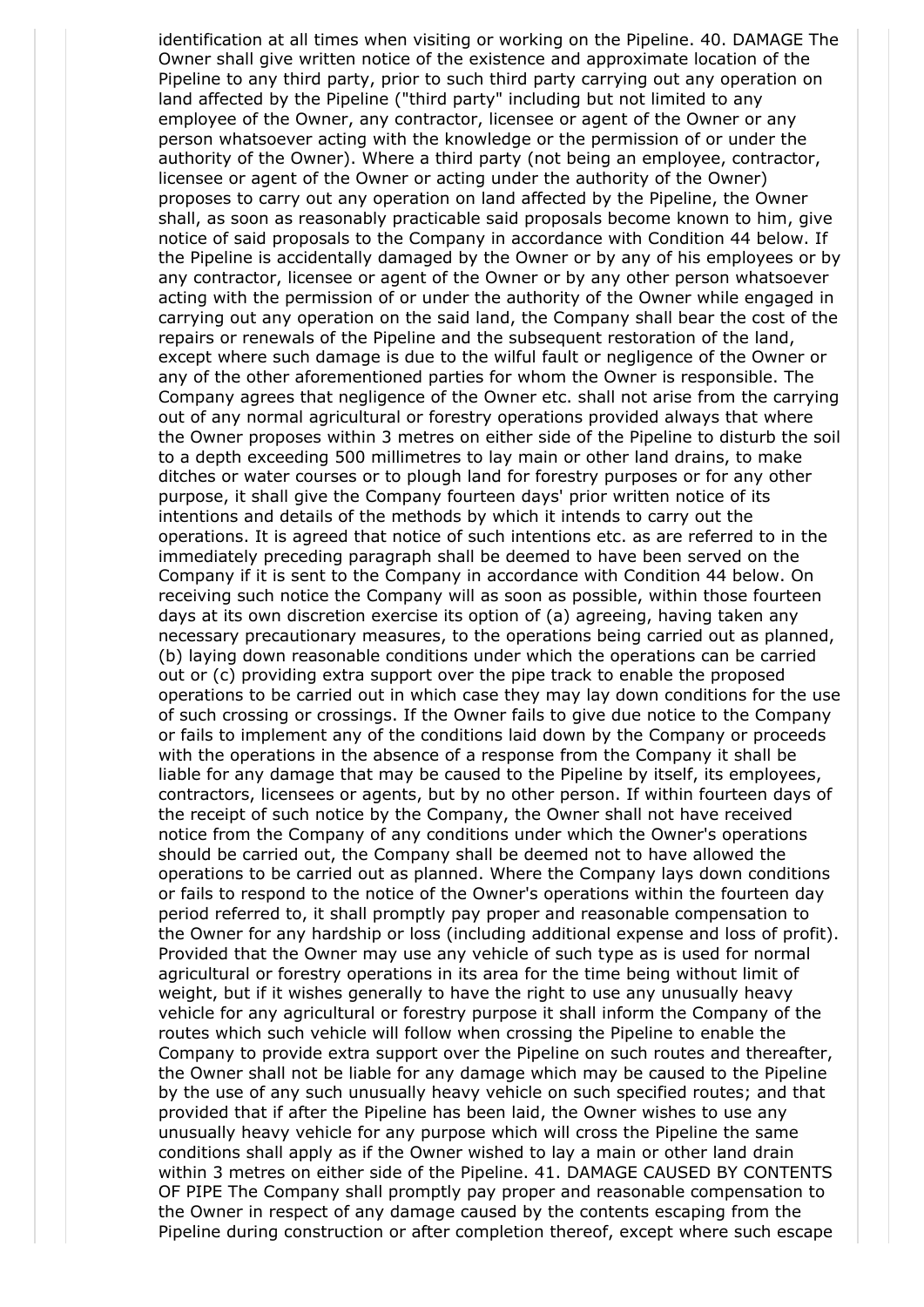is due to the negligence or wilful fault of the Owner. It is agreed that for the purposes of this Condition negligence should be determined having regard to the provisions relating to negligence in Condition 40. 42. EXPLOSIVES If the Company propose to use explosives, regulations regarding their storage and use shall be strictly observed and agreement shall be obtained from the Owner, Statutory Authorities and all others affected concerning their use and the timing of blasting operations. Once the Pipeline is operational, blasting by the Owner within one hundred metres of the Pipeline may be prohibited and proper and reasonable compensation for additional expense incurred by the Owner by reason of any prohibition will be payable. Notice of intention of use of explosives by the Owner shall be given to the Company in accordance with Conditions 40 and 44 and the Company shall have the options available to it in Condition 40 mutatis mutandis. 43. ARBITRATION In the event of any dispute between the Company and the Owner as to the amount of compensation payable or as to the amount or reinstatement required or as to the legal interpretation of any agreement entered into between the Company and the Owner or as to any other matter whatsoever arising between the Company and the Owner, the same shall be referred to an Arbiter to be appointed failing agreement, by the Sheriff of the County in which the Owner's land is situated. 44. NOTICES TO COMPANY All notices and other communications to be sent to the Company shall be sent by first class prepaid post to the address given below, provided that the Company may at any time, on giving fourteen days' notice, designate a different or further address to which notices and other communications are thenceforth to be sent. If the time of such deemed receipt is not during customary hours of business, notice shall be deemed to have been received at 10.00 a.m. on the first working day thereafter. ("Working day" means a day other than a Saturday on which banks are or as the context may require, were generally open for business in Scotland). Address for notices and other communications:- BP PIPELINES DIVISION, BP CHEMICALS LIMITED, P.O. BOX 30, BO'NESS ROAD, GRANGEMOUTH, FK3 9XQ. for the attention of The Pipelines Division Manager. All notices and other communications to be sent to the Owner shall in the case of notices be sent by first class recorded delivery post and in the case of other communications be sent by first class prepaid post to the address of the Owner specified in part 1 of the Schedule or such other address as is notified in writing to the Company. Notices and communications shall be deemed to be effective on receipt. 45. DIVERSION OR COMPENSATION 45.1 In this Condition the following expressions shall have the following meanings that is to say:- 45.1.1. "development" means the carrying out of building, engineering or other operations in, over or under the Owner's Land, save that it shall not include:- (a) the construction of roads or motorways or (b) the installation of any pipelines, cables or public services or (c) the development of land under Governmental order for the purpose of a new town or urban development or (d) development permitted at the date hereof by development order or order or concession made under any statute or (e) mining operations. 45.1.2 "planning permission" means a planning permission granted under or pursuant to the Town and Country Planning (Scotland) Act 1997 or any statutory modification or re-enactment thereof. 45.1.3 "the diversion route" means the route to be agreed or determined in accordance with Paragraph 45.3 of this Condition. 45.2.1 If the Owner desires to carry out any development of land affected by the Pipeline, it will:- (a) supply to the Company full details thereof in writing and (b) use its best endeavours with the assistance if requested of the Company free of charge so as to arrange the development as to avoid the diversion of the Pipeline and will consult with the Company to this end. 45.2.2 If the following such consultation:- (a) the Owner obtains planning permission for the development but the same is prevented by reason of the position of the Pipeline or (b) planning permission for the development is refused by reason of the position of the Pipeline, The Owner shall give written notice to the Company stating whether or not the Owner requires the diversion of the Pipeline or part thereof whereupon the Company may in its unfettered discretion elect by notice in writing to be delivered within six months of the receipt of the Owner's written notice, either:- (i) to divert the Pipeline or part thereof along the diversion route or (ii) to pay to the Owner proper and reasonable compensation for the loss of the value of any part of the land of the Owner incurred by reason of the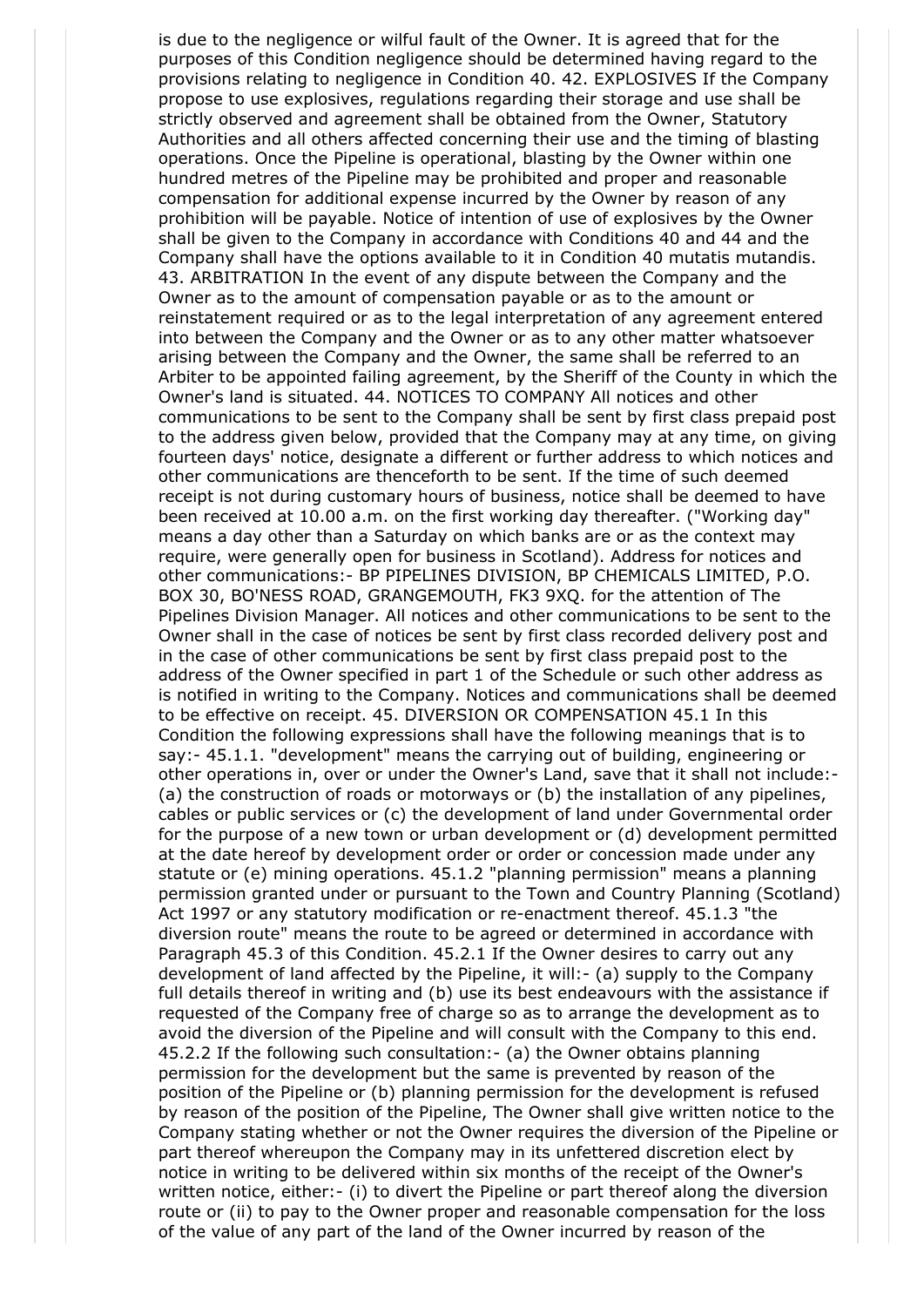restriction of development due to the position of the Pipeline such compensation to be determined in default of agreement by an arbiter to be agreed between the Owner and the Company or failing agreement, to be appointed on the application of either party by the Chairman for the time being of the Scottish Branch of the Royal Institution of Chartered Surveyors. PROVIDED ALWAYS that if the Owner obtains planning permission for the development but does not give notice as aforesaid to the Company requiring diversion of the Pipeline or any part thereof it shall nevertheless notify the Company of the obtaining of such planning permission and if the Company shall be of the opinion that the development would be likely to cause damage to the Pipeline or any interference with the exercise of the Company's rights contained elsewhere in this Schedule or in the Grant of Servitude, the Company may elect to divert the Pipeline or part thereof along the diversion route. 45.3 The diversion route shall be such route within the land affected by the Pipeline as shall be agreed between the Owner and the Company or failing agreement, as shall be determined by an arbiter to be appointed by the President for the time being of the Institution of Civil Engineers as being the route which will cause the least possible interference with the use and enjoyment by the Owner of the land affected by the Pipeline commensurate with the reasonable requirements of the Company in connection with the reconstruction of the Pipeline and its use as part of the Pipeline as a whole. 45.4 On a diversion of the Pipeline or part thereof under the preceding Paragraphs of this Condition: 45.4.1 no consideration shall be payable by the Company to the Owner but the Company shall make proper and reasonable compensation to the Owner of the land affected by the Pipeline in respect of any loss of profit or disturbance or damage to crops resulting from the diversion and the Company shall make good any damage to the surface of the land affected by the Pipeline to the satisfaction of the Owner. 45.4.2 the Pipeline's points of ingress to and egress from the land affected by the Pipeline shall not (save where the Owner otherwise allows) be varied and any special gates or marker posts at these points shall remain in situ. 45.4.3 the Owner's reasonable Surveyor's and legal fees and a sum for the Owner's time spent or referred to in Condition 30 in connection with the diversion shall be borne by the Company. 45.4.4 the Owner and all other necessary parties shall accept a surrender of the Grant of Servitude and enter into a further Grant similar in terms to the Grant surrendered except that there shall be no monetary consideration therefor and this Condition and all references to the Diversion Provisions shall be excluded therefrom. 45.5 As to the whole or any particular part of the Pipeline the said diversion or payment of compensation in lieu thereof shall take place or be payable once only. 46. GENERAL In this Schedule of Conditions:- 46.1 all the conditions in this Schedule shall (so far as relevant) apply equally to the maintenance, repair and renewal of the Pipeline as to the original laying of it and 46.2 all references to the Owner shall (with the exception only of such references in Conditions 1, 2, 16 and 45 of this Schedule) be deemed to include (where the Owner's Land or part(s) thereof are let) reference to the occupier(s) of such land or part(s) thereof. Annex 1 to Schedule of Conditions Form of IACS-NA Letter [Address] [date] Dear Sirs Blackness to Grangemouth Natural Gas Pipeline [ ] Farm - IACS Regulations I refer to the Integrated Administration and Control System (IACS) Regulations on Arable Area Beef, Sheep and Forage Area Payments and the Scottish Office Agriculture and Fisheries Department Guidance note (copy attached) concerning the Arable Area Payments Scheme and Forage Area under Livestock Schemes - Installation of Cables and Pipelines. Details of the working areas and proposed commencement date of the Project which is being undertaken for the joint benefit of BP Chemicals Limited and BP Oil Grangemouth Refinery Limited (collectively hereinafter referred to as "the Company") are given on the enclosed documentation/have previously been provided to you [NB delete which alternative be inapplicable]. To minimise disturbing the cropping arrangements, all construction works will be confined to the working areas which will be fenced off to an agreed standard before work is commenced. You are requested to advise the Company by notice addressed to BP Pipelines Division, BP Chemicals Limited, PO Box 30, Bo'ness Road, Grangemouth, FK3 9XQ marked for the attention of The Pipelines Division Manager of any current arrangements or proposals that you wish to carry out in the future which may be affected by construction works. Where appropriate the Company will indemnify you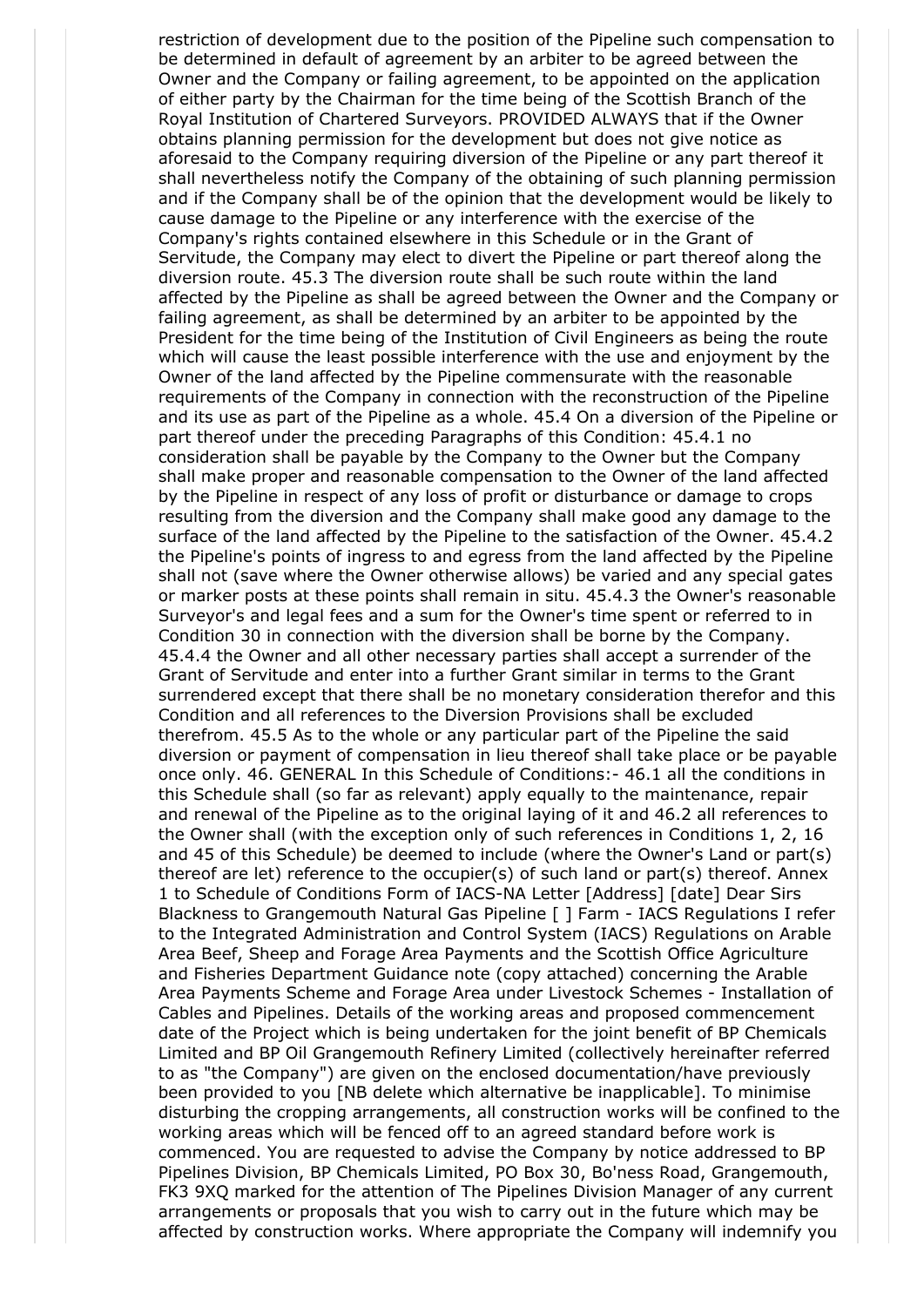for all reasonable and proper losses suffered under the Arable Area Beef, Sheep and Forage Area Payments Scheme [but such loss shall be no greater than you would have suffered had there been no Scheme in operation]. Other losses are not the responsibility of the Company and you must take all reasonable steps to minimise your loss. You are also requested to notify the Company promptly of any reduction in the Scheme payments because of the construction works and such reduction must not be compromised or settled without prior consultation. If you have already completed the IACS Form before being informed of the proposed construction works then within ten days of entry on to the land by the Company, you must inform the Scottish Office Agriculture and Fisheries Department Area Officer of the alteration in the green cover or Arable Area Beef, Sheep and Forage Declarations or other set aside Management conditions. Yours faithfully, Part 7 of the Schedule Provisions of the Mining Code. This is a copy of the Provisions substituted by Part II of and the First. Second and Third Schedules to the Mines (Working Facilities and Support) Act 1923 for Sections 71 to 78 inclusive of the Railway Clauses Consolidation (Scotland) Act 1845. Provisions substituted by Part II of the Mines (Working Facilities and Support) Act 1923. Conditions under which minerals under railway may be worked. 71 (1) If the mine owner of minerals lying under an area of protection as hereinafter defined is desirous of working any such minerals, he shall give to the company and also the royalty owner (if any) notice of his intention so to do at least thirty days before the commencement of the working and on the receipt of such notice the company and the royalty owner respectively may cause the minerals to be inspected by any person appointed for the purpose by the company or royalty owner as the case may be. (2) If it appears to the company that the working of any of the minerals to which such notice relates will be likely to damage the railway or works or any part thereof, the company may at any time after the receipt of such notice, give a counter-notice to the mine owner requiring him to leave unworked all or any part of such minerals and the counternotice shall specify the minerals (hereinafter referred to as the specified minerals) so required to be left unworked and the particular portion of the railway or works (hereinafter referred to as the protected works) for the support of which the specified minerals are required to be left unworked. (3) Where any such counternotice has been served on the mine owner, he shall forthwith serve a copy thereof on the royalty owner (if any). (4) Where any such counter-notice has been served on the mine owner, the specified minerals shall not be worked or got after the service of the counter-notice and the company shall pay compensation to the mine owner and the royalty owner (if any) for the loss caused by the specified minerals being left unworked. (5) The area of protection in relation to any seam of minerals shall be the area comprising any railways or works of the company and such a lateral distance therefrom on all or both sides thereof as is equal at each point along the railway to one-half of the depth of the seam at that point or forty yards, whichever be the greater; and, when the said lateral distance exceeds forty yards the area of protection shall be divided into two areas: (a) an inner area of protection consisting of the area comprising the railway or works and a distance of forty yards therefrom on all or both sides thereof; and (b) an outer area of protection consisting of so much of the area of protection as is not included in the inner area of protection. Compensation for leaving minerals unworked. 71A. (1) The compensation payable by the company to the mine owner and the royalty owner respectively for the loss caused by the specified minerals being left unworked shall, in default of agreement, be determined by arbitration: Provided that so far as such compensation is payable in respect of the value of specified minerals:- (i) the compensation payable to the mine owner and to the royalty owner shall be separately assessed; (ii) the compensation payable to the mine owner shall be a sum for each ton of the specified minerals, the rate per ton in the case of minerals lying under the outer area of protection being one-third of the rate which is or would be awarded in the case of minerals lying under the inner area of protection; (iii) the compensation payable to the royalty owner shall be based on the amount which would have been received from time to time by way of royalty in respect of the specified minerals if they had been worked out in the ordinary course and the royalties payable had been - (a) in the case of such of the specified minerals as lie under the inner area of protection, the same as those reserved by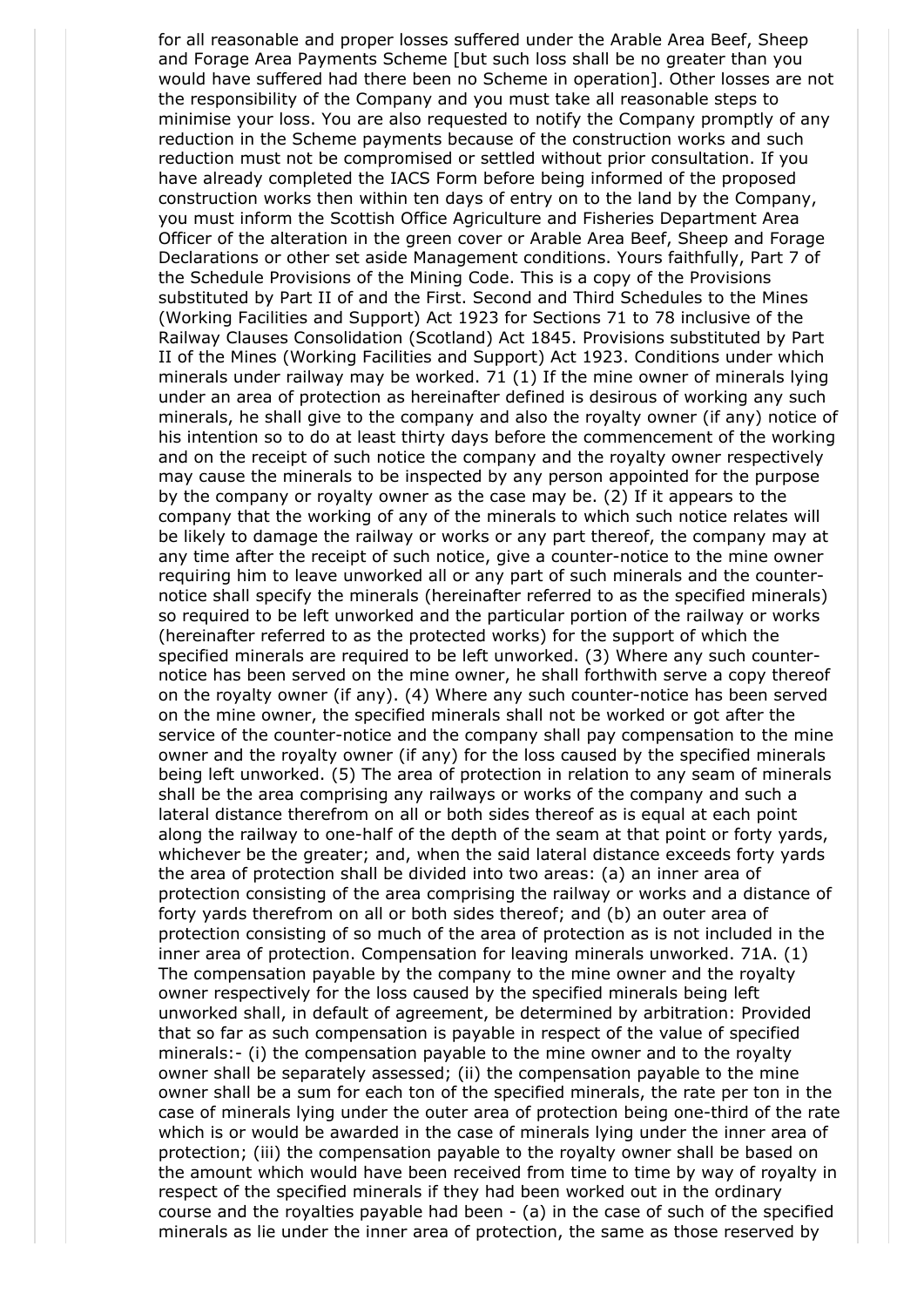and payable under the lease comprising the minerals and subsisting at the date of the counter-notice; and (b) in the case of such of the specified minerals as lie under the outer area of protection, one-third of the royalties so reserved and payable with addition to such one-third of one penny per ton; (iv) in every case the arbiter shall state in his award the tonnage of the specified minerals on which his award is based. (2) The mine owner shall also be entitled to be paid by the company the amount of any increase in the cost of working any part of his minerals (other than the specified minerals) which may have been caused by the failure of the company to give the counter-notice within such a reasonable time as would have enabled the mine owner to avoid such increase in cost and in default of agreement, the amount so payable by the company shall be determined by arbitration. Power to work minerals not affected by a counter-notice. 72. (1) If within thirty days from the service by a mine owner on the company of a notice of intention to work any minerals no counter-notice is served by the company, the mine owner may, after the expiration of those thirty days and until a counternotice is served, work any minerals to which the notice relates, so, nevertheless, that the same be done in the manner proper and necessary for the beneficial working thereof and according to the usual manner of working and minerals in the district where the same shall be situated. Where a counter-notice is served, whether before or after the expiration of the said thirty days, and the counternotice does not require the mine owner to leave unworked the whole of the minerals to which the notice relates, the foregoing provisions shall apply to any minerals to which the notice relates which are not specified minerals in like manner as if no such counter-notice had been served. (2) If any damage or obstruction is occasioned to the railway or works by any improper working of such minerals, the same shall be forthwith repaired or removed (as the case may require) and such damage made good by the mine owner at his own expense; and if such repair or removal is not forthwith done, or, if the company think fit, without waiting for the same to be done by the mine owner, they may execute the same and recover from the mine owner the expense occasioned thereby by action. Liability in respect of authorised workings. 72A. (1) If a mine owner works any minerals lying under any part of the area of protection in the manner authorised by this Act, he shall nevertheless become liable on demand by the company (subject as hereinafter provided) to contribute towards the expenses properly incurred, or to be incurred, by the company from time to time thereafter in making good any damage caused by such working to the railway or works of the company (not being protected works comprised in any counter-notice relating to such area of protection) the appropriate percentage (if any) of those expenses, the appropriate percentage being such as is specified in the First Schedule to this Act according to the depth of the minerals being so worked. (2) The liability of a mine owner under this section in respect of any part of the railway or works on which such expenditure has been incurred shall not exceed an aggregate sum equivalent to sixpence for each ton of the commercially workable minerals, gotten or ungotten, in such part of any seams as lies under the area ascertained as respects the several seams in accordance with the rules contained in the Second Schedule to this Act, being seams which have been or are being worked under such area as aforesaid: Provided that, in ascertaining such aggregate sum as aforesaid, minerals gotten more than six years before the date on which a contribution shall have been demanded by the company under this section shall not be reckoned. (3) Any mine owner making a contribution under this section who is a lessee, shall be entitled to deduct from any royalties then or thereafter becoming due from him to the royalty owner under the lease, one-third part of the amount which he has so contributed as aforesaid, subject, however, to this limitation; that if the royalty payable by the mine owner under his lease is at the rate of less than sixpence per ton, the amount deducted shall not exceed the amount produced by multiplying one-third of such rate per ton by the tonnage of the minerals with reference to the aggregate amount of which the maximum liability of the mine owner is to be so calculated as aforesaid; and, where the mine owner is entitled to make such a deduction, the sum reserved by and payable under the lease shall be deemed to be the next amount arrived at after making the deduction: Provided that no such deduction shall be allowed when the liability of the mine owner to the company is a liability arising out of an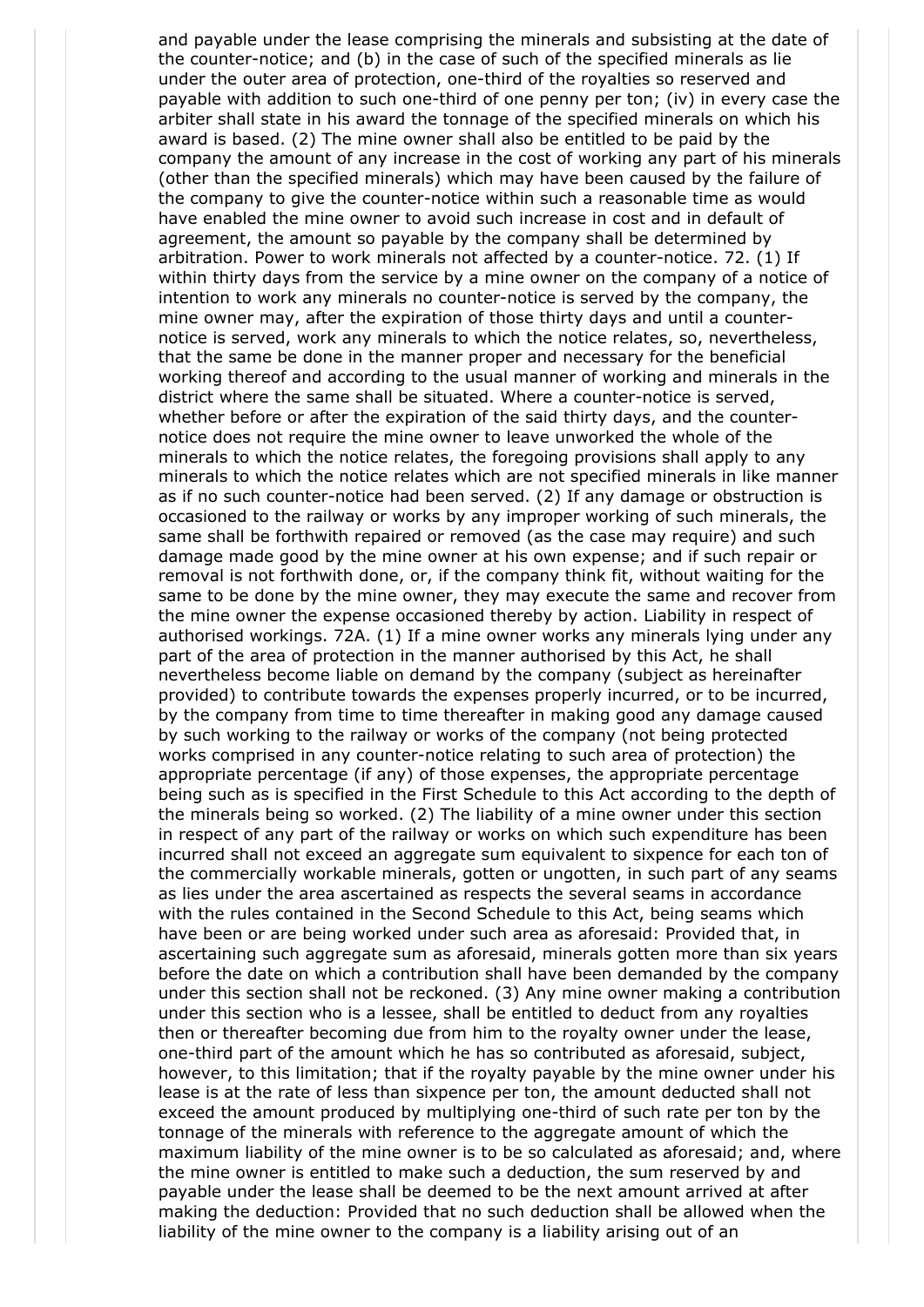arrangement between the mine owner and the company with respect to the working of minerals under or near the railway or works. (4) The liability of a mine owner under this section shall be subject to the following further limitation as respects damage done by workings in any single mine, that is to say that when the aggregate of the sums paid by the mine owner in satisfaction of such liability amounts to a sum equivalent to sixpence for each ton of commercially workable minerals, gotten or ungotten, in such part of any seams as lies within the mines and under an area extending laterally on both sides of the railway or works to a distance ascertained in accordance with Rule 1 of the said Second Schedule and extending longitudinally to a distance co-extensive with the portion of the railway lying over or adjacent to the mine, being seams which have been or are being worked under such area as aforesaid, the mine owner shall not be liable to make any further contribution under this section towards the expenses of making good any damage caused to any part of the railway or works by the working of such seams as aforesaid in that mine. For the purposes of this provision, all the minerals which the mine owner is entitled to work and which have been or would in the ordinary course of events and in accordance with good mining practice be worked from the same shafts or adits shall be deemed to be a single mine. Where the liability of a mine owner under sub-section (2) of this section is reduced by the operation of this sub-section, the right of the mine owner under sub-section (3) thereof to make deductions from royalties shall be proportionately reduced. (5) Where a single mine, as herein-before defined, is held under leases granted by more than one lessor, any deductions which the mine owner is authorised under this section to make shall be made from the royalties payable to such one or more of such lessors, and in the latter case in such proportions, as in default of agreement may, on the application of the mine owner or any of the royalty owners, be determined by arbitration. (6) If any dispute arises as to the amount of the expenses towards which a mine owner is liable to contribute under this section, or the amount of his contribution, or the amount to be deducted as between a mine owner and a royalty owner, it shall be settled by arbitration, and, where any such arbitration between a company and a mine owner is to be held, the royalty owner (if any) shall be entitled to have notice of the intended arbitration, and to appear and be heard at the arbitration proceedings. Notices and accounts with respect to damage. 72B. (1) When and so far as reasonable and practicable the company shall give notice to the mine owner and the royalty owner (if any) affected specifying particulars of - (i) the railway or works to which damage has been caused or to which damage is apprehended from the working of any minerals under the area of protection sufficient to enable the same to be identified; (ii) the nature of the damage or apprehended damage; and (iii) the nature of the works intended to be carried out for the purpose of making good or preventing the damage. (2) The company shall keep separate accounts differentiating the cost of the ordinary maintenance of the railway or works from the cost of making good any damage caused to the railway or works by the working of any minerals under the area of protection and such accounts shall at all reasonable times, be open for inspection by or on behalf of a mine owner working minerals under or near to such railway or works and the royalty owner (if any) of such minerals. Rights of access through specified minerals. 73. If the working of any minerals is prevented under this Act by reason of a counter-notice, a mine owner whose minerals extend so as to lie on both sides of the specified minerals may cut and make such airways, headways, gateways or water levels through the specified minerals and the strata above or below the same or any of them as may be requisite to enable him to ventilate, drain and work his remaining minerals; but no such airway, headway, gateway or water level shall be cut or made upon or so as to injure any part of the protected works or within forty yards of any other airway, headway, gateway or water level, nor shall the same without the consent of the company (which consent shall not be unreasonably withheld) be greater than eight feet wide and eight feet high, unless the top of the same is more than one hundred and sixty yards below the average rail level of the protected works or if the top exceeds that distance, than thirteen feet wide and eight feet high. Additional expenses for severance. 74. (1) Where a counter-notice has been given by the company to a mine owner, the company shall from time to time pay to the mine owner the appropriate percentage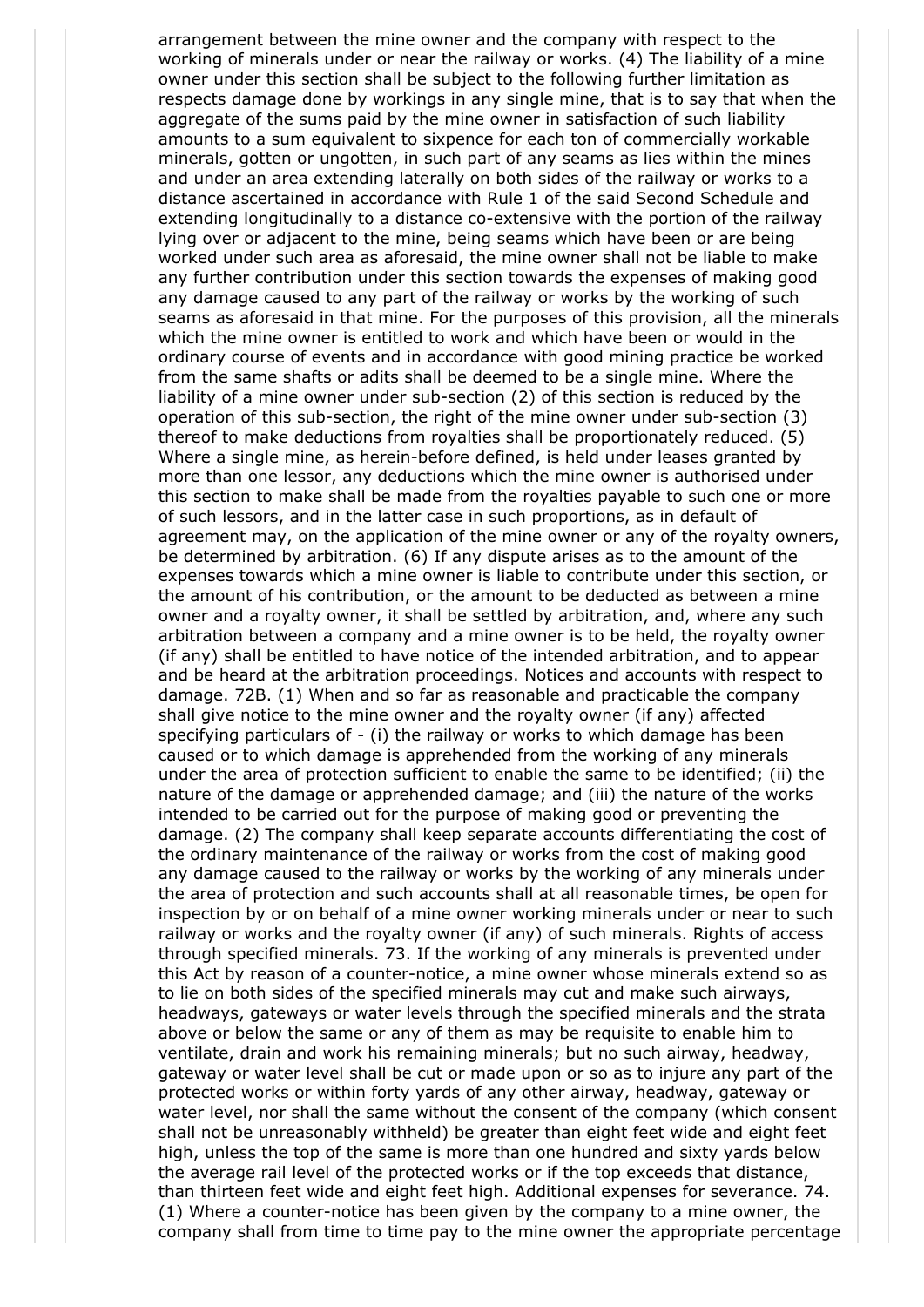(if any) of all such additional expenses and losses as may be incurred by such mine owner in consequence of such counter-notice by reason of - (i) the continuous working of the mine being interrupted; or (ii) the mine being worked in such manner and under such restrictions as not to prejudice or injure the protected works. (2) For the purpose of this section, the appropriate percentage means the percentage determined in accordance with the rules contained in the Third Schedule to this Act. (3) If any question or dispute arises between the company and the mine owner concerning the amount of such losses or expenses, or as to the appropriate percentage, it shall be settled by arbitration. (4) Where the minerals specified in a counter-notice lie in different seams, the amount payable by the company to the mine owner under this section shall be calculated separately as respects each seam. Provided that where the works on which any additional expenditure is incurred serve more than one seam, that expenditure shall for the purposes of this section, be apportioned between the seams served in such manner as in default of agreement, may be determined by arbitration. Compensation to surface owners. 75. If any loss or damage is sustained by the owner, lessee or occupier of the land over any specified minerals (not being the owner or lessee of the specified minerals) by reason of the making of such airway or other authorised work as aforesaid, where neither that work nor any like work, would have been necessary save on account of the prevention of the working of the minerals, the company shall make full compensation to such owner, lessee or occupier of the surface for the loss or damage sustained by him, such compensation in default of agreement to be determined by arbitration. Rights of inspection. 76. (1) For ascertaining whether or not any minerals are being worked or are about to be or have been worked so as to damage the railway or works of a company, any person appointed by the company may, after at least twenty four hours notice has been given by the company, enter upon any land (through or near which the railway passes) which the company believe to contain or to have contained such minerals and may enter into and return from any such minerals or the works connected therewith; and, for that purpose, the person so appointed may make use of any apparatus or machinery belonging to a mine owner, and use all necessary means for discovering the distance from such railway or works to the parts of the minerals which are being or have been worked or are about to be worked; and, after giving a like notice, may inspect and take copies of so much of the working plans and sections of the mine as relate to minerals the working whereof affects or has affected or may affect the railway or works. (2) A mine owner who desires to work any minerals under or near to the railway or works of the company and also the royalty owner (if any) or any person duly authorised by either of them, may at any time either before or during or after the working thereof, upon giving at least twenty-four hours notice to the company and subject to such reasonable conditions as may be imposed by the company, enter upon the railway or works and inspect the same and take levels or particulars thereof. Penalty for refusal to allow inspection. 77. (1) If any mine owner refuses to allow any person appointed by the company for that purpose to enter into and inspect any such mines or works or to inspect and take copies of such plans and sections in manner aforesaid, every person so offending shall, for every such refusal, become liable to pay to the company a sum not exceeding twenty pounds. (2) If the company refuse to allow a mine owner or royalty owner or such duly authorised person as aforesaid to enter upon or inspect any railway or works or to take levels and particulars thereof in manner aforesaid, the company so offending shall, for every such refusal, become liable to pay to the mine owner or royalty owner a sum not exceeding twenty pounds. Protection against improper working. 78. If it appears that any minerals have been worked or are being worked contrary to the provisions of this Act or the special Act, the company may, if they think fit give notice to the mine owner thereof, requiring him to construct such works and to adopt such means as may be necessary or proper for making safe such railway or works and preventing injury thereto; and if after such notice, the mine owner shall not forthwith proceed to construct the works necessary for making safe the railway, the company may construct such works and recover the expense thereof from the mine owner by action. Power to vary rights by agreement. 78A. Notwithstanding anything contained in this Act, a mine owner, a royalty owner and the company or any two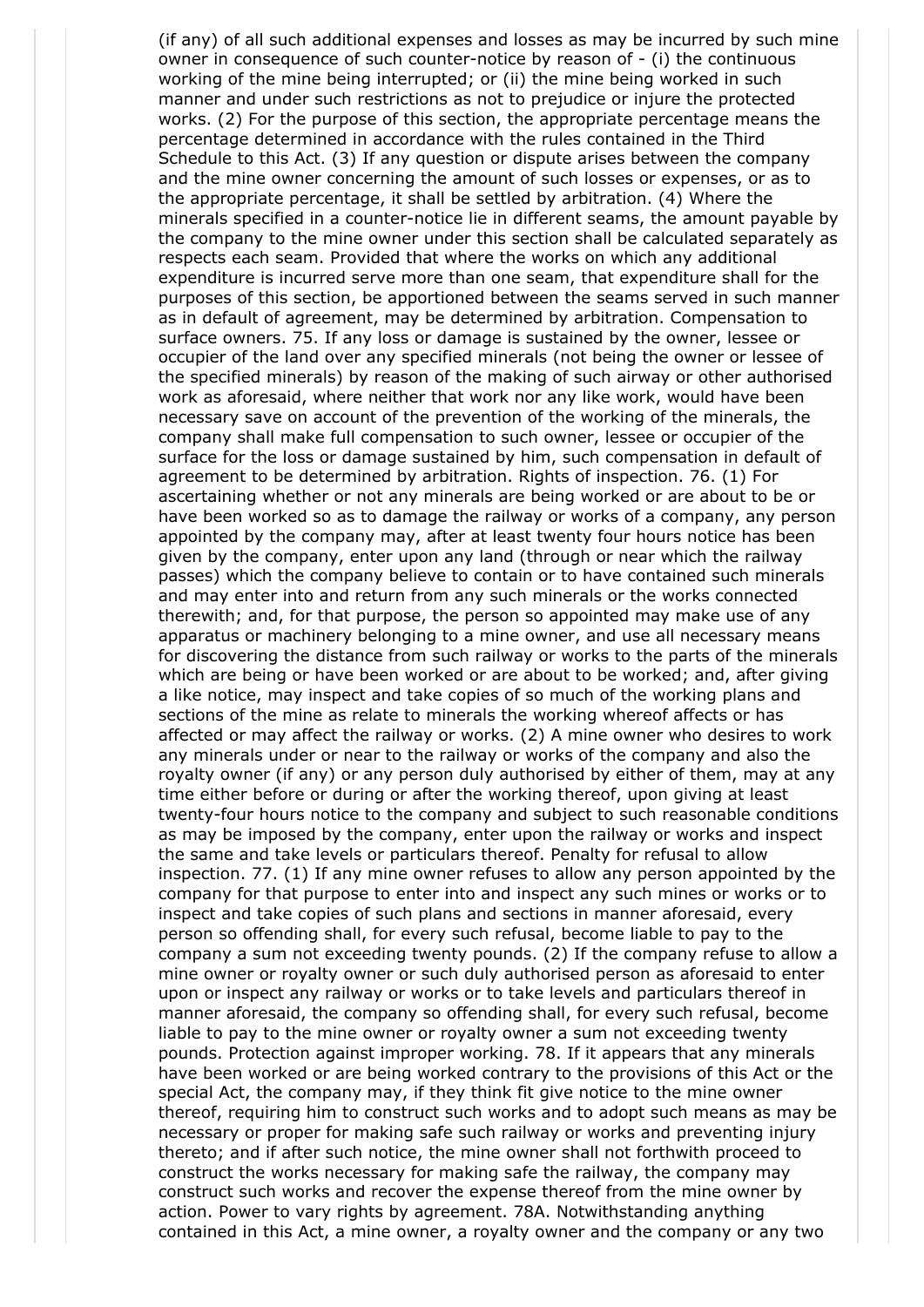of them may, by agreement alter, extend or otherwise vary their respective rights under the provisions of this Act with regard to any minerals to which this Act applies, but not so as to prejudice the rights of any mine owner, royalty owner or company not a party to the agreement without his or their consent. Savings. 78B. (1) Nothing in this Act shall affect any agreement between the mine owner and the royalty owner for the payment of any rent or royalty; Provided that - (i) the payment of compensation by the company to the royalty owner in respect of any minerals shall extinguish any liability by the mine owner to pay any royalty in respect of the same minerals; (ii) the mine owner shall be entitled to make such deductions as are authorised by sub-section (3) of section 79A of this Act notwithstanding anything in any agreement between him and the royalty owner entered into before the first day of August, Nineteen hundred and twenty-three unless the agreement was made after the first day of November, Nineteen hundred and twelve and expressly or by necessary implication provided for the payment of royalties in respect of the minerals supporting the railway or works in the event of the mine owner working them in virtue of a right acquired by agreement or statute or otherwise or for the payment of royalties in respect of such minerals whether they are or are not worked; (iii) if the exercise by the company of powers conferred upon them by the foregoing provisions of this Act as to minerals in the area of protection will prevent the mine owner from working such quantity of minerals as at the royalties reserved will produce the sum total of the fixed or minimum rent remaining payable under the lease or otherwise occasions serious hardship having regard to the obligation of the mine owner to pay such rent or owing to any provision in the lease restricting the time within which a deficiency due to previous short working may be made good, such adjustment shall be made between the royalty owner and the mine owner as failing agreement, may be determined by arbitration and any question whether the circumstances are such as to give rise to such a right of adjustment shall be similarly determined. Where at the time of the exercise by the company of such powers as aforesaid any deficiency due to previous short working which may be made good in a subsequent period exists, the amount of such deficiency shall be treated for the purposes of this proviso as if it formed part of the sum total of the fixed or minimum rent remaining payable under the lease. (2) Nothing in this Act shall alter, diminish or affect any right to let down the surface, either unconditionally or subject to payment of compensation or to any other condition, which a mine owner or royalty owner may possess, whether by statute, grant, lease, agreement or otherwise, derived from a title antecedent to the acquisition by the company of their interest in the surface or conferred on him by a reservation contained in the grant to the company and a mine owner having such a title and having served a notice in accordance with this Act with respect to the working of any minerals, shall be free to work any such minerals as to which a counter-notice shall not have been received, discharged from all the restrictions and provisions of this Act, other than those contained in sub-section (2) of section seventy-nine of the Act but, if a counter-notice is served, the minerals to which such counter-notices relates, shall for the purposes of the assessment of compensation payable to the mine owner or royalty owner under this Act for leaving the same unworked, be deemed to be minerals lying wholly under the inner area of protection and the appropriate percentage for the purpose of section eighty-one of this Act shall be one hundred. Interpretation. 78C. (1) In the foregoing provisions of this Act with respect to mines lying under or near a railway, unless the context otherwise requires - "Mine owner" includes the owner, lessee or other person entitled to work and get minerals; "Seam" in relation to minerals includes bed, lode and vein; "Surface" in relation to land includes any buildings, works or things erected, constructed or growing thereon; "Royalty" includes rent and any other reservation in respect of minerals by the acre, ton or otherwise; "Royalty owner" includes any person entitled to receive a royalty in respect of minerals; "Deficiency due to short working" means the amount by which the royalties payable under a lease of the minerals worked fall short of the fixed or minimum rent; "Lease" includes an under-lease or other tenancy and a licence; "Lessee" includes an under-lessee and a licensee. (2) For the purpose of the said provisions, the depth of a seam at any point of the railway shall be taken to be the distance between the rail level and the point where a line drawn vertically through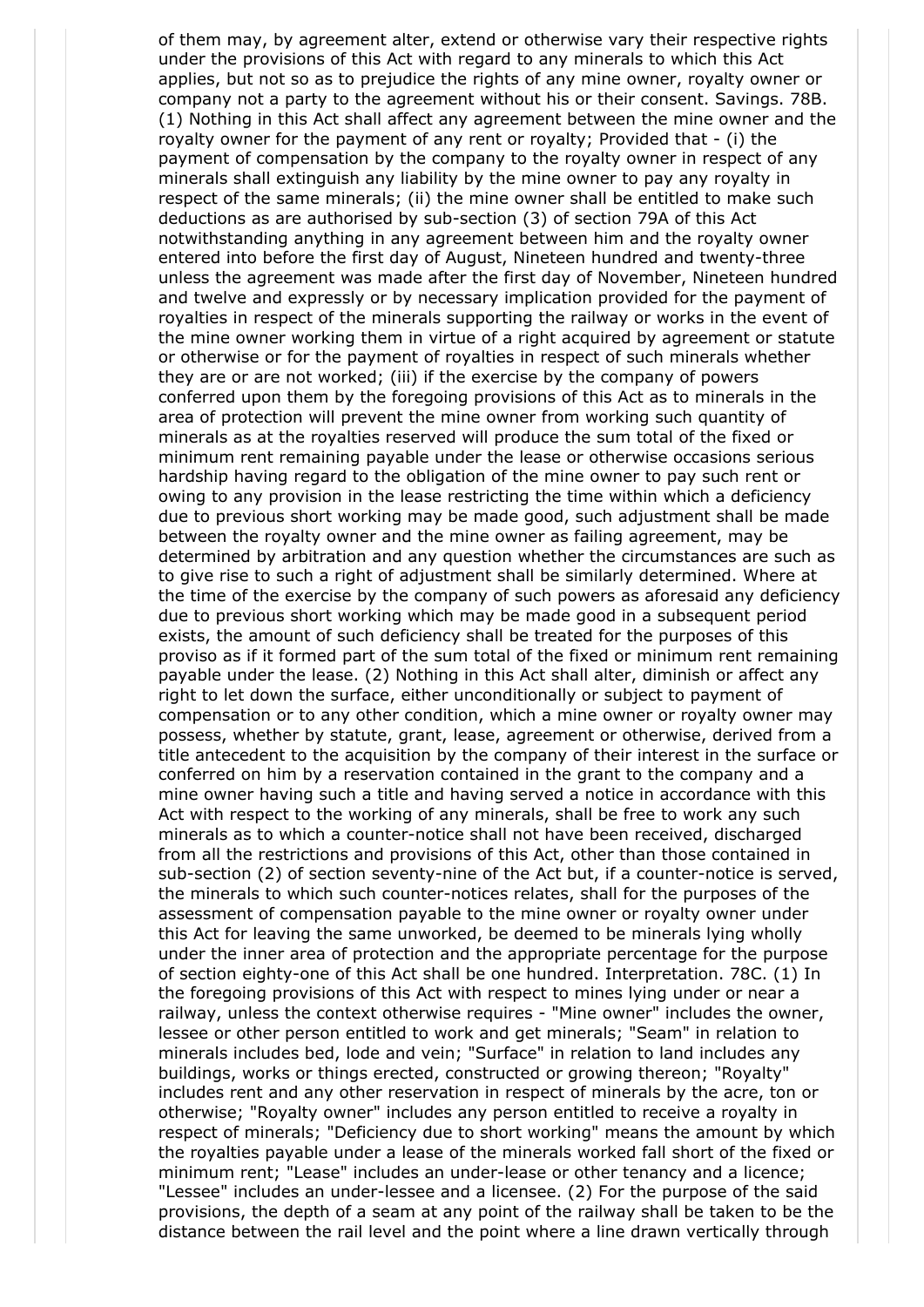the centre of the railway would first cut the seam of minerals except that for the purpose of ascertaining the area of protection, but not for any other purpose, the said distance shall, where the railway is carried through a tunnel, be measured from the point where the said line would cut the natural surface of the land instead of from the rail level. (3) Where in an arbitration under the said provisions there are more than two parties involved, then unless all the parties otherwise agree, the arbitration shall be conducted by a single arbiter appointed by the Board of Trade and the provisions of this Act with respect to the settlement of disputes by arbitration shall apply as if all the parties had concurred in his appointment as a single arbiter. Exemption from liability to leave support otherwise than under Act or agreement. 78D. Save as in this Act or the special Act or under any agreement between the company and the mine owner expressly provided, the mine owner as between himself and the company - (a) shall not be under liability to leave support either inside or outside the area of protection; and (b) shall be entitled to remove such support without being liable for any damage thereby caused to the railway or works or any part thereof; but so that the removal shall be done in a manner proper and necessary for the beneficial working of the minerals and according to the usual manner of working minerals in the district in which the same is situate. First, Second and Third Schedules to the Mines (Working Facilities and Support) Act 1923. First Schedule Percentage of Contribution

| Depth in Yards | Percentage | Depth in Yards | Percentage |
|----------------|------------|----------------|------------|
| 160            | Nil        | 270            | 21         |
| 170            | 3          | 280            | 23         |
| 180            | 5          | 290            | 24         |
| 190            | 8          | 300            | 25         |
| 200            | 10         | 350            | 30         |
| 210            | 12         | 400            | 35         |
| 220            | 14         | 450            | 40         |
| 230            | 15         | 500            | 45         |
| 240            | 16         | 550            | 50         |
| 250            | 17         | 600            | 55         |
| 260            | 19         | 650 and over   | 60         |

The percentage at intermediate depths to be in proportion. Second Schedule Rules for Ascertaining Area for the Purpose of Computing Maximum Liability of Mine Owner in Respect of Authorised Workings. 1. The area shall extend laterally on each side of (but not including) the inner area of protection to the following distance therefrom:-

| If the depth of the seam is 160 yards or under -                            | Nil     |
|-----------------------------------------------------------------------------|---------|
| If the depth of the seam exceeds 160 yards but does not<br>exceed 170 yards | 1 yards |
| If the depth of the seam exceeds 170 yards but<br>does not exceed 180 yards | 2 yards |
| If the depth of the seam exceeds 180 yards but<br>does not exceed 190 yards | 4 yards |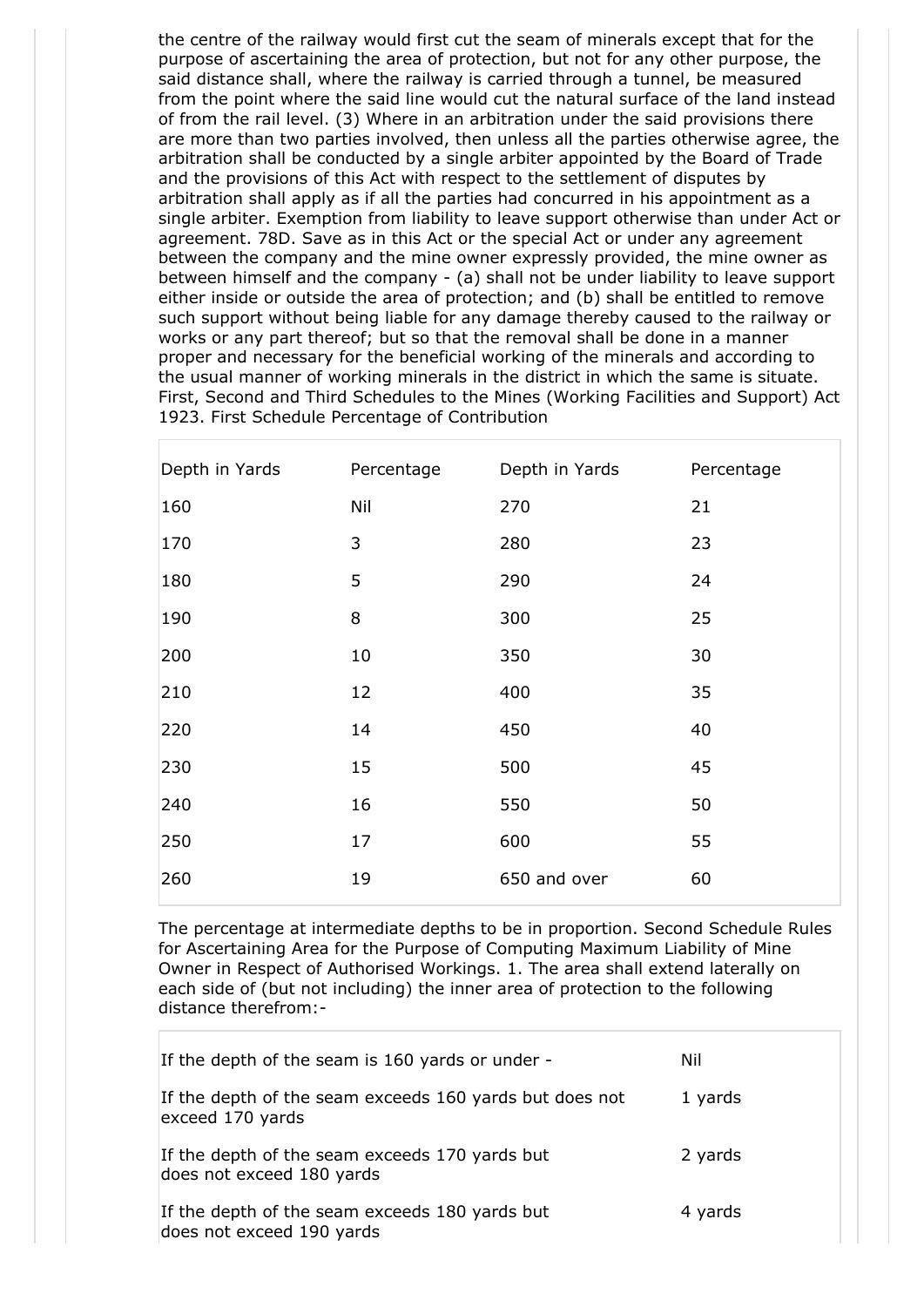| If the depth of the seam exceeds 190 yards but<br>does not exceed 200 yards | 5 yards                                                                                                                                                                                                                                                                                                  |
|-----------------------------------------------------------------------------|----------------------------------------------------------------------------------------------------------------------------------------------------------------------------------------------------------------------------------------------------------------------------------------------------------|
| If the depth of the seam exceeds 200 yards but<br>does not exceed 210 yards | 7 yards                                                                                                                                                                                                                                                                                                  |
| If the depth of the seam exceeds 210 yards but<br>does not exceed 220 yards | 8 yards                                                                                                                                                                                                                                                                                                  |
| If the depth of the seam exceeds 220 yards but<br>does not exceed 230 yards | 9 yards                                                                                                                                                                                                                                                                                                  |
| If the depth of the seam exceeds 230 yards but<br>does not exceed 240 yards | 9 yards                                                                                                                                                                                                                                                                                                  |
| If the depth of the seam exceeds 240 yards but<br>does not exceed 250 yards | 10 yards                                                                                                                                                                                                                                                                                                 |
| If the depth of the seam exceeds 250 yards                                  | to a line<br>descending<br>outwards from<br>the railway or<br>works at an<br>angle of one<br>horizontal to<br>five vertical<br>from a point on<br>the boundary of<br>the railway or<br>works at rail<br>level until the<br>depth of 650<br>yards is<br>reached and<br>thence<br>descending<br>vertically |

2. The area shall extend longitudinally for a distance co-extensive with the part of the railway or works upon which expenditure has been incurred in making good the damage, together with a length beyond that distance at either end thereof equal to one-half of the mean depth of the seam or seams in question. Third Schedule Rules for Determining Percentage of Contributions to Additional Expenses for Damages Payable by a Company. 1. The percentage shall be one hundred if the specified minerals do not extend beyond the boundary of the protected works and shall diminish by one for every one-and-a-half yards by which the specified minerals extend beyond that boundary on each side thereof. 2. If the specified minerals extend to one hundred and fifty yards or more beyond such boundary, no payment shall be due by the company. 3. If the specified minerals extend further from such boundary on one side of the railway than on the other they shall, for the purposes for this schedule, be deemed to extend beyond such boundary for the mean of such distances on both sides of the railway. Note: The pipeline as shown on the plan annexed to the above Grant of Servitude forms part of the pipeline indicated by a dark blue line between the points lettered A-B on Supplementary Plan 2 to the Title Plan.

#### **Entry Number Burden Detail**

13 Grant of Servitude containing Disposition by James A. Kennedy to BP Chemicals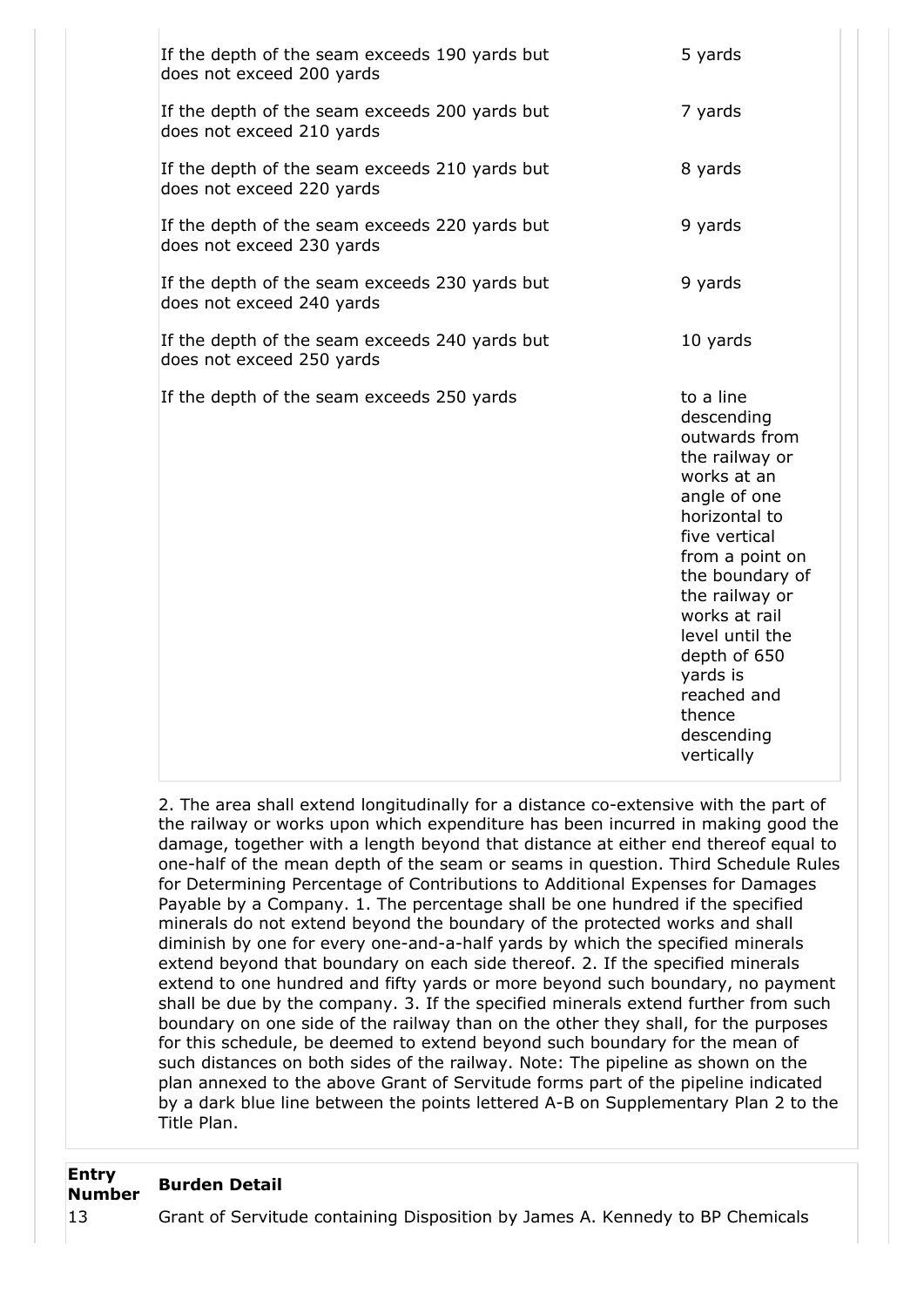Limited and BP Oil Grangemouth Refinery Limited, recorded G.R.S. (Stirling and West Lothian) 12 Nov. 1999, in similar terms to those contained in the Grant of Servitude in Entry 12 except parts 1 to 4 of the Schedule that are as follows: Part 1 of the Schedule The Owner James Alexander Kennedy. Part 2 of the Schedule The Consenter and its interest The Royal Bank of Scotland plc as heritable creditor. Part 3 of the Schedule The Price and Date of Entry Price: £135,000 Date of Entry: 1 February 1999 Value Added Tax to be added: No. Part 4 of the Schedule The Owner's Land The subjects known as Grougfoot Farm, Linlithgow.

#### **Entry Number Burden Detail**

14 Grant of Servitude containing Disposition by BP Oil Grangemouth Refinery Limited to BP Chemicals Limited and BP Oil Grangemouth Refinery Limited, recorded G.R.S. (Stirling and West Lothian) 19 Nov. 1999, in similar terms to those contained in the Grant of Servitude in Entry 12 except parts 1 to 4 of the Schedule that are as follows: Part 1 of the Schedule The Owner BP Oil Grangemouth Refinery Limited. Part 2 of the Schedule The Consenter and its interest N/A. Part 3 of the Schedule The Price and Date of Entry Price: £1 Date of Entry: 1 February 1999 Value Added Tax to be added: No. Part 4 of the Schedule The Owner's Land Part of Lands of North Haining on south side of Wholeflats Road.

### **Entry Number Burden Detail**

15 Grant of Servitude containing Disposition by Trustees for Firm of Robert Cook & Sons to BP Chemicals Limited and BP Oil Grangemouth Refinery Limited, recorded G.R.S. (Stirling and West Lothian) 19 Nov. 1999, in similar terms to those contained in the Grant of Servitude in Entry 12 except parts 1 to 4 of the Schedule that are as follows: Part 1 of the Schedule The Owner Helen Cook and others as Trustees for the Firm of Robert Cook & Sons. Part 2 of the Schedule The Consenter and its interest Clydesdale Bank Public Limited Company as heritable creditor. Part 3 of the Schedule The Price and Date of Entry Price: £53,360 Date of Entry: 1 February 1999 Value Added Tax to be added: No. Part 4 of the Schedule The Owner's Land Farm and Lands of Kinneil Mills.

### **Entry Number Burden Detail**

16 Grant of Servitude containing Disposition by Hearst S. A. Hunter and Another to BP Chemicals Limited and BP Oil Grangemouth Refinery Limited, recorded G.R.S. (Stirling and West Lothian) 19 Nov. 1999, in similar terms to those contained in the Grant of Servitude in Entry 12 except parts 1 to 4 of the Schedule that are as follows: Part 1 of the Schedule The Owner Hearst Stuart Aitken Hunter and Jean Aitken or Hunter. Part 2 of the Schedule The Consenter and its interest The Royal Bank of Scotland plc as heritable creditor. Part 3 of the Schedule The Price and Date of Entry Price: £7800 Date of Entry: 1 February 1999 Value Added Tax to be added: No. Part 4 of the Schedule The Owner's Land The Farm of Rousland.

#### **Entry Number Burden Detail**

17 Grant of Servitude containing Disposition by Alexander Naismith Seymour and Another to BP Chemicals Limited and BP Oil Grangemouth Refinery Limited, recorded G.R.S. (Stirling and West Lothian) 19 Nov. 1999, in similar terms to those contained in the Grant of Servitude in Entry 12 except parts 1 to 4 of the Schedule that are as follows: Part 1 of the Schedule The Owner Alexander Naismith Seymour and Margaret Ann Seymour. Part 2 of the Schedule The Consenter and its interest Abbey National plc as heritable creditor. Part 3 of the Schedule The Price and Date of Entry Price: £12,275 Date of Entry: 1 February 1999 Value Added Tax to be added: No. Part 4 of the Schedule The Owner's Land Land extending to 12.01 acres at Inveravon, Polmont.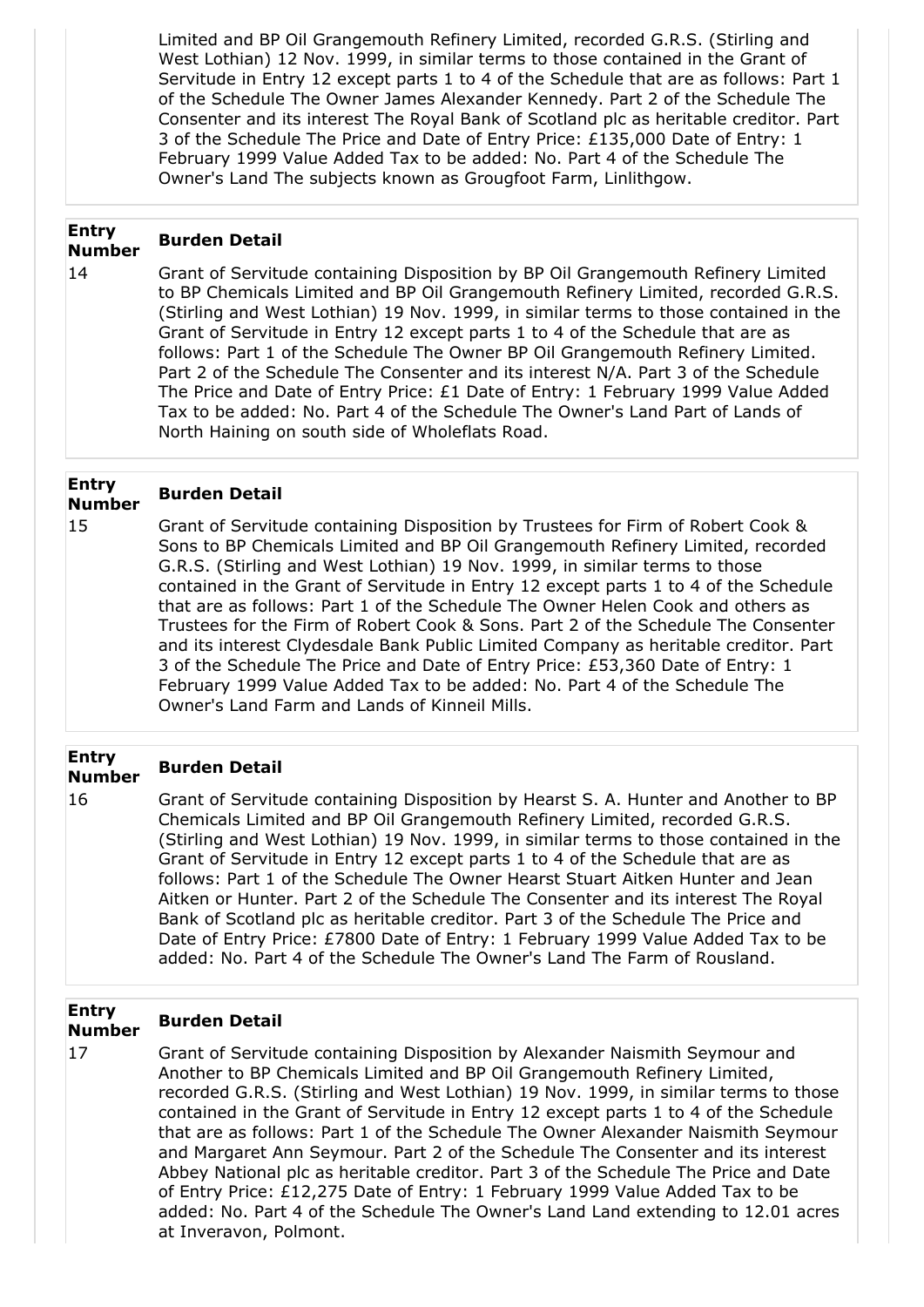### **Entry Number Burden Detail**

18 Grant of Servitude containing Disposition by BG Public Limited Company to BP Chemicals Limited and BP Oil Grangemouth Refinery Limited, recorded G.R.S. (Stirling and West Lothian) 19 Nov. 1999, in the following terms: 1. Definitions In this deed and the Schedule hereto which shall be held to form part of these presents:- 1.1 The following expressions are used with the following meanings, that is to say:- "AGI Compound" means the area of land adjoining the BG Transco Compound acquired by BP Chemicals Limited from John Paul & Sons of Stacks Farm near Blackness forming part of the subjects described in Part 5 of the Schedule, together with the whole structures and erections (inclusive of plant and equipment in so far as heritable) from time to time erected thereon or contained therein; "BP Chemicals" means BP Chemicals Limited; "BP Oil" means BP Oil Grangemouth Refinery Limited; "Company" means BP Chemicals and BP Oil for the respective interests as heritable proprietors of the Dominant Tenements (as hereinafter defined) and their successors as such proprietors; "Consenter" means the person or persons (if any) whose name(s) is/are set out in Part 2 of the Schedule annexed thereto; "Cross Country Pipeline" means the 300mm cross country pipeline from Blackness to Grangemouth known or to be known as the Blackness to Grangemouth Natural Gas Pipeline; "Date of Entry" means the date set out as the Date of Entry in Part 3 of the said Schedule; "Dominant Tenements" means the various subjects specified in Part 5 of the said Schedule, belonging respectively to BP Chemicals and BP Oil, together with all buildings and other structures erected or to be erected thereon; "Owner" means the person whose name and address is set out in Part 1 of the said Schedule as heritable proprietor of the Owner's Land (as after defined) and unless the context so precludes includes his successors in title as such proprietor; "Owner's Land" means the subjects described in Part 4 of the said Schedule; "Pipeline" means such part of the Cross Country Pipeline as has been or is to be laid through or under the Owner's Land and includes the pipe, together with any apparatus and works associated therewith and all signal and other cable and all wrapping and any other protective material and equipment constructed or laid on or about or adjacent to the pipe; "Price" means the sum set out in Part 3 of the said Schedule together with in addition (if the said Part 3 indicates that Value Added Tax is to be added to the Price) the amount (if any) exigible at the relevant time of supply in respect of such tax; "Schedule of Access Conditions" means the Schedule of Conditions comprising Part 6 of the said Schedule; 1.2 Words importing one gender include all other genders and words including the singular include the plural and vice versa and where the Owner consists of two or more persons, the obligations undertaken by the Owner shall be joint and several. 2. Grant of Servitude. In consideration of the Price, the Owner HEREBY GRANTS AND DISPONES to the Company with entry as at the Date of Entry a servitude right of vehicular and pedestrian access with or without motor vehicles, plant equipment and materials over the road or access to be formed by the Company to the AGI Compound and the Cross Country Pipeline for the purpose of construction of the AGI Compound and laying of such Cross Country Pipeline and the subsequent inspection, maintenance and renewal and replacement of the AGI Compound or such Cross Country Pipeline or the said road or access or any respective part or parts thereof together with a right of access to such part or parts of the Owner's Land (other than the compound area within the existing site security fence said access being herein specifically excluded) for the purpose of constructing the said road or access which right hereby granted shall include the right (in so far as necessary for the operation of the AGI Compound or the Cross Country Pipeline) to lay and duct underground and subsequently use and maintain telephone and electricity cables and associated/ancillary apparatus in and along the route of said road or access. 3. Incorporation of the Schedule of Access Conditions. The servitude and other rights hereby granted are subject to the particular conditions relative to the exercise of such rights specified and contained in the Schedule of Access Conditions, which particular conditions shall apply as if repeated in full herein. 4. Title Provisions 4.1 The Consentor for all right, title and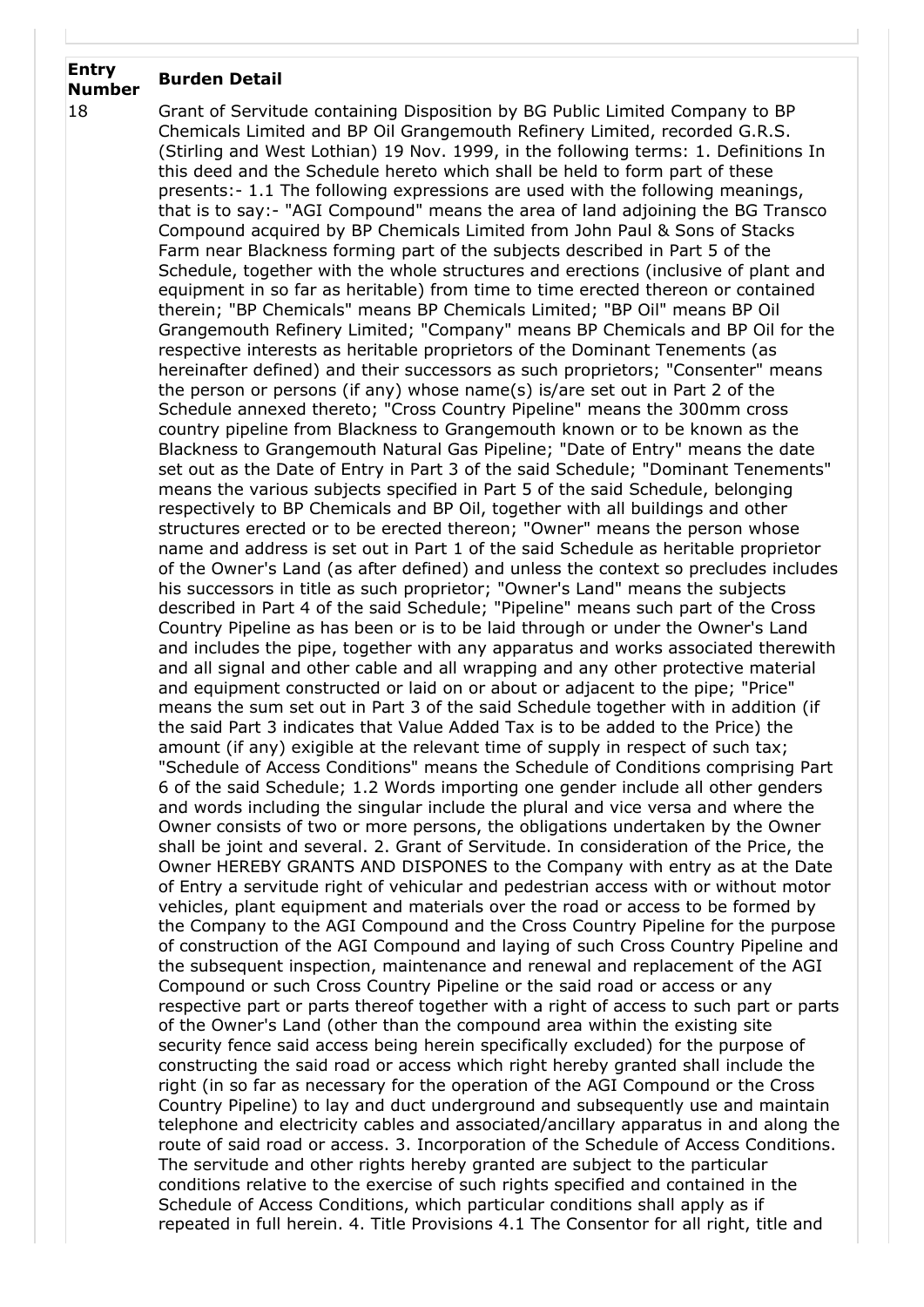interest competent to it consents to the grant of the servitude and other rights contained in this Deed and the whole terms, obligations, provisions and conditions thereof to the effect that the servitude and other rights hereby constituted shall be valid and effectual to the Company against the Consentor. This is the Schedule referred to in the foregoing Grant of Servitude Part 1 of the Schedule The Owner BG Public Limited Company. Part 2 of the Schedule The Consenter and its interest None. Part 3 of the Schedule The Price and Date of Entry Price: £1 Date of Entry: 1 February 1999 Value Added Tax to be added: No. Part 4 of the Schedule The Owner's Land 0.53 acre of ground at Stacks farm, Blackness. Part 5 of the Schedule Dominant Tenements The Blackness Compound at Stacks Farm, Blackness, West Lothian; and The component parts of the Grangemouth Chemical and Refinery Complex Part 6 of the Schedule The Schedule of Access Conditions 1. The Company shall give the Owner at least two calendar months' written notice of intention to take entry for the purpose of construction and use of the new access road. 2. At the time of giving such notice the Company shall provide to the Owner full details of the method of construction of the road and the design of the proposed road over the Owner's Land and over the existing gas pipeline forming part of the National Transmission System (including protection measures) and any such further information as the Owner shall reasonably require and the Company shall not commence the construction of the road until it shall have received the written approval of the Owner of the method of construction, and the design of the proposed road as aforesaid which approval shall not be unreasonably withheld or delayed, and the Company shall thereafter construct the road only in accordance with the approved method of construction and the approved design of the proposed road as aforesaid. 3. The Company shall comply with all engineering and safety requirements which the Owner may reasonably require relative to the access road crossing the Owner's Land and in particular with prejudice to the foregoing generality crossing the existing gas pipeline in such land. 4. In constructing the access road, the Company shall do as little damage as possible to the Owner's Land and shall complete its operations with out unnecessary delay, and shall reinstate land, which does not form the surface of the access road, all to the Owner's satisfaction forthwith on the completion of the construction of the access road. 5. In constructing the new access road, the Company and its appointed contractors will be bound by Transco Engineering Standard BGC/PS/SSW2 (Code of Practice for safe working in the vicinity of Transco Transmission Pipelines and Associated Installations Operating at pressures in excess of 7 Bar) and also Supplementary Operational Procedures for Works at Unodorised Gas Installations BGC/PS/SSW8. 6. The Company at its sole expense, shall maintain, (and if necessary reconstruct in accordance with the approved method of construction) and keep the access road in a thorough and complete state of repair. 7. The Company shall indemnify the Owner for all loss and damage which the Owner may sustain through the Company's operations for the Construction and subsequent maintenance and renewal of the access road. Note: The said access road lies on the south side of The Blackness Compound at Stacks Farm.

### **Entry Number Burden Detail**

19 Grant of Servitude containing Disposition by William Braes and Another to BP Chemicals Limited and BP Oil Grangemouth Refinery Limited, recorded G.R.S. (Stirling and West Lothian) 19 Nov. 1999, in the following terms: 1. Definitions In this deed and the Schedule hereto which shall be held to form part of these presents:- 1.1 The following expressions are used with the following meanings, that is to say:- "AGI Compound" means the area of land adjoining the BG Transco Compound acquired by BP Chemicals Limited from John Paul & Sons of Stacks Farm near Blackness forming part of the subjects described in Part 5 of the Schedule, together with the whole structures and erections (inclusive of plant and equipment in so far as heritable) from time to time erected thereon or contained therein; "BP Chemicals" means BP Chemicals Limited; "BP Oil" means BP Oil Grangemouth Refinery Limited; "Company" means BP Chemicals and BP Oil for the respective interests as heritable proprietors of the Dominant Tenements (as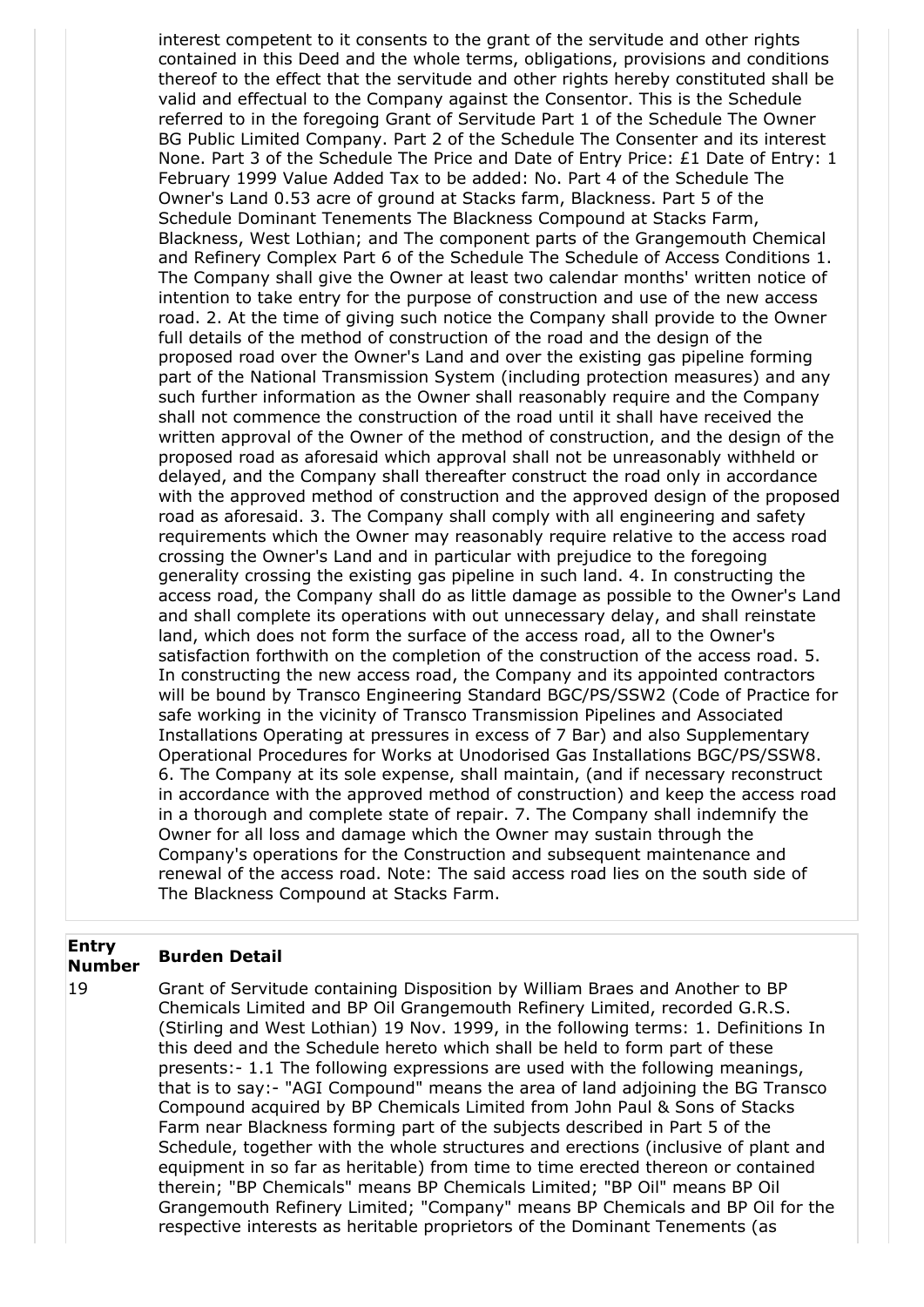hereinafter defined) and their successors as such proprietors; "Consenter" means the person or persons (if any) whose name(s) is/are set out in Part 2 of the Schedule annexed thereto; "Cross Country Pipeline" means the 300mm cross country pipeline from Blackness to Grangemouth known or to be known as the Blackness to Grangemouth Natural Gas Pipeline; "Date of Entry" means the date set out as the Date of Entry in Part 3 of the said Schedule; "Dominant Tenements" means the various subjects specified in Part 5 of the said Schedule, belonging respectively to BP Chemicals and BP Oil, together with all buildings and other structures erected or to be erected thereon; "Owner" means the person whose name and address is set out in Part 1 of the said Schedule as heritable proprietor of the Owner's Land (as after defined) and unless the context so precludes includes his successors in title as such proprietor; "Owner's Land" means the subjects described in Part 4 of the said Schedule; "Pipeline" means such part of the Cross Country Pipeline as has been or is to be laid through or under the Owner's Land and includes the pipe, together with any apparatus and works associated therewith and all signal and other cable and all wrapping and any other protective material and equipment constructed or laid on or about or adjacent to the pipe; "Price" means the sum set out in Part 3 of the said Schedule together with in addition (if the said Part 3 indicates that Value Added Tax is to be added to the Price) the amount (if any) exigible at the relevant time of supply in respect of such tax; "Schedule of Access Conditions" means the Schedule of Conditions comprising Part 6 of the said Schedule; 1.2 Words importing one gender include all other genders and words including the singular include the plural and vice versa and where the Owner consists of two or more persons, the obligations undertaken by the Owner shall be joint and several. 2. Grant of Servitude. In consideration of the Price, the Owner HEREBY GRANTS AND DISPONES to the Company with entry as at the Date of Entry a servitude right of vehicular and pedestrian access with or without motor vehicles, plant equipment and materials over the road or access to be formed by the Company to the AGI Compound and the Cross Country Pipeline for the purpose of construction of the AGI Compound and laying of such Cross Country Pipeline and the subsequent inspection, maintenance and renewal and replacement of the AGI Compound or such Cross Country Pipeline or the said road or access or any respective part or parts thereof together with a right of access to such part or parts of the Owner's Land (other than the compound area within the existing site security fence said access being her4in specifically excluded) for the purpose of constructing the said road or access which right hereby granted shall include the right (in so far as necessary for the operation of the AGI Compound or the Cross Country Pipeline) to lay and duct underground and subsequently use and maintain telephone and electricity cables and associated/ancillary apparatus in and along the route of said road or access. 3. Incorporation of the Schedule of Access Conditions. The servitude and other rights hereby granted are subject to the particular conditions relative to the exercise of such rights specified and contained in the Schedule of Access Conditions, which particular conditions shall apply as if repeated in full herein. 4. Title Provisions 4.1 The Consentor for all right, title and interest competent to it consents to the grant of the servitude and other rights contained in this Deed and the whole terms, obligations, provisions and conditions thereof to the effect that the servitude and other rights hereby constituted shall be valid and effectual to the Company against the Consentor. This is the Schedule referred to in the foregoing Grant of Servitude Part 1 of the Schedule The Owner William Braes and Robert Braes. Part 2 of the Schedule The Consenter and its interest None. Part 3 of the Schedule The Price and Date of Entry Price: £50,000 Date of Entry: 1 February 1999 Value Added Tax to be added: No. Part 4 of the Schedule The Owner's Land The Farm and Lands of Burnshot, Blackness. Part 5 of the Schedule Dominant Tenements The Blackness Compound at Stacks Farm, Blackness, West Lothian; and The component parts of the Grangemouth Chemical and Refinery Complex Part 6 of the Schedule The Schedule of Access Conditions 1. Provisions re Condition/Maintenance of Road 1.1 Before commencing to use the access road or track, the Company shall: 1.1.1 instruct the preparation of a record of condition of the existing state of condition of such access road or track and circulate such record at least twenty one days before so commencing to use the access road or track to both of the Owner and Transco (as owners of the adjoining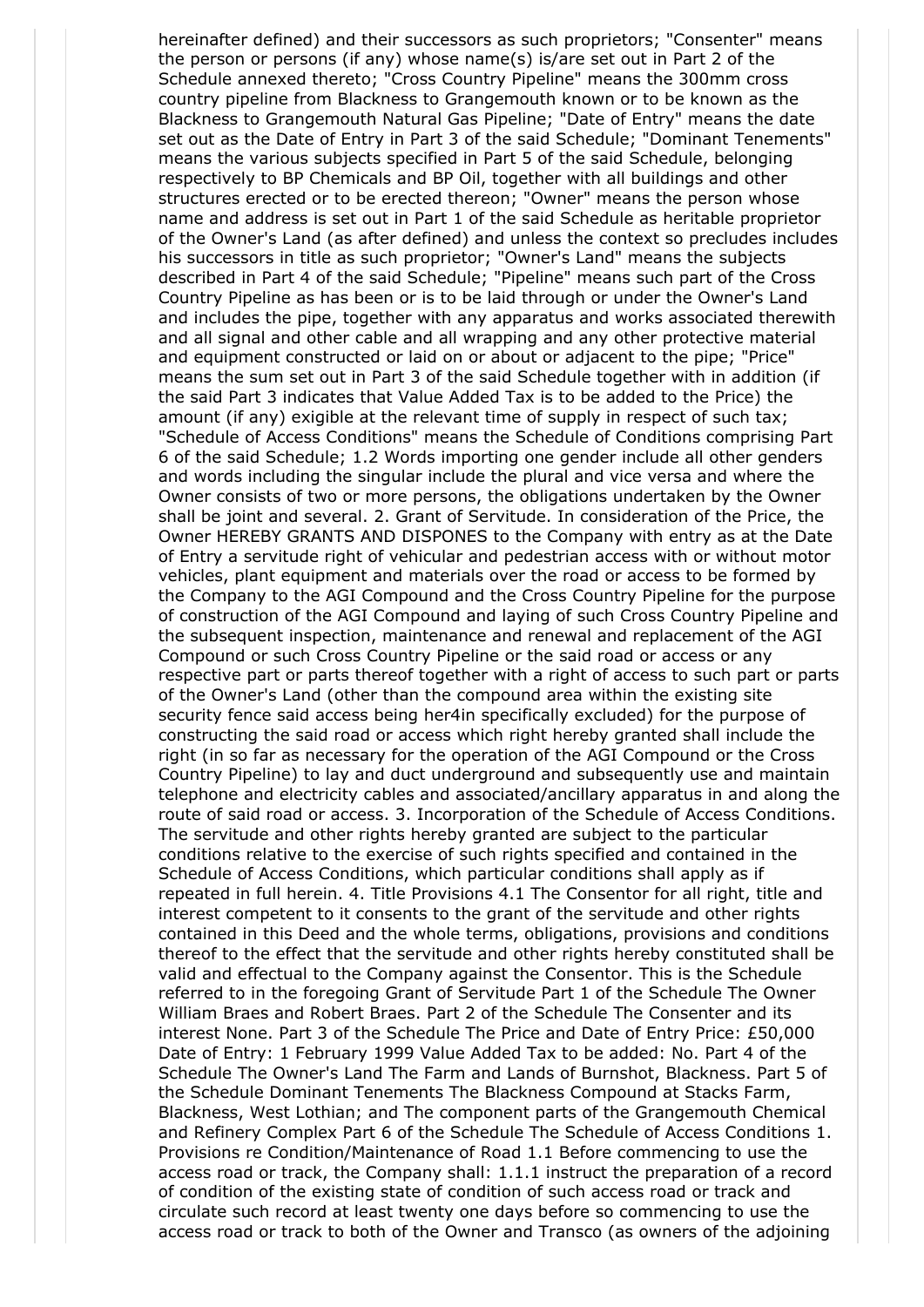compound with existing right to use such access road or track) for approval (such approval in both such cases not to be unreasonably withheld or delayed); 1.1.2 advise the Owner of the steps the Company intends to take to strengthen/improve the access road or track prior to taking pipeline construction traffic over it and again circulate appropriate details of such steps at least twenty one days before so commencing to use the access road or track to both the Owner and Transco for approval (such approval in both such cases not to be unreasonably withheld or delayed). 1.2 The Company shall be obliged to leave the access road or track on completion of the construction of the AGI Compound and the laying of the first 360 metres length of the Cross Country Pipeline in as good a condition as it was at the outset as evidenced by the abovementioned record of condition and in the event of the Company failing to do so the Company shall bring the access road or track up to such condition as soon as is reasonably practicable. 1.3 Thereafter the Company shall make good any specific damage other than fair wear and tear actually caused to the said access road or track by their exercise of the foregoing servitude right and shall be responsible for a share according to user of maintaining said access road or track. 2. Provision for Future Payments 2.1 The Price presently payable for the right to use the access road or track and to install underground telephone cables and associated apparatus is based on the aggregate of (a)  $£30,000$ exclusive of any Value Added Tax thereon for the right to use the access for the purpose of construction of the AGI Compound and the first 360 metres length of the Cross Country Pipeline; (b)  $£10,000$  exclusive of any Value Added Tax thereon for the right to install underground telephone cables and associated apparatus and (c) £10,000 exclusive of any Value Added Tax thereon being the capitalisation over twenty years of the right to use such access and to make use of the rights in respect of underground telephone cables and associated apparatus. 2.2 In addition for every period of five years from the date falling twenty years after the Date of Entry that the Company wishes to continue to exercise its rights of access over the said road or track and to continue in use the underground telephone cables and associated apparatus there shall be payable by the Company to the Owner at or within twenty one days of the commencement of every such five year period or part thereof, such sum as shall be equivalent to the higher of (a) the sum of £5,000 (exclusive of VAT) and (b) the sum of £5,000 increased in proportion to the increase in the Retail Prices Index between the Date of Entry and the commencement of such period of five years. The parties shall endeavour to agree the appropriate sum in terms of the foregoing by not later than 6 months prior to the commencement of the five year period in question - in so far as an exact increase in the Retail Prices Index will not be known at that stage an approximation based on the previous indices will be used and payment will be made by the Company on that basis until an accurate figure can be calculated at which time there will be an accounting between the parties. If it becomes impossible by reason of any change after the date hereof in the methods used to complete the Retail Prices Index or for any other reason whatever to calculate the revised sum due by the Company by reference to the Retail Prices Index or if any dispute or question whatever shall arise between the parties with respect to the amount of the sum due or the construction or effect of this Clause the determination of the sum due or other matter in difference shall be determined by an arbiter to be appointed either by agreement between the parties or in the absence of agreement by the Chairman for the time being The Scottish Branch of the Royal Institution of Chartered Surveyors (or his duly appointed deputy or any person authorised by him to make appointments on his behalf) on the application of either party. The provisions of Section 3(1) of the Administration of Justice (Scotland) Act 1972 shall not apply to any such arbitration resulting from the operation of this Clause. Such arbiter shall have full power to determine on such dates as he shall deem apposite what would have been the increase in Retail Prices had it continued on the basis and in view of the information assumed to be available for the operation of this clause or (if that determination shall also be impossible) to the difference between the amount of the sum payable immediately before the relevant five year period and the new sum due. Note: The right of access constituted in the above Grant of Servitude runs northwards to the Blackness Compound at Stacks Farm from the B903 road between Blackness and Bo'ness.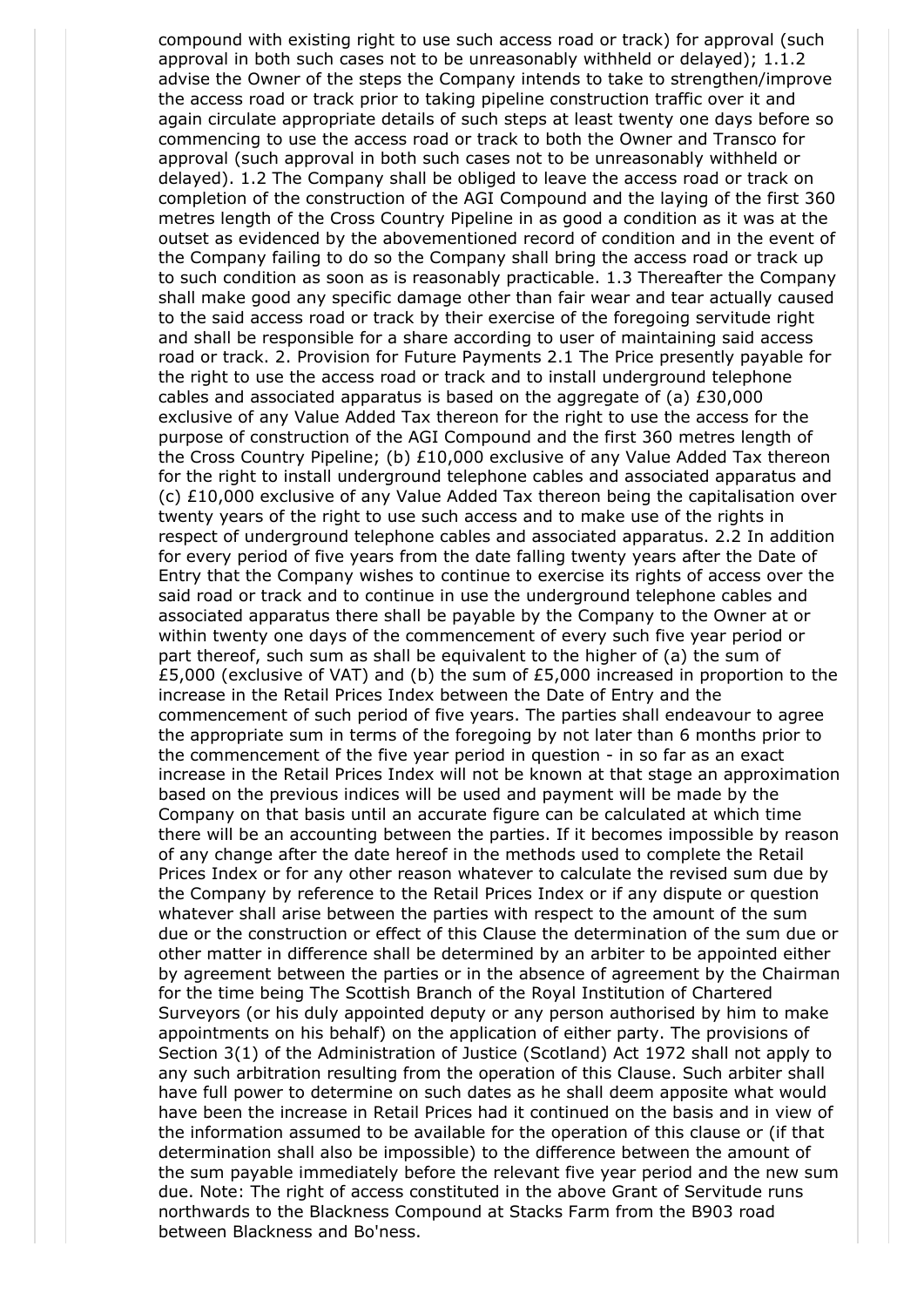### **Entry Number Burden Detail**

20 Grant of Servitude containing Disposition by James B. Smart to BP Chemicals Limited and BP Oil Grangemouth Refinery Limited, recorded G.R.S. (Stirling and West Lothian) 7 Dec. 1999, in similar terms to those contained in the Grant of Servitude in Entry 12 except parts 1 to 4 of the Schedule that are as follows: Part 1 of the Schedule The Owner James Brown Smart. Part 2 of the Schedule The Consenter and its interest None. Part 3 of the Schedule The Price and Date of Entry Price: £20,600 Date of Entry: 1 February 1999 Value Added Tax to be added: No. Part 4 of the Schedule The Owner's Land The farm and lands of Balderston.

### **Entry Number Burden Detail**

21 Grant of Servitude containing Disposition by BP Chemicals Limited to BP Chemicals Limited and BP Oil Grangemouth Refinery Limited, recorded G.R.S. (Stirling and West Lothian) 7 Dec. 1999, in similar terms to those contained in the Grant of Servitude in Entry 12 except parts 1 to 4 of the Schedule that are as follows: Part 1 of the Schedule The Owner BP Chemicals Limited. Part 2 of the Schedule The Consenter and its interest N/A. Part 3 of the Schedule The Price and Date of Entry Price: £1 Date of Entry: 1 February 1999 Value Added Tax to be added: No. Part 4 of the Schedule The Owner's Land Three areas of ground forming part of the Lands of Jinkabout and Smallburn.

#### **Entry Number Burden Detail**

22 Grant of Servitude containing Disposition by John B. Irving and Another to BP Chemicals Limited and BP Oil Grangemouth Refinery Limited, recorded G.R.S. (Stirling and West Lothian) 7 Dec. 1999, in similar terms to those contained in the Grant of Servitude in Entry 12 except parts 1 to 4 of the Schedule that are as follows: Part 1 of the Schedule The Owner John Black Irving and Elspeth Mary Irving. Part 2 of the Schedule The Consenter and its interest The Royal Bank of Scotland plc as heritable creditor. Part 3 of the Schedule The Price and Date of Entry Price: £75 Date of Entry: 1 February 1999 Value Added Tax to be added: No. Part 4 of the Schedule The Owner's Land The subjects known as Gardners Hall, Linlithgow.

#### **Entry Number Burden Detail**

23 Grant of Servitude containing Disposition by James B. Smart to BP Chemicals Limited and BP Oil Grangemouth Refinery Limited, recorded G.R.S. (Stirling and West Lothian) 7 Dec. 1999, in similar terms to those contained in the Grant of Servitude in Entry 12 except parts 1 to 4 of the Schedule that are as follows: Part 1 of the Schedule The Owner James Brown Smart. Part 2 of the Schedule The Consenter and its interest None. Part 3 of the Schedule The Price and Date of Entry Price: £1575 Date of Entry: 1 February 1999 Value Added Tax to be added: No. Part 4 of the Schedule The Owner's Land 13.8 hectares lying to east of A796 road.

### **Entry Number Burden Detail**

# 24 Grant of Servitude containing Disposition by Alexander Galbraith and Another to BP Chemicals Limited and BP Oil Grangemouth Refinery Limited, recorded G.R.S. (Stirling and West Lothian) 22 Mar. 2000, in similar terms to those contained in the

Grant of Servitude in Entry 12 except parts 1 to 4 of the Schedule that are as follows: Part 1 of the Schedule The Owner Alexander Galbraith and Jane Young Wilson or Galbraith. Part 2 of the Schedule The Consenter and its interest The Royal Bank of Scotland plc as heritable creditor. Part 3 of the Schedule The Price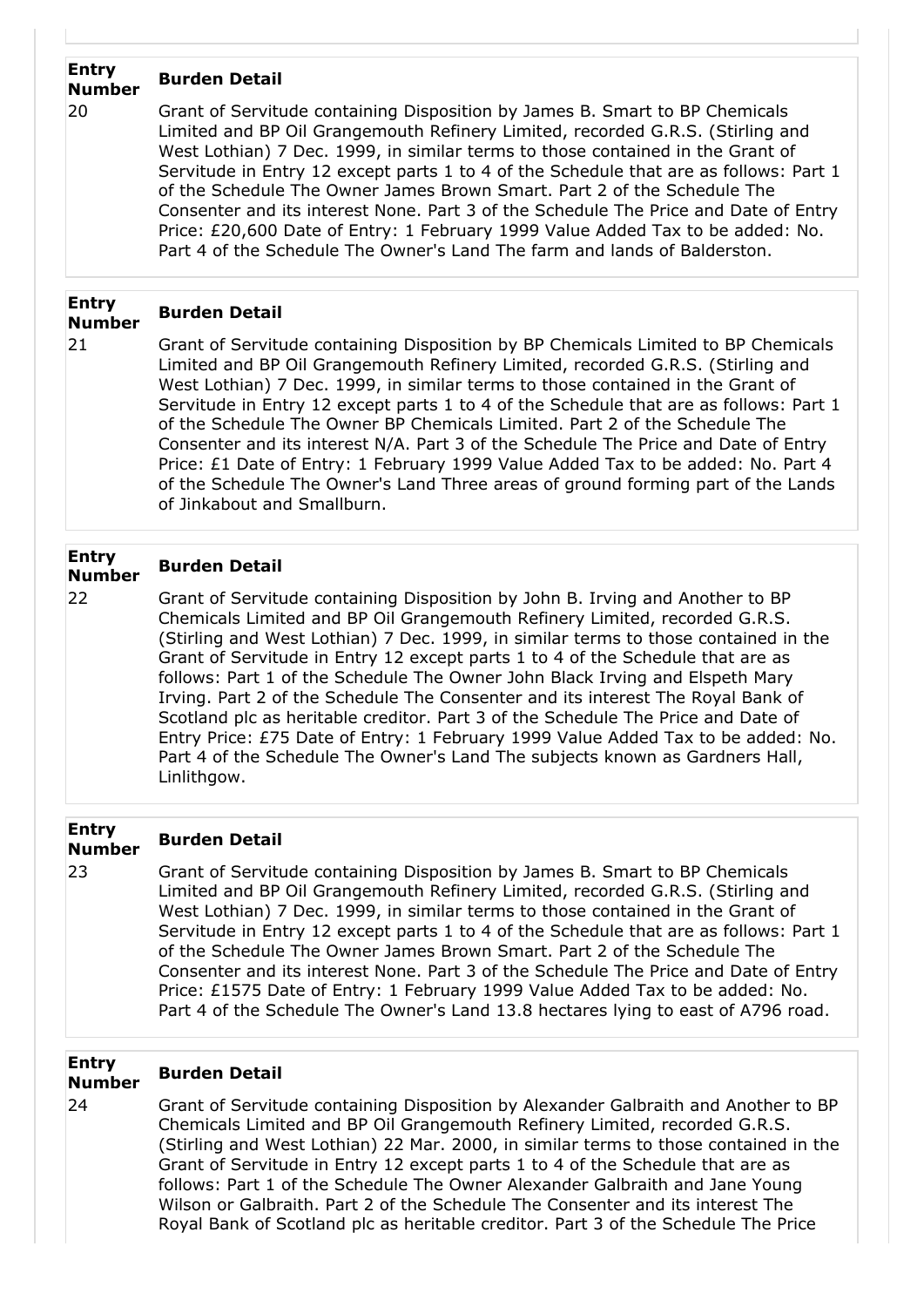and Date of Entry Price: £29,675 Date of Entry: 1 February 1999 Value Added Tax to be added: No. Part 4 of the Schedule The Owner's Land The lands and farm of Upper and Nether Kinneil.

# **Entry Number Burden Detail**

25 Grant of Servitude containing Disposition by John W. Paul and Others to BP Chemicals Limited and BP Oil Grangemouth Refinery Limited, recorded G.R.S. (Stirling and West Lothian) 29 May 2000, in similar terms to those contained in the Grant of Servitude in Entry 12 except parts 1 to 4 of the Schedule that are as follows: Part 1 of the Schedule The Owner John William Paul, James Malcolm Paul and Graeme Russell Paul. Part 2 of the Schedule The Consenter and its interest None. Part 3 of the Schedule The Price and Date of Entry Price: £10,100 Date of Entry: 1 February 1999 Value Added Tax to be added: No. Part 4 of the Schedule The Owner's Land The lands of Carriden (under exceptions).

#### **Entry Number Burden Detail**

26 Grant of Servitude containing Disposition by William A. Cadell to BP Chemicals Limited and BP Oil Grangemouth Refinery Limited, recorded G.R.S. (Stirling and West Lothian) 29 May 2000, in similar terms to those contained in the Grant of Servitude in Entry 12 except parts 1 to 4 of the Schedule that are as follows: Part 1 of the Schedule The Owner William Archibald Cadell. Part 2 of the Schedule The Consenter and its interest None. Part 3 of the Schedule The Price and Date of Entry Price: £50,000 Date of Entry: 1 February 1999 Value Added Tax to be added: No. Part 4 of the Schedule The Owner's Land The lands and estate of Bonnytoun.

# **Entry Number Burden Detail**

27 Grant of Servitude containing Disposition by John Graham to BP Chemicals Limited and BP Oil Grangemouth Refinery Limited, recorded G.R.S. (Stirling and West Lothian) 26 Jun. 2000, in similar terms to those contained in the Grant of Servitude in Entry 12 except parts 1 to 4 of the Schedule that are as follows: Part 1 of the Schedule The Owner John Graham. Part 2 of the Schedule The Consenter and its interest The Royal Bank of Scotland plc as heritable creditor. Part 3 of the Schedule The Price and Date of Entry Price: £46,925 Date of Entry: 1 February 1999 Value Added Tax to be added: No. Part 4 of the Schedule The Owner's Land The lands of Walton, Dyland and East Bonhard.

# **Entry Number Burden Detail**

28 Grant of Servitude by BG Transco plc to BP Chemicals Limited and BP Oil Grangemouth Refinery Limited, recorded G.R.S. (Stirling and West Lothian) 26 Jun. 2000, in the following terms: Definitions In this Deed and the Schedule hereto which shall be held to form part of these presents 1.1 The following expressions are used with the following meanings, that is to say: - "BP Chemicals" means BP Chemicals Limited "BP Oil" means BP Oil Grangemouth Refinery Limited "Company" means BP Chemicals and BP Oil for their respective interests as heritable proprietors of (firstly) the AGI Compound (as hereinafter defined) and (secondly) the Dominant Tenements (as hereinafter defined) and their interest as such proprietors of the Dominant Tenements in and to the Cross Country Pipeline (as hereinafter defined) and their respective successors (in both such cases) as such proprietors; "Cross Country Pipeline" means the 300mm cross country pipeline from Blackness to Grangemouth known or to be known as the Blackness to Grangemouth Natural Gas Pipeline; "Date of Entry" means the date set out as the Date of Entry in Part 2 of the Schedule hereto; "Dominant Tenements" means the various subjects specified in Part 4 of the Schedule hereto, belonging respectively and to the extent specified in the said Part 4 to BP Chemicals and BP Oil, together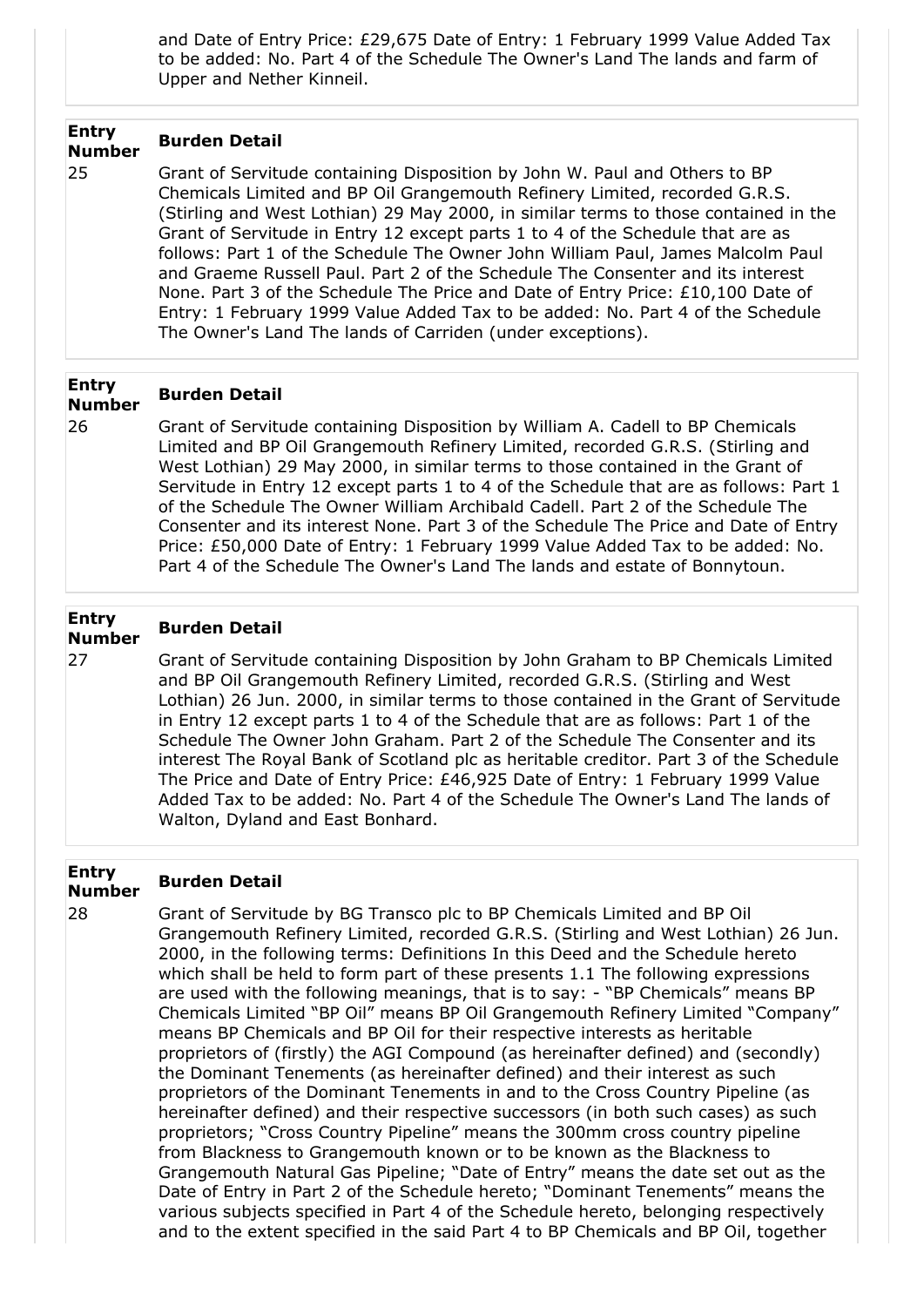with all buildings and other structures and erections erected or to be erected thereon; "Owner" means the person whose name and address is set out in Part 1 of the Schedule hereto as heritable proprietor of the Owner's Land (as after defined) and unless the context so precludes includes his successors in title as such proprietor; "Owner's Land" means the subjects described in Part 3 of the Schedule hereto; "Pipeline" means such part of the Cross Country Pipeline as has been or is to be laid through or under the Owner's Land and includes the pipe, together with any apparatus and works associated therewith and all signal and other cable and all wrapping and any other protective material and equipment constructed or laid on or about or adjacent to the pipe; "Price" means the sum set out in Part 2 of the Schedule hereto together with in addition (if the said Part 3 indicates that Value Added Tax is to be added to the Price) the amount (if any) exigible at the relevant time of supply in respect of such tax; "Servitude Strip" means that part of the Owner's Land whose surface boundaries are vertically above or below any point lying three metres in the horizontal plane from any point on the outer surface of the line of pipe forming part of the Pipeline, whether such mentioned point lies within the Owner's Land or not; 1.2 Words importing one gender include all other genders and words including the singular include the plural and vice versa and where the Owner consists of two or more persons, the obligations undertaken by the Owner shall be joint and several. 2 Grant of Servitude In consideration of the Price, the receipt of which is hereby acknowledged, the Owner HEREBY GRANTS AND DISPONES to the Company with entry as at the Date of Entry a heritable and irredeemable servitude right, tolerance and wayleave over the Owner's Land of laying down, constructing, maintaining, renewing, repairing, using, altering, inspecting, removing, replacing, protecting and rendering unusable the Pipeline in and through the Owner's Land and that along the line shown by a thick black line on the plan of a portion of the Owner's Land annexed and signed as relative hereto for the purpose and use of transmitting natural gas or other gases from time to time contained within the national gas transmission system between or among the Dominant Tenements (the servitude and other rights granted by this Deed being deemed to be annexed to each of the Dominant Tenements independently of the others); With full power and liberty to the Company and its officers, servants, agents, surveyors, inspectors, contractors and others having its authority to enter as and when necessary upon the Owner's Land with or without motor or other vehicles, plant, apparatus and materials for the purpose of laying down the Cross Country Pipeline and other works provided that, except in an emergency, before entering on or passing over or across the Owner's Land after the Pipeline is laid down with or without vehicles and plant, reasonable notice shall be given to the Owner and its tenants to enable it and them by itself or themselves or others of its or their appointment to superintend the said operation. 3 Company's Undertakings The Company (with the intent of benefiting and protecting the Owner's Land and every part thereof both now and at all times in the future) hereby undertakes to the Owner that: - 3.1 in laying the Pipeline and other works, the Company shall do as little damage as possible to the Owner's Land and shall complete its operations without unnecessary delay and shall reinstate and make good all damage done to the surface of the ground by its operations; 3.2 the Company shall maintain and keep the Pipeline and other works always in a thorough and complete state of repair; 3.3 in laying the Pipeline and any subsequent works the Company and any appointed contractors will be bound by Transco Engineering Standard BGC/PS/SSW2 (Code of Practice for safe working in the vicinity of Transco Transmission Pipelines and Associated Installations Operating at pressures in excess of 7 Bar) and also Supplementary Operational Procedures for Works at Unodorised Gas Installations BCG/PS/SSW8; 3.4 the Company shall indemnify the Owner for all surface and other damage which it may sustain by or through the operations for the laying, construction, maintenance, renewal, inspection, replacing or removal of the Pipeline and other works and shall make good and repair all damage done to fences or to drains which may be severed and shall repair any other damage of whatever kind that may arise through its operations; 3.5 the Company shall make good to the Owner any damage or injury which may arise to the Owners Land from the leakage or bursting of the Pipeline through its operations and from its operations in the repair thereof and of the other works connected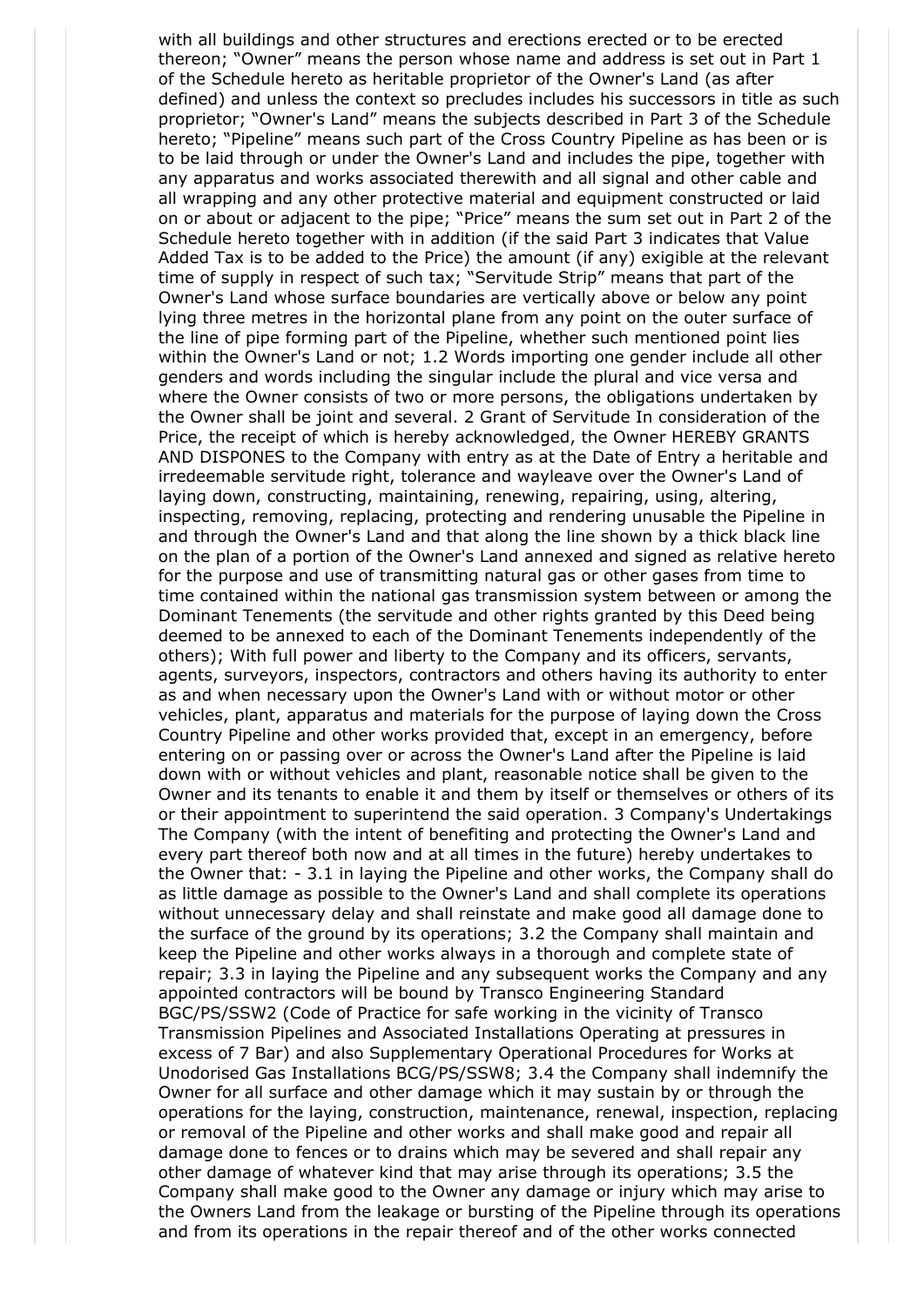therewith and shall make full compensation to the Owners and its tenants and to its successors and assignees of the said Owners land in respect of any such damage or injury in so far as the same shall not have been made good as aforesaid; 3.6 should the Company at any time after the construction of the Pipeline decide to abandon it, the Company will render the Pipeline and its ancillary works harmless in terms of Section 25 of the Pipelines Act 1962 or any statutory modification or re-enactment thereof and will give the Owner written notice to that effect. 4 Owner's Undertakings 4.1 The Owner (with the intent of benefiting and protecting the rights hereby granted both now and in the future) hereby undertakes to the Company that: - 4.1.1 the Owner will not do or cause or permit to be done anything calculated or likely to cause damage or injury to the Pipeline and will take all reasonable precautions to prevent such damage or injury; 4.1.2 the Owner will not (without the prior written consent of the Company and where appropriate of the Secretary of State under Section 3 1 of the Pipelines Act 1962 or any statutory modification or re-enactment thereof) make or cause or permit to be made any material alteration to or deposit of anything on any part of the Servitude Strip so as to interfere with or obstruct the access thereto or to the Pipeline or so as to affect in any way the support afforded to the Pipeline or so as materially to reduce the level of the surface of the Servitude Strip; 4.1.3 the Owner will not erect any building or buildings or plant trees within a distance of five metres on either side of the Pipeline and the Owner shall permit the Company (if the Company considers it necessary) to remove any buildings or trees within five metres of either side of the Pipeline provided that nothing herein contained shall prevent the Owners from installing any necessary service pipes, drains, wires or cables under the supervision and with the consent (which shall not be unreasonably withheld) of the Company or their agents or from carrying on acts of good husbandry including fencing not causing such interference, obstruction or material deduction of the depth of soil as aforesaid; 4.1.4 the Owner will make good all damage done by or through any operations undertaken by it in exercise of the reserved right set out in Clause 4.2.1 below; and 4.1.5 in the event of the Owner granting any Lease or other occupancy right in respect of the Owner's Land or any part thereof, the Owner will ensure that the tenant or occupant under any such Lease or other occupancy right, along with his successors in title, are bound to comply (as if such tenant or occupant, and such successors, were the Owner) with the entire provisions of this Deed including in particular, but without prejudice to the foregoing generality the provisions of this Clause 4. 4.2 The foregoing undertakings by the Owner are subject to the following express provisions and declarations namely: - 4.2.1 there is reserved to the Owner full right and liberty to make roads and paths along or across the line of the Pipeline and to pass drains, sewers or wires over or under the same provided always that the exercise by the Owner of this reserved right shall be done in such a way so as not to jeopardise in any way the safety of the Pipeline and subject to (as specified in Clause 4.1.4 above) the Owner being bound to make good all damage done by or through any operations undertaken by it in exercise of such reserved right. This is the Schedule referred to in the foregoing Grant of Servitude Part 1 of the Schedule The Owner BG Transco plc. Part 2 of the Schedule The Price and Date of Entry Price: £125 Date of Entry: 1 February 1999 Value Added Tax to be added: No. Part 3 of the Schedule The Owner's Land 0.53 acre of ground in Parish of Borrowstouness and Carriden. Part 4 of the Schedule Dominant Tenements The Blackness Compound at Stacks Farm, Blackness, West Lothian; and The component parts of the Grangemouth Chemical and Refinery Complex. Note 1: The Owner's Land as defined in the foregoing deed is also referred to as the AGI Compound. Note 2: The pipeline as shown on the plan annexed to the above Grant of Servitude forms part of the pipeline indicated by a dark blue line between the points lettered A-B on Supplementary Plan 2 to the Title Plan.

#### **Entry Number Burden Detail**

29 Grant of Servitude containing Disposition by BP Chemicals Limited to BP Chemicals Limited and BP Oil Grangemouth Refinery Limited, recorded G.R.S. (Stirling and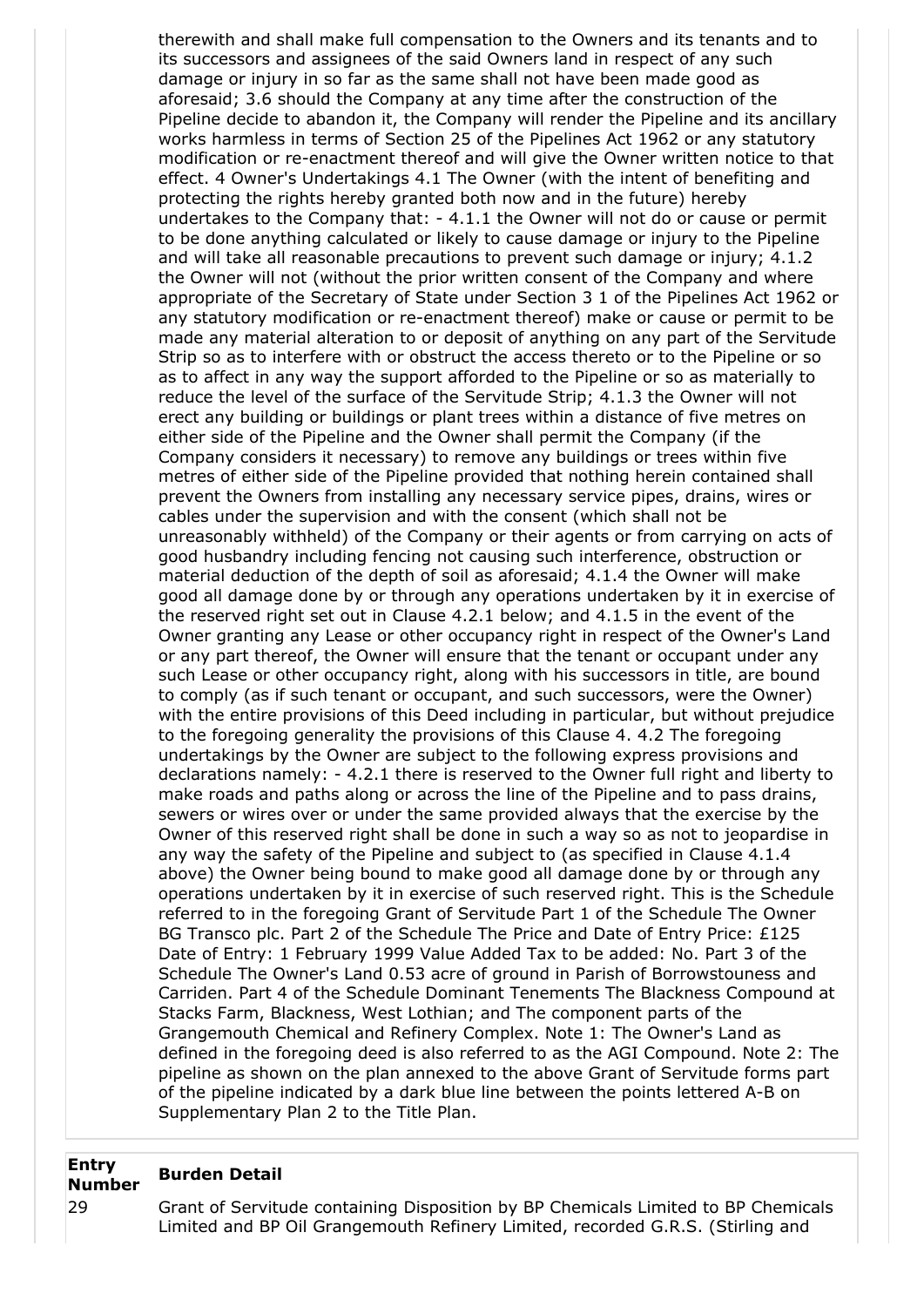West Lothian) 9 Nov. 2000, in similar terms to those contained in the Grant of Servitude in Entry 12 except parts 1 to 4 of the Schedule that are as follows: Part 1 of the Schedule The Owner BP Chemicals Limited. Part 2 of the Schedule The Consenter and its interest N/A. Part 3 of the Schedule The Price and Date of Entry Price: £1 Date of Entry: 1 February 1999 Value Added Tax to be added: No. Part 4 of the Schedule The Owner's Land The subjects comprising the former Northfoot sewage works at Wholeflats Road, Grangemouth Note: The Owner's Land forms part of the Chemicals site at the Grangemouth complex

### **Entry Number Burden Detail**

30 Grant of Servitude containing Disposition by The Bo'ness and Kinneil Railway Company limited to BP Chemicals Limited and BP Oil Grangemouth Refinery Limited, recorded G.R.S. (Stirling) 12 Sep. 2001, in the following terms: 1. Definitions In this deed and the Schedule hereto which shall be held to form part of these presents:- 1.1 The following expressions are used with the following meanings, that is to say:- "BP Chemicals" means BP Chemicals Limited; "BP Oil" means BP Oil Grangemouth Refinery Limited; "Company" means BP Chemicals and BP Oil for the respective interests as heritable proprietors of the Dominant Tenements (as hereinafter defined) and their successors as such proprietors; "Consenter" means the person or persons (if any) whose name(s) is/are set out in Part 2 of the Schedule annexed thereto; "Cross Country Pipeline" means the 300mm cross country pipeline from Blackness to Grangemouth known or to be known as the Blackness to Grangemouth Natural Gas Pipeline; "Date of Entry" means the date set out as the Date of Entry in Part 3 of the said Schedule; "Dominant Tenements" means the various subjects specified in Part 5 of the said Schedule, belonging respectively to BP Chemicals and BP Oil, together with all buildings and other structures erected or to be erected thereon; "Lease" means the Lease of the Owner's Land entered into between the Owner and the Consentor; "Owner" means the person whose name and address is set out in Part 1 of the said Schedule as heritable proprietor of the Owner's Land (as after defined) and unless the context so precludes includes his successors in title as such proprietor; "Owner's Land" means the subjects described in Part 4 of the said Schedule; "Pipeline" means such part of the Cross Country Pipeline as has been or is to be laid through or under the Owner's Land and includes the pipe, together with any apparatus and works associated therewith and all signal and other cable and all wrapping and any other protective material and equipment constructed or laid on or about or adjacent to the pipe; "Price" means the sum set out in Part 3 of the said Schedule together with in addition (if the said Part 3 indicates that Value Added Tax is to be added to the Price) the amount (if any) exigible at the relevant time of supply in respect of such tax; "Railway" means the railway constructed and maintained on the Owner's Land pursuant to the Kinneil and Manuel Light Railway Order 1988 (1988 SI No. 725) including all railway track, ballast, drainage, fences, cables, equipment and apparatus comprised in or pertaining thereto and all ancillary works; "Schedule of Conditions" means the Schedule of Conditions comprising Part 6 of the said Schedule; "Servitude Strip" means that part of the Owner's Land whose surface boundaries are vertically above or below any point lying three metres in the horizontal plane from any point on the outer face of the line of pipe forming part of the Pipeline, whether such first mentioned point lies within the Owner's Land or not; 1.2 Words importing one gender include all other genders and words including the singular include the plural and vice versa and where the Owner consists of two or more persons, the obligations undertaken by the Owner shall be joint and several. 2. Grant of Servitude. In consideration of the Price, the Owner HEREBY GRANTS AND DISPONES to the Company with entry as at the Date of Entry a servitude right, tolerance and wayleave over the Owner's Land of laying down, constructing, maintaining, renewing, repairing, using, altering, inspecting, removing, replacing, protecting and rendering safe and unusable the Pipeline in and through the Owner's Land and that along the line shown by a thick black line on the plan of a portion of the Owner's Land annexed and signed as relative hereto for the purpose and use of transmitting natural gas or other gases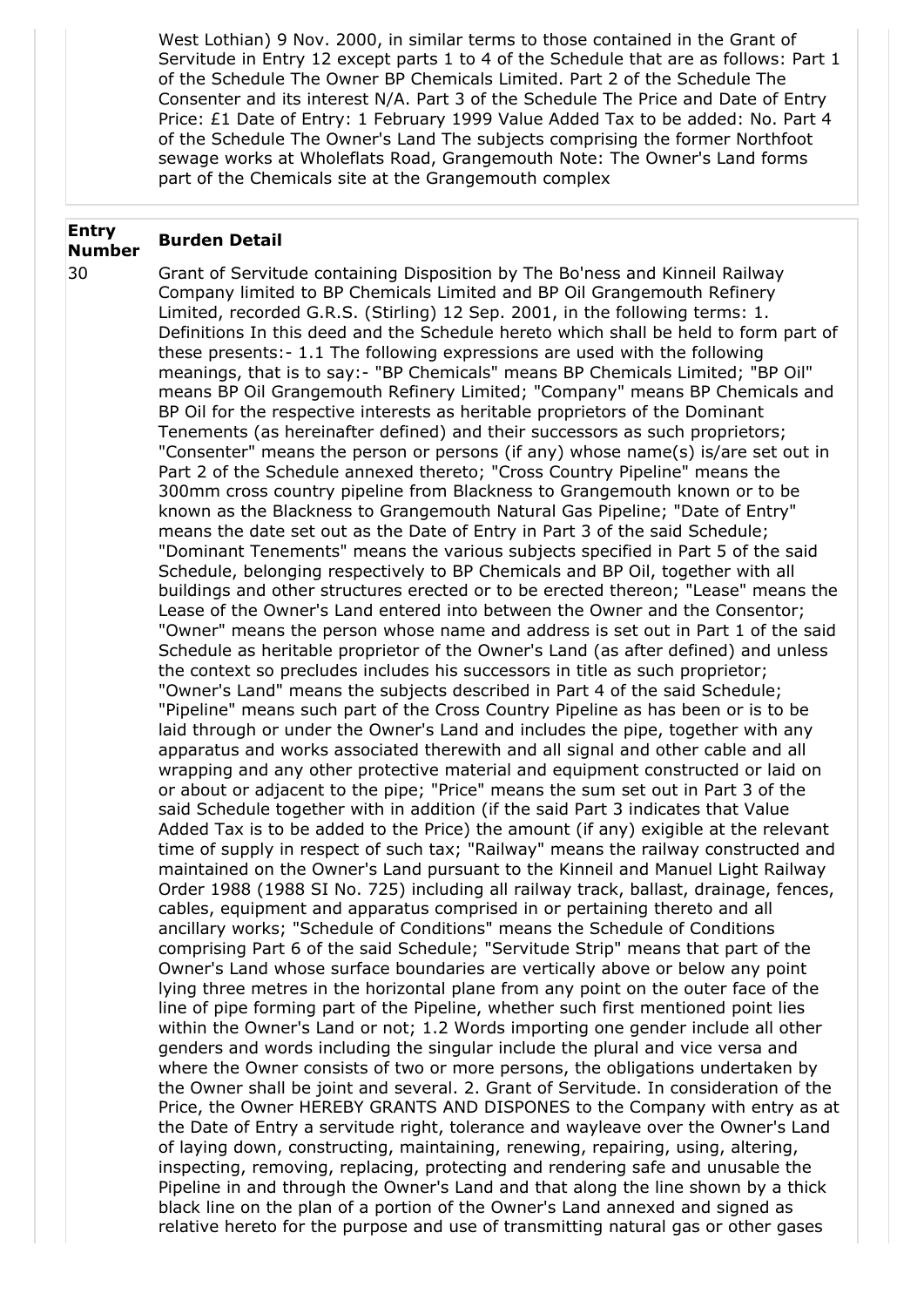from time to time contained within the national gas transmission system between or among the Dominant Tenements (the servitude and other rights granted by this Deed being deemed to be annexed to each of the Dominant Tenements independently of the others) and of erecting, maintaining and renewing such marker posts and at such locations and as shall be agreed with the Owner. 3. Incorporation of the Schedule of Conditions. The servitude and other rights hereby granted are subject to the general conditions specified and contained in the Schedule of Conditions, which general conditions shall apply as if repeated herein, under express declaration that in the event of any conflict between the detailed terms of such general conditions and the later provisions of this Deed, the detailed terms of such Schedule of Conditions shall prevail and take effect. 4. Company's Undertakings. The Company hereby undertakes to the Owner that the Company shall at all times implement the obligations incumbent upon the Company in terms of the Schedule of Conditions. 5. Owner's Undertakings. The Owner hereby undertakes to the Company that the Owner shall at all times implement the obligations incumbent upon the Owner in terms of the Schedule of Conditions. 6. Incorporation of the Mining Code. The provisions in force as at the date of this Deed of Part II of and the First, Second and Third Schedule to the Mines (Working Facilities and Support) Act 1923 (substituting provisions for Section 71-78 of the Railway Clauses Consolidation (Scotland) Act 1845) (a copy of which provisions is set out and repeated in Part 7 of the Schedule annexed and signed as relative hereto) shall be deemed to be incorporated herein but with the substitution of "the Owner" for the "mine owner", "the Company" for "the company", "the Pipeline" for the "railway" and "the works" for "the works of the company" wherever those expressions appear in the said provisions. 7. Environmental Provisions. 7.1 For the purposes of this Clause 7 the following terms shall be defined as follows:- "Hazardous Material" shall mean any substance:- (a) the presence of which may require work of containment, restoration, remediation or clean-up to be undertaken under any applicable law whether on or off the Owner's Land; (b) the presence of which causes or threatens to cause a nuisance whether private or public or a statutory nuisance; or (c) which in an uncontained form may cause pollution of the environment (the expression "environment" meaning all or any of the following media namely the air, water and land and the medium of air including the air within buildings and the air within other natural or man made structures above or below ground) or harm to human health or detriment to the amenities of the locality; or (d) which is otherwise toxic, explosive, radioactive, corrosive, carcinogenic or mutagenic; or (e) without limitation which contains polychlorinated biphenyls (PCBs) asbestos or urea formaldehyde foam insulation. "Environmental Requirements" mean all applicable present and future authorisations registration duties of care codes of conduct regulations, standards, notices, permits, consents, approval and licences issued, imposed or directed by any relevant body (including but not limited to a United Kingdom Government Department Authority or Inspectorate, a Local Authority, a Waste Regulation Authority, a Water Authority and the Scottish Environmental Protection Agency) relating to:- (a) the use of the Owner's Land, (b) the processes of manufacture, treatment, storage, disposal and release of Hazardous Material on, under, above, in, or about the Owner's Land, (c) the transfer, disposal and deposit of Hazardous Material, (d) the transportation of Hazardous Material to, from or across the Owner's Land, (e) the health and safety of employees and visitors and contractors and other persons at or in the vicinity of the Owner's Land, (f) otherwise relating to the protection of the environment and/or the protection of human health and all requirements pertaining to reporting notification and disclosure of information to employees to the public and to any relevant body aforesaid concerning any matter referred to above; "Pipeline Works" means the laying down, constructing, maintaining, renewing, repairing, altering, replacing, protecting and rendering unusable the Pipeline. 7.2 The Company shall at all times and at its own cost and expense obtain and retain in full force and effect all Environment Requirements whether existing at the date of this Deed or existing at any time thereafter required in relation to the Company's use of the Pipeline and the Company's undertaking of the Pipeline Works and the Company shall not cause, permit or suffer the existence or the commission by the Company, its agents, employees, contractors or invitees or any other person for whose acts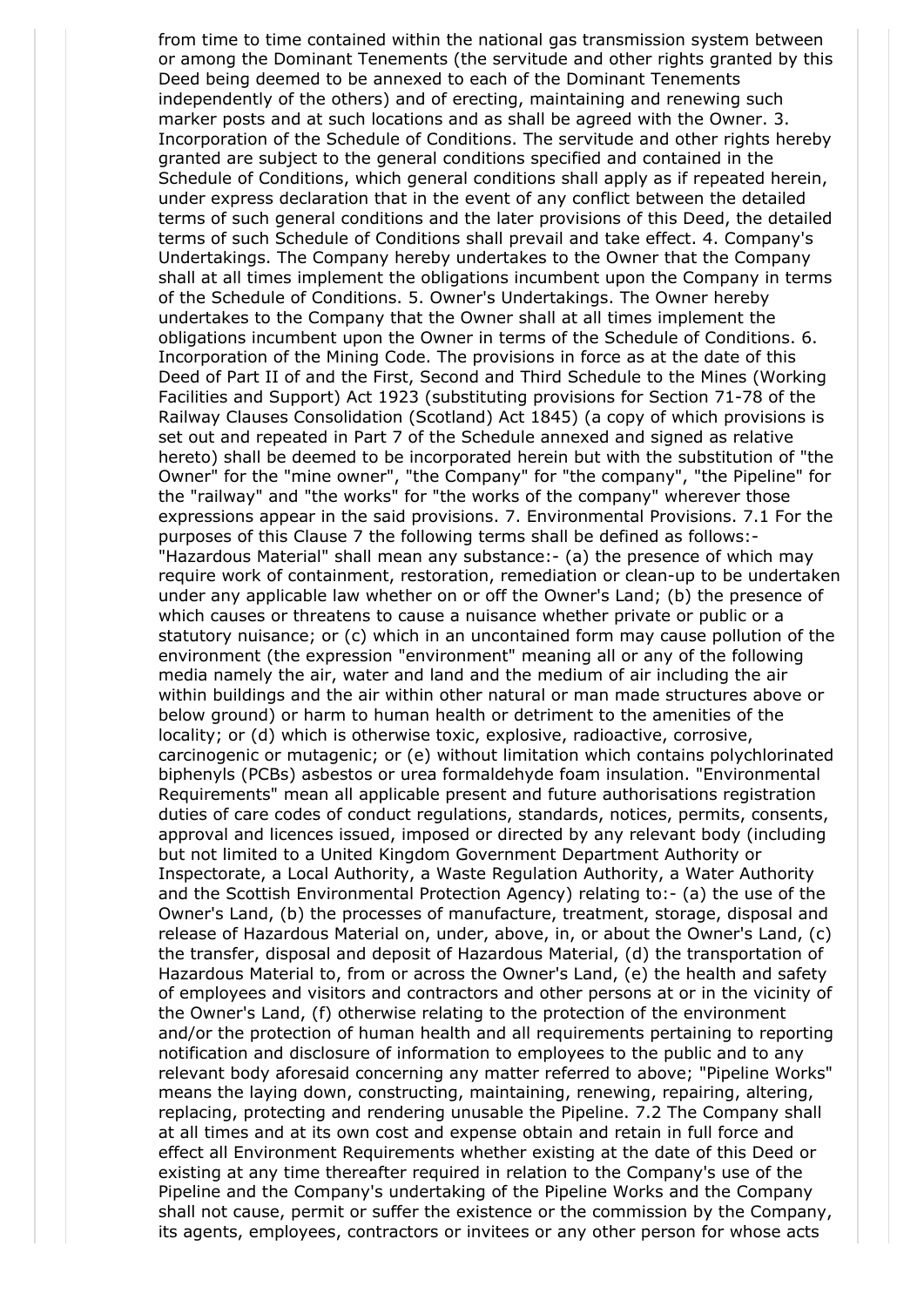and omissions the Company are legally responsible of any non-compliance with or contravention of any such Environmental Requirements. 7.3 Notwithstanding the Company's obligations in this Deed it shall have no liability under the terms of this Deed or otherwise as a result of the presence in, on, over or under the Owner's Land or any adjoining or neighbouring property at the date of this Deed of contaminative substances or as a result of such previous, present or future uses of the Owner's Land or any adjoining or neighbouring property as have resulted in the release of contaminative substances ("Contaminative Uses") except where Contaminative Uses are as a result of the Company's use of the Pipeline or the Company's undertaking of the Pipeline Works. 7.4 The Company shall as soon as is reasonably practicable rectify (or pay to make good or rectify), remediate, remove, treat or render harmless, contaminative substances or rectify (or pay to make good or rectify) or remediate any damage or other adverse consequence of any Contaminative Uses where such contaminative substances or Contaminative Uses are a result of the Company's use of the Pipeline or the Company's undertaking of the Pipeline Works it being presumed that this is so unless the contrary be established. 8. Title Provisions. 8.1 The Consentor for all right, title and interest competent to it consents to the grant of the servitude and other rights contained in this Deed and the whole terms, obligations, provisions and conditions thereof to the effect that the servitude and other rights hereby constituted shall be valid and effectual to the Company against the Consentor. 8.2 The Owner agrees that ownership of the Pipeline is reserved to company which shall be bound by acceptance hereof to free and relieve the Owner in all time coming of all public burdens and assessments levied in respect of the same or the rights hereby granted or occupancy of the Pipeline in all time coming. This is the Schedule referred to in the foregoing Grant of Servitude Part 1 of the Schedule The Owner The Bo'ness and Kinneil Railway Company Limited. Part 2 of the Schedule The Consenter and its interest The Scottish Railway Preservation Society being the lessee of the Owner's Land in terms of the Lease. Part 3 of the Schedule The Price and Date of Entry Price: £1050 Date of Entry: 18th January 1999 Value Added Tax to be added: No. Part 4 of the Schedule The Owner's Land 16.534 hectares of ground in Parishes of Muiravonside and Bo'ness. Part 5 of the Schedule Dominant Tenements The Blackness Compound at Stacks Farm, Blackness, West Lothian; and The component parts of the Grangemouth Chemical and Refinery Complex Part 6 of the Schedule The Schedule of Conditions 1 In this Schedule of Conditions the following expressions are used with the following meanings that is to say: 1.1 "this Deed" means the foregoing Deed of Servitude read together with this Schedule; 1.2 "Owner's costs" means the whole proper and reasonable fees, costs, expenses and outlays and VAT on the same incurred by the Owner including proper and reasonable fees and outlays incurred to its internal and external solicitors, surveyors, engineers and other professional advisers, agents and contractors including such costs associated with drawing up and registering documents, considering, adjusting and approving plans and specifications, supervising and checking the implementation and completion of any works and all other out of pocket expenses reasonably incurred by the Owner; 1.3 "Rights" means the rights granted to the Company in this Deed; 1.4 "Service Media" means sewers, drains, septic tanks, pipes, cables, telegraph and telephone poles, wires, stays and other apparatus and equipment for the transmission or passage of water, electricity, gas, telephone, telecommunications and other services; 1.5 "Statutory Requirements" means the requirements of all Acts of Parliament and local authority bye-laws and other legislation including all statutory, local, governmental and other authorities and agencies including, without prejudice to the foregoing generality, all appropriate planning permissions, building warrants, fire certificates and fire authority requirements and recommendations, environmental agency consents and highways authority requirements. 2 Prior to carrying out any works upon and within the Owner's Land, the Company shall be bound to satisfy itself as to the existence of any Service Media within the Owner's Land and no such Service Media shall be removed, moved or affected by any proposed works to be carried out by the Company or by the existence or use of the Pipeline unless and until the full details of the same have been provided to and approved by the Owner, which approval shall not be unreasonably withheld provided the Owner is satisfied that (i)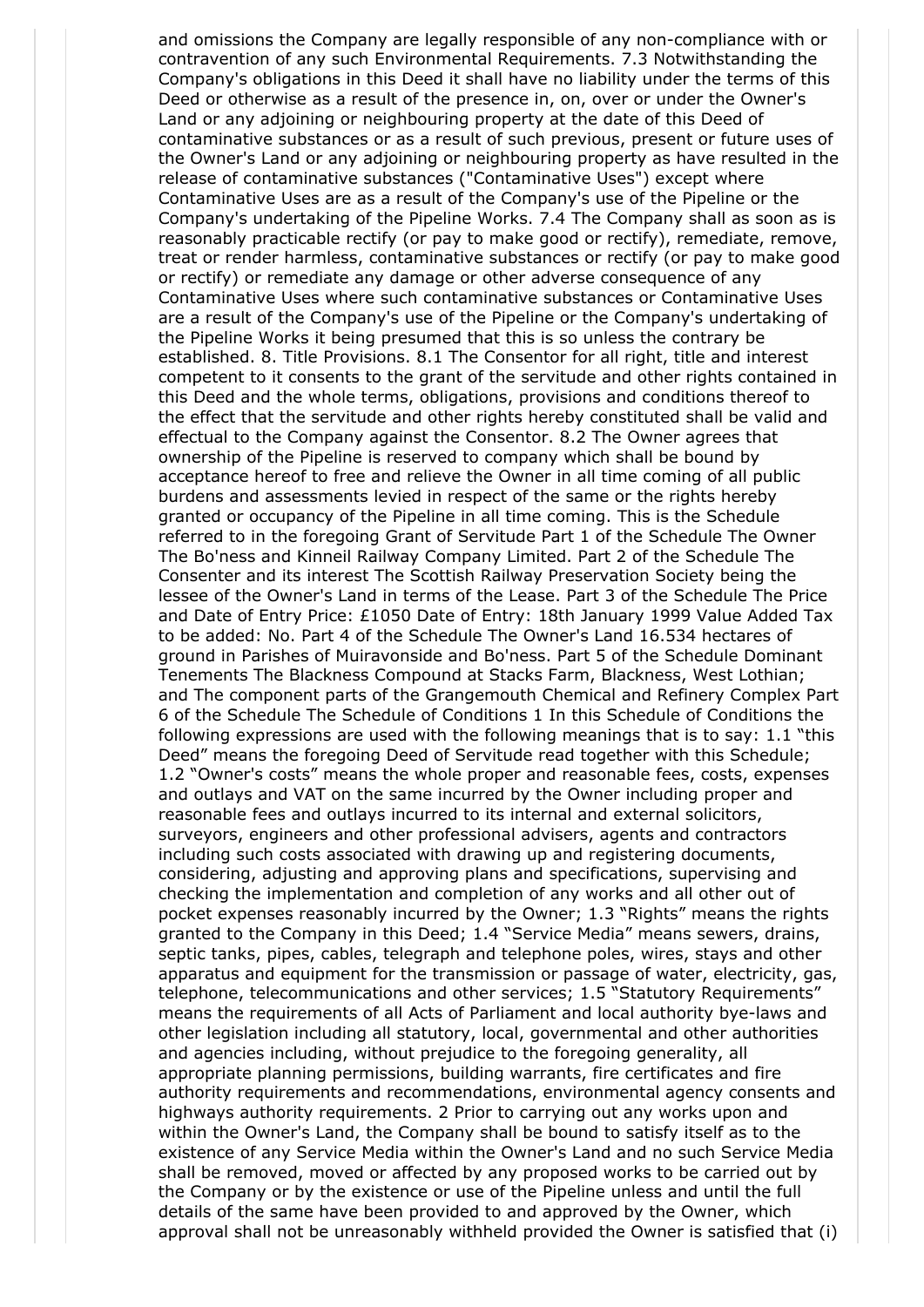services to the Owner's Land or any of the Owner's other property will not be prejudiced and (ii) any works affecting the Service Media will meet all Statutory Requirements. 3 The Company shall lay down, construct, maintain, renew, repair, use, alter, inspect, remove, replace, protect and render safe and unusable the Pipeline along the line shown by a thick black line on the plan of a portion of the Owner's Land annexed and signed as relative hereto within the Owner's Land strictly in accordance with plans and specifications approved in advance by the Owner and, without prejudice to the foregoing generality, the following shall be observed: 3.1 all work associated with the laying, maintaining, renewing, repairing, using, altering, inspecting, removing, replacing, protecting, and rendering safe and unusable of the Pipeline ( all or any such work being hereinafter referred to as "Work") shall be carried out and completed in accordance with all railway industry safety standards in force from time to time, all applicable obligations and laws concerning health and safety in force from time to time and all other reasonable requirements and conditions specified by the Owner to ensure the safety and continuous operation of the Railway; 3.2 the Company shall not enter upon the Owner's Land to carry out any Work without the prior written consent of the Owner and then only by such route or routes and with such vehicles, plant, machinery and equipment as the Owner, acting reasonably, shall specify or approve; 3.3 where it is necessary in connection with any Work for the Company to enter upon land owned by a party other than the Owner, the Company shall be responsible for making all necessary access arrangements with such party; 3.4 the Company shall carry out all such Work under the supervision of the Owner (if and to the extent so required by the Owner) and all to the Owner's reasonable satisfaction in accordance with the plans and specifications (including such working method statements, work programmes and other requirements reasonably required by the Owner) submitted in writing by the Company to the Owner not less than 12 weeks prior to the proposed date of commencement of Work (except in the case of emergency when, without prejudice to paragraph 3 .2 above, as much detail and notice as practicable shall be given) and approved in writing by the Owner, which approval shall not be unreasonably withheld; 3.5 all Work shall be carried out in a good and workmanlike manner and with that degree of skill, care, diligence and prudence reasonably and ordinarily exercised by experienced contractors engaged in a similar activity under similar circumstances and conditions. All Work shall be carried out at such times as shall be approved in advance by the Owner and shall cause as little damage to the Owner's Land as reasonably practicable, the Company to make good promptly any damage so caused and the Company shall co-operate with the Owner throughout the planning and carrying out of the Work to ensure the minimum of disruption is caused to the continuous and safe operation of the Railway; 3.6 following consultation with and free of expense to the Owner, the Company shall arrange for any necessary, temporary or permanent diversion of Service Media or other property or apparatus within or attached to the Owners Land irrespective of whether or not such items belong to the Owner; 3.7 all Work shall be carried out in accordance with all Statutory Requirements as the same shall be reasonably evidenced to the Owner before commencement and after completion of the Work; and 3.8 the Company shall maintain and keep the Pipeline and other works always in a thorough, safe and complete state of repair. 4 The Company shall:- 4.1 indemnify the Owner and the Consentor against all loss and damage to the Owner, the Consentor and the Owner's Land and all other property belonging to the Owner or the Consentor caused by the existence or use of the Pipeline or the exercise of the Rights or the carrying out of any Work; 4.2 free and relieve and indemnify the Owner and the Consentor of, from and against all claims and liability for personal injury (whether fatal or otherwise) caused by the existence or use of the Pipeline or the exercise of the Rights or the carrying out of any Work but excepting from such claims and liability, injury arising from any negligent act or omission on the part of the Owner or the Consentor; and 4.3 indemnify the Owner and the Consentor against the Owner's Costs incurred in relation to any claims made against the Owner or the Consentor whether as a result of the existence or use of the Pipeline or the exercise of the Rights or the carrying out of, or failure to delay to carry out, any Work in respect of the Pipeline or as a result howsoever arising of the grant of this Deed and such indemnity shall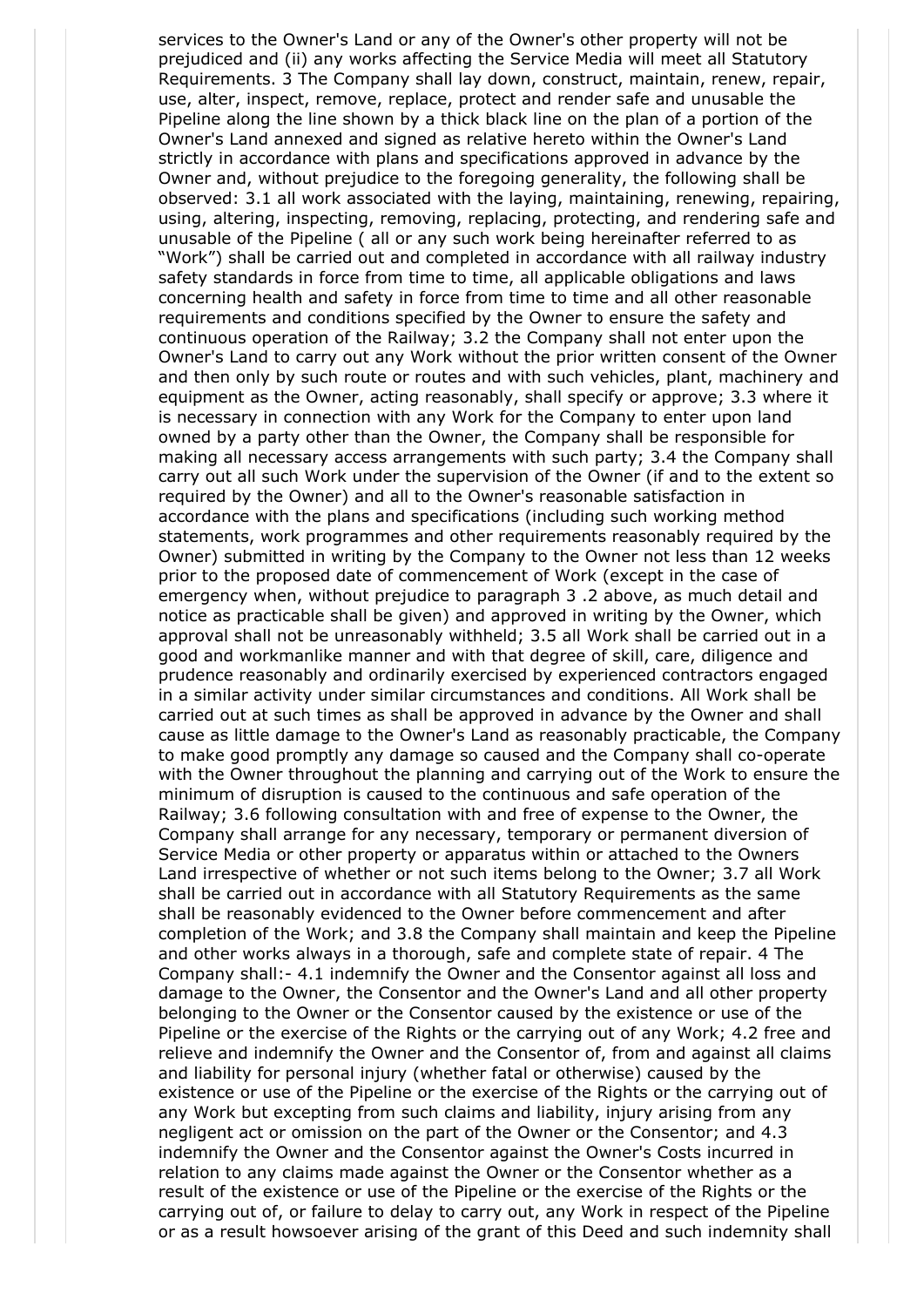include costs for which the Owner may be liable to indemnify any other party whether in the case of indemnity or reimbursement as a matter of contract, delict, statute or subordinate legislation, rules or regulations made or imposed by any competent Authority or by the decree, judgement or decision of any competent court, arbiter or other Authority. 5 The Company shall, in the case of damage occurring, whether by accident or otherwise, to the Pipeline and leakage of gas therefrom occurring, without delay, commence and complete all necessary Work including repairs and renewal of the Pipeline and, where damage to the Owner's Land or any other property (including other property belonging to the Owner) may result, the Company shall take immediate action to cut off the flow of gas through the Pipeline. 6 If the Company fails after fourteen days' written notice (or in the case of emergency such lesser period of notice as may be reasonably practicable) from the Owner requiring the Company to commence to carry out any Work to or associated with the Pipeline which the Company is obliged to perform in terms of this Deed, the Owner shall be entitled to execute the necessary Work and the Company shall repay to the Owner on demand the Owner's Costs so far as reasonably incurred in connection with such Work. 7 In the event of the Owner considering it necessary for any part of the Railway or of the Owner's Land upon which the Railway is constructed to be altered, repaired, modified, widened or extended as a result of railway industry safety standards in force from time to time and in the event of the Owner considering it necessary, as a consequence of the same, for works to be carried out to the Pipeline then the Owner shall accordingly inform the Company in writing. The Company shall thereafter be responsible for the design and implementation of such works as are necessary and approved in writing by the Owner which approval shall not be unreasonably withheld or delayed. 8 The Owner shall not erect any buildings or plant trees within a distance of five metres on either side of the Pipeline. The Owner shall permit the Company (if the Company considers it necessary) to remove any buildings or trees within five metres on either side of the Pipeline provided that in so doing the Company shall comply with the other provisions of this Schedule of Conditions declaring that the carrying out of any such removal of buildings or trees shall constitute "Work" as that term is defined in paragraph 3 herein. 9 Subject always to the provisions of Paragraph 10 below:- 9.1 the Owner will not do or cause or permit to be done anything calculated or likely to cause damage or injury to the Pipeline and will take all reasonable precautions to prevent such damage or injury and in particular, but without prejudice to the foregoing generality, the Owner will comply with all provisions requiring compliance on its part contained in the Schedule of Conditions; 9.2 the Owner will not (without the prior written consent of the Company and where appropriate of the Secretary of State under Section 3 1 of the Pipelines Act 1962 or any statutory modification or re-enactment thereof) make or cause or permit to be made any material alteration to or deposit of anything on any part of the Servitude Strip so as to interfere with or obstruct the access thereto or to the Pipeline or so as to affect in any way the support afforded to the Pipeline or so as materially to reduce the level of the surface of the Servitude Strip. 10 Nothing contained in paragraphs 9.1 and 9.2 above:- 10.1 shall prohibit or restrict the Owner from carrying out all normal, usual or customary works required for the operation, maintenance, repair and renewal of the Railway including without prejudice to the generality of the foregoing the maintenance, repair and renewal of track and track formation, drains, telecommunications and other appurtenances, declaring that in this context normal, usual or customary works shall not be taken to include works involving the use of mechanical excavation, pipejacking or sub-soil drilling equipment; 10.2 shall prohibit or restrict the Owner from the temporary placing of track materials on the Servitude Strip pursuant to or in connection with the carrying out of any of the works referred to in paragraph 10.1 herein; 10.3 require the Owner to inform the Company of the carrying out of any of the works referred to in paragraphs 10.1 and 10.2 herein or require the Owner to obtain the prior written consent of the Company in respect of such works. 11 In the event of the expiry without renewal or sooner determination of the Lease, the Owner shall ensure that the tenant or occupant under any lease or other occupancy right that may be granted by the Owner shall require the tenant or occupant thereunder not to contravene any of the provisions applicable to the Owner in terms of this Deed.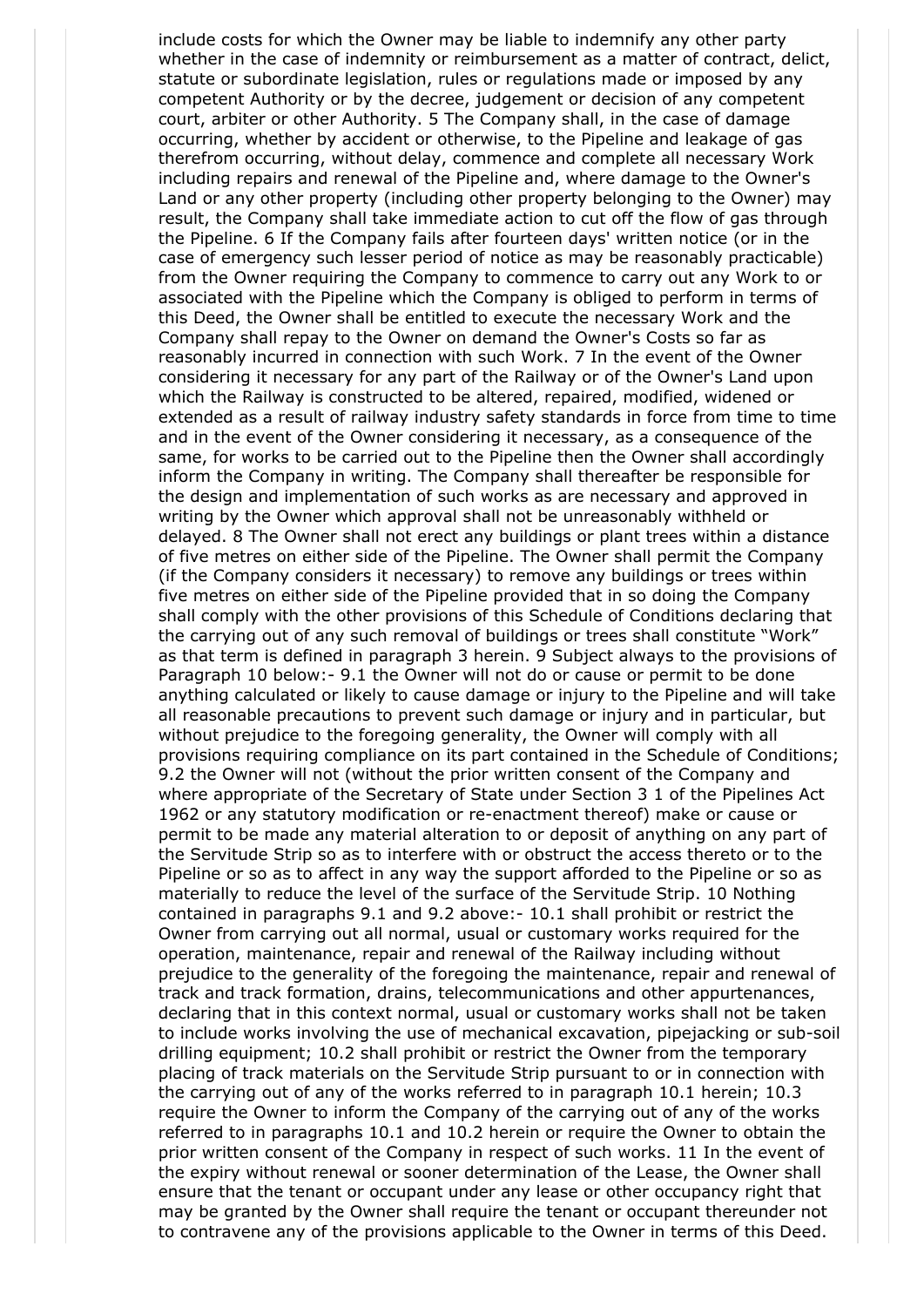12 In the event of either the abandonment by the Company of the Pipeline or the expiration of three years from the date on which the Pipeline shall cease to be used, the Company will render the Pipeline and its ancillary works safe and harmless in terms of Section 25 of the Pipelines Act 1962 declaring always that actively containing the Pipeline by filling it with nitrogen shall not constitute cessation of use for the purposes of this condition. Without prejudice to the foregoing and without prejudice to the provisions of Section 25 of the Pipelines Act 1962 or any statutory modification or re-enactment thereof, the Company shall cause the Pipeline to be rendered unusable in such events by implementing the following procedures: 12.1 purging the Pipeline to remove all toxic, flammable and other hazardous or potentially hazardous substances; 12.2 filling of the sleeve or duct with inert materials such as cement, grout or concrete with a strength compatible with the existing concrete surround or soil as applicable. 13 In the event of any transfer of ownership of the Pipeline, the Company shall ensure that all of the Company's obligations in respect of the Pipeline, including the obligation imposed by this Condition, shall be undertaken by the party to whom any transfer is made. 14 The following provisions shall apply to any notice under this Deed: 14.1 Any notice to the Owner shall be sufficiently served if sent by First Class Recorded Delivery Post to: The Scottish Railway Preservation Society Bo'ness Station Union Street Bo'ness For the attention of the Civil Engineer or to such other address in the United Kingdom as may be notified in writing by the Owner to the Company from time to time. 14.2 Any notice to the Company shall be sufficiently served if sent by First Class Recorded Delivery Post to: BP Pipelines Division BP Chemicals Limited P0 Box 30 Bo'ness Road Grangemouth, FK3 9XQ For the attention of the Pipelines Division Manager or to such other address in the United Kingdom as may be notified in writing by the Company to the Owner from time to time. 14.3 Any notice sent by First Class Recorded Delivery Post shall be deemed duly served at the expiry of two working days after the date of posting. In proving service it shall be sufficient to prove that the envelope containing the notice was duly addressed to the relevant party in accordance with this Condition 14 and posted to the place to which it was so addressed. 14.4 The term "working day" means a day other than a Saturday on which banks are or, as the context may require, were generally open for business in Scotland. 15.1 In this Condition the following expressions shall have the following meanings that is to say: - 15.1.1 'development" means the carrying out of building, engineering or other operations in, over or under the Owner's Land, save that it shall not include:- (a) any works in relation to the maintenance, repair, renewal and operation of the Railway; (b) the construction of roads or motorways; (c) the installation of any pipelines cables or public services; (d) the development of land under Governmental order for the purpose of a new town or urban development; (e) development permitted at the date hereof by development order or order or concession made under any statute; or (f) mining operations. 15.1.2 "planning permission" means a planning permission granted under or pursuant to the Town and Country Planning (Scotland) Act 1997 or any statutory modification or re-enactment thereof. 15.1.3 "the diversion route" means the route to be agreed or determined in accordance with Paragraph 1 5 .3 of this Condition 15.2.1 If the Owner desires to carry out any development of land affected by the Pipeline, it will: - (a) supply to the Company full details thereof in writing; and (b) use its best endeavours with the assistance if requested of the Company free of charge so as to arrange the development as to avoid the diversion of the Pipeline and will consult with the Company to this end. 15.2.2 If following such consultation: - (a) the Owner obtains planning permission for the development but the same is prevented solely by reason of the position of the Pipeline; or (b) planning permission for the development is refused solely by reason of the position of the Pipeline the Owner shall give written notice to the Company stating whether or not the Owner requires the diversion of the Pipeline or part thereof whereupon the Company may in its unfettered discretion elect, by notice in writing to be delivered within six months of the receipt of the Owner's written notice, either: (i) to divert the Pipeline or part thereof along the diversion route; or (ii) to pay to the Owner compensation for the loss of the value of any part of the land of the Owner incurred by reason of the restriction of development due to the position of the Pipeline such compensation to be determined in default of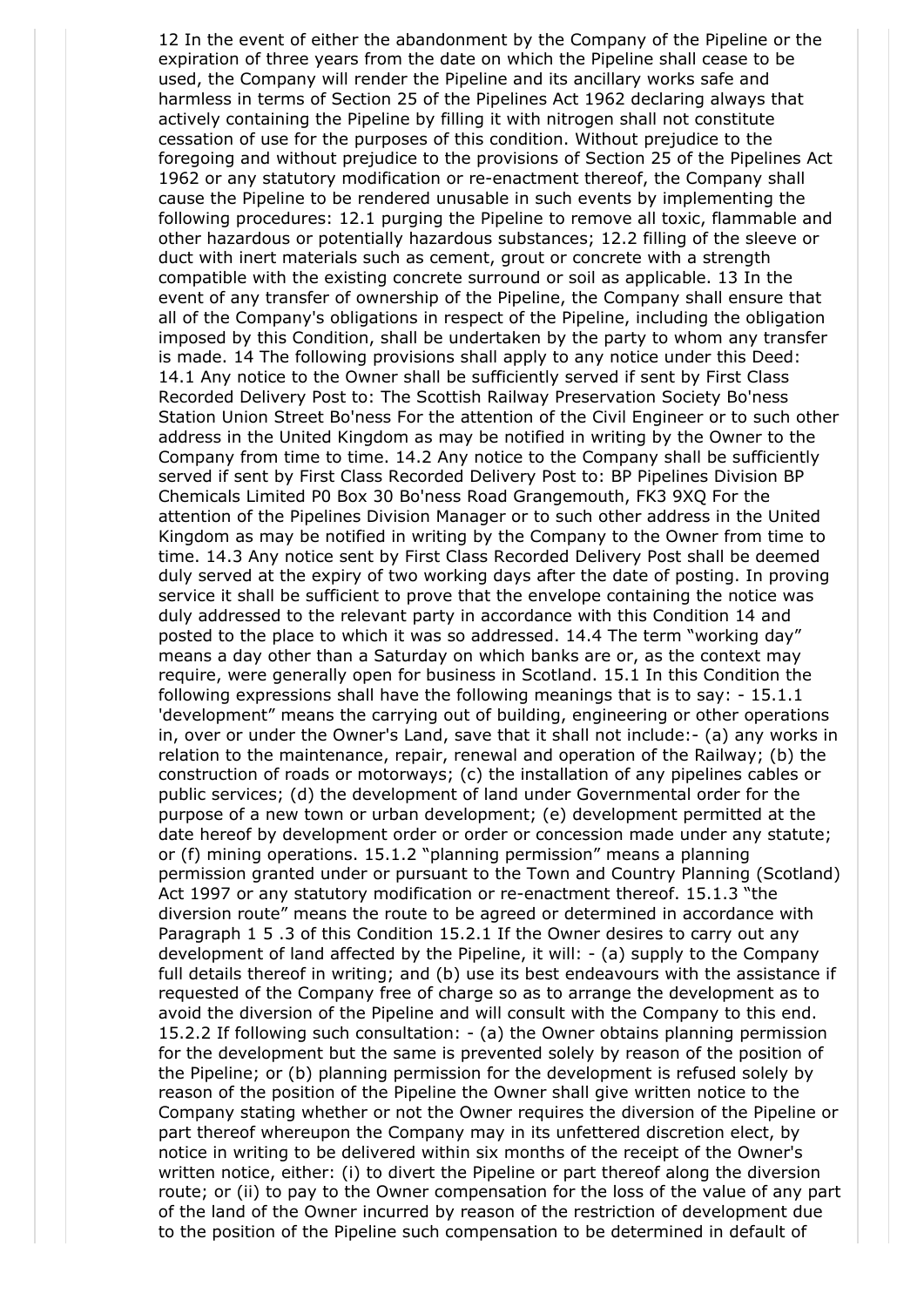agreement by an arbiter to be agreed between the Owner and the Company or, failing agreement, to be appointed on the application of either party by the Chairman for the time being of the Scottish Branch of The Royal Institution of Chartered Surveyors. PROVIDED ALWAYS that if the Owner obtains planning permission for the development but does not give notice as aforesaid to the Company requiring diversion of the Pipeline or any part thereof it shall nevertheless notify the Company of the obtaining of such planning permission and if the Company shall be of the opinion that the development would be likely to cause damage to the Pipeline or any interference with the exercise of the Company's rights contained elsewhere in this Schedule or in the Grant of Servitude, the Company may elect to divert the Pipeline or part thereof along the diversion route. 15.3 The diversion route shall be such route within the land affected by the Pipeline as shall be agreed between the Owner and the Company or, failing agreement, as shall be determined by an arbiter to be appointed by the President for the time being of the Institution of Civil Engineers as being the route which will cause the least possible interference with the use and enjoyment by the Owner of the land affected by the Pipeline commensurate with the reasonable requirements of the Company in connection with the reconstruction of the Pipeline and its use as part of the Pipeline as a whole. 15.4 On a diversion of the Pipeline or part thereof under the preceding paragraphs of this Condition: 15.4.1 no consideration shall be payable by the Company to the Owner but the Company shall make reasonable compensation to the Owner of the land affected by the Pipeline in respect of any loss of profit or disturbance or damage resulting from the diversion and the Company shall make good any damage to the surface of the land affected by the Pipeline to the reasonable satisfaction of the Owner; 15.4.2 the Pipeline's points of ingress to and egress from the land affected by the Pipeline shall not (save where the Owner otherwise allows) be varied and any special gates or marker posts at these points shall remain in situ; 15.4.3 the Owner's reasonable Surveyor's and legal fees in connection with the diversion shall be borne by the Company; and 15.4.4 the Owner and all other necessary parties shall accept a surrender of the Grant of Servitude and enter into a further Grant similar in terms to the Grant surrendered except that there shall be no monetary consideration therefor and this Condition and all references to the Diversion Provisions shall be excluded therefrom. 15.5 As to the whole or any particular part of the Pipeline the said diversion or payment of compensation in lieu thereof shall take place or be payable once only. Part 7 of the Schedule Provisions of the Mining Code. Note 1: Part 7 of the Schedule to the foregoing deed is identical to Part 7 of the Schedule to the Grant of Servitude in Entry 12 of this Title Sheet. Note 2: The pipeline as shown on the plan annexed to the above Grant of Servitude forms part of the pipeline indicated by a dark blue line between the points lettered A-B on Supplementary Plan 2 to the Title Plan.

# **Entry Number Burden Detail**

31 Disposition by BP Oil Grangemouth Refinery Limited to Falkirk Council and their successors and assignees, recorded GRS (West Lothian) 7 Jun. 2005, of 3 plots of ground at Kinneil Gate 10, Bo'ness Road, Grangemouth, hatched red on the Title Plan (hereinafter referred to as "the Subjects") contains the following: This is the Schedule referred to in the foregoing Disposition PART 1 - INTERPRETATION In this Schedule "the Adjoining Subjects" means ALL and WHOLE the lands and farm of North Haining extending to one hundred and twenty-seven acres and five hundred and fifty-four decimal of one-thousandth parts of an acre or thereby more particularly described in the Disposition by Timothy Warren as Commissioners for the Hamilton Trustees with consent thereinmentioned in favour of Grangemouth Co-operative Society recorded in the Division of the General Register of Sasines for the County of Linlithgow (now West Lothian) on 8 Feb. 1923 under exceptions including the Subjects "the Adjoining Subjects Proprietor" means the proprietors of the Adjoining Subjects or any part or parts thereof (and which expression where the context so admits or requires shall also include their tenants, sub-tenants, licensees, invitees and other persons in occupation of the Adjoining Subjects or any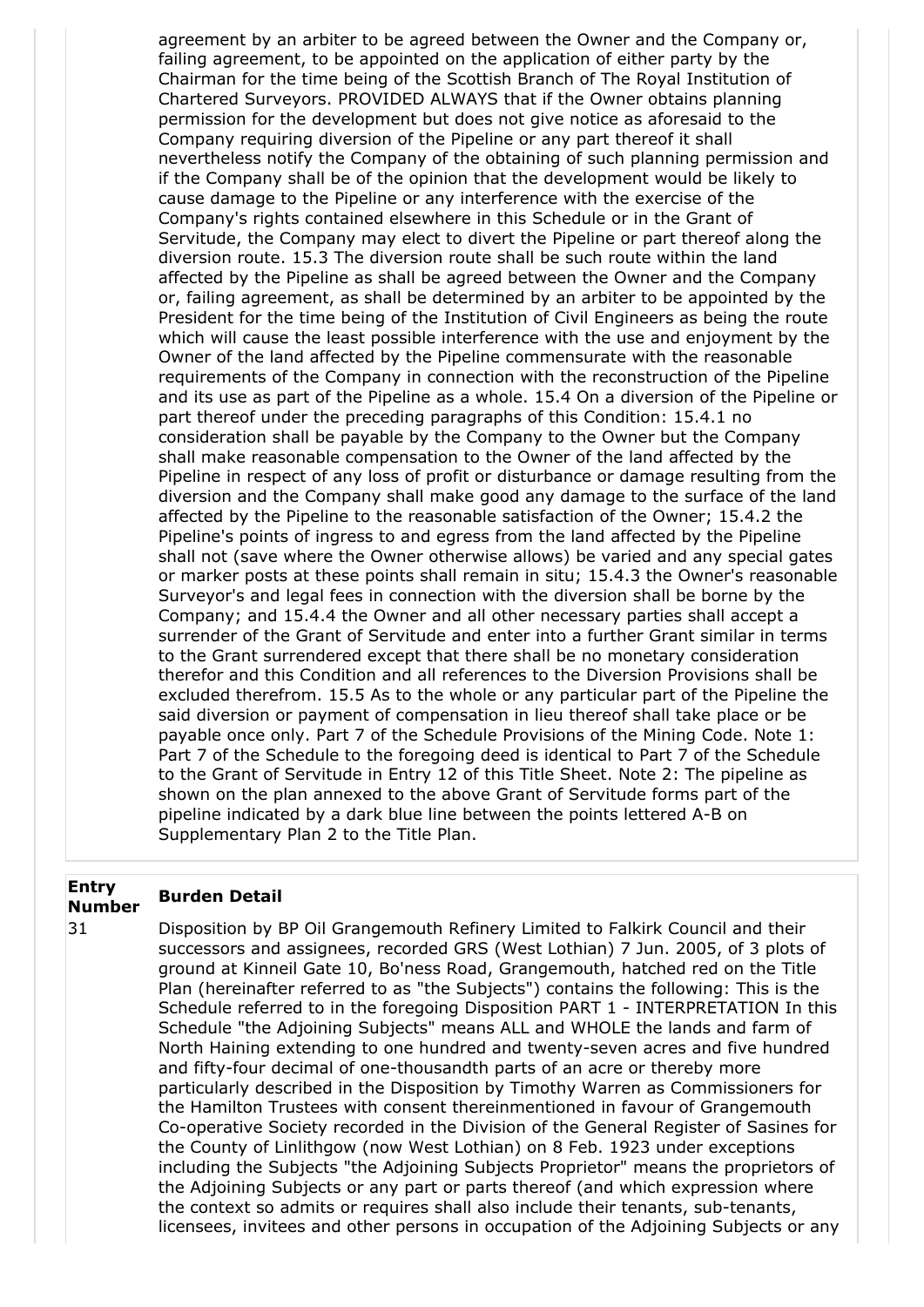part thereof, for whom they are legally responsible); "Benefitted Land" means, inter alia, the Adjoining Subjects and the Pipeline Subjects together; "the Disponees" means Falkirk Council together with their successors and assignees as heritable proprietors of the Subjects or any part or parts thereof (and which expression where the context so admits or requires shall also include their tenants, sub-tenants, licensees, invitees and other persons in occupation of the Subjects or any part thereof, for whom they are legally responsible); "Pipeline" means the pipeline shown dotted in black and marked "Kinneil- Dalmeny 30 Oil Pipe" on the Plan annexed and executed as relative hereto; "Pipeline Subjects" means the subjects more particularly described in (i) Disposition by BP (Refinery) Grangemouth Limited in favour of BP Oil Development Limited, recorded G.R.S. (West Lothian) 29 Dec. 1972 and (ii) Disposition by Neil Archibald Primrose in favour of BP Oil Development Limited recorded said G.R.S. 23 Jul. 1973, (which subjects (i) and (ii) are hereinafter referred to as "the terminal installations") and (iii) the Pipeline. "Pipeline Subjects Proprietor" means the proprietors of the Pipeline Subjects or any part of parts thereof (and which expression where the context so admits or requires shall also include their tenants, sub-tenants, licensees, invitees and other persons in occupation of the Pipeline Subjects or any part thereof, for whom they are legally responsible); "the Subjects" means the subjects disponed in this Disposition; "Visibility Splays" means the visibility splays to be constructed on the Visibility Splay Land; "the Visibility Splay Land" means those areas delineated in green and dotted black on the said Plan annexed as relative hereto, which areas comprise part of the Adjoining Subjects. PART 2 - SERVITUDES AFFECTING THE SUBJECTS The following servitudes are imposed on the Subjects for the benefit of the Benefitted Land subject always to the terms of the real burdens set out in part 4 below:- 1 A servitude right, tolerance and wayleave over the Subjects of maintaining, renewing and protecting the Pipeline for the purpose and use of conveying crude oil or petroleum or its products between the different constituent elements of the Benefitted Land and of erecting, maintaining and renewing such valves, field marker posts, aerial marker posts and cathodic protection markers or posts as may be considered reasonably necessary for and in connection with the Pipeline, which field marker posts and cathodic protection posts shall not exceed 0.75 metres in height and aerial marker posts shall not exceed 2.1 metres in height and shall where practicable be laid in line of fences, hedges, etc., including (without prejudice to the foregoing generality) for the Pipeline Subjects Proprietor and their surveyors, inspectors, contractors and others having their authority a right to enter as and when reasonably necessary upon the Subjects for the purpose of executing such repairs, alterations or renewals to the Pipeline as may from time to time be needful or for any other necessary purpose in connection with the Pipeline and other works provided that before entering on the Subjects reasonable notice shall be given to the Disponees to superintend the operations. The following servitudes are imposed on the Subjects for the benefit of the Adjoining Subjects subject always to the terms of the real burdens set out in part 4 below:- 2 All necessary rights of pedestrian and vehicular access over the Subjects to and from the BP Kinneil Gate 10, Bo'ness Road, Grangemouth, situated on the Adjoining Subjects. PART 3 - SERVITUDES AFFECTING THE ADJOINING SUBJECTS The following servitudes are imposed on the Adjoining Subjects for the benefit of the Subjects subject always to the terms of the real burdens set out in part 4 below:- 1. All necessary rights of pedestrian and vehicular access over the Adjoining Subjects for the purpose of constructing the roundabout and associated approved roads, pavements and relative street fixtures and fittings and the Visibility Splays and when reasonably necessary for the purpose of executing such repairs, alterations renewal to the said roundabout roads, pavements, fixtures and fittings and the Visibility Splays as may from time to time be needful or for any other necessary purposes in connection therewith. PART - 4 REAL BURDENS AFFECTING THE ADJOINING SUBJECTS The following real burdens are imposed on the Adjoining Subjects for the benefit of the Subjects:- 1. The Adjoining Subjects Proprietor shall be prohibited from building or placing any structure, vehicle or other item on the Visibility Splay Land and shall be obliged to maintain any grass/vegetation on the Visibility Splay Land in a neat and tidy condition and kept at a height of no greater than 0.16 metres. If the Adjoining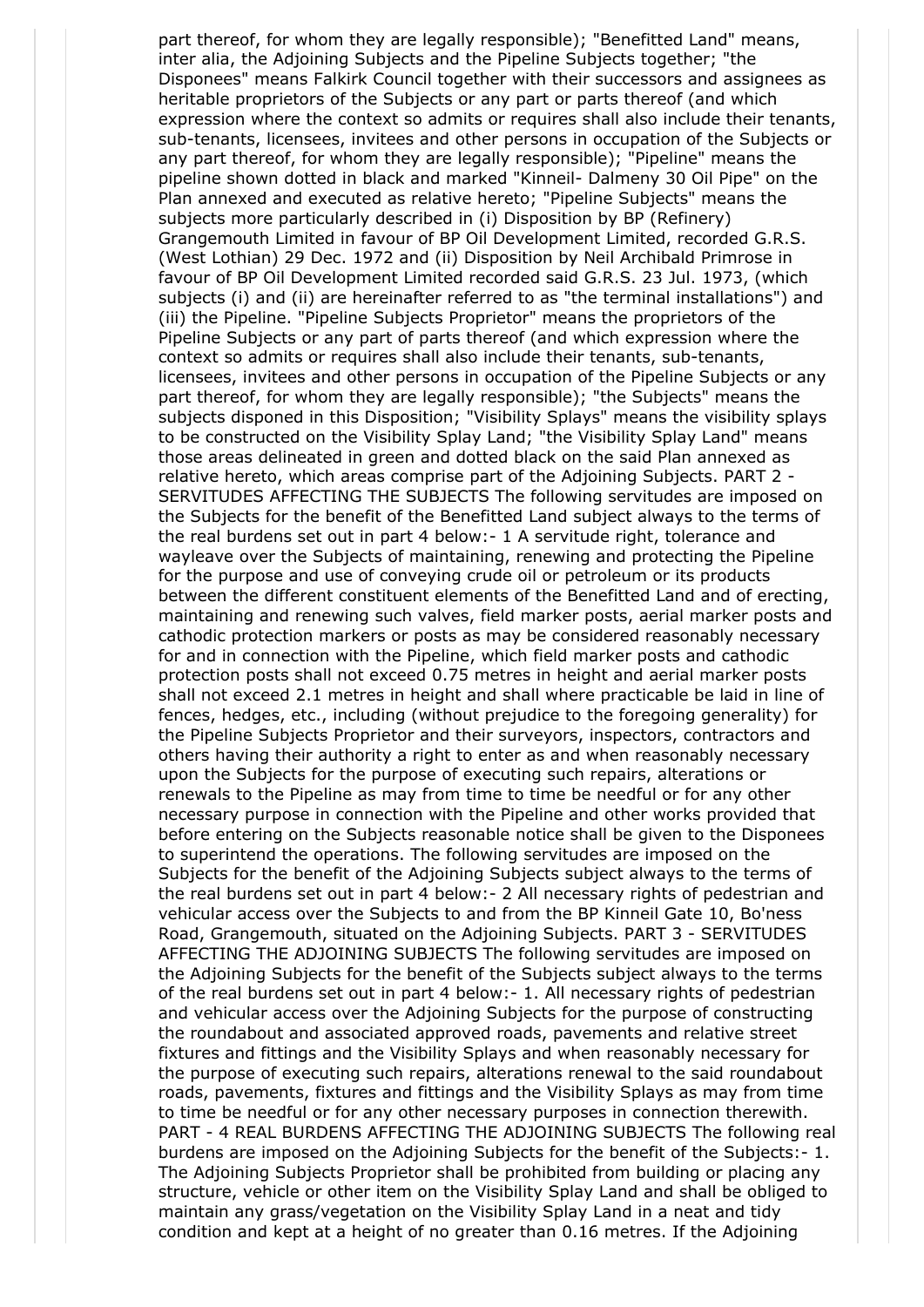Subjects Proprietor fails to comply with the foregoing obligation within 30 days of any written request to do so by the Disponees, the Disponees will be entitled to enter upon the Visibility Splay Land and carry out such work as is required to ensure compliance with this condition, the reasonable cost of which shall be repaid by the Adjoining Subjects Proprietor to the Disponees within seven days of written demand. 2. All of the servitudes imposed by Part 2 above shall be exercised by the Adjoining Subjects Proprietor and the Pipeline Subjects Proprietor subject to the obligation on them to provide at least 14 days notice of their intention to exercise such rights (except in the case of emergency) and to exercise such rights in the least burdensome manner reasonably practicable and so as to cause the minimum of disturbance and inconvenience to the Disponees and subject always to the obligation to reinstate and make good any surface damage occasioned thereby as soon as reasonably practicable and to indemnify the Disponees in respect of any loss, damages or liability incurred as a result of such rights. Note 1: The parts of the subjects in this title tinted yellow on the Title Plan form part of the Adjoining Subjects as defined in the foregoing Entry. Note 2: The pipeline as shown dotted in black and marked "Kinneil-Dalmeny 30 Oil Pipe" on the said plan annexed to the foregoing deed does not affect the subjects in this Title. Note 3: The subjects in this Title are not affected by the burdens imposed in Part 4 of the Schedule to the foregoing deed as no part of the Visibility Splay Land forms part of the subjects in this Title.

# **Entry Number Burden Detail**

32 Deed of Servitude containing Disposition by BP Exploration Operating Company Limited and BP International Limited in favour of BP Oil Grangemouth Refinery Limited recorded G.R.S. (Dumbarton (Fiche 4 Frame 1), and also Stirling and West Lothian) 20 Jan. 2006 contains the following: 1. DEFINITIONS AND INTERPRETATION 1.1 Definitions In this Deed unless the context requires otherwise:- "BPOGRL" means BP Oil Grangemouth Refinery Limited, incorporated under the Companies Acts with registered number SC010612 and having its registered office at Bo'ness Road, Grangemouth FK3 9XQ and its successors in title as heritable proprietor of the Benefited Property in whom the benefit of the servitude and other rights hereby granted shall for the time being be vested; "Date of Entry" means 1 April 2005; "Benefited Property" means the subjects described in Part 3 of the Schedule; "BP Exploration" means (1) BP Exploration Operating Company Limited, incorporated under the Companies Acts with registered number 00305943 and having its registered office at Chertsey Road, Sunbury on Thames, Middlesex TW16 7BP; and (2) BP International Limited, incorporated under the Companies Acts with registered number 00542515 and having its registered office at Chertsey Road aforesaid; as heritable proprietor of the Burdened Property and unless the context so precludes includes its successors in title as such heritable proprietor; "Burdened Property" means ALL and WHOLE the subjects described in Part 1 of the Schedule ; "Pipeline System" means the two crude oil pipelines between (i) BPOGRL's site at Finnart, Loch Long and (ii) BPOGRL's refinery at Grangemouth together with all or any Supportive Apparatus associated therewith and all wrapping and protective materials; "Pipeline Works Purpose" means the purpose of inspecting, maintaining, protecting, adjusting, altering, renewing or repairing, testing, cleansing, relaying, making safe or removing any part of parts of the Pipeline System; "Schedule" means the schedule of or to this Deed; "Specified Rights" means the rights specified in the Schedule; "Servitude Conditions" means the conditions attaching to the Specified Rights as set out in Clause 3 of this Deed; "Servitude Strip" means that part of the Burdened Property whose surface boundaries are vertically above or below any point lying two metres in the horizontal plane from any point along the centre line of the pipes forming part of The Pipeline, whether such firstmentioned point lies within the Burdened Property or not; "Supportive Apparatus" means the following apparatus and works namely:- (a) apparatus for inducing or facilitating the flow of anything through the Pipeline System or any part thereof; (b) valves, valve chambers, manholes, inspection pits and similar works, being works annexed to or incorporated in the course of the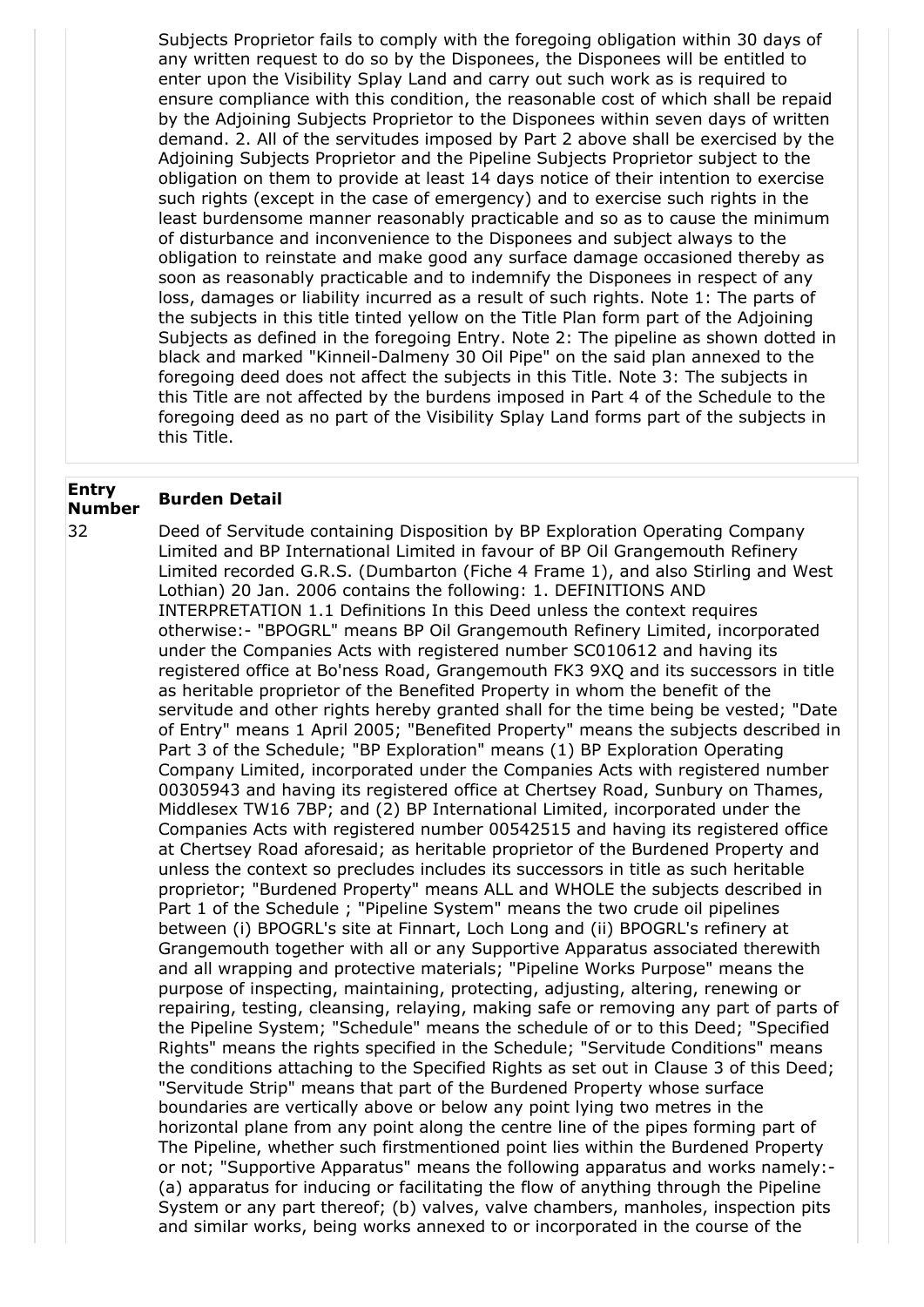Pipeline System; (c) apparatus for supplying energy for the operation of any such apparatus as is mentioned in paragraph (a) above or of any such works as are mentioned in paragraph (b) above; (d) apparatus for the transmission of information for the operation of the Pipeline System or any part thereof; (e) apparatus for affording cathodic protection to the Pipeline System or any part thereof; and (f) a structure for the exclusive support of any part of the Pipeline System; "The Pipeline" means such part of the Pipeline System as has been or is to be laid through, under or over the Burdened Property. 1.2 Interpretation and Construction Save to the extent that the context or the express provisions of this Deed require otherwise, in this Deed:- (a) words importing the singular shall include the plural and vice versa; (b) words importing any gender shall include all other genders; (c) a reference to a Clause, the Schedule or Part of the Schedule is to the relevant clause, schedule or part of the schedule or to this Deed; (d) a reference to a provision of law is a reference to that provision as extended, applied, amended, consolidated or re-enacted; (e) a reference to a "person" includes any individual, firm, company, corporation, body corporate, government, state or agency of state, trust or foundation, or any association, partnership or unincorporated body (whether or not having separate legal personality) of two or more of the foregoing; and (f) any phrase introduced by the words "including", "include", "in particular" or any similar expression shall be construed as illustrative only and shall not be construed as limiting the generality of any preceding words. 1.3 Headings The headings in this Deed are included for convenience only and shall be ignored in construing this Deed 1.4 Whole Agreement The Schedule forms part of this Deed and shall have effect as if set out in full in the body of this Deed. A reference to this Deed includes the Schedule. 2 GRANT OF SPECIFIED RIGHTS BP Exploration impose the Specified Rights on the Burdened Property in favour of the Benefited Property subject to the Servitude Conditions with the benefit of such of the provisions herein contained as are capable of protecting BPOGRL as owner of the Benefited Property and that with entry as at the Date of Entry. 3. OBLIGATIONS BY BPOGRL TO BP EXPLORATION 3.1 Undertakings by BPOGRL BPOGRL (to the intent as to bind the Specified Rights hereby granted into whatsoever hands the same may come and with the intent to benefit and protect the Burdened Property and every part thereof both now and at all times in the future) HEREBY UNDERTAKES to BP Exploration that:- (a) Avoid obstruction or interference: in exercising the servitude and other rights hereby granted BPOGRL shall take all reasonable precautions to avoid obstruction to or interference with the use of the Burdened Property and damage or injury thereto; (b) Make good damage or injury: BPOGRL shall so far as reasonably practicable make good with all due diligence and without delay all damage or injury to the Burdened Property caused by the exercise by BPOGRL of the servitude and other rights hereby granted and shall make full compensation to BP Exploration in respect of any such damage or injury in so far as the same shall not have been made good as aforesaid; (c) Keep pipeline in proper repair: BPOGRL shall so far as reasonably practicable keep The Pipeline in proper repair and condition and upon permanent abandonment of The Pipeline or any part thereof (notification whereof shall be given to BP Exploration by BPOGRL), BOPGRL shall render the same permanently safe (which obligation shall extend to maintaining the same always in a permanently safe condition); (d) Indemnity re exercise of rights: BPOGRL shall keep BP Exploration indemnified against all loss, damage, actions, claims or demands arising by reason of the exercise of the servitude and other rights hereby granted or failure to keep the Pipeline in proper repair and condition as aforesaid; provided that BP Exploration shall not settle or compromise any such actions, claims or demands as are referred to herein without the prior consent of BPOGRL (which consent shall not be unreasonably withheld or delayed and the refusal of which shall be conditional upon BPOGRL granting to BP Exploration such reasonable indemnity as BP Exploration may require in relation to the costs and expenses of any litigation arising in respect of such actions, claims or demands); (e) Indemnity re damage or destruction of pipeline; BPOGRL shall indemnify and keep BP Exploration indemnified against all loss, damage (including without prejudice to that generality any damage caused to the environment and loss suffered by BP Exploration in the event of any part of the Burdened Property being designated as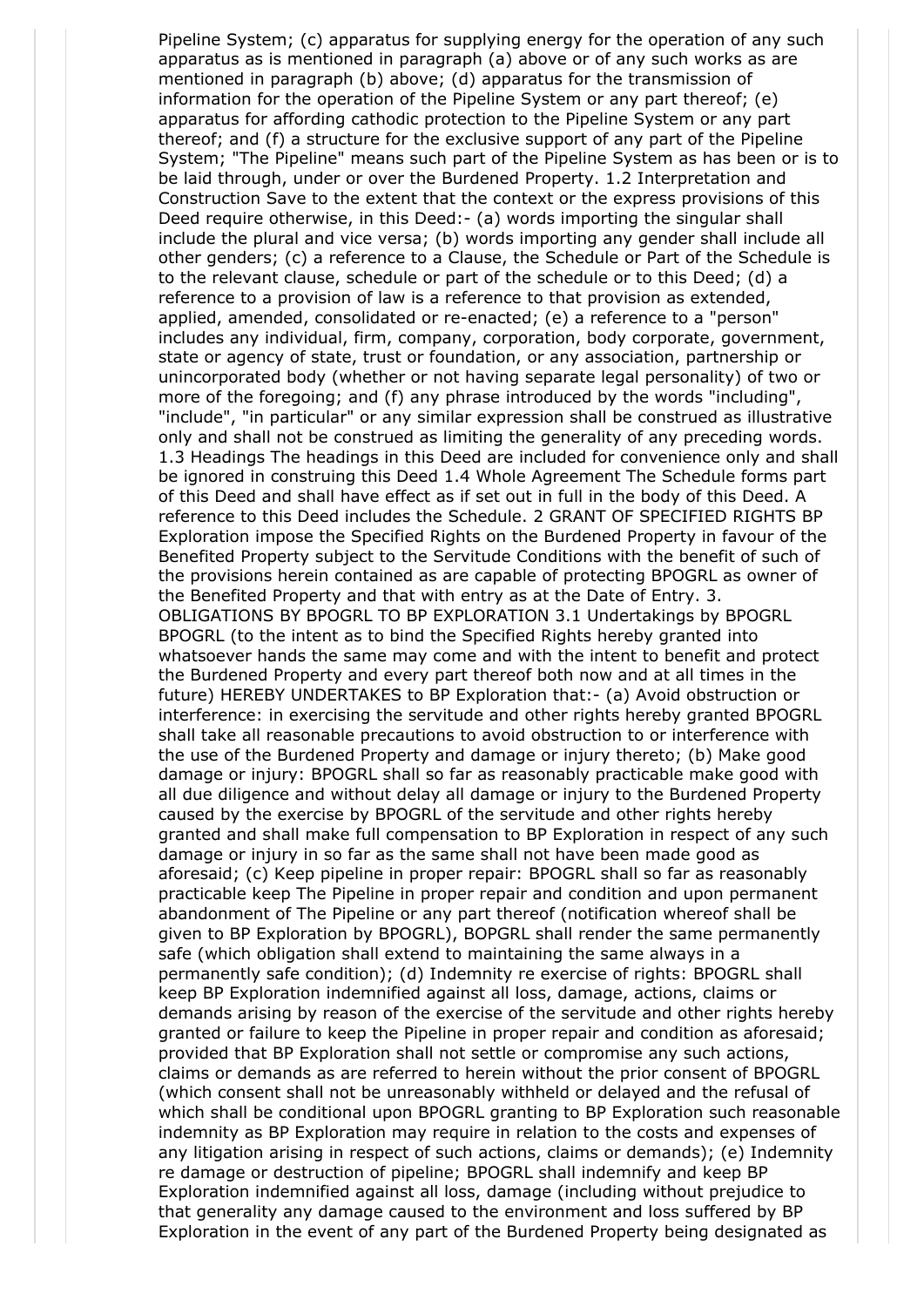contaminated land under the Environmental Protection Act 1990, as amended from time to time), claims, demands, costs and expenses which may arise or be incurred by virtue of any damage or destruction of The Pipeline as aforesaid or any apparatus or equipment attached thereto or used in connection therewith or any escape of any gas or other material whether from The Pipeline or any such apparatus or equipment as aforesaid unless such damage, destruction or escape is caused by the acts or omissions of BP Exploration or his servants or agents provided that BP Exploration shall not settle or compromise any such claims or demands as are referred to herein without the prior consent of BPOGRL (which consent shall not be unreasonably withheld or delayed and the refusal of which shall be conditional upon BPOGRL granting to BP Exploration such reasonable indemnity as BP Exploration may require in relation to the costs and expenses of any litigation arising in respect of such claims or demands); and (f) Pay public rates and taxes: BPOGRL shall pay all public rates and taxes which may be imposed in respect of The Pipeline or the servitude and other rights hereby granted. 3.2 Indemnities to continue in full force and effect The indemnities contained and set out in this Clause 3 will continue in force even if the servitude rights hereby granted come to an end. 4 OBLIGATIONS BY BP EXPLORATION TO BPOGRL 4.1 Undertakings by BP Exploration BP Exploration (for the purpose of securing to BPOGRL the Specified Rights hereby granted and to benefit and protect the same at all hands) HEREBY UNDERTAKES to BPOGRL that:- (a) No damage or injury: BP Exploration will not do or cause or permit to be done on the Burdened Property anything calculated or likely to cause damage or injury to The Pipeline and will take all reasonable precautions to prevent such damage or injury; (b) No material alteration or deposit: BP Exploration will not, without the prior consent in writing of BPOGRL make or cause or permit to be made any material alteration to or any deposit of anything upon any part of the Servitude Strip so as to interfere with or obstruct the access thereto or to The Pipeline by BPOGRL or so as to affect in any way the support afforded to The Pipeline by the surrounding soil including minerals or (where applicable) so as to materially reduce the depth of soil above The Pipeline; (c) No building: BP Exploration will not erect or install or cause or permit to be erected or installed any building or structure or permanent apparatus in, through, upon or over the Servitude Strip; and (d) Take future tenants bound: in the event of BP Exploration granting any lease or other occupancy right in respect of the Burdened Property or any part thereof, BP Exploration will ensure that the tenant or occupant under any such lease or other occupancy right, along with his successor in title, are bound to comply (as if such tenant or occupant, and such successors, were BP Exploration) with the entire provisions of this Deed including in particular, but without prejudice to the foregoing generality, the provisions of this Clause 4. 4.2 Reserved right to install service pipes etc Nothing contained in this Clause 4 shall prevent BP Exploration (provided it shall have obtained all permissions or consents, other than that of BPOGRL, required for the undertaking of the aftermentioned works) from installing any necessary service pipes, drains, wires or cables under the supervision and with the consent (which consent shall not be unreasonably withheld and for which no charge shall be made) of BPOGRL or its agents. 5 DISPUTES Any difference which may arise between BP Exploration and BPOGRL and for the determination of which this Deed does not expressly otherwise provide shall be determined by a single arbiter to be agreed between the parties or, failing such agreement, to be appointed by the President or other senior office holder for the time being of the Law Society of Scotland provided nevertheless that BP Exploration and BPOGRL shall be entitled to instigate proceedings to restrain the other from doing anything which is contrary to the terms and conditions of this Deed. 6 TITLE PROVISIONS 6.1 No lien over pipeline BP Exploration agrees that no part of The Pipeline shall be or become the property of BP Exploration nor shall BP Exploration acquire any lien or other right over The Pipeline or any part thereof. 7 GENERAL 7.1 Notices All communications addressed to BPOGRL relative to this Deed shall be addressed to the Refinery Manager, BP Oil Grangemouth Refinery Limited, Bo'ness Road, Grangemouth FK3 9XQ, or to such other person and/or such other address as BPOGRL may at any time or from time to time notify to BP Exploration. All communications addressed to BP Exploration relative to this Deed shall be addressed to the Plant Manager, Forties Pipeline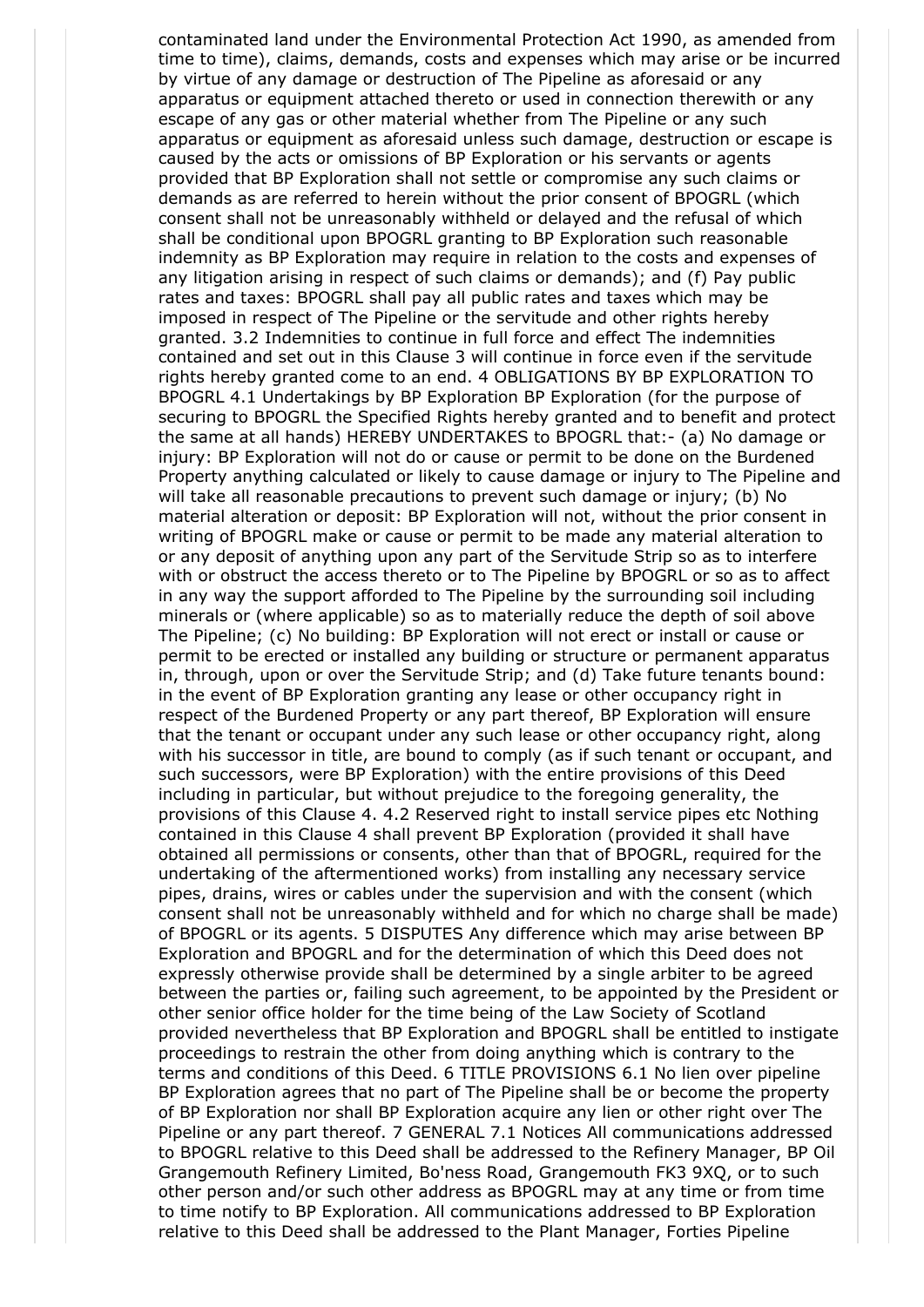System, BP Exploration Operating Company Limited, Bo'ness Road, Kinneil, Grangemouth or to such other person and/or such other address as BP Exploration may at any time or from time to time notify BPOGRL. 7.2 This Deed shall be interpreted in accordance with the Law of Scotland and any dispute, difference or question of any kind which may arise between the parties shall be determined in accordance with the Law of Scotland and the parties hereto hereby severally submit to the exclusive jurisdiction of the Scottish Courts as a forum for the resolution of any disputes which might arise between them (other than differences between the parties which should be put to arbitration in terms of Clause 5 of this Deed). This is the Schedule referred to in the foregoing Deed of Servitude Schedule Part 1 Burdened Property 1 Ground at Kinneil Kerse and East Kerse Mains under exceptions 2 Area of ground extending to 2.69 acres or thereby being the subjects described in and disponed by and shown delineated on the plan annexed to Disposition by BP Oil Development Limited in favour of BP Trading Limited recorded in the Division of the General Register of Sasines for the County of West Lothian on 24 May 1976 Part 2 Specified Rights 1 A right to maintain in position any part of parts of The Pipeline already laid or constructed along the lines coloured blue and red on plan 1 annexed to this Deed (but excluding the areas outlined blue and labelled "Gas Treat Unit", "metering Skid", "R71" and "R67") 2 A right for the officers, servants and agents of BPOGRL at all reasonable times and in an emergency at all times with or without contractors, surveyors, employees and others and with or without motor or other vehicles, plant, apparatus and materials to enter upon the Servitude Strip for any Pipeline Works Purpose and pass over and across the Burdened Property and any other adjoining land of BP Exploration to obtain access to and egress from the Servitude Strip along such route as shall be agreed between BP Exploration and BPOGRL, or in the case of emergency along such other route as may be necessary, for such purpose and temporarily to place on the Servitude Strip any such plant, apparatus and materials required to be used in connection with such purpose. 3 A right to excavate and open up so much of the Servitude Strip and to carry out such works or other activities thereon as may be reasonably required for any Pipeline Works Purpose. 4 A right to manage, work and use The Pipeline. 5 A right to use or permit to use The Pipeline to transmit any material or substance the transmission of which is for the time being not prohibited by law and which is connected with the exercise and performance of the functions of BPOGRL either between or among parts of the Benefited Property or any of such parts, the servitude and other rights granted by this Deed being deemed to be annexed to each such part of the Benefited Property independently of the others. 6 Subject to clause 4 of the foregoing Deed a right to continuous vertical and lateral support for The Pipeline from the Servitude Strip. 7 A right to remove any trees which or the roots of which may become a danger to The Pipeline and also any other trees or shrubs on the Servitude Strip. Part 3 Benefited Property 1 Crude Tanks ALL and WHOLE that area of ground outlined red on Plan 2 annexed and docketed as relative hereto; 2 REFINERY The subjects comprising the Oil Refinery site at the Grangemouth complex. Note 1: A copy of the said Plan 1 annexed to the above deed is included in this Title Sheet as Supplementary Plan 3 Note 2: The burdened subjects 1 described in Part 1 of the Schedule are, as at 27 Jan 2011, the subjects registered under Title Number WLN36742. Note 3: The ground outlined red on said Plan 2 are the parts of the subjects in this title tinted yellow on the Title Plan.

# **Entry Number Burden Detail**

33 Deed of Servitude containing Disposition by BP Exploration Operating Company Limited and Another in favour of BP Oil Grangemouth Refinery Limited recorded G.R.S. (Dumbarton (Fiche 5 Frame 1), and also Stirling and West Lothian) 20 Jan. 2006 contains the following: 1. DEFINITIONS AND INTERPRETATION 1.1 Definitions In this Deed unless the context otherwise requires:- "BPOGRL" means BP Oil Grangemouth Refinery Limited, incorporated under the Companies Acts with registered number SC010612 and having its registered office at Bo'ness Road, Grangemouth FK3 9XQ and its successors in title as heritable proprietor of the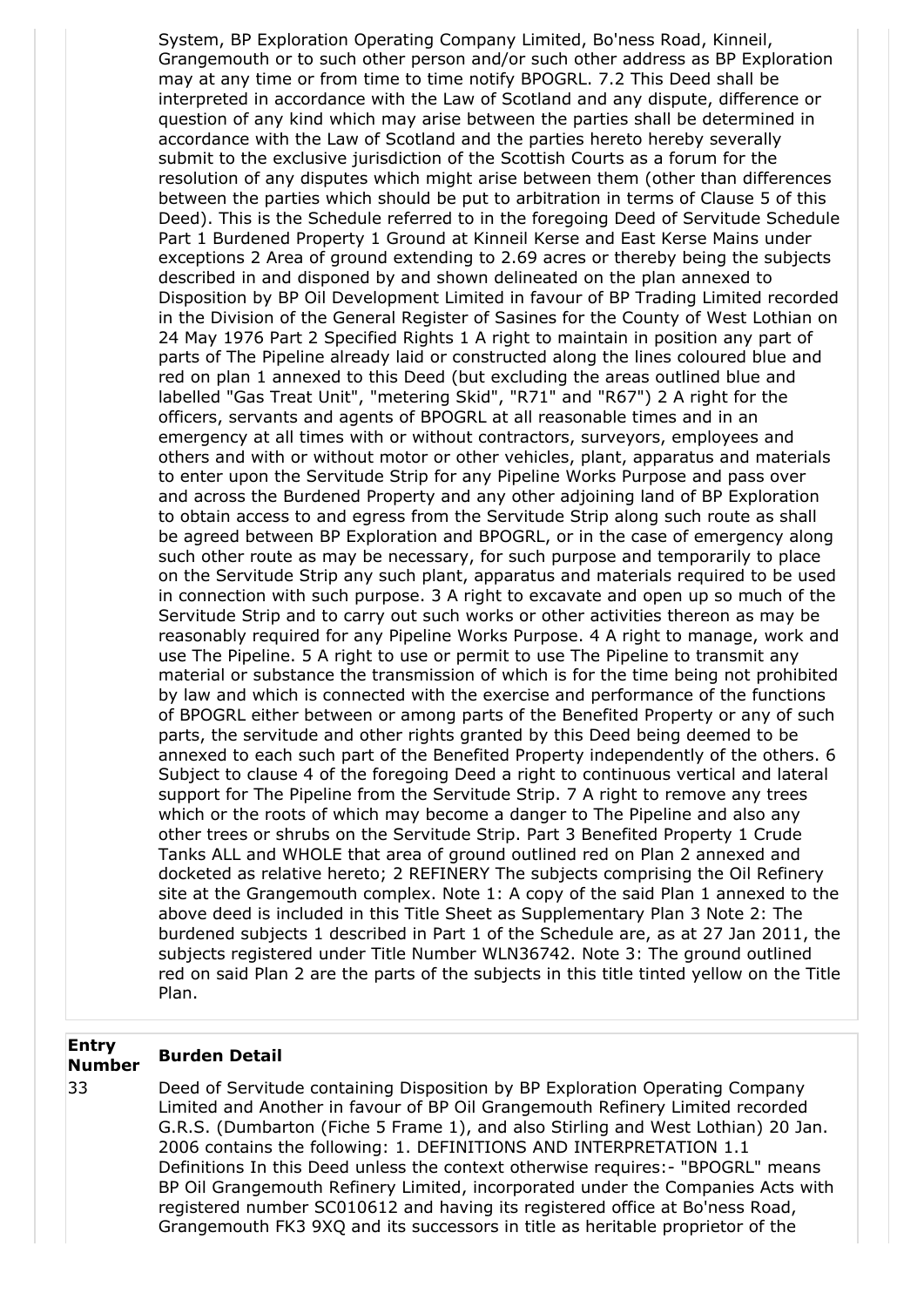Benefited Property in whom the benefit of the servitude and other rights hereby granted shall for the time being be vested; "Date of Entry" means 1 April 2005; "Benefited Property" means the subjects described in Part 3 of the Schedule; "BP Exploration" means (1) BP Exploration Operating Company Limited, incorporated under the Companies Acts with registered number 00305943 and having its registered office at Chertsey Road, Sunbury on Thames, Middlesex TW16 7BP; and (2) BP International Limited, incorporated under the Companies Acts with registered number 00542515 and having its registered office at Chertsey Road aforesaid; as heritable proprietor of the Burdened Property and unless the context so precludes includes its successors in title as such heritable proprietor; "Burdened Property" means ALL and WHOLE the subjects described in Part 1 of the Schedule; "Pipeline System" means the Product pipeline between (i) BPOGRL's refinery at Grangemouth and (ii) BPOGRL's site at Finnart, Loch Long together with all or any Supportive Apparatus associated therewith and all wrapping and protective materials; "Pipeline Works Purpose" means the purpose of inspecting, maintaining, protecting, adjusting, altering, renewing or repairing, testing, cleansing, relaying, making safe or removing any part of parts of the Pipeline System; "Schedule" means the schedule of or to this Deed; "Specified Rights" means the rights specified in the Schedule; "Servitude Conditions" means the conditions attaching to the Specified Rights as set out in Clause 3 of this Deed; "Servitude Strip" means that part of the Burdened Property whose surface boundaries are vertically above or below any point lying two metres in the horizontal plane from any point along the centre line of the pipes forming part of The Pipeline, whether such firstmentioned point lies within the Burdened Property or not; "Supportive Apparatus" means the following apparatus and works namely:- (a) apparatus for inducing or facilitating the flow of anything through the Pipeline System or any part thereof; (b) valves, valve chambers, manholes, inspection pits and similar works, being works annexed to or incorporated in the course of the Pipeline System; (c) apparatus for supplying energy for the operation of any such apparatus as is mentioned in paragraph (a) above or of any such works as are mentioned in paragraph (b) above; (d) apparatus for the transmission of information for the operation of the Pipeline System or any part thereof; (e) apparatus for affording cathodic protection to the Pipeline System or any part thereof; and (f) a structure for the exclusive support of any part of the Pipeline System; "The Pipeline" means such part of the Pipeline System as has been or is to be laid through, under or over the Burdened Property. 1.2 Interpretation and Construction Save to the extent that the context or the express provisions of this Deed require otherwise, in this Deed:- (a) words importing the singular shall include the plural and vice versa; (b) words importing any gender shall include all other genders; (c) a reference to a Clause, the Schedule or Part of the Schedule is to the relevant clause, schedule or part of the schedule or to this Deed; (d) a reference to a provision of law is a reference to that provision as extended, applied, amended, consolidated or re-enacted; (e) a reference to a "person" includes any individual, firm, company, corporation, body corporate, government, state or agency of state, trust or foundation, or any association, partnership or unincorporated body (whether or not having separate legal personality) of two or more of the foregoing; and (f) any phrase introduced by the words "including", "include", "in particular" or any similar expression shall be construed as illustrative only and shall not be construed as limiting the generality of any preceding words. 1.3 Headings The headings in this Deed are included for convenience only and shall be ignored in construing this Deed 1.4 Whole Agreement The Schedule forms part of this Deed and shall have effect as if set out in full in the body of this Deed. A reference to this Deed includes the Schedule. 2 GRANT OF SPECIFIED RIGHTS BP Exploration impose the Specified Rights on the Burdened Property in favour of the Benefited Property subject to the Servitude Conditions with the benefit of such of the provisions herein contained as are capable of protecting BPOGRL as owner of the Benefited Property and that with entry as at the Date of Entry. 3. OBLIGATIONS BY BPOGRL TO BP EXPLORATION 3.1 Undertakings by BPOGRL BPOGRL (to the intent as to bind the Specified Rights hereby granted into whatsoever hands the same may come and with the intent to benefit and protect the Burdened Property and every part thereof both now and at all times in the future) HEREBY UNDERTAKES to BP Exploration that:- (a) Avoid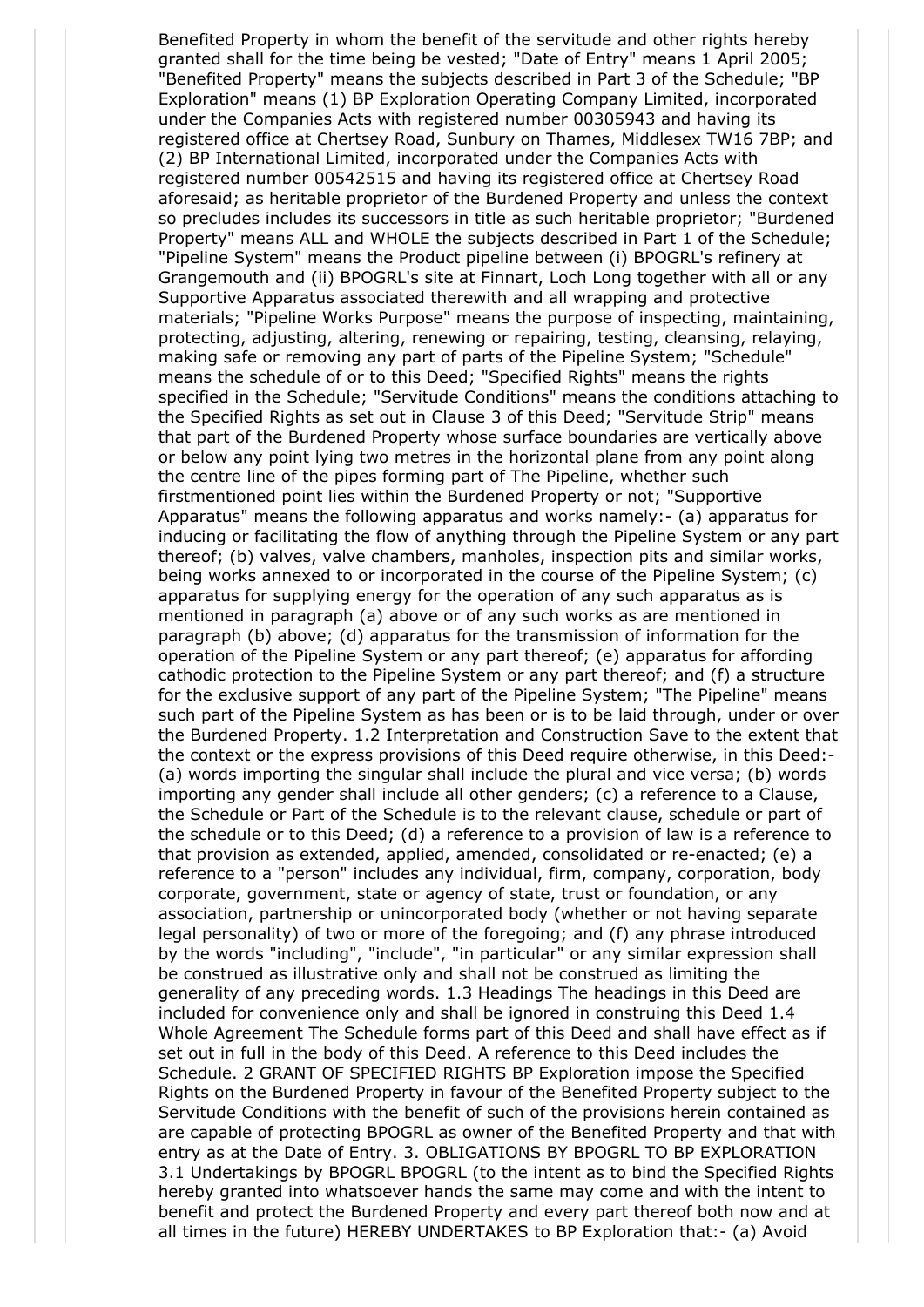obstruction or interference: in exercising the servitude and other rights hereby granted BPOGRL shall take all reasonable precautions to avoid obstruction to or interference with the use of the Burdened Property and damage or injury thereto; (b) Make good damage or injury: BPOGRL shall so far as reasonably practicable make good with all due diligence and without delay all damage or injury to the Burdened Property caused by the exercise by BPOGRL of the servitude and other rights hereby granted and shall make full compensation to BP Exploration in respect of any such damage or injury in so far as the same shall not have been made good as aforesaid; (c) Keep pipeline in proper repair: BPOGRL shall so far as reasonably practicable keep The Pipeline in proper repair and condition and upon permanent abandonment of The Pipeline or any part thereof (notification whereof shall be given to BP Exploration by BPOGRL), BOPGRL shall render the same permanently safe (which obligation shall extend to maintaining the same always in a permanently safe condition); (d) Indemnity re exercise of rights: BPOGRL shall keep BP Exploration indemnified against all loss, damage, actions, claims or demands arising by reason of the exercise of the servitude and other rights hereby granted or failure to keep the Pipeline in proper repair and condition as aforesaid; provided that BP Exploration shall not settle or compromise any such actions, claims or demands as are referred to herein without the prior consent of BPOGRL (which consent shall not be unreasonably withheld or delayed and the refusal of which shall be conditional upon BPOGRL granting to BP Exploration such reasonable indemnity as BP Exploration may require in relation to the costs and expenses of any litigation arising in respect of such actions, claims or demands); (e) Indemnity re damage or destruction of pipeline; BPOGRL shall indemnify and keep BP Exploration indemnified against all loss, damage (including without prejudice to that generality any damage caused to the environment and loss suffered by BP Exploration in the event of any part of the Burdened Property being designated as contaminated land under the Environmental Protection Act 1990, as amended from time to time), claims, demands, costs and expenses which may arise or be incurred by virtue of any damage or destruction of The Pipeline as aforesaid or any apparatus or equipment attached thereto or used in connection therewith or any escape of any gas or other material whether from The Pipeline or any such apparatus or equipment as aforesaid unless such damage, destruction or escape is caused by the acts or omissions of BP Exploration or his servants or agents provided that BP Exploration shall not settle or compromise any such claims or demands as are referred to herein without the prior consent of BPOGRL (which consent shall not be unreasonably withheld or delayed and the refusal of which shall be conditional upon BPOGRL granting to BP Exploration such reasonable indemnity as BP Exploration may require in relation to the costs and expenses of any litigation arising in respect of such claims or demands); and (f) Pay public rates and taxes: BPOGRL shall pay all public rates and taxes which may be imposed in respect of The Pipeline or the servitude and other rights hereby granted. 3.2 Indemnities to continue in full force and effect The indemnities contained and set out in this Clause 3 will continue in force even if the servitude rights hereby granted come to an end. 4 OBLIGATIONS BY BP EXPLORATION TO BPOGRL 4.1 Undertakings by BP Exploration BP Exploration (for the purpose of securing to the benefited property the Specified Rights hereby granted and to benefit and protect the same at all hands) HEREBY UNDERTAKES to BPOGRL that:- (a) No damage or injury: BP Exploration will not do or cause or permit to be done on the Burdened Property anything calculated or likely to cause damage or injury to The Pipeline and will take all reasonable precautions to prevent such damage or injury; (b) No material alteration or deposit: BP Exploration will not, without the prior consent in writing of BPOGRL make or cause or permit to be made any material alteration to or any deposit of anything upon any part of the Servitude Strip so as to interfere with or obstruct the access thereto or to The Pipeline by BPOGRL or so as to affect in any way the support afforded to The Pipeline by the surrounding soil including minerals or (where applicable) so as to materially reduce the depth of soil above The Pipeline; (c) No building: BP Exploration will not erect or install or cause or permit to be erected or installed any building or structure or permanent apparatus in, through, upon or over the Servitude Strip; and (d) Take future tenants bound: in the event of BP Exploration granting any lease or other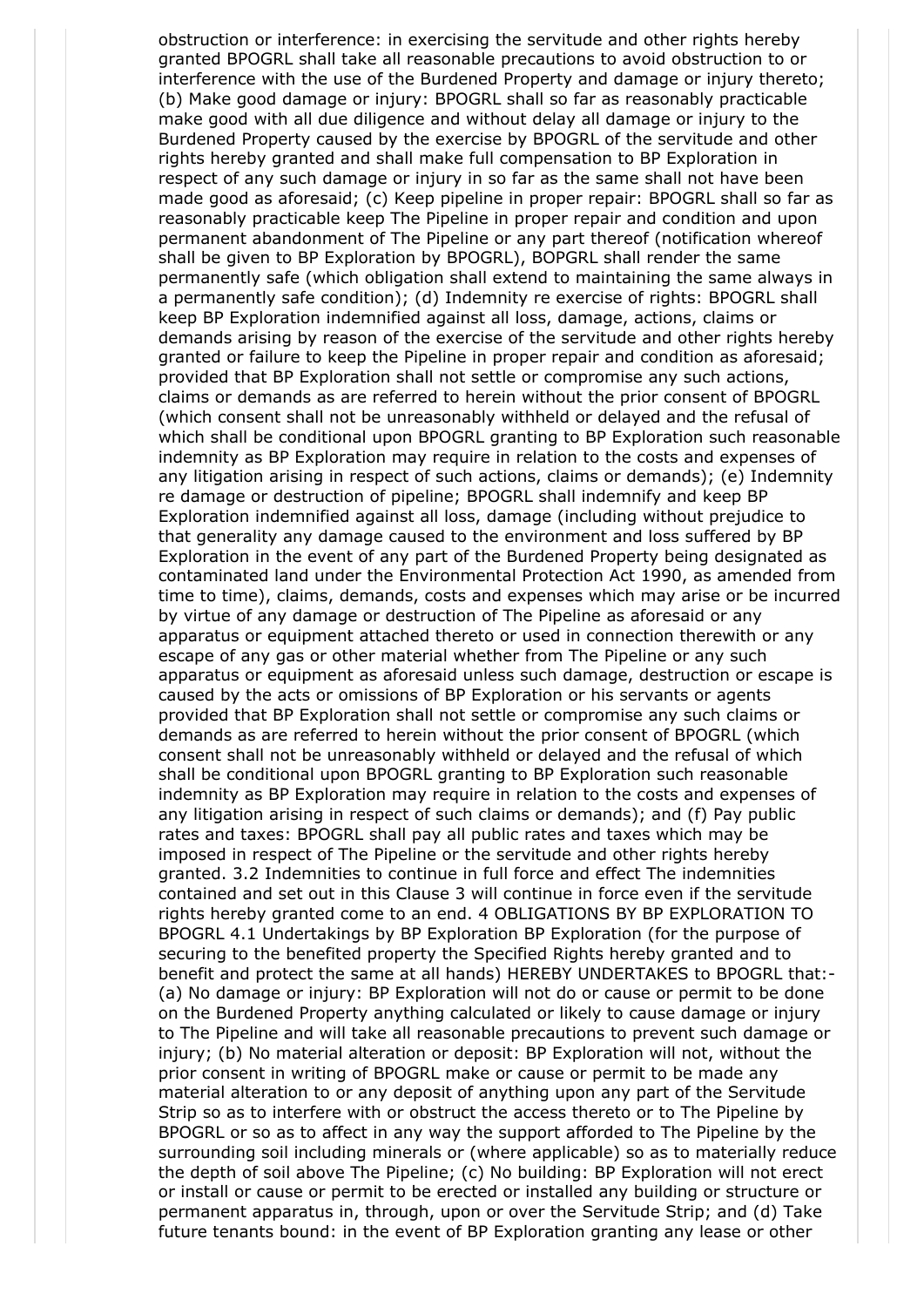occupancy right in respect of the Burdened Property or any part thereof, BP Exploration will ensure that the tenant or occupant under any such lease or other occupancy right, along with his successor in title, are bound to comply (as if such tenant or occupant, and such successors, were BP Exploration) with the entire provisions of this Deed including in particular, but without prejudice to the foregoing generality, the provisions of this Clause 4. 4.2 Reserved right to install service pipes etc Nothing contained in this Clause 4 shall prevent BP Exploration (provided it shall have obtained all permissions or consents, other than that of BPOGRL, required for the undertaking of the aftermentioned works) from installing any necessary service pipes, drains, wires or cables under the supervision and with the consent (which consent shall not be unreasonably withheld and for which no charge shall be made) of BPOGRL or its agents. 5 DISPUTES Any difference which may arise between BP Exploration and BPOGRL and for the determination of which this Deed does not expressly otherwise provide shall be determined by a single arbiter to be agreed between the parties or, failing such agreement, to be appointed by the President or other senior office holder for the time being of the Law Society of Scotland provided nevertheless that BP Exploration and BPOGRL shall be entitled to instigate proceedings to restrain the other from doing anything which is contrary to the terms and conditions of this Deed. 6 TITLE PROVISIONS 6.1 No lien over pipeline BP Exploration agrees that no part of The Pipeline shall be or become the property of BP Exploration nor shall BP Exploration acquire any lien or other right over The Pipeline or any part thereof. 7 GENERAL 7.1 Notices All communications addressed to BPOGRL relative to this Deed shall be addressed to the Refinery Manager, BP Oil Grangemouth Refinery Limited, Bo'ness Road, Grangemouth FK3 9XQ, or to such other person and/or such other address as BPOGRL may at any time or from time to time notify to BP Exploration. All communications addressed to BP Exploration relative to this Deed shall be addressed to the Plant Manager, Forties Pipeline System, BP Exploration Operating Company Limited, Bo'ness Road, Kinneil, Grangemouth or to such other person and/or such other address as BP Exploration may at any time or from time to time notify BPOGRL. 7.2 This Deed shall be interpreted in accordance with the Law of Scotland and any dispute, difference or question of any kind which may arise between the parties shall be determined in accordance with the Law of Scotland and the parties hereto hereby severally submit to the exclusive jurisdiction of the Scottish Courts as a forum for the resolution of any disputes which might arise between them (other than differences between the parties which should be put to arbitration in terms of Clause 5 of this Deed). This is the Schedule referred to in the foregoing Deed of Servitude Schedule Part 1 Burdened Property 1 Ground at Kinneil Kerse and East Kerse Mains under exceptions 2 Area of ground extending to 2.69 acres or thereby being the subjects described in and disponed by and shown delineated on the plan annexed to Disposition by BP Oil Development Limited in favour of BP Trading Limited recorded in the Division of the General Register of Sasines for the County of West Lothian on 24 May 1976 Part 2 Specified Rights 1 A right to maintain in position any part of parts of The Pipeline already laid or constructed along the line coloured green on plan 1 annexed to this Deed. 2 A right for the officers, servants and agents of BPOGRL at all reasonable times and in an emergency at all times with or without contractors, surveyors, employees and others and with or without motor or other vehicles, plant, apparatus and materials to enter upon the Servitude Strip for any Pipeline Works Purpose and pass over and across the Burdened Property and any other adjoining land of BP Exploration to obtain access to and egress from the Servitude Strip along such route as shall be agreed between BP Exploration and BPOGRL, or in the case of emergency along such other route as may be necessary, for such purpose and temporarily to place on the Servitude Strip any such plant, apparatus and materials required to be used in connection with such purpose. 3 A right to excavate and open up so much of the Servitude Strip and to carry out such works or other activities thereon as may be reasonably required for any Pipeline Works Purpose. 4 A right to manage, work and use The Pipeline. 5 A right to use or permit to use The Pipeline to transmit any material or substance the transmission of which is for the time being not prohibited by law and which is connected with the exercise and performance of the functions of BPOGRL either between or among parts of the Benefited Property or any of such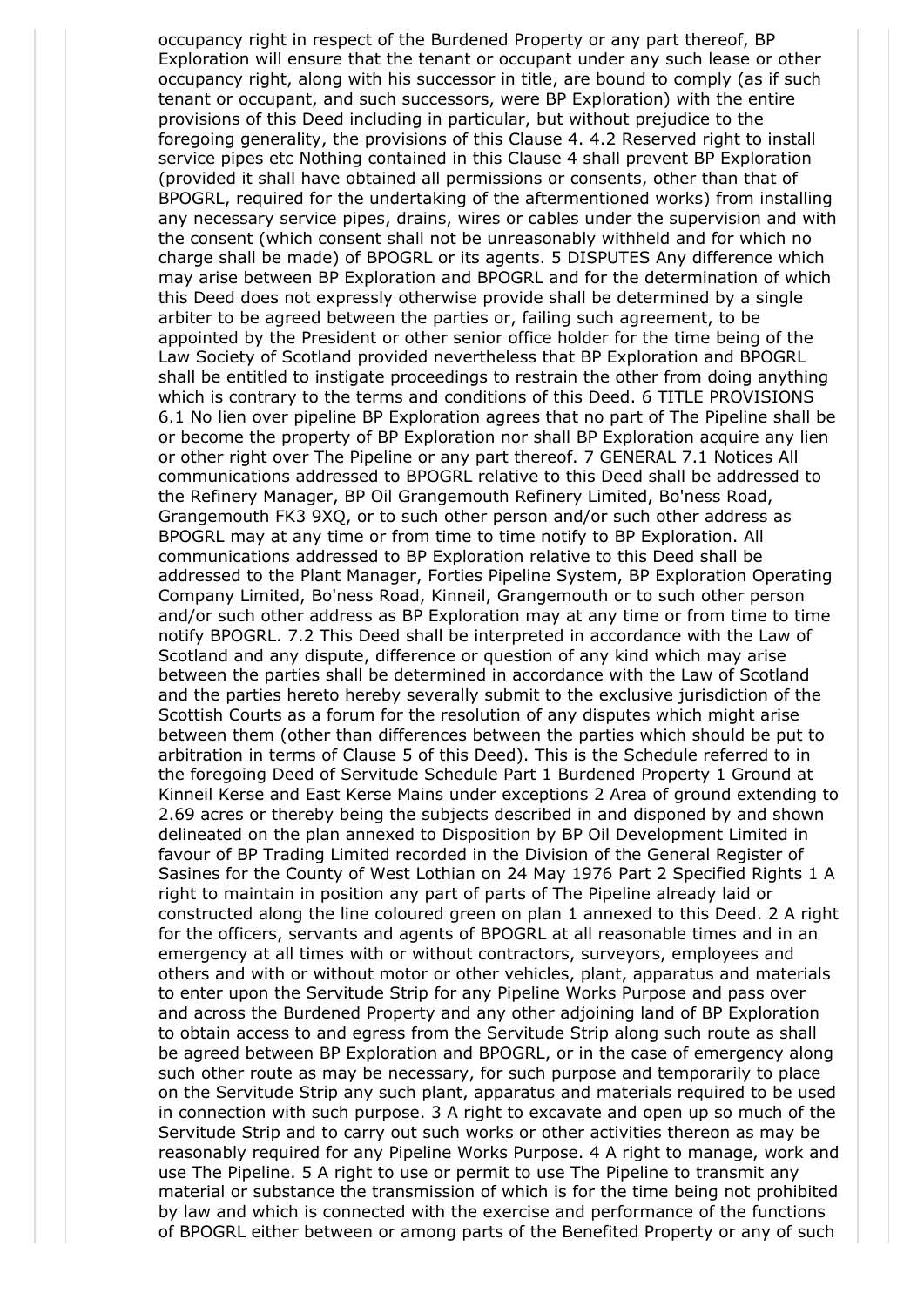parts, the servitude and other rights granted by this Deed being deemed to be annexed to each such part of the Benefited Property independently of the others. 6 Subject to clause 4 of the foregoing Deed a right to continuous vertical and lateral support for The Pipeline from the Servitude Strip. 7 A right to remove any trees which or the roots of which may become a danger to The Pipeline and also any other trees or shrubs on the Servitude Strip. Part 3 Benefited Property 1 Crude Tanks ALL and WHOLE that are of ground outlined red on Plan 2 annexed and docketed as relative hereto; 2 REFINERY The subjects comprising the Oil Refinery site at the Grangemouth complex. Note 1: Plan 1 annexed to the above deed is identical to the copy deed plan which is included in this Title Sheet as Supplementary Plan 3 to the Title Plan. Note 2: The burdened subjects 1 described in Part 1 of the Schedule are, as at 27 Jan. 2011 the subjects registered under Title Number WLN36742. Note 3: The ground outlined red on Plan 2 referred to are the parts of the subjects in this Title shown tinted yellow on the Title Plan.

#### **Entry Number Burden Detail**

34 Deed of Servitude containing Disposition by BP Exploration Operating Company Limited and BP International Limited in favour of BP Oil Grangemouth Refinery Limited recorded G.R.S. (Stirling (Fiche 12 Frame 1), and also West Lothian) 20 Jan. 2006 contains the following: 1. DEFINITIONS AND INTERPRETATION 1.1 Definitions In this Deed unless the context requires otherwise:- "BPOGRL" means BP Oil Grangemouth Refinery Limited, incorporated under the Companies Acts with registered number SC010612 and having its registered office at Bo'ness Road, Grangemouth FK3 9XQ and its successors in title as heritable proprietor of the Benefited Property in whom the benefit of the servitude and other rights hereby granted shall for the time being be vested; "Date of Entry" means 1 April 2005; "Benefited Property" means the subjects described in Part 3 of the Schedule; "BP Exploration" means (1) BP Exploration Operating Company Limited, incorporated under the Companies Acts with registered number 00305943 and having its registered office at Chertsey Road, Sunbury on Thames, Middlesex TW16 7BP; and (2) BP International Limited, incorporated under the Companies Acts with registered number 00542515 and having its registered office at Chertsey Road aforesaid; as heritable proprietor of the Burdened Property and unless the context so precludes includes its successors in title as such heritable proprietor; Burdened Property means ALL and WHOLE the subjects described in Part 1 of the Schedule; "Pipeline System" means the methane pipeline between (i) BPOGRL's refinery at Grangemouth and (ii) the sewage treatment works at Kinneil, Grangemouth together with all or any Supportive Apparatus associated therewith and all wrapping and protective materials; "Pipeline Works Purpose" means the purpose of inspecting, maintaining, protecting, adjusting, altering, renewing or repairing, testing, cleansing, relaying, making safe or removing any part or parts of the Pipeline System; "Schedule" means the schedule in 3 Parts of or to this Deed; "Specified Rights" means the rights specified in Part 2 of the Schedule; "Servitude Conditions" means the conditions attaching to the Specified Rights as set out in Clause 3 of this Deed; "Servitude Strip" means that part of the Burdened Property whose surface boundaries are vertically above or below any point lying two metres in the horizontal plane from any point along the centre line of the pipes forming part of The Pipeline, whether such firstmentioned point lies within the Burdened Property or not; "Supportive Apparatus" means the following apparatus and works namely:- (a) apparatus for inducing or facilitating the flow of anything through the Pipeline System or any part thereof; (b) valves, valve chambers, manholes, inspection pits and similar works, being works annexed to or incorporated in the course of the Pipeline System; (c) apparatus for supplying energy for the operation of any such apparatus as is mentioned in paragraph (a) above or of any such works as are mentioned in paragraph (b) above; (d) apparatus for the transmission of information for the operation of the Pipeline System or any part thereof; (e) apparatus for affording cathodic protection to the Pipeline System or any part thereof; and (f) a structure for the exclusive support of any part of the Pipeline System; "The Pipeline" means such part of the Pipeline System as has been or is to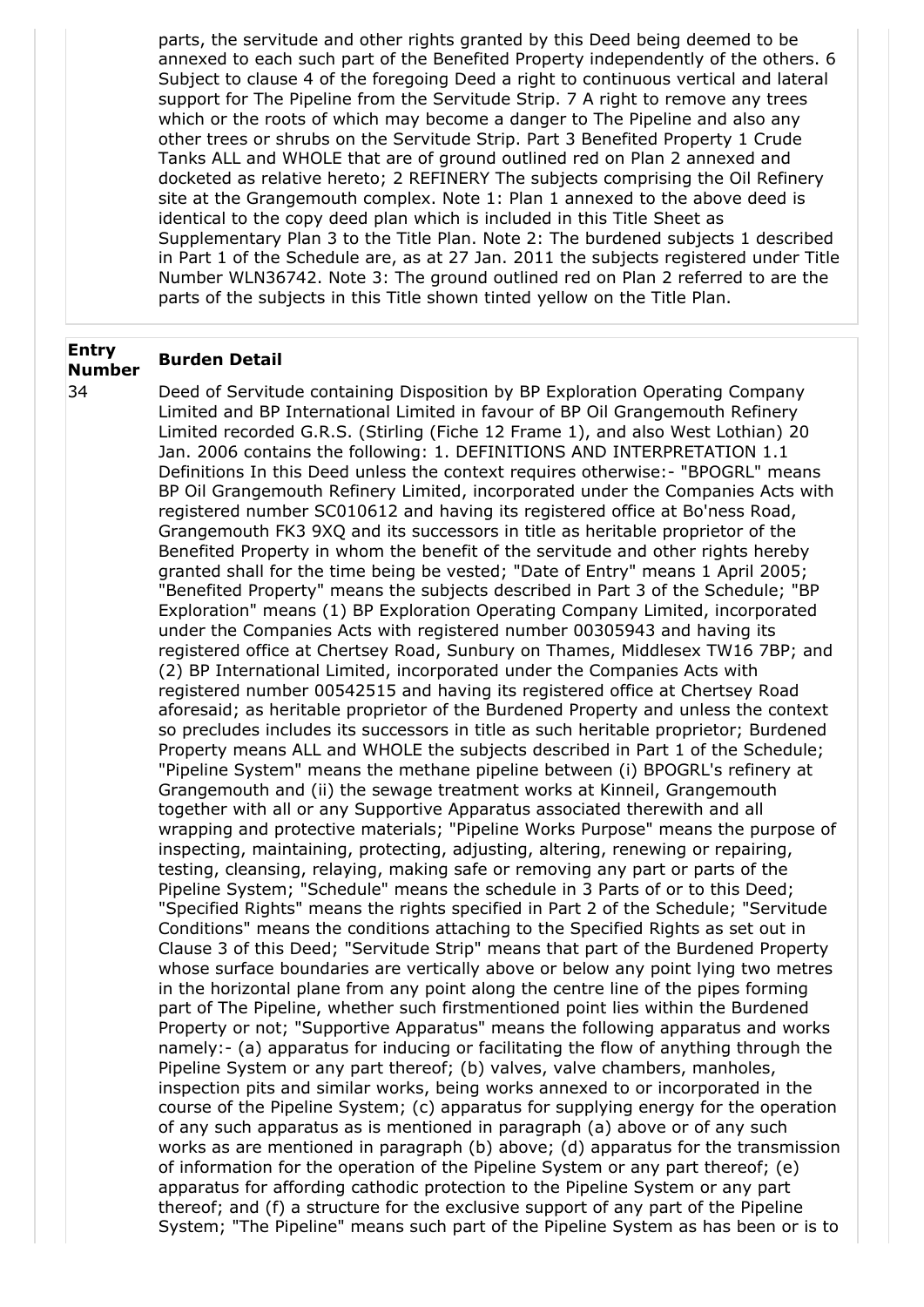be laid through, under or over the Burdened Property. 1.2 Interpretation and Construction Save to the extent that the context or the express provisions of this Deed require otherwise, in this Deed:- (a) words importing the singular shall include the plural and vice versa; (b) words importing any gender shall include all other genders; (c) a reference to a Clause, the Schedule or Part of the Schedule is to the relevant clause, schedule or part of the schedule or to this Deed; (d) a reference to a provision of law is a reference to that provision as extended, applied, amended, consolidated or re-enacted; (e) a reference to a "person" includes any individual, firm, company, corporation, body corporate, government, state or agency of state, trust or foundation, or any association, partnership or unincorporated body (whether or not having separate legal personality) of two or more of the foregoing; and (f) any phrase introduced by the words "including", "include", "in particular" or any similar expression shall be construed as illustrative only and shall not be construed as limiting the generality of any preceding words. 1.3 Headings The headings in this Deed are included for convenience only and shall be ignored in construing this Deed 1.4 Whole Agreement The Schedule forms part of this Deed and shall have effect as if set out in full in the body of this Deed. A reference to this Deed includes the Schedule. 2 GRANT OF SPECIFIED RIGHTS BP Exploration impose the Specified Rights on the Burdened Property in favour of the Benefited Property subject to the Servitude Conditions with the benefit of such of the provisions herein contained as are capable of protecting BPOGRL as owner of the Benefited Property and that with entry as at the Date of Entry. 3. OBLIGATIONS BY BPOGRL TO BP EXPLORATION 3.1 Undertakings by BPOGRL BPOGRL (to the intent so as to bind the Specified Rights hereby granted into whatsoever hands the same may come and with the intent to benefit and protect the Burdened Property and every part thereof both now and at all times in the future) HEREBY UNDERTAKES to BP Exploration that:- (a) Avoid obstruction or interference: in exercising the servitude and other rights hereby granted BPOGRL shall take all reasonable precautions to avoid obstruction to or interference with the use of the Burdened Property and damage or injury thereto; (b) Make good damage or injury: BPOGRL shall so far as reasonably practicable make good with all due diligence and without delay all damage or injury to the Burdened Property caused by the exercise by BPOGRL of the servitude and other rights hereby granted and shall make full compensation to BP Exploration in respect of any such damage or injury in so far as the same shall not have been made good as aforesaid; (c) Keep pipeline in proper repair: BPOGRL shall so far as reasonably practicable keep The Pipeline in proper repair and condition and upon permanent abandonment of The Pipeline or any part thereof (notification whereof shall be given to BP Exploration by BPOGRL), BOPGRL shall render the same permanently safe (which obligation shall extend to maintaining the same always in a permanently safe condition); (d) Indemnity re exercise of rights: BPOGRL shall keep BP Exploration indemnified against all loss, damage, actions, claims or demands arising by reason of the exercise of the servitude and other rights hereby granted or failure to keep the Pipeline in proper repair and condition as aforesaid; provided that BP Exploration shall not settle or compromise any such actions, claims or demands as are referred to herein without the prior consent of BPOGRL (which consent shall not be unreasonably withheld or delayed and the refusal of which shall be conditional upon BPOGRL granting to BP Exploration such reasonable indemnity as BP Exploration may require in relation to the costs and expenses of any litigation arising in respect of such actions, claims or demands); (e) Indemnity re damage or destruction of pipeline; BPOGRL shall indemnify and keep BP Exploration indemnified against all loss, damage (including without prejudice to that generality any damage caused to the environment and loss suffered by BP Exploration in the event of any part of the Burdened Property being designated as contaminated land under the Environmental Protection Act 1990, as amended from time to time), claims, demands, costs and expenses which may arise or be incurred by virtue of any damage or destruction of The Pipeline as aforesaid or any apparatus or equipment attached thereto or used in connection therewith or any escape of any gas or other material whether from The Pipeline or any such apparatus or equipment as aforesaid unless such damage, destruction or escape is caused by the acts or omissions of BP Exploration or his servants or agents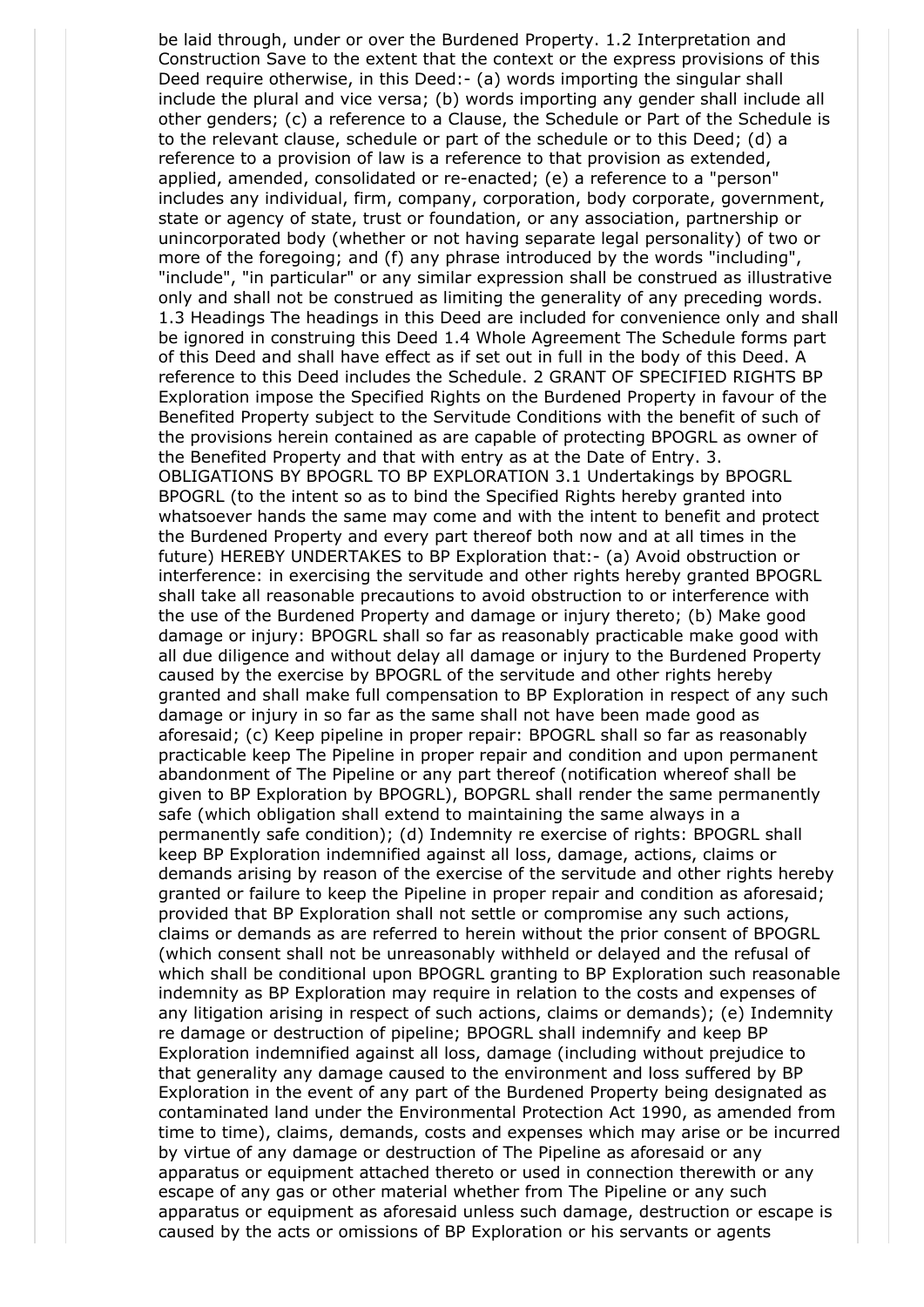provided that BP Exploration shall not settle or compromise any such claims or demands as are referred to herein without the prior consent of BPOGRL (which consent shall not be unreasonably withheld or delayed and the refusal of which shall be conditional upon BPOGRL granting to BP Exploration such reasonable indemnity as BP Exploration may require in relation to the costs and expenses of any litigation arising in respect of such claims or demands); and (f) Pay public rates and taxes: BPOGRL shall pay all public rates and taxes which may be imposed in respect of The Pipeline or the servitude and other rights hereby granted. 3.2 Indemnities to continue in full force and effect The indemnities contained and set out in this Clause 3 will continue in force even if the servitude rights hereby granted come to an end. 4 OBLIGATIONS BY BP EXPLORATION TO BPOGRL 4.1 Undertakings by BP Exploration BP Exploration (for the purpose of securing to BPOGRL the Specified Rights hereby granted and to benefit and protect the same at all hands) HEREBY UNDERTAKES to BPOGRL that:- (a) No damage or injury: BP Exploration will not do or cause or permit to be done on the Burdened Property anything calculated or likely to cause damage or injury to The Pipeline and will take all reasonable precautions to prevent such damage or injury; (b) No material alteration or deposit: BP Exploration will not, without the prior consent in writing of BPOGRL make or cause or permit to be made any material alteration to or any deposit of anything upon any part of the Servitude Strip so as to interfere with or obstruct the access thereto or to The Pipeline by BPOGRL or so as to affect in any way the support afforded to The Pipeline by the surrounding soil including minerals or (where applicable) so as to materially reduce the depth of soil above The Pipeline; (c) No building: BP Exploration will not erect or install or cause or permit to be erected or installed any building or structure or permanent apparatus in, through, upon or over the Servitude Strip; and (d) Take future tenants bound: in the event of BP Exploration granting any lease or other occupancy right in respect of the Burdened Property or any part thereof, BP Exploration will ensure that the tenant or occupant under any such lease or other occupancy right, along with his successor in title, are bound to comply (as if such tenant or occupant, and such successors, were BP Exploration) with the entire provisions of this Deed including in particular, but without prejudice to the foregoing generality, the provisions of this Clause 4. 4.2 Reserved right to install service pipes etc Nothing contained in this Clause 4 shall prevent BP Exploration (provided it shall have obtained all permissions or consents, other than that of BPOGRL, required for the undertaking of the aftermentioned works) from installing any necessary service pipes, drains, wires or cables under the supervision and with the consent (which consent shall not be unreasonably withheld and for which no charge shall be made) of BPOGRL or its agents. 5 DISPUTES Any difference which may arise between BP Exploration and BPOGRL and for the determination of which this Deed does not expressly otherwise provide shall be determined by a single arbiter to be agreed between the parties or, failing such agreement, to be appointed by the President or other senior office holder for the time being of the Law Society of Scotland provided nevertheless that BP Exploration and BPOGRL shall be entitled to instigate proceedings to restrain the other from doing anything which is contrary to the terms and conditions of this Deed. 6 TITLE PROVISIONS 6.1 No lien over pipeline BP Exploration agrees that no part of The Pipeline shall be or become the property of BP Exploration nor shall BP Exploration acquire any lien or other right over The Pipeline or any part thereof. 7 GENERAL 7.1 Notices All communications addressed to BPOGRL relative to this Deed shall be addressed to the Refinery Manager, BP Oil Grangemouth Refinery Limited, Bo'ness Road, Grangemouth FK3 9XQ, or to such other person and/or such other address as BPOGRL may at any time or from time to time notify to BP Exploration. All communications addressed to BP Exploration relative to this Deed shall be addressed to the Plant Manager, Forties Pipeline System, BP Exploration Operating Company Limited, Bo'ness Road, Kinneil, Grangemouth or to such other person and/or such other address as BP Exploration may at any time or from time to time notify BPOGRL. 7.2 Governing Law This Deed shall be interpreted in accordance with the Law of Scotland and any dispute, difference or question of any kind which may arise between the parties shall be determined in accordance with the Law of Scotland and the parties hereto hereby severally submit to the exclusive jurisdiction of the Scottish Courts as a forum for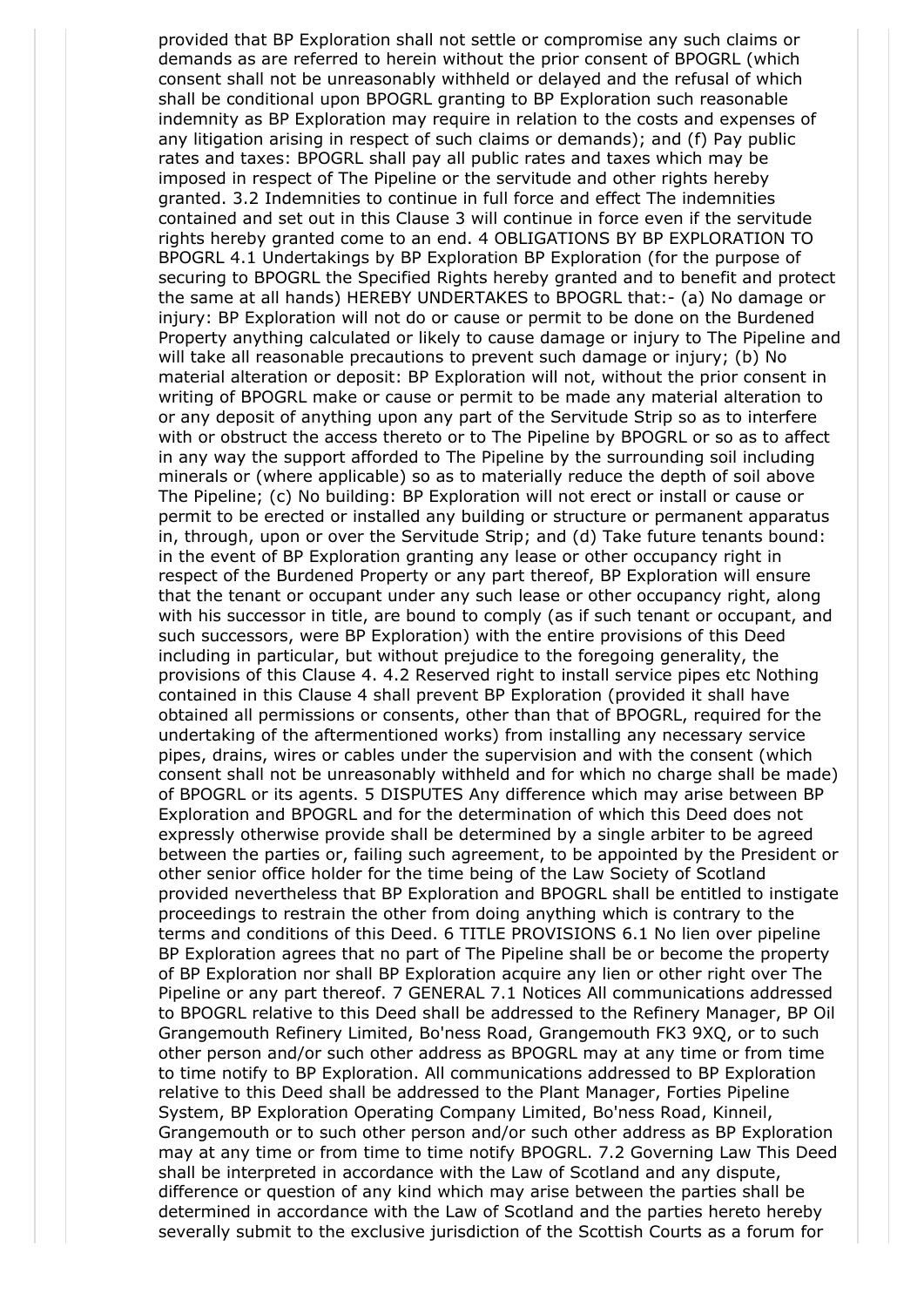the resolution of any disputes which might arise between them (other than differences between the parties which should be put to arbitration in terms of Clause 5 of this Deed). Schedule Part 1 Burdened Property The subjects comprising the Chemicals site at the Grangemouth complex Specified Rights 1 A right to maintain in position any part or parts of The Pipeline already laid or constructed along the line and broken line coloured red on plan 1 annexed to this Deed. 2 A right for the officers, servants and agents of BPOGRL at all reasonable times and in an emergency at all times with or without contractors, surveyors, employees and others and with or without motor or other vehicles, plant, apparatus and materials to enter upon the Servitude Strip for any Pipeline Works Purpose and pass over and across the Burdened Property and any other adjoining land of BP Exploration to obtain access to and egress from the Servitude Strip along such route as shall be agreed between BP Exploration and BPOGRL, or in the case of emergency along such other route as may be necessary, for such purpose and temporarily to place on the Servitude Strip any such plant, apparatus and materials required to be used in connection with such purpose. 3 A right to excavate and open up so much of the Servitude Strip and to carry out such works or other activities thereon as may be reasonably required for any Pipeline Works Purpose. 4 A right to manage, work and use The Pipeline. 5 A right to use or permit to use The Pipeline to transmit any material or substance the transmission of which is for the time being not prohibited by law and which is connected with the exercise and performance of the functions of BPOGRL either between or among parts of the Benefited Property or any of such parts, the servitude and other rights granted by this Deed being deemed to be annexed to each such part of the Benefited Property independently of the others. 6 Subject to clause 4 of the foregoing Deed a right to continuous vertical and lateral support for The Pipeline from the Servitude Strip. 7 A right to remove any trees which or the roots of which may become a danger to The Pipeline and also any other trees or shrubs on the Servitude Strip. Part 3 Benefited Property The subjects comprising the Oil Refinery site at the Grangemouth complex. Note: A copy of the said plan 1 annexed to the above deed is included in this Title Sheet as Supplementary Plan 4 to the Title Plan.

# **Entry Number Burden Detail**

35 Grant of Servitude containing Disposition by BP Oil Refinery Grangemouth Limited to BP Exploration Operating Company Limited, recorded G.R.S. (Stirling (Fiche 13 Frame 1), and also West Lothian) 20 Jan. 2006, in the following terms: 1. DEFINITIONS AND INTERPRETATION 1.1 Definitions In this Deed unless the context requires otherwise:- "BP Exploration" means BP Exploration Operating Company Limited, incorporated under the Companies Acts with registered number 00305943 and having its registered office at Chertsey Road, Sunbury on Thames, Middlesex TQ16 7BP and its successors in title as heritable proprietor of the Benefited Property in whom the benefit of the servitude and other rights hereby granted shall for the time being be vested; "Date of Entry" means 1 April 2005; "Benefited Property" means the subjects described in Part 3 of the Schedule; BPOGRL" means BP Oil Grangemouth Refinery Limited, incorporated under the Companies Acts with registered number SC010612 and having its registered office at Bo'ness Road, Grangemouth FK3 9XQ and its successors in title as heritable proprietor of the Burdened Property and unless the context so precludes includes its successors in title as such heritable proprietor; Burdened Property means ALL and WHOLE the subjects described in Part 1 of the Schedule; "Pipeline System" means the propane and butane pipelines between (i) BP Exploration's PLPG Plant at BP Refinery, Grangemouth and (ii) BP Exploration's RLPG plant at Grangemouth Docks, together with all or any Supportive Apparatus associated therewith and all wrapping and protective materials; "Pipeline Works Purpose" means the purpose of inspecting, maintaining, protecting, adjusting, altering, renewing or repairing, testing, cleansing, relaying, making safe or removing any part or parts of the Pipeline System; "Schedule" means the schedule in 3 Parts of or to this Deed; "Specified Rights" means the rights specified in Part 2 of the Schedule; "Servitude Conditions" means the conditions attaching to the Specified Rights as set out in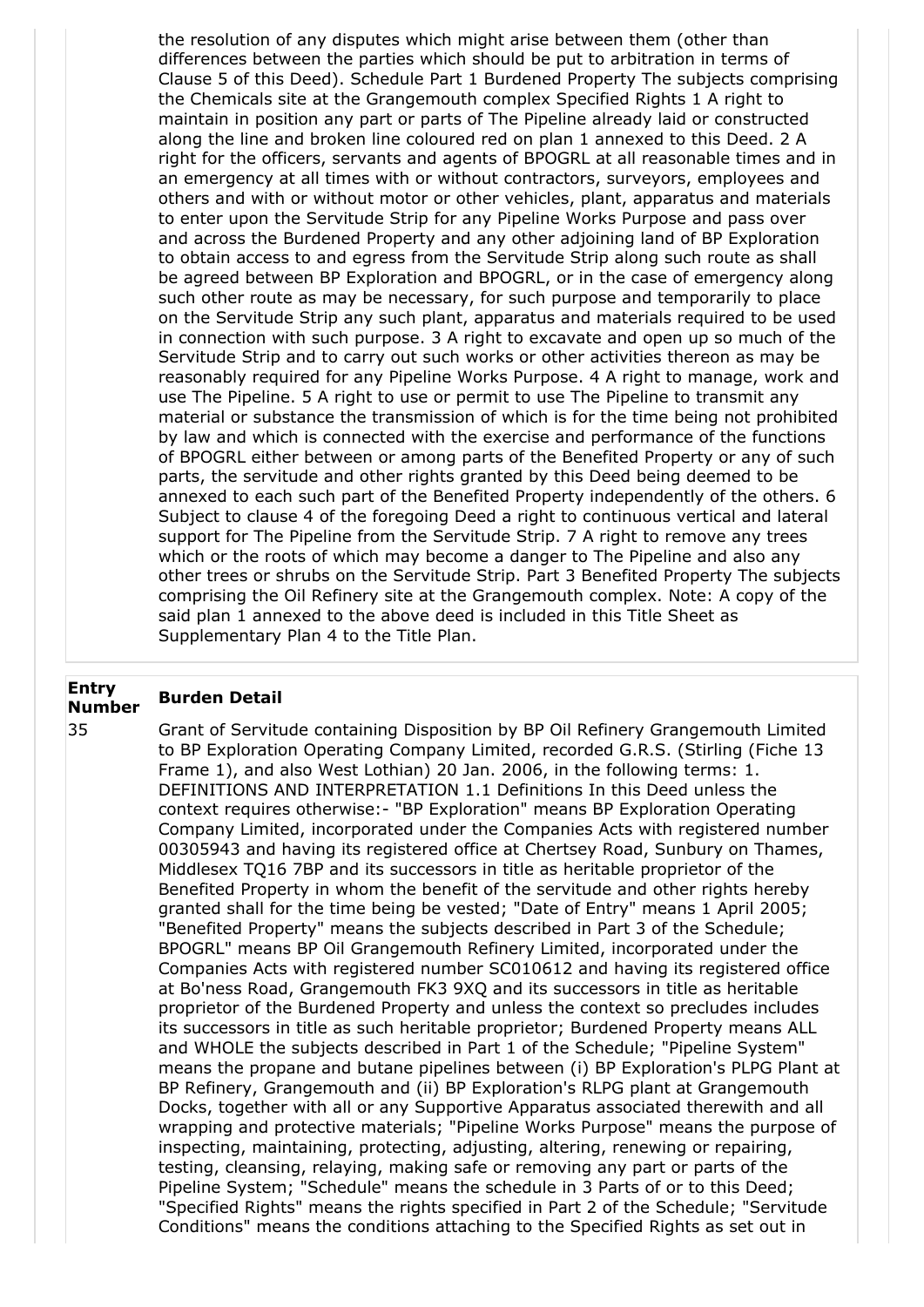Clause 3 of this Deed; "Servitude Strip" means that part of the Burdened Property whose surface boundaries are vertically above or below any point lying two metres in the horizontal plane from any point along the centre line of the pipes forming part of The Pipeline, whether such firstmentioned point lies within the Burdened Property or not; "Supportive Apparatus" means the following apparatus and works namely:- (a) apparatus for inducing or facilitating the flow of anything through the Pipeline System or any part thereof; (b) valves, valve chambers, manholes, inspection pits and similar works, being works annexed to or incorporated in the course of the Pipeline System; (c) apparatus for supplying energy for the operation of any such apparatus as is mentioned in paragraph (a) above or of any such works as are mentioned in paragraph (b) above; (d) apparatus for the transmission of information for the operation of the Pipeline System or any part thereof; (e) apparatus for affording cathodic protection to the Pipeline System or any part thereof; and (f) a structure for the exclusive support of any part of the Pipeline System; "The Pipeline" means such part of the Pipeline System as has been or is to be laid through, under or over the Burdened Property. 1.2 Interpretation and Construction Save to the extent that the context or the express provisions of this Deed require otherwise, in this Deed:- (a) words importing the singular shall include the plural and vice versa; (b) words importing any gender shall include all other genders; (c) a reference to a Clause, the Schedule or Part of the Schedule is to the relevant clause, schedule or part of the schedule or to this Deed; (d) a reference to a provision of law is a reference to that provision as extended, applied, amended, consolidated or re-enacted; (e) a reference to a "person" includes any individual, firm, company, corporation, body corporate, government, state or agency of state, trust or foundation, or any association, partnership or unincorporated body (whether or not having separate legal personality) of two or more of the foregoing; and (f) any phrase introduced by the words "including", "include", "in particular" or any similar expression shall be construed as illustrative only and shall not be construed as limiting the generality of any preceding words. 1.3 Headings The headings in this Deed are included for convenience only and shall be ignored in construing this Deed 1.4 Whole Agreement The Schedule forms part of this Deed and shall have effect as if set out in full in the body of this Deed. A reference to this Deed includes the Schedule. 2 GRANT OF SPECIFIED RIGHTS BPOGRL impose the Specified Rights on the Burdened Property in favour of the Benefited Property subject to the Servitude Conditions with the benefit of such of the provisions herein contained as are capable of protecting BP Exploration as owner of the Benefited Property and that with entry as at the Date of Entry. 3. OBLIGATIONS BY BP EXPLORATION to BPOGRL 3.1 Undertakings by BP Exploration BP Exploration (to the intent so as to bind the Specified Rights hereby granted into whatsoever hands the same may come and with the intent to benefit and protect the Burdened Property and every part thereof both now and at all times in the future) HEREBY UNDERTAKES to BPOGRL that:- (a) Avoid obstruction or interference: in exercising the servitude and other rights hereby granted BP Exploration shall take all reasonable precautions to avoid obstruction to or interference with the use of the Burdened Property and damage or injury thereto; (b) Make good damage or injury: BP Exploration shall so far as reasonably practicable make good with all due diligence and without delay all damage or injury to the Burdened Property caused by the exercise by BP Exploration of the servitude and other rights hereby granted and shall make full compensation to BPOGRL in respect of any such damage or injury in so far as the same shall not have been made good as aforesaid; (c) Keep pipeline in proper repair: BP Exploration shall so far as reasonably practicable keep The Pipeline in proper repair and condition and upon permanent abandonment of The Pipeline or any part thereof (notification whereof shall be given to BPOGRL by BP Exploration), BP Exploration shall render the same permanently safe (which obligation shall extend to maintaining the same always in a permanently safe condition); (d) Indemnity re exercise of rights: BP Exploration shall keep BPOGRL indemnified against all loss, damage, actions, claims or demands arising by reason of the exercise of the servitude and other rights hereby granted or failure to keep the Pipeline in proper repair and condition as aforesaid; provided that BPOGRL shall not settle or compromise any such actions, claims or demands as are referred to herein without the prior consent of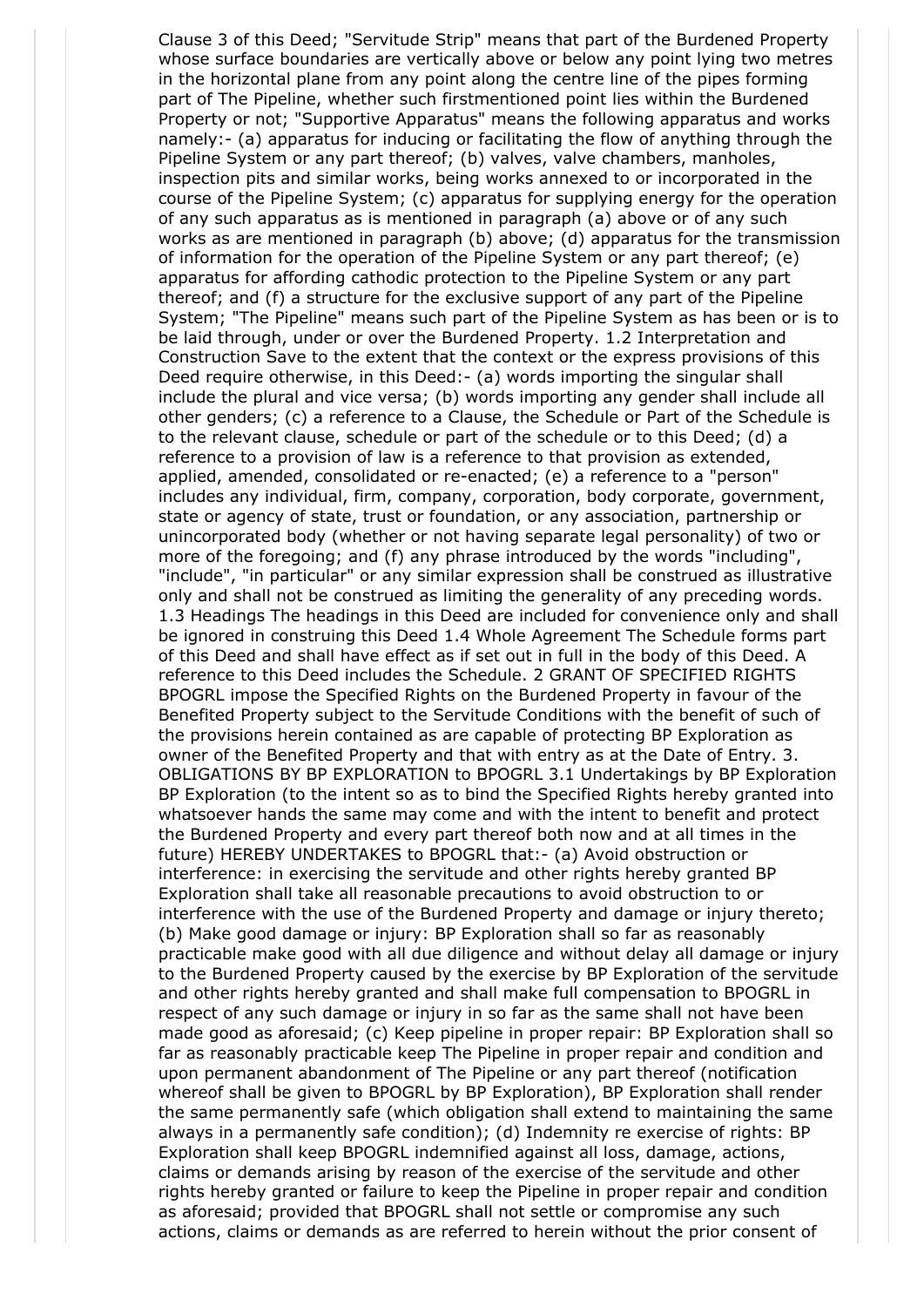BP Exploration (which consent shall not be unreasonably withheld or delayed and the refusal of which shall be conditional upon BP Exploration granting to BPOGRL such reasonable indemnity as BPOGRL may require in relation to the costs and expenses of any litigation arising in respect of such actions, claims or demands); (e) Indemnity re damage or destruction of pipeline; BP Exploration shall indemnify and keep BPOGRL indemnified against all loss, damage (including without prejudice to that generality any damage caused to the environment and loss suffered by BPOGRL in the event of any part of the Burdened Property being designated as contaminated land under the Environmental Protection Act 1990, as amended from time to time), claims, demands, costs and expenses which may arise or be incurred by virtue of any damage or destruction of The Pipeline as aforesaid or any apparatus or equipment attached thereto or used in connection therewith or any escape of any gas or other material whether from The Pipeline or any such apparatus or equipment as aforesaid unless such damage, destruction or escape is caused by the acts or omissions of BPOGRL or his servants or agents provided that BPOGRL shall not settle or compromise any such claims or demands as are referred to herein without the prior consent of BP Exploration (which consent shall not be unreasonably withheld or delayed and the refusal of which shall be conditional upon BP Exploration granting to BPOGRL such reasonable indemnity as BPOGRL may require in relation to the costs and expenses of any litigation arising in respect of such claims or demands); and (f) Pay public rates and taxes: BP Exploration shall pay all public rates and taxes which may be imposed in respect of The Pipeline or the servitude and other rights hereby granted. 3.2 Indemnities to continue in full force and effect The indemnities contained and set out in this Clause 3 will continue in force even if the servitude rights hereby granted come to an end. 4 OBLIGATIONS BY BPOGRL TO BP EXPLORATION 4.1 Undertakings by BPOGRL BP Exploration (for the purpose of securing to BP Exploration the Specified Rights hereby granted and to benefit and protect the same at all hands) HEREBY UNDERTAKES to BP Exploration that:- (a) No damage or injury: BPOGRL will not do or cause or permit to be done on the Burdened Property anything calculated or likely to cause damage or injury to The Pipeline and will take all reasonable precautions to prevent such damage or injury; (b) No material alteration or deposit: BPOGRL will not, without the prior consent in writing of BP Exploration make or cause or permit to be made any material alteration to or any deposit of anything upon any part of the Servitude Strip so as to interfere with or obstruct the access thereto or to The Pipeline by BP Exploration or so as to affect in any way the support afforded to The Pipeline by the surrounding soil including minerals or (where applicable) so as to materially reduce the depth of soil above The Pipeline; (c) No building: BPOGRL will not erect or install or cause or permit to be erected or installed any building or structure or permanent apparatus in, through, upon or over the Servitude Strip; and (d) Take future tenants bound: in the event of BPOGRL granting any lease or other occupancy right in respect of the Burdened Property or any part thereof, BPOGRL will ensure that the tenant or occupant under any such lease or other occupancy right, along with his successor in title, are bound to comply (as if such tenant or occupant, and such successors, were BPOGRL) with the entire provisions of this Deed including in particular, but without prejudice to the foregoing generality, the provisions of this Clause 4. 4.2 Reserved right to install service pipes etc Nothing contained in this Clause 4 shall prevent BPOGRL (provided it shall have obtained all permissions or consents, other than that of BP Exploration, required for the undertaking of the aftermentioned works) from installing any necessary service pipes, drains, wires or cables under the supervision and with the consent (which consent shall not be unreasonably withheld and for which no charge shall be made) of BP Exploration or its agents. 5 DISPUTES Any difference which may arise between BPOGRL and BP Exploration and for the determination of which this Deed does not expressly otherwise provide shall be determined by a single arbiter to be agreed between the parties or, failing such agreement, to be appointed by the President or other senior office holder for the time being of the Law Society of Scotland provided nevertheless that BPOGRL and BP Exploration shall be entitled to instigate proceedings to restrain the other from doing anything which is contrary to the terms and conditions of this Deed. 6 TITLE PROVISIONS 6.1 No lien over pipeline BPOGRL agrees that no part of The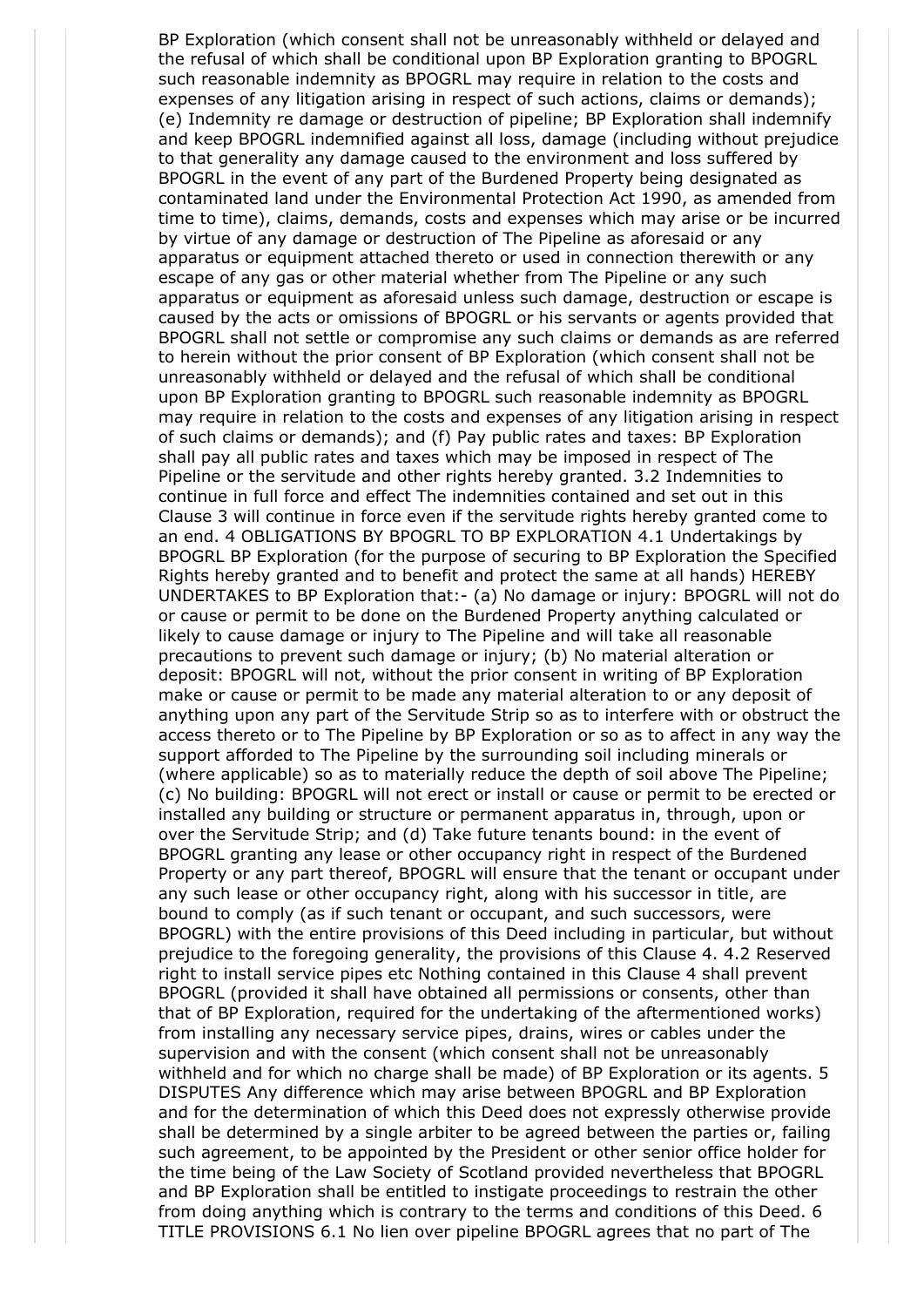Pipeline shall be or become the property of BPOGRL nor shall BPOGRL acquire any lien or other right over The Pipeline or any part thereof. 7 GENERAL 7.1 Notices All communications addressed to BPOGRL relative to this Deed shall be addressed to the Refinery Manager, BP Oil Grangemouth Refinery Limited, Bo'ness Road, Grangemouth FK3 9XQ, or to such other person and/or such other address as BPOGRL may at any time or from time to time notify to BP Exploration. All communications addressed to BP Exploration relative to this Deed shall be addressed to the Plant Manager, Forties Pipeline System, BP Exploration Operating Company Limited, Bo'ness Road, Kinneil, Grangemouth or to such other person and/or such other address as BP Exploration may at any time or from time to time notify BPOGRL. 7.2 Governing Law This Deed shall be interpreted in accordance with the Law of Scotland and any dispute, difference or question of any kind which may arise between the parties shall be determined in accordance with the Law of Scotland and the parties hereto hereby severally submit to the exclusive jurisdiction of the Scottish Courts as a forum for the resolution of any disputes which might arise between them (other than differences between the parties which should be put to arbitration in terms of Clause 5 of this Deed). Schedule Part 1 Burdened Property The subjects comprising the Oil Refinery site at the Grangemouth complex Specified Rights 1 A right to maintain in position any part or parts of The Pipeline already laid or constructed along the route coloured red and highlighted in yellow on drawing 1 and drawing 2 annexed to this Deed 2 A right for the officers, servants and agents of BP Exploration at all reasonable times and in an emergency at all times with or without contractors, surveyors, employees and others and with or without motor or other vehicles, plant, apparatus and materials to enter upon the Servitude Strip for any Pipeline Works Purpose and pass over and across the Burdened Property and any other adjoining land of BPOGRL to obtain access to and egress from the Servitude Strip along such route as shall be agreed between BPOGRL and BP Exploration, or in the case of emergency along such other route as may be necessary, for such purpose and temporarily to place on the Servitude Strip any such plant, apparatus and materials required to be used in connection with such purpose. 3 A right to excavate and open up so much of the Servitude Strip and to carry out such works or other activities thereon as may be reasonably required for any Pipeline Works Purpose. 4 A right to manage, work and use The Pipeline. 5 A right to use or permit to use The Pipeline to transmit any material or substance the transmission of which is for the time being not prohibited by law and which is connected with the exercise and performance of the functions of BP Exploration either between or among parts of the Benefited Property or any of such parts, the servitude and other rights granted by this Deed being deemed to be annexed to each such part of the Benefited Property independently of the others. 6 Subject to clause 4 of the foregoing Deed a right to continuous vertical and lateral support for The Pipeline from the Servitude Strip. 7 A right to remove any trees which or the roots of which may become a danger to The Pipeline and also any other trees or shrubs on the Servitude Strip. Part 3 Benefited Property The subjects comprising the Chemicals site at the Grangemouth complex including the piece of ground at BP's Grangemouth Refinery shown outlined red on Plan 3 annexed and executed as relative hereto, forming part and portion of the Burdened Property. Note 1: A copy of the drawings 1 and 2 annexed to the above deed are included in this Title Sheet as Supplementary Plans 5 and 6 to the Title Plan. Note 2: A copy of the plan 3 annexed to the above deed is included in this Title Sheet as Supplementary Plan 7 to the Title Plan.

### **Entry Number Burden Detail**

36 Grant of Servitude containing Disposition by BP Oil Grangemouth Refinery Limited to BP Exploration Operating Company Limited, recorded G.R.S. (Stirling (Fiche 14 Frame 1), and also West Lothian) 20 Jan. 2006, in the following terms: 1. DEFINITIONS AND INTERPRETATION 1.1 Definitions In this Deed unless the context requires otherwise:- "BP Exploration" means BP Exploration Operating Company Limited, incorporated under the Companies Acts with registered number 00305943 and having its registered office at Chertsey Road, Sunbury on Thames,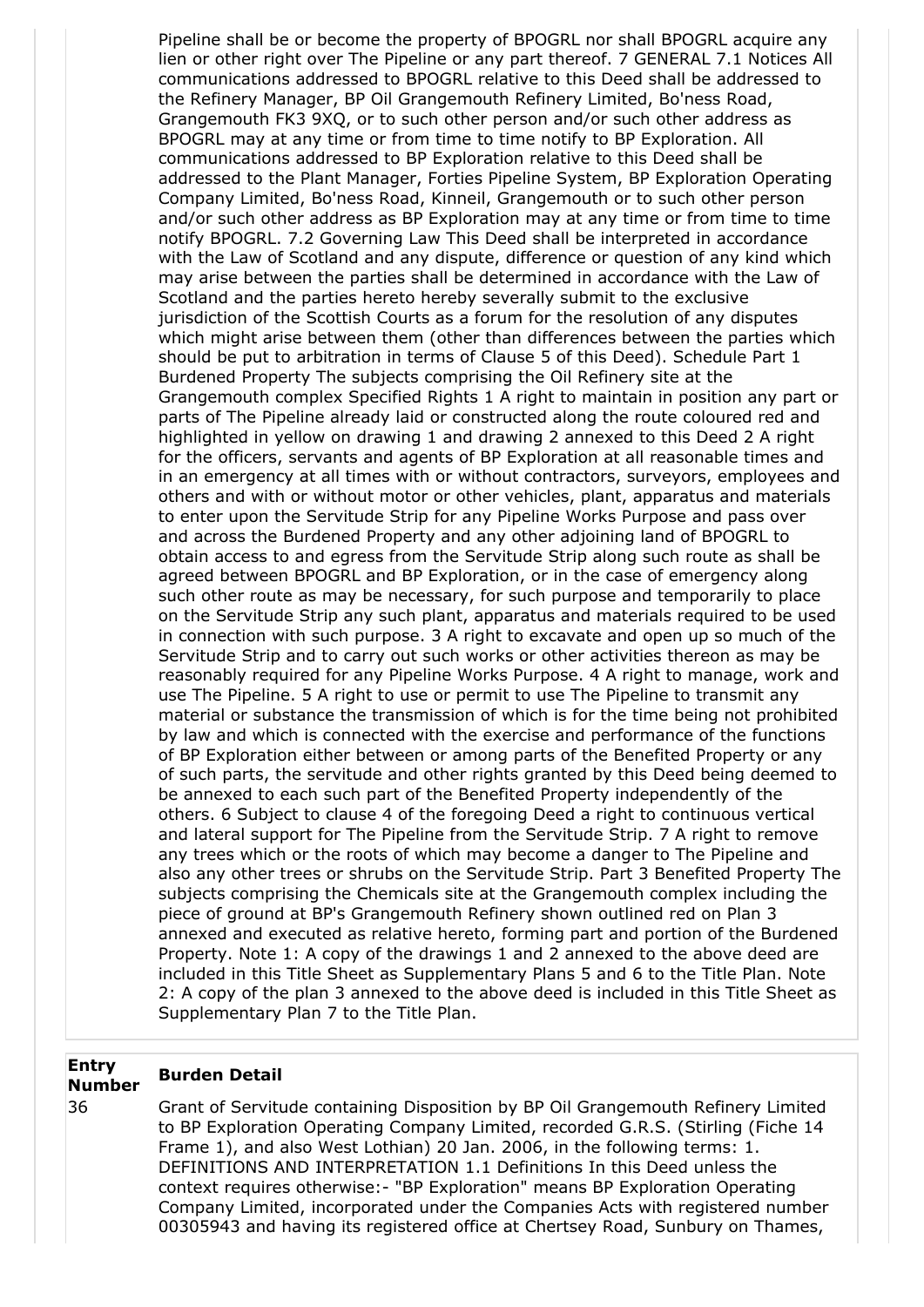Middlesex TQ16 7BP and its successors in title as heritable proprietor of the Benefited Property in whom the benefit of the servitude and other rights hereby granted shall for the time being be vested "Date of Entry" means 1 April 2005; "Benefited Property" means the subjects described in Part 3 of the Schedule; BPOGRL" means BP Oil Grangemouth Refinery Limited, incorporated under the Companies Acts with registered number SC010612 and having its registered office at Bo'ness Road, Grangemouth FK3 9XQ and its successors in title as heritable proprietor of the Burdened Property and unless the context so precludes includes its successors in title as such heritable proprietor; Burdened Property means ALL and WHOLE the subjects described in Part 1 of the Schedule; "Pipeline System" means the propane and butane pipelines between (i) BP Exploration's site at Kinneil and (ii) the PLPG Plant at BP Refinery, Grangemouth together with all or any Supportive Apparatus associated therewith and all wrapping and protective materials; "Pipeline Works Purpose" means the purpose of inspecting, maintaining, protecting, adjusting, altering, renewing or repairing, testing, cleansing, relaying, making safe or removing any part or parts of the Pipeline System; "Schedule" means the schedule in 3 Parts of or to this Deed; "Specified Rights" means the rights specified in Part 2 of the Schedule; "Servitude Conditions" means the conditions attaching to the Specified Rights as set out in Clause 3 of this Deed; "Servitude Strip" means that part of the Burdened Property whose surface boundaries are vertically above or below any point lying two metres in the horizontal plane from any point along the centre line of the pipes forming part of The Pipeline, whether such firstmentioned point lies within the Burdened Property or not; "Supportive Apparatus" means the following apparatus and works namely:- (a) apparatus for inducing or facilitating the flow of anything through the Pipeline System or any part thereof; (b) valves, valve chambers, manholes, inspection pits and similar works, being works annexed to or incorporated in the course of the Pipeline System; (c) apparatus for supplying energy for the operation of any such apparatus as is mentioned in paragraph (a) above or of any such works as are mentioned in paragraph (b) above; (d) apparatus for the transmission of information for the operation of the Pipeline System or any part thereof; (e) apparatus for affording cathodic protection to the Pipeline System or any part thereof; and (f) a structure for the exclusive support of any part of the Pipeline System; "The Pipeline" means such part of the Pipeline System as has been or is to be laid through, under or over the Burdened Property. 1.2 Interpretation and Construction Save to the extent that the context or the express provisions of this Deed require otherwise, in this Deed:- (a) words importing the singular shall include the plural and vice versa; (b) words importing any gender shall include all other genders; (c) a reference to a Clause, the Schedule or Part of the Schedule is to the relevant clause, schedule or part of the schedule or to this Deed; (d) a reference to a provision of law is a reference to that provision as extended, applied, amended, consolidated or re-enacted; (e) a reference to a "person" includes any individual, firm, company, corporation, body corporate, government, state or agency of state, trust or foundation, or any association, partnership or unincorporated body (whether or not having separate legal personality) of two or more of the foregoing; and (f) any phrase introduced by the words "including", "include", "in particular" or any similar expression shall be construed as illustrative only and shall not be construed as limiting the generality of any preceding words. 1.3 Headings The headings in this Deed are included for convenience only and shall be ignored in construing this Deed 1.4 Whole Agreement The Schedule forms part of this Deed and shall have effect as if set out in full in the body of this Deed. A reference to this Deed includes the Schedule. 2 GRANT OF SPECIFIED RIGHTS BPOGRL impose the Specified Rights on the Burdened Property in favour of the Benefited Property subject to the Servitude Conditions with the benefit of such of the provisions herein contained as are capable of protecting BP Exploration as owner of the Benefited Property and that with entry as at the Date of Entry. 3. OBLIGATIONS BY BP EXPLORATION to BPOGRL 3.1 Undertakings by BP Exploration BP Exploration (to the intent so as to bind the Specified Rights hereby granted into whatsoever hands the same may come and with the intent to benefit and protect the Burdened Property and every part thereof both now and at all times in the future) HEREBY UNDERTAKES to BPOGRL that:- (a) Avoid obstruction or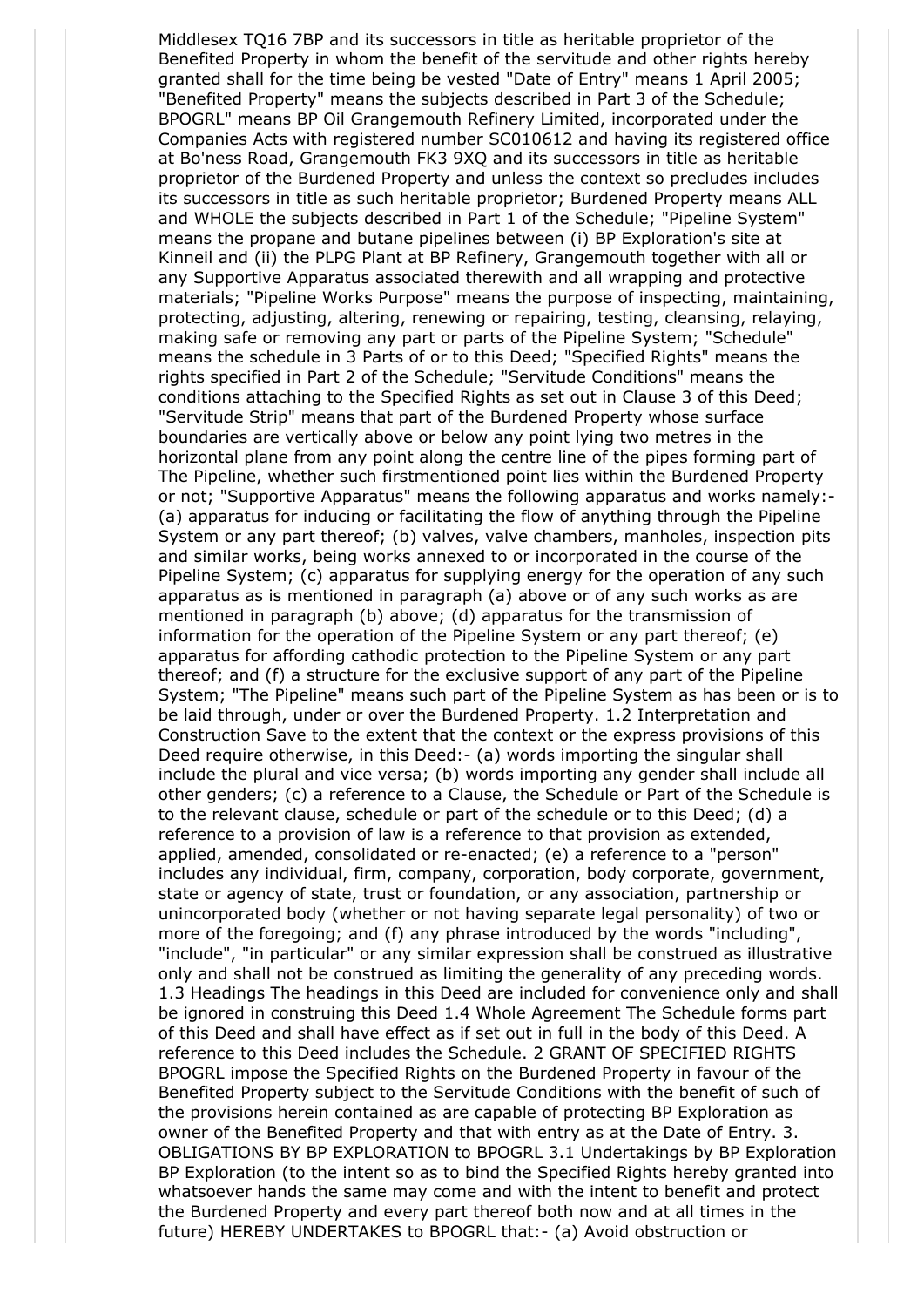interference: in exercising the servitude and other rights hereby granted BP Exploration shall take all reasonable precautions to avoid obstruction to or interference with the use of the Burdened Property and damage or injury thereto; (b) Make good damage or injury: BP Exploration shall so far as reasonably practicable make good with all due diligence and without delay all damage or injury to the Burdened Property caused by the exercise by BP Exploration of the servitude and other rights hereby granted and shall make full compensation to BPOGRL in respect of any such damage or injury in so far as the same shall not have been made good as aforesaid; (c) Keep pipeline in proper repair: BP Exploration shall so far as reasonably practicable keep The Pipeline in proper repair and condition and upon permanent abandonment of The Pipeline or any part thereof (notification whereof shall be given to BPOGRL by BP Exploration), BP Exploration shall render the same permanently safe (which obligation shall extend to maintaining the same always in a permanently safe condition); (d) Indemnity re exercise of rights: BP Exploration shall keep BPOGRL indemnified against all loss, damage, actions, claims or demands arising by reason of the exercise of the servitude and other rights hereby granted or failure to keep the Pipeline in proper repair and condition as aforesaid; provided that BPOGRL shall not settle or compromise any such actions, claims or demands as are referred to herein without the prior consent of BP Exploration (which consent shall not be unreasonably withheld or delayed and the refusal of which shall be conditional upon BP Exploration granting to BPOGRL such reasonable indemnity as BPOGRL may require in relation to the costs and expenses of any litigation arising in respect of such actions, claims or demands); (e) Indemnity re damage or destruction of pipeline; BP Exploration shall indemnify and keep BPOGRL indemnified against all loss, damage (including without prejudice to that generality any damage caused to the environment and loss suffered by BPOGRL in the event of any part of the Burdened Property being designated as contaminated land under the Environmental Protection Act 1990, as amended from time to time), claims, demands, costs and expenses which may arise or be incurred by virtue of any damage or destruction of The Pipeline as aforesaid or any apparatus or equipment attached thereto or used in connection therewith or any escape of any gas or other material whether from The Pipeline or any such apparatus or equipment as aforesaid unless such damage, destruction or escape is caused by the acts or omissions of BPOGRL or his servants or agents provided that BPOGRL shall not settle or compromise any such claims or demands as are referred to herein without the prior consent of BP Exploration (which consent shall not be unreasonably withheld or delayed and the refusal of which shall be conditional upon BP Exploration granting to BPOGRL such reasonable indemnity as BPOGRL may require in relation to the costs and expenses of any litigation arising in respect of such claims or demands); and (f) Pay public rates and taxes: BP Exploration shall pay all public rates and taxes which may be imposed in respect of The Pipeline or the servitude and other rights hereby granted. 3.2 Indemnities to continue in full force and effect The indemnities contained and set out in this Clause 3 will continue in force even if the servitude rights hereby granted come to an end. 4 OBLIGATIONS BY BPOGRL TO BP EXPLORATION 4.1 Undertakings by BPOGRL BP Exploration (for the purpose of securing to BP Exploration the Specified Rights hereby granted and to benefit and protect the same at all hands) HEREBY UNDERTAKES to BP Exploration that:- (a) No damage or injury: BPOGRL will not do or cause or permit to be done on the Burdened Property anything calculated or likely to cause damage or injury to The Pipeline and will take all reasonable precautions to prevent such damage or injury; (b) No material alteration or deposit: BPOGRL will not, without the prior consent in writing of BP Exploration make or cause or permit to be made any material alteration to or any deposit of anything upon any part of the Servitude Strip so as to interfere with or obstruct the access thereto or to The Pipeline by BP Exploration or so as to affect in any way the support afforded to The Pipeline by the surrounding soil including minerals or (where applicable) so as to materially reduce the depth of soil above The Pipeline; (c) No building: BPOGRL will not erect or install or cause or permit to be erected or installed any building or structure or permanent apparatus in, through, upon or over the Servitude Strip; and (d) Take future tenants bound: in the event of BPOGRL granting any lease or other occupancy right in respect of the Burdened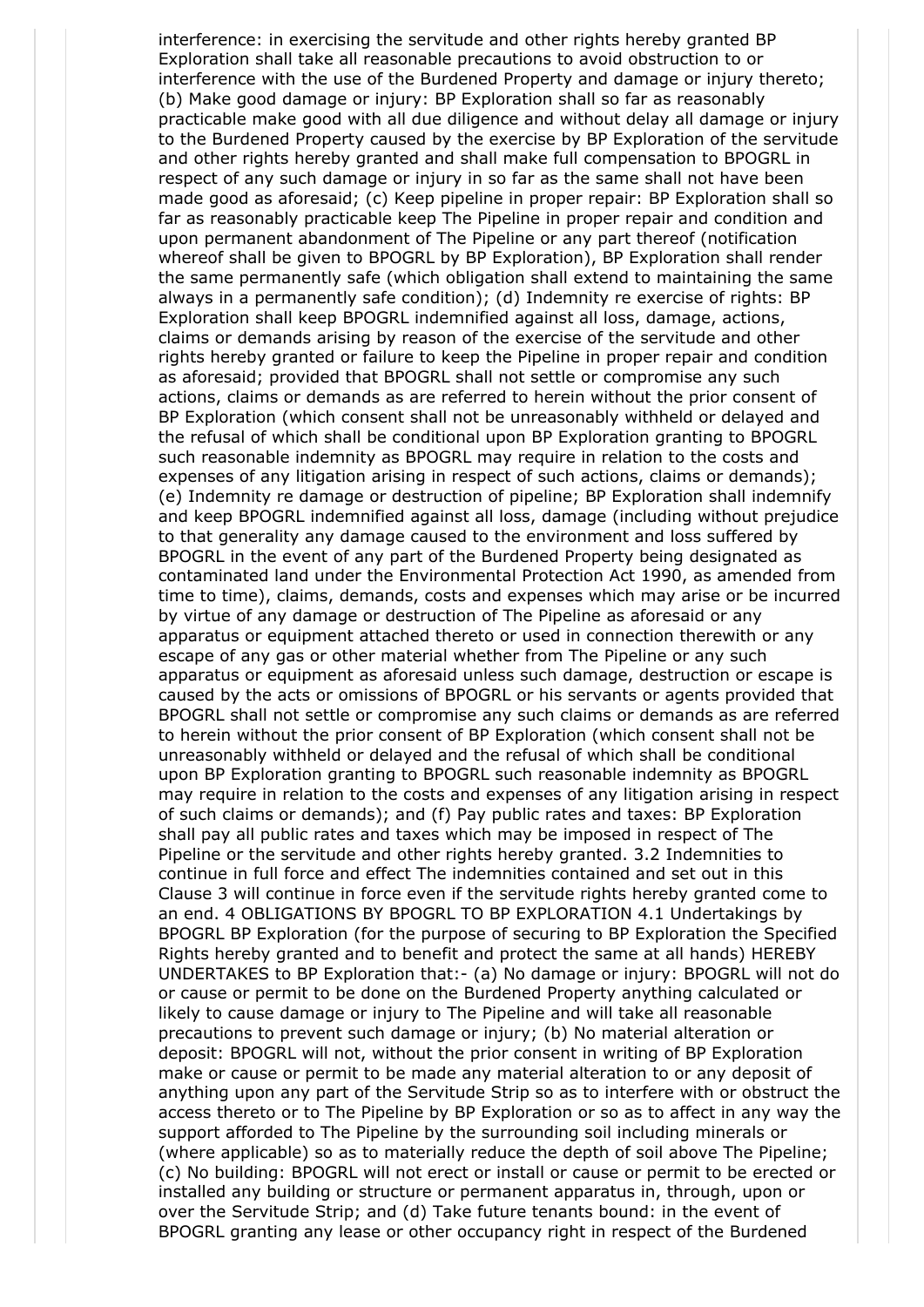Property or any part thereof, BPOGRL will ensure that the tenant or occupant under any such lease or other occupancy right, along with his successor in title, are bound to comply (as if such tenant or occupant, and such successors, were BPOGRL) with the entire provisions of this Deed including in particular, but without prejudice to the foregoing generality, the provisions of this Clause 4. 4.2 Reserved right to install service pipes etc Nothing contained in this Clause 4 shall prevent BPOGRL (provided it shall have obtained all permissions or consents, other than that of BP Exploration, required for the undertaking of the aftermentioned works) from installing any necessary service pipes, drains, wires or cables under the supervision and with the consent (which consent shall not be unreasonably withheld and for which no charge shall be made) of BP Exploration or its agents. 5 DISPUTES Any difference which may arise between BPOGRL and BP Exploration and for the determination of which this Deed does not expressly otherwise provide shall be determined by a single arbiter to be agreed between the parties or, failing such agreement, to be appointed by the President or other senior office holder for the time being of the Law Society of Scotland provided nevertheless that BPOGRL and BP Exploration shall be entitled to instigate proceedings to restrain the other from doing anything which is contrary to the terms and conditions of this Deed. 6 TITLE PROVISIONS 6.1 No lien over pipeline BPOGRL agrees that no part of The Pipeline shall be or become the property of BPOGRL nor shall BPOGRL acquire any lien or other right over The Pipeline or any part thereof. 7 GENERAL 7.1 Notices All communications addressed to BPOGRL relative to this Deed shall be addressed to the Refinery Manager, BP Oil Grangemouth Refinery Limited, Bo'ness Road, Grangemouth FK3 9XQ, or to such other person and/or such other address as BPOGRL may at any time or from time to time notify to BP Exploration. All communications addressed to BP Exploration relative to this Deed shall be addressed to the Plant Manager, Forties Pipeline System, BP Exploration Operating Company Limited, Bo'ness Road, Kinneil, Grangemouth or to such other person and/or such other address as BP Exploration may at any time or from time to time notify BPOGRL. 7.2 Governing Law This Deed shall be interpreted in accordance with the Law of Scotland and any dispute, difference or question of any kind which may arise between the parties shall be determined in accordance with the Law of Scotland and the parties hereto hereby severally submit to the exclusive jurisdiction of the Scottish Courts as a forum for the resolution of any disputes which might arise between them (other than differences between the parties which should be put to arbitration in terms of Clause 5 of this Deed). Schedule Part 1 Burdened Property The subjects comprising the Oil Refinery site at the Grangemouth complex Specified Rights 1 A right to maintain in position any part or parts of The Pipeline already laid or constructed along the route coloured red and highlighted in yellow on drawing 1 and drawing 2 annexed to this Deed 2 A right for the officers, servants and agents of BP Exploration at all reasonable times and in an emergency at all times with or without contractors, surveyors, employees and others and with or without motor or other vehicles, plant, apparatus and materials to enter upon the Servitude Strip for any Pipeline Works Purpose and pass over and across the Burdened Property and any other adjoining land of BPOGRL to obtain access to and egress from the Servitude Strip along such route as shall be agreed between BPOGRL and BP Exploration, or in the case of emergency along such other route as may be necessary, for such purpose and temporarily to place on the Servitude Strip any such plant, apparatus and materials required to be used in connection with such purpose. 3 A right to excavate and open up so much of the Servitude Strip and to carry out such works or other activities thereon as may be reasonably required for any Pipeline Works Purpose. 4 A right to manage, work and use The Pipeline. 5 A right to use or permit to use The Pipeline to transmit any material or substance the transmission of which is for the time being not prohibited by law and which is connected with the exercise and performance of the functions of BP Exploration either between or among parts of the Benefited Property or any of such parts, the servitude and other rights granted by this Deed being deemed to be annexed to each such part of the Benefited Property independently of the others. 6 Subject to clause 4 of the foregoing Deed a right to continuous vertical and lateral support for The Pipeline from the Servitude Strip. 7 A right to remove any trees which or the roots of which may become a danger to The Pipeline and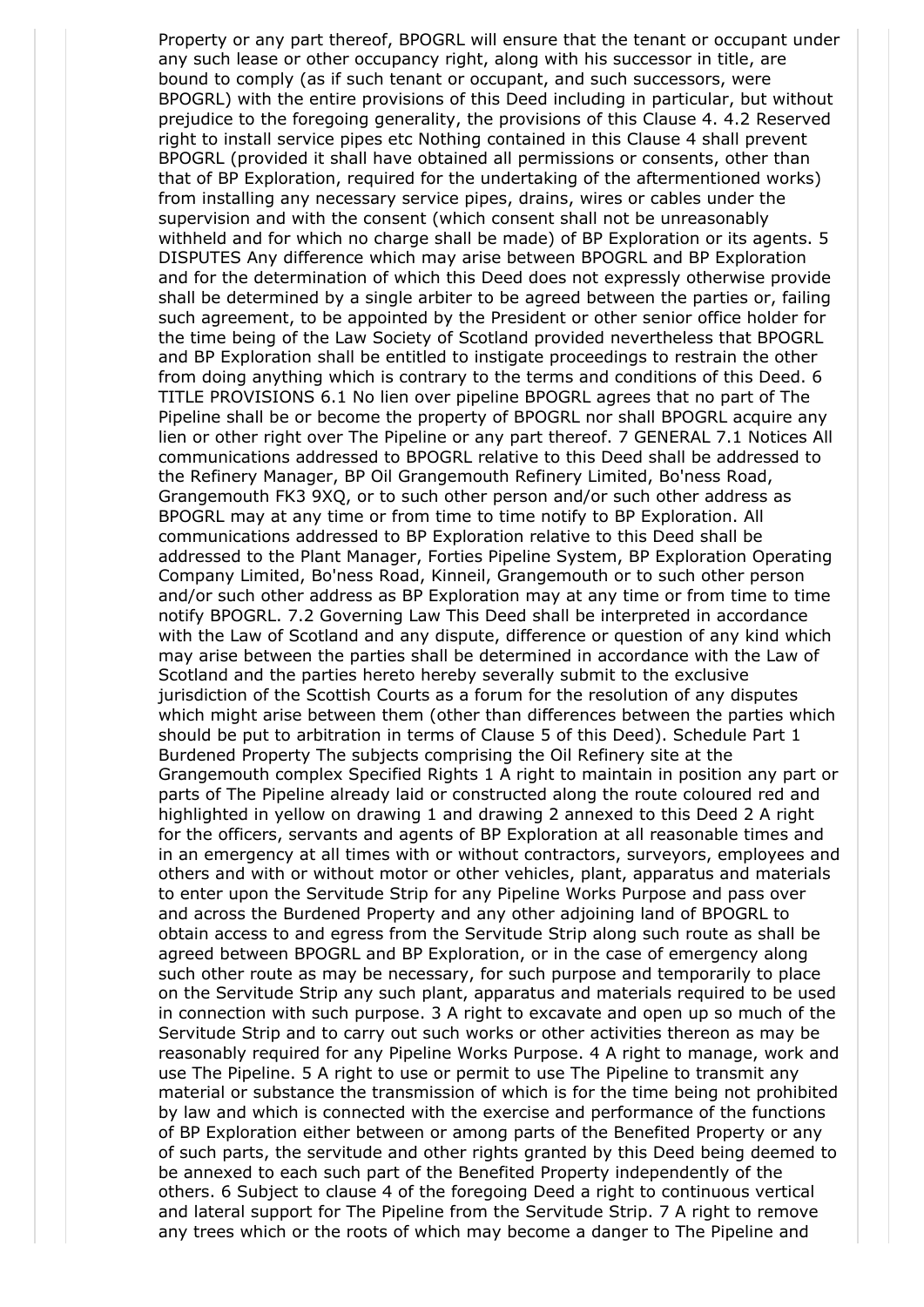also any other trees or shrubs on the Servitude Strip. Part 3 Benefited Property The subjects comprising the Chemicals site at the Grangemouth complex including the piece of ground at BP's Grangemouth Refinery shown outlined red on Plan 3 annexed and executed as relative hereto, forming part and portion of the Burdened Property. Note 1: A copy of the drawings Nos. 1 and 2 annexed to the above deed are included in this Title Sheet as Supplementary Plans 8 and 9 respectively to the Title Plan. Note 2: Plan 3 annexed to the above deed is identical to the copy deed plan which is included in this Title Sheet as Supplementary Plan 7 to the Title Plan.

# **Entry Number Burden Detail**

37 Disposition by BP Oil Grangemouth Refinery Limited to BP Exploration Operating Company Limited and its successors and assignees, recorded G.R.S (West Lothian) 23 Jan. 2006, of subjects at Kinneil Kerse, Grangemouth, extending to 111.8 hectares (the "Subjects"), contains the following servitude imposed on the Subjects in favour of the parts of the subjects in this Title tinted yellow on the Title Plan (the "Retained Property"):- A right of access to and egress from the Retained Property over the route coloured blue on the plan annexed and docketed as relative hereto for pedestrian and vehicular traffic subject to compliance with the reasonable security arrangements in place for the benefit of the Subjects. Note 1: The Subjects as defined in the foregoing disposition are, as at 27 Jan. 2011, the subjects registered under Title Number WLN36742. Note 2: The plan annexed to the above deed is identical to the copy deed plan included in the Title Sheet as Supplementary Plan 10 to the Title Plan.

### **Entry Number Burden Detail**

38 Disposition by BP Oil Grangemouth Refinery Limited (hereinafter referred to as "BPOGRL") to BP Exploration Operating Company Limited and its successors and assignees (hereinafter referred to as "BPEOCL"), recorded G.R.S (Stirling) 6 Feb. 2006, of piece of ground at BP's Grangemouth Refinery, (hereinafter referred to as "the Subjects"), contains the following rights and burdens: Together with a servitude right of pedestrian and vehicular access to and from the Subjects and each part thereof by the roads tinted blue on the Title Plan. This is the Schedule referred to in the foregoing Disposition Part 2: Real Burdens The following real burdens are imposed on the Subjects in favour of the Retained Property:- 1. A right of drainage from the Retained Property into that part of the Subjects hatched brown on the said Plan; 2. An obligation to contribute a one half share of the maintenance costs of the access roads tinted blue on said Plan. Part 3: Servitudes The following servitudes are imposed on the Subjects in favour of the Retained Property:- 1. A right of pedestrian and vehicular access and egress to and from the Retained Property over the route tinted mauve on said Plan subject to an obligation to contribute a one half share of the cost of maintaining the said access route in its present condition; 2. A right to lead pipelines across the route hatched yellow on said Plan and a right of free passage of materials through such pipelines, together with a right of pedestrian and vehicular access thereto for inspection, maintenance, repair and renewal; 3. A right of pedestrian and vehicular access across the Subjects for access and egress to and from the part of the Retained Property lying to the west of the Subjects. Part 4: Restriction on application to the Lands Tribunal No application may be made to the Lands Tribunal for Scotland under section 90(1) (a)(i) and section 91(1) of the Title Conditions (Scotland) Act 2003 in respect of the real burdens set out in part 2 of this Schedule and the servitudes set out in part 3 of this Schedule for a period of 5 years after the registration of this disposition in the Land Register. Part 5: The Retained Property The subjects comprising the Oil Refinery site at the Grangemouth Complex. Note: The Subjects as defined in the foregoing Entry is the PLPG Plant on the west side of Old Refinery Road, Grangemouth.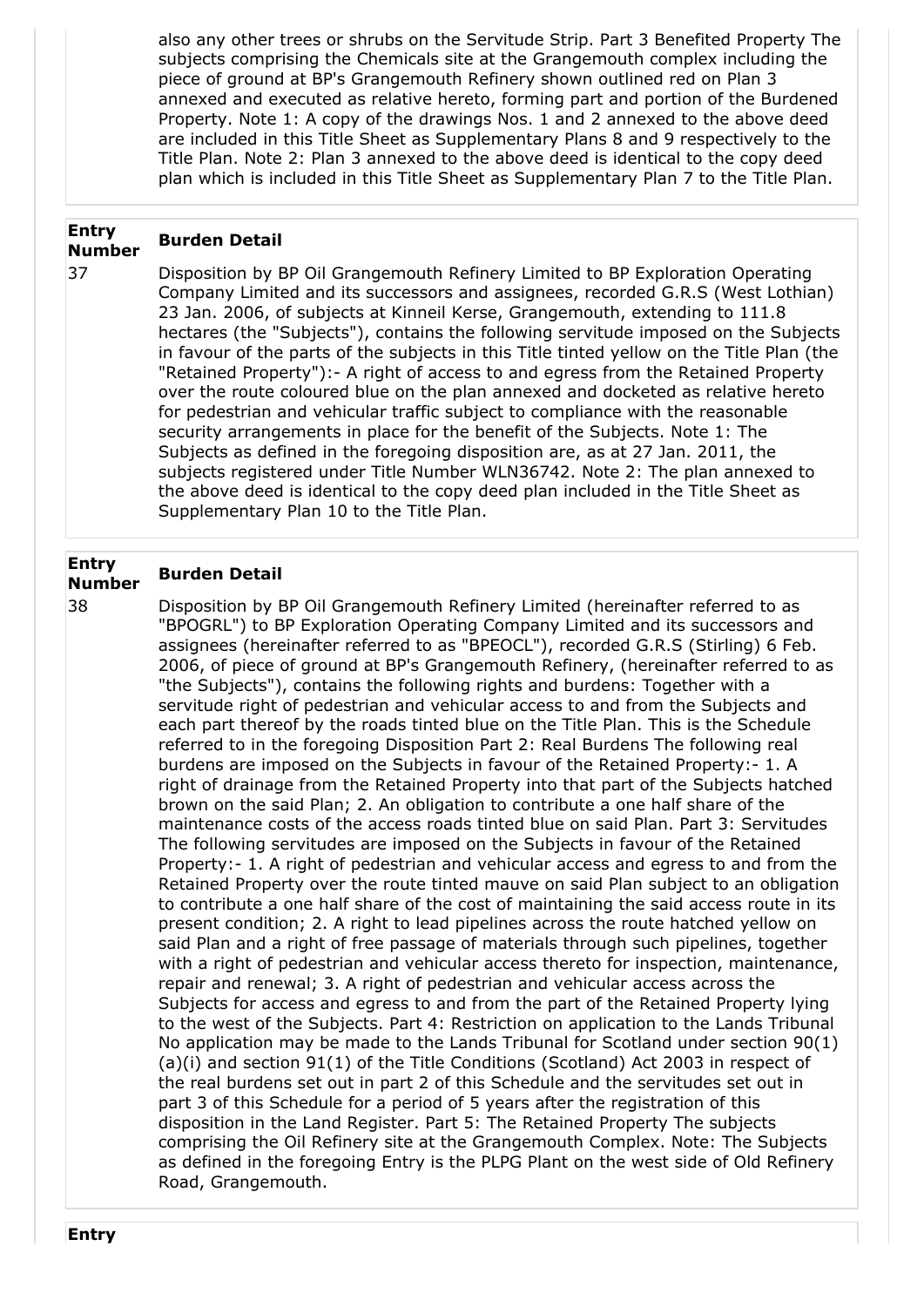# **Number Burden Detail**

39 Disposition by Innovene Manufacturing Scotland Limited to Grangemouth Holdings Limited and its successors and assignees (hereinafter referred to as "GHL"), recorded G.R.S (Stirling (Fiche 56 Frame 1), and also West Lothian) 28 Mar. 2006, of 4 areas of ground outlined blue but not hatched on the plan numbered 1 annexed ("Plan 1") ("the Subjects"), contains the following real burdens and servitudes: SCHEDULE Part 1: Definitions In the foregoing Disposition and in this Schedule: "Applicable Law" means any applicable statute, law, regulation, ordinance, rule, judgment, order, decree, permit, approval, concession, grant, franchise, licence or requirement in each case existing to the extent having force of law at the time in question; "Benefited Proprietors" means GHL and the heritable proprietor for the time being and from time to time of the Kinneil Property; "BP Company" means BP plc or any of its subsidiaries, excluding any member of the Innovene Group; "Demin Plant" means three parts of the Subjects forming the site of the demineralised water plant, lying generally to the west of the Subjects, and shown outlined blue and labelled 'Demin Plant' on Plan 1 including all buildings, plant, equipment and apparatus thereon; "Demin Plant Rights" means a servitude right to all and any pipelines, service media, utilities, control systems and signal connections as are required to operate and serve the Demin Plant or connect any part of the Demin Plant to any other part of the Subjects at 26 Sep. 2005 (the "Demin Plant System") together with a right of access over the Retained Property to operate, maintain and where necessary replace the same; "electric lines" has the meaning given to it in Section 64 of the Electricity Act 1989 as the same may be modified, extended or re-enacted from time to time; "electrical plant" has the meaning given to it in Section 64 of the Electricity Act 1989 as the same may be modified, extended or re-enacted from time to time; "Equipment" means the electric lines between the Subjects and the Sub-stations, the routes of which are shown with a broken red line on Plan 1 and Plan 2 with all associated or ancillary electrical plant, ducting and supportive apparatus; "Equipment Rights" means:- (a) A right to maintain in position any part or parts of the Equipment already laid or constructed. (b) A right for the officers, servants and agents of the Benefited Proprietors at all reasonable times and in an emergency at all times with or without contractors, surveyors, employees and others and with or without motor or other vehicles, plant, apparatus and materials to enter upon the Servitude Strip for any Works Purpose and pass over and across the Retained Property and any other adjoining land of IMSL to obtain access to and egress from the Servitude Strip along such route as shall be agreed between IMSL and the Benefited Proprietors all parties acting reasonably, or in the case of emergency along such other route as may be necessary, for such purpose and temporarily to place on the Servitude Strip any such plant, apparatus and materials required to be used in connection with such purpose. (c) A right to excavate and open up so much of the Servitude Strip and to carry out such works or other activities thereon as may be reasonably required for any Works Purpose. (d) A right to manage, work and use the Equipment to the standard of a Reasonable and Prudent Operator. (e) A right to use or to permit to be used the Equipment to convey electricity between the Subjects and the Sub-stations. (f) A right to continuous vertical and lateral support for the Equipment from the Servitude Strip. (g) A right to remove any trees which or the roots of which may become a danger to the Equipment and also any other trees or shrubs on the Servitude Strip. "IMSL" means Innovene Manufacturing Scotland Limited (Company Number SC010612) and its successors as heritable proprietors of the Retained Property (being the subjects described in Part 6 of this Schedule under exception of (1) the Subjects and (2) the area outlined blue (but not hatched) on Plan 1 annexed and executed as relative hereto, the area outlined red on Plan 2 annexed and executed as relative hereto, the area outlined red and hatched on Plan 1 and the area outlined red on Plan 5 annexed and executed as relative hereto); "Innovene Group" means Innovene LLC, Innovene Inc., Innovene Holding Company LLC, Innovene USA LLC, the Innovene Canada Partnership, Innovene European Holdings Limited, Innovene Canada Company, Innovene Canada Holding Company, Innovene Solutions NV, O&D Belgium HoldCo NV, Innovene Singapore Pte. Ltd, Innovene Korea Ltd, Innovene Management (Shanghai) Company Limited and, following its incorporation, Innovene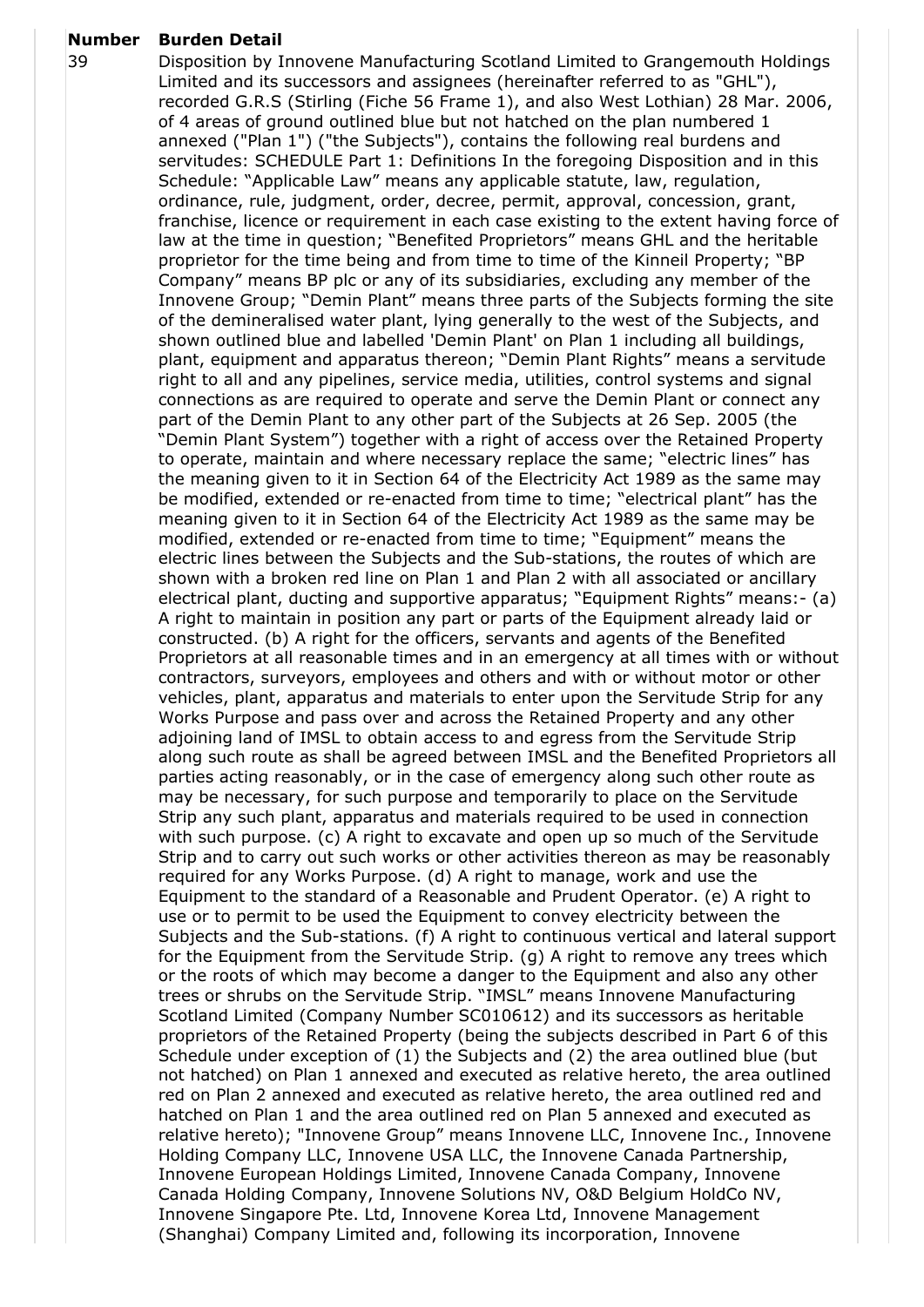International Holdings LLC, together with their respective subsidiaries from time to time, or, following any transfer such that all such entities are subsidiaries of Innovene Inc., then "Innovene Group" shall mean Innovene Inc. and its subsidiaries from time to time; "Kinneil Property" means the part of the Grangemouth complex comprising the crude oil stabilisation terminal, excepting those two areas of ground outlined red on plan 4; "Original Route" means the route of the Equipment and/or the Pipeline Systems as shown on Plan 1, Plan 2 and Plan 3; "Person" means any individual, firm, company, limited liability company, corporation, unincorporated association, government, state or agency of state, or any association, trust, or partnership (general or limited) or joint venture (whether or not having separate legal personality) or two or more of the foregoing; "Pipeline Rights" means: (a) A right to maintain in position any part or parts of the Pipeline Systems already laid or constructed and (in the case of the Regasser By-Pass Line, the Proposed Gas Pipeline and the Proposed Steam Pipeline) to be constructed. (b) A right for the officers, servants and agents of the Benefited Proprietors at all reasonable times and in an emergency at all times with or without contractors, surveyors, employees and others and with or without motor or other vehicles, plant, apparatus and materials to enter upon the Servitude Strip for any Works Purpose and pass over and across the Retained Property and any other adjoining land of IMSL to obtain access to and egress from the Servitude Strip along such route as shall be agreed between IMSL and the Benefited Proprietors all parties acting reasonably, or in the case of emergency along such other route as may be necessary, for such purpose and temporarily to place on the Servitude Strip any such plant, apparatus and materials required to be used in connection with such purpose. (c) A right to excavate and open up so much of the Servitude Strip and to carry out such works or other activities thereon as may be reasonably required for any Works Purpose. (d) A right to manage, work and use the Pipeline Systems to the standard of a Reasonable and Prudent Operator. (e) A right to use or permit to use the Pipeline Systems to convey any material or substance the conveyance of which is for the time being not prohibited by law. (f) A right to continuous vertical and lateral support for the Pipeline Systems from the Servitude Strip. (g) A right to remove any trees which or the roots of which may become a danger to the Pipeline Systems and also any other trees or shrubs on the Servitude Strip. (h) A right to excavate, lay and construct the Regasser By-Pass Line and otherwise along the route shown with a broken light blue line on Plan 1 and Plan 3. (i) A right to excavate, lay and construct the Proposed Gas Pipeline along the route shown with a light blue line on Plan 1 and Plan 3. (j) A right to excavate lay and construct the Proposed Steam Pipeline along the route shown with a light blue line on Plan 1 and Plan 3. "Pipeline Systems" means (a) the steam supply pipelines between the Kinneil Property and the Subjects the routes of which are shown with an intersected red line labelled 'A' on Plan 1 and Plan 3; (b) the water supply pipelines and once-through cooling water system leading from the public water main on Bo'ness Road to the Subjects and from the Subjects to the refinery's cooling water collection point, the route of which is shown with a red line on Plan 1; (c) a dry gas pipeline leading from the Kinneil Property to the Subjects including a proposed regasser by-pass line around the existing regasser static knock out drum (the "Regasser By-Pass Line") the whole route of which (excluding the Regasser By-Pass Line) is shown with a broken light blue line on Plan 1 and Plan 3; (d) the effluent disposal line leading from the Subjects to the Firth of Forth the route of which is shown with a broken purple line on Plan 1; (e) a proposed hydrocarbon pipeline to be laid between the Kinneil Property and the Subjects (the "Proposed Gas Pipeline"), the route of which is shown with a light blue line on Plan 1; (f) a proposed steam condensate return pipeline flowing between the Kinneil Property and the Subjects (the "Proposed Steam Pipeline") the route of which is shown with a broken light blue line on Plan 1 and Plan 3; together with (in all cases) all or any Supportive Apparatus associated therewith and all wrapping and protective materials; "Plan 1 " means the plan numbered 1 and annexed and executed as relative hereto; "Plan 2" means the plan numbered 2 and annexed and executed as relative hereto; "Plan 3" means the plan numbered 3 and annexed and executed as relative hereto; "Reasonable and Prudent Operator" means a Person in good faith seeking to perform its contractual obligations and in the general conduct of its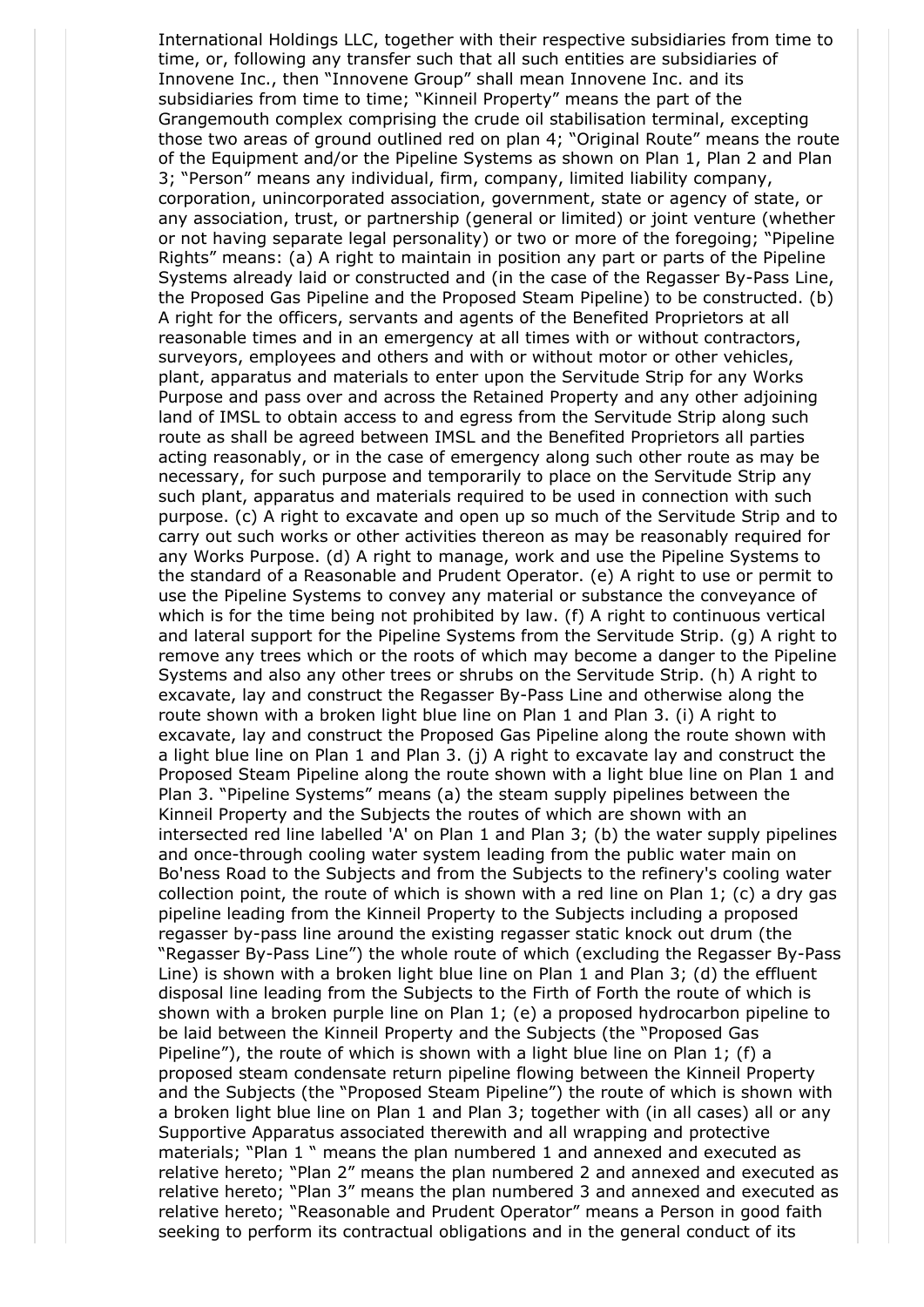undertaking exercising that degree of skill, diligence, prudence and foresight which would reasonably and ordinarily be expected from a skilled and experienced operator operating in material compliance with Applicable Law and engaged in the same type of undertaking, in the same industry, and under the same or similar circumstances and conditions, and any reference to the standard of a Reasonable and Prudent Operator herein shall be a reference to such degree of skill, diligence, prudence and foresight as aforesaid; "Relocation Rights" means a right to IMSL to alter the Original Route of the Equipment Rights and/or the Pipeline Rights or any part thereof pursuant to Part 2b of the Schedule; "Servitude Conditions" means the following conditions attaching to the exercise of the Demin Plant Rights, Equipment Rights and the Pipeline Rights: (a) Avoid obstruction or interference: in exercising the servitude and other rights hereby granted the Benefited Proprietors or GHL (as the case may be) shall act as a Reasonable and Prudent Operator; (b) Make good damage or injury: if the Benefited Proprietors or GHL (as the case may be) cause any damage or injury to the Retained Property through the exercise by the Benefited Proprietors or GHL (as the case may be) of the Equipment Rights, the Pipeline Rights or the Demin Plant Rights the Benefited Proprietors or GHL (as the case may be) shall give notice to IMSL of such damage or injury and (in the absence of any agreement to the contrary) shall reimburse IMSL the reasonable costs of remedying the same; (c) Keep Equipment, Demin Plant and Pipeline Systems in proper repair: GHL shall so far as reasonably practicable keep the Equipment, the Pipeline Systems and the Demin Plant System in proper repair and condition to the standard of a Reasonable and Prudent Operator; (d) Pay public rates and taxes: GHL shall pay all public rates and taxes which may be imposed in respect of the Pipeline Systems, the Equipment, the Equipment Rights, the Pipeline Rights, the Demin Plant System or the Demin Plant Rights; (e) Comply with permit to work system: the Benefited Proprietors or GHL (as the case may be) shall comply with IMSL's then current process in place for the control of work in respect of the Retained Property; (f) Take future tenants bound: in the event of the Benefited Proprietors or GHL (as the case may be) granting any lease or other occupancy right in respect of the Subjects or the Kinneil Property or any part thereof, the Benefited Proprietors or GHL (as the case may be) will ensure that the tenant or occupant under any such lease or other occupancy right, along with his successors in title, are bound to comply (as if such tenant or occupant, and such successors, were the Benefited Proprietors or GHL (as the case may be)) with the entire provisions of this Disposition including in particular, but without prejudice the foregoing generality, the Servitude Conditions; (g) Obtain IMSL approval: prior to the construction of the Proposed Gas Pipeline, the Benefited Proprietors shall submit a specification for the proposed pipeline to IMSL giving IMSL a reasonable opportunity to comment on and approve the same and obtain IMSL's approval of the same, such approval not to be unreasonably withheld or delayed; "Servitude Strip" means that part of the Retained Property whose surface boundaries are vertically above or below any point lying three metres in the horizontal plane from any part of the Equipment or the Pipeline Systems (as the case may be), whether such point lies within the Retained Property or not; "Substations" means the electricity substations numbered 2 and 3 and shown outlined and hatched red on Plan 2 with all other facilities, electrical plant, apparatus, equipment and systems ancillary thereto including any alterations, improvement, addition to or replacement of the same; "Supportive Apparatus" means the following apparatus and works namely: (a) apparatus for inducing or facilitating the flow of anything through the Pipeline Systems or any part thereof (b) valves, valve chambers, manholes, inspection pits and similar works, being works annexed to or incorporated in the course of the Pipeline Systems; (c) apparatus for supplying energy for the operation of any such apparatus as is mentioned in paragraph (a) above or of any such works as are mentioned in paragraph (b) above; (d) apparatus for the transmission of information for the operation of the Pipeline Systems or any part thereof; (e) apparatus for affording cathodic protection to the Pipeline Systems or any part thereof; and (f) a structure for the exclusive support of any part of the Pipeline Systems; and "Works Purpose" means the purpose of inspecting, maintaining, protecting, adjusting, altering, renewing or repairing, reinstating, upgrading, testing, cleansing, relaying, making safe, decommissioning,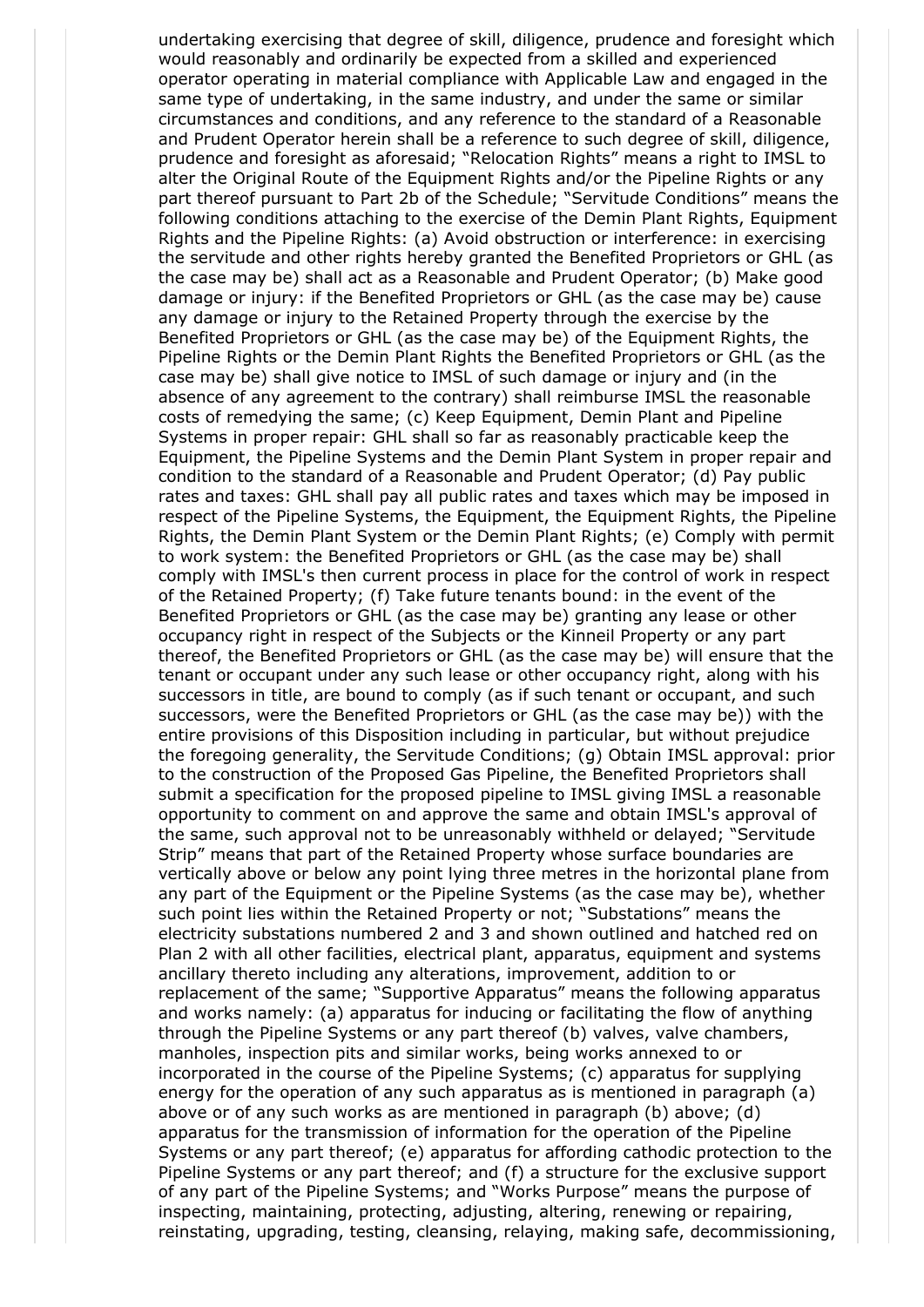removing or (where needed) operating any part or parts of the Pipeline Systems or the Equipment as the case may be. Part 2a: Servitudes affecting the Retained Property The following servitudes are imposed on the Retained Property:- 1 IMSL impose the Pipeline Rights on the Retained Property in favour of the Subjects and the Kinneil Property subject to the Servitude Conditions with the benefit of such of the provisions herein contained as are capable of protecting the Benefited Proprietors; 2 IMSL impose the Equipment Rights on the Retained Property in favour of the Subjects subject to the Servitude Conditions with the benefit of such of the provisions herein contained as are capable of protecting GHL; 3 IMSL impose on the Retained Property in favour of the Subjects a servitude right of access to and egress from the Subjects and each part thereof for pedestrian and vehicular (including heavy and construction) traffic over the route shown with a yellow line on Plan 1 to permit the operation, inspection, maintenance, protection, adjustment, alteration, renewal or repair, reinstatement, upgrading, testing, cleansing, relaying, making safe, decommissioning or removing of the power station and other facilities situated on the Subjects and for all other necessary purposes such servitude right to be exercised: (a) subject to the GHL contributing a fair share, according to user, of the cost of maintenance of the said route; and (b) in a manner which balances IMSL's interest in not having unnecessary and/or disruptive intrusions on the Retained Property and GHL's interest in ensuring that the power station and other facilities situated on the Subjects are properly maintained and capable of serving their purpose. 4 IMSL impose the Demin Plant Rights on the Retained Property in favour of the Subjects subject to the Servitude Conditions with the benefit of such of the provisions herein contained as are capable of protecting GHL. Part 2b: Reservation of Relocation Rights There is reserved in favour of IMSL the right: to alter the Original Route of the Regasser By-Pass Line or any part thereof and the Proposed Gas Pipeline or any part thereof and the Proposed Steam Pipeline or any part thereof prior to the installation of such pipelines provided that the exercise of such right does not have an adverse impact on the ability of the Benefited Proprietors to exercise the Equipment Rights or the Pipeline Rights and provided further that:- (a) IMSL shall give to the Benefited Proprietors a written notice specifying the alteration to the Original Route (the "Alternative Route) as soon as practicable after IMSL makes its decision to alter the Original Route or (if the Benefited Proprietors have given notice to IMSL that they intend to commence the installation works on a date which is not earlier than 180 days after the date of giving of such notice) not later than 30 days after the giving of such notice; (b) Subject to any rights which the Benefited Proprietors and IMSL may have under any agreement to which they are a party from time to time, the additional costs reasonably incurred by the Benefited Proprietors (including additional costs reasonably incurred on additional plant, equipment, apparatus or other infrastructure) as a result of the alteration of the route of the servitude hereby granted will be borne by IMSL; (c) IMSL shall enter into and deliver to the Benefited Proprietors in a form appropriate for recording in the Register of Sasines and/or registration in the Land Register of Scotland a Deed of Servitude in the same terms mutatis mutandis as Parts 1, 2 and 3 of this Schedule (the "Rep1acement Deed of Servitude") whereby there shall be granted in favour of the Benefited Proprietors servitude rights over the Alternative Route and, contemporaneously therewith, there shall be exhibited to the Benefited Proprietors a valid marketable title in name of IMSL to the subjects affected by the Replacement Deed of Servitude, which title shall not be subject to any encumbrances prejudicial to the grant of the Replacement Deed of Servitude; (d) For the avoidance of doubt, the servitude rights constituted in this Disposition shall continue to be exercisable until such time as the Replacement Deed of Servitude referred to at paragraph (c) above has been granted and delivered to the Benefited Proprietors 2 to alter the Original Route or any part thereof following installation of the Pipeline Systems or the Equipment provided that the exercise of such right does not have an adverse impact on the ability of the Benefited Proprietors to exercise the Equipment Rights or the Pipeline Rights and provided further that: - (a) IMSL shall give to the Benefited Proprietors as soon as practicable and in any event not later than 60 days prior to the date proposed for the commencement of the aftermentioned Alteration Works a written notice containing:- (i) particulars of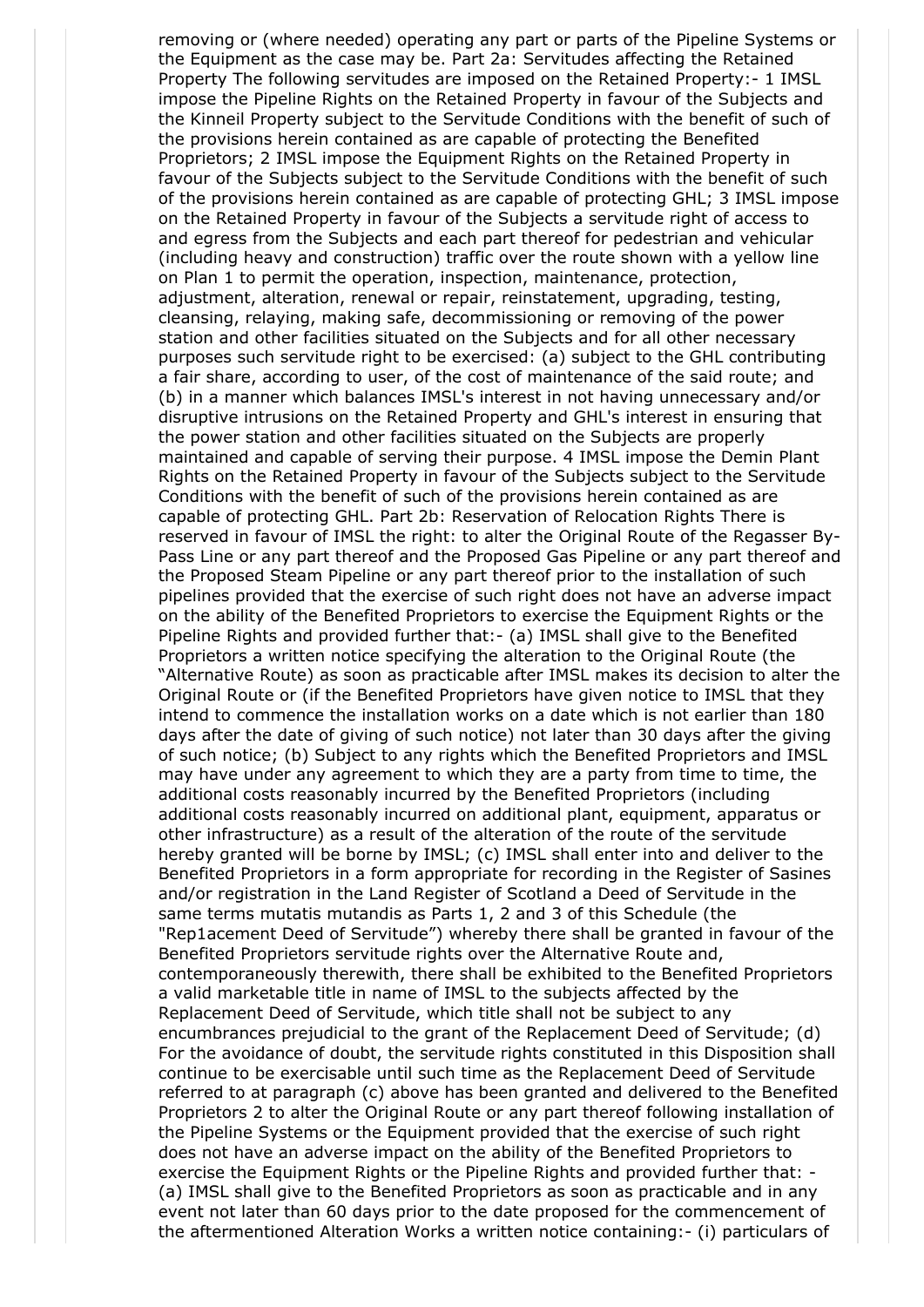the proposed alteration to the Original Route (the 'New Route"); (ii) a description of the electrical plant, electric lines, plant, equipment, apparatus and other infrastructure which IMSL will construct and install on the New Route (such electrical plant, electric lines, plant, equipment, apparatus and other infrastructure being the "Replacement Infrastructure") and, in particular, information as to the technical characteristics of each of the key components of the Replacement Infrastructure and as to the performance capability of the Replacement Infrastructure following its entry into operation; (iii) information as to whether any part of the Replacement Infrastructure will consist of electrical plant, electric lines, plant, equipment, apparatus or other infrastructure ("Existing Infrastructure") which is installed on the Original Route and will be dismantled and thereafter constructed and installed on the New Route; and (iv) information as to the works (including programme) for the construction and installation of the Replacement Infrastructure on the New Route (the "Alteration Works"). (b) IMSL shall from time to time provide the Benefited Proprietors with such additional information concerning the matters referred to in paragraph (a) above as is reasonably requested by the Benefited Proprietors as soon as reasonably practicable after receiving the request; (c) The Alteration Works shall be carried out by IMSL in accordance with Applicable Law, in accordance with the standard of a Reasonable and Prudent Operator, in a good and workmanlike manner consistent with the then current policies and practices of IMSL with regard to matters related to health, safety, security and the environment and in such a manner that the Alteration Works do not materially affect the Benefited Proprietor& ability to act as a Reasonable and Prudent Operator and to comply with all Applicable Law; (d) IMSL will ensure that the Replacement Infrastructure will be capable of performing the same function as (and will have a performance capability which is no less than the performance capability of) the electrical plant, electric lines, plant, equipment, apparatus and other infrastructure on the Original Route; (e) Subject to any rights which the Benefited Proprietors, IMSL, any BP Company or any member of the Innovene Group may have under any agreement to which they are a party from time to time, all the costs incurred in implementing the alteration of the route of the servitude hereby granted and of moving Existing Infrastructure and procuring, building and installing Replacement Infrastructure will be borne by IMSL; (f) IMSL shall, prior to commencement of the Alteration Works, enter into and deliver to the Benefited Proprietors in a form appropriate for recording in the Register of Sasines and/or registration in the Land Register of Scotland a Deed of Servitude in the same terms mutatis mutandis as Parts 1, 2 and 3 of this Schedule (the "Substitute Deed of Servitude") whereby there shall be granted in favour of the Benefited Proprietors servitude rights over the New Route and, contemporaneously therewith, there shall be exhibited to the Benefited Proprietors a valid marketable title in name of IMSL to the subjects affected by the Substitute Deed of Servitude, which title shall not be subject to any encumbrances prejudicial to the grant of the Substitute Deed of Servitude; (g) For the avoidance of doubt, the servitude rights constituted in this Disposition shall continue to be exercisable by the Benefited Proprietors until such time as the Alteration Works are completed, all necessary consents and approvals have been obtained for the use and operation of the Replacement Infrastructure and the Substitute Deed of Servitude referred to at paragraph (f) above has been granted and delivered to the Benefited Proprietors. Part 3: Real burdens affecting Retained Property IMSL impose the following real burdens on the Retained Property in favour of the Subjects and the Kinneil Property: 1. No damage or injury: IMSL will act as a Reasonable and Prudent Operator so as not to cause damage or injury to the Equipment, the Pipeline Systems or the Demin Plant System; 2 No material alteration or deposit: IMSL will not, without the prior consent in writing of the Benefited Proprietors make or cause or permit to be made any material alteration to or any deposit of anything upon any part of the Servitude Strip so as to interfere with or obstruct (i) access by the Benefited Proprietors to the Equipment, the Pipeline Systems, the Demin Plant System or (ii) the exercise by the Benefited Proprietors of any of the rights granted hereunder or so as to affect in any way the support afforded to the Equipment, the Pipeline Systems, the Demin Plant System by the surrounding soil including minerals or (where applicable) so as materially to reduce the depth of soil above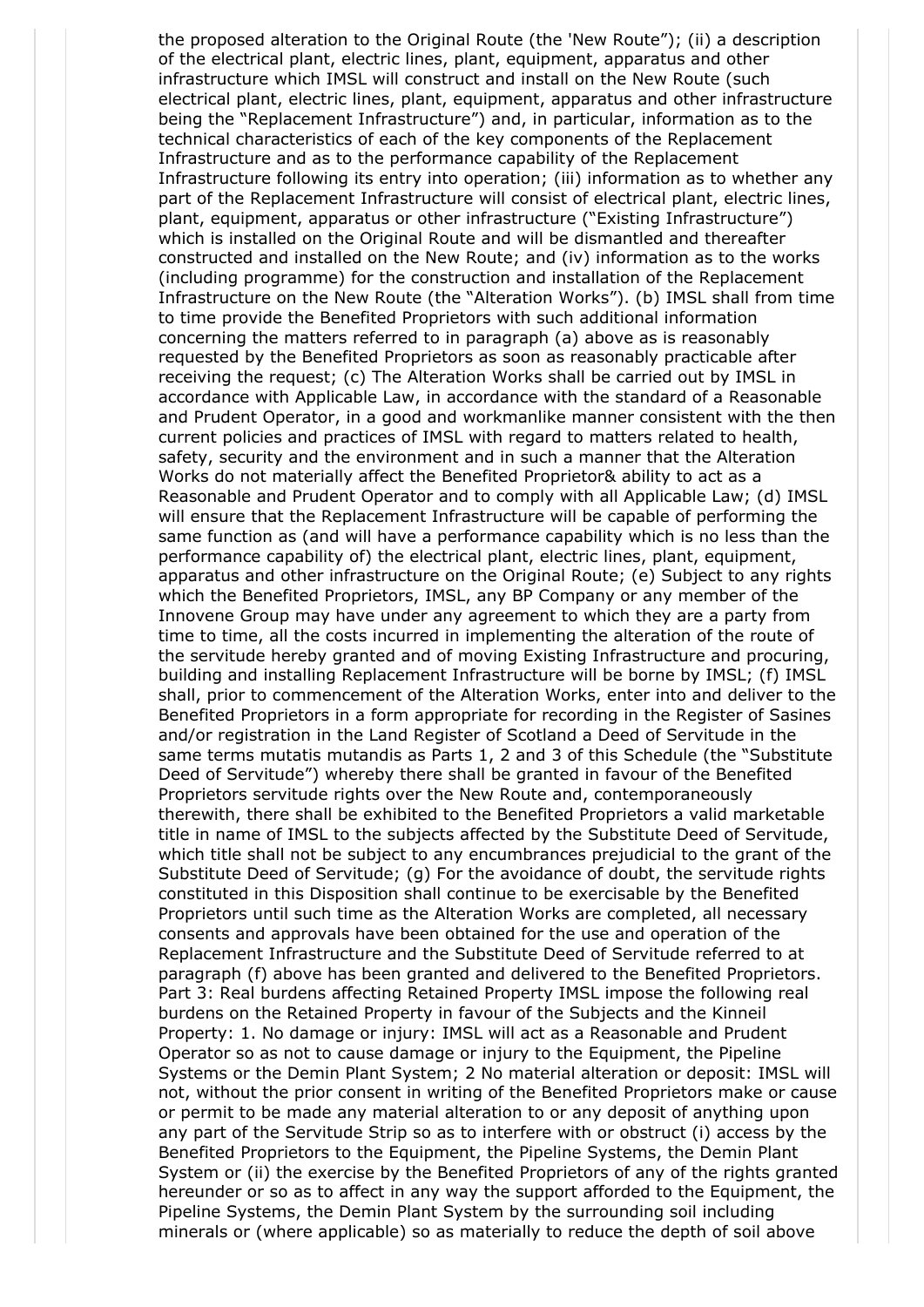the Equipment, the Pipeline Systems, the Demin Plant System; and 3 Take future tenants bound: in the event of IMSL granting any lease or other occupancy right in respect of the Retained Property or any part thereof, IMSL will ensure that the tenant or occupant under any such lease or other occupancy right, along with his successors in title, are bound to comply (as if such tenant or occupant, and such successors, were IMSL) with the entire provisions of this Disposition including in particular, but without prejudice the foregoing generality, the terms of this Part 3 of the Schedule. Part 4: Servitudes affecting the Subjects The following servitudes are imposed on the Subjects in favour of the Retained Property: 1 Sub-station 14: IMSL reserve a right of access over that part of the Subjects used for an electricity sub-station known as sub-station 14 as may be reasonably necessary to operate, maintain, protect or decommission sub-station 14 and subject to IMSL acting as a Reasonable and Prudent Operator, complying with GHL's then current process in place for the control of work in respect of the Subjects and reimbursing GHL the reasonable costs of remedying any damage or injury caused to the Subjects through the exercise by IMSL of such right; 2 South road and north track: IMSL reserve in favour of the Retained Property a servitude right of access for pedestrian and vehicular (including heavy and construction) traffic over the south road and north track road forming part of the Subjects, such servitude right to be exercised:- (a) subject to IMSL contributing a fair share, according to user, of the cost of maintenance of the said roads; and (b) in a manner which balances GHL's interests in not having unnecessary and/or disruptive intrusions on the Subjects and IMSL's interests in ensuring that the Retained Property is properly maintained and capable of serving its purpose. Part 5: Restriction on application to the Lands Tribunal No application may be made to the Lands Tribunal for Scotland under section 90(1)(a)(i) or section 91(1) of the Title Conditions (Scotland) Act 2003 in respect of the servitudes set out in parts 2 and 4 of this Schedule or and the real burdens set out in part 3 of this Schedule for a period of five years after the registration of this Disposition in the Land Register. Part 6: Over-description REFINERY The subjects comprising the Oil Refinery site at the Grangemouth Complex; PETROCHEMICALS PLANT The subjects comprising the Petrochemicals plant at the Grangemouth Complex. Note: Plans 1 to 5 annexed to the above deed are identical to the copy deed plans included in this Title Sheet as Supplementary Plans 11, 12, 13, 10 and 7 to the Title Plan respectively.

## **Entry Number Burden Detail**

40 Disposition by Innovene Manufacturing Scotland Limited (hereinafter referred to as "IMSL") to Grangemouth Holdings Limited (hereinafter referred to as "GHL") and its successors and assignees, recorded G.R.S (Stirling (Fiche 57 Frame 1), and also West Lothian) 28 Mar. 2006, of the ground outlined and hatched in blue on the plan numbered 1 annexed thereto ("Plan 1")("the Subjects"), contains the following real burdens and servitudes: SCHEDULE Part 1: Definitions In the foregoing Disposition and in this Schedule: "Actual Cost" means the true cost to IMSL, acting as a Reasonable and Prudent Operator, of keeping the C5+ Downstream Line in proper repair and condition as determined by IMSL with no mark-up or hidden costs except where defined and agreed with GHL, and shall comprise: (a) fixed costs including, but not limited to: (i) direct fixed costs such as personnel, supply, accommodation and maintenance costs (including but not limited to repairs and routine maintenance); and (ii) site indirect costs such as utility and functional management costs and overheads (as those costs are expressly agreed between GHL and IMSL); and (b) direct variable costs including, but not limited to, energy costs and the costs of consumable materials used in keeping C5+ Downstream Line in proper repair and condition and other materials including emissions rights used in keeping the C5+ Downstream Line in proper repair and condition. "Applicable Law" means any applicable statute, law, regulation, ordinance, rule, judgment, order, decree, permit, approval, concession, grant, franchise, licence or requirement in each case existing to the extent having force of law at the time in question; "BP Company" means BP plc or any of its subsidiaries, excluding any member of the Innovene Group; "Condensate Tanks" means the two condensate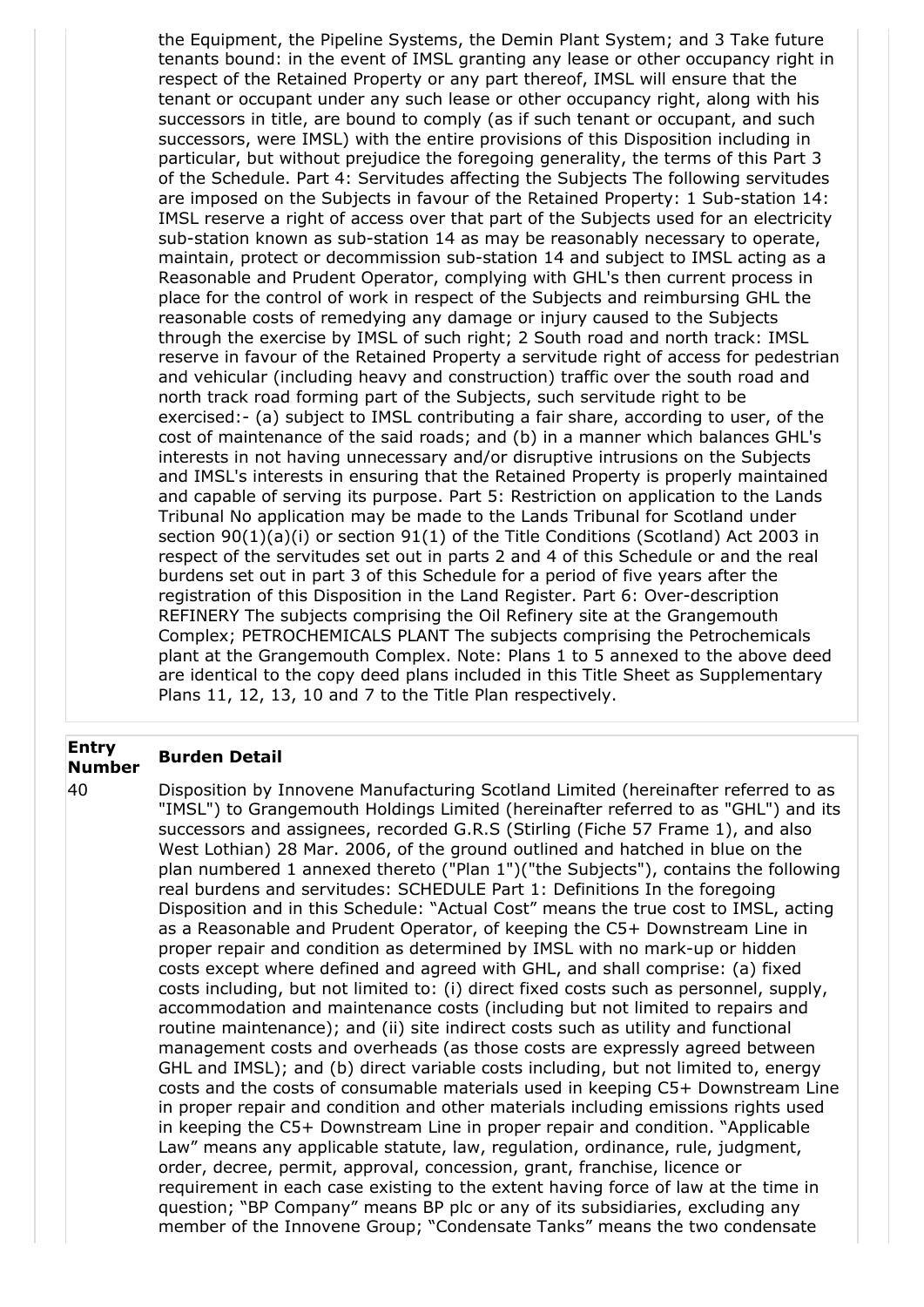tanks, commonly known as tanks T-403 and T-407, with all other facilities, plant, apparatus, equipment and systems within the Subjects including any alteration, improvement, addition to or replacement of the same; "IMSL" means Innovene Manufacturing Scotland Limited and its successors as heritable proprietors of the Retained Property (being the subjects described in Part 6 of this Schedule under exception of (1) the Subjects and (2) the area outlined blue (but not hatched) on Plan 1, the area outlined red on the plan numbered 2 ("Plan 2") annexed and executed as relative hereto, the area outlined red and hatched on Plan 1 and the area outlined red on the plan numbered 5 ("Plan 5") annexed and executed as relative hereto); "Innovene Group" means Innovene LLC, Innovene Inc., Innovene Holding Company LLC, Innovene USA LLC, the Innovene Canada Partnership, Innovene European Holdings Limited, Innovene Canada Company, Innovene Canada Holding Company, Innovene Solutions NV, O&D Belgium HoldCo NV, Innovene Singapore Pte. Ltd, Innovene Korea Ltd, Innovene Management (Shanghai) Company Limited and, following its incorporation, Innovene International Holdings LLC, together with their respective subsidiaries from time to time, or, following any transfer such that all such entities are subsidiaries of Innovene Inc., then "Innovene Group" shall mean Innovene Inc. and its subsidiaries from time to time; "Kinneil Property" means that property at Kinneil, Grangemouth currently owned by a BP Company and lying generally to the east of Grangemouth Road comprising the Kinneil crude oil stabilisation terminal excepting those two pieces of ground outlined red on Plan 4 annexed and executed as relative hereto; "Original Route" means the route of the Pipeline System as shown on Plan 1 and the plan numbered 3 annexed and executed as relative hereto; "Person" means any individual, firm, company, limited liability company, corporation, unincorporated association, government, state or agency of state, or any association, trust, or partnership (general or limited) or joint venture (whether or not having separate legal personality) or two or more of the foregoing; "Pipeline System" means the pipelines and run down system leading (a) between the Kinneil Property and the Condensate Tanks (the "C5+ Upstream Line") and (b) between the Condensate Tanks and the E1 and west shore jetties at Grangemouth docks (the "C5+ Downstream Line") the routes of which are shown with a pink line and with a broken dark blue line on Plan 1 and Plan 3 (that part of the C5+ Downstream Line from the boundary of the Retained Property to the said jetties not being shown on Plan 1 or Plan 3); and together with all or any Supportive Apparatus associated therewith and all wrapping and protective materials; "Pipeline Rights" means: (a) A right to maintain in position any part or parts of the Pipeline System already laid or constructed. (b) A right for the officers, servants and agents of the GHL at all reasonable times and in an emergency at all times with or without contractors, surveyors, employees and others and with or without motor or other vehicles, plant, apparatus and materials to enter upon the Servitude Strip for any Works Purpose and pass over and across the Retained Property and any other adjoining land of IMSL to obtain access to and egress from the Servitude Strip along such route as shall be agreed between IMSL and GHL all parties acting reasonably, or in the case of emergency along such other route as may be necessary, for such purpose and temporarily to place on the Servitude Strip any such plant, apparatus and materials required to be used in connection with such purpose. (c) A right to excavate and open up so much of the Servitude Strip and to carry out such works or other activities thereon as may be reasonably required for any Works Purpose. (d) A right to manage, work and use the Pipeline System to the standard of a Reasonable and Prudent Operator. (e) A sole and exclusive right to use or permit to be used one hundred per cent of the capacity of the C5+ Upstream Line to transport C5+ Condensate between the Kinneil Property and the Condensate Tanks. (f) A priority right to use or permit to be used the capacity of the C5+ Downstream Line to transport C5+ Condensate between the Condensate Tanks and the jetties at Grangemouth Docks; Provided that: (i) the maximum quantity of C5+ Condensate which can be transported pursuant to such priority right shall be 1740 metric tonnes per day; and (ii) the weighted average volume (expressed in tonnes per day) which can be transported pursuant to such priority right in any given calendar month shall not exceed 1670 metric tonnes per day; (g) A right to continuous vertical and lateral support for the Pipeline System from the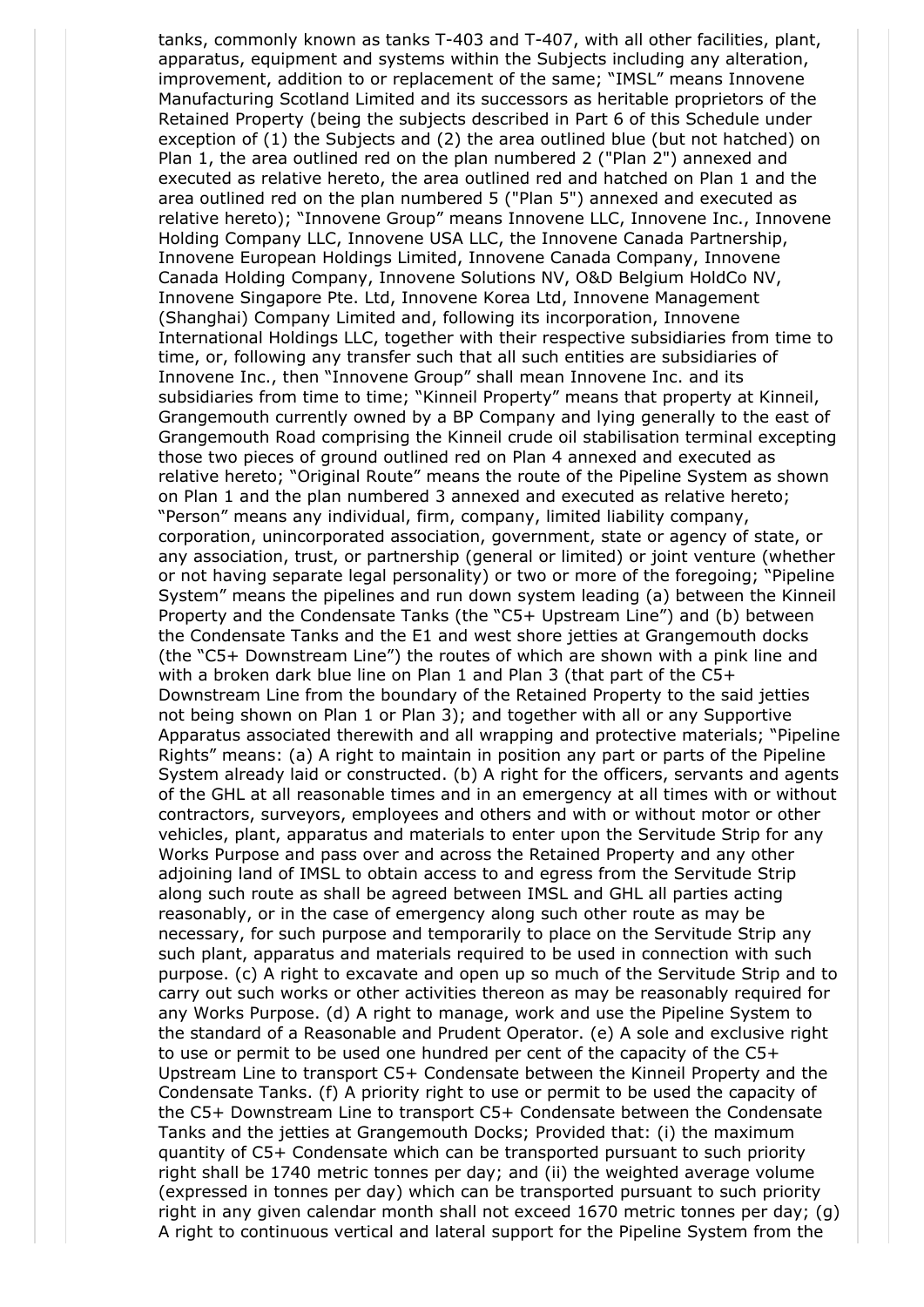Servitude Strip. (h) A right to remove any trees which or the roots of which may become a danger to the Pipeline System and also any other trees or shrubs on the Servitude Strip; and (i) A right to connect into the Pipeline System to enable C5+ Condensate to be exported via E2 jetty at Grangemouth Docks; "Reasonable and Prudent Operator' means a Person in good faith seeking to perform its contractual obligations and in the general conduct of its undertaking exercising that degree of skill, diligence, prudence and foresight which would reasonably and ordinarily be expected from a skilled and experienced operator operating in material compliance with Applicable Law and engaged in the same type of undertaking, in the same industry, and under the same or similar circumstances and conditions, and any reference to the standard of a Reasonable and Prudent Operator herein shall be a reference to such degree of skill, diligence, prudence and foresight as aforesaid; "Relocation Rights" means a right to IMSL to alter the Original Route of the Pipeline System or any part thereof pursuant to Part 2b of this Schedule; 'Servitude Conditions' means the following conditions attaching to the exercise of the Pipeline Rights: (a) Avoid obstruction or interference: in exercising the servitude and other rights hereby granted GHL shall act as a Reasonable and Prudent Operator; (b) Make good damage or injury: if GHL causes any damage or injury to the Retained Property through the exercise by GHL of the Pipeline Rights GHL shall give notice to IMSL of such damage or injury and (in the absence of any agreement to the contrary) shall reimburse IMSL the reasonable costs of remedying the same; (c) Comply with permit to work system: GHL shall comply with IMSL's then current process in place for the control of work in respect of the Retained Property; (d) Take future tenants bound: in the event of GHL granting any lease or other occupancy right in respect of the Subjects or the Kinneil Property or any part thereof, GHL will ensure that the tenant or occupant under any such lease or other occupancy right, along with his successors in title, are bound to comply (as if such tenant or occupant, and such successors, were GHL) with the entire provisions of this Disposition including in particular, but without prejudice the foregoing generality, the Servitude Conditions; "Servitude Strip" means that part of the Retained Property whose surface boundaries are vertically above or below any point lying three metres in the horizontal plane from any part of the Pipeline System, whether such point lies within the Retained Property or not; "Supportive Apparatus" means the following apparatus and works namely: (a) apparatus for inducing or facilitating the flow of anything through the Pipeline System or any part thereof; (b) valves, valve chambers, manholes, inspection pits and similar works, being works annexed to or incorporated in the course of the Pipeline System; (c) apparatus for supplying energy for the operation of any such apparatus as is mentioned in paragraph (a) above or of any such works as are mentioned in paragraph (b) above; (d) apparatus for the transmission of information for the operation of the Pipeline System or any part thereof; (e) apparatus for affording cathodic protection to the Pipeline System or any part thereof; and (f) a structure for the exclusive support of any part of the Pipeline Systems; and "Works Purpose means the purpose of inspecting, maintaining, protecting, adjusting, altering, renewing or repairing, reinstating, upgrading, testing, cleansing, relaying, making safe, decommissioning, managing, working, using or removing any part or parts of the Pipeline System. Part 2a: Servitudes affecting the Retained Property The following servitudes are imposed on the Retained Property: 1 IMSL impose the Pipeline Rights on the Retained Property in favour of the Subjects subject to the Servitude Conditions with the benefit of such of the provisions herein contained as are capable of protecting GHL; 2 IMSL impose on the Retained Property in favour of the Subjects a servitude right of access to and egress from the Subjects and each part thereof for pedestrian and vehicular (including heavy and construction) traffic over the route shown with a broken yellow line on Plan 1 to permit the inspection, maintenance, protection, adjustment, alteration, renewal or repair of, reinstatement, upgrading, testing, cleansing, relaying, making safe, decommissioning or removing of any part or parts of the Condensate Tanks and for all other necessary purposes such servitude right to be exercised: (a) subject to GHL contributing a fair share, according to user, of the cost of maintenance of the said route; and (b) in a manner which balances IMSL's interest in not having unnecessary and/or disruptive intrusions on the Retained Property and GHL's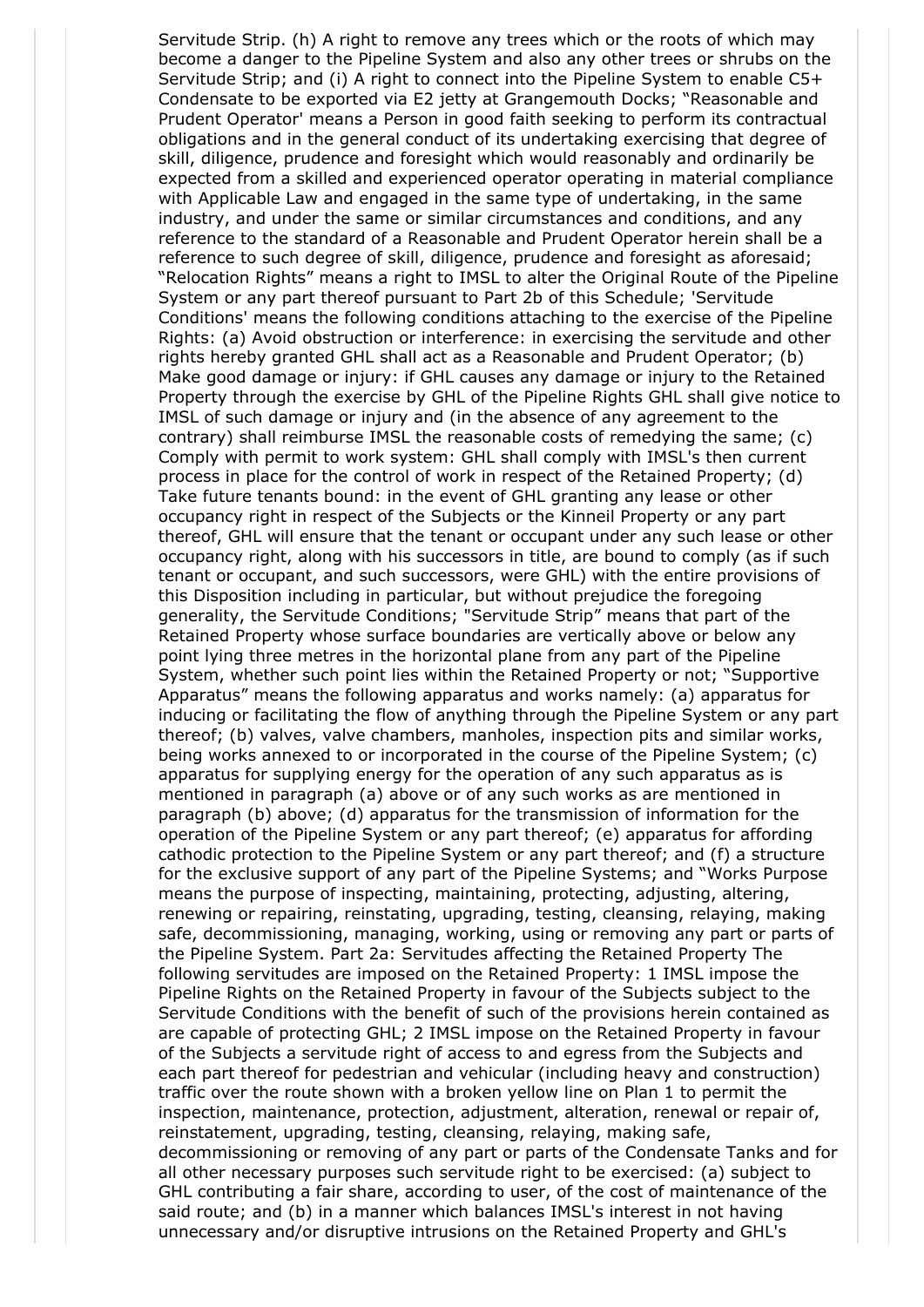interest in ensuring that the Condensate Tanks are properly maintained and capable of serving their purpose. Part 2b: Reservation of Relocation Rights There is reserved in favour of IMSL the right to alter the Original Route provided that the exercise of such right does not have an adverse impact on the ability of GHL to exercise the Pipeline Rights and provided further that: - (a) IMSL shall give to GHL as soon as practicable and in any event not later than 60 days prior to the date proposed for the commencement of the aftermentioned Alteration Works a written notice containing: - (i) particulars of the proposed alteration to the Original Route (the "New Route"); (ii) a description of the plant, equipment, apparatus and other infrastructure which IMSL will construct and install on the New Route (such plant, equipment, apparatus and other infrastructure being the "Replacement Infrastructure") and, in particular, information as to the technical characteristics of each of the key components of the Replacement Infrastructure and as to the performance capability of the Replacement Infrastructure following its entry into operation; (iii) information as to whether any part of the Replacement Infrastructure will consist of plant, equipment, apparatus or other infrastructure ("Existing Infrastructure") which is installed on the Original Route and will be dismantled and thereafter constructed and installed on the New Route; and (iv) information as to the works (including programme) for the construction and installation of the Replacement Infrastructure on the New Route (the "Alteration Works"). (b) IMSL shall from time to time provide GHL with such additional information concerning the matters referred to in paragraph (a) above as is reasonably requested by GHL as soon as reasonably practicable after receiving the request. (c) The Alteration Works shall be carried out by IMSL in accordance with Applicable Law, in accordance with the standard of a Reasonable and Prudent Operator, in a good and workmanlike manner consistent with the then current policies and practices of IMSL with regard to matters related to health, safety, security and the environment and in such a manner that the Alteration Works do not materially affect GHL's ability to act as a Reasonable and Prudent Operator and to comply with all Applicable Law. (d) IMSL will ensure that the Replacement Infrastructure will be capable of performing the same function as (and will have a performance capability which is no less than the performance capability of) the plant, equipment, apparatus and other infrastructure on the Original Route. (e) Subject to any rights which GHL, IMSL, any BP Company or any member of the Innovene Group may have under any agreement to which they are a party from time to time, all the costs incurred in implementing the alteration of the route of the servitude hereby granted and of moving Existing Infrastructure and procuring, building and installing Replacement Infrastructure will be borne by IMSL. (f) IMSL shall, prior to commencement of the Alteration Works, enter into and deliver to GHL in a form appropriate for recording in the Register of Sasines and/or registration in the Land Register of Scotland a Deed of Servitude in the same terms mutatis mutandis as Parts 1, 2 and 3 of this Schedule (the "Substitute Deed of Servitude") whereby there shall be granted in favour of GHL servitude rights over the New Route and, contemporaneously therewith, there shall be exhibited to GHL a valid marketable title in name of IMSL to the subjects affected by the Substitute Deed of Servitude, which title shall not be subject to any encumbrances prejudicial to the grant of the Substitute Deed of Servitude. (g) For the avoidance of doubt, the servitude rights constituted in this Disposition shall continue to be exercisable by GHL until such time as the Alteration Works are completed, all necessary consents and approvals have been obtained for the use and operation of the Replacement Infrastructure and the Substitute Deed of Servitude referred to at paragraph (f) above has been granted and delivered to GHL. Part 3: Real burdens affecting Retained Property IMSL impose the following real burdens on the Retained Property in favour of the Subjects: 1. No damage or injury: IMSL will act as a Reasonable and Prudent Operator so as not to cause damage or injury to the Pipeline System; 2 No material alteration or deposit: IMSL will not, without the prior consent in writing of GHL make or cause or permit to be made any material alteration to or any deposit of anything upon any part of the Servitude Strip so as to interfere with or obstruct (i) access by GHL to the Pipeline System or (ii) the exercise by GHL of any rights granted hereunder or so as to affect in any way the support afforded to the Pipeline System by the surrounding soil including minerals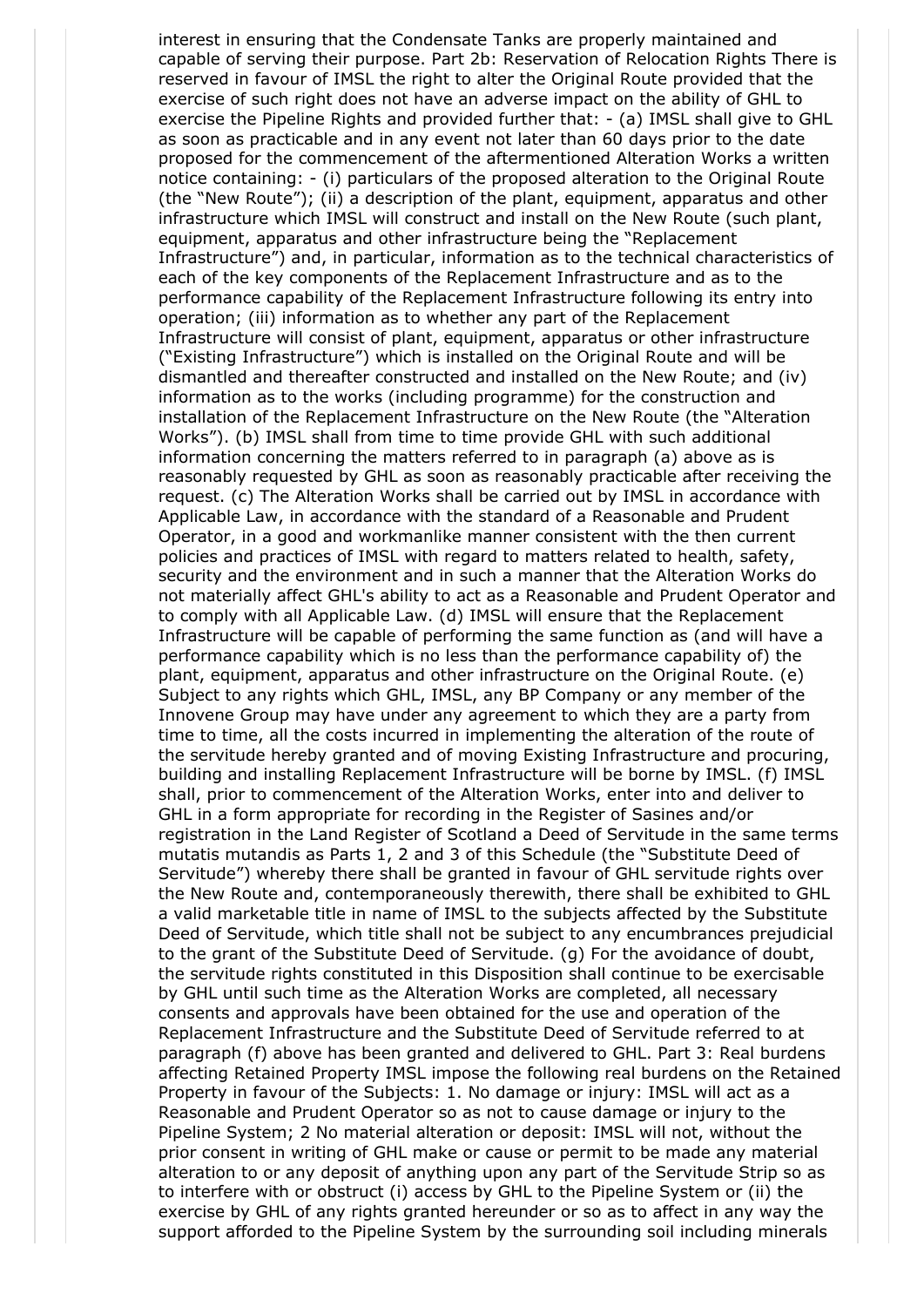or (where applicable) so as materially to reduce the depth of soil above the Pipeline System; 3 Keep C5+ Downstream Line in proper repair: IMSL shall so far as reasonably practicable keep the C5+ Downstream Line in proper repair and condition to the standard of a Reasonable and Prudent Operator; 4 Priority Quantity: If a quantity of C5+ Condensate not, however, exceeding the quantity referred to in sub-paragraph (f) of the definition of Pipeline Rights in Part 1 of this Schedule) is available to GHL at any time in the Condensate Tanks and GHL wish to transport such quantity (the "Priority Quantity") through the C5+ Downstream Line in order to enable the Priority Quantity to be uplifted for export from the docks at Grangemouth, then IMSL will not permit any C5+ Condensate (other than the Priority Quantity) or any other product to be transported from the Retained Property for export from the docks at Grangemouth, unless and until the Priority Quantity has been transported through the Pipeline System for export from the docks at Grangemouth; 5 Not to impede flow: IMSL will not do or permit to be done anything which delays or impedes the flow of any Priority Quantity through the Pipeline System in order to enable GHL to export such Priority Quantity from the docks at Grangemouth; 6 Take future tenants bound: in the event of IMSL granting any lease or other occupancy right in respect of the Retained Property or any part thereof, 1MSL will ensure that the tenant or occupant under any such lease or other occupancy right, along with his successors in title, are bound to comply (as if such tenant or occupant, and such successors, were IMSL) with the entire provisions of this Disposition including in particular, but without prejudice the foregoing generality, the terms of this Part 3 of the Schedule. Part 4: Real Burdens affecting the Subjects IMSL impose the following real burdens on the Subjects in favour of the Retained Property:- 1. Keep C5+ Upstream Line in proper repair: GHL shall so far as reasonably practicable keep the C5+ Upstream Line in proper repair and condition to the standard of a Reasonable and Prudent Operator and upon permanent abandonment of the same (at GHL's election) shall render the same permanently safe; 2 Pay share of maintenance of C5+ Downstream Line: Until GHL gives notice to IMSL of its intention permanently to cease its use of the C5+ Downstream Line, GHL shall pay a fair share, according to user, of the Actual Cost incurred by IMSL in keeping the C5+ Downstream Line in proper repair and condition to a standard of a Reasonable and Prudent Operator. If GHL serves notice on IMSL specifying its intention permanently to cease its use of the C5+ Downstream Line, GHL shall grant and IMSL shall accept a valid discharge of its servitude rights in respect thereof for no consideration, and all rights and obligations pursuant thereto shall be discharged with effect from the last date of execution of such discharge; 3 Pay public rates and taxes: GHL shall pay a fair share, according to user, of all public rates and taxes which may be imposed in respect of the Pipeline System or the Pipeline. Rights; and provided that the obligations in paragraphs 2 and 3 above shall not apply in respect of any period during which there is an arrangement (other than as set out in this Disposition) in force under which rights to use the capacity of the C5+ Downstream Line are granted to GHL or any of its affiliates (which in this context means any subsidiary or holding company of GHL or any other subsidiary of any such holding company), the current such arrangement being a document entitled Complex Infrastructure Termsheet for the C5+ Condensate Export System Part 5: Restriction on application to the Lands Tribunal No application may be made to the Lands Tribunal for Scotland under section 90 (I)(a)(i) or section 91(1) of the Title Conditions (Scotland) Act 2003 in respect of the servitudes set out in Part 2 of this Schedule or the real burdens set out in Parts 3 and 4 of this Schedule for a period of five years after the registration of this Disposition in the Land Register. Part 6: Over description REFINERY The subjects comprising the Oil Refinery site at the Grangemouth Complex; PETROCHEMICALS PLANT The subjects comprising the Petrochemicals plant at the Grangemouth Complex. Note: Plans 1 to 5 annexed to the above deed are identical to the copy deed plans included in this Title Sheet as Supplementary Plans 11, 12, 13, 10 and 7 to the Title Plan respectively.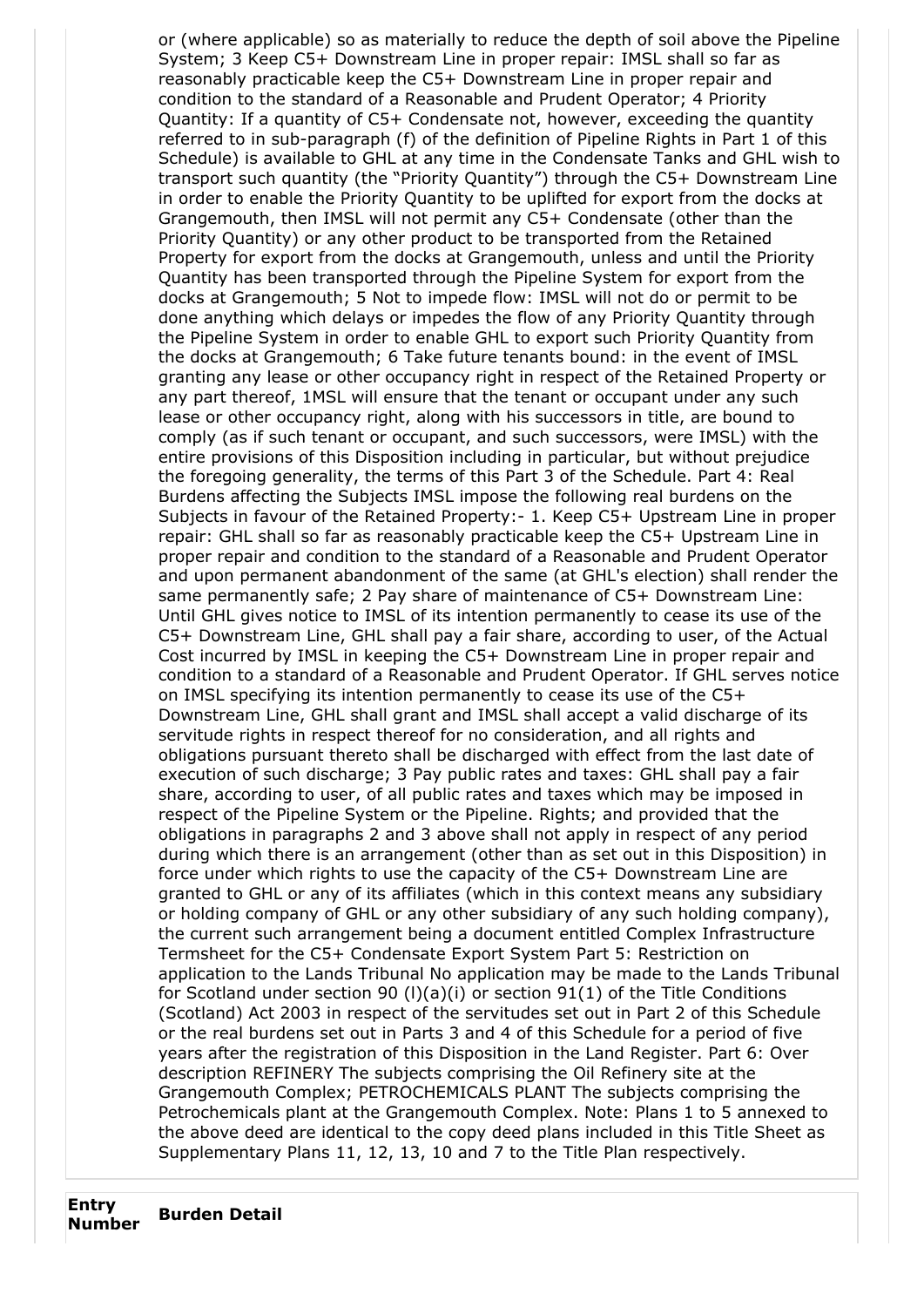41 Deed of Real Burden and Deed of Servitude, recorded G.R.S (Stirling (Fiche 58 Frame 1), and also West Lothian) 28 Mar. 2006, between Innovene Manufacturing Scotland Limited, BP Exploration Operating Company Limited, BP International Limited and Grangemouth Holdings Limited in the following terms: 1 DEFINITIONS AND INTERPRETATION 1.1 Definitions: In this Deed unless the context requires otherwise:- "Applicable Law" means any applicable statute, law, regulation, ordinance, rule, judgment, order, decree, permit, approval, concession, grant, franchise, licence or requirement in each case existing to the extent having force of law at the time in question; "Benefited Property" means the subjects described in Part 3 of the Schedule; "Benefited Proprietors" means GHL, BPEOCL, BPI and their successors as heritable proprietors for the time being and from time to time of the Benefited Property; "BP Company" means BP plc or any of its subsidiaries, excluding any member of the Innovene Group; "BPEOCL" means BP Exploration Operating Company Limited and its successors in title as heritable proprietor of part of the Benefited Property; "BPI" means BP International Limited and its successors in title as heritable proprietor of part of the Benefited Property; "Burdened Property" means the subjects described in Part 2 of the Schedule under exception of those subjects shown outlined blue, outlined and hatched blue, and outlined and hatched red on Plan 1, shown outlined and hatched red on Plan 2, and shown outlined red on Plan 5; "Date of Entry" means 26 Sep. 2005; "electric lines" has the meaning given to it in Section 64 of the Electricity Act 1989 as the same may be modified, extended or re-enacted from time to time; "electrical plant" has the meaning given to it in Section 64 of the Electricity Act 1989 as the same may be modified, extended or re-enacted from time to time; "Equipment" means the electric lines leading from the electricity sub-stations shown outlined red and hatched on Plan 2 to the RLPG facilities at Grangemouth Docks, the routes of which (so far as within the Burdened Property) are shown with a green line and with a broken red line on Plan 1 and Plan 2 with all associated or ancillary electrical plant, ducting and supportive apparatus; "GHL" means Grangemouth Holdings Limited and its successors in title as heritable proprietor of part of the Benefited Property. "IMSL" means Innovene Manufacturing Scotland Limited as heritable proprietor of the Burdened Property and unless the context so precludes includes its successors in title as such heritable proprietor; "Innovene Group" means Innovene LLC, Innovene Inc., Innovene Holding Company LLC, Innovene USA LLC, the Innovene Canada Partnership, Innovene European Holdings Limited, Innovene Canada Company, Innovene Canada Holding Company, Innovene Solutions NV, O&D Belgium HoldCo NV, Innovene Singapore Pte. Ltd, Innovene Korea Ltd, Innovene Management (Shanghai) Company Limited and, following its incorporation, Innovene International Holdings LLC, together with their respective subsidiaries from time to time, or, following any transfer such that all such entities are subsidiaries of Innovene Inc., then "Innovene Group" shall mean Innovene Inc. and its subsidiaries from time to time; "Original Route" means the route of the servitude constituted by this Deed; "Plan 1" means the plan numbered 1 annexed and executed as relative hereto; "Plan 2" means the plan numbered 2 annexed and executed as relative hereto; "Plan 3" means the plan numbered 3 annexed and executed as relative hereto; "Plan 4" means the plan numbered 4 annexed and executed as relative hereto; "Plan 5" means the plan numbered 5 annexed and executed as relative hereto; "Reasonable and Prudent Operator" means a person in good faith seeking to perform its contractual obligations and in the general conduct of its undertaking exercising that degree of skill, diligence, prudence and foresight which would reasonably and ordinarily be expected from a skilled and experienced operator operating in material compliance with Applicable Law and engaged in the same type of undertaking, in the same industry, and under the same or similar circumstances and conditions, and any reference to the standard of a Reasonable and Prudent Operator herein shall be a reference to such degree of skill, diligence, prudence and foresight as aforesaid; "Schedule" means the schedule in 3 Parts of or to this Deed; "Specified Rights" means the rights specified in Part 1 of the Schedule; "Servitude Conditions" means the conditions attaching to the Specified Rights as set out in Clauses 3 and 4 of this Deed; "Servitude Strip" means that part of the Burdened Property whose surface boundaries are vertically above or below any point lying three metres in the horizontal plane from any part of the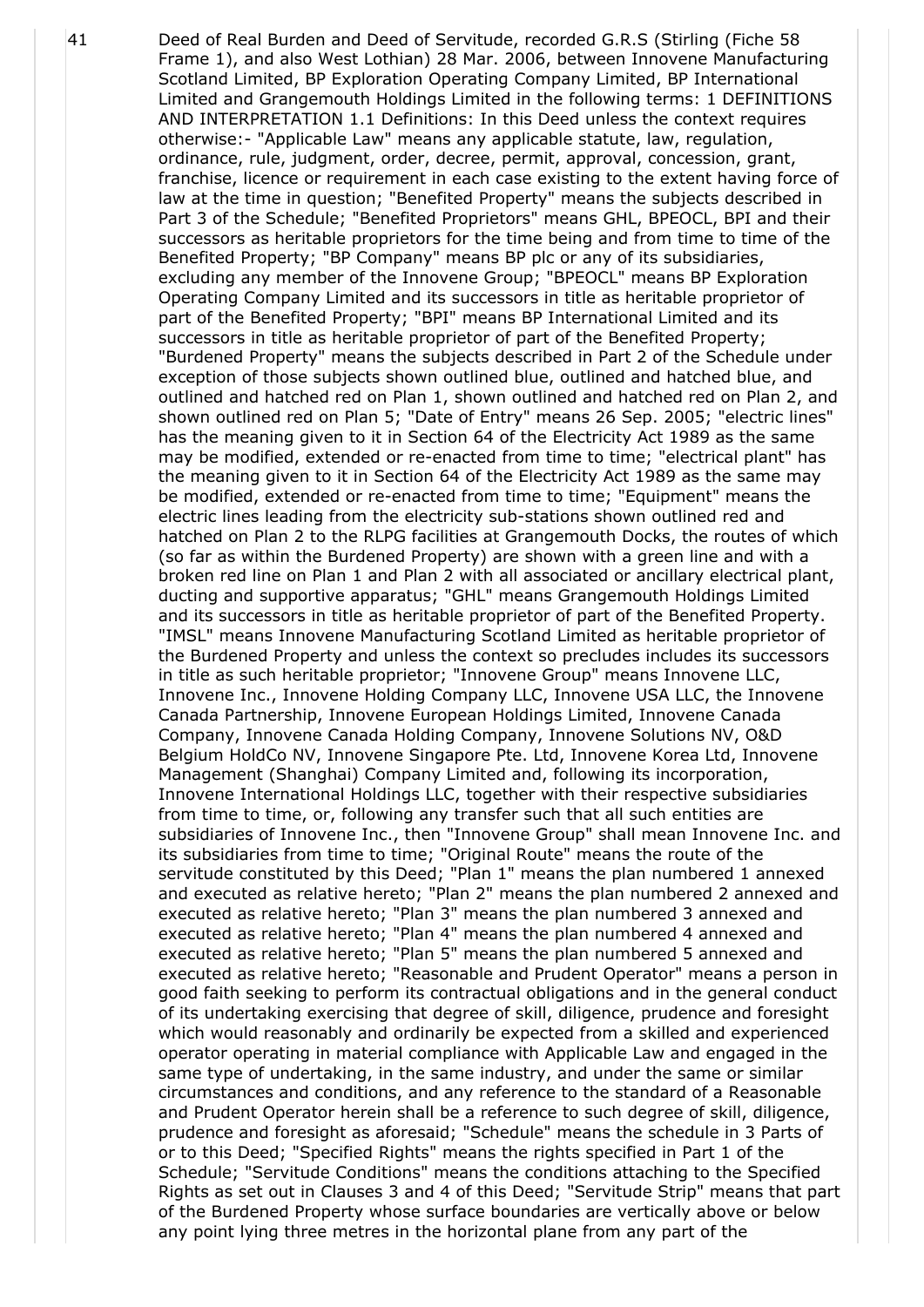Equipment, whether such point lies within the Burdened Property or not; "Works Purpose" means the purpose of laying, constructing, inspecting, maintaining, protecting, adjusting, altering, renewing or repairing, reinstating, upgrading, testing, cleansing, relaying, making safe, removing or decommissioning any part or parts of the Equipment; 1.2 Interpretation and Construction Save to the extent that the context or the express provisions of this Deed require otherwise, in this Deed:- (a) words importing the singular shall include the plural and vice versa; (b) words importing any gender shall include all other genders; (c) a reference to a Clause, the Schedule or Part of the Schedule is to the relevant clause, schedule or part of the schedule of or to this Deed; (d) a reference to a provision of law is a reference to that provision as extended, applied, amended, consolidated or reenacted; (e) a reference to a "person" includes any individual, firm, company, corporation, body corporate, government, state or agency of state, trust or foundation, or any association, partnership or unincorporated body (whether or not having separate legal personality) of two or more of the foregoing; and (f) any phrase introduced by the words "including", "include", "in particular" or any similar expression shall be construed as illustrative only and shall not be construed as limiting the generality of any preceding words. 1.3 Headings The headings in this Deed are included for convenience only and shall be ignored in construing this Deed. 1.4 Whole Agreement The Schedule forms part of this Deed and shall have effect as if set out in full in the body of this Deed. A reference to this Deed includes the Schedule. 2 GRANT OF SPECIFIED RIGHTS IMSL impose the Specified Rights on the Burdened Property in favour of the Benefited Property subject to the Servitude Conditions with the benefit of such of the provisions herein contained as are capable of protecting the Benefited Proprietors as owner of the Benefited Property and that with entry at the Date of Entry. 3 RESERVATION OF RIGHT TO RELOCATE There is reserved in favour of IMSL the right to alter the Original Route or any part thereof provided that the exercise of such right does not have an adverse impact on the ability of the Benefited Proprietors to exercise the Specified Rights and provided further that:- (a) IMSL shall give to the Benefited Proprietors as soon as practicable and in any event not later than 60 days prior to the date proposed for the commencement of the aftermentioned Alteration Works, a written notice containing (i) particulars of the proposed alteration to the Original Route (the "New Route"); (ii) a description of the electrical plant, electric lines, equipment, apparatus and other infrastructure which IMSL will construct and install on the New Route (such electrical plant, electric lines, equipment, apparatus and other infrastructure being the "Replacement Infrastructure") and, in particular, information as to the technical characteristics of each of the key components of the Replacement Infrastructure and as to the performance capability of the Replacement Infrastructure following its entry into operation; (iii) information as to whether any part of the Replacement Infrastructure will consist of electrical plant, electric lines, equipment, apparatus or other infrastructure ("Existing Infrastructure") which is installed on the Original Route and will be dismantled and thereafter constructed and installed on the New Route; and (iv) information as to the works (including programme) for the construction and installation of the Replacement Infrastructure on the New Route (the "Alteration Works"). (b) IMSL shall from time to time provide the Benefited Proprietors with such additional information concerning the matters referred to in paragraph (a) above as is reasonably requested by the Benefited Proprietors as soon as reasonably practicable after receiving the request. (c) The Alteration Works shall be carried out by IMSL in accordance with Applicable Law, in accordance with the standard of a Reasonable and Prudent Operator, in a good and workmanlike manner consistent with the then current policies and practices of IMSL with regard to matters related to health, safety, security and the environment and in such a manner that the Alteration Works do not materially affect the Benefited Proprietors' ability to act as a Reasonable and Prudent Operator and to comply with all Applicable Law. (d) IMSL will ensure that the Replacement Infrastructure will be capable of performing the same function as (and will have a performance capability which is no less than the performance capability of) the plant, equipment, apparatus and other infrastructure on the Original Route. (e) Subject to any rights which the Benefited Proprietors, IMSL, any BP Company or any member of the Innovene Group may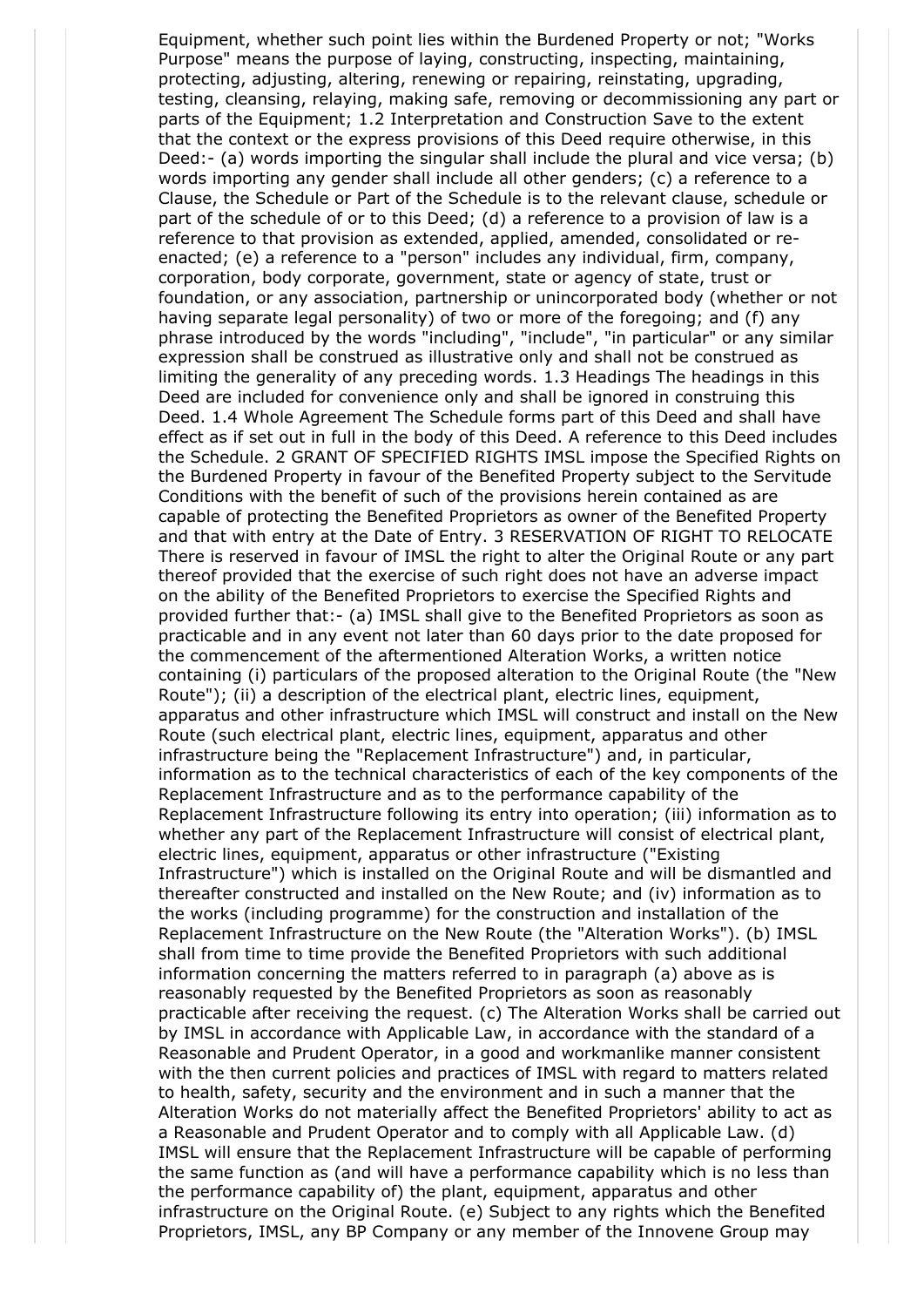have under any agreement to which they are a party from time to time, all the costs incurred in implementing the alteration of the route of the servitude hereby granted and of moving Existing Infrastructure and procuring, building and installing Replacement Infrastructure will be borne by IMSL. (f) IMSL shall, prior to commencement of the Alteration Works, enter into and deliver to the Benefited Proprietors in a form appropriate for recording in the Register of Sasines and/or registration in the Land Register of Scotland a Deed of Servitude in the same terms mutatis mutandis as these presents (the "Substitute Deed of Servitude") whereby there shall be granted in favour of the Benefited Proprietors servitude rights over the New Route and, contemporaneously therewith, there shall be exhibited to the Benefited Proprietors a valid marketable title in name of IMSL to the subjects affected by the Substitute Deed of Servitude, which title shall not be subject to any encumbrances prejudicial to the grant of the Substitute Deed of Servitude. (g) For the avoidance of doubt, the servitude rights constituted by this Deed shall continue to be exercisable by the Benefited Proprietors until such time as the Alteration Works are completed, all necessary consents and approvals have been obtained for the use and operation of the Replacement Infrastructure and the Substitute Deed of Servitude referred to at paragraph (f) above has been granted and delivered to the Benefited Proprietors. 4 OBLIGATIONS BY THE BENEFITED PROPRIETORS TO IMSL The Benefited Proprietors (to the intent so as to bind the Specified Rights hereby granted into whatsoever hands the same may come and with the intent to benefit and protect the Burdened Property and every part thereof both now and at all times in the future) HEREBY UNDERTAKE to IMSL that:- (a) Avoid obstruction or interference: in exercising the servitude and other rights hereby granted the Benefited Proprietors shall act as a Reasonable and Prudent Operator; (b) Make good damage or injury: if the Benefited Proprietors cause damage or injury to the Burdened Property through the exercise by the Benefited Proprietors of the servitude and other rights hereby granted the Benefited Proprietors shall give notice to IMSL of such damage or injury and (in the absence of any agreement to the contrary) shall reimburse IMSL the reasonable costs of remedying the same; (c) Keep Equipment in proper repair: the Benefited Proprietors shall so far as reasonably practicable keep the Equipment in proper repair and condition and upon permanent abandonment of the Equipment or any part thereof shall render the same permanently safe (which obligation shall extend to maintaining the same always in a permanently safe condition); (d) Pay public rates and taxes: the Benefited Proprietors shall pay a fair share, according to the capacity reserved to it, of all public rates and taxes which may be imposed in respect of its use of the Equipment or the servitude and other rights hereby granted; and (e) Take future tenants bound: in the event of the Benefited Proprietors granting any lease or other occupancy right in respect of the Benefited Property or any part thereof, the Benefited Proprietors will ensure that the tenant or occupant under any such lease or other occupancy right, along with his successors in title, are bound to comply (as if such tenant or occupant, and such successors, were the Benefited Proprietors) with the entire provisions of this Deed including in particular, but without prejudice the foregoing generality, the provisions of this Clause 4. 5 OBLIGATIONS BY IMSL TO THE BENEFITED PROPRIETORS IMSL (for the purpose of securing to the Benefited Property the Specified Rights hereby granted and to benefit and protect the same at all hands) hereby imposes the following real burdens on the Burdened Property for the benefit of the Benefited Property:- (a) No damage or injury: IMSL will act as a Reasonable and Prudent Operator so as not to cause damage or injury to the Equipment; (b) No material alteration or deposit: IMSL will not, without the prior consent in writing of the Benefited Proprietors make or cause or permit to be made any material alteration to or any deposit of anything upon any part of the Servitude Strip so as to interfere with or obstruct (i) access by the Benefited Proprietors to the Equipment or (ii) the exercise by the Benefited Proprietors of any rights granted hereunder or so as to affect in any way the support afforded to the Equipment by the surrounding soil including minerals or (where applicable) so as materially to reduce the depth of soil above the Equipment; (c) Take future tenants bound: in the event of IMSL granting any lease or other occupancy right in respect of the Burdened Property or any part thereof, IMSL will ensure that the tenant or occupant under any such lease or other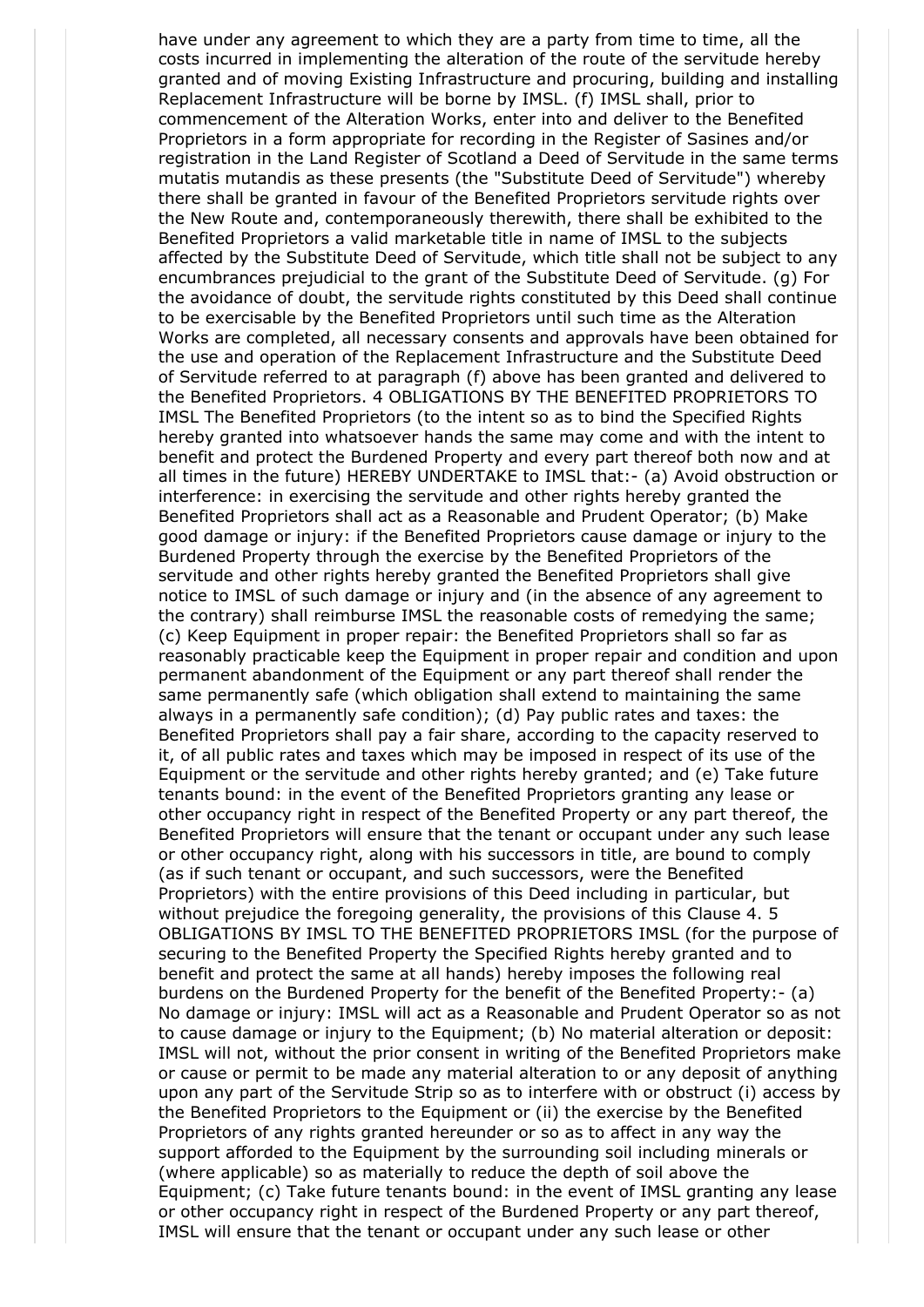occupancy right, along with his successors in title, are bound to comply (as if such tenant or occupant, and such successors, were IMSL) with the entire provisions of this Deed including in particular, but without prejudice to the foregoing generality, the provisions of this Clause 5; and (d) Contribute to maintaining Equipment: IMSL shall contribute a fair proportion, according to the capacity reserved to it, of the cost of maintaining the Equipment in proper repair and condition and upon permanent abandonment of the Equipment or any part thereof a fair proportion, according to user, of the costs of rendering the same permanently safe. 6 DISPUTES Any difference which may arise between IMSL and the Benefited Proprietors and for the determination of which this Deed does not expressly otherwise provide shall be determined by a single arbiter to be agreed between the parties or, failing such agreement, to be appointed by the President or other senior office holder for the time being of the Law Society of Scotland provided nevertheless that IMSL and the Benefited Proprietors shall be entitled to instigate proceedings to restrain the other from doing anything which is contrary to the terms and conditions of this Deed. 7 GENERAL 7.1 Notices All communications addressed to IMSL relative to this Deed shall be addressed to the Refinery Manager, Innovene Manufacturing Scotland Limited, Bo'ness Road, Grangemouth FK3 9XQ,or to such other person and/or such other address as IMSL may at any time or from time to time notify to the Benefited Proprietors. All communications addressed to the Benefited Proprietors relative to this Deed shall be addressed to the Plant Manager, Forties Pipeline System, BP Exploration Operating Company Limited, Bo'ness Road, Kinneil, Grangemouth or to such other person and/or such other address as the Benefited Proprietors may at any time or from time to time notify to IMSL. 7.2 No application to Lands Tribunal No application may be made to the Lands Tribunal for Scotland under section 90 (1)(a)(i) or section 91(1) of the Title Conditions (Scotland) Act 2003 in respect of the servitudes or the real burdens contained in this Deed for a period of five years after the registration of this Deed in the Land Register. 7.3 Governing law This Deed shall be interpreted in accordance with the Law of Scotland and any dispute, difference or question of any kind which may arise between the parties shall be determined in accordance with the Law of Scotland and the parties hereto hereby severally submit to the exclusive jurisdiction of the Scottish Courts as a forum for the resolution of any disputes which might arise between them (other than differences between the parties which should be put to arbitration in terms of Clause 6 of this Deed). This is the Schedule referred to in the foregoing Deed of Real Burden and Deed of Servitude by IMSL in favour of GHL, BPEOCL and BPI SCHEDULE Part 1 Specified Rights 1 A right to maintain in position any part or parts of the Equipment already laid or constructed and a right to construct and place the Equipment in, on and under the Burdened Property as near as reasonably practicable along the routes shown with a green line and with a broken red line on Plan 1 and Plan 2. 2 A right (so far as IMSL is able to grant the same) to maintain in position any part or parts of the Equipment already laid or constructed insofar as outwith the Burdened Property and leading from the boundary of the Burdened Property to the RLPG facilities at Grangemouth docks. 3 A right for the officers, servants and agents of the Benefited Proprietors at all reasonable times and following reasonable prior notice to IMSL and in an emergency at all times and without notice with or without contractors, surveyors, employees and others and with or without motor or other vehicles, plant, apparatus and materials to enter upon the Servitude Strip for any Works Purpose and pass over and across the Burdened Property and any other adjoining land of IMSL to obtain access to and egress from the Servitude Strip along such route as shall be agreed between IMSL and the Benefited Proprietors all parties acting reasonably, or in the case of emergency along such other route as may be necessary, for such purpose and temporarily to place on the Servitude Strip any such plant, apparatus and materials required to be used in connection with such purpose. 4 A right on giving reasonable prior notice to IMSL to excavate and open up so much of the Servitude Strip and to carry out such works or other activities thereon as may be reasonably required for any Works Purpose. 5 A right to manage, work and use the Equipment to the standard of a Reasonable and Prudent Operator. 6 A right to use or permit to be used the Equipment to convey electricity to and from the Benefited Property and the RLPG facilities at Grangemouth docks.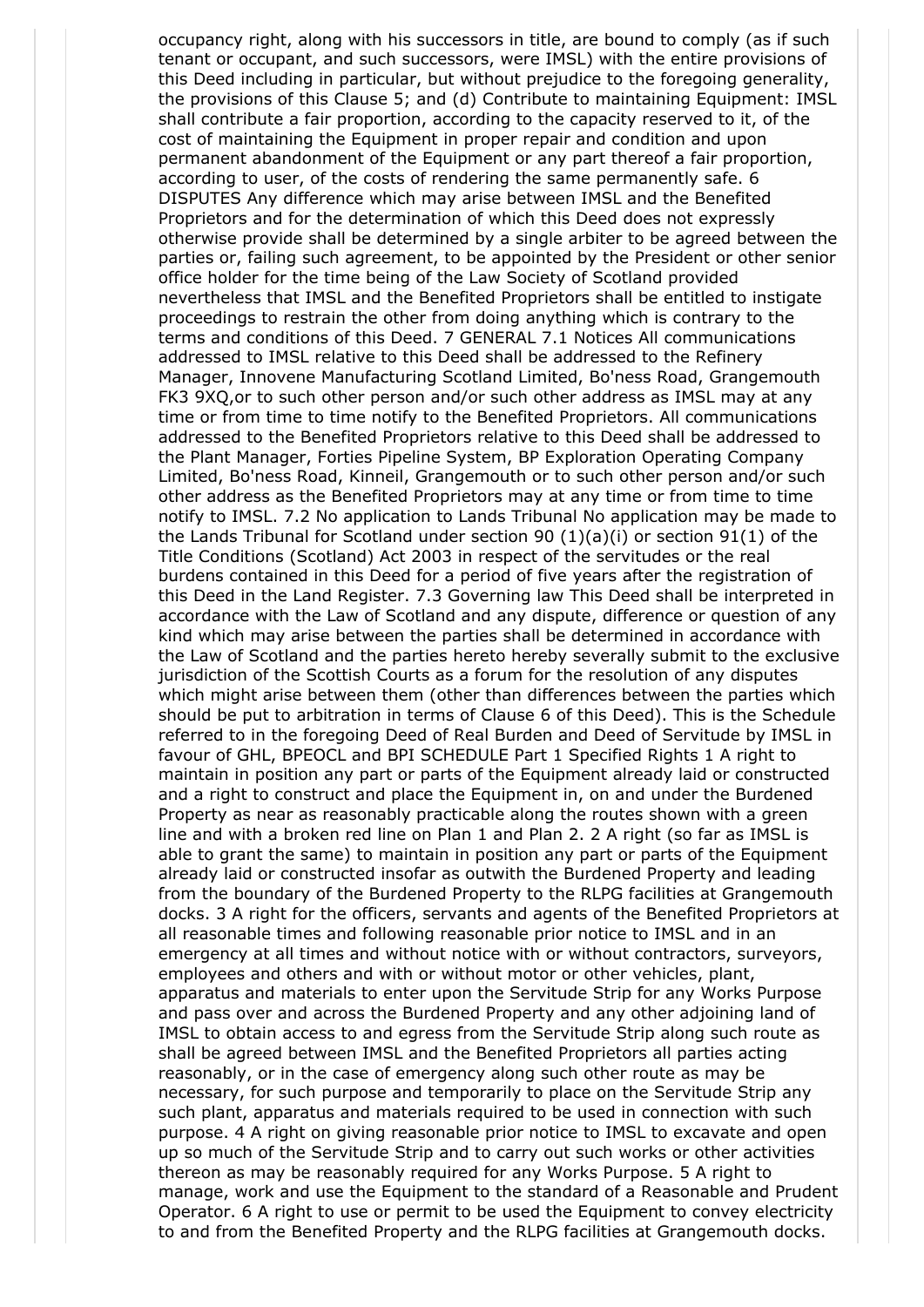7 Subject to Clause 5 of the foregoing Deed a right to continuous vertical and lateral support for the Equipment from the Servitude Strip. 8 Subject to giving prior notice allowing IMSL a reasonable opportunity to carry out such removal works (and to recover from the Benefited Proprietors a reasonable proportion of the costs incurred in doing so), a right to remove any trees which or the roots of which may become a danger to the Equipment and also any other trees or shrubs on the Servitude Strip. PROVIDED that in exercising the rights set out in Clauses 1, 2, 3, 4 and 8 above, the Benefited Proprietors shall act as a Reasonable and Prudent Operator, in accordance with IMSL's then current process in place for the control of work in respect of the Burdened Property (where applicable) and in accordance with all Health Safety Security and Environment (HSSE) requirements Part 2 Over-Description REFINERY The subjects comprising the Oil Refinery site at the Grangemouth complex; PETROCHEMICALS PLANT The subjects comprising the Petrochemicals plant at the Grangemouth complex; Part 3 Benefited Property KINNEIL The subjects comprising the Kinneil crude oil stabilisation terminals at the Grangemouth complex, excepting those two pieces of ground outlined red on Plan 4; POWER PLANT Those subjects outlined blue (but not hatched) on Plan 1 and forming part and portion of the subjects described in Part 2 of this Schedule; PLPG PLANT Those subjects outlined red on Plan 5 and forming part and portion of the subjects described in Part 2 of this Schedule. Note: Plans 1 to 5 annexed to the above deed are identical to the copy deed plans included in this Title Sheet as Supplementary Plans 11, 12, 13, 10 and 7 to the Title Plan respectively.

## **Entry Number Burden Detail**

42 Deed of Real Burdens and Deed of Servitude recorded G.R.S (Stirling (Fiche 59 Frame 1), and also West Lothian) 28 Mar. 2006, by Innovene Manufacturing Scotland Limited to BP Exploration Operating Company Limited, BP International Limited and BP Chemicals Limited, in the following terms: DEFINITIONS AND INTERPRETATION 1.1 Definitions: In this Deed unless the context requires otherwise: "Actual Cost" means the true cost to IMSL, acting as a Reasonable and Prudent Operator, of keeping the Pipeline System in proper repair and condition as determined by IMSL with no mark-up or hidden costs except where defined and agreed with the Benefited Proprietors, and shall comprise: (a) fixed costs including, but not limited to: (i) direct fixed costs such as personnel, supply, accommodation and maintenance costs (including but not limited to repairs and routine maintenance); and (ii) site indirect costs such as utility and functional management costs and overheads (as those costs are expressly agreed between the Parties); and (b) direct variable costs including, but not limited to, energy costs and the costs of consumable materials used in keeping the Pipeline System in proper repair and condition and other materials including emissions rights used in keeping the Pipeline System in proper repair and condition; "Applicable Law" means any applicable statute, law, regulation, ordinance, rule, judgment, order, decree, permit, approval, concession, grant, franchise, licence or requirement in each case existing to the extent having force of law at the time in question; "Benefited Proprietors" means BPEOCL, BPI, GHL and their successors as heritable proprietors for the time being and from time to time of the Benefited Property; "Benefited Property" means ALL and WHOLE the subjects described in Part 3 of the Schedule; "BP Company" means BP plc or any of its subsidiaries, excluding any member of the Innovene Group; "BPEOCL" means BP Exploration Operating Company Limited and its successors in title as heritable proprietor of part of the Benefited Property; "BPI" means BP International Limited and its successors in title as heritable proprietor of part of the Benefited Property; "Burdened Property" means the subjects described in Part 2 of the Schedule under exception of those subjects shown outlined blue, outlined and hatched blue, and outlined and hatched red on Plan 1, shown outlined and hatched red on Plan 2, and shown outlined red on Plan 5; "Date of Entry" means 26 Sep. 2005; "GHL" means Grangemouth Holdings Limited and its successors in title as heritable proprietor of the Power Plant; "IMSL" means Innovene Manufacturing Scotland Limited as heritable proprietor of the Burdened Property and unless the context so precludes includes its successors in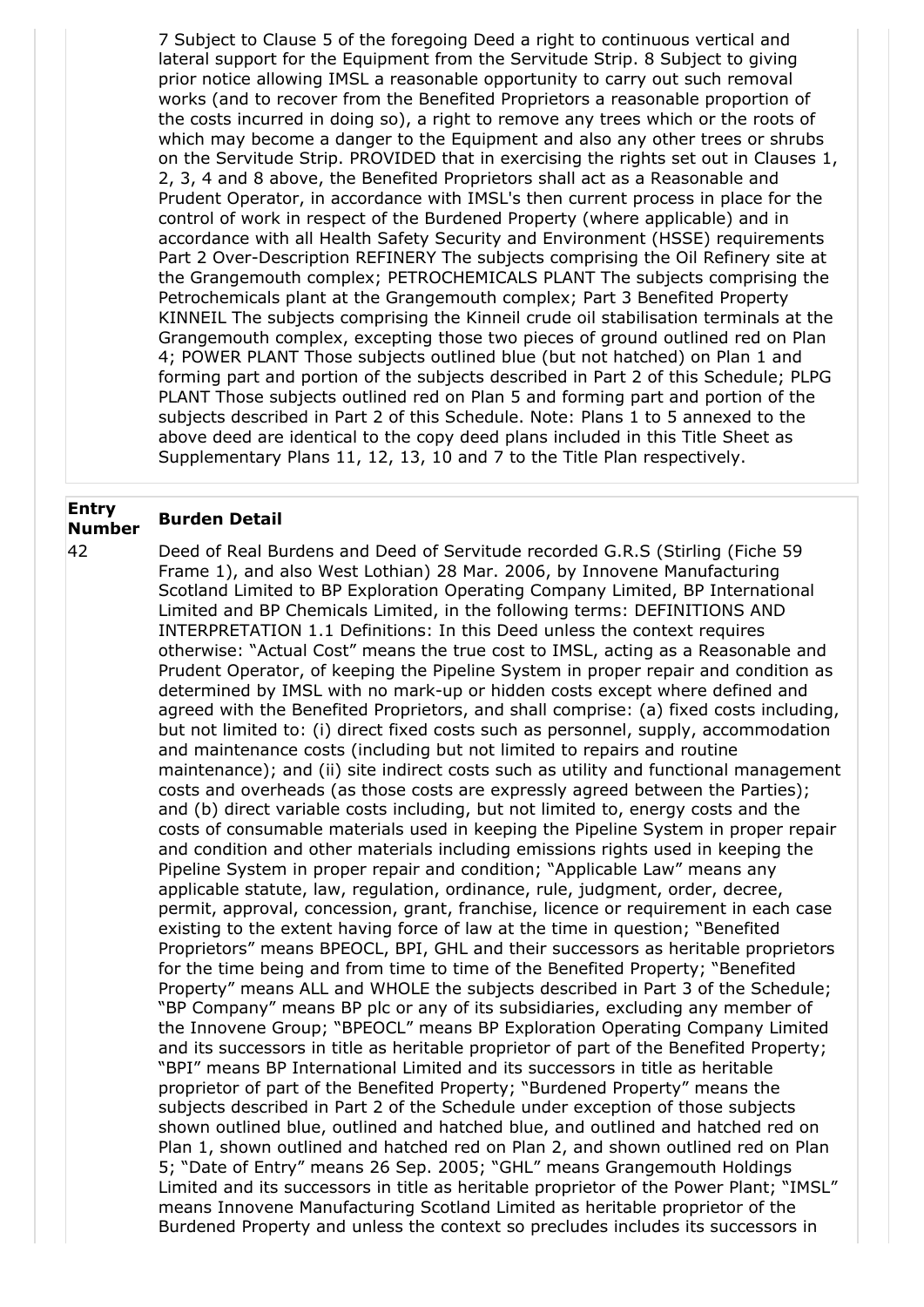title as such heritable proprietor; "Innovene Group" means Innovene LLC, Innovene Inc., Innovene Holding Company LLC, Innovene USA LLC, the Innovene Canada Partnership, Innovene European Holdings Limited, Innovene Canada Company, Innovene Canada Holding Company, Innovene Solutions NV, O&D Belgium HoldCo NV, Innovene Singapore Pte. Ltd, Innovene Korea Ltd, Innovene Management (Shanghai) Company Limited and, following its incorporation, Innovene International Holdings LLC, together with their respective subsidiaries from time to time, or, following any transfer such that all such entities are subsidiaries of Innovene Inc., then "Innovene Group" shall mean Innovene Inc. and its subsidiaries from time to time; "Kinneil Property" means that part of the Benefited Property described in paragraph 1 of Part 3 of the Schedule; "Original Route" means the route of the servitude constituted by this Deed; "Pipeline System" means the part of the natural gas or methane pipeline which runs from Blackness to the Kinneil Property which is located on the Burdened Property together with all or any Supportive Apparatus associated therewith and all wrapping and protective materials; "Plan 1" means the plan numbered 1 annexed and executed as relative hereto; "Plan 2" means the plan numbered 2 annexed and executed as relative hereto; "Plan 3" means the plan numbered 3 annexed and executed as relative hereto; "Plan 4" means the plan numbered 4 annexed and executed as relative hereto; "Plan 5" means the plan numbered 5 annexed and executed as relative hereto; "Power Plant" means that part of the Benefited Property described in paragraph 2 of Part 3 of the Schedule; "Reasonable and Prudent Operator" means a person in good faith seeking to perform its contractual obligations and in the general conduct of its undertaking exercising that degree of skill, diligence, prudence and foresight which would reasonably and ordinarily be expected from a skilled and experienced operator operating in material compliance with Applicable Law and engaged in the same type of undertaking, in the same industry, and under the same or similar circumstances and conditions, and any reference to the standard of a Reasonable and Prudent Operator herein shall be a reference to such degree of skill, diligence, prudence and foresight as aforesaid; "Schedule" means the schedule in 3 Parts of or to this Deed; "Specified Rights" means the rights specified in Part 1 of the Schedule; "Servitude Conditions" means the conditions attaching to the Specified Rights as set out in Clauses 3 and 4 of this Deed; "Servitude Strip" means that part of the Burdened Property whose surface boundaries are vertically above or below any point lying three metres in the horizontal plane from any part of the Pipeline System, whether such point lies within the Burdened Property or not; "Supportive Apparatus" means the following apparatus and works namely: (a) apparatus for inducing or facilitating the flow of anything through the Pipeline System or any part thereof (b) valves, valve chambers, manholes, inspection pits and similar works, being works annexed to or incorporated in the course of the Pipeline System; (c) apparatus for supplying energy for the operation of any such apparatus as is mentioned in paragraph (a) above or of any such works as are mentioned in paragraph (b) above; (d) apparatus for the transmission of information for the operation of the Pipeline System or any part thereof (e) apparatus for affording cathodic protection to the Pipeline System or any part thereof and (f) a structure for the exclusive support of any part of the Pipeline System; "Works Purpose" means the purpose of laying, constructing, maintaining, protecting, adjusting, altering, renewing or repairing, reinstating, upgrading, cleansing, relaying, making safe, removing or decommissioning any part or parts of the Pipeline System. 1.2 Interpretation and Construction Save to the extent that the context or the express provisions of this Deed require otherwise, in this Deed: (a) words importing the singular shall include the plural and vice versa; (b) words importing any gender shall include all other genders; (c) a reference to a Clause, the Schedule or Part of the Schedule is to the relevant clause, schedule or part of the schedule of or to this Deed; (d) a reference to a provision of law is a reference to that provision as extended, applied, amended, consolidated or re-enacted; (e) a reference to a "person" includes any individual, firm, company, corporation, body corporate, government, state or agency of state, trust or foundation, or any association, partnership or unincorporated body (whether or not having separate legal personality) of two or more of the foregoing; and (f) any phrase introduced by the words "including",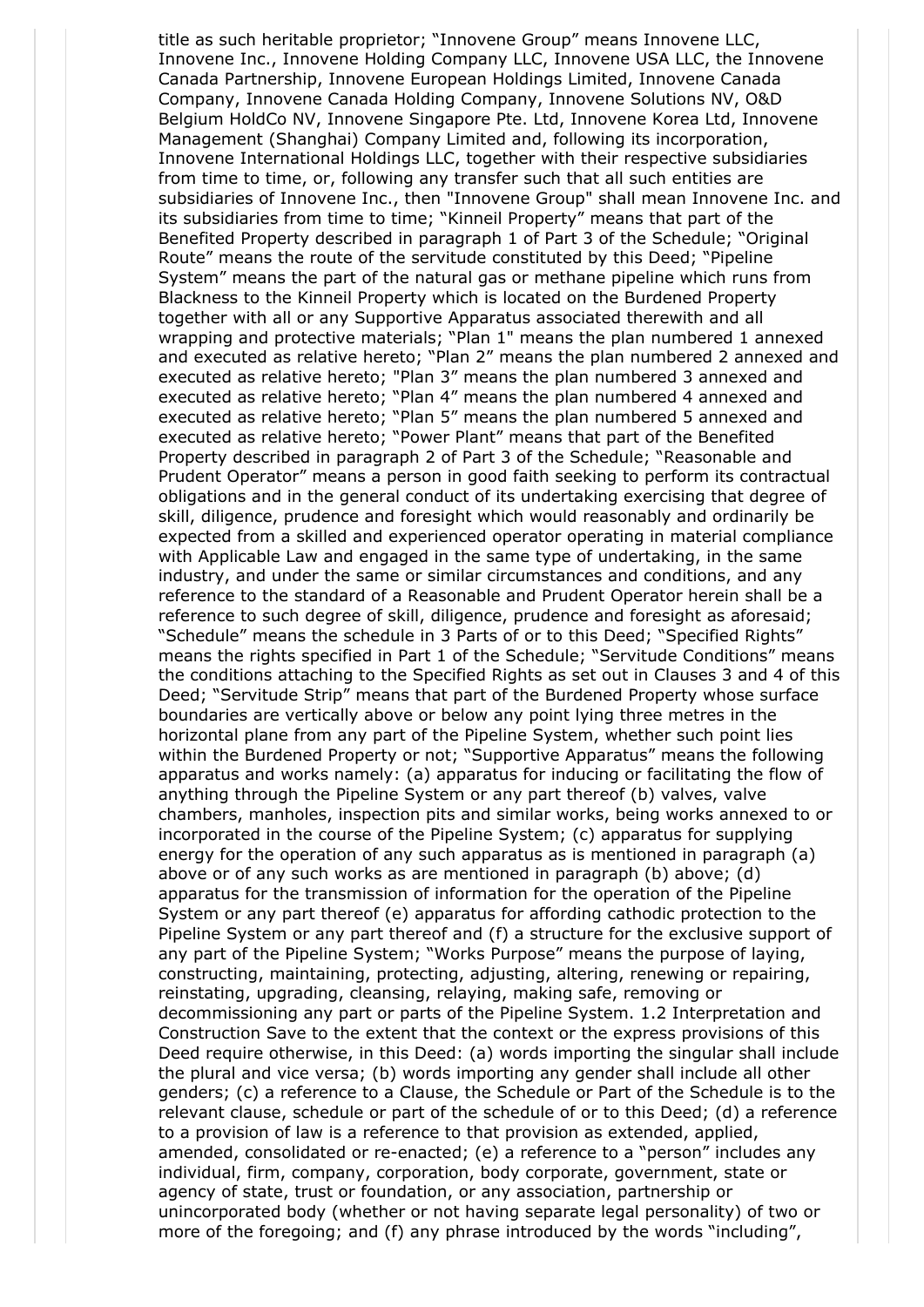"include", "in particular" or any similar expression shall be construed as illustrative only and shall not be construed as limiting the generality of any preceding words. 1.3 Headings The headings in this Deed are included for convenience only and shall be ignored in construing this Deed. 1.4 Whole Agreement The Schedule forms part of this Deed and shall have effect as if set out in full in the body of this Deed. A reference to this Deed includes the Schedule. 2 GRANT OF SPECIFIED RIGHTS IMSL impose the Specified Rights on the Burdened Property in favour of the Benefited Property subject to the Servitude Conditions with the benefit of such of the provisions herein contained as are capable of protecting the Benefited Proprietors as owner of the Benefited Property and that with entry at the Date of Entry. 3 RESERVATION OF RIGHT TO RELOCATE There is reserved in favour of IMSL the right to alter the Original Route or any part thereof provided that the exercise of such right does not have an adverse impact on the ability of the Benefited Proprietors to exercise the Specified Rights and provided further that: (a) IMSL shall give to the Benefited Proprietors as soon as practicable and in any event not later than 60 days prior to the date proposed for the commencement of. the aftermentioned Alteration Works, a written notice containing (i) particulars of the proposed alteration to the Original Route (the "New Route"); (ii) a description of the plant, equipment, apparatus and other infrastructure which IMSL will construct and install on the New Route (such plant, equipment, apparatus and other infrastructure being the "Replacement Infrastructure") and, in particular, information as to the technical characteristics of each of the key components of the Replacement Infrastructure and as to the performance capability of the Replacement Infrastructure following its entry into operation; (iii) information as to whether any part of the Replacement Infrastructure will consist of plant, equipment, apparatus or other infrastructure ("Existing Infrastructure") which is installed on the Original Route and will be dismantled and thereafter constructed and installed on the New Route; and (iv) information as to the works (including programme) for the construction and installation of the Replacement Infrastructure on the New Route (the "Alteration Works"). (b) IMSL shall from time to time provide the Benefited Proprietors with such additional information concerning the matters referred to in paragraph (a) above as is reasonably requested by the Benefited Proprietors as soon as reasonably practicable after receiving the request. (c) The Alteration Works shall be carried out by IMSL in accordance with Applicable Law, in accordance with the standard of a Reasonable and Prudent Operator, in a good and workmanlike manner consistent with the then current policies and practices of IMSL with regard to matters related to health, safety, security and the environment and in such a manner that the Alteration Works do not materially affect the Benefited Proprietors' ability to act as a Reasonable and Prudent Operator and to comply with all Applicable Law. (d) IMSL will ensure that the Replacement Infrastructure will be capable of performing the same function as (and will have a performance capability which is no less than the performance capability of) the plant, equipment, apparatus and other infrastructure on the Original Route. (e) Subject to any rights which the Benefited Proprietors, IMSL, any BP Company or any member of the Innovene Group may have under any agreement to which they are a party from time to time, all the costs incurred in implementing the alteration of the route of the servitude hereby granted and of moving Existing Infrastructure and procuring, building and installing Replacement Infrastructure will be borne by IMSL. (f) IMSL shall, prior to commencement of the Alteration Works, enter into and deliver to the Benefited Proprietors in a form appropriate for recording in the Register of Sasines and/or registration in the Land Register of Scotland a Deed of Servitude in the same terms mutatis mutandis as these presents (the "Substitute Deed of Servitude") whereby there shall be granted in favour of the Benefited Proprietors servitude rights over the New Route and, contemporaneously therewith, there shall be exhibited to the Benefited Proprietors a valid marketable title in name of IMSL to the subjects affected by the Substitute Deed of Servitude, which title shall not be subject to any encumbrances prejudicial to the grant of the Substitute Deed of Servitude. (g) For the avoidance of doubt, the servitude rights constituted by this Deed shall continue to be exercisable by the Benefited Proprietors until such time as the Alteration Works are completed, all necessary consents and approvals have been obtained for the use and operation of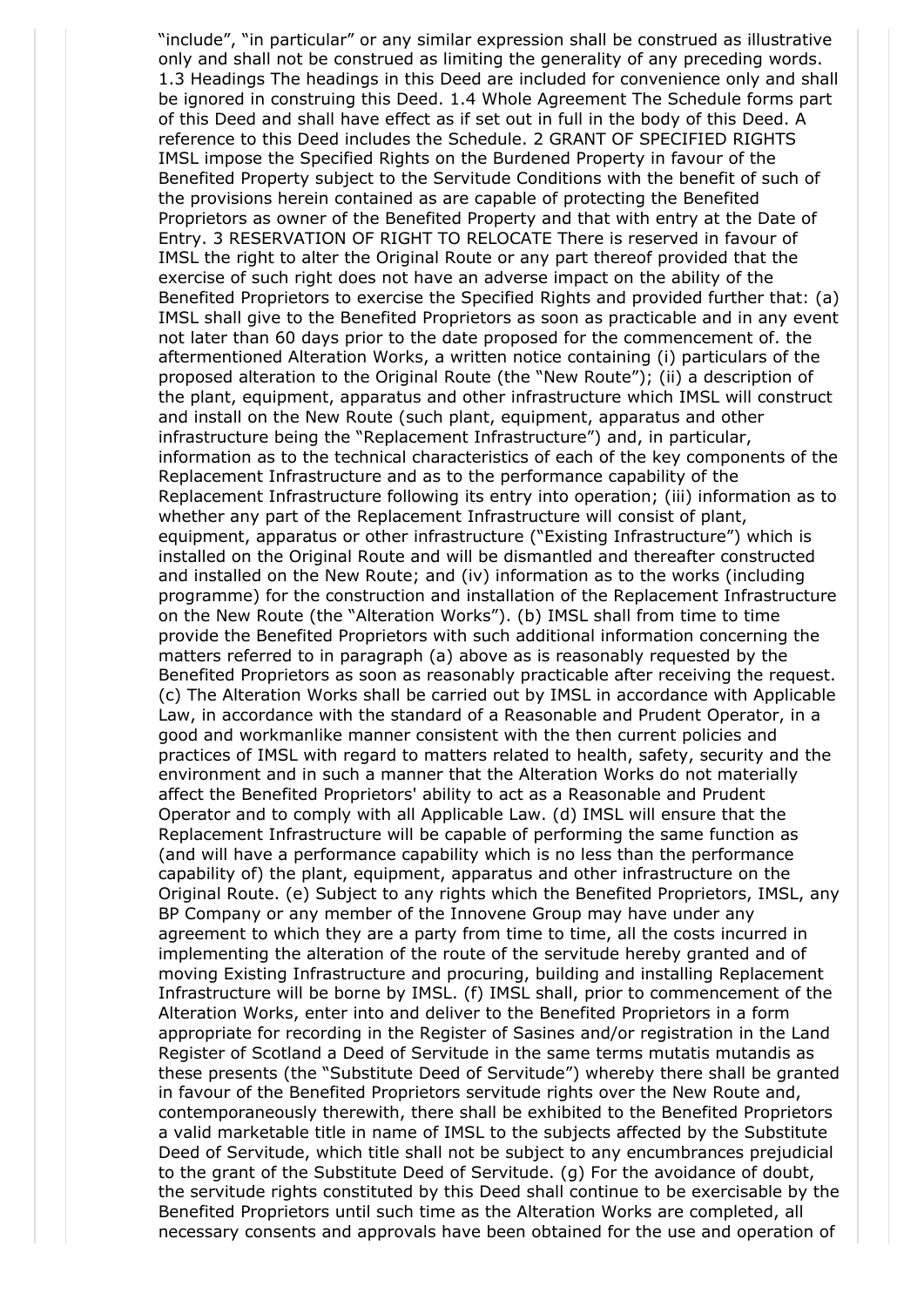the Replacement Infrastructure and the Substitute Deed of Servitude referred to at paragraph (f) above has been granted and delivered to the Benefited Proprietors. OBLIGATIONS BY THE BENEFITED PROPRIETORS TO IMSL The Benefited Proprietors (to the intent so as to bind the Specified Rights hereby granted into whatsoever hands the same may come and with the intent to benefit and protect the Burdened Property and every part thereof both now and at all times in the future) HEREBY UNDERTAKE to IMSL that: (a) Avoid obstruction or interference: in exercising the servitude and other rights hereby granted the Benefited Proprietors shall act as a Reasonable and Prudent Operator; (b) Make good damage or injury: if the Benefited Proprietors cause damage or injury to the Burdened Property through the exercise by the Benefited Proprietors of the servitude and other rights hereby granted the Benefited Proprietors shall give notice to IMSL of such damage or injury and (in the absence of any agreement to the contrary) shall reimburse IMSL the reasonable costs of remedying the same; (c) Pay share of maintenance costs: the Benefited Proprietors shall pay a fair share, according to user, of the Actual Cost incurred by IMSL in keeping the Pipeline System in proper repair and condition to the standard of a Reasonable and Prudent Operator provided that the obligations in this sub-paragraph (c) and in sub- paragraph (d) below shall not apply in respect of any period during which there is an arrangement (other than as set out in this Deed) in force under which rights to use the capacity of the Pipeline System are granted to the Benefited Proprietors or any of their affiliates (which in this context means any subsidiary or holding company of a Benefited Proprietor or any other subsidiary of any such holding company), the current such arrangement being a document entitled Complex Infrastructure Termsheet for the Methane Import Line from the National Transmission System; (d) Pay public rates and taxes: the Benefited Proprietors shall pay a fair share, according to user, of all public rates and taxes which may be imposed in respect of the Pipeline System or the servitude and other rights hereby granted. (e) Take future tenants bound: in the event of the Benefited Proprietors granting any lease or other occupancy right in respect of the Benefited Property or any part thereof, the Benefited Proprietors will ensure that the tenant or occupant under any such lease or other occupancy right, along with his successors in title, are bound to comply (as if such tenant or occupant, and such successors, were the Benefited Proprietors) with the entire provisions of this Deed including in particular, but without prejudice the foregoing generality, the provisions of this Clause 4. 5 OBLIGATIONS BY IMSL TO THE BENEFITED PROPRIETORS IMSL (for the purpose of securing to the Benefited Property the Specified Rights hereby granted and to benefit and protect the same at all hands) hereby imposes the following real burdens on the Burdened Property for the benefit of the Benefited Property: (a) No damage or injury: IMSL will act as a Reasonable and Prudent Operator so as not to cause damage or injury to the Pipeline System; (b) No material alteration or deposit: IMSL will not, without the prior consent in writing of the Benefited Proprietors make or cause or permit to be made any material alteration to or any deposit of anything upon any part of the Servitude Strip so as to interfere with or obstruct (i) access by the Benefited Proprietors to the Pipeline System or (ii) the exercise by the Benefited Proprietors of any rights granted hereunder or so as to affect in any way the support afforded to the Pipeline System by the surrounding soil including minerals or (where applicable) so as materially to reduce the depth of soil above the Pipeline System; (c) Keep Pipeline System in proper repair: IMSL shall maintain the Pipeline System in proper repair and condition to the standard of a Reasonable and Prudent Operator; and (d) Take future tenants bound: in the event of IMSL granting any lease or other occupancy right in respect of the Burdened Property or any part thereof, IMSL will ensure that the tenant or occupant under any such lease or other occupancy right, along with his successors in title, are bound to comply (as if such tenant or occupant, and such successors, were IMSL) with the entire provisions of this Deed including in particular, but without prejudice to the foregoing generality, the provisions of this Clause 5. 6 DISPUTES Any difference which may arise between IMSL and the Benefited Proprietors and for the determination of which this Deed does not expressly otherwise provide shall be determined by a single arbiter to be agreed between the parties or, failing such agreement, to be appointed by the President or other senior office holder for the time being of the Law Society of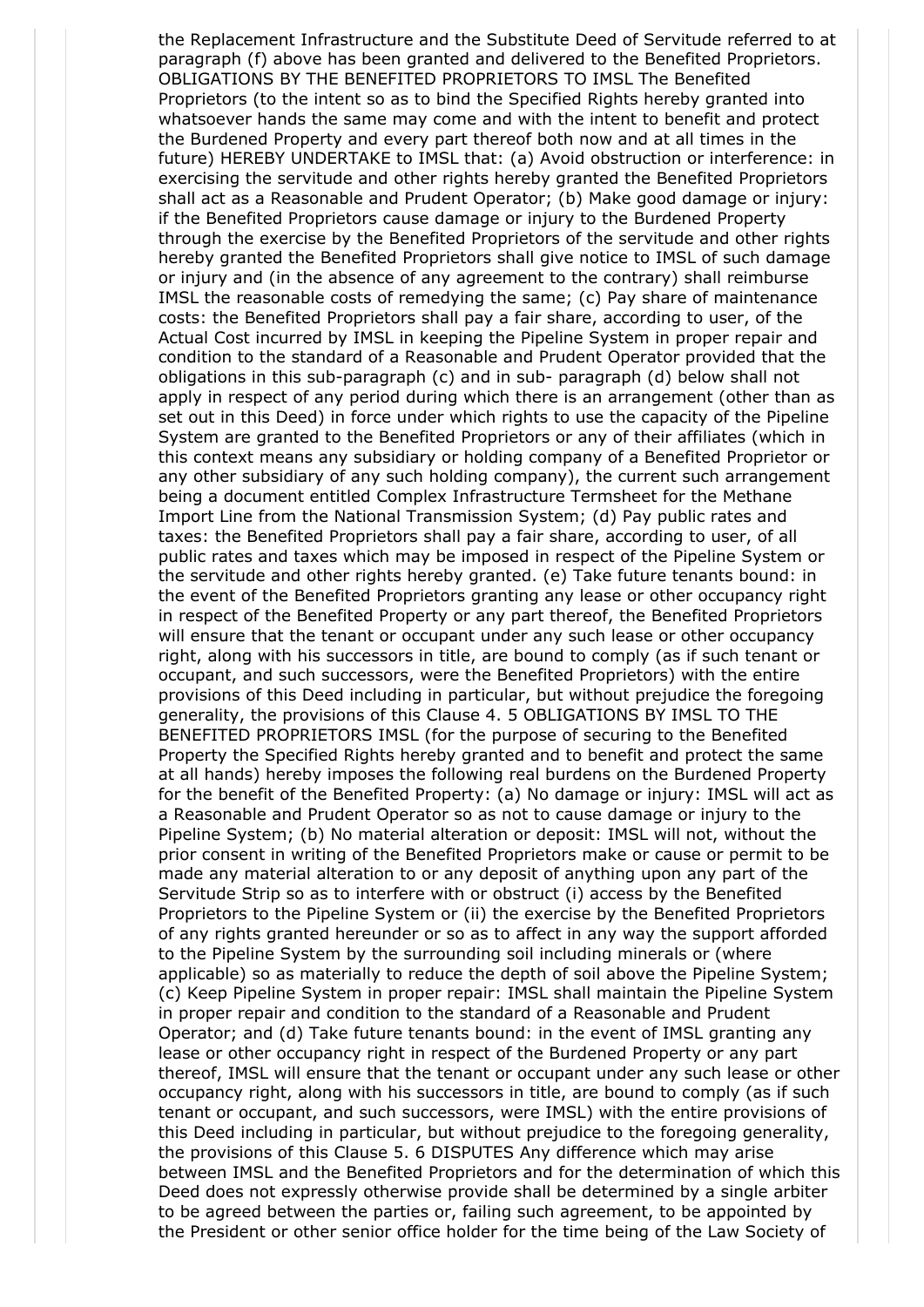Scotland provided nevertheless that IMSL and the Benefited Proprietors shall be entitled to instigate proceedings to restrain the other from doing anything which is contrary to the terms and conditions of this Deed. 7 GENERAL 7.1 Notices All communications addressed to IMSL relative to this Deed shall be addressed to the Refinery Manager, Innovene Manufacturing Scotland Limited, Bo'ness Road, Grangemouth FK3 9XQ,or to such other person and/or such other address as IMSL may at any time or from time to time notify to the Benefited Proprietors. All communications addressed to the Benefited Proprietors relative to this Deed shall be addressed to the Plant Manager, Forties Pipeline System, BP Exploration Operating Company Limited, Bo'ness Road, Kinneil, Grangemouth or to such other person and/or such other address as the Benefited Proprietors may at any time or from time to time notify to IMSL. 7.2 No application to Lands Tribunal No application may be made to the Lands Tribunal for Scotland under section  $90(1)(a)$ (i) or section 91(1) of the Title Conditions (Scotland) Act 2003 in respect of the servitudes or the real burdens contained in this Deed for a period of five years after the registration of this Deed in the Land Register. 7.3 Governing law This Deed shall be interpreted in accordance with the Law of Scotland and any dispute, difference or question of any kind which may arise between the parties shall be determined in accordance with the Law of Scotland and the parties hereto hereby severally submit to the exclusive jurisdiction of the Scottish Courts as a forum for the resolution of any disputes which might arise between them (other than differences between the parties which should be put to arbitration in terms of Clause 6 of this Deed). This is the Schedule referred to in the foregoing Deed of Real Burden and Deed of Servitude by IMSL in favour of BPEOCL, GHL and BPI SCHEDULE Part 1 Specified Rights A right to maintain in position any part or parts of the Pipeline System already laid or constructed in, on and under the Burdened Property along the routes shown with a broken pink line labelled 'B' on Plan 1, Plan 2 and Plan 3. 2 A right for the officers, servants and agents of the Benefited Proprietors at all reasonable times and following reasonable prior notice to IMSL and in an emergency at all times and without notice with or without contractors, surveyors, employees and others and with or without motor or other vehicles, plant, apparatus and materials to enter upon the Servitude Strip to inspect and/or test any part or parts of the Pipeline System and to pass over and across the Burdened Property and any other adjoining land of IMSL to obtain access to and egress from the Servitude Strip along such route as shall be agreed between IMSL and the Benefited Proprietors all parties acting reasonably, or in the case of emergency along such other route as may be necessary, for such purpose. 3 A right for the officers, servants and agents of the Benefited Proprietors at all reasonable times and following reasonable prior notice to IMSL and in an emergency at all times and without notice with or without contractors, surveyors, employees and others and with or without motor or other vehicles, plant, apparatus and materials to enter upon the Servitude Strip for any Works Purpose and pass over and across the Burdened Property and any other adjoining land of IMSL to obtain access to and egress from the Servitude Strip along such route as shall be agreed between IMSL and the Benefited Proprietors all parties acting reasonably, or in the case of emergency along such other route as may be necessary, for such purpose and temporarily to place on the Servitude Strip any such plant, apparatus and materials required to be used in connection with such purpose. 4 A right on giving reasonable prior notice to IMSL to excavate and open up so much of the Servitude Strip and to carry out such works or other activities thereon as may be reasonably required to inspect or test any part or parts of the Pipeline System or for any Works Purpose. 5 A right to manage, work and use the Pipeline System to the standard of a Reasonable and Prudent Operator. 6 A first priority right to use or permit to be used the capacity of the Pipeline System to transport natural gas or methane to and from the Benefited Property provided that the maximum quantity of natural gas or methane which can be transported pursuant to such priority right shall be 250 metric tonnes per day. 7 Subject to Clause 5 of the foregoing Deed a right to continuous vertical and lateral support for the Pipeline System from the Servitude Strip. 8 Subject to giving prior notice to IMSL allowing IMSL a reasonable opportunity to carry out such removal works (and to recover from the Benefited Proprietors a reasonable proportion of the costs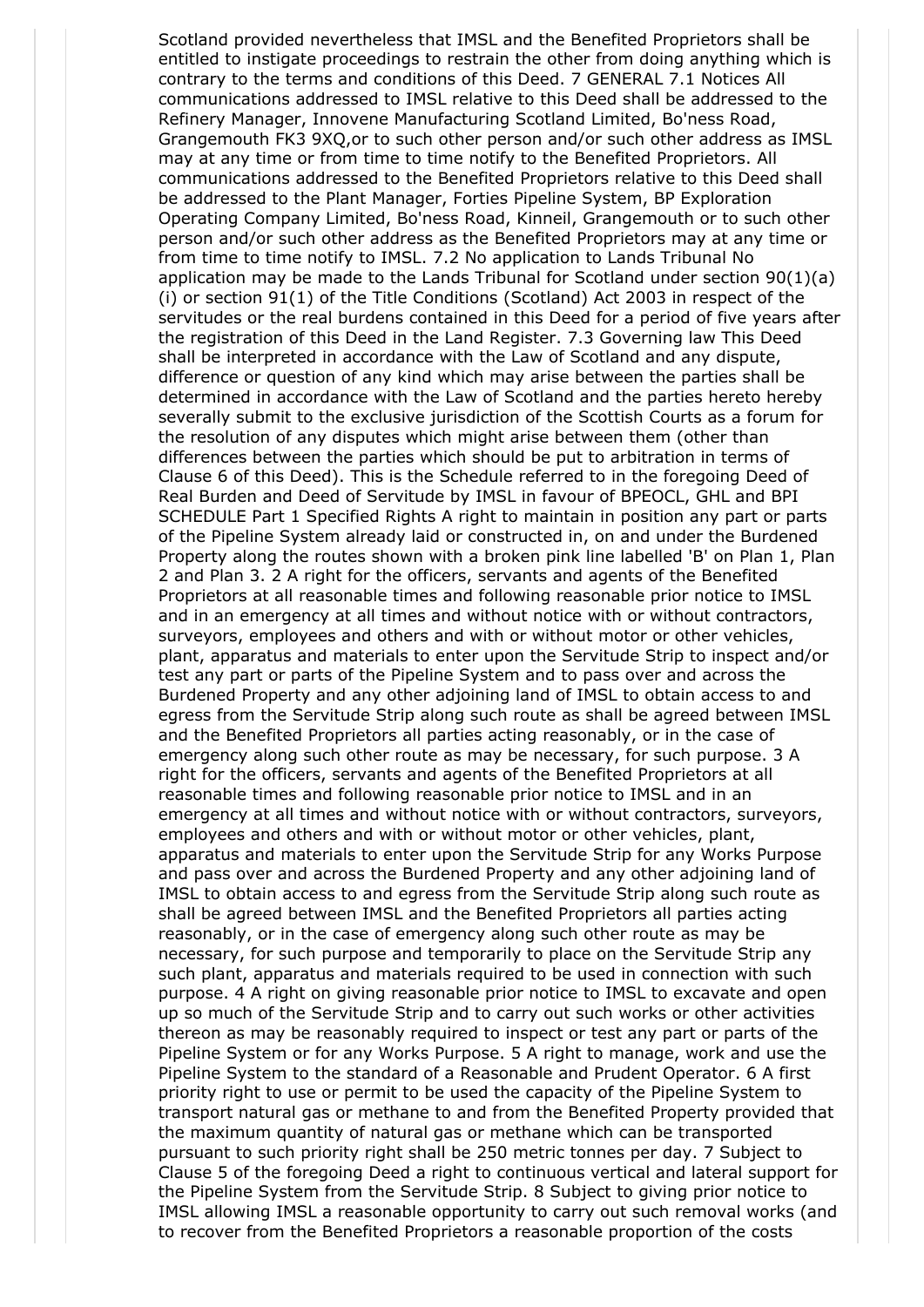incurred in doing so), a right to remove any trees which or the roots of which may become a danger to the Pipeline System and also any other trees or shrubs on the Servitude Strip; PROVIDED that: (a) in exercising the rights set out in Clause 2 above, the Benefited Proprietors shall comply with all reasonable site rules imposed by IMSL in respect of the Burdened Property (b) in exercising the rights set out in Clauses 3, 4 and 8 above, the Benefited Proprietors shall act as a Reasonable and Prudent Operator, in accordance with IMSL's then current process in place for the control of work in respect of the Burdened Property (where applicable) and in accordance with all Health Safety Security and Environment (HSSE) requirements (c) the Benefited Proprietors shall not exercise the rights as set out in clause 3 above until it has first given to IMSL reasonable prior notice requesting the relevant works be carried out and IMSL have failed to carry out such works within a reasonable time having regard to the circumstances. Part 2 Over-Description REFINERY The subjects comprising the Oil Refinery site at the Grangemouth complex; CHEMICALS PLANT The subjects comprising the Petrochemical plant at the Grangemouth complex; Part 3 Benefited Property KINNEIL The subjects comprising the Kinneil crude oil stabilisation terminal at the Grangemouth complex, excepting those two pieces of ground outlined red on Plan 4; POWER PLANT The subjects outlined blue but not hatched on Plan 1. Note: Plans 1 to 5 annexed to the above deed are identical to the copy deed plans included in this Title Sheet as Supplementary Plans 20, 12, 21, 10 and 7 to the Title Plan respectively.

# **Entry Number Burden Detail**

43 Deed of Real Burden and Deed of Servitude, recorded G.R.S (Stirling (Fiche 60 Frame 1), and also West Lothian) 28 Mar. 2006, between Innovene Manufacturing Scotland Limited, BP Exploration Operating Company Limited, BP International Limited and Grangemouth Holdings Limited in the following terms: 1 DEFINITIONS AND INTERPRETATION 1.1 Definitions: In this Deed unless the context requires otherwise:- "Applicable Law" means any applicable statute, law, regulation, ordinance, rule, judgment, order, decree, permit, approval, concession, grant, franchise, licence or requirement in each case existing to the extent having force of law at the time in question; "Benefited Property" means the subjects described in Part 3 of the Schedule; "Benefited Proprietors" means GHL, BPEOCL, BPI and their successors as heritable proprietors for the time being and from time to time of the Benefited Property; "BP Company" means BP plc or any of its subsidiaries, excluding any member of the Innovene Group; "BPEOCL" means BP Exploration Operating Company Limited and its successors in title as heritable proprietor of part of the Benefited Property; "BPI" means BP International Limited and its successors in title as heritable proprietor of part of the Benefited Property; "Burdened Property" means the subjects described in Part 2 of the Schedule under exception of those subjects shown outlined blue, outlined and hatched blue, and outlined and hatched red on Plan 1, shown outlined and hatched red on Plan 2, and shown outlined red on Plan 5; "Date of Entry" means 26 Sep. 2005; "electric lines" has the meaning given to it in Section 64 of the Electricity Act 1989 as the same may be modified, extended or re-enacted from time to time; "electrical plant" has the meaning given to it in Section 64 of the Electricity Act 1989 as the same may be modified, extended or re-enacted from time to time; "Equipment" means the electric lines leading into and out of the Benefited Property, the routes of which are shown with a broken green line and a broken red line on Plan 1 and Plan 2 with all associated or ancillary electrical plant, ducting and supportive apparatus; "GHL" means Grangemouth Holdings Limited and its successors in title as heritable proprietor of that part of the Benefited Property described in paragraph 2 of Part 3 of the Schedule; "IMSL" means Innovene Manufacturing Scotland Limited as heritable proprietor of the Burdened Property and unless the context so precludes includes its successors in title as such heritable proprietor; "Innovene Group" means Innovene LLC, Innovene Inc., Innovene Holding Company LLC, Innovene USA LLC, the Innovene Canada Partnership, Innovene European Holdings Limited, Innovene Canada Company, Innovene Canada Holding Company, Innovene Solutions NV, O&D Belgium HoldCo NV, Innovene Singapore Pte. Ltd, Innovene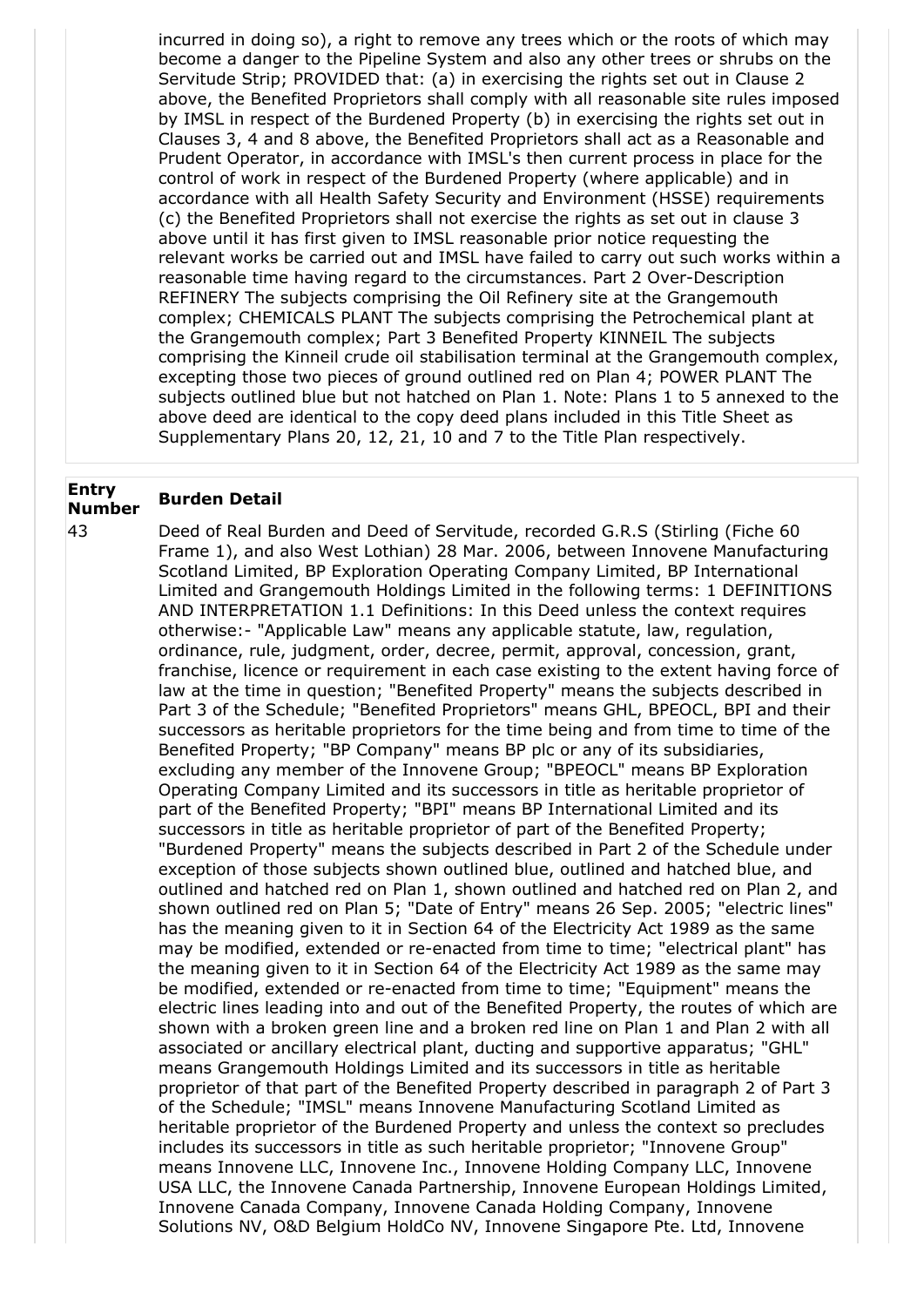Korea Ltd, Innovene Management (Shanghai) Company Limited and, following its incorporation, Innovene International Holdings LLC, together with their respective subsidiaries from time to time, or, following any transfer such that all such entities are subsidiaries of Innovene Inc., then "Innovene Group" shall mean Innovene Inc. and its subsidiaries from time to time; "Original Route" means the route of the servitude constituted by this Deed; "Plan 1" means the plan numbered 1 annexed and executed as relative hereto; "Plan 2" means the plan numbered 2 annexed and executed as relative hereto; "Plan 3" means the plan numbered 3 annexed and executed as relative hereto; "Plan 4" means the plan numbered 4 annexed and executed as relative hereto; "Plan 5" means the plan numbered 5 annexed and executed as relative hereto; "Reasonable and Prudent Operator" means a person in good faith seeking to perform its contractual obligations and in the general conduct of its undertaking exercising that degree of skill, diligence, prudence and foresight which would reasonably and ordinarily be expected from a skilled and experienced operator operating in material compliance with Applicable Law and engaged in the same type of undertaking, in the same industry, and under the same or similar circumstances and conditions, and any reference to the standard of a Reasonable and Prudent Operator herein shall be a reference to such degree of skill, diligence, prudence and foresight as aforesaid; "Schedule" means the schedule in 3 Parts of or to this Deed; "Specified Rights" means the rights specified in Part 1 of the Schedule; "Servitude Conditions" means the conditions attaching to the Specified Rights as set out in Clauses 3 and 4 of this Deed; "Servitude Strip" means that part of the Burdened Property whose surface boundaries are vertically above or below any point lying three metres in the horizontal plane from any part of the Equipment, whether such point lies within the Burdened Property or not; "Works Purpose" means the purpose of laying, constructing, inspecting, maintaining, protecting, adjusting, altering, renewing or repairing, reinstating, upgrading, testing, cleansing, relaying, making safe, removing or decommissioning any part or parts of the Equipment; 1.2 Interpretation and Construction Save to the extent that the context or the express provisions of this Deed require otherwise, in this Deed:- (a) words importing the singular shall include the plural and vice versa; (b) words importing any gender shall include all other genders; (c) a reference to a Clause, the Schedule or Part of the Schedule is to the relevant clause, schedule or part of the schedule of or to this Deed; (d) a reference to a provision of law is a reference to that provision as extended, applied, amended, consolidated or reenacted; (e) a reference to a "person" includes any individual, firm, company, corporation, body corporate, government, state or agency of state, trust or foundation, or any association, partnership or unincorporated body (whether or not having separate legal personality) of two or more of the foregoing; and (f) any phrase introduced by the words "including", "include", "in particular" or any similar expression shall be construed as illustrative only and shall not be construed as limiting the generality of any preceding words. 1.3 Headings The headings in this Deed are included for convenience only and shall be ignored in construing this Deed. 1.4 Whole Agreement The Schedule forms part of this Deed and shall have effect as if set out in full in the body of this Deed. A reference to this Deed includes the Schedule. 2 GRANT OF SPECIFIED RIGHTS IMSL impose the Specified Rights on the Burdened Property in favour of the Benefited Property subject to the Servitude Conditions with the benefit of such of the provisions herein contained as are capable of protecting the Benefited Proprietors as owner of the Benefited Property and that with entry at the Date of Entry. 3 RESERVATION OF RIGHT TO RELOCATE There is reserved in favour of IMSL the right to alter the Original Route or any part thereof provided that the exercise of such right does not have an adverse impact on the ability of the Benefited Proprietors to exercise the Specified Rights and provided further that:- (a) IMSL shall give to the Benefited Proprietors as soon as practicable and in any event not later than 60 days prior to the date proposed for the commencement of the aftermentioned Alteration Works, a written notice containing (i) particulars of the proposed alteration to the Original Route (the "New Route"); (ii) description of the electrical plant, electric lines, equipment, apparatus and other infrastructure which IMSL will construct and install on the New Route (such electrical plant, electric lines, equipment, apparatus and other infrastructure being the "Replacement Infrastructure") and, in particular, information as to the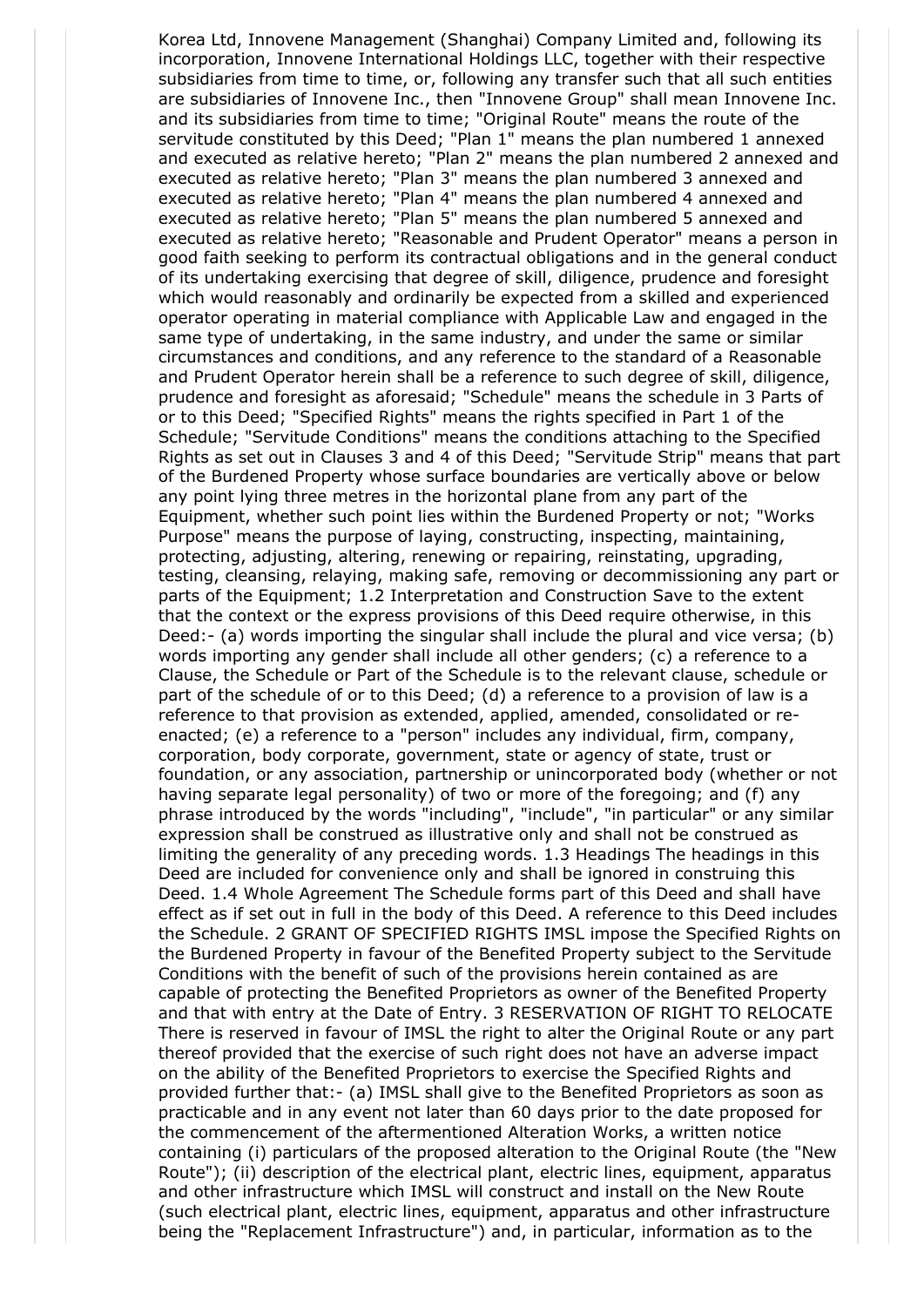technical characteristics of each of the key components of the Replacement Infrastructure and as to the performance capability of the Replacement Infrastructure following its entry into operation; (iii) information as to whether any part of the Replacement Infrastructure will consist of electrical plant, electric lines, equipment, apparatus or other infrastructure ("Existing Infrastructure") which is installed on the Original Route and will be dismantled and thereafter constructed and installed on the New Route; and (iv) information as to the works (including programme) for the construction and installation of the Replacement Infrastructure on the New Route (the "Alteration Works"). (b) IMSL shall from time to time provide the Benefited Proprietors with such additional information concerning the matters referred to in paragraph (a) above as is reasonably requested by the Benefited Proprietors as soon as reasonably practicable after receiving the request. (c) The Alteration Works shall be carried out by IMSL in accordance with Applicable Law, in accordance with the standard of a Reasonable and Prudent Operator, in a good and workmanlike manner consistent with the then current policies and practices of IMSL with regard to matters related to health, safety, security and the environment and in such a manner that the Alteration Works do not materially affect the Benefited Proprietors' ability to act as a Reasonable and Prudent Operator and to comply with all Applicable Law. (d) IMSL will ensure that the Replacement Infrastructure will be capable of performing the same function as (and will have a performance capability which is no less than the performance capability of) the plant, equipment, apparatus and other infrastructure on the Original Route. (e) Subject to any rights which the Benefited Proprietors, IMSL, any BP Company or any member of the Innovene Group may have under any agreement to which they are a party from time to time, all the costs incurred in implementing the alteration of the route of the servitude hereby granted and of moving Existing Infrastructure and procuring, building and installing Replacement Infrastructure will be borne by IMSL. (f) IMSL shall, prior to commencement of the Alteration Works, enter into and deliver to the Benefited Proprietors in a form appropriate for recording in the Register of Sasines and/or registration in the Land Register of Scotland a Deed of Servitude in the same terms mutatis mutandis as these presents (the "Substitute Deed of Servitude") whereby there shall be granted in favour of the Benefited Proprietors servitude rights over the New Route and, contemporaneously therewith, there shall be exhibited to the Benefited Proprietors a valid marketable title in name of IMSL to the subjects affected by the Substitute Deed of Servitude, which title shall not be subject to any encumbrances prejudicial to the grant of the Substitute Deed of Servitude. (g) For the avoidance of doubt, the servitude rights constituted by this Deed shall continue to be exercisable by the Benefited Proprietors until such time as the Alteration Works are completed, all necessary consents and approvals have been obtained for the use and operation of the Replacement Infrastructure and the Substitute Deed of Servitude referred to at paragraph (f) above has been granted and delivered to the Benefited Proprietors. 4 OBLIGATIONS BY THE BENEFITED PROPRIETORS TO IMSL The Benefited Proprietors (to the intent so as to bind the Specified Rights hereby granted into whatsoever hands the same may come and with the intent to benefit and protect the Burdened Property and every part thereof both now and at all times in the future) HEREBY UNDERTAKE to IMSL that:- (a) Avoid obstruction or interference: in exercising the servitude and other rights hereby granted the Benefited Proprietors shall act as a Reasonable and Prudent Operator; (b) Make good damage or injury: if the Benefited Proprietors cause damage or injury to the Burdened Property through the exercise by the Benefited Proprietors of the servitude and other rights hereby granted the Benefited Proprietors shall give notice to IMSL of such damage or injury and (in the absence of any agreement to the contrary) shall reimburse IMSL the reasonable costs of remedying the same; (c) Keep Equipment in proper repair: the Benefited Proprietors shall so far as reasonably practicable keep the Equipment in proper repair and condition and upon permanent abandonment of the Equipment or any part thereof shall render the same permanently safe (which obligation shall extend to maintaining the same always in a permanently safe condition); (d) Pay public rates and taxes: the Benefited Proprietors shall pay a fair share, according to the capacity reserved to it, of all public rates and taxes which may be imposed in respect of the Equipment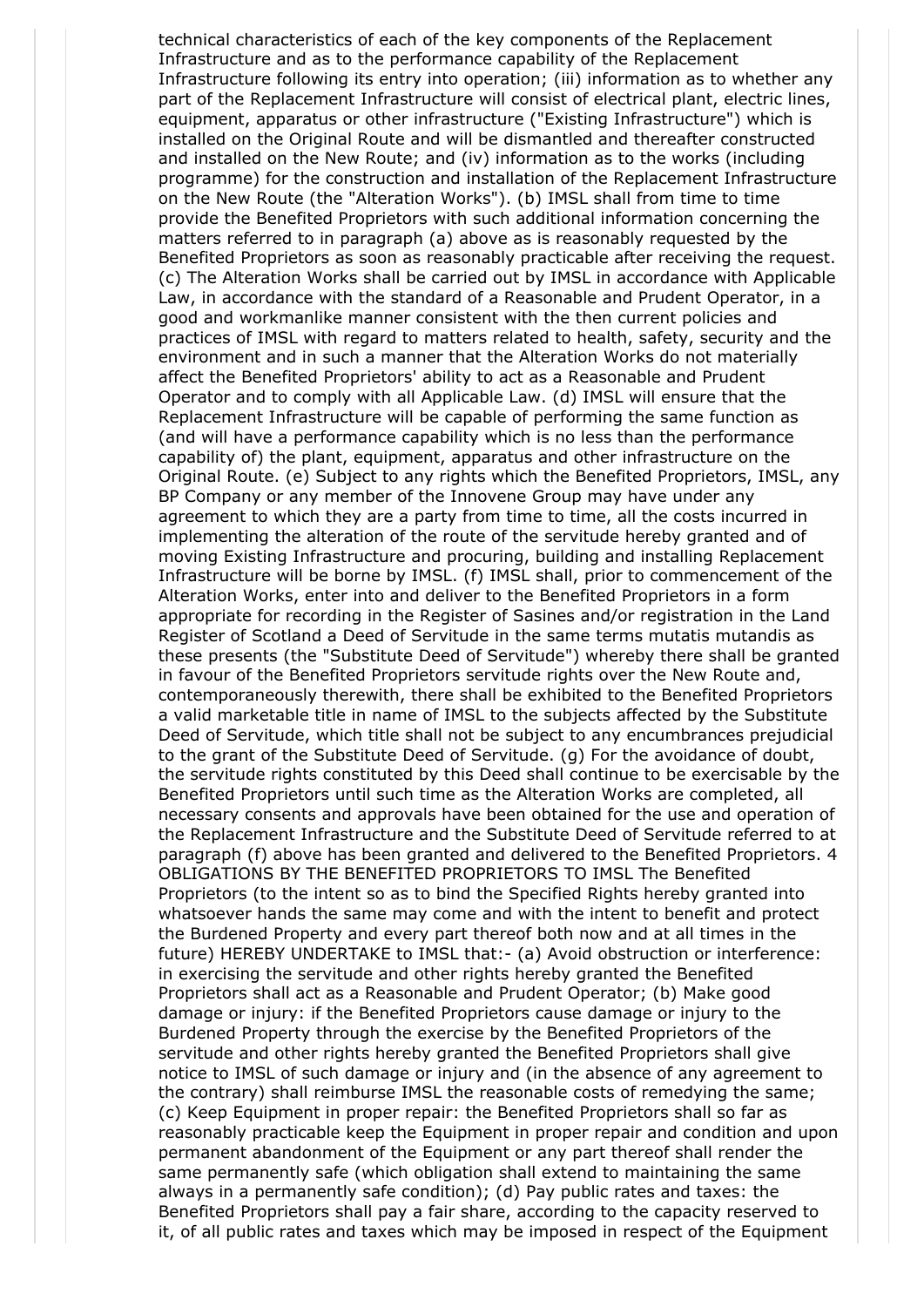or the servitude and other rights hereby granted; and (e) Take future tenants bound: in the event of the Benefited Proprietors granting any lease or other occupancy right in respect of the Benefited Property or any part thereof, the Benefited Proprietors will ensure that the tenant or occupant under any such lease or other occupancy right, along with his successors in title, are bound to comply (as if such tenant or occupant, and such successors, were the Benefited Proprietors) with the entire provisions of this Deed including in particular, but without prejudice the foregoing generality, the provisions of this Clause 4. 5 OBLIGATIONS BY IMSL TO THE BENEFITED PROPRIETORS IMSL (for the purpose of securing to the Benefited Property the Specified Rights hereby granted and to benefit and protect the same at all hands) hereby imposes the following real burdens on the Burdened Property for the benefit of the Benefited Property:- (a) No damage or injury: IMSL will act as a Reasonable and Prudent Operator so as not to cause damage or injury to the Equipment; (b) No material alteration or deposit: IMSL will not, without the prior consent in writing of the Benefited Proprietors make or cause or permit to be made any material alteration to or any deposit of anything upon any part of the Servitude Strip so as to interfere with or obstruct (i) access by the Benefited Proprietors to the Equipment or (ii) the exercise by the Benefited Proprietors of any rights granted hereunder or so as to affect in any way the support afforded to the Equipment by the surrounding soil including minerals or (where applicable) so as materially to reduce the depth of soil above the Equipment; (c) Take future tenants bound: in the event of IMSL granting any lease or other occupancy right in respect of the Burdened Property or any part thereof, IMSL will ensure that the tenant or occupant under any such lease or other occupancy right, along with his successors in title, are bound to comply (as if such tenant or occupant, and such successors, were IMSL) with the entire provisions of this Deed including in particular, but without prejudice to the foregoing generality, the provisions of this Clause 5; and. (d) Contribute to maintaining Equipment: IMSL shall contribute a fair proportion, according to the capacity reserved to it, of the cost of maintaining the Equipment in proper repair and condition and upon permanent abandonment of the Equipment or any part thereof a fair proportion, according to user, of the costs of rendering the same permanently safe. 6 DISPUTES Any difference which may arise between IMSL and the Benefited Proprietors and for the determination of which this Deed does not expressly otherwise provide shall be determined by a single arbiter to be agreed between the parties or, failing such agreement, to be appointed by the President or other senior office holder for the time being of the Law Society of Scotland provided nevertheless that IMSL and the Benefited Proprietors shall be entitled to instigate proceedings to restrain the other from doing anything which is contrary to the terms and conditions of this Deed. 7 GENERAL 7.1 Notices All communications addressed to IMSL relative to this Deed shall be addressed to the Refinery Manager, Innovene Manufacturing Scotland Limited, Bo'ness Road, Grangemouth FK3 9XQ,or to such other person and/or such other address as IMSL may at any time or from time to time notify to the Benefited Proprietors. All communications addressed to the Benefited Proprietors relative to this Deed shall be addressed to the Plant Manager, Forties Pipeline System, BP Exploration Operating Company Limited, Bo'ness Road, Kinneil, Grangemouth or to such other person and/or such other address as the Benefited Proprietors may at any time or from time to time notify to IMSL. 7.2 No application to Lands Tribunal No application may be made to the Lands Tribunal for Scotland under section 90  $(1)(a)(i)$  or section 91 $(1)$  of the Title Conditions (Scotland) Act 2003 in respect of the servitudes or the real burdens contained in this Deed for a period of five years after the registration of this Deed in the Land Register. 7.3 Governing law This Deed shall be interpreted in accordance with the Law of Scotland and any dispute, difference or question of any kind which may arise between the parties shall be determined in accordance with the Law of Scotland and the parties hereto hereby severally submit to the exclusive jurisdiction of the Scottish Courts as a forum for the resolution of any disputes which might arise between them (other than differences between the parties which should be put to arbitration in terms of Clause 6 of this Deed). SCHEDULE Part 1 Specified Rights 1 A right to maintain in position any part or parts of the Equipment already laid or constructed and a right to construct and place the Equipment in, on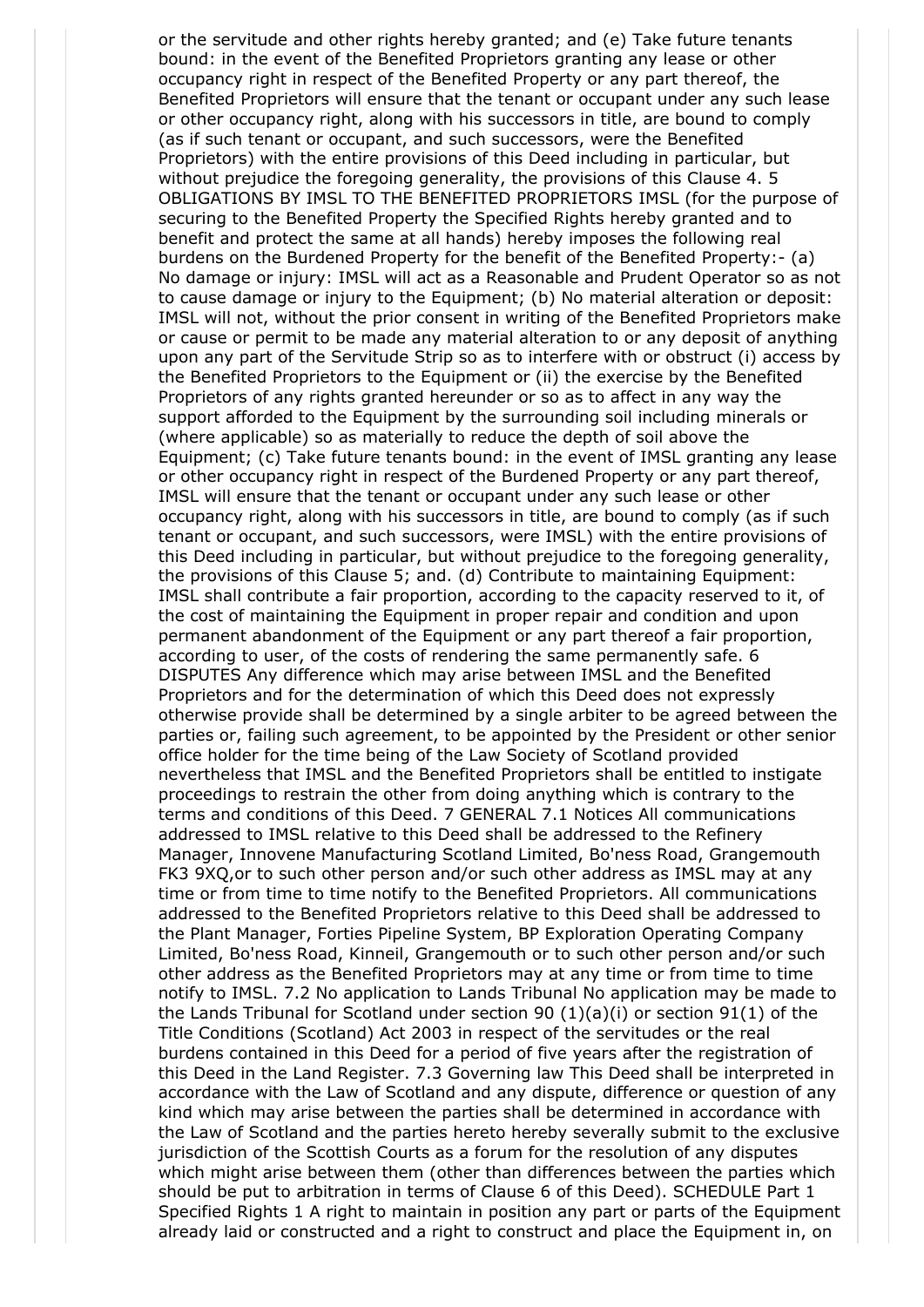and under the Burdened Property as near as reasonably practicable along the routes shown with a broken green line and a broken red line on Plan 1 and Plan 2. 2 A right for the officers, servants and agents of the Benefited Proprietors at all reasonable times and following reasonable prior notice to IMSL and in an emergency at all times and without notice with or without contractors, surveyors, employees and others and with or without motor or other vehicles, plant, apparatus and materials to enter upon the Servitude Strip for any Works Purpose and pass over and across the Burdened Property and any other adjoining land of IMSL to obtain access to and egress from the Servitude Strip along such route as shall be agreed between IMSL and the Benefited Proprietors all parties acting reasonably, or in the case of emergency along such other route as may be necessary, for such purpose and temporarily to place on the Servitude Strip any such plant, apparatus and materials required to be used in connection with such purpose. 3 A right on giving reasonable prior notice to IMSL to excavate and open up so much of the Servitude Strip and to carry out such works or other activities thereon as may be reasonably required for any Works Purpose. 4 A right to manage, work and use the Equipment to the standard of a Reasonable and Prudent Operator. 5 A right to use or permit to be used the Equipment to convey electricity to and from the Benefited Property. 6 Subject to Clause 5 of the foregoing Deed a right to continuous vertical and lateral support for the Equipment from the Servitude Strip. 7 Subject to giving prior notice to IMSL allowing IMSL a reasonable opportunity to carry out such removal works (and to recover from the Benefited Proprietors a reasonable proportion of the costs incurred in doing so), a right to remove any trees which or the roots of which may become a danger to the Equipment and also any other trees or shrubs on the Servitude Strip. PROVIDED that in exercising the rights set out in Clauses 1, 2, 3 and 7 above, the Benefited Proprietors shall act as a Reasonable and Prudent Operator, in accordance with IMSL's then current process in place for the control of work in respect of the Burdened Property (where applicable) and in accordance with all Health Safety Security and Environment (HSSE) requirements. Part 2 Over-Description REFINERY The subjects comprising the Oil Refinery site at the Grangemouth complex; PETROCHEMICALS PLANT The subjects comprising the Petrochemicals plant at the Grangemouth complex. Part 3 Benefited Property KINNEIL The subjects comprising the Kinneil crude oil stabilisation terminal at the Grangemouth complex, excepting those two pieces of ground outlined red on Plan 4; POWER PLANT Those subjects outlined blue (but not hatched) on Plan 1 and forming part and portion of the subjects described in Part 2 of this Schedule; PLPG PLANT Those subjects outlined red on Plan 5 and forming part and portion of the subjects described in Part 2 of this Schedule. Note: Plans 1 to 5 annexed to the above deed are identical to the copy deed plans included in this Title Sheet as Supplementary Plans 11, 12, 13, 10 and 7 to the Title Plan respectively.

## **Entry Number Burden Detail**

44 Deed of Real Burden and Deed of Servitude, recorded G.R.S (Stirling (Fiche 61 Frame 1), and also West Lothian) 28 Mar. 2006, between Innovene Manufacturing Scotland Limited, BP Exploration Operating Company Limited, BP International Limited and Grangemouth Holdings Limited in the following terms: 1 DEFINITIONS AND INTERPRETATION 1.1 Definitions: In this Deed unless the context requires otherwise:- "Actual Cost" means the true cost to a party, acting as a Reasonable and Prudent Operator, of operating and keeping the Fibre Optic System in proper repair and condition as determined by such party with no mark-up or hidden costs except where defined and agreed with the other party, and shall comprise: (a) fixed costs including, but not limited to: (i) direct fixed costs such as personnel, supply, accommodation and maintenance costs (including but not limited to repairs and routine maintenance); and (ii) site indirect costs such as utility and functional management costs and overheads (as those costs are expressly agreed between GHL and IMSL); and (b) direct variable costs including, but not limited to, energy costs and the costs of consumable materials used in operating and keeping the Fibre Optic System in proper repair and condition and other materials including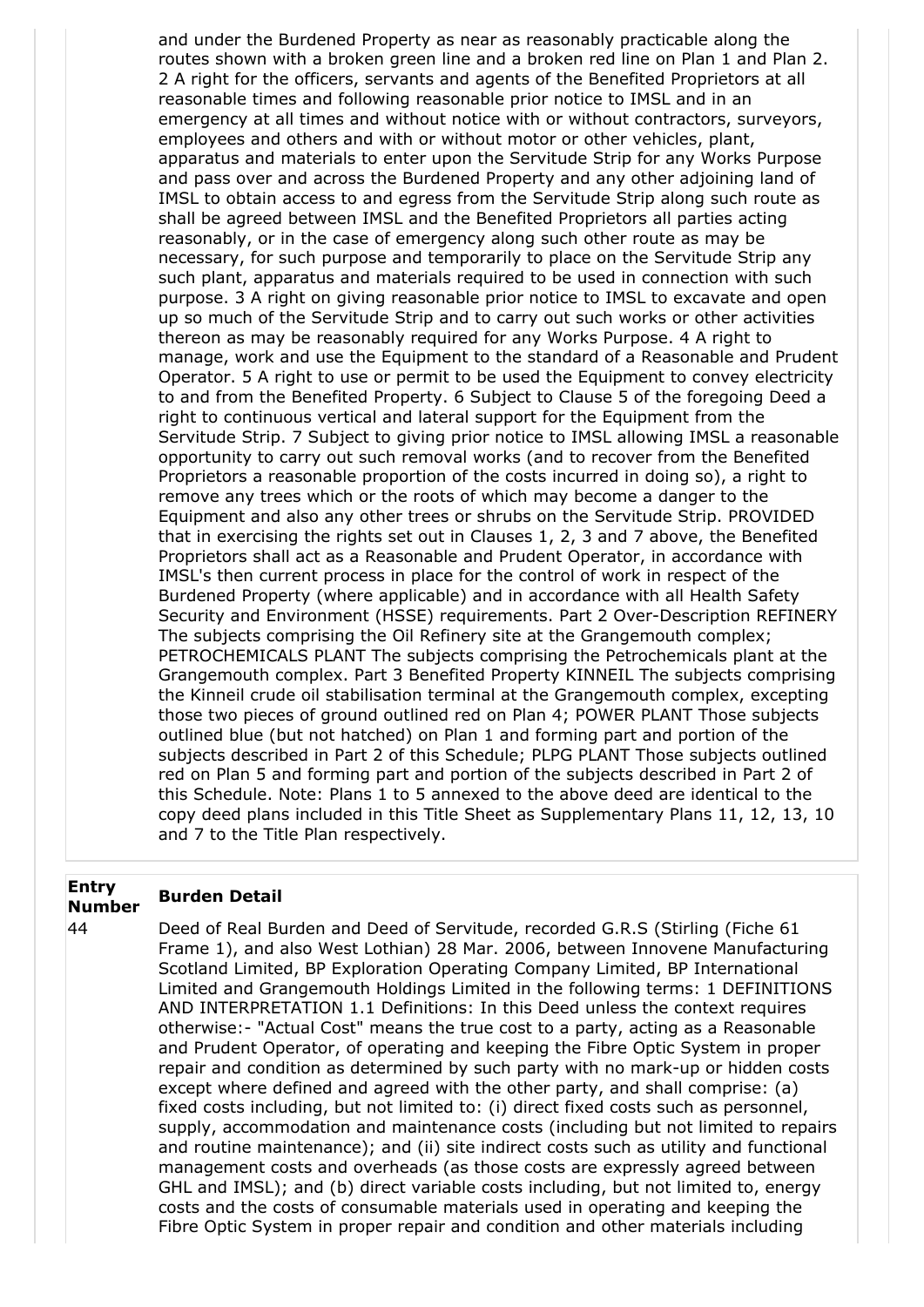emissions rights used in operating and keeping the Fibre Optic System in proper repair and condition; "Alternative Service Provider" means an appropriately skilled and competent contractor appointed by the Benefited Proprietors who is capable of maintaining the Fibre Optic System to the standard of a Reasonable and Prudent Operator; "Applicable Law" means any applicable statute, law, regulation, ordinance, rule, judgment, order, decree, permit, approval, concession, grant, franchise, licence or requirement in each case existing to the extent having force of law at the time in question; "Benefited Proprietors" means GHL, BPEOCL, BPI and their successors as heritable proprietors for the time being and from time to time of the Benefited Property; "Benefited Property" means the subjects described in Part 3 of the Schedule; "BP Company" means BP plc or any of its subsidiaries, excluding any member of the Innovene Group; "BPEOCL" means BP Exploration Operating Company Limited and its successors in title as heritable proprietor of part of the Benefited Property; "BPI" means BP International Limited and its successors in title as heritable proprietor of part of the Benefited Property; "Burdened Property" means the subjects described in Part 2 of the Schedule under exception of those subjects shown outlined blue, outlined and hatched blue, and outlined and hatched red on Plan 1, shown outlined and hatched red on Plan 2, and shown outlined red on Plan 3; "Date of Entry" means 26 Sep. 2005; "Fibre Optic System" means the circuit of 144 fibre optic strands, the 24 strands numbered XXXX being dedicated exclusively to the Benefited Proprietors, such circuit running between inter alia the Kinneil Property, the PLPG Plant and Grangemouth jetties, together with the shared use of all or any Supportive Apparatus associated therewith and all wrapping and protective materials but excluding any Terminal Cabinets; "GHL" means Grangemouth Holdings Limited and its successors in title as heritable proprietor of the PLPG plant shown outlined red on Plan 3; "IMSL" means Innovene Manufacturing Scotland Limited as heritable proprietor of the Burdened Property and unless the context so precludes includes its successors in title as such heritable proprietor; "Innovene Group" means Innovene LLC, Innovene Inc., Innovene Holding Company LLC, Innovene USA LLC, the Innovene Canada Partnership, Innovene European Holdings Limited, Innovene Canada Company, Innovene Canada Holding Company, Innovene Solutions NV, O&D Belgium HoldCo NV, Innovene Singapore Pte. Ltd, Innovene Korea Ltd, Innovene Management (Shanghai) Company Limited and, following its incorporation, Innovene International Holdings LLC, together with their respective subsidiaries from time to time, or, following any transfer such that all such entities are subsidiaries of Innovene Inc., then "Innovene Group" shall mean Innovene Inc. and its subsidiaries from time to time; "Kinneil Property" means that part of the Benefited Property described in paragraph 1 of Part 3 of the Schedule; "New Route" means the Original Route, or any part thereof provided that if IMSL proposes a reasonable alternative route to the Benefited Proprietors having regard to all the circumstances at the relevant time, the Benefited Proprietors shall not unreasonably withhold their consent to the laying of the new fibre optic cable along such alternative route; "Original Route" means the route of the servitude constituted by this Deed; "Plan 1" means the plan numbered 1 annexed and executed as relative hereto; "Plan 2" means the plan numbered 2 annexed and executed as relative hereto; "Plan 3" means the plan numbered 3 annexed and executed as relative hereto; "Plan 4" means the plan numbered 4 annexed and executed as relative hereto; "Plan 5" means the plan numbered 5 annexed and executed as relative hereto; "Plan 6" means the plan numbered 6 annexed and executed as relative hereto; "Plan 7" means the plan numbered 7 annexed and executed as relative hereto; "Plan 8" means the plan numbered 8 annexed and executed as relative hereto; "Plan 9" means the plan numbered 9 annexed and executed as relative hereto; "PLPG Plant" means that part of the Benefited Property described in paragraph 2 of part 3 of the Schedule; "Reasonable and Prudent Operator" means a person in good faith seeking to perform its contractual obligations and in the general conduct of its undertaking exercising that degree of skill, diligence, prudence and foresight which would reasonably and ordinarily be expected from a skilled and experienced operator operating in material compliance with Applicable Law and engaged in the same type of undertaking, in the same industry, and under the same or similar circumstances and conditions, and any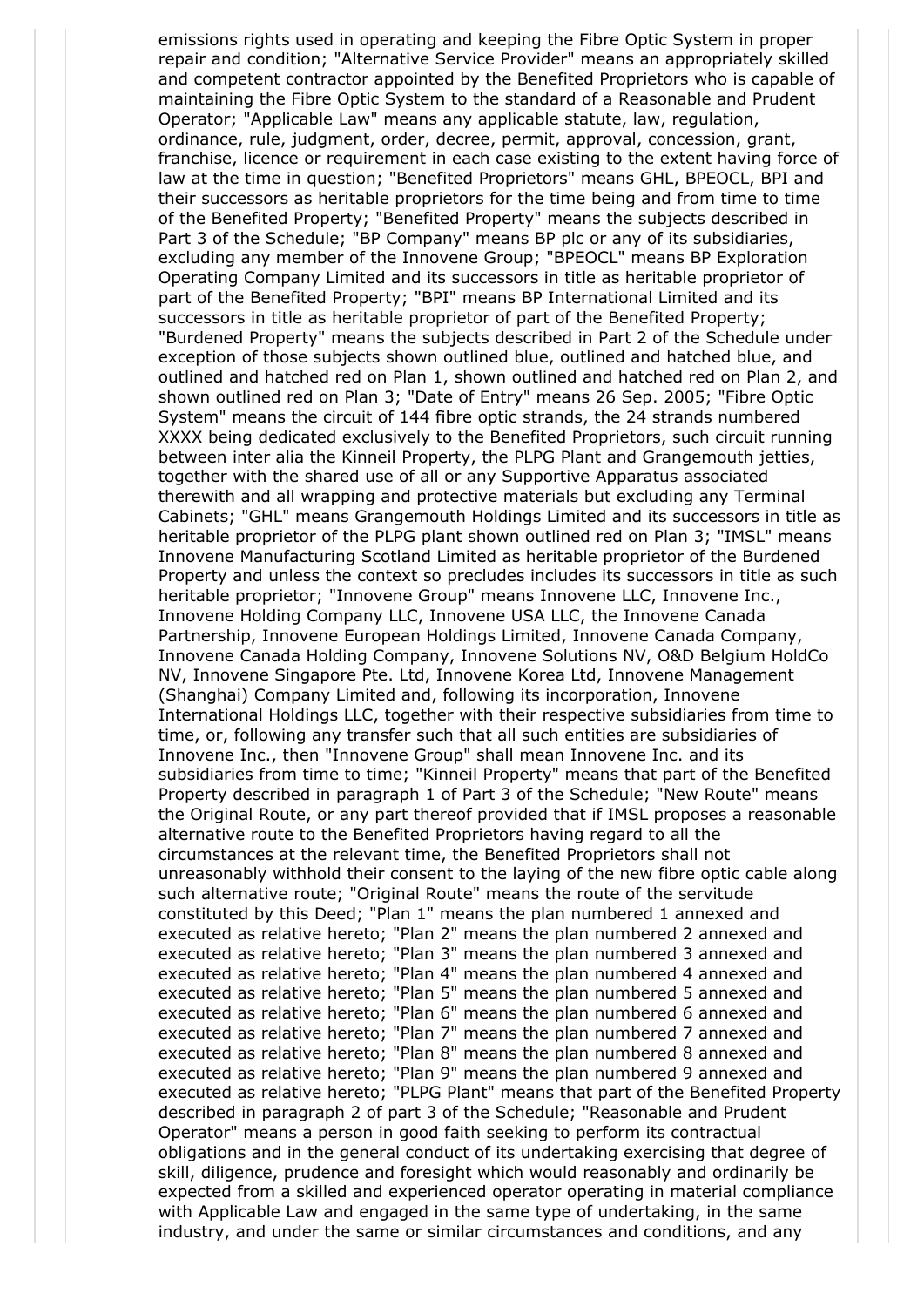reference to the standard of a Reasonable and Prudent Operator herein shall be a reference to such degree of skill, diligence, prudence and foresight as aforesaid; "Schedule" means the schedule in 3 Parts of or to this Deed; "Specified Rights" means the rights specified in Part 1 of the Schedule; "Servitude Conditions" means the conditions attaching to the Specified Rights as set out in Clauses 3 and 4 of this Deed; "Servitude Strip" means that part of the Burdened Property whose surface boundaries are vertically above or below any point lying three metres in the horizontal plane from any part of the Fibre Optic System, whether such point lies within the Burdened Property or not; "Supportive Apparatus" means the following apparatus and works namely:- (a) apparatus for inducing or facilitating the flow of data through the Fibre Optic System or any part thereof; (b) chambers, manholes, inspection pits and similar works, being works annexed to or incorporated in the course of the Fibre Optic System; (c) apparatus for supplying energy for the operation of any such apparatus as is mentioned in paragraph (a) above or of any such works as are mentioned in paragraph (b) above; (d) apparatus for the transmission of information for the operation of the Fibre Optic System or any part thereof; (e) apparatus and ducting for affording protection to the Fibre Optic System or any part thereof; and (f) a structure for the exclusive support of any part of the Fibre Optic System; "Terminal Cabinets" means the terminal cabinets attached to the Fibre Optic System where individual fibre optic strands terminate. 1.2 Interpretation and Construction Save to the extent that the context or the express provisions of this Deed require otherwise, in this Deed:- (a) words importing the singular shall include the plural and vice versa; (b) words importing any gender shall include all other genders; (c) a reference to a Clause, the Schedule or Part of the Schedule is to the relevant clause, schedule or part of the schedule of or to this Deed; (d) a reference to a provision of law is a reference to that provision as extended, applied, amended, consolidated or re-enacted; (e) a reference to a "person" includes any individual, firm, company, corporation, body corporate, government, state or agency of state, trust or foundation, or any association, partnership or unincorporated body (whether or not having separate legal personality) of two or more of the foregoing; and (f) any phrase introduced by the words "including", "include", "in particular" or any similar expression shall be construed as illustrative only and shall not be construed as limiting the generality of any preceding words. 1.3 Headings The headings in this Deed are included for convenience only and shall be ignored in construing this Deed. 1.4 Whole Agreement The Schedule forms part of this Deed and shall have effect as if set out in full in the body of this Deed. A reference to this Deed includes the Schedule. 2 GRANT OF SPECIFIED RIGHTS 2.1 IMSL grant Specified Rights IMSL impose the Specified Rights on the Burdened Property in favour of the Benefited Property subject to the Servitude Conditions with the benefit of such of the provisions herein contained as are capable of protecting the Benefited Proprietors as owner of the Benefited Property and that with entry at the Date of Entry. 2.2 Use of Fibre Optic Strands The parties agree that the following are and shall at all times continue to be for the exclusive use of the Benefited Proprietors, namely:- (a) the 24 strands identified in the definition of Fibre Optic System in Clause 1.1; (b) any fibre optic cable which is laid in accordance with the provisions of paragraph 6 of Part 1 of the Schedule and the strands embodied in such cable; (c) (where any of the strands referred to in (a) or (b) is repaired or renewed) such strand following such repair or renewal (including any strand or part of a strand or other item which has been used to effect such repair or renewal); (d) any strand which (in accordance with any relevant provision of this Deed) is installed at any time or from time to time by way of replacement of any of the strands referred to in (a), (b) or (c) above (or of any strand referred to in this sub-paragraph (d)); 2.3 Rights over strands The parties agree that (a) IMSL does not have and shall not acquire any right to use any of the strands or other items referred to in Clause 2.2; and (b) the Benefited Proprietors do not have and shall not acquire any right to use any strands comprised in the Fibre Optic System other than the strands referred to in Clause 2.2. 3 RESERVATION OF RIGHT TO RELOCATE There is reserved in favour of IMSL the right to alter the Original Route or any part thereof provided that the exercise of such right does not have an adverse impact on the ability of the Benefited Proprietors to exercise the Specified Rights and provided further that: -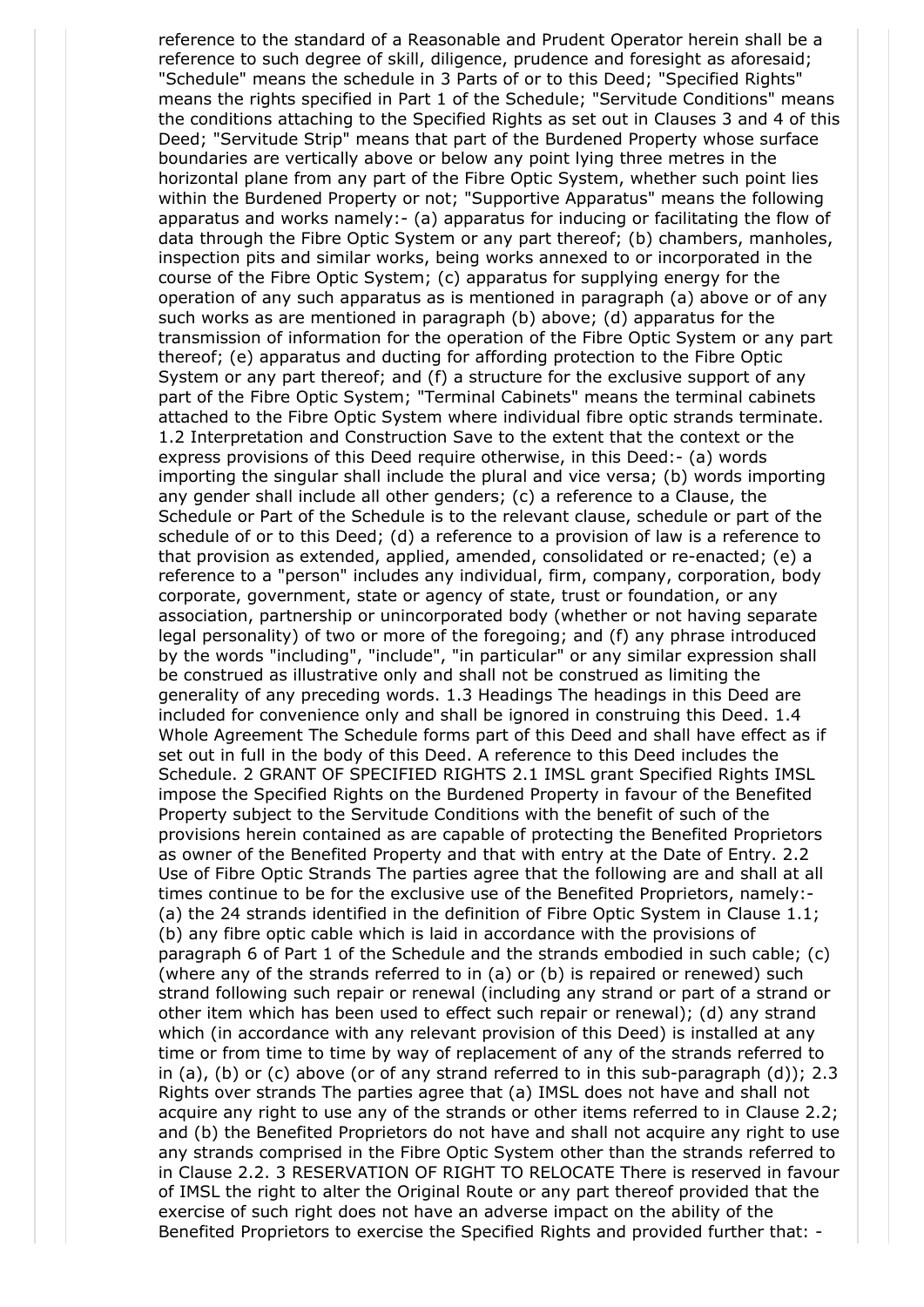(a) IMSL shall give to the Benefited Proprietors as soon as practicable and in any event not later than 60 days prior to the date proposed for the commencement of the aftermentioned Alteration Works, a written notice containing (i) particulars of the proposed alteration to the Original Route (the "New Route"); (ii) a description of the fibre optic cables, ducting, plant, equipment, apparatus and other infrastructure which IMSL will construct and install on the New Route (such cables, ducting, plant, equipment, apparatus and other infrastructure being the "Replacement Infrastructure") and, in particular, information as to the technical characteristics of each of the key components of the Replacement Infrastructure and as to the performance capability of the Replacement Infrastructure following its entry into operation; (iii) information as to whether any part of the Replacement Infrastructure will consist of fibre optic cables, ducting, plant, equipment, apparatus or other infrastructure ("Existing Infrastructure") which is installed on the Original Route and will be dismantled and thereafter constructed and installed on the New Route; and (iv) information as to the works (including programme) for the construction and installation of the Replacement Infrastructure on the New Route (the "Alteration Works"). (b) IMSL shall from time to time provide the Benefited Proprietors with such additional information concerning the matters referred to in paragraph (a) above as is reasonably requested by the Benefited Proprietors as soon as reasonably practicable after receiving the request. (c) The Alteration Works shall be carried out by IMSL in accordance with Applicable Law, in accordance with the standard of a Reasonable and Prudent Operator, in a good and workmanlike manner consistent with the then current policies and practices of IMSL with regard to matters related to health, safety, security and the environment and in such a manner that the Alteration Works do not materially affect the Benefited Proprietors' ability to act as a Reasonable and Prudent Operator and to comply with all Applicable Law. (d) IMSL will ensure that the Replacement Infrastructure will be capable of performing the same function as (and will have a performance capability which is no less than the performance capability of) the fibre optic cables, ducting, plant, equipment, apparatus and other infrastructure on the Original Route. (e) Subject to any rights which the Benefited Proprietors, IMSL, any BP Company or any member of the Innovene Group may have under any agreement to which they are a party from time to time, all the costs incurred in implementing the alteration of the route of the servitude hereby granted and of moving Existing Infrastructure and procuring, building and installing Replacement Infrastructure will be borne by IMSL. (f) IMSL shall, prior to commencement of the Alteration Works, enter into and deliver to the Benefited Proprietors in a form appropriate for recording in the Register of Sasines and/or registration in the Land Register of Scotland a Deed of Servitude in the same terms mutatis mutandis as these presents (the "Substitute Deed of Servitude") whereby there shall be granted in favour of the Benefited Proprietors servitude rights over the New Route and, contemporaneously therewith, there shall be exhibited to the Benefited Proprietors a valid marketable title in name of IMSL to the subjects affected by the Substitute Deed of Servitude, which title shall not be subject to any encumbrances prejudicial to the grant of the Substitute Deed of Servitude. (g) For the avoidance of doubt, the servitude rights constituted by this Deed shall continue to be exercisable by the Benefited Proprietors until such time as the Alteration Works are completed, all necessary consents and approvals have been obtained for the use and operation of the Replacement Infrastructure and the Substitute Deed of Servitude referred to at paragraph (f) above has been granted and delivered to the Benefited Proprietors. 4 OBLIGATIONS BY THE BENEFITED PROPRIETORS TO IMSL The Benefited Proprietors (to the intent so as to bind the Specified Rights hereby granted into whatsoever hands the same may come and with the intent to benefit and protect the Burdened Property and every part thereof both now and at all times in the future) HEREBY UNDERTAKE to IMSL that:- (a) Avoid obstruction or interference: in exercising the servitude and other rights hereby granted the Benefited Proprietors shall act as a Reasonable and Prudent Operator; (b) Make good damage or injury: if the Benefited Proprietors cause damage or injury to the Burdened Property through the exercise by the Benefited Proprietors of the servitude and other rights hereby granted the Benefited Proprietors shall give notice to IMSL of such damage or injury and (in the absence of any agreement to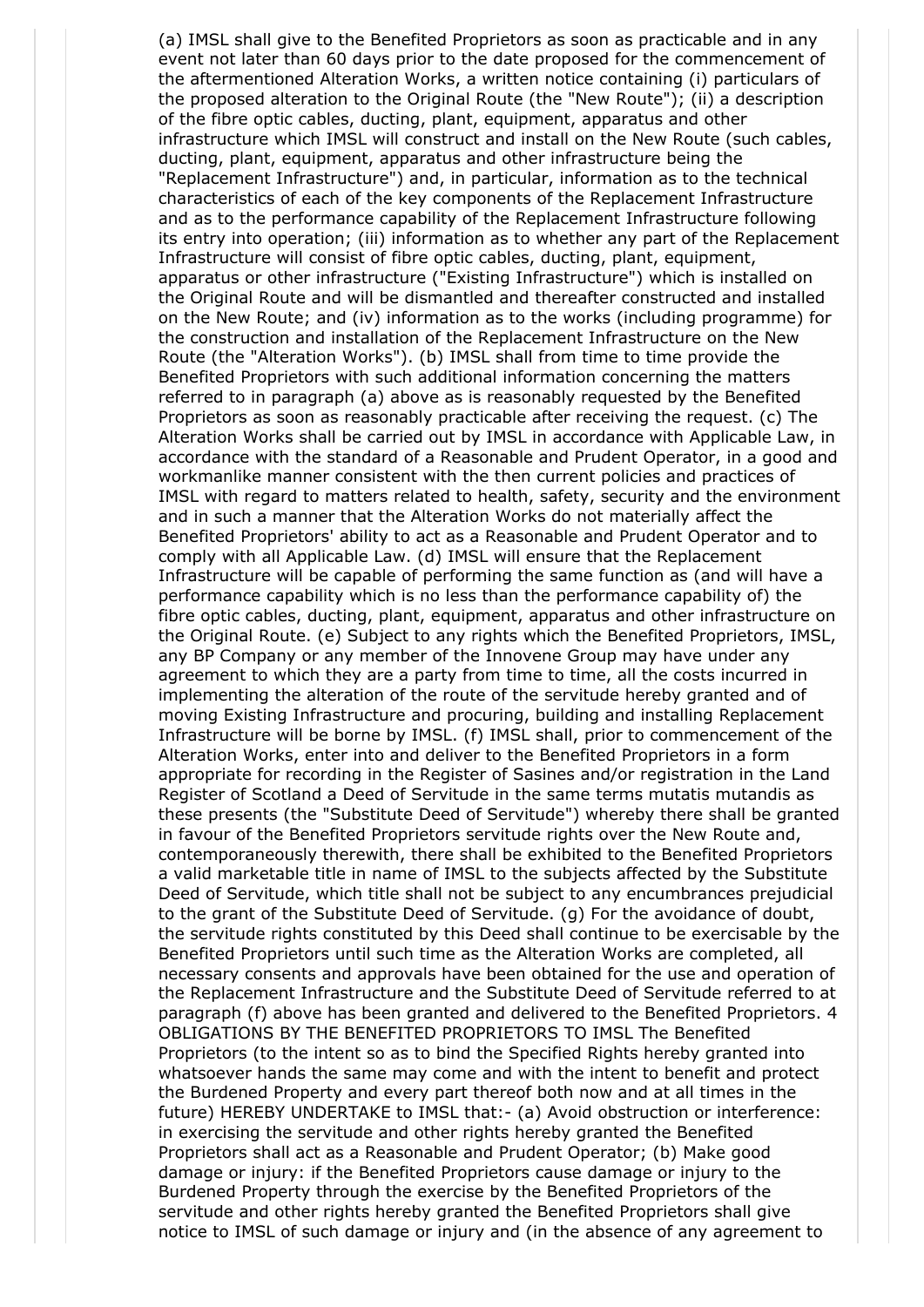the contrary) shall reimburse IMSL the reasonable costs of remedying the same; (c) Pay share of maintenance costs: the Benefited Proprietors shall pay a fair share, according to user, of the Actual Cost incurred by IMSL in keeping the Fibre Optic System in proper repair and condition to the standard of a Reasonable and Prudent Operator; (d) Maintain Terminal Cabinets: the Benefited Proprietors shall maintain any Terminal Cabinets located within assets operated by any of the Benefited Proprietors in proper repair and condition to the standard of a Reasonable and Prudent Operator and shall only use appropriately skilled and competent personnel to carry out such maintenance. In the event of a failure to maintain such Terminal Cabinets causing damage to the Fibre Optic System, the Benefited Proprietors shall permit IMSL, on reasonable notice, to access such Terminal Cabinets to make good any such damage at the proper and reasonable cost of the Benefited Proprietors; (e) Pay public rates and taxes: the Benefited Proprietors shall pay a fair share, according to user, of all public rates and taxes which may be imposed in respect of the Fibre Optic System or the servitude and other rights hereby granted; and (f) Take future tenants bound: in the event of the Benefited Proprietors granting any lease or other occupancy right in respect of the Benefited Property or any part thereof, the Benefited Proprietors will ensure that the tenant or occupant under any such lease or other occupancy right, along with his successors in title, are bound to comply (as if such tenant or occupant, and such successors, were the Benefited Proprietors) with the entire provisions of this Deed including in particular, but without prejudice the foregoing generality, the provisions of this Clause 4. 5 OBLIGATIONS BY IMSL TO THE BENEFITED PROPRIETORS IMSL (for the purpose of securing to the Benefited Property the Specified Rights hereby granted and to benefit and protect the same at all hands) hereby imposes the following real burdens on the Burdened Property for the benefit of the Benefited Property:- (a) No damage or injury: IMSL will act as a Reasonable and Prudent Operator so as not to cause damage or injury to the Fibre Optic System; (b) No material alteration or deposit: IMSL will not, without the prior consent in writing of the Benefited Proprietors make or cause or permit to be made any material alteration to or any deposit of anything upon any part of the Servitude Strip so as to interfere with or obstruct (i) access by the Benefited Proprietors to the Fibre Optic System or (ii) the exercise by the Benefited Proprietors of any rights granted hereunder or so as to affect in any way the support afforded to the Fibre Optic System by the surrounding soil including minerals or (where applicable) so as materially to reduce the depth of soil above the Fibre Optic System; (c) Keep Fibre Optic System in proper repair: IMSL shall maintain the Fibre Optic System in proper repair and condition to the standard of a Reasonable and Prudent Operator; (d) Repair damage to Fibre Optic System: IMSL will repair any damage suffered by the Fibre Optic System (e) Pay share of costs of remedying damage: if the Benefited Proprietors have appointed an Alternative Service Provider to remedy any damage to the Fibre Optic System or a Terminal Cabinet in accordance with Part 1 of the Schedule, IMSL shall pay a fair share, according to user, of the Actual Cost incurred by the Benefited Proprietors in employing the Alternative Service Provider to remedy such damage to the standard of a Reasonable and Prudent Operator; (f) Maintain Terminal Cabinets: IMSL shall maintain any Terminal Cabinets located within assets operated by IMSL in proper repair and condition to the standard of a Reasonable and Prudent Operator and shall only use appropriately skilled and competent personnel to carry out such maintenance. In the event of a failure to maintain such Terminal Cabinets causing damage to the Fibre Optic System, IMSL shall permit the Alternative Service Provider, on reasonable notice, to access such Terminal Cabinets to make good any such damage at the proper and reasonable cost of IMSL; (g) Pay public rates and taxes: IMSL shall pay a fair share, according to user, of all public rates and taxes which may be imposed in respect of the Fibre Optic System; and (h) Take future tenants bound: in the event of IMSL granting any lease or other occupancy right in respect of the Burdened Property or any part thereof, IMSL will ensure that the tenant or occupant under any such lease or other occupancy right, along with his successors in title, are bound to comply (as if such tenant or occupant, and such successors, were IMSL) with the entire provisions of this Deed including in particular, but without prejudice to the foregoing generality, the provisions of this Clause 5. 6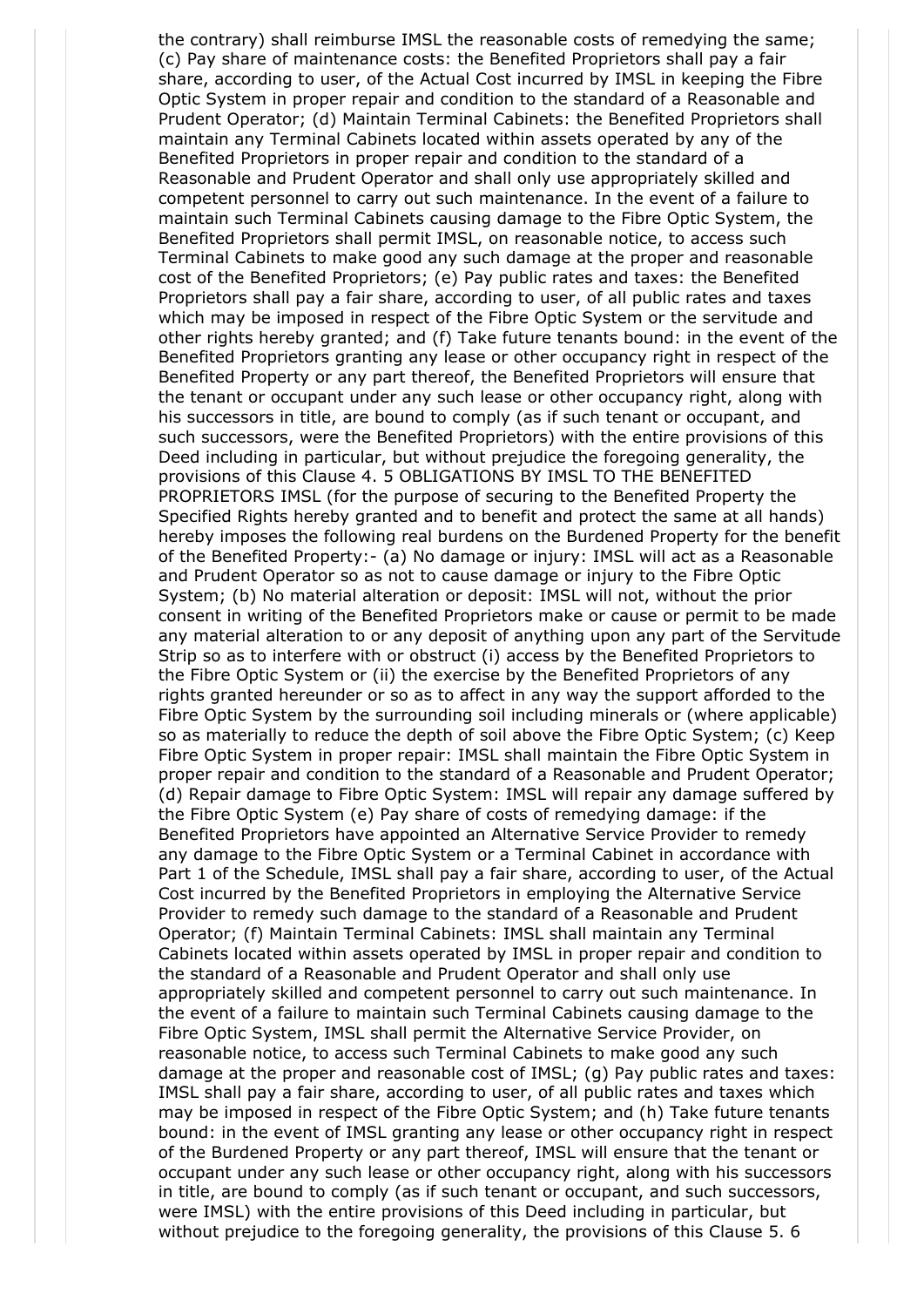COSTS OF REMEDYING DAMAGE 6.1 Benefited Proprietors cause damage If the Benefited Proprietors (including any contractor, sub-contractor or agent of a Benefited Proprietor) cause damage to the Fibre Optic System or to any Terminal Cabinet, the direct cost of making good all such damage to the Fibre Optic System or Terminal Cabinet (but not any other damage) shall be borne by the Benefited Proprietors. 6.2 IMSL cause damage If IMSL (including any contractor, subcontractor or agent of IMSL) cause damage to the Fibre Optic System or to any Terminal Cabinet, the direct cost of making good all such damage to the Fibre Optic System or Terminal Cabinet (but not any other damage) shall be borne by IMSL. 6.3 Overriding provisions The provisions of Clauses 6.1 and 6.2 shall take precedence over any other provision of this Deed and no such other provision shall impose a liability on the Benefited Proprietors or IMSL to bear any part of the cost of remedying any damage to the Fibre Optic System or a Terminal Cabinet which has been caused by IMSL or the Benefited Proprietors respectively. A party who (or whose contractors, sub-contractors or agents) causes damage to the Fibre Optic System or a Terminal Cabinet shall have no liability to the other party in respect of such damage or its consequences, other than the liability of such party under Clause 6.1 or 6.2, as the case may be. 7 DISPUTES Any difference which may arise between IMSL and the Benefited Proprietors and for the determination of which this Deed does not expressly otherwise provide shall be determined by a single arbiter to be agreed between the parties or, failing such agreement, to be appointed by the President or other senior office holder for the time being of the Law Society of Scotland provided nevertheless that IMSL and the Benefited Proprietors shall be entitled to instigate proceedings to restrain the other from doing anything which is contrary to the terms and conditions of this Deed. 8 GENERAL 8.1 Notices All communications addressed to IMSL relative to this Deed shall be addressed to the Refinery Manager, Innovene Manufacturing Scotland Limited, Bo'ness Road, Grangemouth FK3 9XQ,or to such other person and/or such other address as IMSL may at any time or from time to time notify to the Benefited Proprietors. All communications addressed to the Benefited Proprietors relative to this Deed shall be addressed to the Plant Manager, Forties Pipeline System, BP Exploration Operating Company Limited, Bo'ness Road, Kinneil, Grangemouth or to such other person and/or such other address as the Benefited Proprietors may at any time or from time to time notify to IMSL. 8.2 No application to Lands Tribunal No application may be made to the Lands Tribunal for Scotland under section 90 (1) (a)(i) or section 91(1) of the Title Conditions (Scotland) Act 2003 in respect of the servitudes or the real burdens contained in this Deed for a period of five years after the registration of this Deed in the Land Register. 8.3 Governing law This Deed shall be interpreted in accordance with the Law of Scotland and any dispute, difference or question of any kind which may arise between the parties shall be determined in accordance with the Law of Scotland and the parties hereto hereby severally submit to the exclusive jurisdiction of the Scottish Courts as a forum for the resolution of any disputes which might arise between them (other than differences between the parties which should be put to arbitration in terms of Clause 6 of this Deed). SCHEDULE Part 1 Specified Rights 1 A right to maintain in position any part or parts of the Fibre Optic System already laid or constructed in, on and under the Burdened Property along the routes shown with a green line and with an orange line on Plans 5, 6, 7, 8 and 9. 2 A right to manage, work and use the Fibre Optic System to the standard of a Reasonable and Prudent Operator. 3 Subject to Clause 5 of the foregoing Deed a right to continuous vertical and lateral support for the Fibre Optic System from the Servitude Strip. 4 Subject to giving prior notice to IMSL allowing IMSL a reasonable opportunity to carry out such removal works (and to recover from the Benefited Proprietors a reasonable proportion of the costs incurred in doing so), a right to remove any trees which or the roots of which may become a danger to the Fibre Optic System and also any other trees or shrubs on the Servitude Strip PROVIDED that in exercising the rights set out in this Clause 4, the Benefited Proprietors shall act as a Reasonable and Prudent Operator, in accordance with IMSL's then current process in place for the control of work in respect of the Burdened Property (where applicable) and in accordance with all Health Safety Security and Environment (HSSE) requirements 5 If IMSL fails to remedy any damage caused to the Fibre Optic System or a Terminal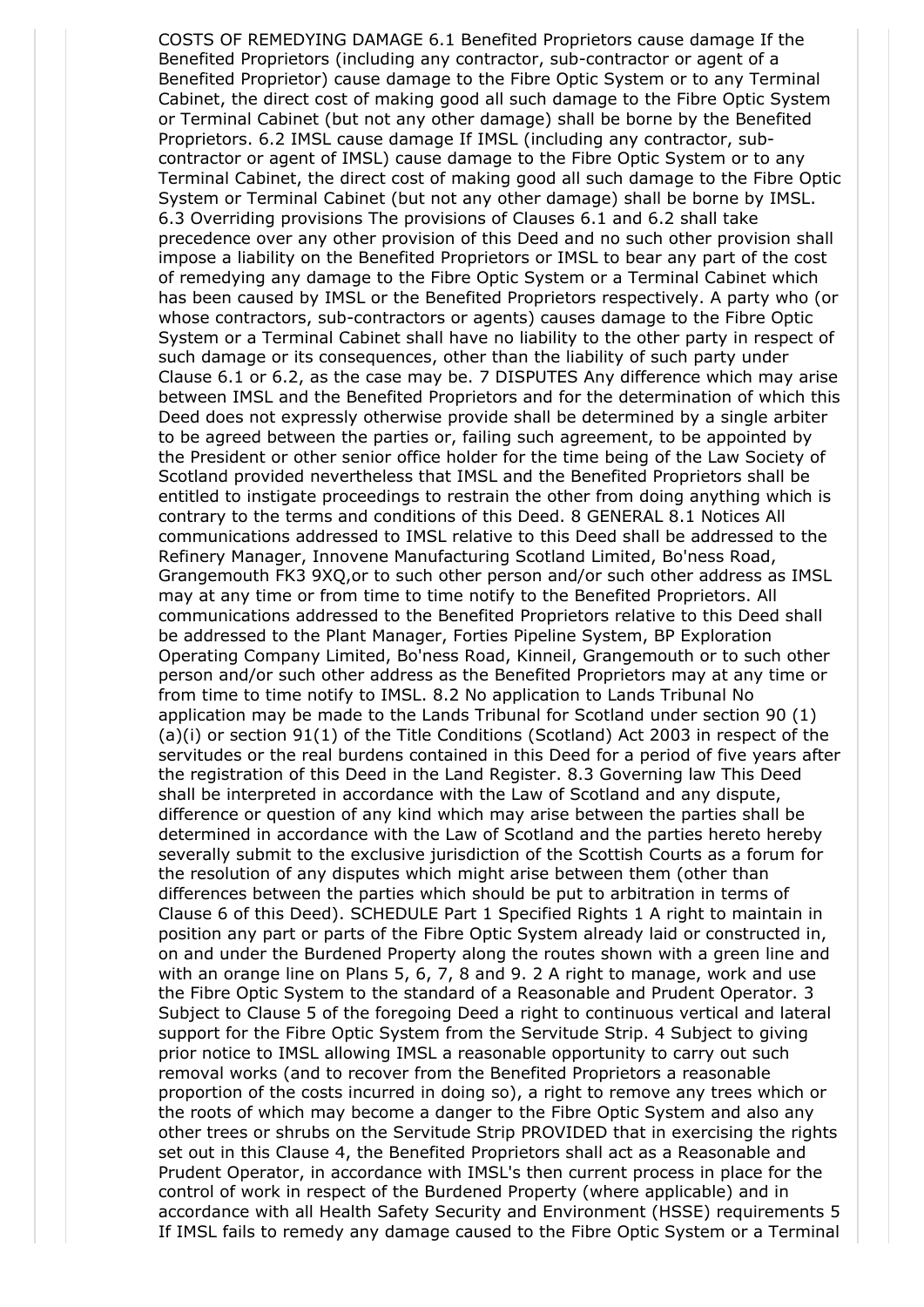Cabinet located within assets operated by IMSL within five working days of such damage being caused or within such longer period as is reasonable in all the circumstances, the right to appoint an Alternative Service Provider who shall be entitled to take such access over the Burdened Property as may be necessary to remedy such damage. 6 The right to lay along a New Route a new fibre optic cable for the transmission of data to the Benefited Property and to such part of the Grangemouth jetties as are operated by the Benefited Proprietors. Any new fibre optic cables laid pursuant to this right shall be deemed to form part of the Fibre Optic System. 7 The right to take steps to undertake the repair or renewal of the existing fibre optic strands within the Fibre Optic System dedicated to the Benefited Proprietors to the extent that the Benefited Proprietors and IMSL, both acting reasonably, agree this to be a viable solution and reasonably practicable (which repair or renewal may, if the parties so agree, involve the running of a section of fibre optic cable containing only strands which are dedicated for the exclusive use of the Benefited Proprietors adjacent to the part of the route of the Fibre Optic System which contains the strands which have suffered the damage) . PROVIDED that the rights set out in clauses 6 and 7 above are capable of being exercised only in circumstances where: (a) the number of reserved spare fibre optic strands within the Fibre Optic System dedicated to the Benefited Proprietors is four or fewer, (b) IMSL do not wish to carry out such works at a fair market price and within a reasonable timescale or if, having agreed to carry out the works on such basis, it fails to complete the works within a reasonable period; (c) such works are carried out at the cost of the Benefited Proprietors by an Alternative Service Provider; and (d) the Benefited Proprietors make good any damage caused to the Burdened Property as a result of carrying out any such works. Part 2 Overdescription REFINERY The subjects comprising the Oil Refinery site at the Grangemouth complex; PETROCHEMICALS PLANT The subjects comprising the Petrochemicals plant at the Grangemouth complex. Part 3 Benefited Property KINNEIL 1. The subjects comprising the Kinneil crude oil stabilisation terminal at the Grangemouth complex, excepting those two pieces of ground outlined red on Plan 4; PLPG PLANT 2. Those premises outlined red on Plan 3 and forming part and portion of the subjects described in Part 2 of the Schedule. Note 1: XXXX shown in the above deed represents a blank in the text of the original deed. Note 2: Plans 1 to 4 annexed to the above deed are identical to the copy deed plans included in the Title Sheet as Supplementary Plans 11, 12, 7, and 10 to the Title Plan respectively. In addition, copies of Plans 5 to 9 to the above deed are included in the Title Sheet as Supplementary Plans 14 to 18 to the Title Plan respectively.

## **Entry Number Burden Detail**

45 Deed of Real Burdens and Deed of Servitude recorded G.R.S. (Stirling (Fiche 62 Frame 1), and also West Lothian) 28 Mar. 2006, by Innovene Manufacturing Scotland Limited to BP Exploration Operating Company Limited, BP International Limited and BP Chemicals Limited, in the following terms: 1 DEFINITIONS AND INTERPRETATION 1.1 Definitions: In this Deed unless the context requires otherwise:- "Alternative Route" has the meaning given to it in Clause 3.1; "Applicable Law" means any applicable statute, law, regulation, ordinance, rule, judgment, order, decree, permit, approval, concession, grant, franchise, licence or requirement in each case existing to the extent having force of law at the time in question; "Benefited Proprietors" means BPC, BPEOCL, BPI and their successors as heritable proprietors for the time being and from time to time of the Benefited Property; "Benefited Property" means the subjects described in Part 3 of the Schedule; "BPC" means BP Chemicals Limited and its successors in title as heritable proprietor of part of the Benefited Property; "BPEOCL" means BP Exploration Operating Company Limited and its successors in title as heritable proprietor of part of the Benefited Property; "BPI" means BP International Limited and its successors in title as heritable proprietor of part of the Benefited Property; "Burdened Property" means the subjects described in Part 2 of the Schedule under exception of those subjects shown outlined blue, outlined and hatched blue, and outlined and hatched red on Plan 1, shown outlined and hatched red on Plan 2, and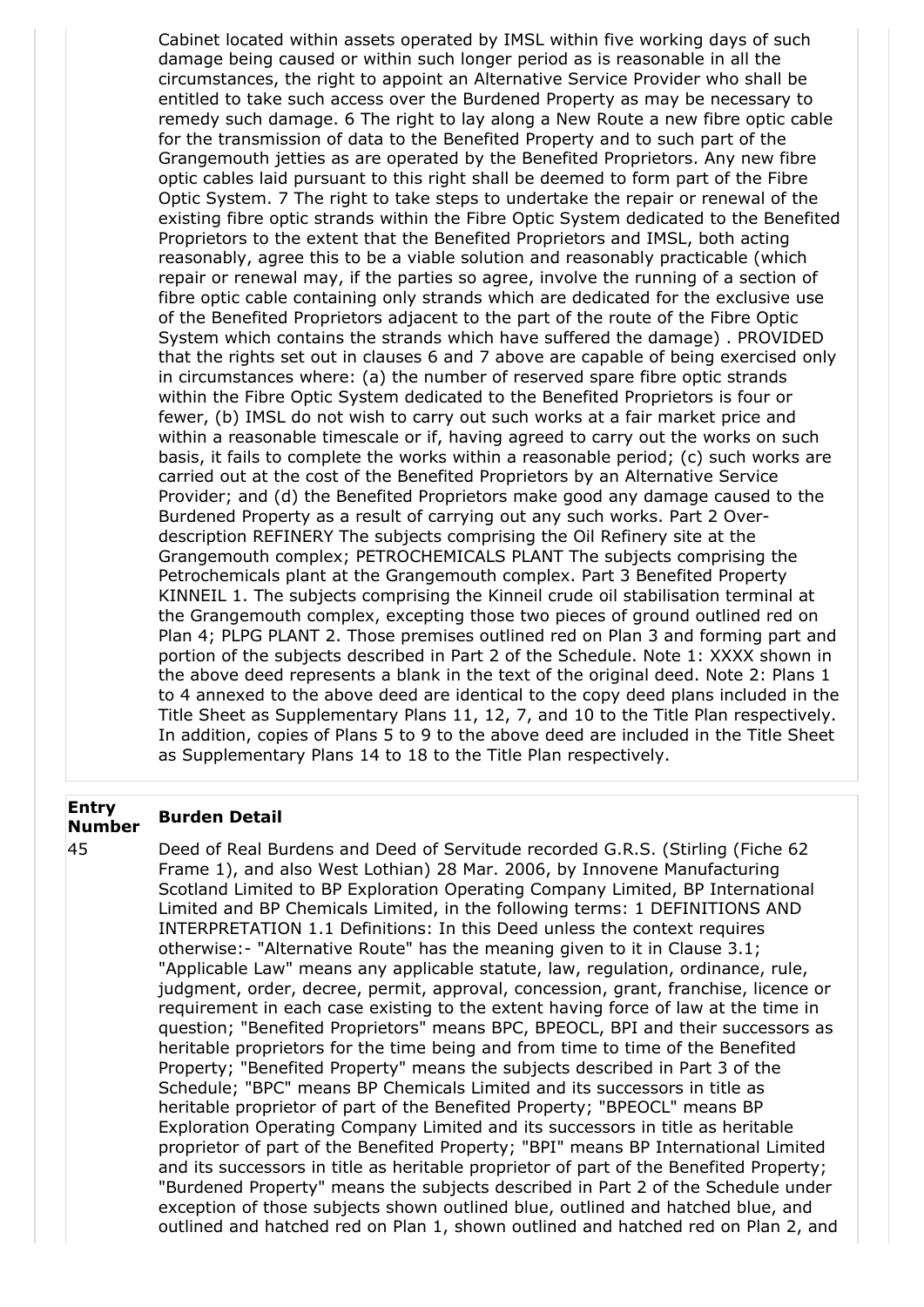shown outlined red on Plan 5; "CHP Plant" means that part of the Benefited Property described in paragraph 2 of Part 3 of the Schedule: "Date of Entry" means 26 Sep. 2005; "Expert" means an expert with appropriate professional qualifications, independent of IMSL and the Benefited Proprietors and with no interest in the subject matter of this Deed as may be agreed between IMSL and the Benefited Proprietors, failing agreement as may be appointed by the President for the time being of the Law Society of Scotland; "IMSL" means Innovene Manufacturing Scotland Limited as heritable proprietor of the Burdened Property and unless the context so precludes includes its successors in title as such heritable proprietor; "Innovene Group" means Innovene LLC, Innovene Inc., Innovene Holding Company LLC, Innovene USA LLC, the Innovene Canada Partnership, Innovene European Holdings Limited, Innovene Canada Company, Innovene Canada Holding Company, Innovene Solutions NV, O&D Belgium HoldCo NV, Innovene Singapore Pte. Ltd, Innovene Korea Ltd, Innovene Management (Shanghai) Company Limited and, following its incorporation, Innovene International Holdings LLC, together with their respective subsidiaries from time to time, or, following any transfer such that all such entities are subsidiaries of Innovene Inc., then "Innovene Group" shall mean Innovene Inc. and its subsidiaries from time to time; "Original Route" means the route of the servitude constituted by this Deed; "Pipeline System" means a proposed CHP alternative fuel pipeline to be laid between the Kinneil Property and the CHP Plant along the route shown with a light blue line on Plan 1, Plan 2, and Plan 3 together with all or any Supportive Apparatus associated therewith and all wrapping or protective materials; "Plan 1" means the plan numbered 1 annexed and executed as relative hereto; "Plan 2" means the plan numbered 2 annexed and executed as relative hereto; "Plan 3" means the plan numbered 3 annexed and executed as relative hereto; "Plan 4" means the plan numbered 4 annexed and executed as relative hereto; "Plan 5" means the plan numbered 5 annexed and executed as relative hereto; "Reasonable and Prudent Operator" means a person in good faith seeking to perform its contractual obligations and in the general conduct of its undertaking exercising that degree of skill, diligence, prudence and foresight which would reasonably and ordinarily be expected from a skilled and experienced operator operating in material compliance with Applicable Law and engaged in the same type of undertaking, in the same industry, and under the same or similar circumstances and conditions, and any reference to the standard of a Reasonable and Prudent Operator herein shall be a reference to such degree of skill, diligence, prudence and foresight as aforesaid; "Schedule" means the schedule in 3 Parts of or to this Deed; "Specified Rights" means the rights specified in Part 1 of the Schedule; "Servitude Conditions" means the conditions attaching to the Specified Rights as set out in Clauses 3 and 4 of this Deed; "Servitude Strip" means (i) until the Pipeline System has been laid, that part of the Burdened Property whose surface boundaries are vertically above or below any point lying three metres in the horizontal plane from any part of the route shown with a light blue line on Plan 1, Plan 2 and Plan 3 and (ii) thereafter, that part of the Burdened Property whose surface boundaries are vertically above or below any point lying three metres in the horizontal plane from any part of the Pipeline System, whether such point lies within the Burdened Property or not; "Substitute Deed of Servitude" means a valid deed of servitude in the same terms mutatis mutandis as these presents and in a form appropriate for recording in the General Register of Sasines and/or registration in the Land Register of Scotland, granting in favour of the Benefited Proprietors servitude rights over the Alternative Route; "Supportive Apparatus" means the following apparatus and works namely:- (a) apparatus for inducing or facilitating the flow of anything through the Pipeline System or any part thereof; (b) valves, valve chambers, manholes, inspection pits and similar works, being works annexed to or incorporated in the course of the Pipeline System; (c) apparatus for supplying energy for the operation of any such apparatus as is mentioned in paragraph (a) above or of any such works as are mentioned in paragraph (b) above; (d) apparatus for the transmission of information for the operation of the Pipeline System or any part thereof; (e) apparatus for affording cathodic protection to the Pipeline System or any part thereof; and (f) a structure for the exclusive support of any part of the Pipeline System. "Works Purpose"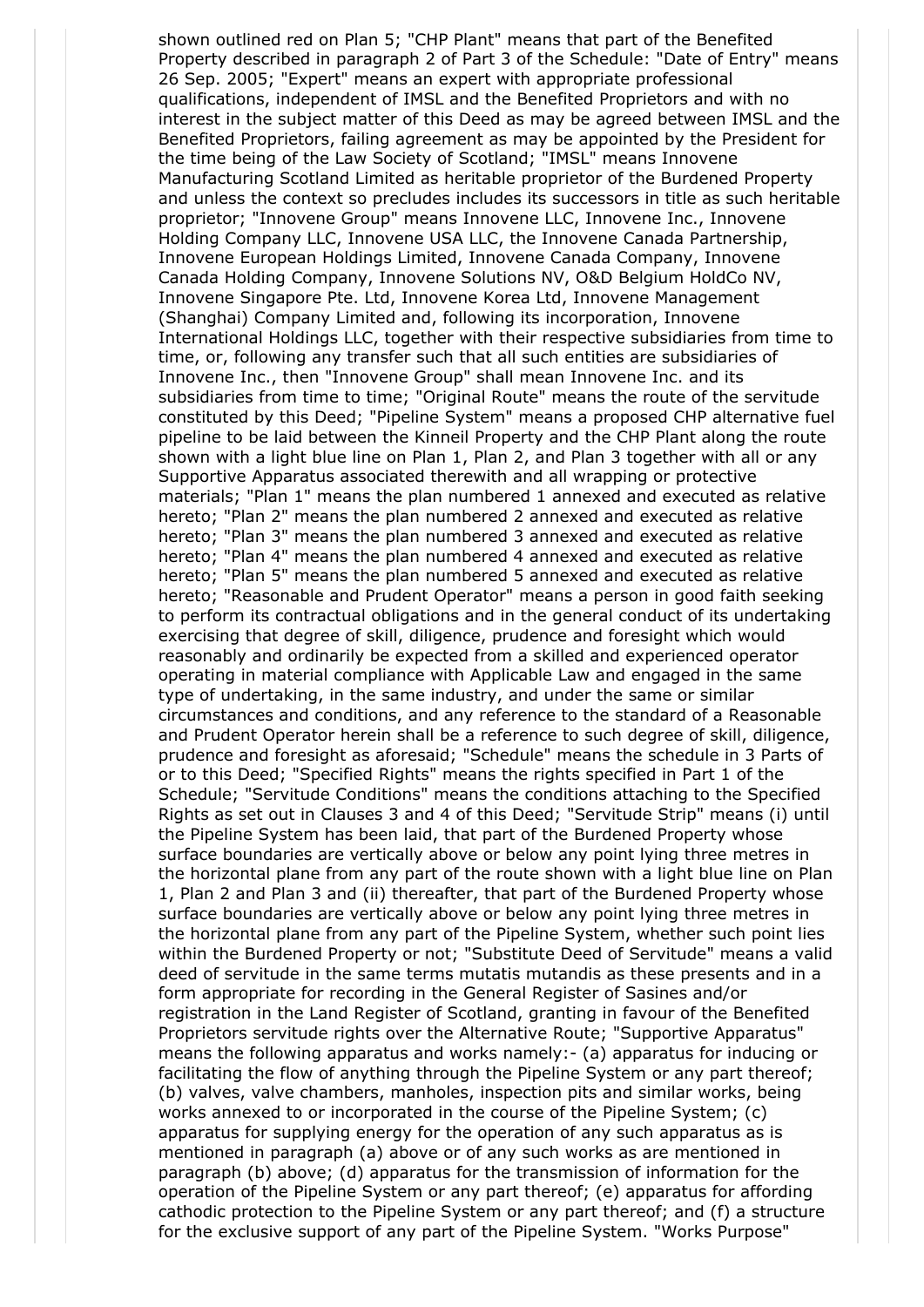means the purpose of laying, constructing, inspecting, maintaining, protecting, adjusting, altering, renewing or repairing, reinstating, upgrading, testing, cleansing, relaying, making safe, removing, decommissioning or (where needed) operating any part or parts of the Pipeline System; 1.2 Interpretation and Construction Save to the extent that the context or the express provisions of this Deed require otherwise, in this Deed:- (a) words importing the singular shall include the plural and vice versa; (b) words importing any gender shall include all other genders; (c) a reference to a Clause, the Schedule or Part of the Schedule is to the relevant clause, schedule or part of the schedule of or to this Deed; (d) a reference to a provision of law is a reference to that provision as extended, applied, amended, consolidated or re-enacted; (e) a reference to a "person" includes any individual, firm, company, corporation, body corporate, government, state or agency of state, trust or foundation, or any association, partnership or unincorporated body (whether or not having separate legal personality) of two or more of the foregoing; and (f) any phrase introduced by the words "including", "include", "in particular" or any similar expression shall be construed as illustrative only and shall not be construed as limiting the generality of any preceding words. 1.3 Headings The headings in this Deed are included for convenience only and shall be ignored in construing this Deed. 1.4 Whole Agreement The Schedule forms part of this Deed and shall have effect as if set out in full in the body of this Deed. A reference to this Deed includes the Schedule. 2 GRANT OF SPECIFIED RIGHTS IMSL impose the Specified Rights on the Burdened Property in favour of the Benefited Property subject to the Servitude Conditions with the benefit of such of the provisions herein contained as are capable of protecting the Benefited Proprietors as owner of the Benefited Property and that with entry at the Date of Entry. 3 RESERVATION OF RIGHT TO RELOCATE 3.1 Parties to agree Alternative Route (a) If, as a result of any requirements which are imposed by a planning authority or other competent authority, it transpires that the Pipeline System cannot be built and installed on the Original Route, IMSL shall grant to the benefited Proprietors a Substitute Deed of Servitude over such alternative route (the "Alternative Route") as is agreed by IMSL and the Benefited Proprietors by reference to the principle that the Alternative Route will be the route which imposes the least additional costs (in terms of the nature and scale of the Pipeline System which will be required to deliver the proposed alternative fuel pipeline and the associated building and installation works) by comparison with the cost of the Pipeline System and works which would have been required if the Pipeline System had been built and installed on the Original Route (provided that in selecting the Alternative Route, account shall be taken of the IMSL's potential future use of land on the Burdened Property). (b) Subject to any rights which the Benefited Proprietors and IMSL may have under any agreement to which they are a party from time to time, the additional costs reasonably incurred by the Benefited Proprietors in procuring the Pipeline System and bringing it into commercial operation (including costs reasonably incurred on additional plant, equipment, apparatus or other infrastructure and on additional design and consultancy) as a result of the alteration of the route of the servitude hereby granted (by comparison with the costs which would have been reasonably incurred on the same if the route had not been altered) will be borne by IMSL. 3.2 Determination by Expert If IMSL and the Benefited Proprietors are unable to agree on the Alternative Route in accordance with the provisions of Clause 3.1, either party may refer the matter for determination by an Expert whose determination shall (in the absence of manifest error) be binding on the parties. The costs of determination and the proportion in which the parties shall bear such costs, including the fees and expenses of the Expert, shall be determined by the Expert. 4 OBLIGATIONS BY THE BENEFITED PROPRIETORS TO IMSL The Benefited Proprietors (to the intent so as to bind the Specified Rights hereby granted into whatsoever hands the same may come and with the intent to benefit and protect the Burdened Property and every part thereof both now and at all times in the future) HEREBY UNDERTAKE to IMSL that:- (a) Avoid obstruction or interference: in exercising the servitude and other rights hereby granted the Benefited Proprietors shall act as a Reasonable and Prudent Operator; (b) Make good damage or injury: if the Benefited Proprietors cause damage or injury to the Burdened Property through the exercise by the Benefited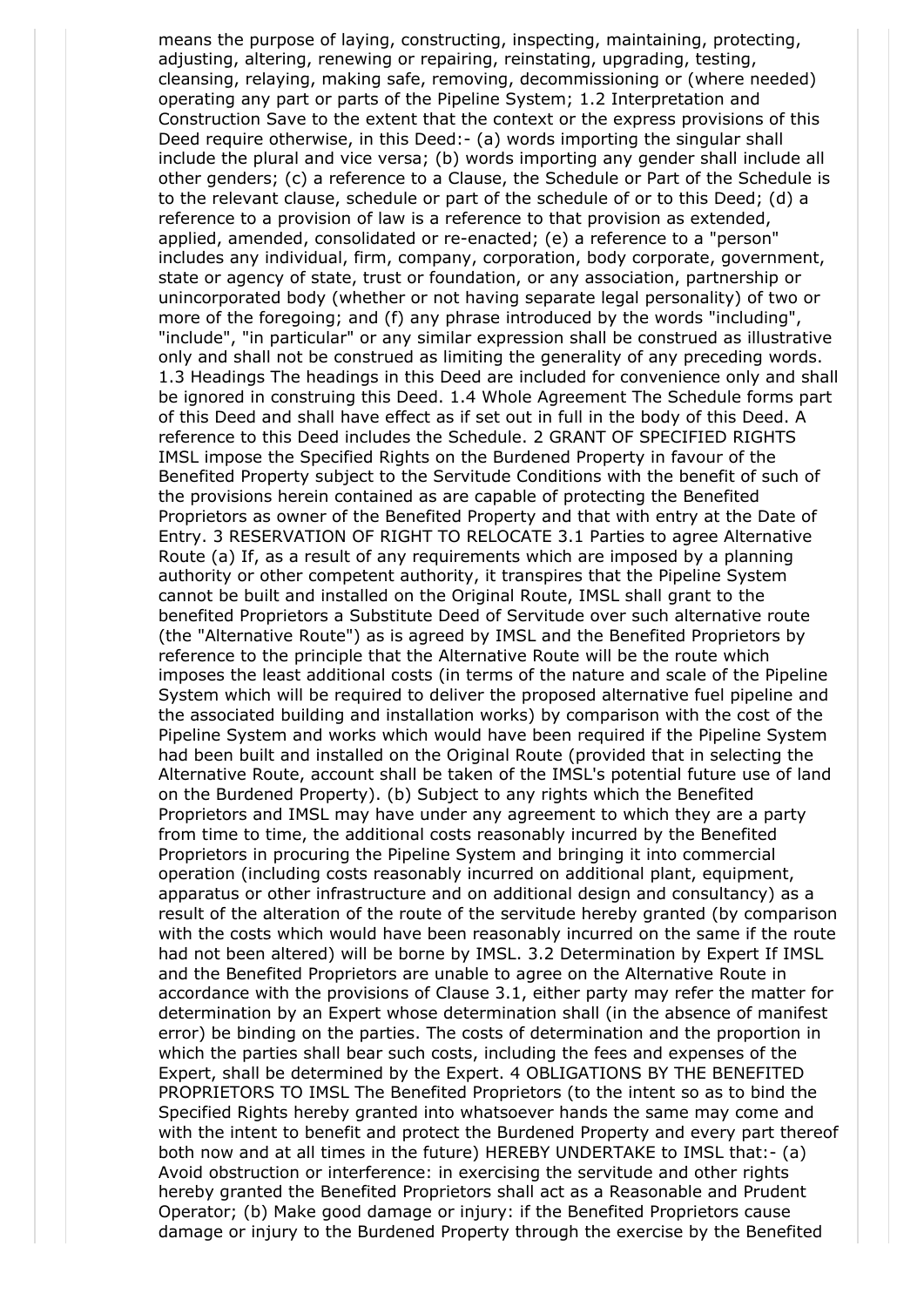Proprietors of the servitude and other rights hereby granted the Benefited Proprietors shall give notice to IMSL of such damage or injury and (in the absence of any agreement to the contrary) shall reimburse IMSL the reasonable costs of remedying the same; (c) Keep Pipeline System in proper repair: following installation of the Pipeline System, the Benefited Proprietors shall so far as reasonably practicable keep the same in proper repair and condition and upon permanent abandonment of the Pipeline System or any part thereof shall render the same permanently safe (which obligation shall extend to maintaining the same always in a permanently safe condition); (d) Pay public rates and taxes: the Benefited Proprietors shall pay all public rates and taxes which may be imposed in respect of the Pipeline System or the servitude and other rights hereby granted; (e) Take future tenants bound: in the event of the Benefited Proprietors granting any lease or other occupancy right in respect of the Benefited Property or any part thereof, the Benefited Proprietors will ensure that the tenant or occupant under any such lease or other occupancy right, along with his successors in title, are bound to comply (as if such tenant or occupant, and such successors, were the Benefited Proprietors) with the entire provisions of this Deed including in particular, but without prejudice the foregoing generality, the provisions of this Clause 4. (f) Obtain IMSL approval: prior to the construction of the Pipeline System, the Benefited Proprietors shall submit a specification for the proposed pipeline to IMSL giving IMSL a reasonable opportunity to comment on and approve the same and obtain IMSL's approval of the same, such approval not to be unreasonably withheld or delayed. 5 OBLIGATIONS BY IMSL TO THE BENEFITED PROPRIETORS IMSL (for the purpose of securing to the Benefited Property the Specified Rights hereby granted and to benefit and protect the same at all hands) hereby imposes the following real burdens on the Burdened Property for the benefit of the Benefited Property:- (a) No damage or injury: IMSL will act as a Reasonable and Prudent Operator so as not to cause damage or injury to the Pipeline System; (b) No material alteration or deposit: IMSL will not, without the prior consent in writing of the Benefited Proprietors make or cause or permit to be made any material alteration to or any deposit of anything upon any part of the Servitude Strip so as to interfere with or obstruct (i) access by the Benefited Proprietors to the Pipeline System or (ii) the exercise by the Benefited Proprietors of any rights granted hereunder or so as to affect in any way the support afforded to the Pipeline System by the surrounding soil including minerals or (where applicable) so as materially to reduce the depth of soil above the Pipeline System; and (c) Take future tenants bound: in the event of IMSL granting any lease or other occupancy right in respect of the Burdened Property or any part thereof, IMSL will ensure that the tenant or occupant under any such lease or other occupancy right, along with his successors in title, are bound to comply (as if such tenant or occupant, and such successors, were IMSL) with the entire provisions of this Deed including in particular, but without prejudice to the foregoing generality, the provisions of this Clause 5. 6 DISPUTES Any difference which may arise between IMSL and the Benefited Proprietors and for the determination of which this Deed does not expressly otherwise provide shall be determined by a single arbiter to be agreed between the parties or, failing such agreement, to be appointed by the President or other senior office holder for the time being of the Law Society of Scotland provided nevertheless that IMSL and the Benefited Proprietors shall be entitled to instigate proceedings to restrain the other from doing anything which is contrary to the terms and conditions of this Deed. 7 GENERAL 7.1 Notices All communications addressed to IMSL relative to this Deed shall be addressed to the Refinery Manager, Innovene Manufacturing Scotland Limited, Bo'ness Road, Grangemouth FK3 9XQ,or to such other person and/or such other address as IMSL may at any time or from time to time notify to the Benefited Proprietors. All communications addressed to the Benefited Proprietors relative to this Deed shall be addressed to the Plant Manager, Forties Pipeline System, BP Exploration Operating Company Limited, Bo'ness Road, Kinneil, Grangemouth or to such other person and/or such other address as the Benefited Proprietors may at any time or from time to time notify to IMSL. 7.2 No application to Lands Tribunal No application may be made to the Lands Tribunal for Scotland under section 90 (1)(a)(i) or section 91(1) of the Title Conditions (Scotland) Act 2003 in respect of the servitudes or the real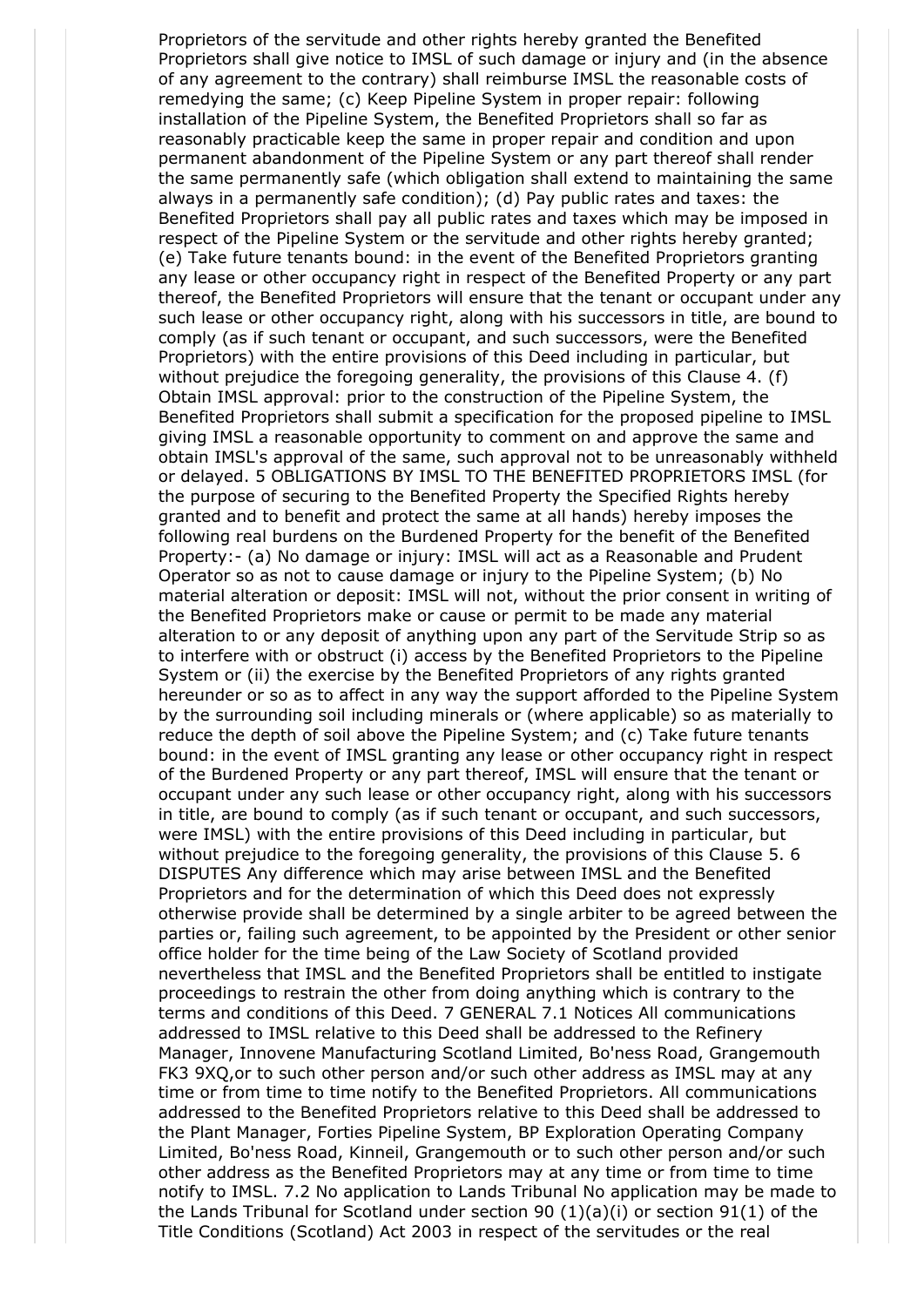burdens contained in this Deed for a period of five years after the registration of this Deed in the Land Register. 7.3 Governing law This Deed shall be interpreted in accordance with the Law of Scotland and any dispute, difference or question of any kind which may arise between the parties shall be determined in accordance with the Law of Scotland and the parties hereto hereby severally submit to the exclusive jurisdiction of the Scottish Courts as a forum for the resolution of any disputes which might arise between them (other than differences between the parties which should be put to arbitration in terms of Clause 6 of this Deed). This is the Schedule referred to in the foregoing Deed of Real Burden and Deed of Servitude by IMSL in favour of BPC, BPEOCL and BPI SCHEDULE Part 1 Specified Rights 1 A right to construct and place the Pipeline System in, on and under the Burdened Property as near as reasonably practicable along the routes shown with a light blue line on Plan 1, Plan 2 and Plan 3 and thereafter a right to maintain in position any part or parts of the Pipeline System so constructed. 2 A right for the officers, servants and agents of the Benefited Proprietors at all reasonable times and following reasonable prior notice to IMSL and in an emergency at all times and without notice with or without contractors, surveyors, employees and others and with or without motor or other vehicles, plant, apparatus and materials to enter upon the Servitude Strip for any Works Purpose and pass over and across the Burdened Property and any other adjoining land of IMSL to obtain access to and egress from the Servitude Strip along such route as shall be agreed between IMSL and the Benefited Proprietors all parties acting reasonably, or in the case of emergency along such other route as may be necessary, for such purpose and temporarily to place on the Servitude Strip any such plant, apparatus and materials required to be used in connection with such purpose. 3 A right on giving reasonable prior notice to IMSL to excavate and open up so much of the Servitude Strip and to carry out such works or other activities thereon as may be reasonably required for any Works Purpose. 4 A right to manage, work and use the Pipeline System to the standard of a Reasonable and Prudent Operator. 5 Subject to Clause 5 of the foregoing Deed a right to continuous vertical and lateral support for the Pipeline System from the Servitude Strip. 6 Subject to giving prior notice allowing IMSL a reasonable opportunity to carry out such removal works (and to recover from the Benefited Proprietors a reasonable proportion of the costs incurred in doing so), a right to remove any trees which or the roots of which may become a danger to the Equipment and also any other trees or shrubs on the Servitude Strip. PROVIDED that in exercising the rights set out in Clauses 1, 2, 3 and 6 above, the Benefited Proprietors shall act as a Reasonable and Prudent Operator, in accordance with IMSL's then current process in place for the control of work in respect of the Burdened Property (where applicable) and in accordance with all Health Safety Security and Environment (HSSE) requirements. Part 2 Over-Description REFINERY The subjects comprising the Oil Refinery site at the Grangemouth complex; CHEMICALS PLANT The subjects comprising the Petrochemicals plant at the Grangemouth complex. Part 3 Benefited Property KINNEIL The subjects comprising the Kinneil crude oil stabilisation terminal at the Grangemouth complex, excepting those two pieces of ground outlined red on Plan 4; CHP PLANT Those subjects extending to 1.57 hectares or thereby comprising CHP Plant area lying to the south west of Bo'ness Road, Grangemouth and Inchyra Road, Grangemouth and being the subjects more particularly described in lease to BP Exploration Operating Company Limited, the tenant's interest in which is registered in the Land Register of Scotland under Title Number STG26949. Note: Plans 1 to 5 annexed to the above deed are identical to the copy deed plans included in this Title Sheet as Supplementary Plans 11, 12, 13, 10 and 7 to the Title Plan respectively.

## **Entry Number Burden Detail**

46 Disposition by Innovene Manufacturing Scotland Limited (hereinafter referred to as "IMSL") to Grangemouth Holdings Limited and its successors and assignees (hereinafter referred to as "GHL"), recorded G.R.S (Stirling) 29 Mar. 2006, of 1/2 pro indiviso share of PLPG Amenities Site at Grangemouth, which Amenities Site is hatched green on the Title Plan (hereinafter referred to as "the Subjects"), contains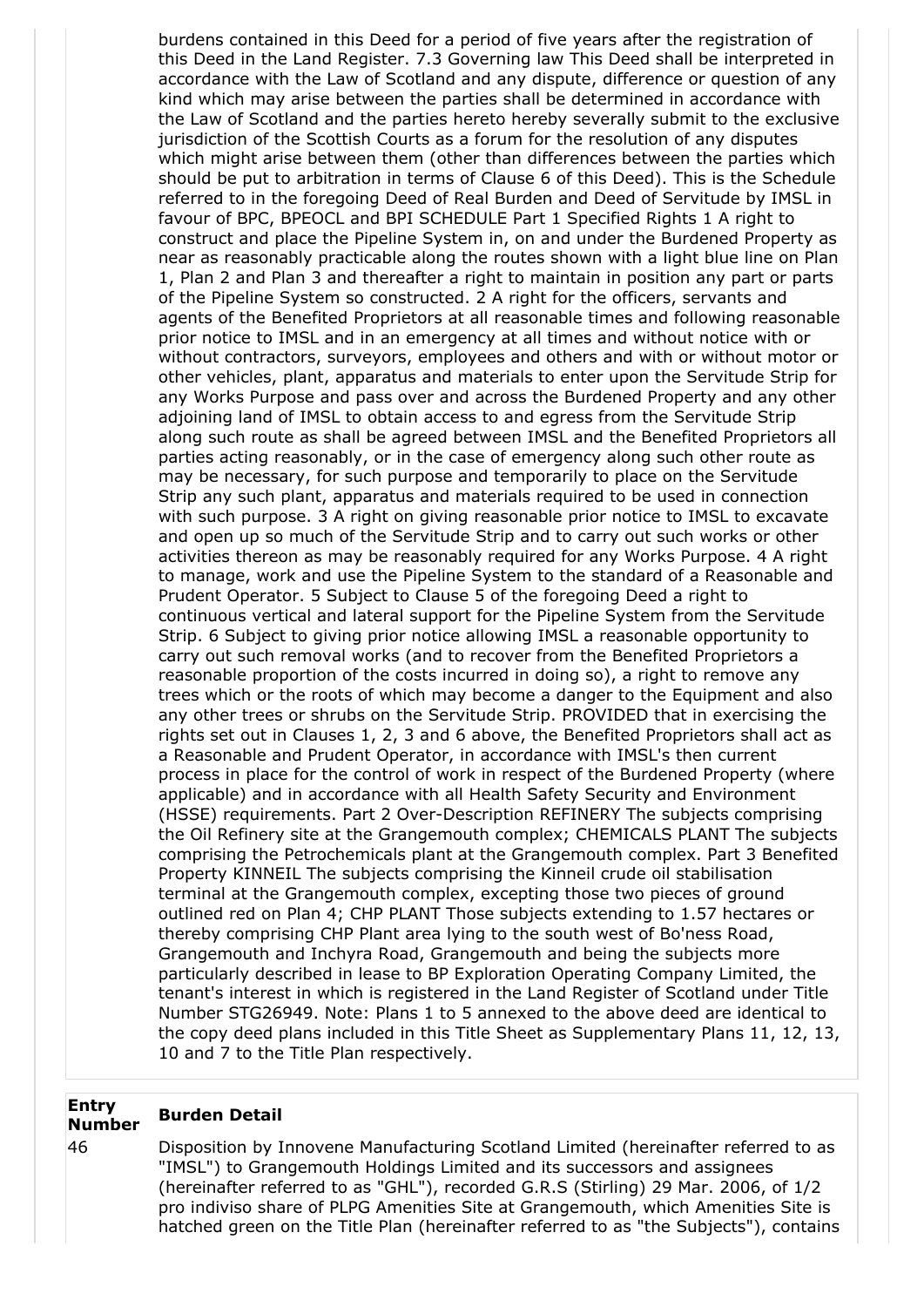the following servitude: IMSL impose the following servitude on the Retained Property (being the Refinery at Grangemouth under exception of the subjects hatched green on the Title Plan) in favour of the Subjects: 1. A servitude right of access to and egress from the Subjects and each part thereof for pedestrian and vehicular (including heavy and construction) traffic by the route shown by with a broken yellow line and an orange line on the plan annexed and signed as relative hereto such servitude right to be exercised: (a) subject to GHL contributing a fair share, according to user, of the cost of maintenance of the said route; and (b) in a manner which balances IMSL's interest in not having unnecessary and/or disruptive intrusions on the Retained Property and GHL's interest in ensuring that the amenities building situated on the Subjects is properly maintained and capable of being accessed by GHL's officers, servants, employees, agents, contractors, surveyors and others. No application may be made to the Lands Tribunal for Scotland under section  $90(1)(a)(i)$  or section  $91(1)$  of the Title Conditions (Scotland) Act 2003 in respect of the servitude for a period of five years after the registration of this Disposition in the Land Register. Note: The said route of the servitude as shown on the said Deed Plan is indicated on the Title Plan by a blue broken line in so far as it affects the subjects in this Title.

## **Entry Number Burden Detail**

47 Deed of Conditions and Servitudes among Ineos Manufacturing Scotland Limited, Ineos Chemicals Grangemouth Limited and Ineos Infrastructure (Grangemouth) Limited, registered 6 Apr. 2011, narrates as follows: 1. WHEREAS: - 1.1 IMSL has agreed to transfer ownership to certain parts of the Whole Property to each of ICGL and IIGL together with all servitude rights, subject to servitude conditions) as are necessary and required for the operation of the respective businesses (as hereinafter defined) of each of the Parties ("the Transfer"); and 1.2 Following the Transfer; 1.2.1 IMSL will be the owner of the IMSL Property; 1.2.2 ICGL will be the owner of the ICGL Property; and 1.2.3 IIGL will be the owner of the IIGL Property; and 1.3 The Parties have agreed it would be expedient to set out these servitudes and servitude conditions in one Deed; THEREFORE IT IS HEREBY AGREED between the Parties that the following provisions shall apply to the Whole Property, as follows: - 2. DEFINITIONS In this Deed of Conditions and Servitudes including the Schedules the following expressions are used with the following meanings: "Access Roads" means the roads from time to time formed within the Whole Property; "Apparatus" means pipelines tubes cables wires ducts and other conducting media of whatsoever nature and all associated valves meters pumps switchgear and similar apparatus and includes any other ancillary apparatus; "Benefited Proprietor" Means the heritable proprietor from time to time of a Benefited Property; "Benefited Property" means each of the IMSL Property, ICGL Property and IIGL Property which has the benefit of a Servitude or a burden which is for the benefit of any Burdened Property "Burdened Proprietor" means the heritable proprietor from time to time of a Burdened Property "Burdened Property" means each of the IMSL Property, the ICGL Property and the IIGL Property which is subject to a Servitude or a burden which is to any Benefited Property; "Construction Notice" means a notice given by the Benefited Proprietor in accordance with Paragraph 1.1 of the Construction Provisions; "Construction Provisions" means the provisions of paragraph 4 of Part 4 of the Schedule; "Corridors" means the corridors in the Whole Property at the date of this Deed of Conditions and Servitudes (31 March 2011) as the indicative route of the same is shown variously coloured purple, blue, green, orange, and blue broken line on Plan 1 and under the proviso that each corridor comprises an area whose surface boundaries are vertically above or below any point lying two metres in the horizontal plane from any point along the centre line of the line of the indicative route, whether such first mentioned point lies within the relevant Burdened Property or not and such other routes as may from time to time be designated as corridors by the Parties (including any new corridors agreed between the Parties pursuant to Clause 2.2 of Part 4 of the Schedule); "Diversion Provisions" means the provisions of paragraph 5 of Part 4 of the Schedule; "ICGL" means INEOS CHEMICALS GRANGEMOUTH LIMITED,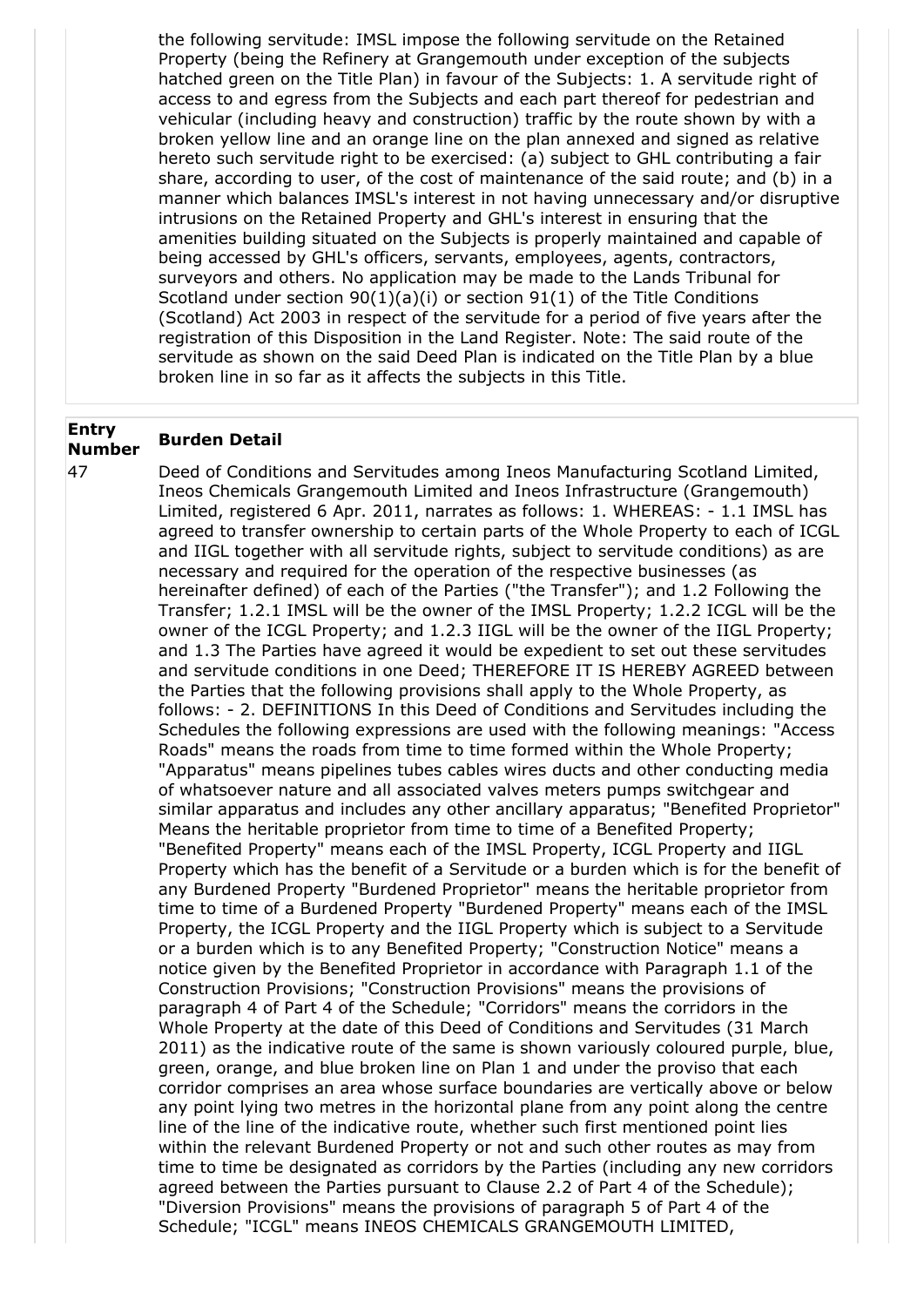incorporated under the Companies Acts (Company Number 06981897) and having its registered office at Hawkslease, Chapel Lane, Lyndhurst, Hampshire, S043 7FG and their 'successors in title whomsoever to the ICGL Property; "IIGL" means INEOS INFRASTRUCTURE (GRANGEMOUTH) LIMITED being a company incorporated in England and Wales under the Companies Acts (Company Number 06981874) and having its registered office at Hawkslease, Chapel Lane, Lyndhurst, Hampshire, S043 7FG and their successors in title whomsoever to the IIGL Property; "IMSL" means INEOS MANUFACTURING SCOTLAND LIMITED, being a Company incorporated under the Companies Acts (Company Number SC010612) and having its registered office at Bo'ness Road, Grangemouth, Stirlingshire, FK3 9XQ and their successors in title whomsoever to the IMSL Property; "ICGL Apparatus" means the Apparatus and any ancillary Infrastructure exclusively serving the ICGL Property which is in, on, under or over the IMSL Property and the IIGL Property from time to time or which has been constructed by or on behalf of ICGL or by a third party providing services to ICGL for the purpose of ICGL Business (whether owned by ICGL or a third party); "IIGL Apparatus" means the Apparatus and any ancillary Infrastructure exclusively serving the IIGL Property which is in, on, under or over the IMSL Property and the ICGL Property from time to time or which has been constructed by or on behalf of IIGL or by a third party providing services to IIGL for the purpose of IIGL Business (whether owned by IIGL or a third party); "IMSL Apparatus" means the Apparatus and any ancillary Infrastructure exclusively serving the IMSL Property which is in, on, under or over the ICGL Property and the IIGL Property from time to time or which has been constructed by or on behalf of IMSL or by a third party providing services to IMSL for the purpose of the IMSL Business (whether owned by IMSL or a third party); "ICGL Business" means and includes the following: (a) the business of ethanol production carried on at and from the ICGL Property as at the date of the Transfer; (b) the business of olefins (and associated products) and polymers production carried on at and from the ICGL Property as at the date of the Transfer; and (c) the business of providing certain services at the ICGL Property (including, inter alia, procurement and technical, HR and payroll, security, laboratory, projects management, engineering standards, compliance, inspection, governmental and public affairs, industrial relations, emergency services and health and safety) for the common benefit of, inter alia, the ICGL Business, the IMSL Business and the IIGL Business carried on at and from the ICGL Property as at the date of the Transfer; "IIGL Business" Means the business of supplying shared utilities and providing operation of and access to shared jetty infrastructure at the Whole Property for the common benefit of, inter alia, the ICGL Business and the IMSL Business, along with operational services to certain exclusive infrastructure assets of the ICGL Business and/or the IMSL Business as required by these businesses from time to time carried on by at and from the IIGL Property as at the date of the Transfer; "IMSL Business" the business of crude oil refining carried on by at and from the IMSL Property as at the date of the Transfer; "ICGL Infrastructure" means the Infrastructure in, on, under or over the ICGL Property exclusively serving the ICGL Apparatus; "IIGL Infrastructure" means the Infrastructure in, on, under or over the IIGL Property exclusively serving the IIGL Apparatus; "IMSL Infrastructure" means the Infrastructure in, on, under or over the IMSL Property exclusively serving the IMSL Apparatus; "ICGL Property" means the subjects registered under Title Number STG29375; "IIGL Property" means the subjects shown outlined in red under exception of the subjects shown outlined in blue on Plan 2 which subjects form part and portion of the subjects registered under Title Number STG64980; "IMSL Property" means the subjects registered under Title Number STG64980 under exception of the IIGL Property; "ICGL Servitudes" means the servitudes set out in Part 2 of the Schedule "IIGL Servitudes" means the servitudes set out in Part 3 of the Schedule "IMSL Servitudes" means the servitudes set out in Part 1 of the Schedule "ICGL Shared Apparatus Infrastructure" means the Shared Apparatus Infrastructure used by ICGL; "IIGL Shared Apparatus Infrastructure" means the Shared Apparatus Infrastructure used by IIGL; "IMSL Shared Apparatus Infrastructure" means the Shared Apparatus Infrastructure used by IMSL; "Infrastructure" means pipe supports, pipebridges, cable supports, cable bridges, ducts, gantries, culverts, trenches and similar apparatus and/or other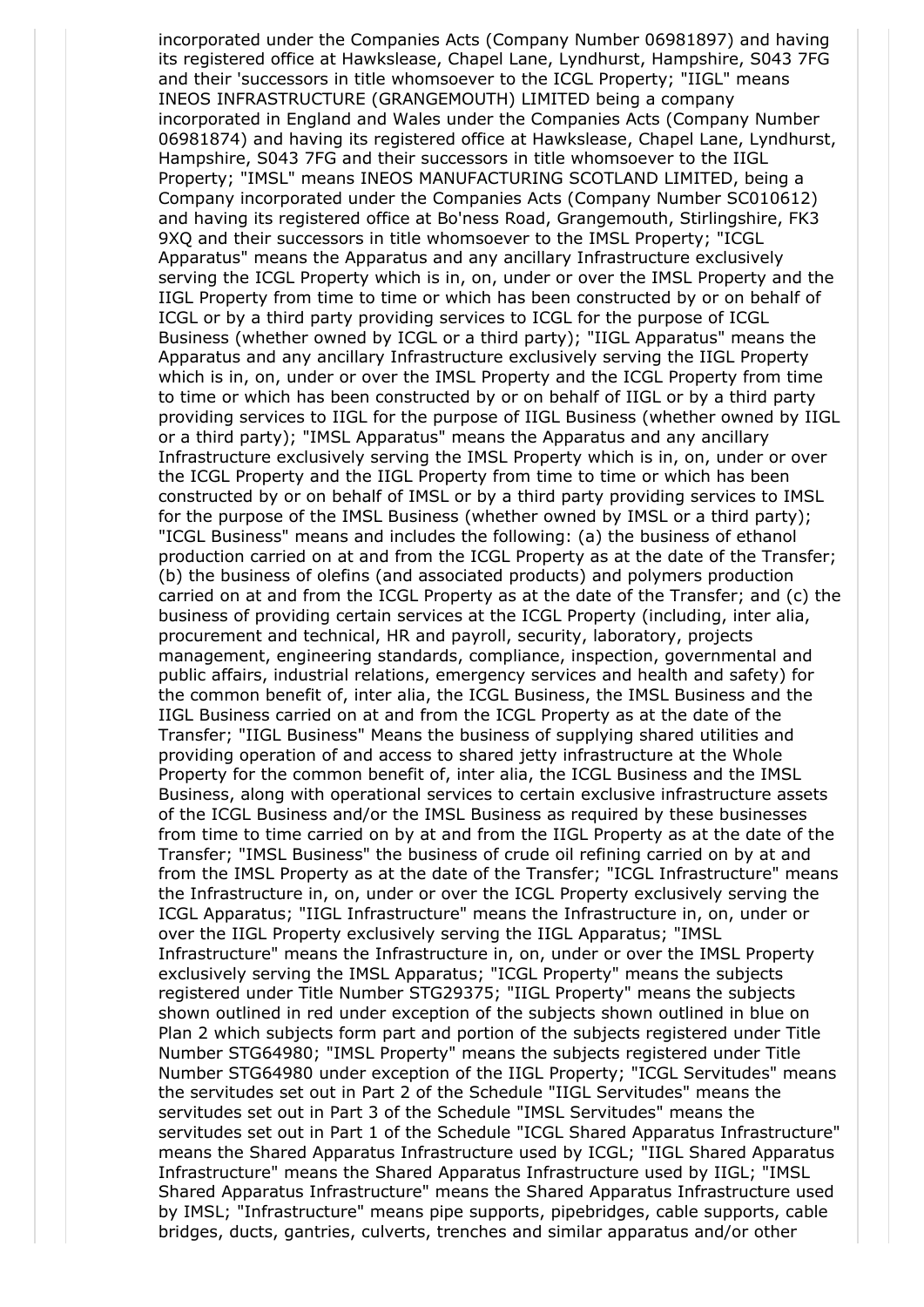ancillary equipment (including the foundations for any such items, apparatus or equipment); "Insured Risks" means risks in respect of loss or damage by fire lightning earthquake landslip subsidence heave explosion aircraft (other than hostile aircraft in time of war) and other aerial devices or articles dropped or falling therefrom riot and civil commotion strikes locked-out workers and persons taking part in labour disturbances and malicious damage storm or tempest bursting or overflowing of water tanks apparatus or pipes flood impact terrorism and property owner's and third party risks and such other insurable risks or insurance as may from time to time be agreed jointly by the Parties; "the Parties" means, collectively, IMSL, ICGL and IIGL and 'Party' shall mean any one of them; "Permit to Work" means a permit to carry out works to be issued in writing by a Burdened Proprietor to a Benefited Proprietor (which the Burdened Proprietor undertakes to issue upon request and upon reasonable terms) setting out the conditions, inductions, procedures, instructions and forms to comply with the Burdened Proprietor's safe systems of work all as referred to in paragraph 6 of Part 4 of the Schedule; "Plan 1" Means Plan 1 annexed to this Deed of Conditions and Servitudes; "Plan 2" Means Plan 2 annexed to this Deed of Conditions and Servitudes; "Planning Act" means the Town and Country Planning (Scotland) Act 1997 as amended by the Planning Etc (Scotland) Act 2006; "Planning Legislation" means any and all of the Planning Act and all statutes, regulations, orders or other legislation or laws regulating town and country planning and the development and use of land; "President" means the President for the time being of the Scottish Branch of the Institute of Civil Engineers; "Reasonable and Prudent Constructor" means a person or body constructing and/or operating or intending to construct and/or operate pipelines and/or cables and/or associated infrastructure and in so doing (and in the general conduct of its undertaking) exercising a degree of skill diligence technical competence prudence and foresight which would reasonably and ordinarily be expected from a skilled and experienced pipeline and/or cable promoter and/or constructor and/or operator (in substantial compliance with all applicable laws) in the construction and/or operation of pipelines and/or cables and/or the carrying out of works and any reference to the standard of a Reasonable and Prudent Constructor shall be a reference to such degree of skill diligence technical competence prudence and foresight; "Schedule" means the Schedule of 5 Parts; "Servitudes" Means each of the IMSL Servitudes, the ICGL Servitudes and the IIGL Servitudes; "Servitude Conditions" means the servitude conditions set out in Part 4 of the Schedule "Shared Apparatus Infrastructure" means any Infrastructure (which is not IMSL Apparatus Infrastructure, ICGL Apparatus Infrastructure or IIGL Apparatus Infrastructure) which is in, under or over the Whole Property or any part or parts thereof and the use of which is made by more than one Party; "Title Burdens and Conditions" means the conditions and burdens contained in the title deeds to the Whole Property; "Value Added Tax" means the tax known as value added tax charged in accordance with the Value Added Tax Act 1994 and shall include any tax or fiscal imposition of a similar nature that may be substituted for it or levied in addition to it; and "Whole Property" means together the IMSL Property, the IIGL Property and the ICGL Property; "Works Provisions" means the provisions of paragraph 6 of Part 4 of the Schedule. 3. INTERPRETATION This Deed of Conditions and Servitudes (and the Schedule) shall be construed on the basis that: 3.1 words importing the masculine gender only shall include the feminine gender and vice versa; 3.2 words importing the singular number only shall include the plural number and vice versa; 3.3 any reference to any statute or statutory instrument shall be deemed to refer also to any amendment or modification or re-enactment thereof for the time being in force; 3.4 any undertaking by any party not to do an act or thing shall include an obligation not to permit or suffer such act or thing to be done; 3.5 the headings and sub-headings to the Clauses and Schedules contained in this Deed of Conditions and Servitudes are inserted for convenience only and shall be disregarded in construing the provisions of this Deed of Conditions and Servitudes; and 3.6 any reference to the IMSL Property, the ICGL Property or the IIGL Property shall, in each case, include each and every part thereof 4. IMSL PROPERTY The Parties agree that the IMSL Property shall have the benefit of the IMSL Servitudes subject to the Servitude Conditions. 5. ICGL PROPERTY The Parties agree that the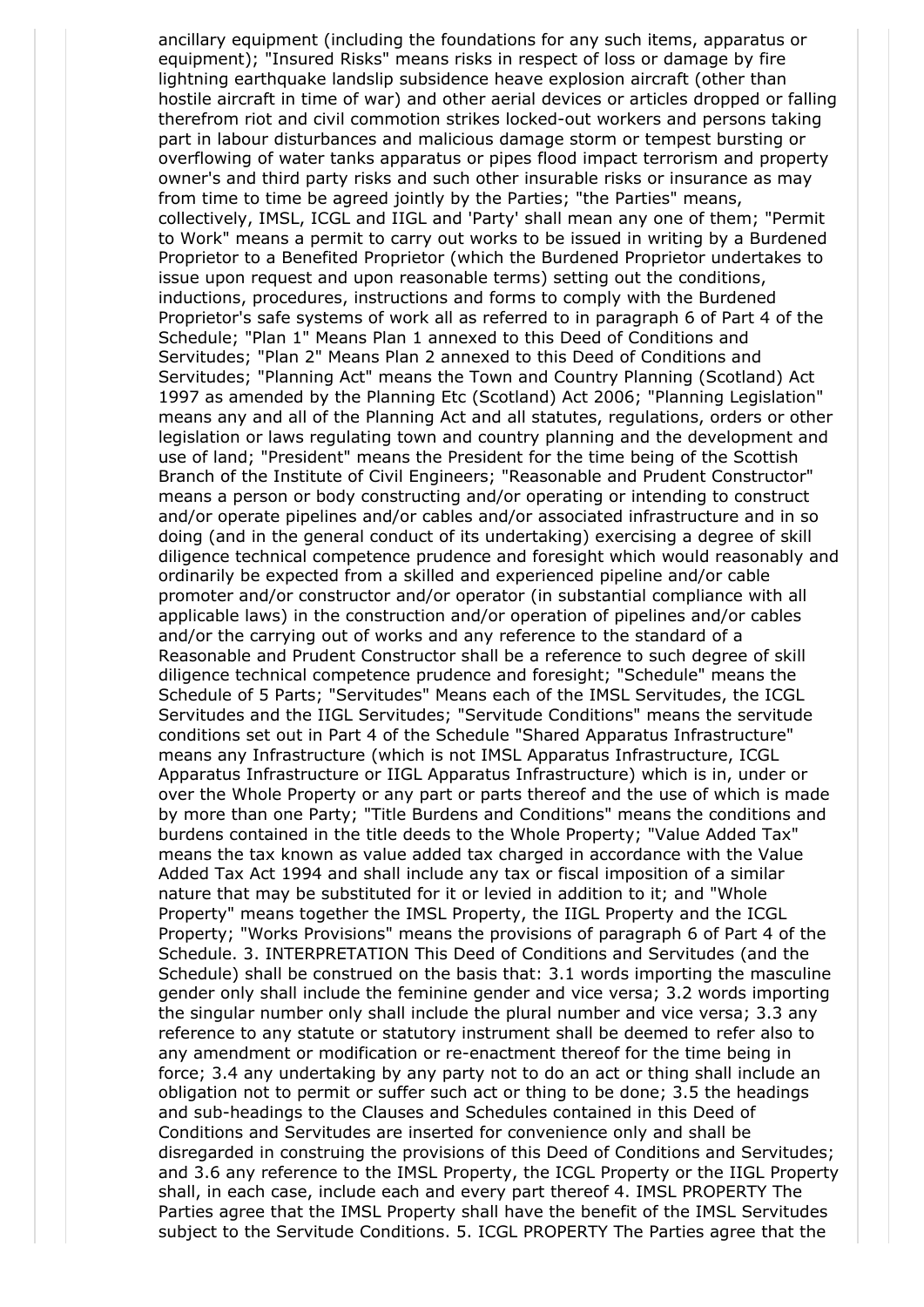ICGL Property shall have the benefit of the ICGL Servitudes subject to the Servitude Conditions. 6. IIGL PROPERTY The Parties agree that the IIGL Property shall have the benefit of the IIGL Servitudes subject to the Servitude Conditions. 7. NO LANDS TRIBUNAL APPLICATION have the benefit of the IMSL have the benefit of the ICGL have the benefit of the IIGL No application may be made to the Lands Tribunal for Scotland under section 90(1)(a)(i) of the Title Conditions (Scotland) Act 2003 in respect of the real burdens or the servitudes created by this deed of conditions for a period of five years after the date of recording of this Deed of Servitudes in the General Register of Sasines THIS IS THE SCHEDULE OF 4 PARTS REFERRED TO IN THE FOREGOING DEED OF CONDITIONS PART 1 The IMSL Servitudes The following servitudes are imposed on the ICGL Property for the benefit of the IMSL Property in all time coming: 1. Right to construct IMSL Apparatus The right to construct and place the IMSL Apparatus in the Corridors in accordance with the Construction Provisions. 2. Right to maintain IMSL Apparatus The right to maintain in position the IMSL Apparatus. 3. Right to carry out necessary works The right to carry out such works on the ICGL Property as may be required for the purpose of laying constructing maintaining adjusting altering renewing repairing testing cleansing relaying making safe protecting or removing any part or parts of the IMSL Apparatus and/or for the purpose of exercising any other rights granted to IMSL by this Deed of Conditions and Servitudes. 4. Right of user The right to free and uninterrupted use of the IMSL Apparatus for the passage and re-passage of substances, chemicals, matter or energy and all utilities (including but not limited to water, gas, electricity, telecommunications, drainage, electrical impulses, electronic information), data communications and services whether or not they are available at the date of this Deed of Conditions and Servitudes (31 March 2011). 5. Right of Support The right to continuous support for the IMSL Apparatus from the ICGL Property. 6. Right of line walking The right (in common as aforesaid) for the agents and servants of IMSL at any time and from time to time to enter upon the ICGL Property for the purposes of walking the line or lines of the IMSL Apparatus. 7. Rights of Access to IMSL Apparatus The right (in common as aforesaid) for the officers servants and agents of IMSL at all reasonable times and in an emergency at all times with or without contractors surveyors employees and others and with or without motor or other vehicles plant apparatus and materials to enter upon such of the ICGL Property as shall be requisite for the purpose of obtaining access to and egress from the IMSL Apparatus for the purpose of exercising or in connection with the exercise of any of the rights granted to the IMSL by this Deed of Conditions and Servitudes subject to such conditions which ICGL may reasonably impose in relation to such access provided that: (A) ICGL may at any time designate in writing a reasonably suitable and convenient permanent access route or access routes to be enjoyed by IMSL in lieu of the right-granted by this Paragraph 7 to be approved by IMSL in advance (such approval not to be unreasonably withheld or delayed); and (B) this Paragraph 7 shall not prevent ICGL from disposing of any part or parts of the ICGL Property free in all respects of the rights granted by this Paragraph 7 where the land to be disposed of is not required for the purposes of access and/or adequate permanent access is available to IMSL over other land (whether land which is vested in ICGL or land over which access rights subsist for the benefit of IMSL). 8. Rights of Access over Access Roads Subject to IMSL paying a fair and reasonable contribution to the maintenance of the Access Roads (assessed as far as possible according to user), the right (in common as aforesaid) for IMSL, its employees, agents, visitors or licensees and others authorised by IMSL at all times with or without contractors surveyors employees and others and with or without vehicles plant apparatus and materials to pass and repass over the Access Roads (so far as lying within the ICGL Property) in connection with the IMSL Business provided that ICGL may at any time designate in writing a reasonably suitable and convenient permanent access route or access routes to be enjoyed by IMSL in lieu of the right granted by this Paragraph 8 provided that such alternative route must be no less convenient or suitable for use than the Access Roads (so far as lying within the ICGL Property) in connection with the IMSL Business. 9. IMSL Shared Apparatus Infrastructure 9.1 Rights to use IMSL Shared Apparatus Infrastructure The Parties agree that the rights contained in this Part of the Schedule shall apply and extend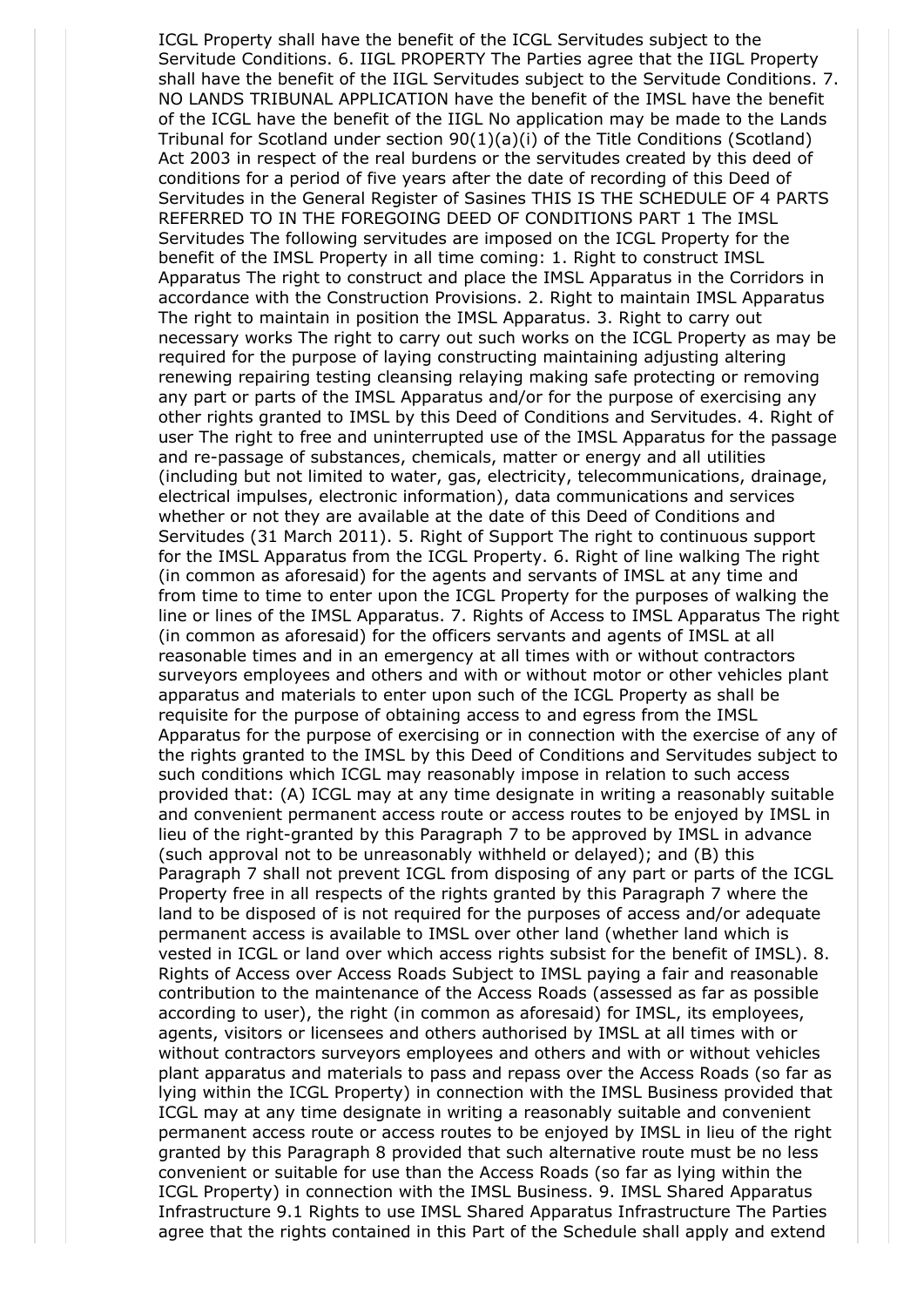to the IMSL Shared Apparatus Infrastructure insofar as the IMSL Shared Apparatus Infrastructure is located within the ICGL Property. 9.2 Rights of Access to IMSL Shared Apparatus Infrastructure The right (in common as aforesaid) for the officers servants and agents of IMSL at all reasonable times and in an emergency at all times with or without contractors surveyors employees and others and with or without motor or other vehicles plant apparatus and materials to enter upon such of the ICGL Property as shall be requisite for the purpose of obtaining access to and egress from the IMSL Shared Apparatus Infrastructure for the purpose of maintenance in accordance with the obligation set out in paragraph 1.12 of Part 4 of the Schedule to this Deed of Conditions and Servitudes subject to such conditions which ICGL may reasonably impose in relation to such access provided that: (A) ICGL may at any time designate in writing a reasonably suitable and convenient permanent access route or access routes to be enjoyed by IMSL in lieu of the right granted by this Paragraph 9 to be approved by IMSL in advance (such approval not to be unreasonably withheld or delayed); and (B) this Paragraph 9 shall not prevent ICGL from disposing of any part or parts of the ICGL Property free in all respects of the rights granted by this Paragraph 9 where the land to be disposed of is not required for the purposes of access and/or adequate permanent access is available to IMSL over other land (whether land which is vested in ICGL or land over which access rights subsist for the benefit of IMSL). The following servitudes are imposed on the IIGL Property for the benefit of the IMSL Property or in all time coming: 1. Right to construct IMSL Apparatus The right to construct and place the IMSL Apparatus in the Corridors in accordance with the Construction Provisions. 2. Right to maintain IMSL Apparatus The right to maintain in position the IMSL Apparatus. 3. Right to carry out necessary works The right to carry out such works on the IIGL Property as may be required for the purpose of laying constructing maintaining adjusting altering renewing repairing testing cleansing relaying making safe protecting or removing any part or parts of the IMSL Apparatus and/or for the purpose of exercising any other rights granted to IMSL by this Deed of Conditions and Servitudes. 4. Right of user The right to free and uninterrupted use of the IMSL Apparatus for the passage and re-passage of substances, chemicals, matter or energy and all utilities (including but not limited to water, gas, electricity, telecommunications, drainage, electrical impulses, electronic information), data communications and services whether or not they are available at the date of this Deed of Conditions and Servitudes (31 March 2011). 5. Right of Support The right to continuous support for the IMSL Apparatus from the IIGL Property. 6. Right of line walking The right (in common as aforesaid) for the agents and servants of IMSL at any time and from time to time to enter upon the IIGL Property for the purposes of walking the line or lines of the IMSL Apparatus. 7. Rights of Access to IMSL Apparatus The right (in common as aforesaid) for the officers servants and agents of IMSL at all reasonable times and in an emergency at all times with or without contractors surveyors employees and others and with or without motor or other vehicles plant apparatus and materials to enter upon such of the IIGL Property as shall be requisite for the purpose of obtaining access to and egress from the IMSL Apparatus for the purpose of exercising or in connection with the exercise of any of the rights granted to IMSL by this Deed of Conditions and Servitudes subject to such conditions which IIGL may reasonably impose in relation to such access provided that: (A) IIGL may at any time designate in writing a reasonably suitable and convenient permanent access route or access routes to be enjoyed by IMSL in lieu of the right granted by this Paragraph 7 to be approved by IMSL in advance (such approval not to be unreasonably withheld or delayed); and (B) this Paragraph 7 shall not prevent IIGL from disposing of any part or parts of the IIGL Property free in all respects of the rights granted by this Paragraph 7 where the land to be disposed of is not required for the purposes of access and/or adequate permanent access is available to IMSL over other land (whether land which is vested in IIGL or land over which access rights subsist for the benefit of IMSL). 8. Rights of Access over Access Roads Subject to IMSL paying a fair and reasonable contribution to the maintenance of the Access Roads (assessed as far as possible according to user), the right (in common as aforesaid) for IMSL, its employees, agents, visitors or licensees and others authorised by IMSL at all times with or without contractors surveyors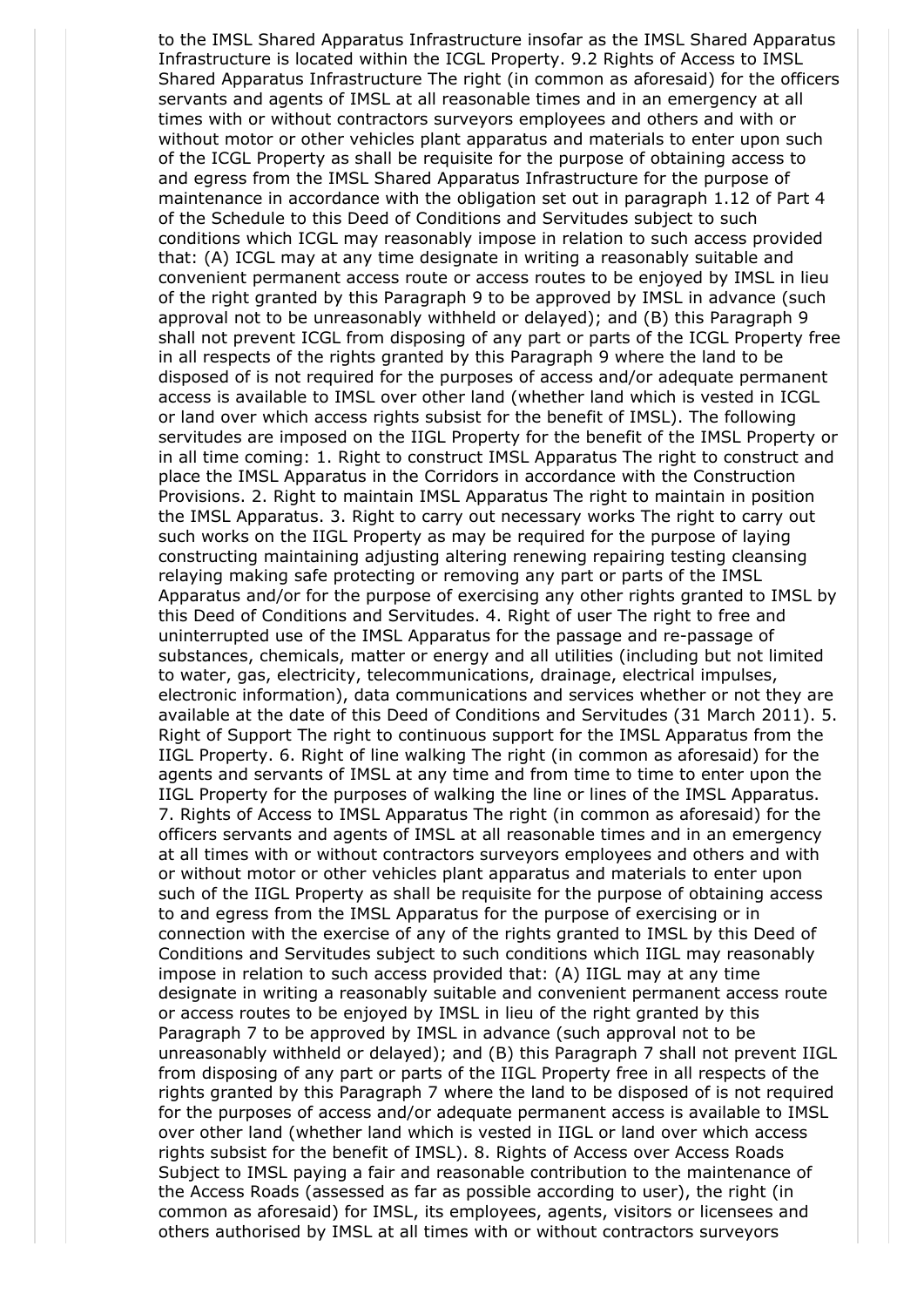employees and others and with or without vehicles plant apparatus and materials to pass and repass over the Access Roads (so far as lying within the IIGL Property) in connection with the IMSL Business provided that IIGL may at any time designate in writing a reasonably suitable and convenient permanent access route or access routes to be enjoyed by IMSL in lieu of the right granted by this Paragraph 8 provided that such alternative route must be no less convenient or suitable for use than the Access Roads (so far as lying within the IIGL Property) in connection with the IMSL Business. 9. IMSL Shared Apparatus Infrastructure 9.1 Rights to use IMSL Shared Apparatus Infrastructure The Parties agree that the rights contained in this Part of the Schedule shall apply and extend to the IMSL Shared Apparatus Infrastructure insofar as the IMSL Shared Apparatus Infrastructure is located within the IIGL Property. 9.2 Rights of Access to IMSL Shared Apparatus Infrastructure The right (in common as aforesaid) for the officers servants and agents of IMSL at all reasonable times and in an emergency at all times with or without contractors surveyors employees and others and with or without motor or other vehicles plant apparatus and materials to enter upon such of the IIGL Property as shall be requisite for the purpose of obtaining access to and egress from the IMSL Shared Apparatus Infrastructure for the purpose of maintenance in accordance with the obligation set out in paragraph 1.12 of Part 4 of the Schedule to this Deed subject to such conditions which IIGL may reasonably impose in relation to such access provided that: (A) IIGL may at any time designate in writing a reasonably suitable and convenient permanent access route or access routes to be enjoyed by IMSL in lieu of the right granted by this Paragraph 9 to be approved by IMSL in advance (such approval not to be unreasonably withheld or delayed); and (B) this Paragraph 9 shall not prevent IIGL from disposing of any part or parts of the IIGL Property free in all respects of the rights granted by this Paragraph 9 where the land to be disposed of is not required for the purposes of access and/or adequate permanent access is available to IMSL over other land (whether land which is vested in IIGL or land over which access rights subsist for the benefit of IMSL). PART 2 The ICGL Servitudes The following servitudes are imposed on the IMSL Property for the benefit of the ICGL Property in all time coming: 1. Right to construct ICGL Apparatus The right to construct and place the ICGL Apparatus in the Corridors in accordance with the Construction Provisions. 2. Right to maintain ICGL Apparatus The right to maintain in position the ICGL Apparatus. 3. Right to carry out necessary works The right to carry out such works on the IMSL Property as may be required for the purpose of laying constructing maintaining adjusting altering renewing repairing testing cleansing relaying making safe protecting or removing any part or parts of the ICGL Apparatus and/or for the purpose of exercising any other rights granted to ICGL by this Deed of Conditions and Servitudes. 4. Right of user The right to free and uninterrupted use of the ICGL Apparatus for the passage and re-passage of substances, chemicals, matter or energy and all utilities (including but not limited to water, gas, electricity, telecommunications, drainage, electrical impulses, electronic information), data communications and services whether or not they are available at the date of this Deed of Conditions and Servitudes (31 March 2011). 5. Right of Support The right to continuous support for the ICGL Apparatus from the IMSL Property. 6. Right of line walking The right (in common as aforesaid) for the agents and servants of ICGL at any time and from time to time to enter upon the IMSL Property for the purposes of walking the line or lines of the ICGL Apparatus. 7. Rights of Access to ICGL Apparatus The right (in common as aforesaid) for the officers servants and agents of ICGL at all reasonable times and in an emergency at all times with or without contractors surveyors employees and others and with or without motor or other vehicles plant apparatus and materials to enter upon such of the IMSL Property as shall be requisite for the purpose of obtaining access to and egress from the ICGL Apparatus for the purpose of exercising or in connection with the exercise of any of the rights granted to ICGL by this Deed of Conditions and Servitudes subject to such conditions which IMSL may reasonably impose in relation to such access provided that: (A) IMSL may at any time designate in writing a reasonably suitable and convenient permanent access route or access routes to be enjoyed by ICGL in lieu of the right granted by this Paragraph 7 to be approved by ICGL in advance (such approval not to be unreasonably withheld or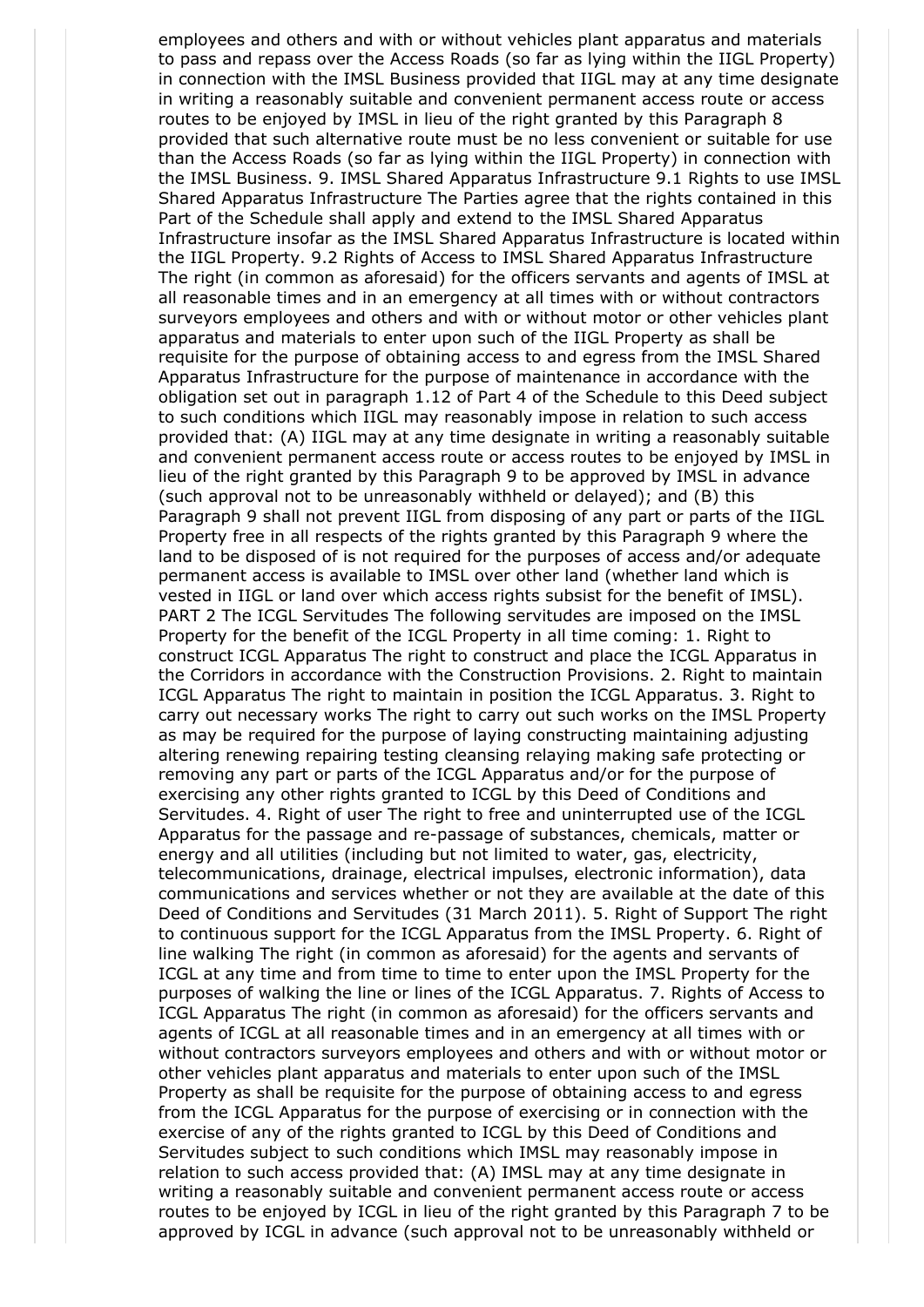delayed); and (B) this Paragraph 7 shall not prevent IMSL from disposing of any part or parts of the IMSL Property free in all respects of the rights granted by this Paragraph 7 where the land to be disposed of is not required for the purposes of access and/or adequate permanent access is available to ICGL over other land (whether land which is vested in IMSL or land over which access rights subsist for the benefit of ICGL). 8. Rights of Access over Access Roads Subject to ICGL paying a fair and reasonable contribution to the maintenance of the Access Roads (assessed as far as possible according to user), the right (in common as aforesaid) for ICGL, its employees, agents, visitors or licensees and others authorised by ICGL at all times with or without contractors surveyors employees and others and with or without vehicles plant apparatus and materials to pass and repass over the Access Roads (so far as lying within the IMSL Property) in connection with the ICGL Business provided that IMSL may at any time designate in writing a reasonably suitable and convenient permanent access route or access routes to be enjoyed by ICGL in lieu of the right granted by this Paragraph 8 provided that such alternative route must be no less convenient or suitable for use than the Access Roads (so far as lying within the IMSL Property) in connection with the ICGL Business. 9. ICGL Shared Apparatus Infrastructure 9.1 Rights to use ICGL Shared Apparatus Infrastructure The Parties agree that the rights contained in this Part of the Schedule shall apply and extend to the ICGL Shared Apparatus Infrastructure insofar as the ICGL Shared Apparatus Infrastructure is located within the IMSL Property. 9.2 Rights of Access to ICGL Shared Apparatus Infrastructure The right (in common as aforesaid) for the officers servants and agents of ICGL at all reasonable times and in an emergency at all times with or without contractors surveyors employees and others and with or without motor or other vehicles plant apparatus and materials to enter upon such of the IMSL Property as shall be requisite for the purpose of obtaining access to and egress from the ICGL Shared Apparatus Infrastructure for the purpose of maintenance in accordance with the obligation set out in paragraph 1.12 of Part 4 of the Schedule to this Deed of Conditions and Servitudes subject to such conditions which IMSL may reasonably impose in relation to such access provided that: (A) IMSL may at any time designate in writing a reasonably suitable and convenient permanent access route or access routes to be enjoyed by ICGL in lieu of the right granted by this Paragraph 9 to be approved by ICGL in advance (such approval not to be unreasonably withheld or delayed); and (B) this Paragraph 9 shall not prevent IMSL from disposing of any part or parts of the IMSL Property free in all respects of the rights granted by this Paragraph 9 where the land to be disposed of is not required for the purposes of access and/or adequate permanent access is available to IMSL over other land (whether land which is vested in IMSL or land over which access rights subsist for the benefit of ICGL). The following servitudes are imposed on the IIGL Property for the benefit of the ICGL Property in all time coming: 1. Right to construct ICGL Apparatus The right to construct and place the ICGL Apparatus in the Corridors in accordance with the Construction Provisions. 2. Right to maintain ICGL Apparatus The right to maintain in position the ICGL Apparatus. 3. Right to carry out necessary works The right to carry out such works on the IIGL Properly as may be required for the purpose of laying constructing maintaining adjusting altering renewing repairing testing cleansing relaying making safe protecting or removing any part or parts of the ICGL Apparatus and/or for the purpose of exercising any other rights granted to ICGL by this Deed of Conditions and Servitudes. 4. Right of user The right to free and uninterrupted use of the ICGL Apparatus for the passage and re-passage of substances, chemicals, matter or energy and all utilities (including but not limited to water, gas, electricity, telecommunications, drainage, electrical impulses, electronic information), data communications and services whether or not they are available at the date of this Deed of Conditions and Servitudes (31 March 2011). 5. Right of Support The right to continuous support for the ICGL Apparatus from the IIGL Property. 6. Right of line walking The right (in common as aforesaid) for the agents and servants of ICGL at any time and from time to time to enter upon the IIGL Property for the purposes of walking the line or lines of the ICGL Apparatus. 7. Rights of Access to ICGL Apparatus The right (in common as aforesaid) for the officers servants and agents of ICGL at all reasonable times and in an emergency at all times with or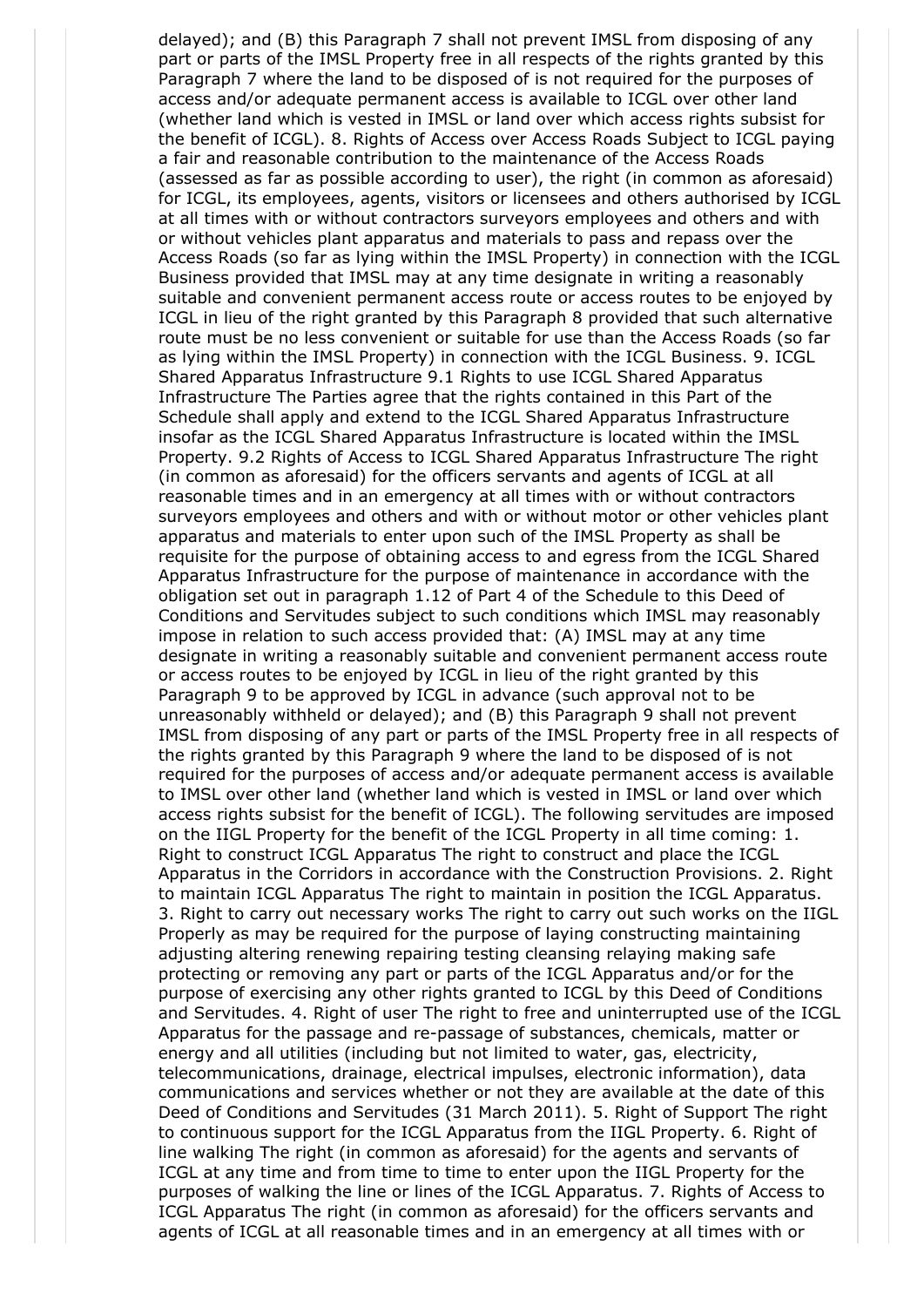without contractors surveyors employees and others and with or without motor or other vehicles plant apparatus and materials to enter upon such of the IIGL Property as shall be requisite for the purpose of obtaining access to and egress from the ICGL Apparatus for the purpose of exercising or in connection with the exercise of any of the rights granted to ICGL by this Deed of Conditions and Servitudes subject to such conditions which IIGL may reasonably impose in relation to such access provided that: (A) IIGL may at any time designate in writing a reasonably suitable and convenient permanent access route or access routes to be enjoyed by ICGL in lieu of the right granted by this Paragraph 7 to be approved by ICGL in advance (such approval not to be unreasonably withheld or delayed); and (B) this Paragraph 7 shall not prevent IIGL from disposing of any part or parts of the IIGL Property free in all respects of the rights granted by this Paragraph 7 where the land to be disposed of is not required for the purposes of access and/or adequate permanent access is available to ICGL over other land (whether land which is vested in IIGL or land over which access rights subsist for the benefit of ICGL). 8. Rights of Access over Access Roads Subject to ICGL paying a fair and reasonable contribution to the maintenance of the Access Roads (assessed as far as possible according to user), the right (in common as aforesaid) for ICGL, its employees, agents, visitors or licensees and others authorised by ICGL at all times with or without contractors surveyors employees and others and with or without vehicles plant apparatus and materials to pass and repass over the Access Roads (so far as lying within the IIGL Property) in connection with the ICGL Business provided that IIGL may at any time designate in writing a reasonably suitable and convenient permanent access route or access routes to be enjoyed by ICGL in lieu of the right granted by this Paragraph 8 provided that such alternative route must be no less convenient or suitable for use than the Access Roads (so far as lying within the IIGL Property) in connection with the ICGL Business. 9. ICGL Shared Apparatus Infrastructure 9.1 Rights to use ICGL Shared Apparatus Infrastructure The Parties agree that the rights contained in this Part of the Schedule shall apply and extend to the ICGL Shared Apparatus Infrastructure insofar as the ICGL Shared Apparatus Infrastructure is located within the IIGL Property. 9.2 Rights of Access to ICGL Shared Apparatus Infrastructure The right (in common as aforesaid) for the officers servants and agents of ICGL at all reasonable times and in an emergency at all times with or without contractors surveyors employees and others and with or without motor or other vehicles plant apparatus and materials to enter upon such of the IIGL Property as shall be requisite for the purpose of obtaining access to and egress from the ICGL Shared Apparatus Infrastructure for the purpose of maintenance in accordance with the obligation set out in paragraph 1.12 of Part 4 of the Schedule to this Deed of Conditions and Servitudes subject to such conditions which IIGL may reasonably impose in relation to such access provided that: (A) IIGL may at any time designate in writing a reasonably suitable and convenient permanent access route or access routes to be enjoyed by ICGL in lieu of the right granted by this Paragraph 9 to be approved by ICGL in advance (such approval not to be unreasonably withheld or delayed); and (B) this Paragraph 9 shall not prevent IIGL from disposing of any part or parts of the IIGL Property free in all respects of the rights granted by this Paragraph 9 where the land to be disposed of is not required for the purposes of access and/or adequate permanent access is available to IMSL over other land (whether land which is vested in IIGL or land over which access rights subsist for the benefit of ICGL). PART 3 The IIGL Servitudes The following servitudes are imposed on the IMSL Property for the benefit of the IIGL Property in all time coming: 1. Right to construct IIGL Apparatus The right to construct and place the IIGL Apparatus in the Corridors in accordance with the Construction Provisions. 2. Right to maintain IIGL Apparatus The right to maintain in position the IIGL Apparatus. 3. Right to carry out necessary works The right to carry out such works on the IMSL Property as may be required for the purpose of laying constructing maintaining adjusting altering renewing repairing testing cleansing relaying making safe protecting or removing any part or parts of the IIGL Apparatus and for the purpose of exercising any other rights granted to IIGL by this Deed of Conditions and Servitudes. 4. Right of user The right to free and uninterrupted use of the IIGL Apparatus for the passage and re-passage of substances, chemicals, matter or energy and all utilities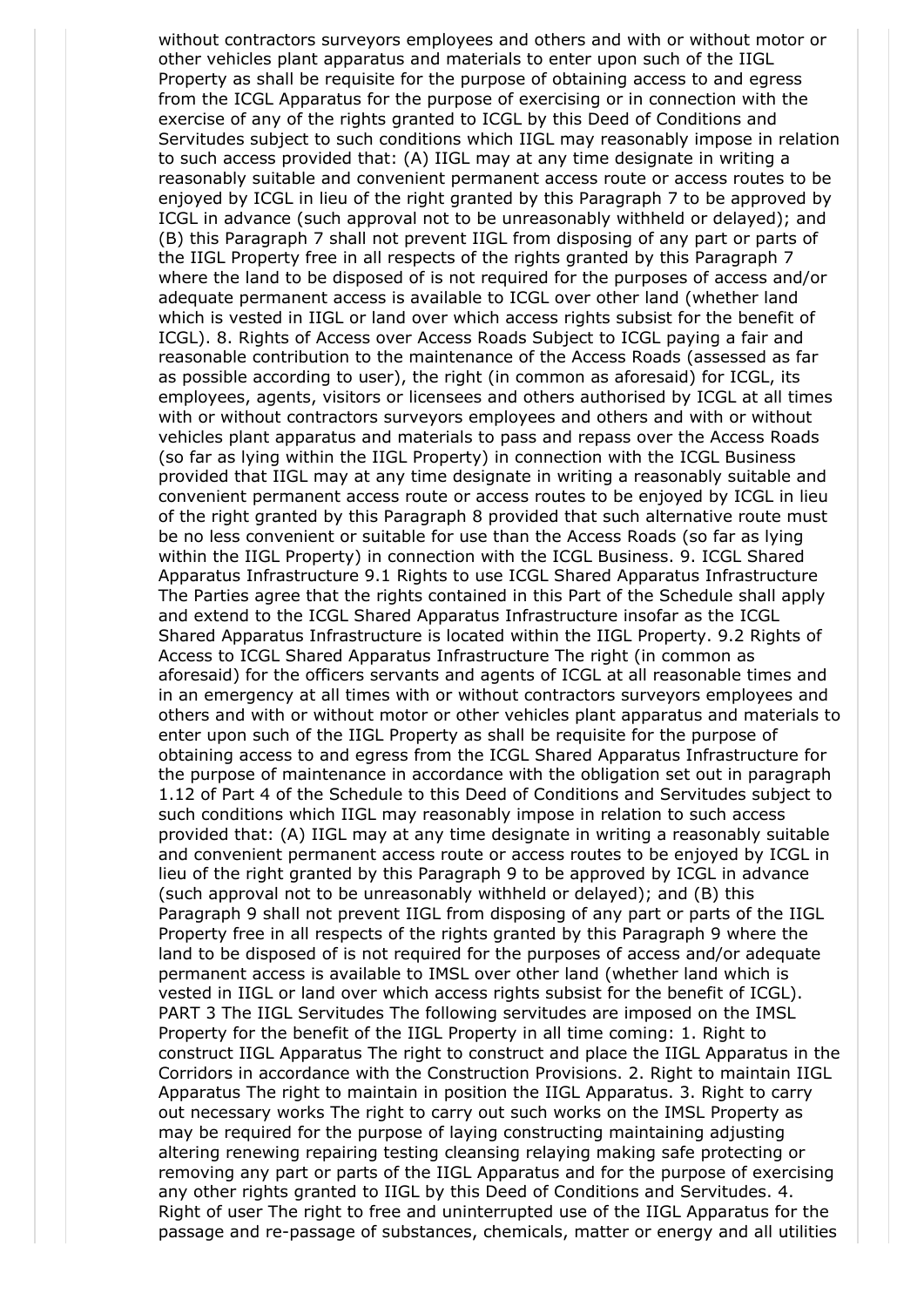(including but not limited to water, gas, electricity, telecommunications, drainage, electrical impulses, electronic information), data communications and services whether or not they are available at the date of this Deed of Conditions and Servitudes (31 March 2011). 5. Right of Support The right to continuous support for the IIGL Apparatus from the IMSL Property. 6. Right of line walking The right (in common as aforesaid) for the agents and servants of IIGL at any time and from time to time to enter upon the IMSL Property for the purposes of walking the line or lines of the IIGL Apparatus. 7. Rights of Access to IIGL Apparatus The right (in common as aforesaid) for the officers servants and agents of IIGL at all reasonable times and in an emergency at all times with or without contractors surveyors employees and others and with or without motor or other vehicles plant apparatus and materials to enter upon such of the IMSL Property as shall be requisite for the purpose of obtaining access to and egress from the IIGL Apparatus for the purpose of exercising or in connection with the exercise of any of the rights granted to IIGL by this Deed of Conditions and Servitudes subject to such conditions which IMSL may reasonably impose in relation to such access provided that: (A) IMSL may at any time designate in writing a reasonably suitable and convenient permanent access route or access routes to be enjoyed by IIGL in lieu of the right granted by this Paragraph 7 to be approved by IIGL in advance (such approval not to be unreasonably withheld or delayed); and (B) this Paragraph 7 shall not prevent IMSL from disposing of any part or parts of the IMSL Property free in all respects of the rights granted by this Paragraph 7 where the land to be disposed of is not required for the purposes of access and/or adequate permanent access is available to IIGL over other land (whether land which is vested in IMSL or land over which access rights subsist for the benefit of IIGL). 8. Rights of Access over Access Roads Subject to IIGL paying a fair and reasonable contribution to the maintenance of the Access Roads (assessed as far as possible according to user), the right (in common as aforesaid) for IIGL, its employees, agents, visitors or licensees and others authorised by IIGL at all times with or without contractors surveyors employees and others and with or without vehicles plant apparatus and materials to pass and repass over the Access Roads (so far as lying within the IMSL Property) in connection with the IIGL Business provided that IMSL may at any time designate in writing a reasonably suitable and convenient permanent access route or access routes to be enjoyed by IIGL in lieu of the right granted by this Paragraph 8 provided that such alternative route must be no less convenient or suitable for use than the Access Roads (so far as lying within the IMSL Property) in connection with the IIGL Business. 9 IIGL Shared Apparatus Infrastructure 9.1 Rights to use IIGL Shared Apparatus Infrastructure The Parties agree that the rights contained in this Part of the Schedule shall apply and extend to the IIGL Shared Apparatus Infrastructure insofar as the IIGL Shared Apparatus Infrastructure is located within the IMSL Property. 9.2 Rights of Access to IIGL Shared Apparatus Infrastructure The right (in common as aforesaid) for the officers servants and agents of IIGL at all reasonable times and in an emergency at all times with or without contractors surveyors employees and others and with or without motor or other vehicles plant apparatus and materials to enter upon such of the IMSL Property as shall be requisite for the purpose of obtaining access to and egress from the IIGL Shared Apparatus Infrastructure for the purpose of maintenance in accordance with the obligation set out in paragraph 1.12 of Part 4 of the Schedule to this Deed of Conditions and Servitudes subject to such conditions which IMSL may reasonably impose in relation to such access provided that: (A) IMSL may at any time designate in writing a reasonably suitable and convenient permanent access route or access routes to be enjoyed by IIGL in lieu of the right granted by this Paragraph 9 to be approved by IIGL in advance (such approval not to be unreasonably withheld or delayed); and (B) this Paragraph 9 shall not prevent IMSL from disposing of any part or parts of the IMSL Property free in all respects of the rights granted by this Paragraph 9 where the land to be disposed of is not required for the purposes of access and/or adequate permanent access is available to IIGL over other land (whether land which is vested in IMSL or land over which access rights subsist for the benefit of IIGL). The following servitudes are imposed on the ICGL Property for the benefit of the IIGL Property in all time coming: 1. Right to construct IIGL Apparatus The right to construct and place the IIGL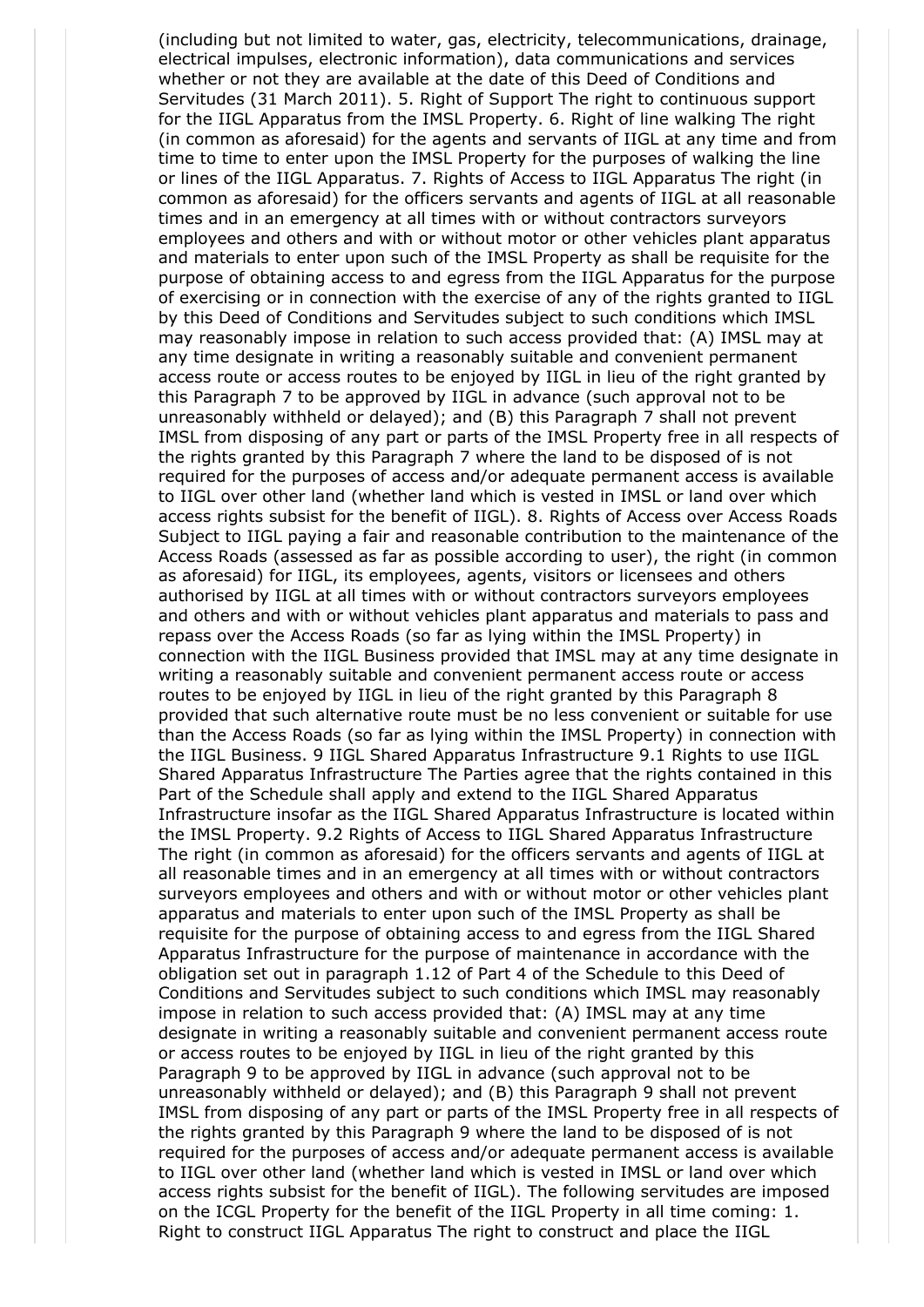Apparatus in the Corridors in accordance with the Construction Provisions. 2. Right to maintain IIGL Apparatus The right to maintain in position the IIGL Apparatus. 3. Right to carry out necessary works The right to carry out such works on the ICGL Property as may be required for the purpose of laying constructing maintaining adjusting altering renewing repairing testing cleansing relaying making safe protecting or removing any part or parts of the IIGL Apparatus and/or for the purpose of exercising any other rights granted to IIGL by this Deed of Conditions and Servitudes. 4. Right of user The right to free and uninterrupted use of the IIGL Apparatus for the passage and re-passage of substances, chemicals, matter or energy and all utilities (including but not limited to water, gas, electricity, telecommunications, drainage, electrical impulses, electronic information), data communications and services whether or not they are available at the date of this Deed of Conditions and Servitudes (31 March 2011). 5. Right of Support The right to continuous support for the IIGL Apparatus from the ICGL Property. 6. Right of line walking The right (in common as aforesaid) for the agents and servants of IIGL at any time and from time to time to enter upon the ICGL Property for the purposes of walking the line or lines of the IIGL Apparatus. 7. Rights of Access to IIGL Apparatus The right (in common as aforesaid) for the officers servants and agents of IIGL at all reasonable times and in an emergency at all times with or without contractors surveyors employees and others and with or without motor or other vehicles plant apparatus and materials to enter upon such of the ICGL Property as shall be requisite for the purpose of obtaining access to and egress from the IIGL Apparatus for the purpose of exercising or in connection with the exercise of any of the rights granted to IIGL by this Deed of Conditions and Servitudes subject to such conditions which ICGL may reasonably impose in relation to such access provided that: (A) ICGL may at any time designate in writing a reasonably suitable and convenient permanent access route or access routes to be enjoyed by IIGL in lieu of the right granted by this Paragraph 7 to be approved by IIGL in advance (such approval not to be unreasonably withheld or delayed); and (B) this Paragraph 7 shall not prevent ICGL from disposing of any part or parts of the ICGL Property free in all respects of the rights granted by this Paragraph 7 where the land to be disposed of is not required for the purposes of access and/or adequate permanent access is available to IIGL over other land (whether land which is vested in ICGL or land over which access rights subsist for the benefit of IIGL). 8. Rights of Access over Access Roads Subject to IIGL paying a fair and reasonable contribution to the maintenance of the Access Roads (assessed as far as possible according to user), the right (in common as aforesaid) for IIGL, its employees, agents, visitors or licensees and others authorised by IIGL at all times with or without contractors surveyors employees and others and with or without vehicles plant apparatus and materials to pass and repass over the Access Roads (so far as lying within the ICGL Property) in connection with IIGL Business provided that ICGL may at any time designate in writing a reasonably suitable and convenient permanent access route or access routes to be enjoyed by I1GL in lieu of the right granted by this Paragraph 8 provided that such alternative route must be no less convenient or suitable for use than the Access Roads so far as lying within the ICGL Property) in connection with the IIGL Business. 9. IIGL Shared Apparatus Infrastructure 9.1 Rights to use IIGL Shared Apparatus Infrastructure The Parties agree that the rights contained in this Part of the Schedule shall apply and extend to the IIGL Shared Apparatus Infrastructure insofar as the IIGL Shared Apparatus Infrastructure is located within the ICGL Property. 9.2 Rights of Access to IIGL Shared Apparatus Infrastructure The right (in common as aforesaid) for the officers servants and agents of IIGL at all reasonable times and in an emergency at all times with or without contractors surveyors employees and others and with or without motor or other vehicles plant apparatus and materials to enter upon such of the ICGL Property as shall be requisite for the purpose of obtaining access to and egress from the IIGL Shared Apparatus Infrastructure for the purpose of maintenance in accordance with the obligation set out in paragraph 1.12 of Part 4 of the Schedule to this Deed of Conditions and Servitudes subject to such conditions which ICGL may reasonably impose in relation to such access provided that: (A) ICGL may at any time designate in writing a reasonably suitable and convenient permanent access route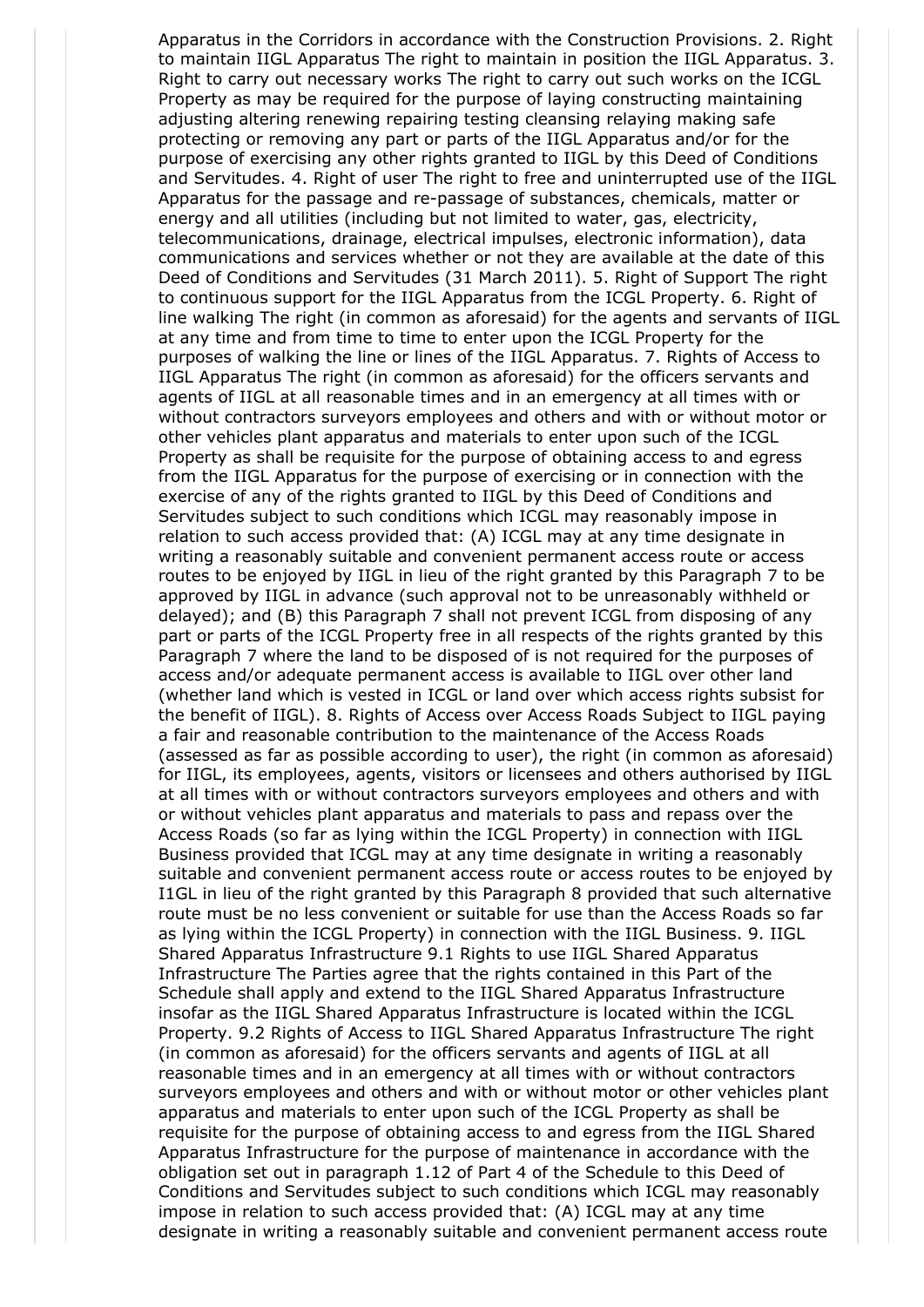or access routes to be enjoyed by IIGL in lieu of the right granted by this Paragraph 9 to be approved by IIGL in advance (such approval not to be unreasonably withheld or delayed); and (B) this Paragraph 9 shall not prevent ICGL from disposing of any part or parts of the ICGL Property free in all respects of the rights granted by this Paragraph 9 where the land to be disposed of is not required for the purposes of access and/or adequate permanent access is available to IIGL over other land (whether land which is vested in ICGL or land over which access rights subsist for the benefit of IIGL). PART 4 The Servitude Conditions 1. ALL PARTY UNDERTAKINGS The Parties undertake to each other that in respect of the exercise of the Servitudes referred to in this Deed of Conditions and Servitudes, any Benefited Proprietor exercising a Servitude will: 1.1 Make good damage etc. at all times take all reasonable and proper precautions to ensure that in the exercise of the relevant Servitudes as little damage as possible is caused to the Burdened Property or Burdened Properties and any structures equipment pipes and other apparatus thereon or hereunder (whether the property of the Burdened Proprietor or of a third party) and make good or pay compensation to the Burdened Proprietor or the occupier of the Burdened Property or other the owners of such structures equipment pipes and apparatus for any damage caused by the Benefited Proprietor to the Burdened Property and any structures equipment pipes and other apparatus thereon or thereunder but excluding compensation for any business or consequential losses; 1.2 Reinstatement with all practicable speed reinstate and put any part of the Burdened Property used or opened or broken up in the exercise of the Servitudes into as good a condition in all respects as the same was in prior to such use or opening or breaking up as aforesaid; 1.3 Keep Apparatus in repair etc. keep its Apparatus in good repair and condition in a manner appropriate to a Reasonable and Prudent Constructor and indemnify and keep indemnified any Burdened Proprietor and its tenants or licensees or other the occupier or occupiers for the time being of any Burdened Property or other the owners of any structures equipment pipes or other apparatus thereon or thereunder from and against all claims and liabilities whatsoever in respect of the exercise of the Servitudes except any claims and liabilities occasioned by the neglect or default of the person or body claiming the benefit of such indemnity; 1.4 Comply with Construction Provisions etc. perform observe comply with and be bound by: (A) the Construction Provisions; (B) the Diversion Provisions; and (C) the Works Provisions so far as the same fall to be performed observed and complied with by the Benefited Proprietor; 1.5 Comply with statutory obligations etc. comply with all requirements under all relevant statutes and applicable consents and regulations howsoever arising in connection with its Apparatus and/or the exercise of the Servitudes and indemnify and keep indemnified any Burdened Proprietor, its agents tenants and licensees against any breach, non-observance or non-performance of the same; 1.6 Title Burdens and Conditions perform, comply with and observe the Title Burdens and Conditions in so far as they relate to the Burdened Property but only in so far as such Title Burdens and Conditions relate to or affect its Apparatus and/or the exercise of the Servitudes and fall to be performed, complied with and observed in connection with the Apparatus or the exercise of the Servitude in question and to indemnify and keep indemnified the Burdened Proprietor from and against all claims and liabilities arising by virtue of any breach, non-performance, noncompliance or non-observance thereof committed or permitted or suffered by or on the part of any Burdened Proprietor, its employees agents contractors workmen and licensees; 1.7 Insurance effect at their own cost and maintain at all times a policy or policies of comprehensive insurance relating to the Apparatus in respect of the Insured Risks in a sum to be reasonably jointly agreed among the Parties with such insurers as is jointly agreed by the Parties; 1.8 Payment provisions 1.8.1 where any works are carried out in any Burdened Property in the exercise of the Servitude in question, pay to the relevant Burdened Proprietor within 28 days of written demand the Burdened Proprietor's proper and reasonable costs (including internal management costs) in providing a facilitation service for such works including (without limitation): (D) facilitation of access onto the Burdened Property for the purpose of carrying out the works in accordance with the Works Provisions; (E) inductions and issue of Permit to Work in accordance with the Works Provisions; (F) reviewing method statements and monitoring design and safety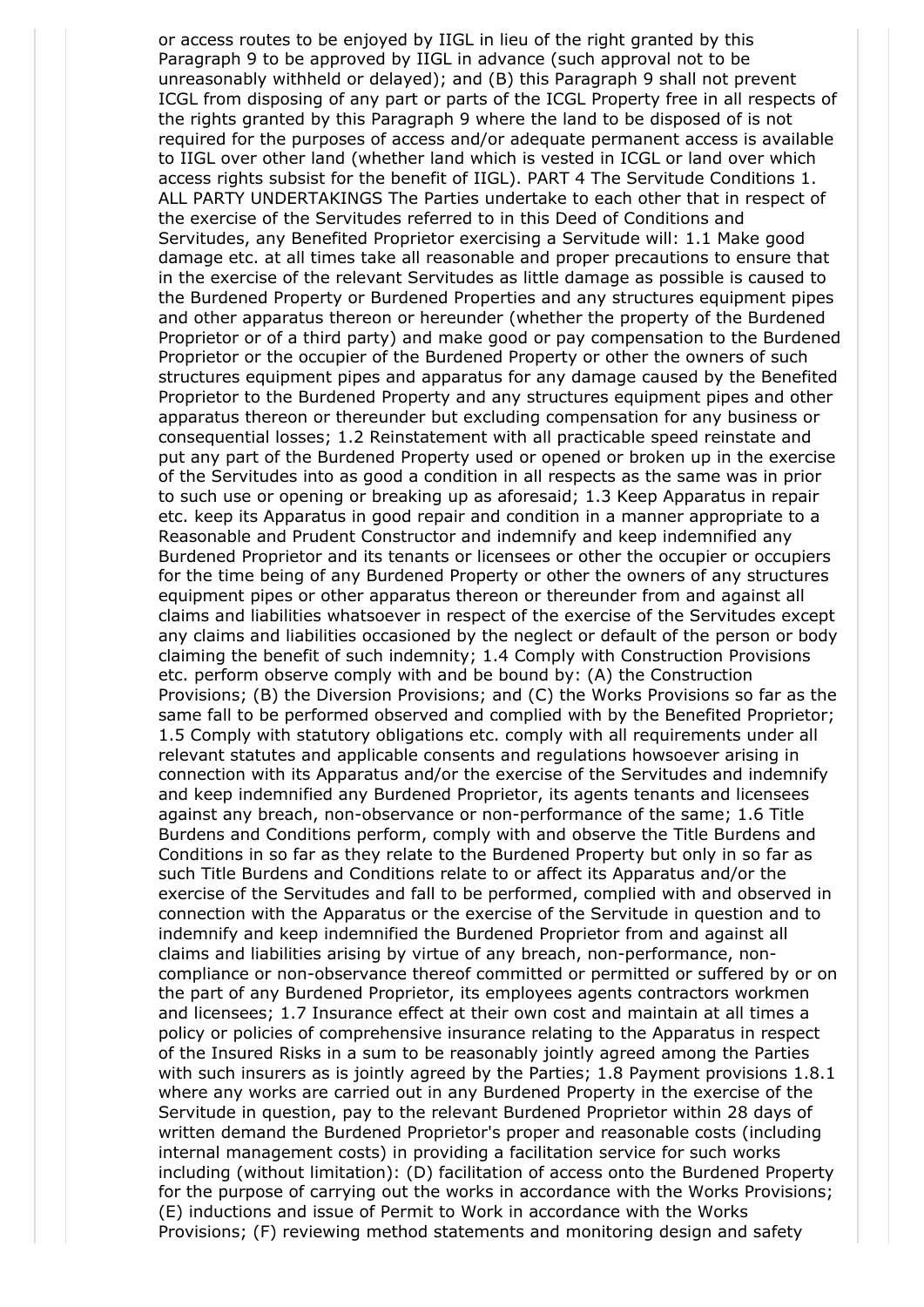reviews; and (G) monitoring and auditing any works conducted; 1.9 Rates and taxes pay discharge and indemnify any Burdened Proprietor against all rates taxes and other outgoings payable in respect of the Apparatus of the Benefited Proprietor; 1.10 Pay interest on sums due under this Deed of Conditions and Servitudes if any of the sums (whether formally demanded or not) payable to any Burdened Proprietor by a Party under this Deed of Conditions and Servitudes shall not be paid so that the Burdened Proprietor receives full value in cleared funds within fourteen days of the date when payment is due the relevant Party shall pay interest on such sums at 4% per annum over the base rate from time to time of Barclays Bank plc from and including the date when payment was due to the date of payment to the Burdened Proprietor (both before and after any judgment); and 1.11 Value Added Tax in respect of any obligation under this Deed of Conditions and Servitudes to make any payment to any Burdened Proprietor pay any Value Added Tax chargeable in respect of the supply to which such payment relates. 1.12 Shared Apparatus Infrastructure To the extent that any Party makes use of Shared Apparatus Infrastructure then that Party will be liable, along with any other Party or Parties using the same, to jointly, with the said Party or Parties using the same, on a fair and equitable basis maintain the said Shared Apparatus Infrastructure in good repair and condition. 2. AGREEMENTS AND DECLARATIONS the Parties hereby agree and declare as follows: 2.1 Ownership of Apparatus (A) that at all times a Party's Apparatus shall be and remain in the ownership of the Party and available for the exclusive use of that Party; (B) all Shared Apparatus Infrastructure shall be and remain the property of the Parties that benefit from the Shared Apparatus Infrastructure/or the relevant third party (as applicable); (C) if any Party fails to make good any breach of its undertaking to maintain the Shared Apparatus Infrastructure in good repair and condition within 30 days after the giving of written notice by any other Party to the Shared Apparatus Infrastructure specifying the nature of the breach (or sooner if reasonably required and specified in such notice), any of the Parties to the shared Apparatus Infrastructure and all persons authorised by them shall be entitled to access the Property belonging to the other Parties and carry out such works as are required to remedy the breach and put the Shared Apparatus Infrastructure in good repair and condition; 2.2 New Corridors (A) if at any time or times a Party, being a Benefited Proprietor, desires to lay the whole or any particular part of an item of their Apparatus on or in a Corridor but there is no adequate space within the existing Corridors to accommodate their Apparatus, then the Benefited Proprietor shall supply to the relevant Burdened Proprietor full details of the Apparatus and a proposal for a new corridor route; (B) the route of the new Corridor shall be such route within the Burdened Property as shall be agreed between the Burdened Proprietor and the Benefited Proprietor or failing agreement as shall be determined by an arbitrator to be appointed (in default of agreement between the parties) by the President as being a route which is available and will cause the least possible interference with the use and enjoyment by the Burdened Proprietor of the Burdened Property and the Burdened Proprietor's ability to develop the Burdened Property commensurate with the reasonable requirements of the Benefited Proprietor in connection with the use of their Apparatus; (C) on agreement as to the route of a new Corridor: (i) no consideration shall be payable by the Benefited Proprietor to the Burdened Proprietor; (ii) all reasonably incurred costs and expenses in connection with the preparation and use of the new Corridor shall be borne by the Benefited Proprietor and all such reasonably incurred costs and expenses properly incurred by the Burdened Proprietor shall be paid to the Burdened Proprietor by the Benefited Proprietor on demand; (iii) there shall be no interruption in the Burdened Proprietor's business during the preparation and use of the new Corridor and the Burdened Property must be accessible to the Burdened Proprietor at all times; (iv) the Burdened Proprietor shall be requested by the Benefited Proprietor enter into such further instrument or deed as may be necessary to document the new Corridor and the rights and obligations of the Burdened Proprietor and Benefited Proprietor respectively in relation thereto; (v) the preparation and use of the new Corridor shall be carried out by the Benefited Proprietor with all reasonable dispatch and all work in connection with such preparation and use shall be executed in a manner appropriate to a Reasonable and Prudent Constructor; 2.3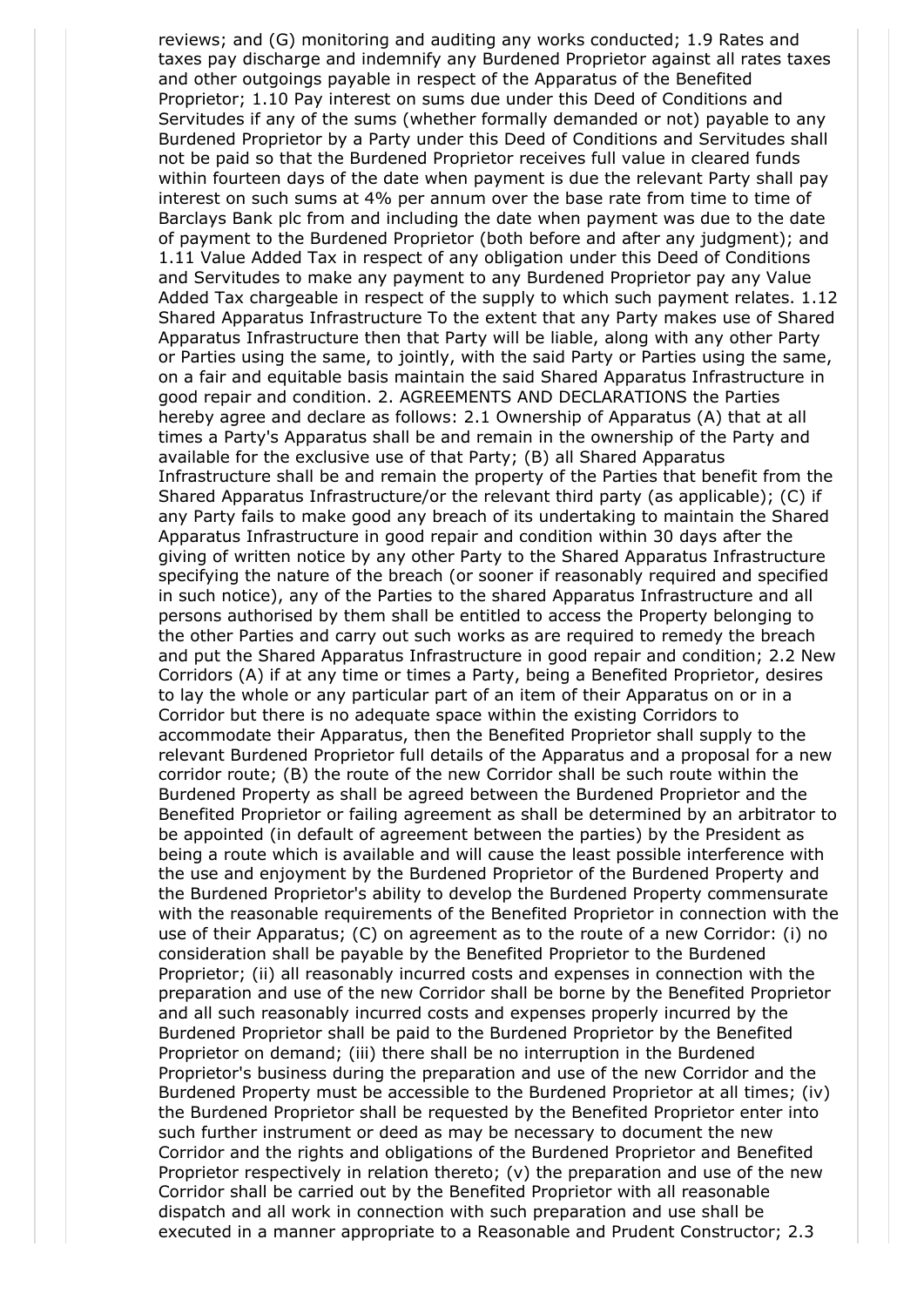Abandonment if at any time or times a Party being a Benefited Proprietor shall desire to abandon any item of their Apparatus or parts thereof and shall give written notice of such desire to the Burdened Proprietor then subject as provided in this Deed of Conditions and Servitudes everything contained in this Deed of Conditions and Servitudes shall cease to have effect in relation to such Apparatus or parts of it abandoned without prejudice: (A) to any claim by the Burdened Proprietor or by the Benefited Proprietor in respect of any antecedent breach of any undertaking or condition herein contained; or (B) to the right of the Burdened Proprietor to apply to the Benefited Proprietor for a formal discharge of the Servitudes in whole or in part (as the case may be) with regard to that item of Apparatus which release shall not be unreasonably withheld and the whole costs and expenses thereof shall be paid by the Benefited Proprietor Provided that: (C) to the extent that such abandoned item of Apparatus (or the part or parts thereof so abandoned) is exposed and can be removed without breaking the ground of the Burdened Property, the Benefited Proprietor may remove and the Burdened Proprietor shall be entitled to require the Benefited Proprietor to remove from the Burdened Property such abandoned item which removal the Benefited Proprietor undertakes to carry out with all reasonable despatch; (D) to the extent that such abandoned item of Apparatus (or the part or parts thereof so abandoned) is concealed and cannot be removed without breaking the ground of the Burdened Property, the Benefited Proprietor may remove and the Burdened Proprietor shall be entitled to require the Benefited Proprietor to remove from the Burdened Property or purge, stop up and otherwise make safe such abandoned item to the extent agreed between the Burdened Proprietor and the Benefited Proprietor (both parties acting reasonably); and (E) nothing herein contained shall release the Benefited Proprietor from its obligations under Paragraph 6.8 of this Part of the Schedule or under the provisions of any applicable legislation; 2.4 Burdened Proprietor Works subject to compliance with the Burdened Proprietor's undertaking in paragraph 1.12 of this Part of the Schedule, the Burdened Proprietor and/or other occupier of the Burdened Property shall have the right to provide new or improved roads, footpaths or other accesses across the Apparatus belonging to a Benefited Proprietor and to lay maintain and support pipelines sewers drains pipes cables ducts and other services media and apparatus across or under the said Apparatus subject to compliance with the following conditions: (A) save in cases of emergency the Burdened Proprietor or such occupier shall before exercising the said right furnish plans or other appropriate details of the work to the Benefited Proprietor for approval of the Benefited Proprietor (such approval not to be unreasonably withheld or delayed); (B) the Benefited Proprietor may specify any protective works whether temporary or permanent which the Benefited Proprietor reasonably requires to be carried out to ensure the safety of the Apparatus and such protective works shall be constructed by and at the cost of the Burdened Proprietor and in a manner appropriate to a Reasonable and Prudent Constructor; and (C) such work shall be carried out in accordance with the plans or details so submitted to the Benefited Proprietor and shall when commenced be carried out in a manner appropriate to a Reasonable and Prudent Constructor with all reasonable despatch; 2.5 Provision re applications for approval consent wherever in this Deed of Conditions and Servitudes or the Schedule a provision (a "relevant provision") appears which requires one Party to obtain a consent or approval (an "approval") from any other Party or Parties and the relevant provision provides that this Clause 2.5 shall apply the relevant provision shall be deemed to be qualified by a proviso to the effect that: (A) the approval in question will not be unreasonably withheld or delayed; (B) any application for such approval shall be accompanied by such plans drawings specifications and other details reasonably required to enable the party to whom the application is made to decide whether the approval should be granted or withheld; and (C) any refusal to grant an approval shall be accompanied by a proper statement of the reason or reasons why the approval has not been granted and in the absence of such a statement shall not rank as a refusal to grant an approval for the purpose of this Deed of Conditions and Servitudes; 2.6 Costs Any Party making an application for approval or carrying out Works pursuant to this Deed of Conditions and Servitudes shall pay any other Party's proper and reasonable costs (including an allowance for management costs) incurred in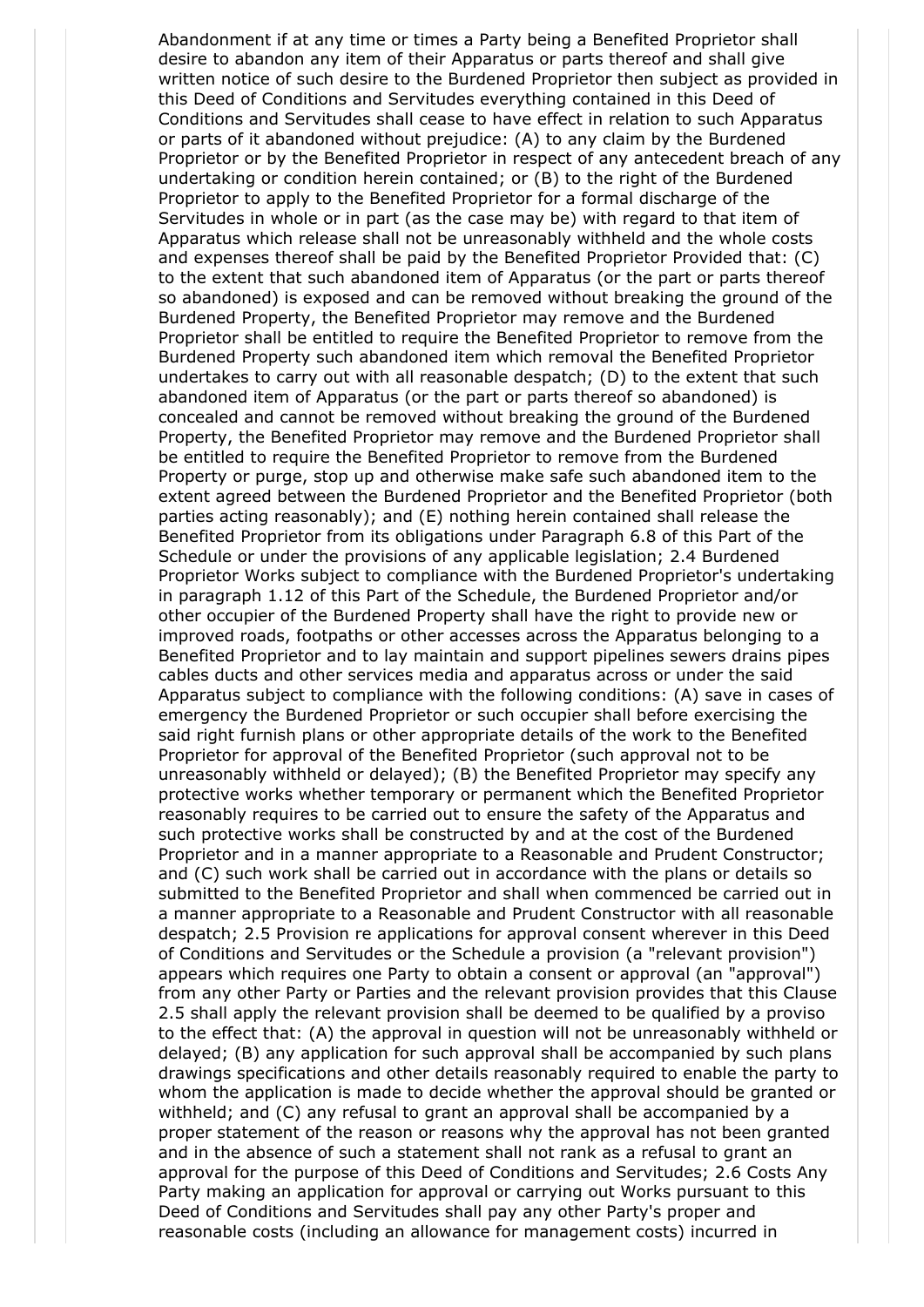granting or refusing any approval requested pursuant to the terms of this Deed of Conditions and Servitudes or in supervising inspecting or approving any works carried out pursuant to the terms of this Deed of Conditions and Servitudes with the maximum amount of such casts to be agreed between the relevant Parties, acting reasonably, in advance; 2.7 Value Added Tax unless the contrary is expressed any sum specified in this Deed of Conditions and Servitudes is (and any sum to be agreed determined or ascertained pursuant to the provisions of this Deed of Conditions and Servitudes shall be) a sum exclusive of Value Added Tax; 2.8 Notices any notice under or in relation to this Deed of Conditions and Servitudes shall be in writing. Any notice to any Party shall be sufficiently served if sent by Recorded Delivery Post to its Registered Office and (if the Party shall be a person) shall be sufficiently served if sent by Recorded Delivery Post to him at his last known address in Great Britain or Northern Ireland. Any notice sent by Recorded Delivery Post shall be deemed duly served at the expiry of two days after the date of posting. In proving service it shall be sufficient to prove that the envelope containing the notice was duly addressed to the Party in accordance with this Clause and posted to the place to which it was so addressed; 2.9 Not to undermine etc. Apparatus Any Burdened Proprietor undertakes not to undermine, remove or damage the Apparatus of any Benefited Proprietor or the support for Apparatus of any Benefited Proprietor, not to raise the ground level or build upon or over Apparatus of any Benefited Proprietor and to make good or pay compensation to any Burdened Proprietor for any damage caused by a Party to the Apparatus of any Benefited Proprietor and not to do anything (save for in an emergency) which may interfere with free flow and passage through the Apparatus of any Benefited Proprietor or interfere with the ability of any Benefited Proprietor to gain access to, inspect, repair, maintain or replace their Apparatus; 2.10 Saving Provision Notwithstanding the provisions of this Deed of Conditions and Servitudes, in that the Parties have agreed that the Servitudes referred to in this Deed of Conditions and Servitudes are those required and necessary for the operation of the respective businesses (as herein defined) carried on by the Parties within the Whole Property, in the event that this Deed of Conditions and Servitudes does not correctly reflect the Servitudes deemed by a Party to be so required and necessary for the operation of its businesses (as herein defined) following the transfers of ownership referred to in the preamble of this Deed of Conditions and Servitudes, each Party will act reasonably in cooperating with the other Parties in granting any additional or substitute rights over their respective interests in the Whole Property deemed to be required or necessary for the operation of the relevant business (as herein defined) of the Party in question. 3. DISPUTES If any dispute shall arise between the Parties to this Deed of Conditions and Servitudes as to the construction or effect of this Deed of Conditions and Servitudes or any provision of this Deed of Conditions and Servitudes or otherwise in connection with the Servitudes or any matter arising out of this Deed of Conditions and Servitudes such dispute shall (in the absence of any express provision to the contrary) be referred to a single arbitrator who shall act as an expert and who shall be appointed in default of agreement on the application by any Party by: (i) the President (or other most senior officer available) of the Law Society of Scotland (in the case of a dispute with regard to the construction of this Deed of Conditions and Servitudes); (ii) the president (or other most senior officer available) of the Scottish Branch of the Royal Institution of Chartered Surveyors (in any other case); (iii) and declaring that if there is any dispute as to whether sub-paragraph (i) or (ii) applies in any given case, it will be for the President (or other most senior officer available) of the Law Society of Scotland to decide which of the said sub-paragraphs applies. and who shall be entitled to include in his amount a direction as to the payment of his costs failing which such costs shall be borne by the Parties to the dispute in equal shares and who if required by any Party to the dispute shall be entitled and obliged to permit any dispute relating to the contributions to be made towards the cost of repairing maintaining and renewing any Shared Apparatus Infrastructure to be consolidated with any other reference for determination relating to the same Shared Apparatus Infrastructure under any similar document requiring contributions to be made towards such cost. 4. THE CONSTRUCTION PROVISIONS 4.1. Apparatus No Apparatus may be constructed by any Benefited Proprietor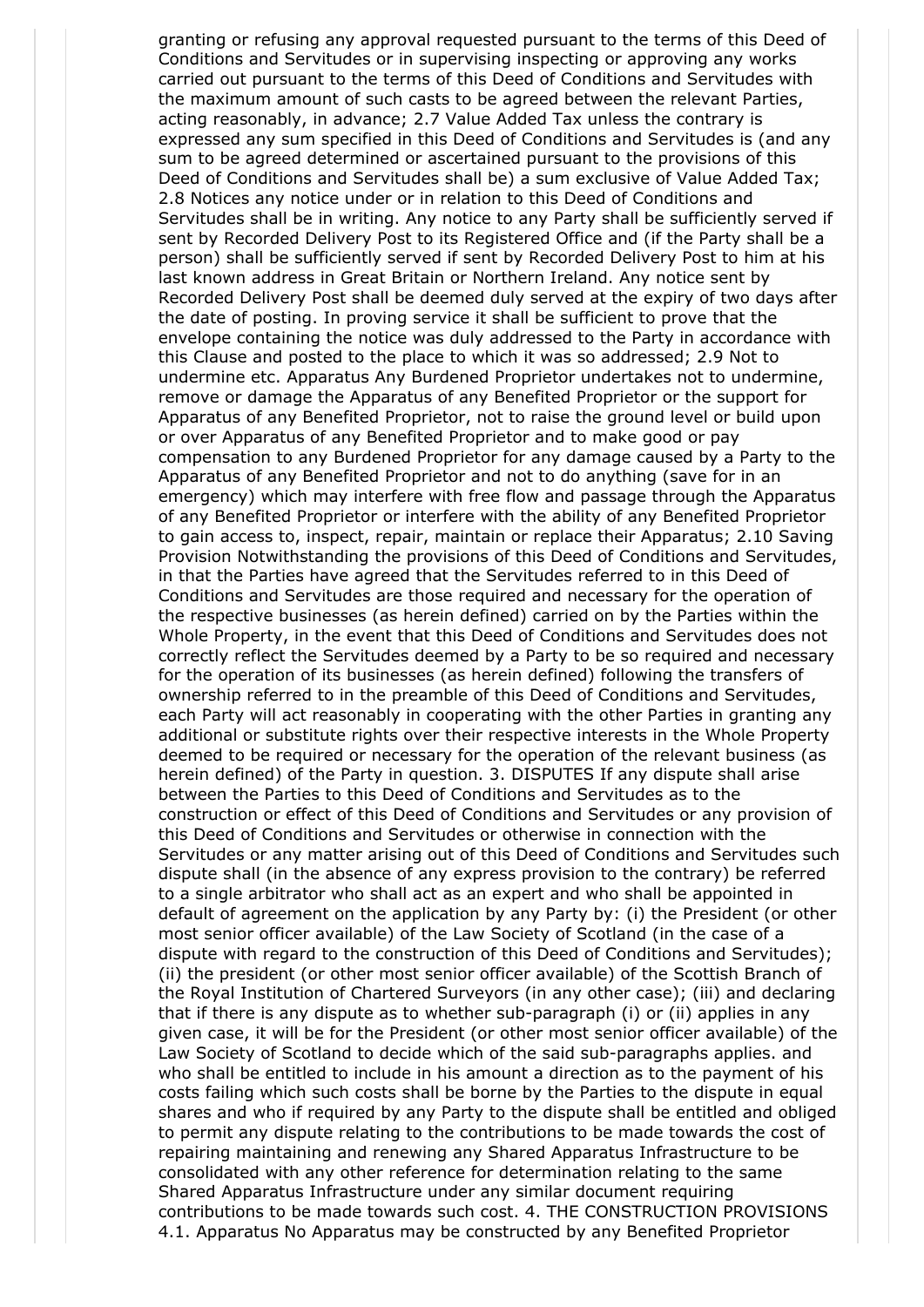within a Burdened Property unless: 4.1.1 the Party being the Benefited Proprietor has first given to the Burdened Proprietor in question not less than thee months' written notice of the Benefited Proprietor's intention to construct the Apparatus; 4.1.2 the Benefited Proprietor has specified in such notice the identity of the material or substance to be transmitted through any pipeline comprised in the Apparatus; 4.1.3 the Benefited Proprietor has obtained the written approval of the Burdened Proprietor in question pursuant to Paragraph (4.3 of this Part of the Schedule (unless such approval is unreasonably withheld or delayed); and 4.1.4 construction of the Apparatus concerned has commenced not later than the later of the following dates: (A) the date two (2) years after the date of the notice under Paragraph 4.1.1 above; and (B) the date eighteen (18) months after the giving by the Burdened Proprietor in question of its written approval pursuant to Paragraph 4.1.3 of this Part of the Schedule with regard to the Apparatus concerned. 4.2. Infrastructure No Infrastructure shall be constructed by a Benefited Proprietor within a Burdened Property save in accordance with the following provisions and procedures, namely: 4.2.1 Where the whole or any particular part of an item of Apparatus is to be laid on or in a Corridor no Infrastructure will be constructed if adequate space to accommodate the Apparatus or part thereof in question exists on existing Infrastructure on the Corridors and the Burdened Proprietor will use all reasonable endeavours in the light of its own, the Benefited Proprietor's and any relevant third parties' anticipated requirements to make available to the Benefited Proprietor any space which exists on existing Infrastructure. 4.2.2 Where the whole or any particular part of an item of Apparatus is to be laid on or in a Corridor and adequate space to accommodate the item of Apparatus or part thereof in question does not exist on existing Infrastructure: (A) the Benefited Proprietor will as soon as reasonably practicable following the date of giving of the Construction Notice relating to the Apparatus in question submit to the Burdened Proprietor for approval (as to which paragraph 2.5 of this Part of the Schedule shall apply) drawings, specifications and other requisite details of the Infrastructure required in connection with the Apparatus; and (B) all construction work in connection with such Infrastructure shall (following approval of the drawings specifications and other details thereof as aforesaid) be carried out by the Burdened Proprietor at the cost of the Benefited Proprietor. 4.2.3 Where the Benefited Proprietor is to construct Infrastructure pursuant to Paragraph 4.2.2 of this Part of the Schedule it will use all reasonable endeavours to secure that the relevant construction is carried out in such manner as to ensure that the agreed timetable and programme of works can be adhered to. 4.2.4 The Benefited Proprietor and the Burdened Proprietor will each afford to the other party reasonably adequate rights to monitor and inspect the carrying out and the progress of the construction work. 4.3. Limitation of Servitudes The Servitudes set out in paragraph 1 of each of Parts 1, 2 and 3 of the Schedule shall not be exercisable by the relevant Benefited Proprietor unless and until the relevant Benefited Proprietor shall have obtained the written approval of the Burdened Proprietor with regard to the routing design and specification of the Apparatus in question (which shall reflect the Burdened Proprietor's requirements to use space within and adjoining the Corridors in the most efficient manner possible and the construction method and programme of works (as to which paragraph 2.5 of this Part of the Schedule shall apply) provided that it shall be reasonable for the Burdened Proprietor to require as a condition of the giving of any such approval that the cost of any alterations or modifications which may reasonably be required to any buildings structures apparatus or equipment (whether of the Burdened Proprietor or of a third party) and any costs and expenses resulting therefrom should be borne by the relevant Benefited Proprietor 5. THE DIVERSION PROVISIONS 5.1. Definitions In this Schedule the following expressions shall have the following meanings that is to say: 5.1.1 "development" shall have the meaning assigned to it in the Planning Act; 5.1.2 "planning permission" shall have the meaning assigned to it by the Planning Act; and 5.1.3 "the diversion route" means the route to be agreed or determined in accordance with Paragraph 5.3 of this Part of the Schedule. 5.2. Consultation to avoid diversion 5.2.1 If at any time or times a Burdened Proprietor desires to carry out any development of or on the Burdened Property traversed by Apparatus of or used by a Benefited Proprietor the Burdened Proprietor will: (A) supply to the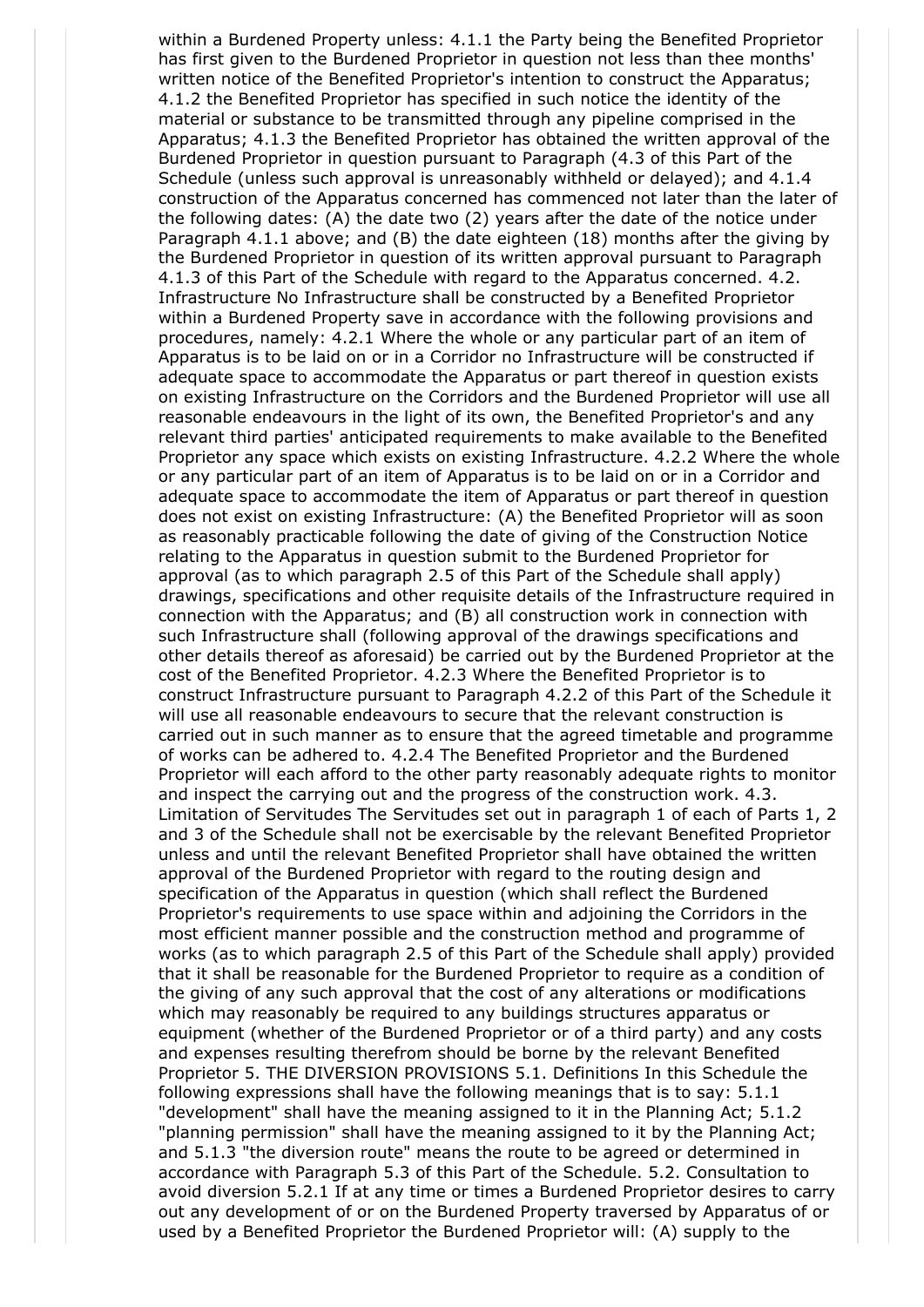Benefited Proprietor in question full details thereof in writing and indicate whether the diversion of the Apparatus (or part of it) is likely to be required; and (B) use all reasonable endeavours at the cost of the Burdened Proprietor so to arrange the development so as to avoid the diversion of the Apparatus and will consult with the Benefited Proprietor in question to this end and reimburse the reasonable costs of the Benefited Proprietor incurred in connection with any diversion or proposed diversion. 5.2.2 If following such consultations: (A) the Burdened Proprietor obtains planning permission for the development (or no planning permission is required therefor) but development is prevented by reason of the position of the Apparatus (or part of it) or would be so prevented except for other reasons which the Burdened Proprietor can demonstrate to be readily surmountable and will not result in the Benefited Proprietor incurring any expense; or (B) planning permission for the development is refused by reason of the position of the Apparatus (or part of it) or where the planning permission is refused in part by such reason aforesaid and in part due to other reasons which the Burdened Proprietor can demonstrate to be readily surmountable and will not result in the Benefited Proprietor incurring any cost the Burdened Proprietor shall be entitled to give written notice to the Benefited Proprietor stating that the Burdened Proprietor requires the diversion of the Apparatus (or part of it) whereupon the Benefited Proprietor in question will divert the same along the diversion route subject to the observance by the Burdened Proprietor of the obligations on its part contained in this Schedule PROVIDED THAT the Benefited Proprietor may in lieu of the diversion of Apparatus (or part of it) carry out such works thereto (in a manner appropriate to a Reasonable and Prudent Constructor) as may be requisite to ensure that the position thereof does not prevent the development or, as the case may be, does not impede the grant of the planning permission. 5.3. Diversion Route The diversion route shall be such route within the Burdened Property as shall be agreed between the Burdened Proprietor and the relevant Benefited Proprietor or failing agreement as shall be determined by an arbitrator to be appointed (in default of agreement between the Parties) by the President as being the route which will cause the least possible interference with the use and enjoyment by the Burdened Proprietor of the Burdened Property commensurate with the reasonable requirements of the Benefited Proprietor in connection with the use of the Apparatus. 5.4. Conditions of Diversion On a diversion under the preceding Paragraphs of this Schedule: 5.4.1 no consideration shall be payable by the Benefited Proprietor in question to the Burdened Proprietor (or vice versa); 5.4.2 all costs and expenses of the diversion (or of any works in lieu of diversion carried out pursuant to the proviso to Paragraph 5.2.2 of this Part of the Schedule) properly incurred by the Benefited Proprietor in question shall be borne by the Burdened Proprietor and paid to the Benefited Proprietor on demand; 5.4.3 any interruption in the use of the Apparatus shall be kept to a minimum and so far as practicable the diverted Apparatus shall be constructed ready for connection in its diverted position before the Apparatus in its existing position is disconnected; 5.4.4 if the diversion has the effect of rendering or the Apparatus or any part thereof inaccessible the Burdened Proprietor wilt make available such access routes as may be requisite for such purpose; 5.4.5 the Burdened Proprietor shall if requested by the Benefited Proprietor in question enter into such further instrument or deed as may be necessary to document the diversion and the rights and obligations of the Burdened Proprietor and the Benefited Proprietor respectively in relation thereto; 5.4.6 subject to compliance by the Burdened Proprietor with Paragraph 5.4.2 of this Part of the Schedule the diversion of the Apparatus shall be carried out by the relevant Benefited Proprietor with all reasonable despatch and all work in connection therewith shall be executed in a manner appropriate to a Reasonable and Prudent Constructor; and 5.4.7 the points where the Apparatus enters the Burdened Property will not (unless the Benefited Proprietor otherwise allows) be altered. 6. THE WORKS PROVISIONS 6.1.1 A Benefited Proprietor will not carry out any works upon a Burdened Property without first obtaining and thereafter strictly complying with a Permit to Work and will not carry out any such works unless the identity of the contractor carrying out such works shall first have been approved in writing by the Burdened Proprietor in question as to which paragraph 2.5 of this Part of the Schedule shall apply. 6.1.2 In applying for any Permit to Work the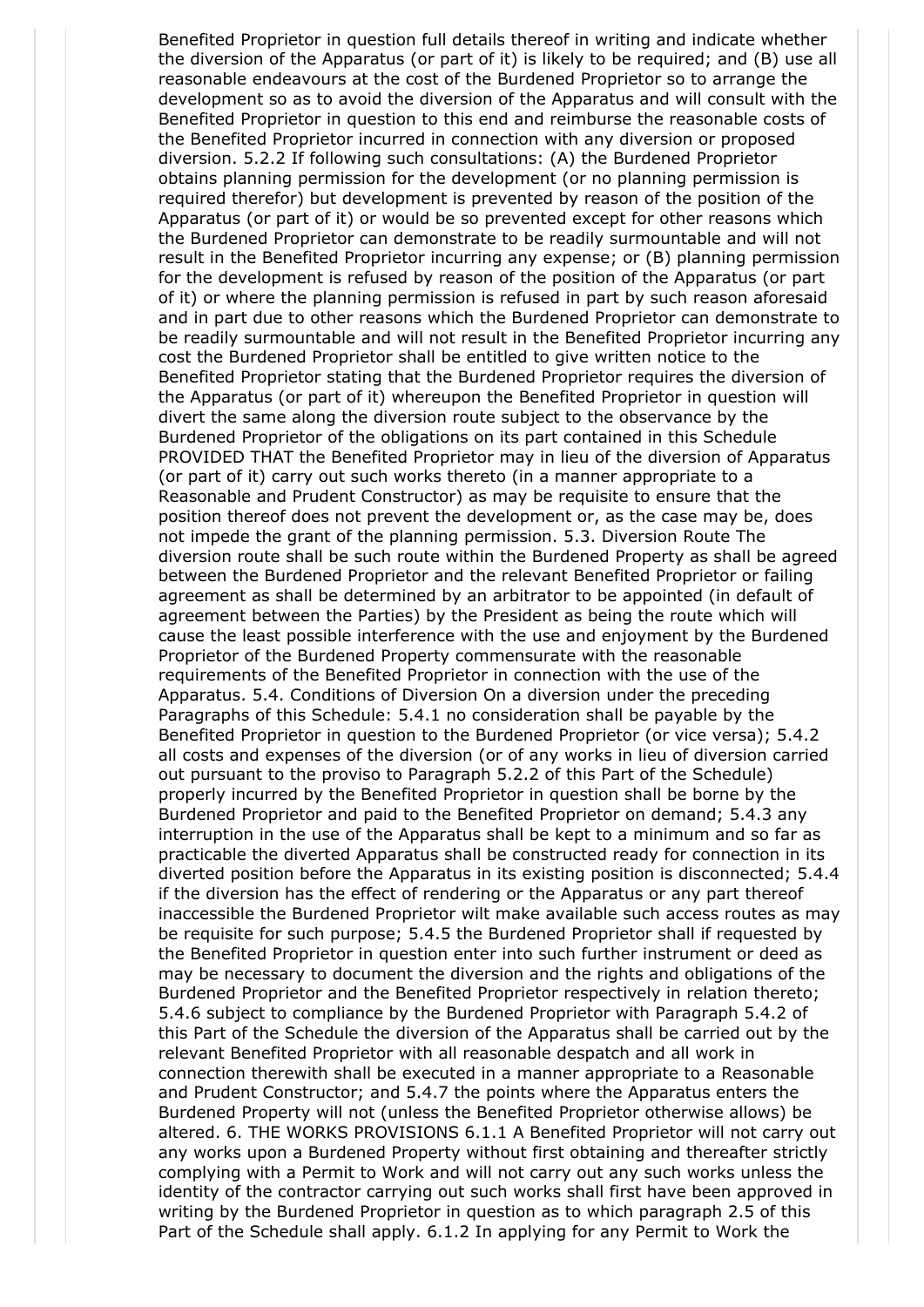intended works will be defined by the Benefited Proprietor in detail to the extent that it is reasonable and practicable to do so and any application for such a permit will be in writing. 6.1.3 Any Permitted Work may include reasonable conditions which will be met strictly by the Benefited Proprietor( before and during the carrying out of the works in question relating to safety and protection for personnel plant pipelines and other equipment likely to be affected by the works in question. 6.1.4 Any Permit to Work may be withdrawn by the relevant Burdened Proprietor forthwith if the conditions therein contained are not complied with at all times in all material respects. 6.1.5 All work to be undertaken by the Benefited Proprietor in question in accordance with the provisions of this Deed of Conditions and Servitudes shall be carried out and completed in all respects in a manner appropriate to a Reasonable and Prudent Constructor. 6.2. The Benefited Proprietor in question will give the affected Burdened Proprietor and any occupier of the affected Burdened Property as much notice as may be reasonably practicable of any intention to exercise such of the Servitudes as involve the execution of works on the Burdened Property in question with a view to enabling the Burdened Proprietor in question and such occupier to make suitable arrangements with respect to their activities and operations on the relevant Burdened Property. The period of notice shall in any event (except in emergency) be not less than twentyeight days and all movements of pipes vehicles and machinery in the exercise of the Servitudes will be carried out so far as is reasonably possible in accordance with a programme of which the relevant Burdened Proprietor and any occupier of the Burdened Property in question shall be kept aware. 6.3. The Benefited Proprietor in question will ensure that at all times during the exercise of the Servitudes all means of access to and from the affected Burdened Property are kept open and available for use by the relevant Burdened Proprietor or other occupier. 6.4.1 The Benefited Proprietor in question will provide all temporary and permanent underpinning and support for all buildings structures apparatus and equipment of the relevant Burdened Proprietor in or adjacent to the Apparatus required in the exercise of the Servitudes or any of them and all such work will be carried out in a manner appropriate to a Reasonable and Prudent Constructor. 6.4.2 Where the works to be carried out by a Benefited Proprietor necessitate the provision of protective or other works (whether temporary or permanent) to safeguard and protect the buildings structures apparatus and equipment of a Burdened Proprietor or any third party the cost thereof shall be borne by the Benefited Proprietor in question. 6.5. All ditches open drains and watercourses interfered with by the exercise of the Servitudes or by access to and from the Apparatus will be maintained by the Benefited Proprietor in question in an effective condition and will be left in as good a condition as before such interference. 6.6. Except in case of emergency a Benefited Proprietor will where practicable give to all occupiers of the affected Burdened Property prior notice of intended inspection or of any other intended entry in exercise of the Servitudes. All representatives of the Benefited Proprietor in question and its servants or agents whilst so engaged will carry and produce on request adequate means of identification and all damage caused by such representatives servants or agents in the course of any such entry will be made good or compensation paid therefor. 6.7. The Benefited Proprietor in question will so far as practicable carry out reinstatement of damage caused in the exercise of the Servitudes in lieu of paying compensation in respect of any such damage. 6.8. Should a Benefited Proprietor at any time decide to abandon the Apparatus or any part of it the Benefited Proprietor in question will unless the same shall be removed pursuant to the provisions of paragraph 2.3 of this Part of the Schedule render and keep the same harmless. 6.9. Each Benefited Proprietor will comply with all requirements under (A) the Planning Legislation; (B) the Pipe-lines Act 1962; (C) the Health & Safety at Work etc. Act 1974; (D) the Environmental Protection Act 1990 and the Environment Act 1995; and (E) all other relevant statutes and applicable regulations howsoever arising in connection with the Apparatus which belong to or is used exclusively by that Benefited Proprietor in question and/or the exercise of the Servitudes by the Benefited Proprietor Note 1: The "IIGL Property" as defined in the foregoing Deed of Conditions and Servitudes is edged and numbered 1 and 2 in green on the Title Plan in so far as forming part of the subjects in this Title, under exception of the parts tinted green on the said